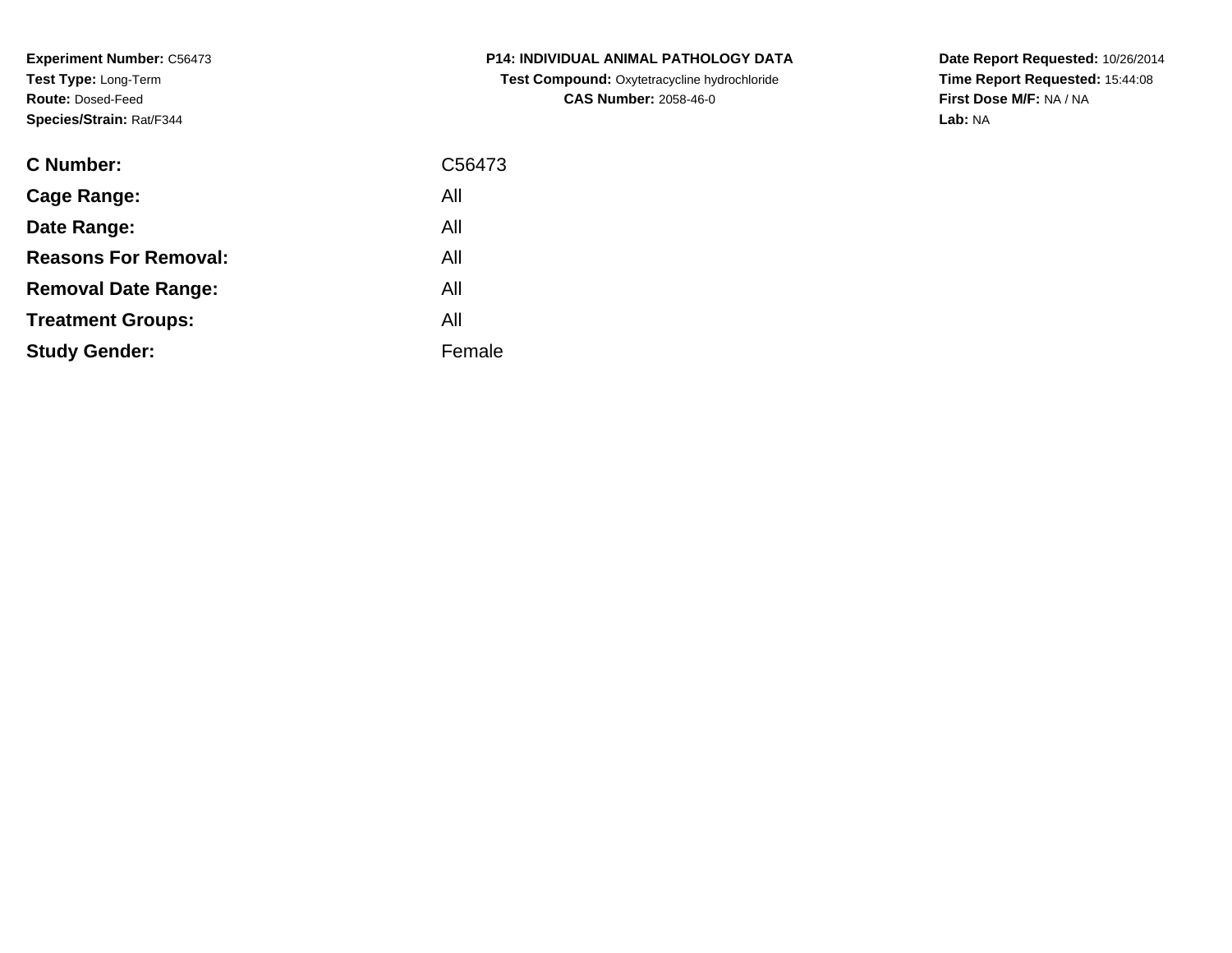**Test Type:** Long-Term

**Route:** Dosed-Feed

**Species/Strain:** Rat/F344

## **P14: INDIVIDUAL ANIMAL PATHOLOGY DATA**

 **Test Compound:** Oxytetracycline hydrochloride**CAS Number:** 2058-46-0

| <b>ANIMAL ID: 1_051</b> | <b>TRT#: 1</b>            | <b>SEX: Female</b>              | DAY ON TEST: |  |
|-------------------------|---------------------------|---------------------------------|--------------|--|
|                         | <b>DOSE: 50000 PPM</b>    | <b>DISP: Terminal Sacrifice</b> | HISTO:       |  |
| <b>OBSERVATIONS</b>     |                           |                                 |              |  |
| Adrenal gland           | Cortex Nos                | Angiectasis                     |              |  |
|                         | Cortex Nos                | Hyperplasia, Nos                |              |  |
|                         | <b>Cortex Nos</b>         | Metamorphosis, Fatty            |              |  |
| Clitoral gland          |                           | Inflammation, Active Chronic    |              |  |
| Heart                   |                           | Inflammation, Chronic           |              |  |
| Kidney                  | Tubule                    | Mineralization                  |              |  |
|                         |                           | Nephropathy                     |              |  |
|                         | Tubule                    | Pigmentation, Nos               |              |  |
| Liver                   |                           | Focal Cellular Change           |              |  |
|                         | <b>Bile Duct</b>          | Hyperplasia, Nos                |              |  |
|                         | Periportal                | Inflammation, Chronic           |              |  |
| Mammary gland           |                           | Hyperplasia, Cystic             |              |  |
| Pituitary gland         | <b>Anterior Pituitary</b> | Adenoma, Nos                    |              |  |
|                         | <b>Anterior Pituitary</b> | Hyperplasia, Nos                |              |  |
| Spleen                  |                           | Hematopoiesis                   |              |  |
|                         |                           | Pigmentation, Nos               |              |  |
| Thyroid                 |                           | Hyperplasia, C Cell             |              |  |
| Unspecified             | Pelvis                    | Inflammation, Active Chronic    |              |  |
| PRIMARY CAUSE OF DEATH  | $\overline{\phantom{a}}$  |                                 |              |  |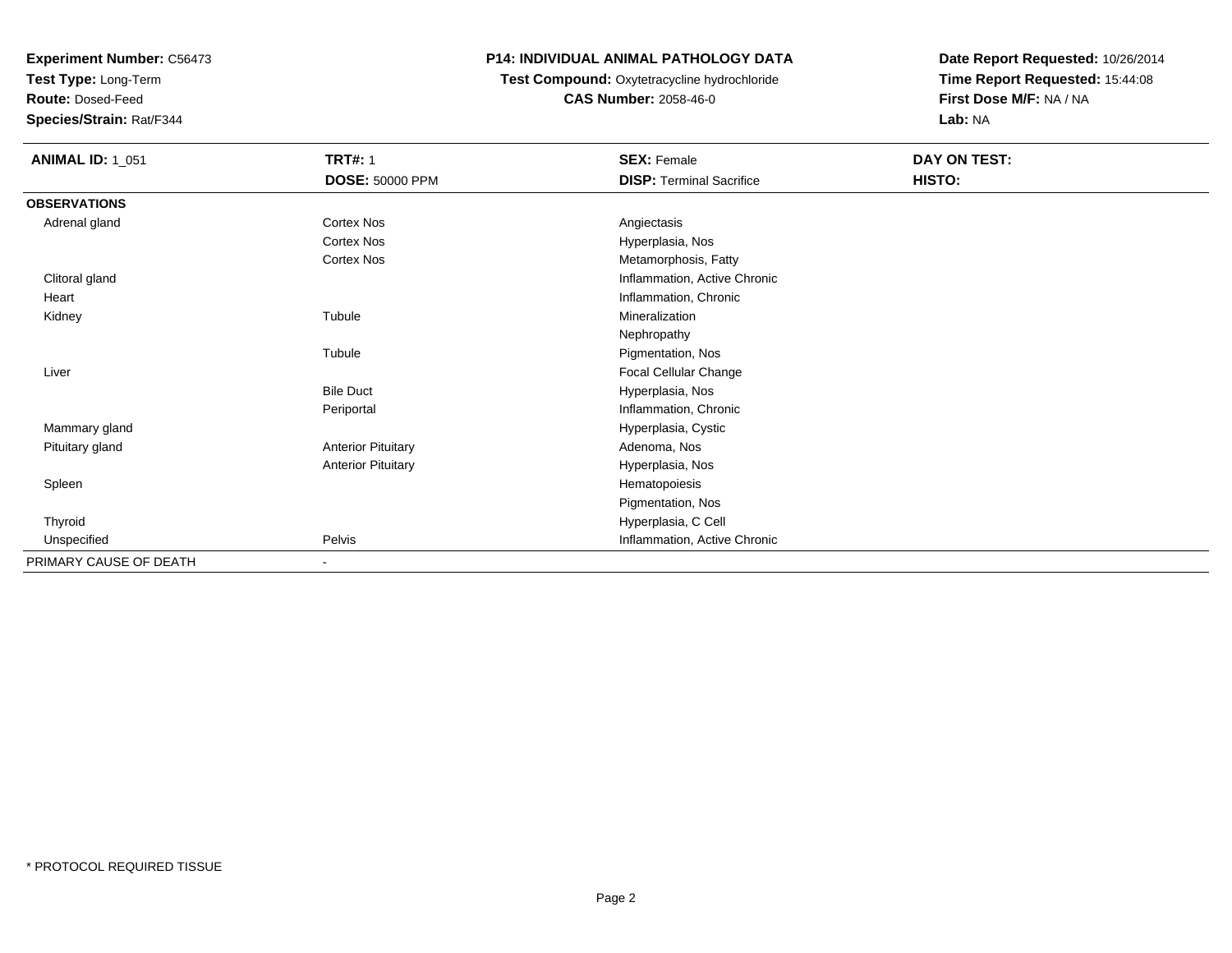**Test Type:** Long-Term

**Route:** Dosed-Feed

**Species/Strain:** Rat/F344

### **P14: INDIVIDUAL ANIMAL PATHOLOGY DATA**

 **Test Compound:** Oxytetracycline hydrochloride**CAS Number:** 2058-46-0

| <b>ANIMAL ID: 1_052</b> | <b>TRT#: 1</b><br>DOSE: 50000 PPM | <b>SEX: Female</b><br><b>DISP:</b> Moribund Sacrifice | <b>DAY ON TEST:</b><br>HISTO: |
|-------------------------|-----------------------------------|-------------------------------------------------------|-------------------------------|
| <b>OBSERVATIONS</b>     |                                   |                                                       |                               |
| Adrenal gland           | Cortex Nos                        | Metamorphosis, Fatty                                  |                               |
|                         | Cortex Nos                        | Pigmentation, Nos                                     |                               |
| Eye                     | Cornea                            | Inflammation, Active Chronic                          |                               |
| Kidney                  | Tubule                            | Mineralization                                        |                               |
|                         |                                   | Nephropathy                                           |                               |
|                         | Tubule                            | Pigmentation, Nos                                     |                               |
| Liver                   |                                   | Focal Cellular Change                                 |                               |
|                         |                                   | Granuloma, Nos                                        |                               |
|                         | Periportal                        | Inflammation, Chronic                                 |                               |
| Lymph node              | Mandibular Lymph Node             | Hemosiderosis                                         |                               |
| Mammary gland           |                                   | Hyperplasia, Cystic                                   |                               |
| Pituitary gland         | <b>Anterior Pituitary</b>         | Adenoma, Nos                                          |                               |
| Spleen                  | <b>Follicles</b>                  | Atrophy, Nos                                          |                               |
|                         |                                   | Hematopoiesis                                         |                               |
|                         |                                   | Pigmentation, Nos                                     |                               |
| Stomach                 | Forestomach                       | Hyperkeratosis                                        |                               |
| Thyroid                 |                                   | Hyperplasia, C Cell                                   |                               |
| Zymbal gland            |                                   | Squamous Cell Carcinoma                               |                               |
| PRIMARY CAUSE OF DEATH  | $\overline{\phantom{a}}$          |                                                       |                               |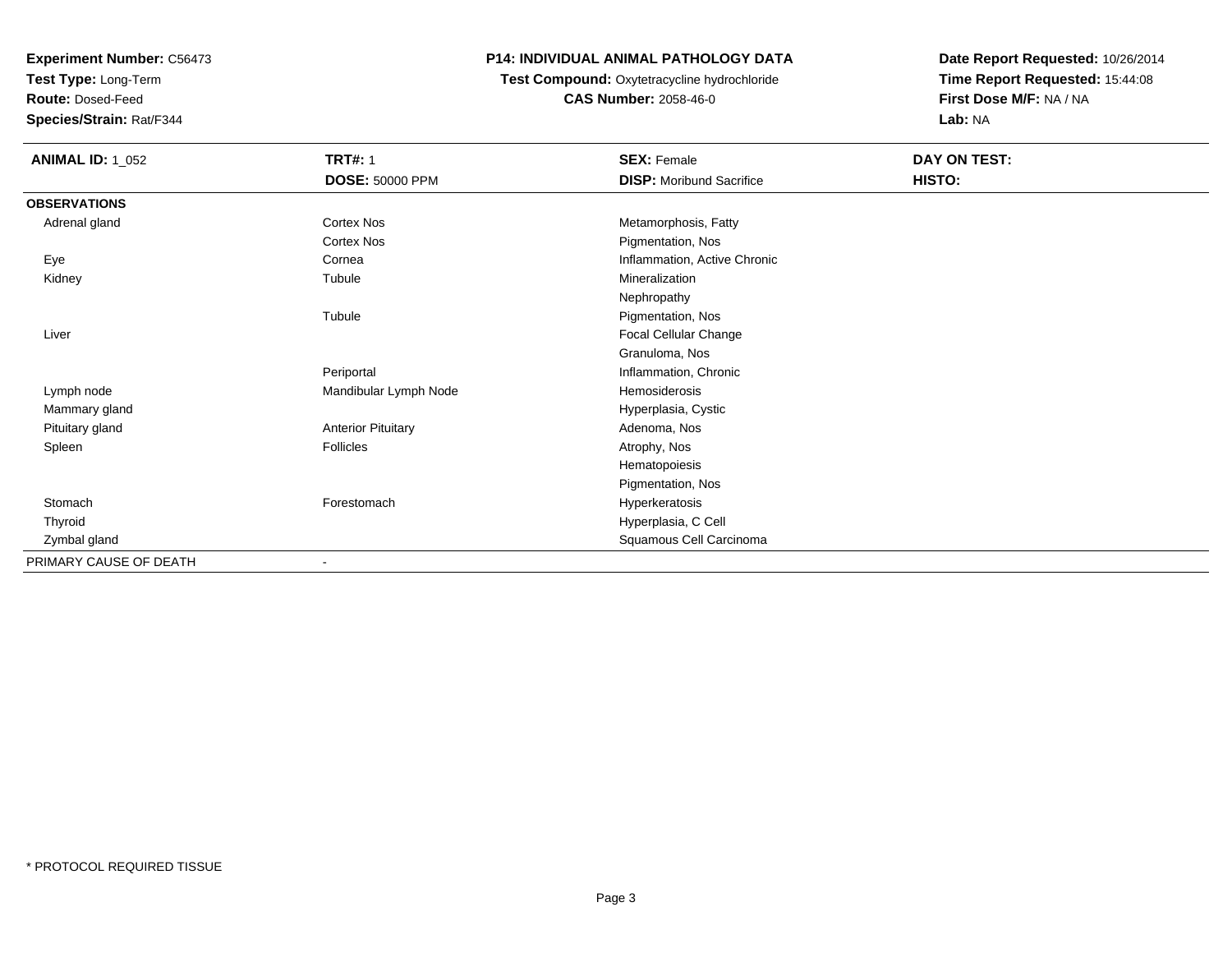**Test Type:** Long-Term

**Route:** Dosed-Feed

**Species/Strain:** Rat/F344

## **P14: INDIVIDUAL ANIMAL PATHOLOGY DATA**

**Test Compound:** Oxytetracycline hydrochloride**CAS Number:** 2058-46-0

| <b>ANIMAL ID: 1_053</b> | <b>TRT#: 1</b>            | <b>SEX: Female</b>              | DAY ON TEST: |
|-------------------------|---------------------------|---------------------------------|--------------|
|                         | DOSE: 50000 PPM           | <b>DISP: Terminal Sacrifice</b> | HISTO:       |
| <b>OBSERVATIONS</b>     |                           |                                 |              |
| Adrenal gland           | <b>Cortex Nos</b>         | Hyperplasia, Nos                |              |
|                         | Medulla                   | Pheochromocytoma                |              |
| Eye                     |                           | Cataract                        |              |
|                         |                           | Retinopathy                     |              |
| Heart                   |                           | Inflammation, Chronic           |              |
| Kidney                  | Tubule                    | Mineralization                  |              |
|                         |                           | Nephropathy                     |              |
| Liver                   |                           | Focal Cellular Change           |              |
|                         |                           | Granuloma, Nos                  |              |
|                         | <b>Bile Duct</b>          | Hyperplasia, Nos                |              |
|                         | Periportal                | Inflammation, Chronic           |              |
| Lung                    |                           | Hemorrhage                      |              |
| Lymph node              | Mesenteric Lymph Node     | Hyperplasia, Lymphoid           |              |
| Mammary gland           |                           | Hyperplasia, Cystic             |              |
| Pituitary gland         | <b>Anterior Pituitary</b> | Cyst, Nos                       |              |
| Salivary gland          |                           | Inflammation, Chronic           |              |
| Spleen                  |                           | Hematopoiesis                   |              |
| Stomach                 | <b>Glandular Stomach</b>  | Degeneration, Cystic            |              |
| Thyroid                 |                           | Hyperplasia, C Cell             |              |
| Unspecified             | Multiple Organs Nos       | Pigmentation, Nos               |              |
| PRIMARY CAUSE OF DEATH  | $\blacksquare$            |                                 |              |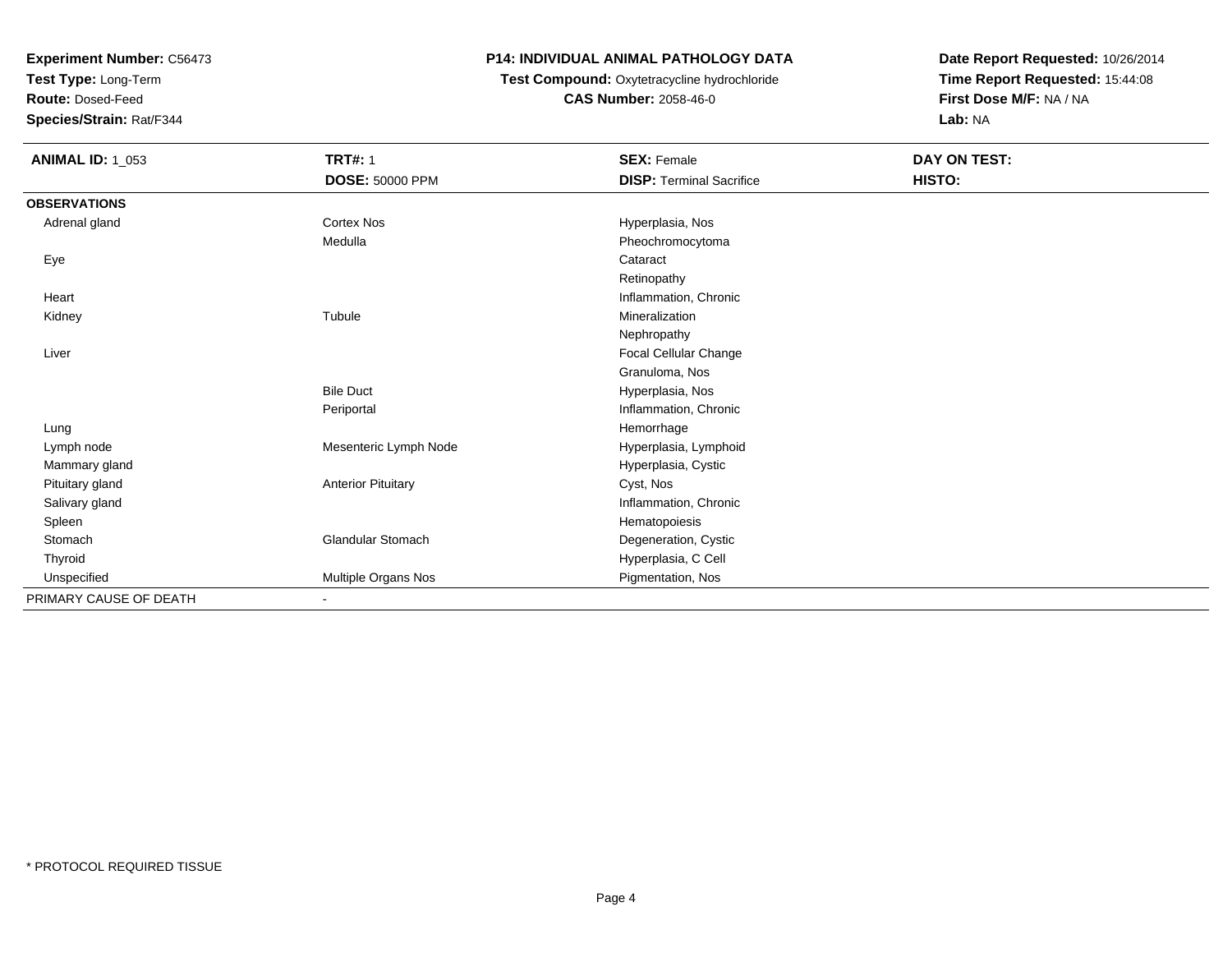**Test Type:** Long-Term

**Route:** Dosed-Feed

**Species/Strain:** Rat/F344

### **P14: INDIVIDUAL ANIMAL PATHOLOGY DATA**

## **Test Compound:** Oxytetracycline hydrochloride**CAS Number:** 2058-46-0

| <b>ANIMAL ID: 1_054</b> | <b>TRT#: 1</b>            | <b>SEX: Female</b>              | DAY ON TEST: |
|-------------------------|---------------------------|---------------------------------|--------------|
|                         | <b>DOSE: 50000 PPM</b>    | <b>DISP:</b> Moribund Sacrifice | HISTO:       |
| <b>OBSERVATIONS</b>     |                           |                                 |              |
| Clitoral gland          |                           | Adenoma, Nos                    |              |
|                         |                           | Inflammation, Suppurative       |              |
| Kidney                  | Tubule                    | Mineralization                  |              |
|                         |                           | Nephropathy                     |              |
| Liver                   |                           | Focal Cellular Change           |              |
|                         | <b>Bile Duct</b>          | Hyperplasia, Nos                |              |
|                         |                           | Necrosis, Nos                   |              |
| Lung                    |                           | Hemorrhage                      |              |
| Mammary gland           |                           | Fibroadenoma                    |              |
|                         |                           | Hyperplasia, Cystic             |              |
| Pituitary gland         | <b>Anterior Pituitary</b> | Cyst, Nos                       |              |
| Spleen                  |                           | Hematopoiesis                   |              |
| Stomach                 | <b>Glandular Stomach</b>  | Degeneration, Cystic            |              |
| Unspecified             | Multiple Organs Nos       | Inflammation, Chronic           |              |
|                         | Multiple Organs Nos       | Pigmentation, Nos               |              |
| PRIMARY CAUSE OF DEATH  | $\sim$                    |                                 |              |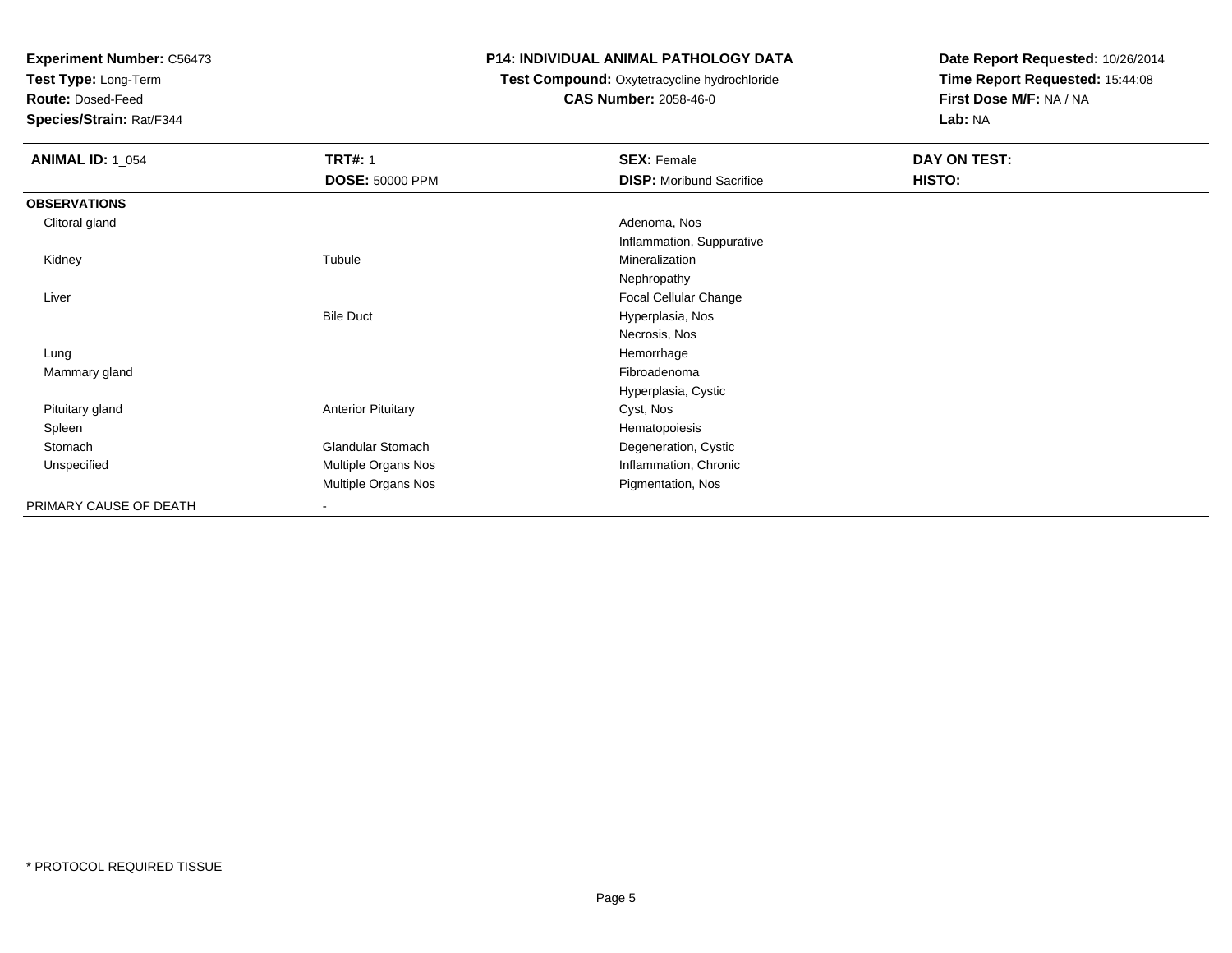**Test Type:** Long-Term

**Route:** Dosed-Feed

**Species/Strain:** Rat/F344

## **P14: INDIVIDUAL ANIMAL PATHOLOGY DATA**

# **Test Compound:** Oxytetracycline hydrochloride**CAS Number:** 2058-46-0

| <b>ANIMAL ID: 1_055</b> | <b>TRT#: 1</b>            | <b>SEX: Female</b>              | DAY ON TEST: |  |
|-------------------------|---------------------------|---------------------------------|--------------|--|
|                         | <b>DOSE: 50000 PPM</b>    | <b>DISP: Terminal Sacrifice</b> | HISTO:       |  |
| <b>OBSERVATIONS</b>     |                           |                                 |              |  |
| Adrenal gland           | <b>Cortex Nos</b>         | Pigmentation, Nos               |              |  |
| Heart                   |                           | Inflammation, Chronic           |              |  |
| Kidney                  | Tubule                    | Mineralization                  |              |  |
|                         |                           | Nephropathy                     |              |  |
|                         | Tubule                    | Pigmentation, Nos               |              |  |
| Liver                   |                           | Focal Cellular Change           |              |  |
|                         | <b>Bile Duct</b>          | Hyperplasia, Nos                |              |  |
|                         | Periportal                | Inflammation, Chronic           |              |  |
|                         |                           | Neoplastic Nodule               |              |  |
| Mammary gland           |                           | Fibroadenoma                    |              |  |
|                         |                           | Hyperplasia, Cystic             |              |  |
| Pituitary gland         | <b>Anterior Pituitary</b> | Cyst, Nos                       |              |  |
|                         | <b>Anterior Pituitary</b> | Hyperplasia, Nos                |              |  |
| Salivary gland          |                           | Atrophy, Nos                    |              |  |
|                         |                           | Hyperplasia, Nos                |              |  |
| Spleen                  |                           | Hematopoiesis                   |              |  |
|                         |                           | Pigmentation, Nos               |              |  |
| Stomach                 | Glandular Stomach         | Degeneration, Cystic            |              |  |
| PRIMARY CAUSE OF DEATH  | ٠                         |                                 |              |  |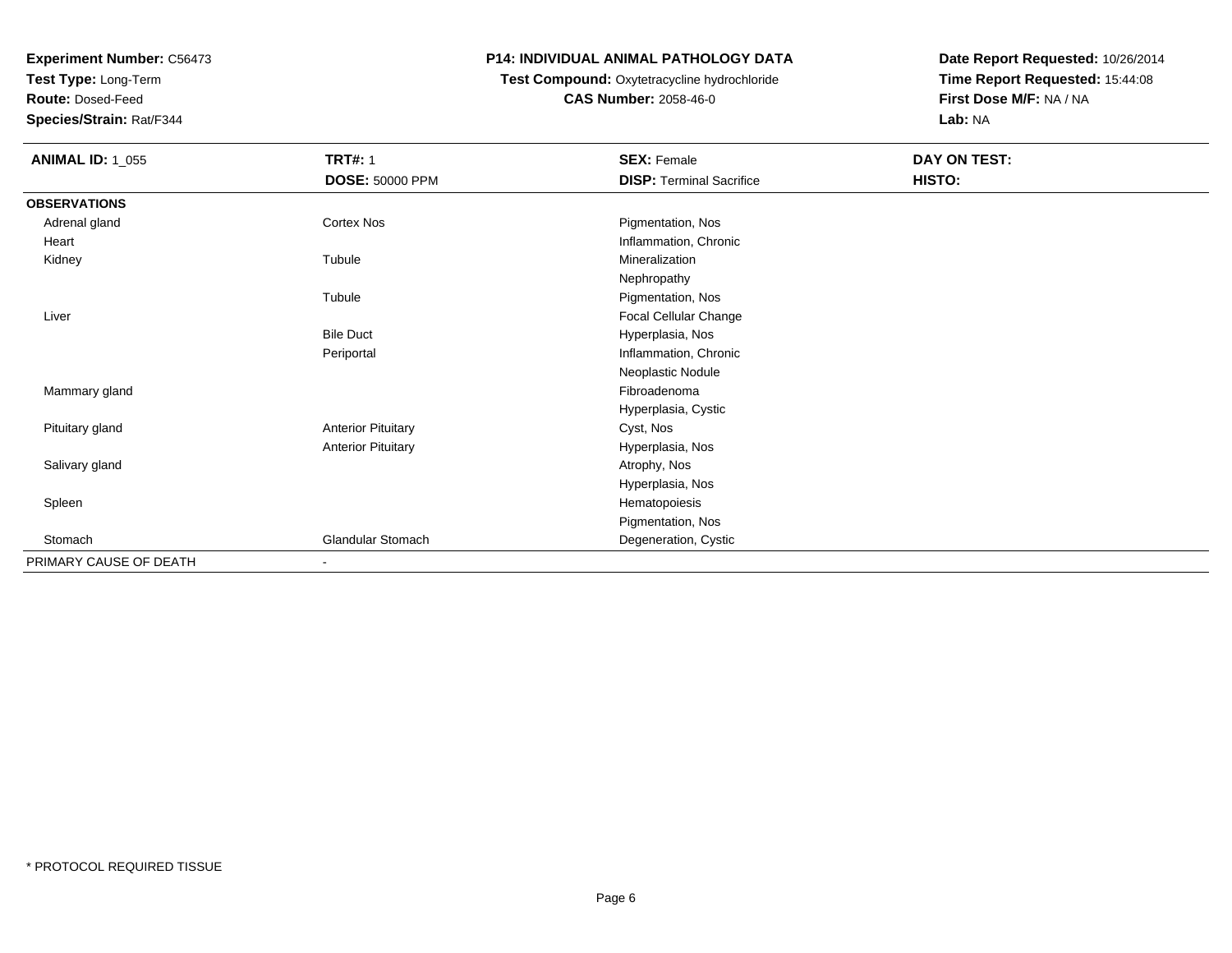**Test Type:** Long-Term

**Route:** Dosed-Feed

**Species/Strain:** Rat/F344

## **P14: INDIVIDUAL ANIMAL PATHOLOGY DATA**

## **Test Compound:** Oxytetracycline hydrochloride**CAS Number:** 2058-46-0

| <b>ANIMAL ID: 1_056</b> | <b>TRT#: 1</b>            | <b>SEX: Female</b>              | DAY ON TEST: |  |
|-------------------------|---------------------------|---------------------------------|--------------|--|
|                         | <b>DOSE: 50000 PPM</b>    | <b>DISP: Terminal Sacrifice</b> | HISTO:       |  |
| <b>OBSERVATIONS</b>     |                           |                                 |              |  |
| Adrenal gland           | Cortex Nos                | Hyperplasia, Nos                |              |  |
| Heart                   |                           | Inflammation, Chronic           |              |  |
| <b>Intestine Small</b>  | <b>Mesentery Nos</b>      | <b>Steatitis</b>                |              |  |
| Kidney                  | Tubule                    | Mineralization                  |              |  |
|                         |                           | Nephropathy                     |              |  |
|                         | Tubule                    | Pigmentation, Nos               |              |  |
| Liver                   |                           | <b>Focal Cellular Change</b>    |              |  |
|                         |                           | Granuloma, Nos                  |              |  |
|                         | <b>Bile Duct</b>          | Hyperplasia, Nos                |              |  |
|                         | Periportal                | Inflammation, Chronic           |              |  |
|                         |                           | Metamorphosis, Fatty            |              |  |
| Lung                    |                           | Histiocytosis                   |              |  |
| Mammary gland           |                           | Hyperplasia, Cystic             |              |  |
| Pituitary gland         | <b>Anterior Pituitary</b> | Adenoma, Nos                    |              |  |
|                         | <b>Anterior Pituitary</b> | Cyst, Multiple                  |              |  |
| Spleen                  |                           | Hematopoiesis                   |              |  |
|                         |                           | Pigmentation, Nos               |              |  |
| Stomach                 | <b>Glandular Stomach</b>  | Degeneration, Cystic            |              |  |
| Thymus                  |                           | Cyst, Embryonal Duct            |              |  |
| Thyroid                 |                           | <b>Cystic Follicles</b>         |              |  |
|                         |                           | Hyperplasia, C Cell             |              |  |
| Uterus                  | Endometrium               | Hyperplasia, Cystic             |              |  |
| PRIMARY CAUSE OF DEATH  |                           |                                 |              |  |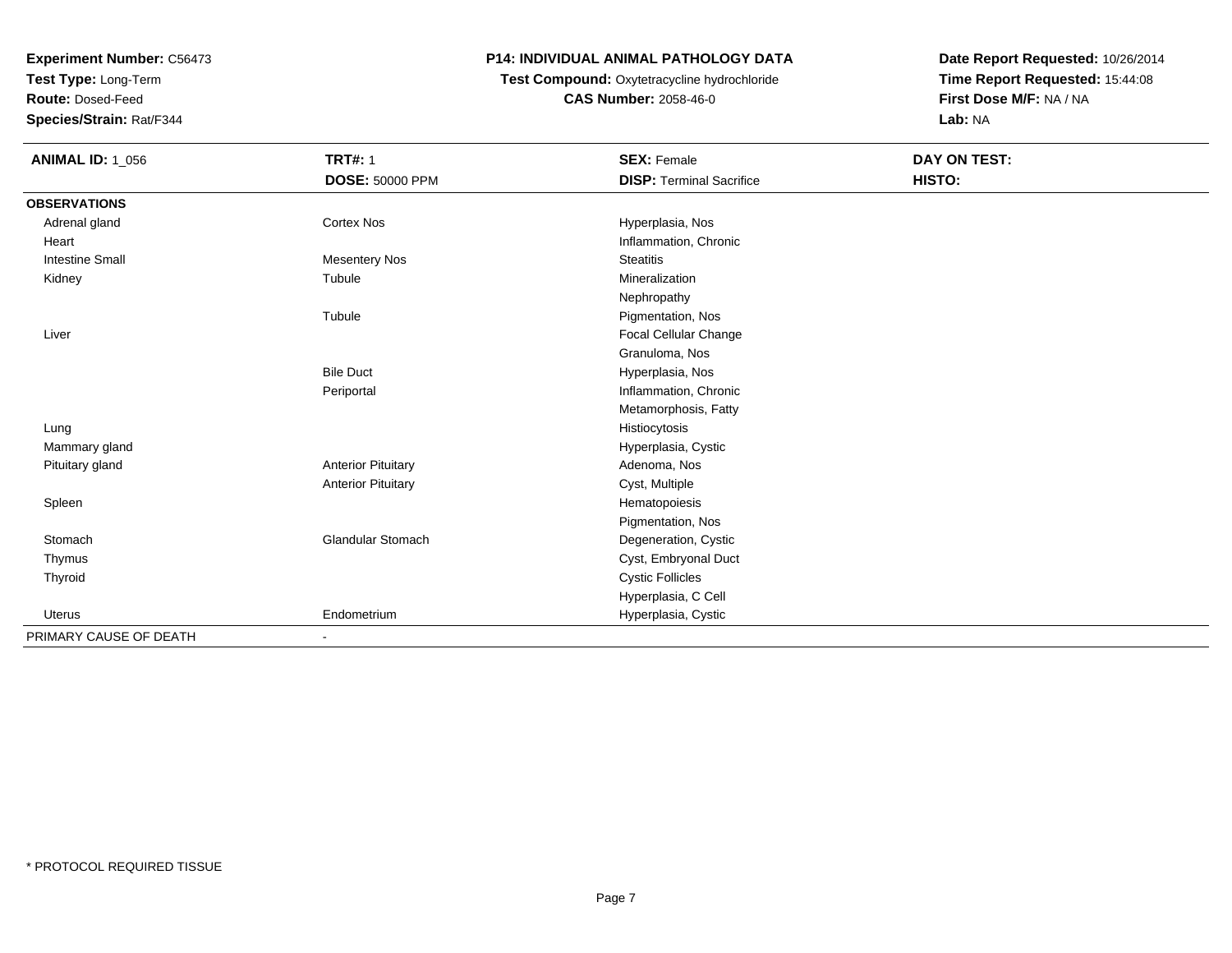**Test Type:** Long-Term

**Route:** Dosed-Feed

**Species/Strain:** Rat/F344

## **P14: INDIVIDUAL ANIMAL PATHOLOGY DATA**

## **Test Compound:** Oxytetracycline hydrochloride**CAS Number:** 2058-46-0

| <b>ANIMAL ID: 1_057</b> | <b>TRT#: 1</b>            | <b>SEX: Female</b>               | DAY ON TEST: |  |
|-------------------------|---------------------------|----------------------------------|--------------|--|
|                         | <b>DOSE: 50000 PPM</b>    | <b>DISP: Terminal Sacrifice</b>  | HISTO:       |  |
| <b>OBSERVATIONS</b>     |                           |                                  |              |  |
| Adrenal gland           | Cortex Nos                | Hyperplasia, Nos                 |              |  |
|                         | <b>Cortex Nos</b>         | Pigmentation, Nos                |              |  |
| Heart                   |                           | Inflammation, Chronic            |              |  |
| Kidney                  | Tubule                    | Mineralization                   |              |  |
|                         |                           | Nephropathy                      |              |  |
|                         | Tubule                    | Pigmentation, Nos                |              |  |
| Liver                   |                           | <b>Accessory Structure</b>       |              |  |
|                         |                           | Focal Cellular Change            |              |  |
|                         | <b>Bile Duct</b>          | Hyperplasia, Nos                 |              |  |
|                         | Periportal                | Inflammation, Chronic            |              |  |
| Mammary gland           |                           | Hyperplasia, Cystic              |              |  |
| Pancreas                | Acinus                    | Atrophy, Nos                     |              |  |
| Pituitary gland         | <b>Anterior Pituitary</b> | Adenocarcinoma, Nos              |              |  |
| Spleen                  |                           | Hematopoiesis                    |              |  |
|                         |                           | Pigmentation, Nos                |              |  |
| Thymus                  |                           | Cyst, Embryonal Duct             |              |  |
| Thyroid                 |                           | Cyst, Embryonal Duct             |              |  |
|                         |                           | Hyperplasia, C Cell              |              |  |
| Unspecified             | Multiple Organs Nos       | Leukemia, Mononuclear Cell       |              |  |
| Uterus                  |                           | <b>Endometrial Stromal Polyp</b> |              |  |
|                         | Endometrium               | Hyperplasia, Cystic              |              |  |
| PRIMARY CAUSE OF DEATH  |                           |                                  |              |  |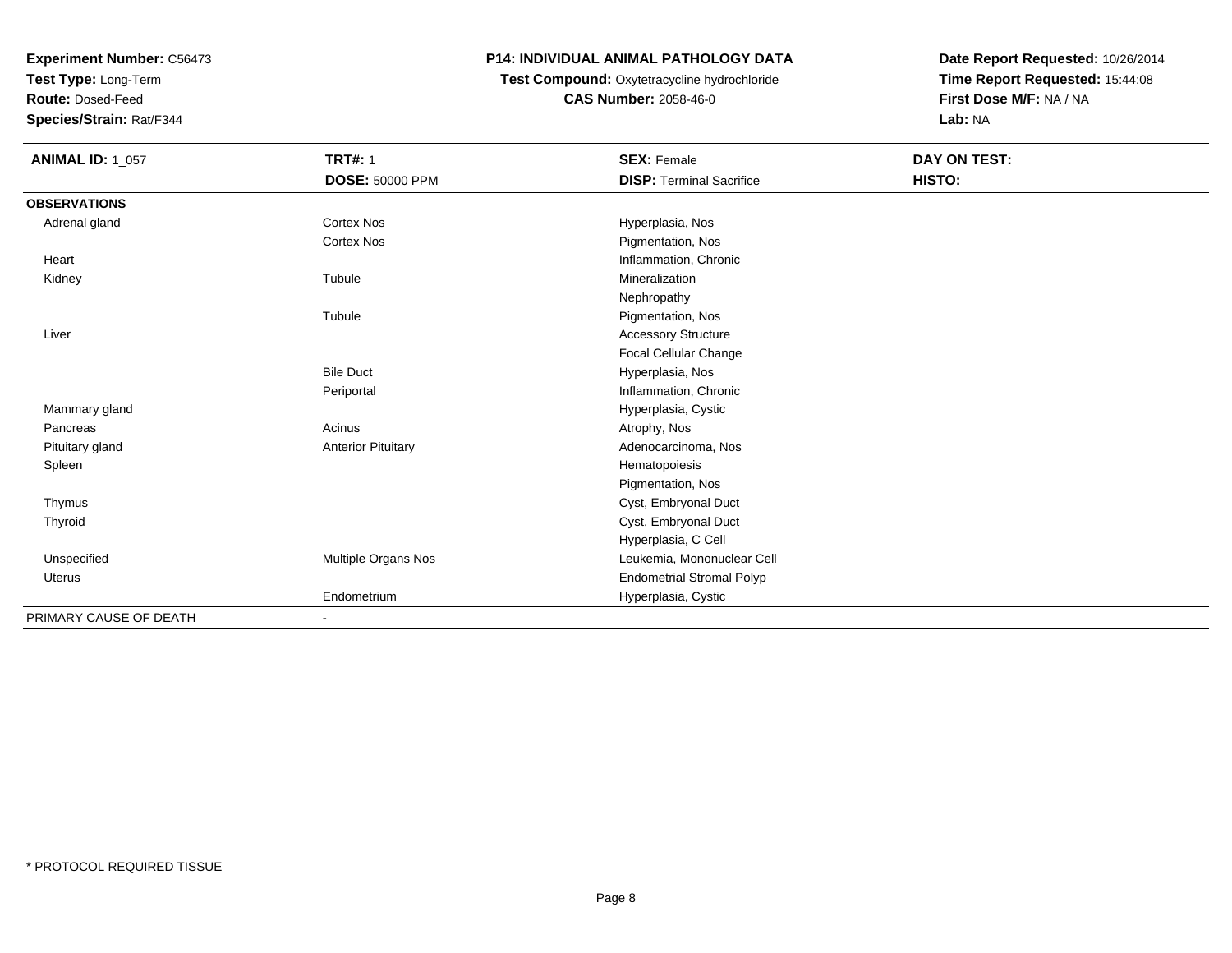**Test Type:** Long-Term

**Route:** Dosed-Feed

**Species/Strain:** Rat/F344

## **P14: INDIVIDUAL ANIMAL PATHOLOGY DATA**

**Test Compound:** Oxytetracycline hydrochloride**CAS Number:** 2058-46-0

| <b>ANIMAL ID: 1_058</b> | <b>TRT#: 1</b>            | <b>SEX: Female</b>                 | DAY ON TEST: |
|-------------------------|---------------------------|------------------------------------|--------------|
|                         | <b>DOSE: 50000 PPM</b>    | <b>DISP: Terminal Sacrifice</b>    | HISTO:       |
| <b>OBSERVATIONS</b>     |                           |                                    |              |
| Adrenal gland           | Medulla                   | Hyperplasia, Nos                   |              |
|                         | <b>Cortex Nos</b>         | Pigmentation, Nos                  |              |
| Bone                    | Femur                     | <b>Fibrous Osteodystrophy</b>      |              |
| Clitoral gland          |                           | Carcinoma, Nos                     |              |
|                         |                           | Inflammation, Active Chronic       |              |
| Kidney                  | Tubule                    | Mineralization                     |              |
|                         |                           | Nephropathy                        |              |
|                         | Tubule                    | Pigmentation, Nos                  |              |
| Liver                   |                           | Focal Cellular Change              |              |
|                         |                           | Granuloma, Nos                     |              |
| Mammary gland           |                           | Fibroadenoma                       |              |
|                         |                           | Hyperplasia, Cystic                |              |
| Pancreas                | Acinus                    | Atrophy, Nos                       |              |
| Pituitary gland         | <b>Anterior Pituitary</b> | Adenocarcinoma, Nos                |              |
|                         | <b>Anterior Pituitary</b> | Adenoma, Nos                       |              |
| Spleen                  |                           | Hematopoiesis                      |              |
|                         |                           | Pigmentation, Nos                  |              |
| Thymus                  |                           | Cyst, Embryonal Duct               |              |
| Thyroid                 |                           | <b>Cystic Follicles</b>            |              |
| Unspecified             | Multiple Organs Nos       | Inflammation, Chronic              |              |
| Uterus                  |                           | <b>Endometrial Stromal Polyp</b>   |              |
|                         |                           | <b>Endometrial Stromal Sarcoma</b> |              |
| PRIMARY CAUSE OF DEATH  |                           |                                    |              |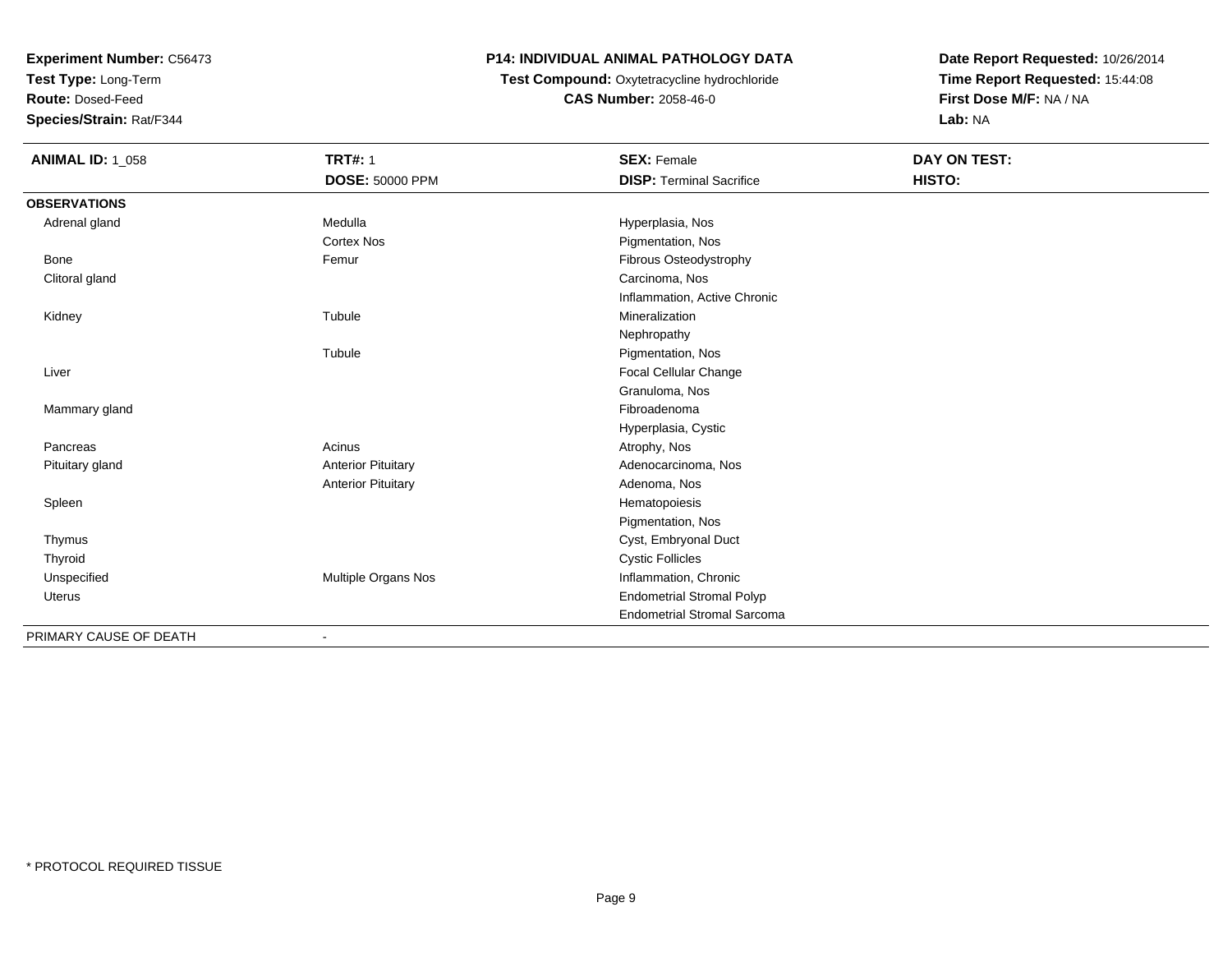**Test Type:** Long-Term

**Route:** Dosed-Feed

**Species/Strain:** Rat/F344

## **P14: INDIVIDUAL ANIMAL PATHOLOGY DATA**

**Test Compound:** Oxytetracycline hydrochloride**CAS Number:** 2058-46-0

| <b>ANIMAL ID: 1_059</b> | <b>TRT#: 1</b>            | <b>SEX: Female</b>              | DAY ON TEST: |
|-------------------------|---------------------------|---------------------------------|--------------|
|                         | DOSE: 50000 PPM           | <b>DISP: Terminal Sacrifice</b> | HISTO:       |
| <b>OBSERVATIONS</b>     |                           |                                 |              |
| Adrenal gland           | <b>Cortex Nos</b>         | Hyperplasia, Nos                |              |
|                         | Medulla                   | Hyperplasia, Nos                |              |
|                         | <b>Cortex Nos</b>         | Metamorphosis, Fatty            |              |
|                         | Cortex Nos                | Pigmentation, Nos               |              |
| Heart                   |                           | Inflammation, Chronic           |              |
| <b>Intestine Small</b>  | <b>Mesentery Nos</b>      | <b>Steatitis</b>                |              |
| Kidney                  | Tubule                    | Mineralization                  |              |
|                         |                           | Nephropathy                     |              |
|                         | Tubule                    | Pigmentation, Nos               |              |
| Liver                   |                           | Focal Cellular Change           |              |
|                         | <b>Bile Duct</b>          | Hyperplasia, Nos                |              |
|                         | Periportal                | Inflammation, Chronic           |              |
| Mammary gland           |                           | Hyperplasia, Cystic             |              |
| Pancreas                | Acinus                    | Atrophy, Nos                    |              |
| Pituitary gland         | <b>Anterior Pituitary</b> | Angiectasis                     |              |
|                         | <b>Anterior Pituitary</b> | Hyperplasia, Nos                |              |
| Spleen                  |                           | Hematopoiesis                   |              |
|                         |                           | Pigmentation, Nos               |              |
| Stomach                 | <b>Glandular Stomach</b>  | Degeneration, Cystic            |              |
| Thymus                  |                           | Cyst, Embryonal Duct            |              |
| Thyroid                 |                           | Hyperplasia, C Cell             |              |
| PRIMARY CAUSE OF DEATH  | ٠                         |                                 |              |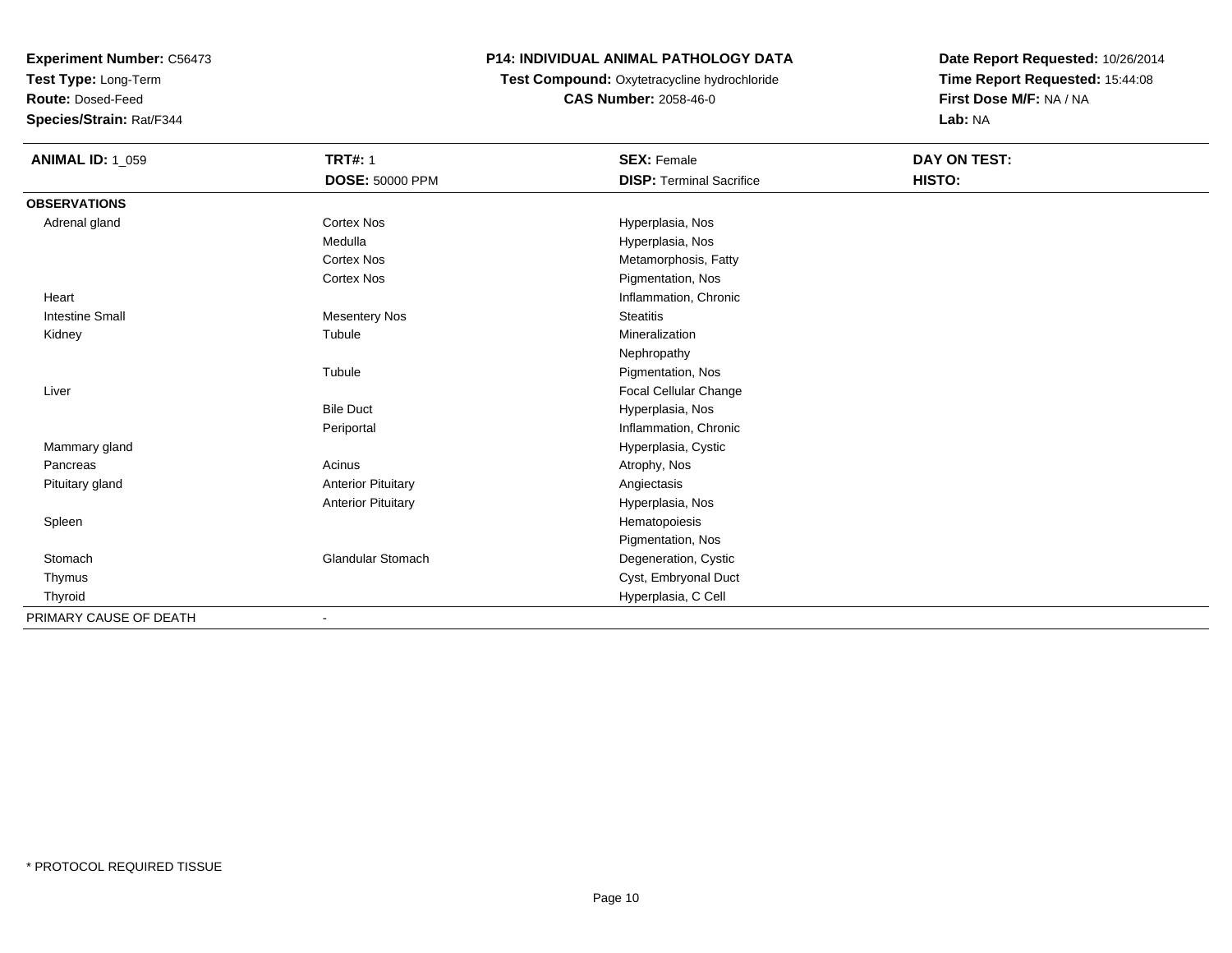**Test Type:** Long-Term

**Route:** Dosed-Feed

**Species/Strain:** Rat/F344

## **P14: INDIVIDUAL ANIMAL PATHOLOGY DATA**

 **Test Compound:** Oxytetracycline hydrochloride**CAS Number:** 2058-46-0

| <b>ANIMAL ID: 1_060</b> | <b>TRT#: 1</b>            | <b>SEX: Female</b>               | DAY ON TEST: |  |
|-------------------------|---------------------------|----------------------------------|--------------|--|
|                         | <b>DOSE: 50000 PPM</b>    | <b>DISP: Terminal Sacrifice</b>  | HISTO:       |  |
| <b>OBSERVATIONS</b>     |                           |                                  |              |  |
| Adrenal gland           | <b>Cortex Nos</b>         | Hyperplasia, Nos                 |              |  |
|                         | <b>Cortex Nos</b>         | Pigmentation, Nos                |              |  |
| <b>Brain</b>            |                           | Malacia                          |              |  |
| Heart                   |                           | Inflammation, Chronic            |              |  |
| Kidney                  |                           | Nephropathy                      |              |  |
|                         | Tubule                    | Pigmentation, Nos                |              |  |
| Liver                   |                           | Cytoplasmic Change, Eosinophilic |              |  |
|                         |                           | Focal Cellular Change            |              |  |
|                         |                           | Granuloma, Nos                   |              |  |
|                         | <b>Bile Duct</b>          | Hyperplasia, Nos                 |              |  |
|                         | Periportal                | Inflammation, Chronic            |              |  |
| Mammary gland           |                           | Hyperplasia, Cystic              |              |  |
| Pituitary gland         | <b>Anterior Pituitary</b> | Adenoma, Nos                     |              |  |
|                         | <b>Anterior Pituitary</b> | Cyst, Nos                        |              |  |
| Salivary gland          |                           | Inflammation, Chronic            |              |  |
| Spleen                  |                           | Hematopoiesis                    |              |  |
|                         |                           | Pigmentation, Nos                |              |  |
| Stomach                 | <b>Glandular Stomach</b>  | Degeneration, Cystic             |              |  |
| Thyroid                 |                           | Hyperplasia, C Cell              |              |  |
| Uterus                  |                           | <b>Endometrial Stromal Polyp</b> |              |  |
| PRIMARY CAUSE OF DEATH  |                           |                                  |              |  |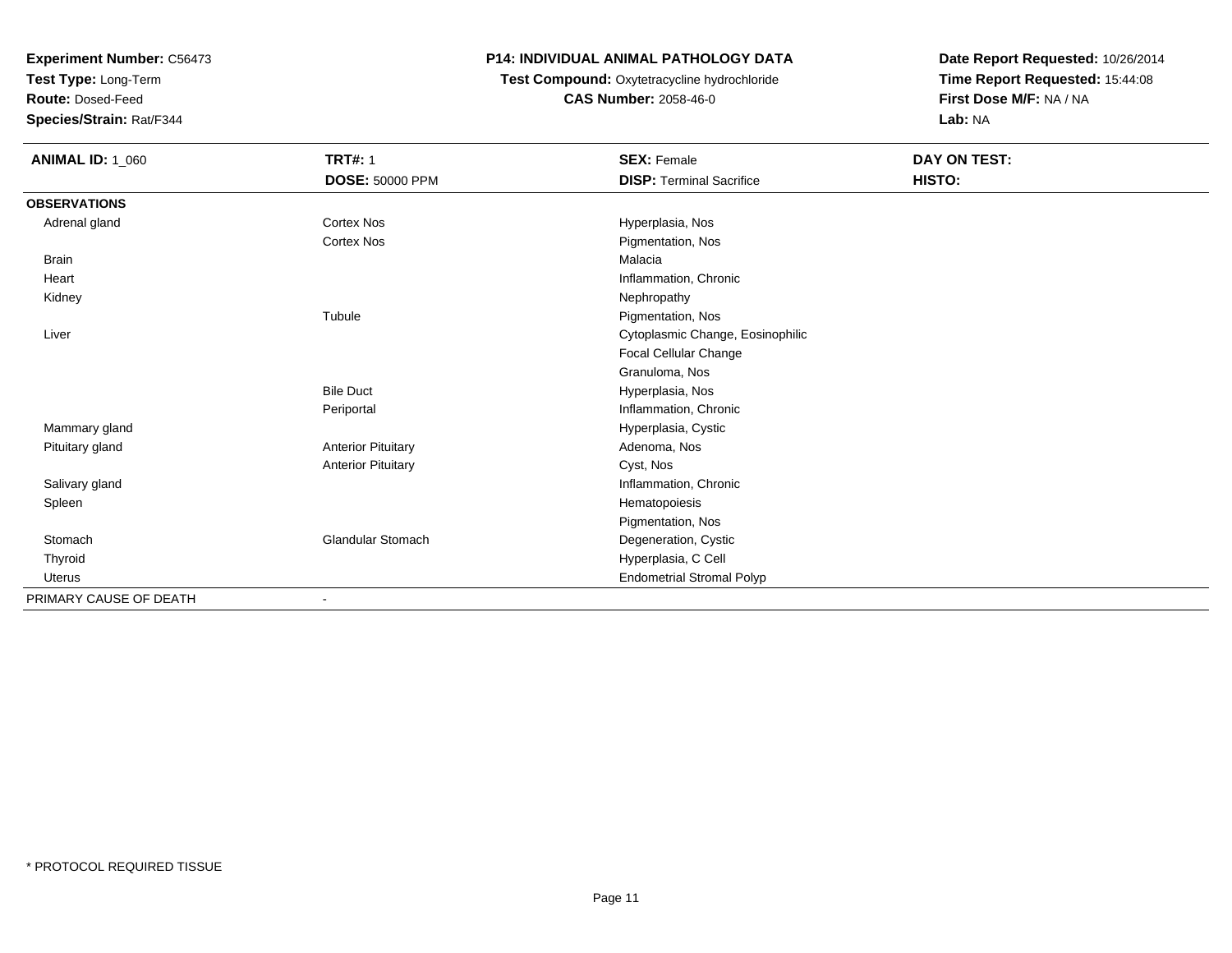**Test Type:** Long-Term

**Route:** Dosed-Feed

**Species/Strain:** Rat/F344

### **P14: INDIVIDUAL ANIMAL PATHOLOGY DATA**

#### **Test Compound:** Oxytetracycline hydrochloride**CAS Number:** 2058-46-0

| <b>ANIMAL ID: 1_061</b> | <b>TRT#: 1</b><br><b>DOSE: 50000 PPM</b> | <b>SEX: Female</b><br><b>DISP:</b> Moribund Sacrifice | DAY ON TEST:<br>HISTO: |
|-------------------------|------------------------------------------|-------------------------------------------------------|------------------------|
| <b>OBSERVATIONS</b>     |                                          |                                                       |                        |
| Adrenal gland           | Cortex Nos                               | Metamorphosis, Fatty                                  |                        |
|                         | Cortex Nos                               | Pigmentation, Nos                                     |                        |
| Bone marrow             |                                          | Hyperplasia, Granulocytic                             |                        |
| Eye                     | Cornea                                   | Inflammation, Chronic                                 |                        |
| Kidney                  |                                          | Nephropathy                                           |                        |
|                         | Tubule                                   | Pigmentation, Nos                                     |                        |
| Liver                   |                                          | Focal Cellular Change                                 |                        |
|                         |                                          | Hematopoiesis                                         |                        |
|                         |                                          | Metamorphosis, Fatty                                  |                        |
| Lymph node              | Iliac Lymph Node                         | Endometrial Stromal Sarcoma, Metastatic               |                        |
| Mammary gland           |                                          | Hyperplasia, Cystic                                   |                        |
| Pancreas                |                                          | Endometrial Stromal Sarcoma, Metastatic               |                        |
| Pituitary gland         | <b>Anterior Pituitary</b>                | Cyst, Nos                                             |                        |
| Spleen                  |                                          | Hematopoiesis                                         |                        |
|                         |                                          | Pigmentation, Nos                                     |                        |
| Stomach                 | <b>Glandular Stomach</b>                 | Degeneration, Cystic                                  |                        |
| Thymus                  |                                          | Cyst, Embryonal Duct                                  |                        |
| <b>Uterus</b>           |                                          | <b>Endometrial Stromal Sarcoma</b>                    |                        |
| PRIMARY CAUSE OF DEATH  | $\qquad \qquad \blacksquare$             |                                                       |                        |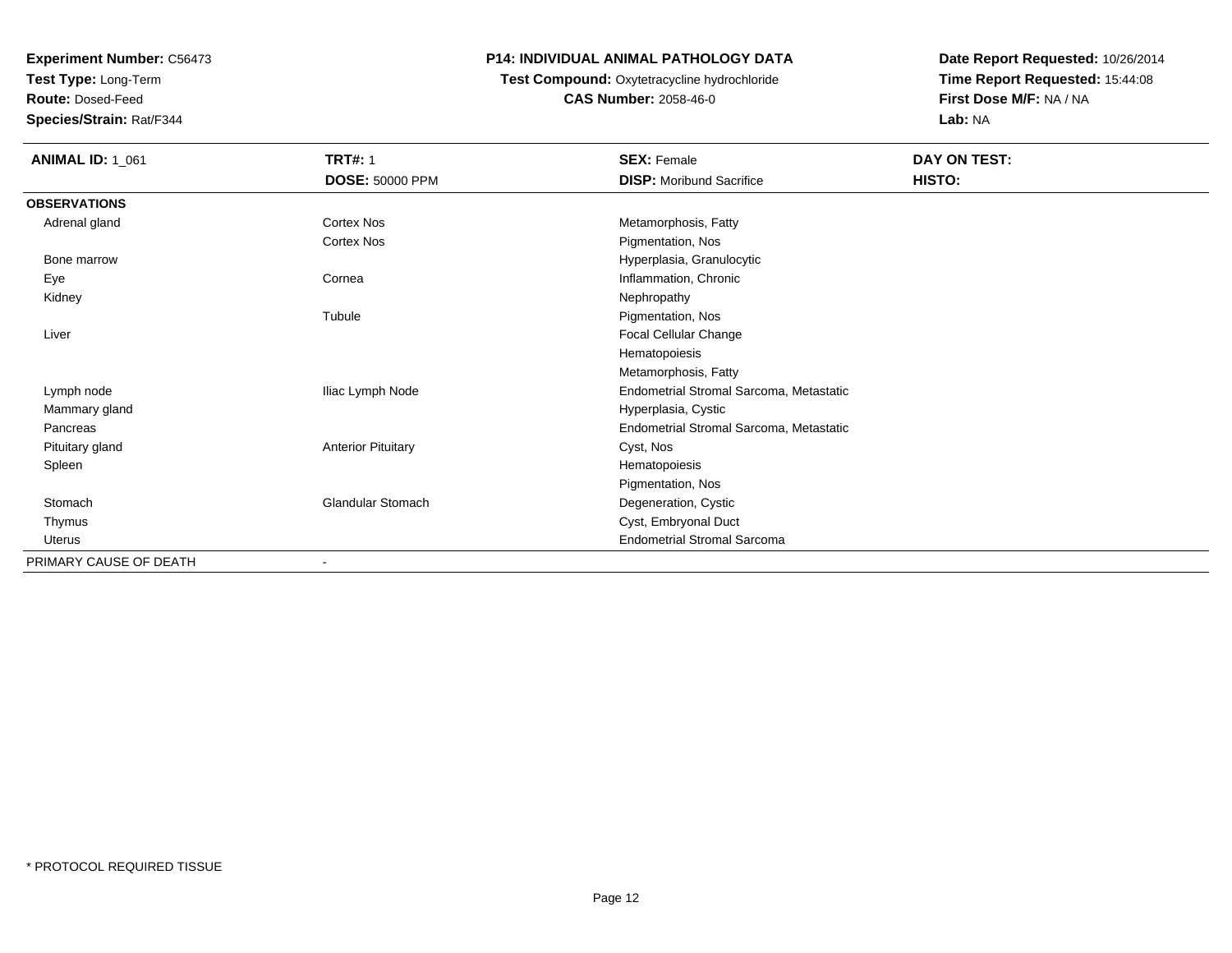**Test Type:** Long-Term

**Route:** Dosed-Feed

**Species/Strain:** Rat/F344

## **P14: INDIVIDUAL ANIMAL PATHOLOGY DATA**

## **Test Compound:** Oxytetracycline hydrochloride**CAS Number:** 2058-46-0

| <b>ANIMAL ID: 1_062</b> | <b>TRT#: 1</b><br>DOSE: 50000 PPM | <b>SEX: Female</b><br><b>DISP: Moribund Sacrifice</b> | <b>DAY ON TEST:</b><br>HISTO: |
|-------------------------|-----------------------------------|-------------------------------------------------------|-------------------------------|
| <b>OBSERVATIONS</b>     |                                   |                                                       |                               |
| Adrenal gland           | Cortex Nos                        | Hyperplasia, Nos                                      |                               |
|                         | Cortex Nos                        | Metamorphosis, Fatty                                  |                               |
|                         | Cortex Nos                        | Pigmentation, Nos                                     |                               |
| Heart                   |                                   | Inflammation, Chronic                                 |                               |
| Kidney                  |                                   | Nephropathy                                           |                               |
|                         | Tubule                            | Pigmentation, Nos                                     |                               |
| Liver                   |                                   | Focal Cellular Change                                 |                               |
|                         | <b>Bile Duct</b>                  | Hyperplasia, Nos                                      |                               |
|                         |                                   | Neoplastic Nodule                                     |                               |
| Lung                    |                                   | Bronchopneumonia, Chronic                             |                               |
| Mammary gland           |                                   | Hyperplasia, Cystic                                   |                               |
| Pituitary gland         | <b>Anterior Pituitary</b>         | Adenoma, Nos                                          |                               |
| Spleen                  |                                   | Hematopoiesis                                         |                               |
|                         |                                   | Pigmentation, Nos                                     |                               |
| Stomach                 | <b>Glandular Stomach</b>          | Degeneration, Cystic                                  |                               |
| Thyroid                 |                                   | C-Cell Adenoma                                        |                               |
|                         |                                   | Hyperplasia, C Cell                                   |                               |
| Unspecified             | Multiple Organs Nos               | Leukemia, Mononuclear Cell                            |                               |
| PRIMARY CAUSE OF DEATH  | ٠                                 |                                                       |                               |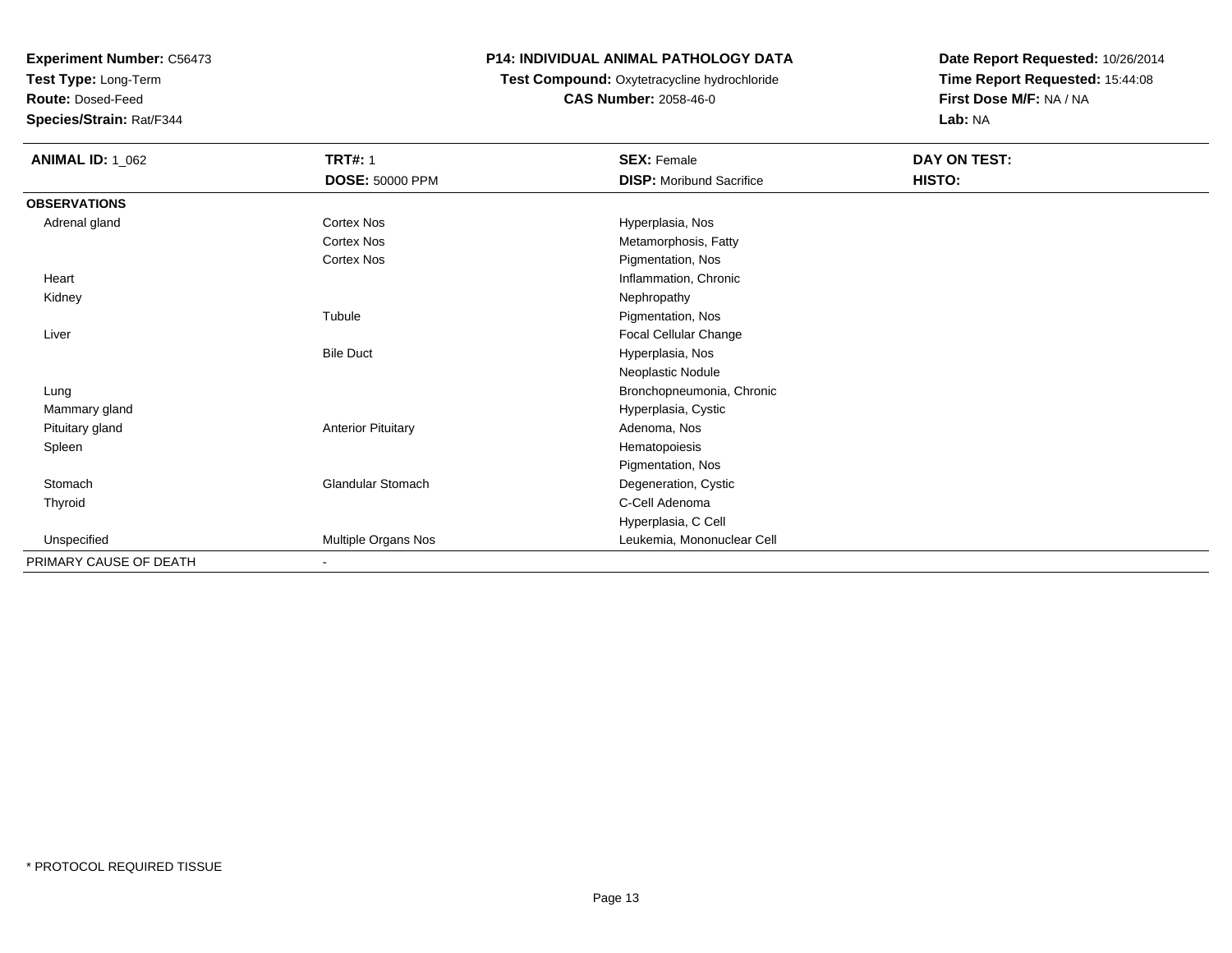**Test Type:** Long-Term

**Route:** Dosed-Feed

**Species/Strain:** Rat/F344

### **P14: INDIVIDUAL ANIMAL PATHOLOGY DATA**

### **Test Compound:** Oxytetracycline hydrochloride**CAS Number:** 2058-46-0

| <b>ANIMAL ID: 1_063</b> | <b>TRT#: 1</b>            | <b>SEX: Female</b>              | DAY ON TEST: |  |
|-------------------------|---------------------------|---------------------------------|--------------|--|
|                         | <b>DOSE: 50000 PPM</b>    | <b>DISP: Terminal Sacrifice</b> | HISTO:       |  |
| <b>OBSERVATIONS</b>     |                           |                                 |              |  |
| Adrenal gland           | Cortex Nos                | Hyperplasia, Nos                |              |  |
|                         | Medulla                   | Hyperplasia, Nos                |              |  |
|                         | <b>Cortex Nos</b>         | Metamorphosis, Fatty            |              |  |
|                         | <b>Cortex Nos</b>         | Pigmentation, Nos               |              |  |
| Heart                   |                           | Inflammation, Chronic           |              |  |
| Kidney                  | Tubule                    | Mineralization                  |              |  |
|                         |                           | Nephropathy                     |              |  |
|                         | Tubule                    | Pigmentation, Nos               |              |  |
| Liver                   |                           | Focal Cellular Change           |              |  |
|                         |                           | Granuloma, Nos                  |              |  |
|                         | <b>Bile Duct</b>          | Hyperplasia, Nos                |              |  |
|                         | Periportal                | Inflammation, Chronic           |              |  |
| Mammary gland           |                           | Fibroadenoma                    |              |  |
|                         |                           | Hyperplasia, Cystic             |              |  |
| Pancreas                | Acinus                    | Atrophy, Nos                    |              |  |
| Pituitary gland         | <b>Anterior Pituitary</b> | Adenoma, Nos                    |              |  |
|                         | <b>Anterior Pituitary</b> | Cyst, Nos                       |              |  |
| Spleen                  |                           | Hematopoiesis                   |              |  |
|                         |                           | Pigmentation, Nos               |              |  |
| Stomach                 | <b>Glandular Stomach</b>  | Degeneration, Cystic            |              |  |
| Thyroid                 |                           | Hyperplasia, C Cell             |              |  |
| PRIMARY CAUSE OF DEATH  |                           |                                 |              |  |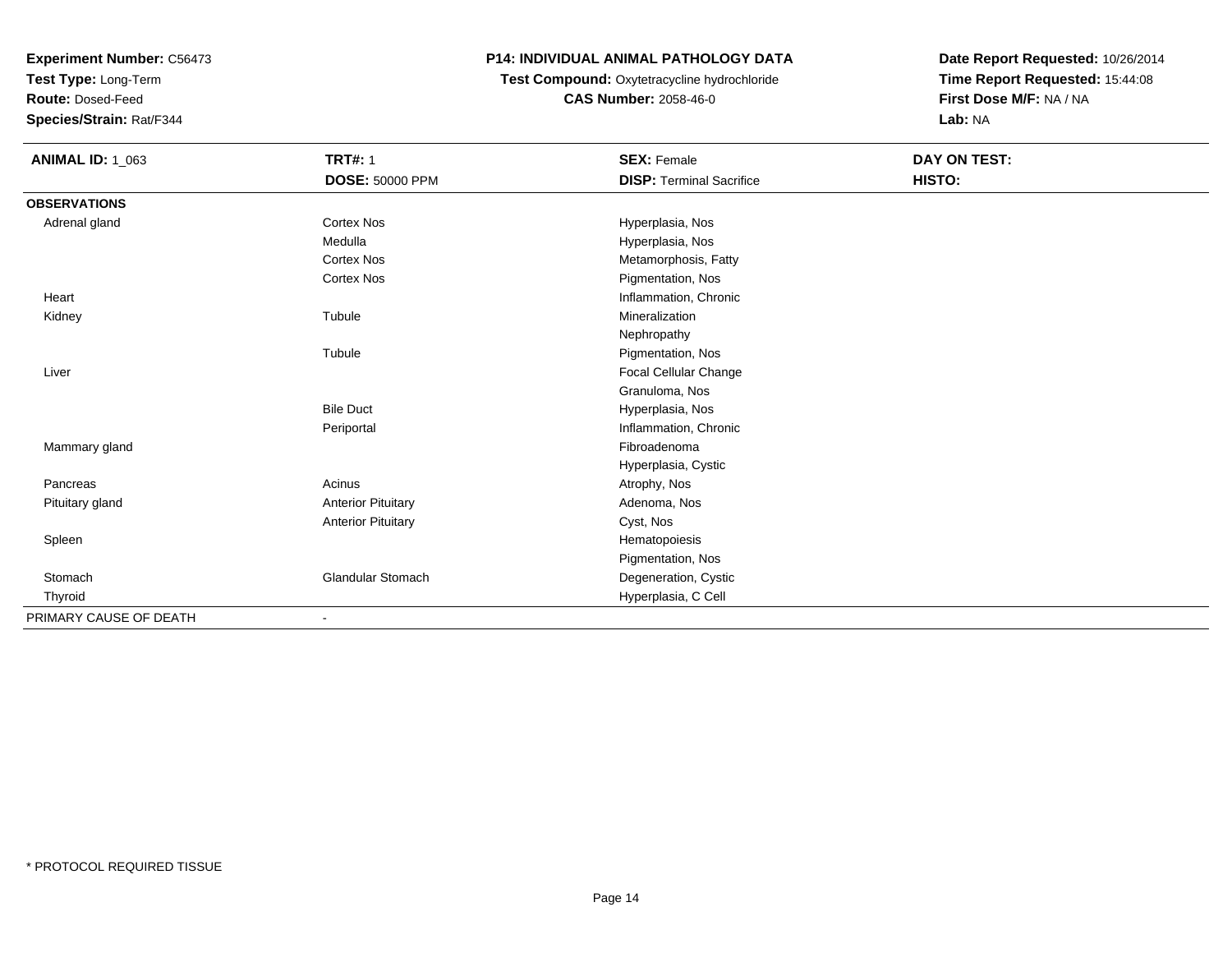**Test Type:** Long-Term

**Route:** Dosed-Feed

**Species/Strain:** Rat/F344

## **P14: INDIVIDUAL ANIMAL PATHOLOGY DATA**

# **Test Compound:** Oxytetracycline hydrochloride**CAS Number:** 2058-46-0

| <b>ANIMAL ID: 1_064</b> | <b>TRT#: 1</b>            | <b>SEX: Female</b>              | <b>DAY ON TEST:</b> |  |
|-------------------------|---------------------------|---------------------------------|---------------------|--|
|                         | <b>DOSE: 50000 PPM</b>    | <b>DISP: Terminal Sacrifice</b> | HISTO:              |  |
| <b>OBSERVATIONS</b>     |                           |                                 |                     |  |
| Adrenal gland           | <b>Cortex Nos</b>         | Hyperplasia, Nos                |                     |  |
|                         | <b>Cortex Nos</b>         | Pigmentation, Nos               |                     |  |
| Heart                   |                           | Inflammation, Chronic           |                     |  |
| Kidney                  | Tubule                    | Mineralization                  |                     |  |
|                         |                           | Nephropathy                     |                     |  |
|                         | Tubule                    | Pigmentation, Nos               |                     |  |
| Liver                   |                           | <b>Focal Cellular Change</b>    |                     |  |
|                         | <b>Bile Duct</b>          | Hyperplasia, Nos                |                     |  |
|                         | Periportal                | Inflammation, Chronic           |                     |  |
| Mammary gland           |                           | Hyperplasia, Cystic             |                     |  |
| Ovary                   |                           | Angiectasis                     |                     |  |
| Pancreas                | Acinus                    | Atrophy, Nos                    |                     |  |
| Pituitary gland         | <b>Anterior Pituitary</b> | Adenoma, Nos                    |                     |  |
| Salivary gland          |                           | Inflammation, Chronic           |                     |  |
| Spleen                  |                           | Hematopoiesis                   |                     |  |
|                         |                           | Pigmentation, Nos               |                     |  |
| Stomach                 | <b>Glandular Stomach</b>  | Degeneration, Cystic            |                     |  |
| Thymus                  |                           | Cyst, Embryonal Duct            |                     |  |
| Thyroid                 |                           | C-Cell Adenoma                  |                     |  |
|                         |                           | C-Cell Carcinoma                |                     |  |
|                         |                           | Hyperplasia, C Cell             |                     |  |
| Uterus                  | Endometrium               | Hyperplasia, Cystic             |                     |  |
| PRIMARY CAUSE OF DEATH  | ۰                         |                                 |                     |  |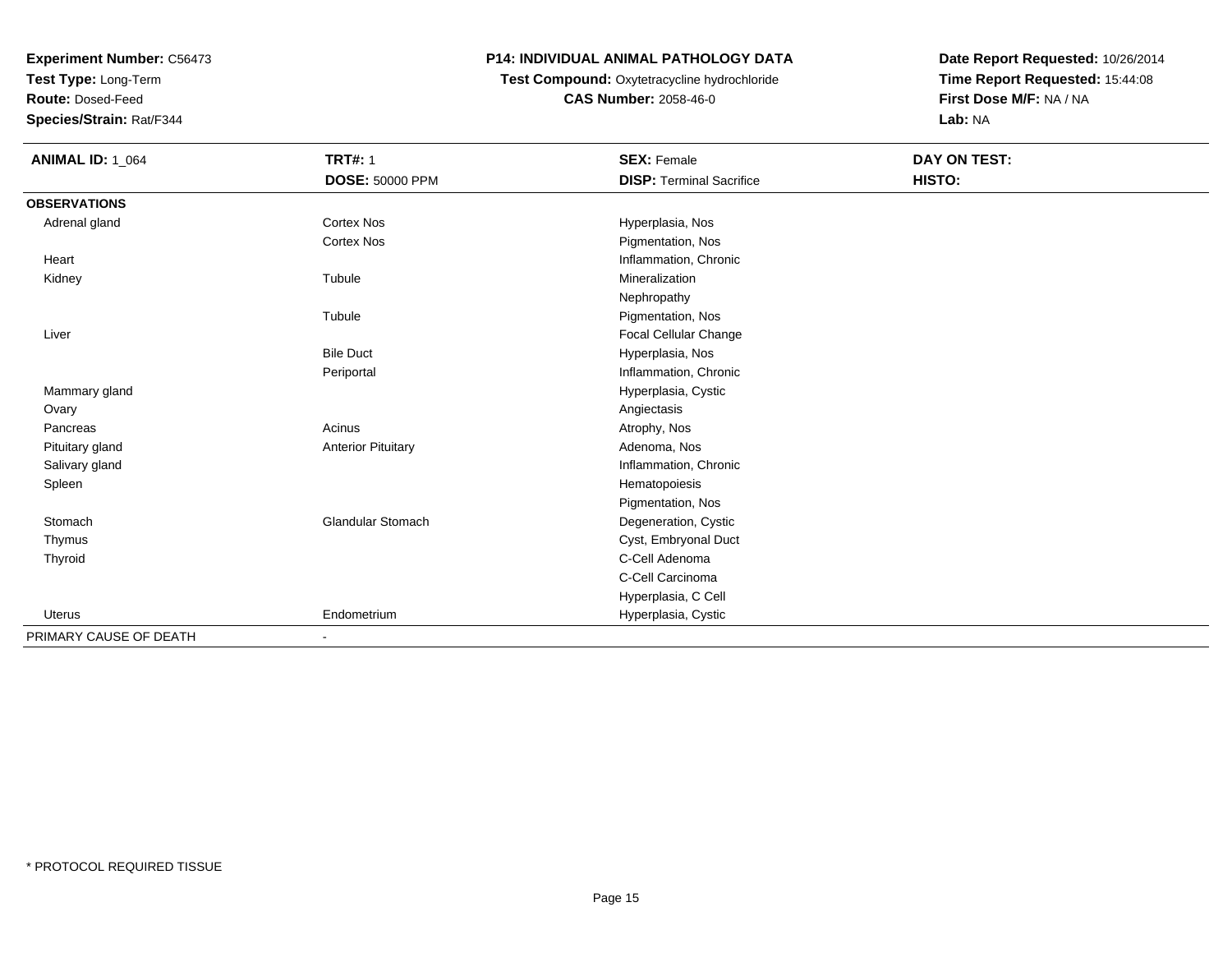**Test Type:** Long-Term

**Route:** Dosed-Feed

**Species/Strain:** Rat/F344

## **P14: INDIVIDUAL ANIMAL PATHOLOGY DATA**

## **Test Compound:** Oxytetracycline hydrochloride**CAS Number:** 2058-46-0

| <b>ANIMAL ID: 1_065</b> | <b>TRT#: 1</b>            | <b>SEX: Female</b>               | <b>DAY ON TEST:</b> |  |
|-------------------------|---------------------------|----------------------------------|---------------------|--|
|                         | <b>DOSE: 50000 PPM</b>    | <b>DISP:</b> Moribund Sacrifice  | HISTO:              |  |
| <b>OBSERVATIONS</b>     |                           |                                  |                     |  |
| Adrenal gland           | <b>Cortex Nos</b>         | Hyperplasia, Nos                 |                     |  |
|                         | Medulla                   | Pheochromocytoma                 |                     |  |
|                         | <b>Cortex Nos</b>         | Pigmentation, Nos                |                     |  |
| Heart                   |                           | Inflammation, Chronic            |                     |  |
| Kidney                  |                           | Nephropathy                      |                     |  |
|                         | Tubule                    | Pigmentation, Nos                |                     |  |
| Liver                   |                           | Focal Cellular Change            |                     |  |
|                         | <b>Bile Duct</b>          | Hyperplasia, Nos                 |                     |  |
|                         | Periportal                | Inflammation, Chronic            |                     |  |
| Mammary gland           |                           | Fibroadenoma                     |                     |  |
|                         |                           | Hyperplasia, Cystic              |                     |  |
|                         |                           | Inflammation, Acute              |                     |  |
| Pancreas                | Acinus                    | Atrophy, Nos                     |                     |  |
| Pituitary gland         | <b>Anterior Pituitary</b> | Adenoma, Nos                     |                     |  |
|                         | <b>Anterior Pituitary</b> | Cyst, Nos                        |                     |  |
| Spleen                  |                           | Hematopoiesis                    |                     |  |
|                         |                           | Pigmentation, Nos                |                     |  |
| Stomach                 | <b>Glandular Stomach</b>  | Degeneration, Cystic             |                     |  |
| Thymus                  |                           | Cyst, Embryonal Duct             |                     |  |
| Thyroid                 |                           | Hyperplasia, C Cell              |                     |  |
| Uterus                  |                           | <b>Endometrial Stromal Polyp</b> |                     |  |
| PRIMARY CAUSE OF DEATH  | $\overline{\phantom{a}}$  |                                  |                     |  |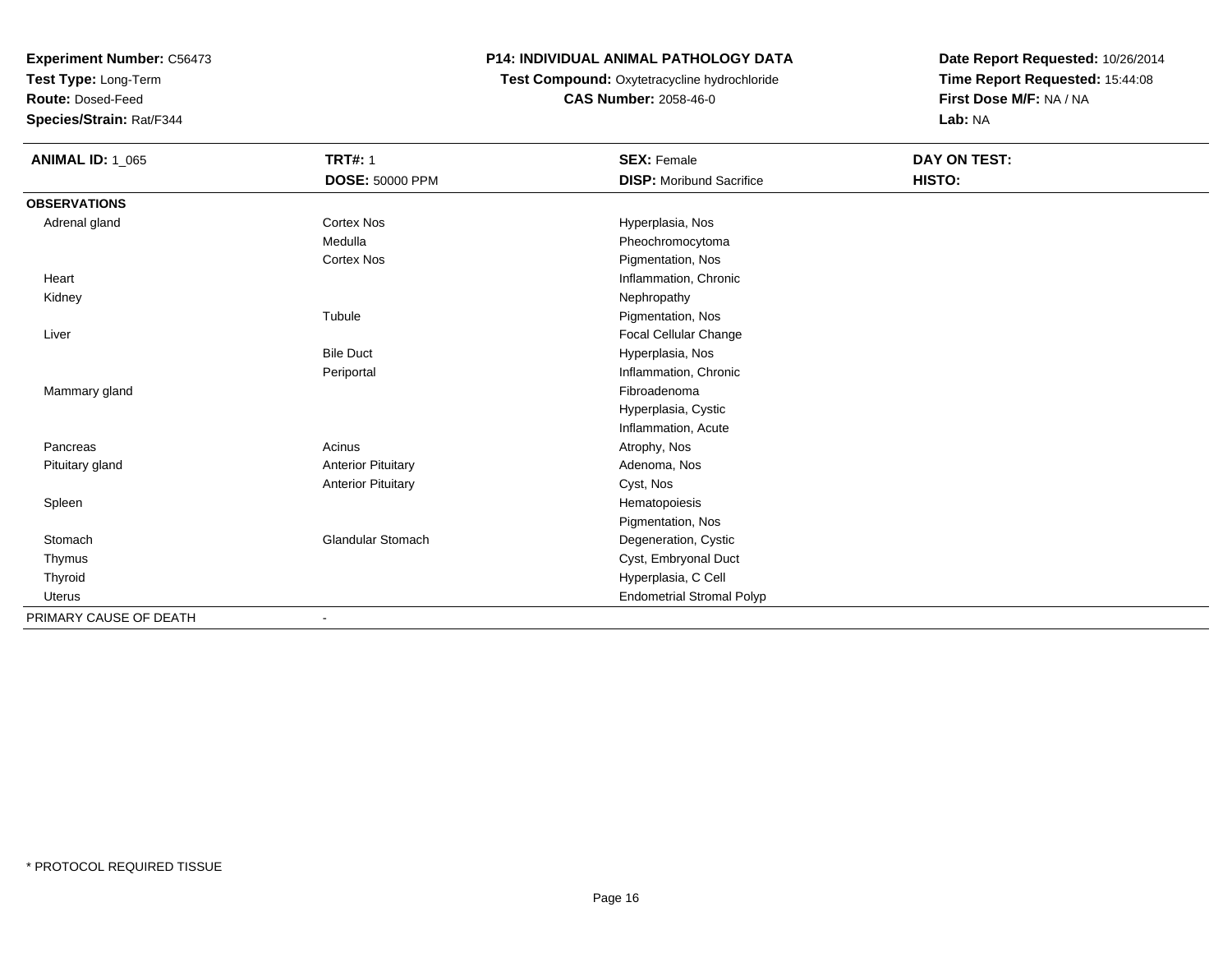**Test Type:** Long-Term

**Route:** Dosed-Feed

**Species/Strain:** Rat/F344

### **P14: INDIVIDUAL ANIMAL PATHOLOGY DATA**

#### **Test Compound:** Oxytetracycline hydrochloride**CAS Number:** 2058-46-0

| <b>ANIMAL ID: 1_066</b> | <b>TRT#: 1</b>            | <b>SEX: Female</b>              | DAY ON TEST: |  |
|-------------------------|---------------------------|---------------------------------|--------------|--|
|                         | <b>DOSE: 50000 PPM</b>    | <b>DISP: Terminal Sacrifice</b> | HISTO:       |  |
| <b>OBSERVATIONS</b>     |                           |                                 |              |  |
| Adrenal gland           | Cortex Nos                | Hyperplasia, Nos                |              |  |
|                         | Cortex Nos                | Metamorphosis, Fatty            |              |  |
|                         | Cortex Nos                | Pigmentation, Nos               |              |  |
| Heart                   |                           | Inflammation, Chronic           |              |  |
| Kidney                  |                           | Nephropathy                     |              |  |
|                         | Tubule                    | Pigmentation, Nos               |              |  |
| Liver                   |                           | Focal Cellular Change           |              |  |
|                         | Periportal                | Inflammation, Chronic           |              |  |
| Lung                    |                           | Mineralization                  |              |  |
| Mammary gland           |                           | Hyperplasia, Cystic             |              |  |
| Pituitary gland         | <b>Anterior Pituitary</b> | Adenoma, Nos                    |              |  |
| Salivary gland          |                           | <b>Cystic Ducts</b>             |              |  |
| Spleen                  |                           | Hematopoiesis                   |              |  |
|                         |                           | Pigmentation, Nos               |              |  |
| Stomach                 | <b>Glandular Stomach</b>  | Degeneration, Cystic            |              |  |
| Thyroid                 |                           | Hyperplasia, C Cell             |              |  |
| PRIMARY CAUSE OF DEATH  |                           |                                 |              |  |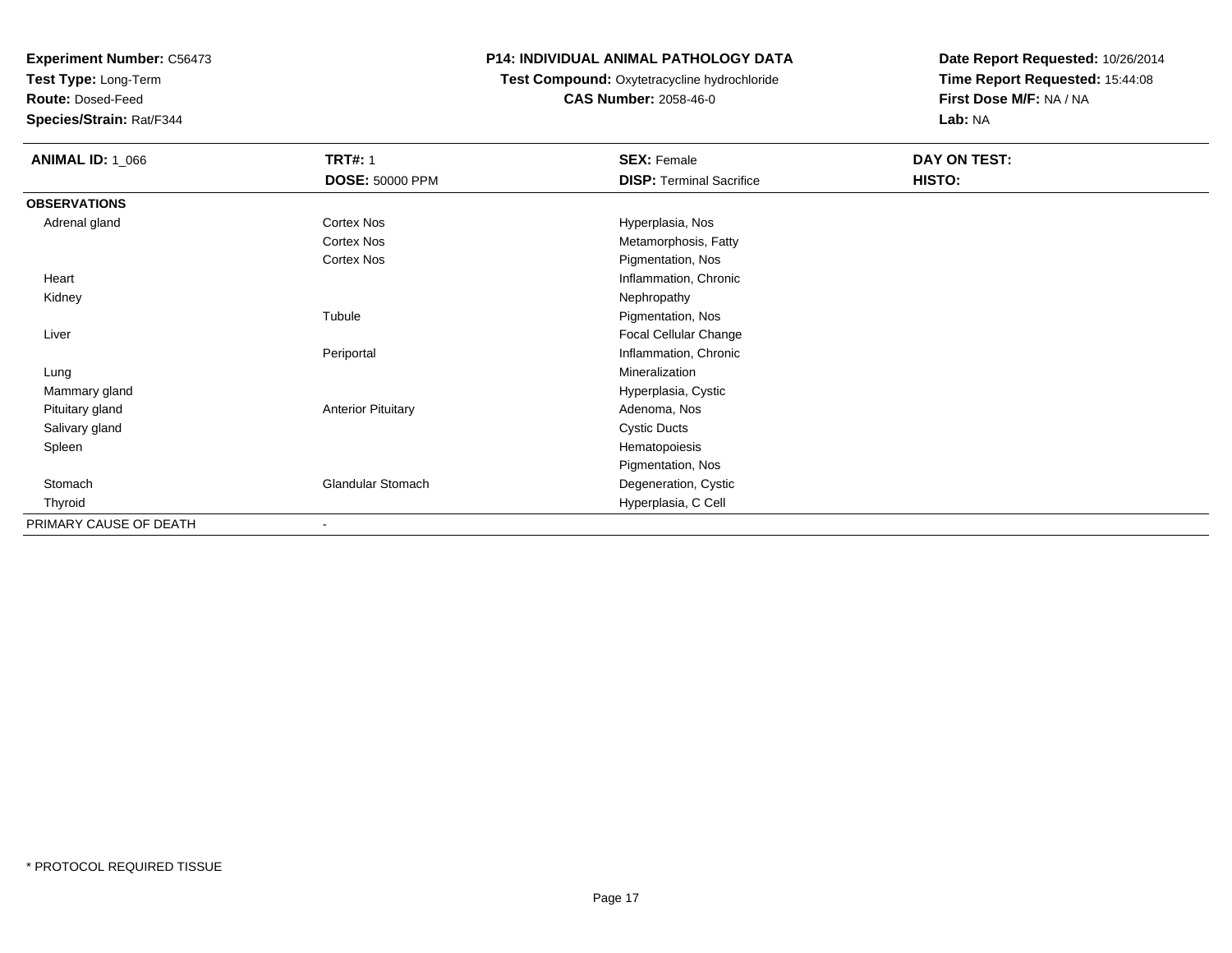**Test Type:** Long-Term

**Route:** Dosed-Feed

**Species/Strain:** Rat/F344

## **P14: INDIVIDUAL ANIMAL PATHOLOGY DATA**

## **Test Compound:** Oxytetracycline hydrochloride**CAS Number:** 2058-46-0

| <b>ANIMAL ID: 1_067</b> | <b>TRT#: 1</b>           | <b>SEX: Female</b>               | DAY ON TEST: |
|-------------------------|--------------------------|----------------------------------|--------------|
|                         | <b>DOSE: 50000 PPM</b>   | <b>DISP: Natural Death</b>       | HISTO:       |
| <b>OBSERVATIONS</b>     |                          |                                  |              |
| Adrenal gland           | Medulla                  | Ganglioneuroma                   |              |
|                         |                          | Mineralization                   |              |
|                         | Cortex Nos               | Pigmentation, Nos                |              |
| Heart                   |                          | Inflammation, Chronic            |              |
|                         | Atrium                   | Thrombosis, Nos                  |              |
| Kidney                  |                          | Congestion, Nos                  |              |
|                         | Tubule                   | Mineralization                   |              |
| Liver                   |                          | Congestion, Nos                  |              |
|                         |                          | Focal Cellular Change            |              |
|                         | Centrilobular            | Inflammation, Acute              |              |
|                         | Periportal               | Inflammation, Chronic            |              |
|                         |                          | Necrosis, Nos                    |              |
| Mammary gland           |                          | Fibroadenoma                     |              |
| Skeletal muscle         |                          | Sarcoma, Nos, Invasive           |              |
| Stomach                 | <b>Glandular Stomach</b> | Degeneration, Cystic             |              |
| Unspecified             |                          | Sarcoma, Nos                     |              |
| Uterus                  |                          | <b>Endometrial Stromal Polyp</b> |              |
| PRIMARY CAUSE OF DEATH  | $\overline{\phantom{a}}$ |                                  |              |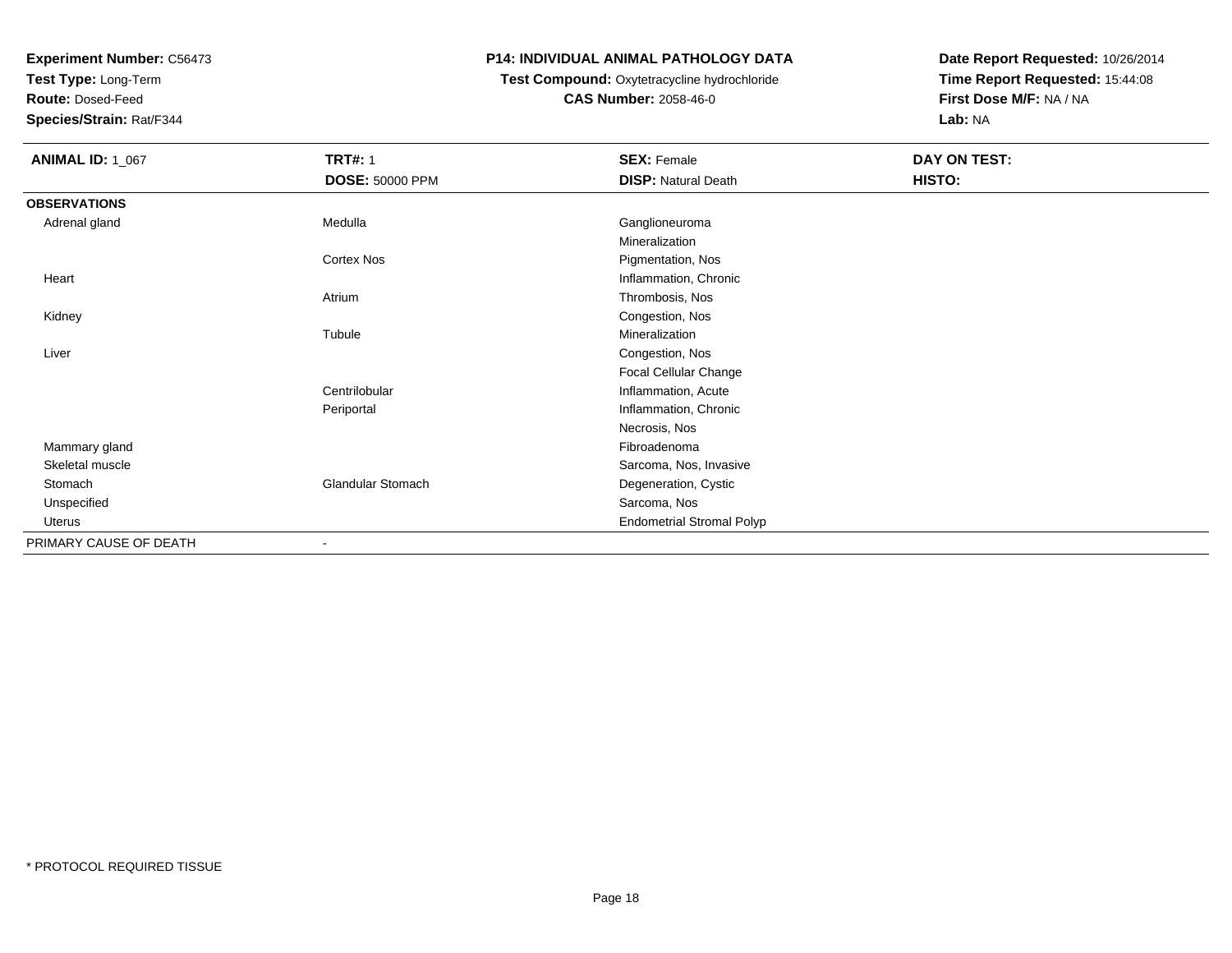**Test Type:** Long-Term

**Route:** Dosed-Feed

**Species/Strain:** Rat/F344

## **P14: INDIVIDUAL ANIMAL PATHOLOGY DATA**

## **Test Compound:** Oxytetracycline hydrochloride**CAS Number:** 2058-46-0

| <b>ANIMAL ID: 1_068</b> | <b>TRT#: 1</b>            | <b>SEX: Female</b>                 | DAY ON TEST: |  |
|-------------------------|---------------------------|------------------------------------|--------------|--|
|                         | <b>DOSE: 50000 PPM</b>    | <b>DISP: Natural Death</b>         | HISTO:       |  |
| <b>OBSERVATIONS</b>     |                           |                                    |              |  |
| Adrenal gland           | <b>Cortex Nos</b>         | Pigmentation, Nos                  |              |  |
| Heart                   |                           | Inflammation, Chronic              |              |  |
| Kidney                  | Tubule                    | Mineralization                     |              |  |
|                         |                           | Nephropathy                        |              |  |
|                         | Tubule                    | Pigmentation, Nos                  |              |  |
|                         | Pelvis                    | <b>Transitional-Cell Carcinoma</b> |              |  |
| Liver                   |                           | Focal Cellular Change              |              |  |
|                         | <b>Bile Duct</b>          | Hyperplasia, Nos                   |              |  |
|                         | Periportal                | Inflammation, Chronic              |              |  |
|                         |                           | Metamorphosis, Fatty               |              |  |
|                         |                           | Necrosis, Nos                      |              |  |
| Mammary gland           |                           | Fibroadenoma                       |              |  |
|                         |                           | Hyperplasia, Cystic                |              |  |
| Pancreas                | Acinus                    | Atrophy, Nos                       |              |  |
|                         | Acinus                    | Hyperplasia, Nos                   |              |  |
| Pituitary gland         | <b>Anterior Pituitary</b> | Adenoma, Nos                       |              |  |
| Spleen                  | <b>Follicles</b>          | Atrophy, Nos                       |              |  |
|                         |                           | Pigmentation, Nos                  |              |  |
| Stomach                 | <b>Glandular Stomach</b>  | Mineralization                     |              |  |
| Thyroid                 |                           | Cyst, Embryonal Duct               |              |  |
| Uterus                  |                           | <b>Endometrial Stromal Polyp</b>   |              |  |
| PRIMARY CAUSE OF DEATH  |                           |                                    |              |  |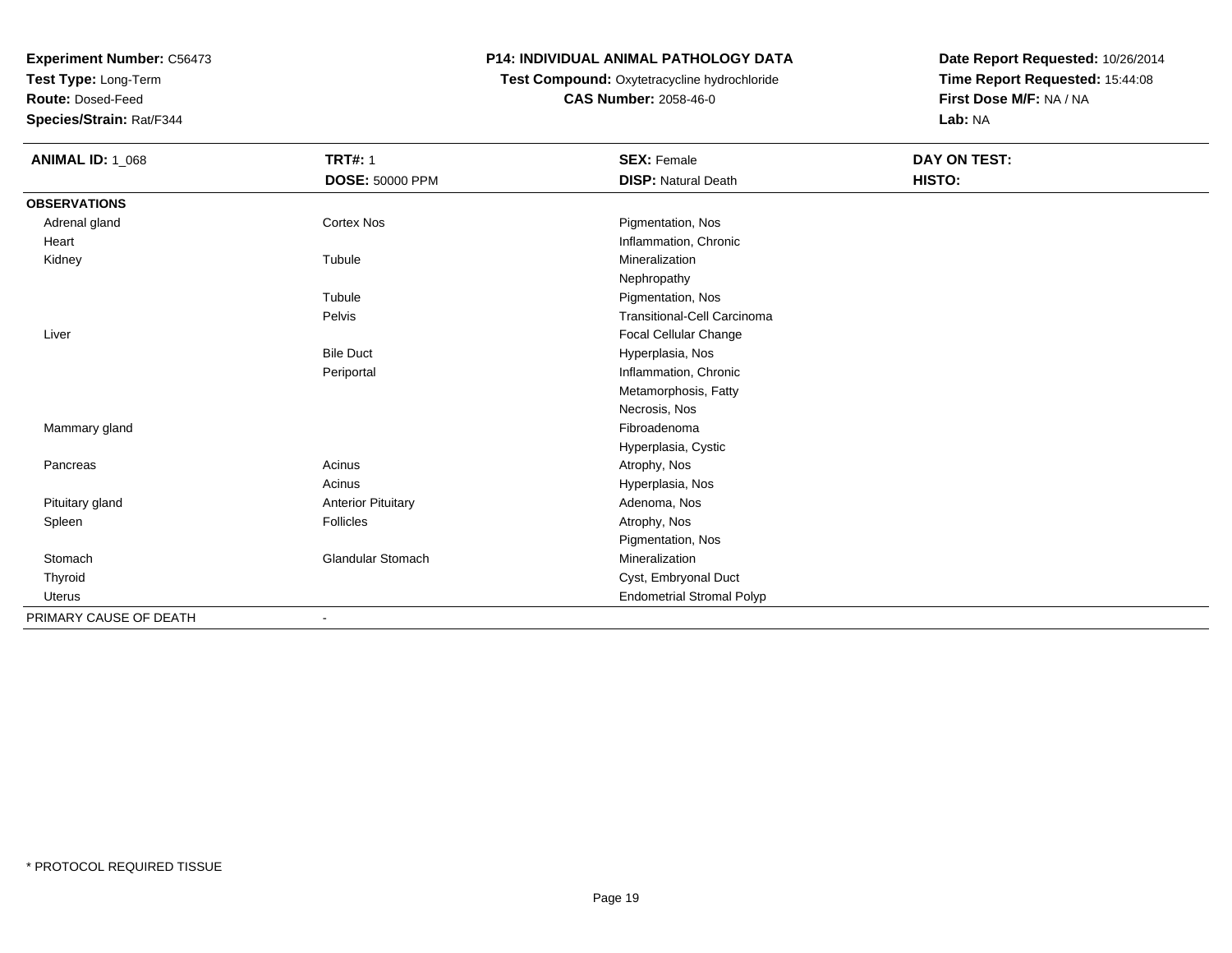**Test Type:** Long-Term

**Route:** Dosed-Feed

**Species/Strain:** Rat/F344

### **P14: INDIVIDUAL ANIMAL PATHOLOGY DATA**

## **Test Compound:** Oxytetracycline hydrochloride**CAS Number:** 2058-46-0

| <b>ANIMAL ID: 1_069</b> | <b>TRT#: 1</b>            | <b>SEX: Female</b>              | DAY ON TEST: |
|-------------------------|---------------------------|---------------------------------|--------------|
|                         | DOSE: 50000 PPM           | <b>DISP: Terminal Sacrifice</b> | HISTO:       |
| <b>OBSERVATIONS</b>     |                           |                                 |              |
| Adrenal gland           | Cortex Nos                | Pigmentation, Nos               |              |
| Heart                   |                           | Inflammation, Chronic           |              |
| Kidney                  | Tubule                    | Mineralization                  |              |
|                         |                           | Nephropathy                     |              |
|                         | Tubule                    | Pigmentation, Nos               |              |
| Liver                   |                           | Focal Cellular Change           |              |
|                         |                           | Granuloma, Nos                  |              |
|                         | <b>Bile Duct</b>          | Hyperplasia, Nos                |              |
|                         | Periportal                | Inflammation, Chronic           |              |
| Mammary gland           |                           | Adenoma, Nos                    |              |
|                         |                           | Hyperplasia, Cystic             |              |
| Pituitary gland         | <b>Anterior Pituitary</b> | Hyperplasia, Nos                |              |
| Salivary gland          |                           | Atrophy, Nos                    |              |
| Spleen                  |                           | Hematopoiesis                   |              |
|                         |                           | Pigmentation, Nos               |              |
| Stomach                 | <b>Glandular Stomach</b>  | Degeneration, Cystic            |              |
| Thyroid                 |                           | Hyperplasia, C Cell             |              |
| PRIMARY CAUSE OF DEATH  | $\blacksquare$            |                                 |              |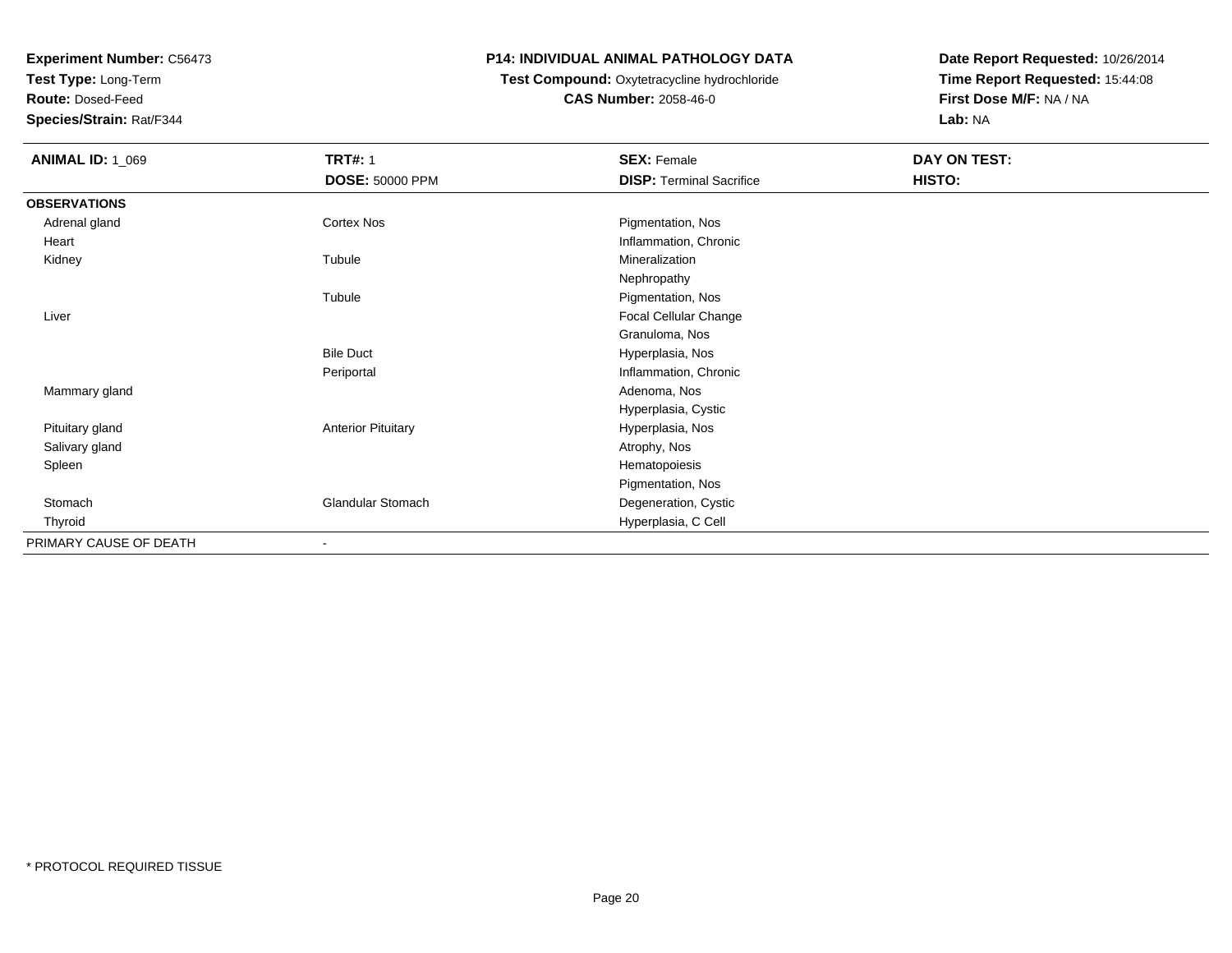**Test Type:** Long-Term

**Route:** Dosed-Feed

**Species/Strain:** Rat/F344

## **P14: INDIVIDUAL ANIMAL PATHOLOGY DATA**

### **Test Compound:** Oxytetracycline hydrochloride**CAS Number:** 2058-46-0

| <b>ANIMAL ID: 1_070</b> | <b>TRT#: 1</b>            | <b>SEX: Female</b>              | DAY ON TEST: |  |
|-------------------------|---------------------------|---------------------------------|--------------|--|
|                         | <b>DOSE: 50000 PPM</b>    | <b>DISP: Terminal Sacrifice</b> | HISTO:       |  |
| <b>OBSERVATIONS</b>     |                           |                                 |              |  |
| Adrenal gland           | <b>Cortex Nos</b>         | Hyperplasia, Nos                |              |  |
|                         | Medulla                   | Hyperplasia, Nos                |              |  |
|                         | Cortex Nos                | Pigmentation, Nos               |              |  |
| Heart                   |                           | Inflammation, Chronic           |              |  |
| Kidney                  |                           | Nephropathy                     |              |  |
|                         | Tubule                    | Pigmentation, Nos               |              |  |
| Liver                   |                           | <b>Accessory Structure</b>      |              |  |
|                         |                           | Focal Cellular Change           |              |  |
|                         | <b>Bile Duct</b>          | Hyperplasia, Nos                |              |  |
|                         | Periportal                | Inflammation, Chronic           |              |  |
| Mammary gland           |                           | Fibroadenoma                    |              |  |
|                         |                           | Hyperplasia, Cystic             |              |  |
| Pancreas                | Acinus                    | Atrophy, Nos                    |              |  |
| Pituitary gland         | <b>Anterior Pituitary</b> | Angiectasis                     |              |  |
|                         | <b>Anterior Pituitary</b> | Hyperplasia, Nos                |              |  |
| Spleen                  |                           | Hematopoiesis                   |              |  |
|                         |                           | Pigmentation, Nos               |              |  |
| Stomach                 | <b>Glandular Stomach</b>  | Degeneration, Cystic            |              |  |
| Thymus                  |                           | Cyst, Embryonal Duct            |              |  |
| Thyroid                 |                           | Hyperplasia, C Cell             |              |  |
| PRIMARY CAUSE OF DEATH  |                           |                                 |              |  |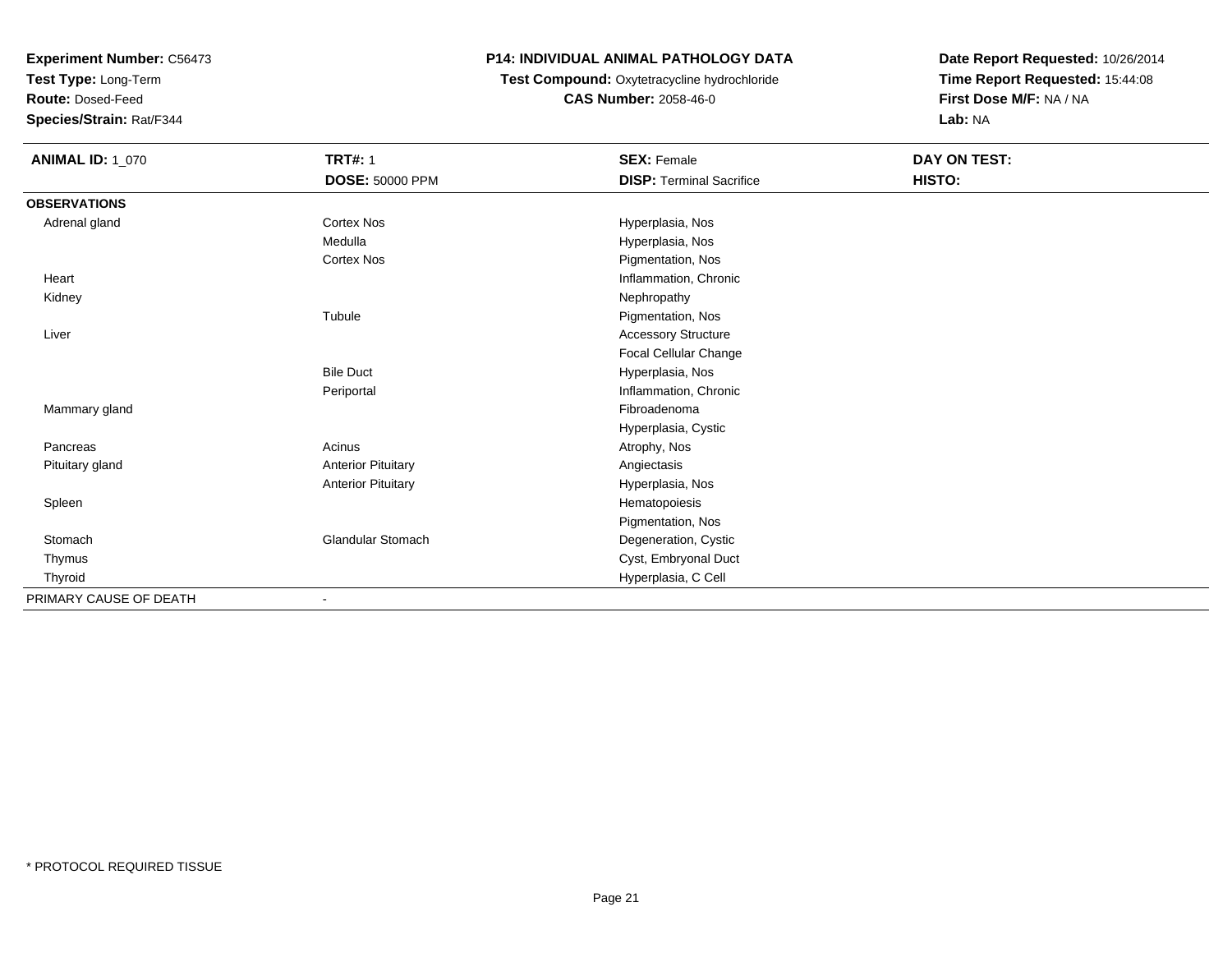**Test Type:** Long-Term

**Route:** Dosed-Feed

**Species/Strain:** Rat/F344

### **P14: INDIVIDUAL ANIMAL PATHOLOGY DATA**

 **Test Compound:** Oxytetracycline hydrochloride**CAS Number:** 2058-46-0

| <b>ANIMAL ID: 1_071</b> | <b>TRT#: 1</b>            | <b>SEX: Female</b>               | <b>DAY ON TEST:</b> |  |
|-------------------------|---------------------------|----------------------------------|---------------------|--|
|                         | <b>DOSE: 50000 PPM</b>    | <b>DISP: Terminal Sacrifice</b>  | HISTO:              |  |
| <b>OBSERVATIONS</b>     |                           |                                  |                     |  |
| Adrenal gland           | <b>Cortex Nos</b>         | Hyperplasia, Nos                 |                     |  |
|                         | Medulla                   | Hyperplasia, Nos                 |                     |  |
|                         | <b>Cortex Nos</b>         | Pigmentation, Nos                |                     |  |
| Heart                   |                           | Inflammation, Chronic            |                     |  |
| Kidney                  |                           | Infarct, Healed                  |                     |  |
|                         | Tubule                    | Mineralization                   |                     |  |
|                         |                           | Nephropathy                      |                     |  |
|                         | Tubule                    | Pigmentation, Nos                |                     |  |
| Liver                   |                           | <b>Accessory Structure</b>       |                     |  |
|                         |                           | Focal Cellular Change            |                     |  |
|                         | <b>Bile Duct</b>          | Hyperplasia, Nos                 |                     |  |
|                         | Periportal                | Inflammation, Chronic            |                     |  |
| Lung                    |                           | Histiocytosis                    |                     |  |
|                         |                           | Pneumonia, Interstitial Chronic  |                     |  |
| Mammary gland           |                           | Hyperplasia, Cystic              |                     |  |
| Pancreas                | Acinus                    | Atrophy, Nos                     |                     |  |
| Pituitary gland         | <b>Anterior Pituitary</b> | Adenoma, Nos                     |                     |  |
|                         | <b>Anterior Pituitary</b> | Cyst, Nos                        |                     |  |
| Spleen                  |                           | Hematopoiesis                    |                     |  |
|                         |                           | Pigmentation, Nos                |                     |  |
| Stomach                 | <b>Glandular Stomach</b>  | Degeneration, Cystic             |                     |  |
| Thyroid                 |                           | Hyperplasia, C Cell              |                     |  |
| Uterus                  |                           | Decidual Alteration, Nos         |                     |  |
|                         |                           | <b>Endometrial Stromal Polyp</b> |                     |  |
| PRIMARY CAUSE OF DEATH  |                           |                                  |                     |  |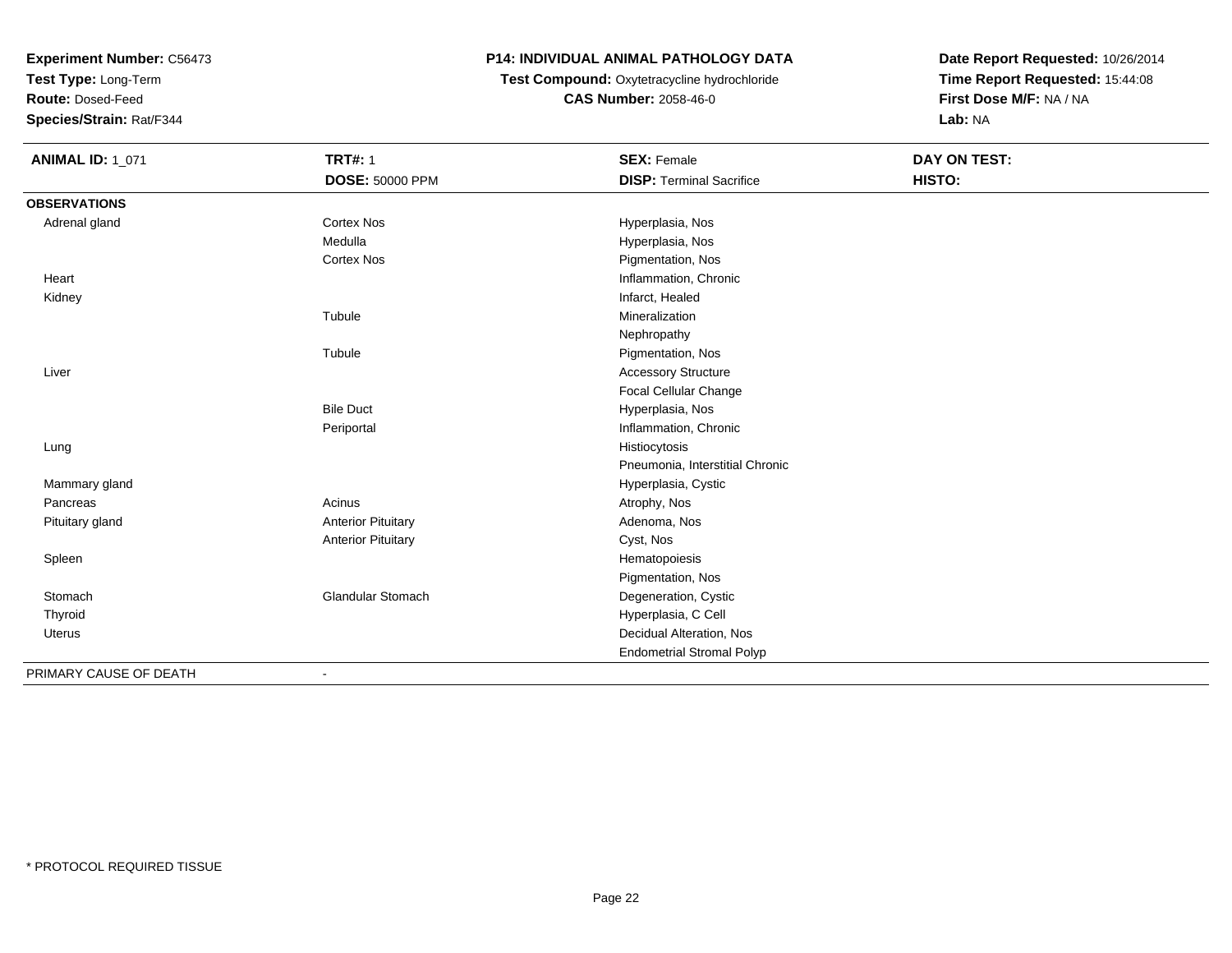**Test Type:** Long-Term

**Route:** Dosed-Feed

**Species/Strain:** Rat/F344

## **P14: INDIVIDUAL ANIMAL PATHOLOGY DATA**

## **Test Compound:** Oxytetracycline hydrochloride**CAS Number:** 2058-46-0

| <b>ANIMAL ID: 1_072</b> | <b>TRT#: 1</b>            | <b>SEX: Female</b>               | DAY ON TEST: |  |
|-------------------------|---------------------------|----------------------------------|--------------|--|
|                         | <b>DOSE: 50000 PPM</b>    | <b>DISP: Terminal Sacrifice</b>  | HISTO:       |  |
| <b>OBSERVATIONS</b>     |                           |                                  |              |  |
| Adrenal gland           | Cortex Nos                | Metamorphosis, Fatty             |              |  |
|                         | Cortex Nos                | Pigmentation, Nos                |              |  |
| Heart                   |                           | Inflammation, Chronic            |              |  |
| Kidney                  | Tubule                    | Mineralization                   |              |  |
|                         |                           | Nephropathy                      |              |  |
|                         | Tubule                    | Pigmentation, Nos                |              |  |
| Liver                   |                           | Focal Cellular Change            |              |  |
|                         | <b>Bile Duct</b>          | Hyperplasia, Nos                 |              |  |
|                         | Periportal                | Inflammation, Chronic            |              |  |
| Mammary gland           |                           | Fibroadenoma                     |              |  |
|                         |                           | Hyperplasia, Cystic              |              |  |
| Pancreas                | Acinus                    | Atrophy, Nos                     |              |  |
| Pituitary gland         | <b>Anterior Pituitary</b> | Adenoma, Nos                     |              |  |
| Spleen                  |                           | Hematopoiesis                    |              |  |
|                         |                           | Pigmentation, Nos                |              |  |
| Thymus                  |                           | Cyst, Embryonal Duct             |              |  |
| Thyroid                 |                           | Hyperplasia, C Cell              |              |  |
| Uterus                  |                           | <b>Endometrial Stromal Polyp</b> |              |  |
| PRIMARY CAUSE OF DEATH  | $\overline{\phantom{a}}$  |                                  |              |  |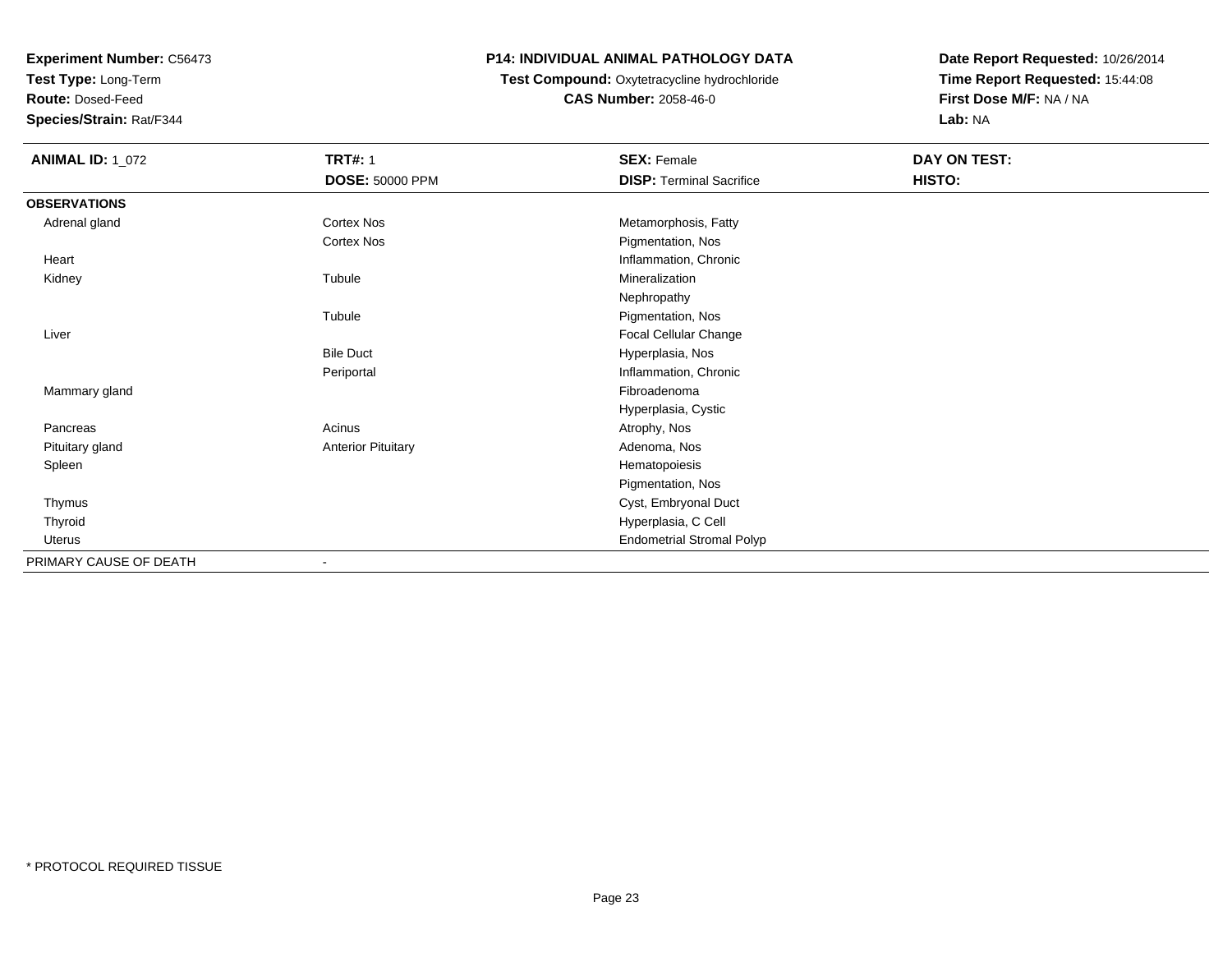**Test Type:** Long-Term

**Route:** Dosed-Feed

**Species/Strain:** Rat/F344

## **P14: INDIVIDUAL ANIMAL PATHOLOGY DATA**

## **Test Compound:** Oxytetracycline hydrochloride**CAS Number:** 2058-46-0

| <b>ANIMAL ID: 1_073</b> | <b>TRT#: 1</b><br>DOSE: 50000 PPM | <b>SEX: Female</b><br><b>DISP: Terminal Sacrifice</b> | DAY ON TEST:<br>HISTO: |  |
|-------------------------|-----------------------------------|-------------------------------------------------------|------------------------|--|
|                         |                                   |                                                       |                        |  |
| <b>OBSERVATIONS</b>     |                                   |                                                       |                        |  |
| Adrenal gland           | <b>Cortex Nos</b>                 | Hyperplasia, Nos                                      |                        |  |
|                         | <b>Cortex Nos</b>                 | Metamorphosis, Fatty                                  |                        |  |
|                         | <b>Cortex Nos</b>                 | Pigmentation, Nos                                     |                        |  |
| Heart                   |                                   | Inflammation, Chronic                                 |                        |  |
| Kidney                  |                                   | Infarct, Healed                                       |                        |  |
|                         | Tubule                            | Mineralization                                        |                        |  |
|                         |                                   | Nephropathy                                           |                        |  |
|                         | Tubule                            | Pigmentation, Nos                                     |                        |  |
| Liver                   |                                   | Focal Cellular Change                                 |                        |  |
|                         | <b>Bile Duct</b>                  | Hyperplasia, Nos                                      |                        |  |
|                         | Periportal                        | Inflammation, Chronic                                 |                        |  |
| Mammary gland           |                                   | Adenocarcinoma, Nos                                   |                        |  |
|                         |                                   | Fibroadenoma                                          |                        |  |
|                         |                                   | Hyperplasia, Cystic                                   |                        |  |
| Pancreas                | Acinus                            | Atrophy, Nos                                          |                        |  |
| Pituitary gland         | <b>Anterior Pituitary</b>         | Adenoma, Nos                                          |                        |  |
|                         | <b>Anterior Pituitary</b>         | Cyst, Nos                                             |                        |  |
|                         | <b>Anterior Pituitary</b>         | Hyperplasia, Nos                                      |                        |  |
| Spleen                  |                                   | Hematopoiesis                                         |                        |  |
|                         |                                   | Pigmentation, Nos                                     |                        |  |
| Stomach                 | Glandular Stomach                 | Degeneration, Cystic                                  |                        |  |
| Thymus                  |                                   | Cyst, Embryonal Duct                                  |                        |  |
|                         |                                   | Nonchromaffin Paraganglioma                           |                        |  |
| Thyroid                 |                                   | Hyperplasia, C Cell                                   |                        |  |
| PRIMARY CAUSE OF DEATH  |                                   |                                                       |                        |  |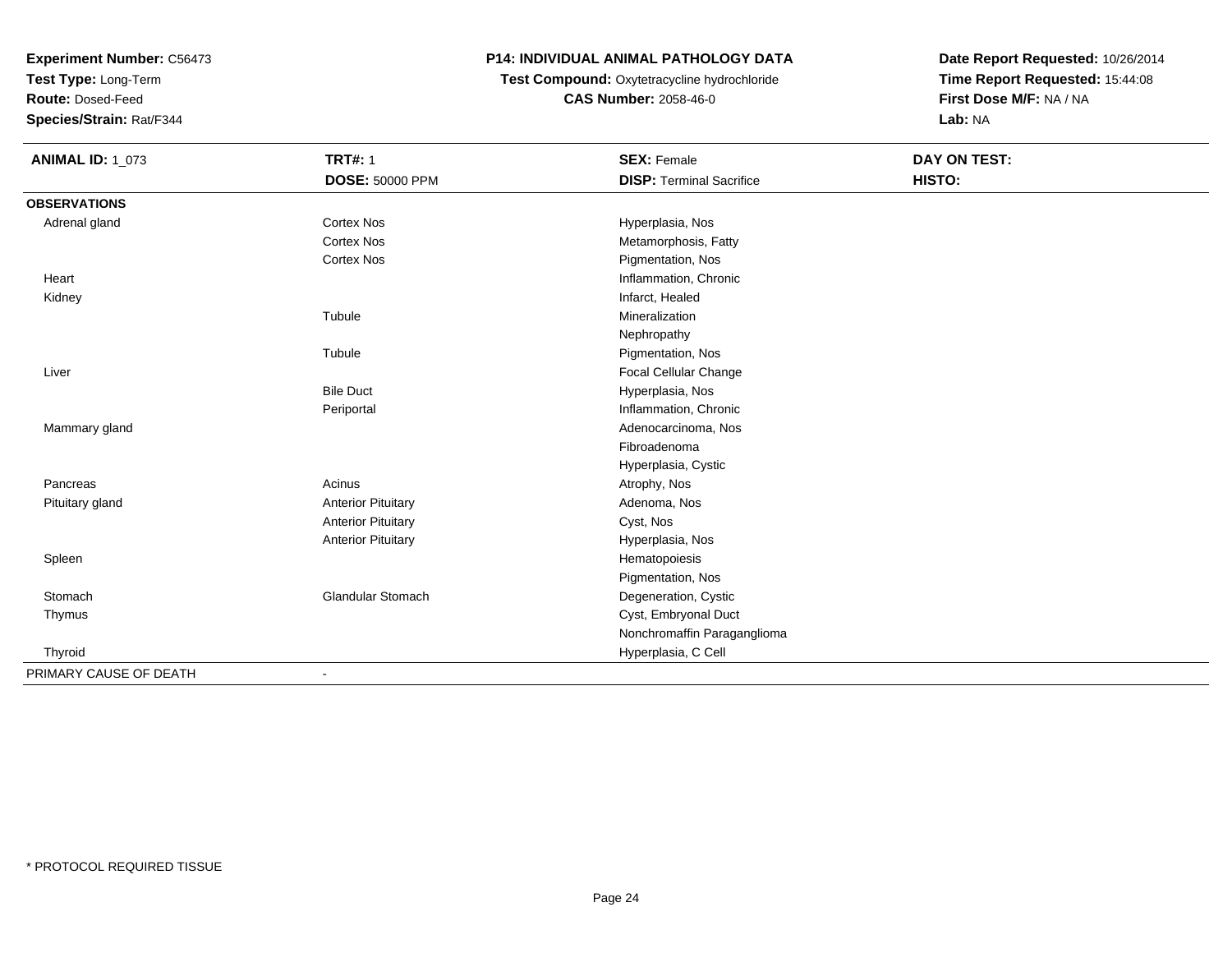**Test Type:** Long-Term

**Route:** Dosed-Feed

**Species/Strain:** Rat/F344

## **P14: INDIVIDUAL ANIMAL PATHOLOGY DATA**

## **Test Compound:** Oxytetracycline hydrochloride**CAS Number:** 2058-46-0

| <b>ANIMAL ID: 1_074</b> | <b>TRT#: 1</b>            | <b>SEX: Female</b>              | DAY ON TEST: |  |
|-------------------------|---------------------------|---------------------------------|--------------|--|
|                         | <b>DOSE: 50000 PPM</b>    | <b>DISP:</b> Moribund Sacrifice | HISTO:       |  |
| <b>OBSERVATIONS</b>     |                           |                                 |              |  |
| Adrenal gland           | Cortex Nos                | Metamorphosis, Fatty            |              |  |
|                         | Cortex Nos                | Pigmentation, Nos               |              |  |
| <b>Brain</b>            |                           | Hydrocephalus, Internal         |              |  |
| Heart                   |                           | Inflammation, Chronic           |              |  |
| Kidney                  | Tubule                    | Mineralization                  |              |  |
|                         |                           | Nephropathy                     |              |  |
|                         | Tubule                    | Pigmentation, Nos               |              |  |
| Liver                   | Periportal                | Inflammation, Chronic           |              |  |
| Mammary gland           |                           | Hyperplasia, Cystic             |              |  |
| Pancreas                | Acinus                    | Hyperplasia, Nos                |              |  |
| Pituitary gland         | <b>Anterior Pituitary</b> | Adenoma, Nos                    |              |  |
| Skin                    | Tail                      | Hyperkeratosis                  |              |  |
| Spleen                  |                           | Hematopoiesis                   |              |  |
|                         |                           | Pigmentation, Nos               |              |  |
| Stomach                 | Glandular Stomach         | Degeneration, Cystic            |              |  |
| Thyroid                 |                           | Hyperplasia, Follicular Cell    |              |  |
| PRIMARY CAUSE OF DEATH  | ٠                         |                                 |              |  |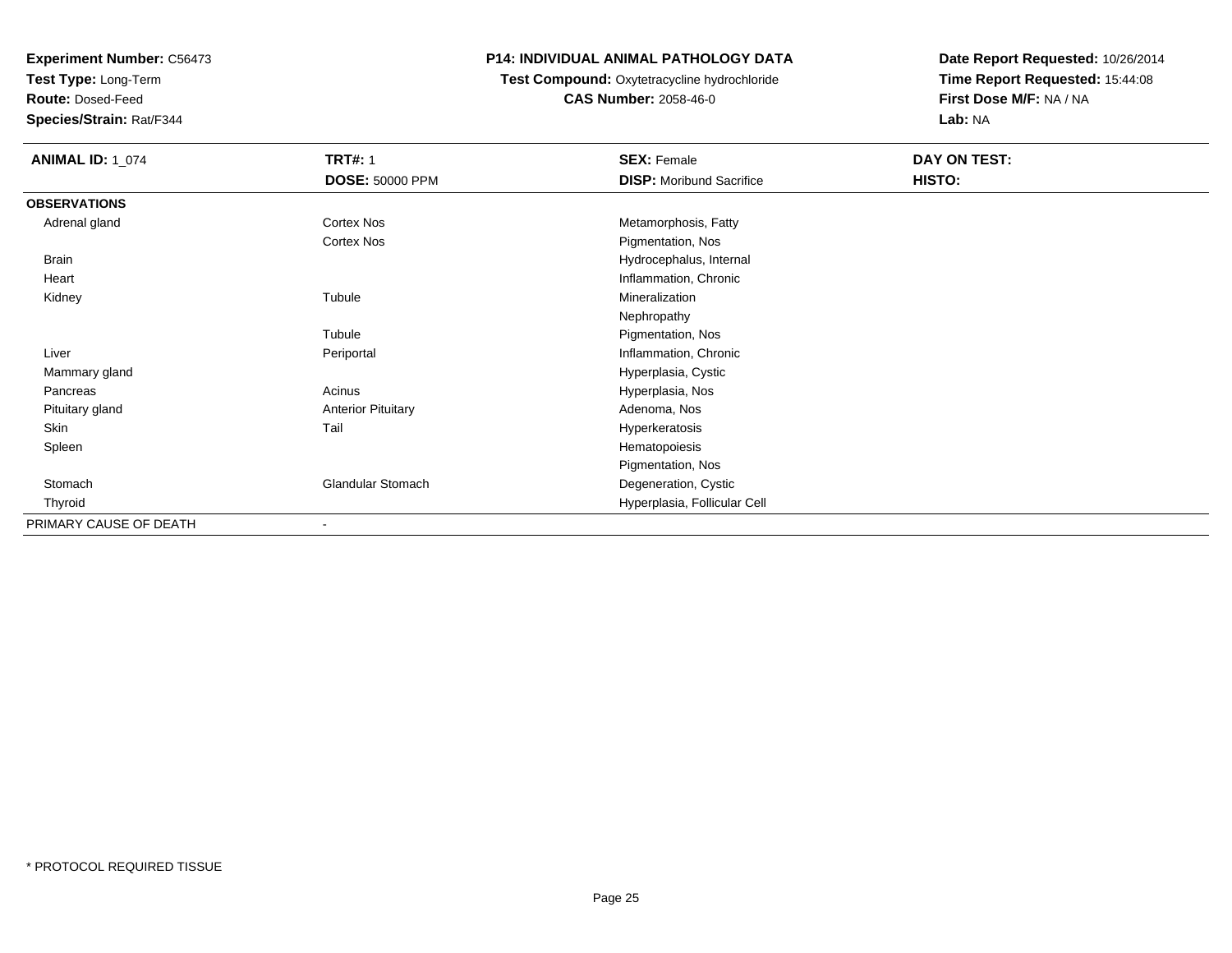**Test Type:** Long-Term

**Route:** Dosed-Feed

**Species/Strain:** Rat/F344

#### **P14: INDIVIDUAL ANIMAL PATHOLOGY DATA**

**Test Compound:** Oxytetracycline hydrochloride**CAS Number:** 2058-46-0

| <b>ANIMAL ID: 1 075</b> | <b>TRT#: 1</b>            | <b>SEX: Female</b>           | DAY ON TEST: |  |
|-------------------------|---------------------------|------------------------------|--------------|--|
|                         | <b>DOSE: 50000 PPM</b>    | <b>DISP:</b> Natural Death   | HISTO:       |  |
| <b>OBSERVATIONS</b>     |                           |                              |              |  |
| Heart                   |                           | Inflammation, Chronic        |              |  |
| Kidney                  |                           | Nephropathy                  |              |  |
|                         | Tubule                    | Pigmentation, Nos            |              |  |
| Liver                   |                           | <b>Focal Cellular Change</b> |              |  |
|                         | <b>Bile Duct</b>          | Hyperplasia, Nos             |              |  |
| Pancreas                | Acinus                    | Atrophy, Nos                 |              |  |
| Pituitary gland         | <b>Anterior Pituitary</b> | Cyst, Nos                    |              |  |
| Stomach                 | <b>Glandular Stomach</b>  | Degeneration, Cystic         |              |  |
| Unspecified             | Multiple Organs Nos       | Leukemia, Mononuclear Cell   |              |  |
| PRIMARY CAUSE OF DEATH  |                           |                              |              |  |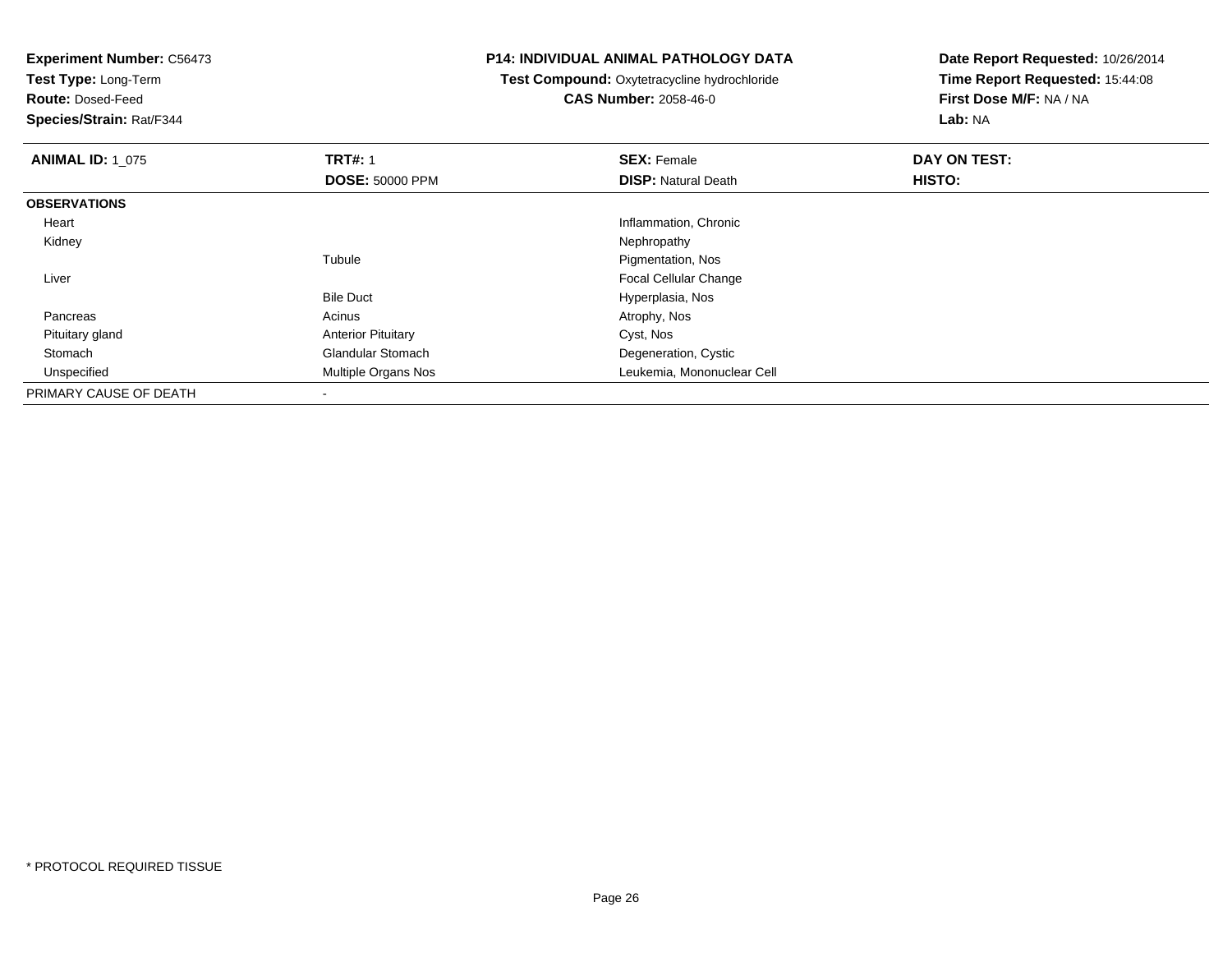**Test Type:** Long-Term

**Route:** Dosed-Feed

**Species/Strain:** Rat/F344

## **P14: INDIVIDUAL ANIMAL PATHOLOGY DATA**

## **Test Compound:** Oxytetracycline hydrochloride**CAS Number:** 2058-46-0

| <b>ANIMAL ID: 1_076</b> | <b>TRT#: 1</b>            | <b>SEX: Female</b>              | DAY ON TEST: |  |
|-------------------------|---------------------------|---------------------------------|--------------|--|
|                         | DOSE: 50000 PPM           | <b>DISP: Terminal Sacrifice</b> | HISTO:       |  |
| <b>OBSERVATIONS</b>     |                           |                                 |              |  |
| Adrenal gland           | Cortex Nos                | Hyperplasia, Nos                |              |  |
|                         | Cortex Nos                | Pigmentation, Nos               |              |  |
| Heart                   |                           | Inflammation, Chronic           |              |  |
| Kidney                  | Tubule                    | Mineralization                  |              |  |
|                         |                           | Nephropathy                     |              |  |
|                         | Tubule                    | Pigmentation, Nos               |              |  |
| Liver                   |                           | Focal Cellular Change           |              |  |
|                         | <b>Bile Duct</b>          | Hyperplasia, Nos                |              |  |
|                         | Periportal                | Inflammation, Chronic           |              |  |
| Lung                    |                           | Histiocytosis                   |              |  |
|                         |                           | Pneumonia, Interstitial Chronic |              |  |
| Mammary gland           |                           | Hyperplasia, Cystic             |              |  |
| Pancreas                | Acinus                    | Atrophy, Nos                    |              |  |
| Pituitary gland         | <b>Anterior Pituitary</b> | Cyst, Nos                       |              |  |
| Spleen                  |                           | Hematopoiesis                   |              |  |
|                         |                           | Pigmentation, Nos               |              |  |
| Thyroid                 |                           | C-Cell Carcinoma                |              |  |
|                         |                           | Hyperplasia, C Cell             |              |  |
| Uterus                  | Endometrium               | Hyperplasia, Cystic             |              |  |
| PRIMARY CAUSE OF DEATH  |                           |                                 |              |  |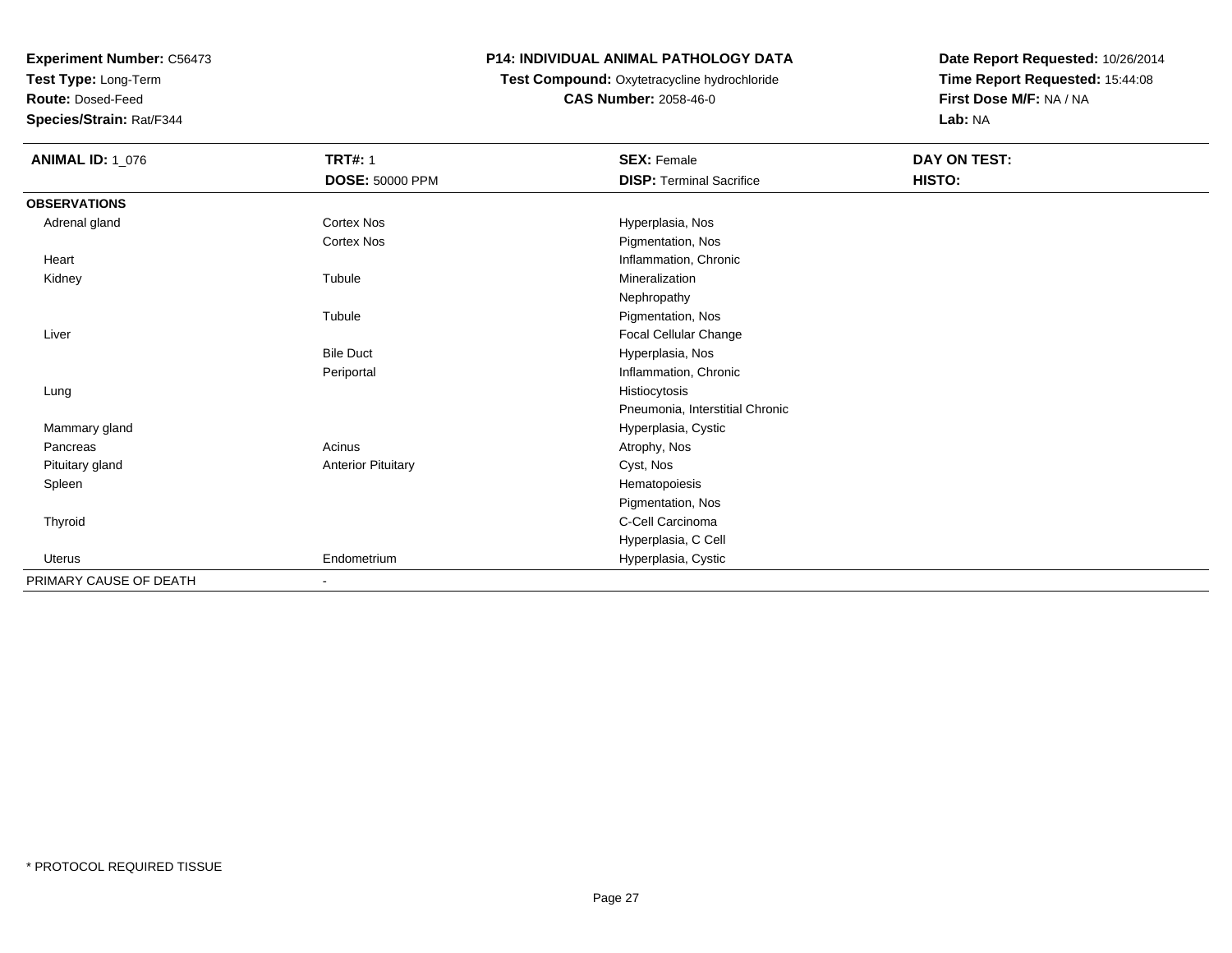**Test Type:** Long-Term

**Route:** Dosed-Feed

**Species/Strain:** Rat/F344

## **P14: INDIVIDUAL ANIMAL PATHOLOGY DATA**

 **Test Compound:** Oxytetracycline hydrochloride**CAS Number:** 2058-46-0

| <b>ANIMAL ID: 1_077</b> | <b>TRT#: 1</b>            | <b>SEX: Female</b>              | DAY ON TEST: |
|-------------------------|---------------------------|---------------------------------|--------------|
|                         | <b>DOSE: 50000 PPM</b>    | <b>DISP: Moribund Sacrifice</b> | HISTO:       |
| <b>OBSERVATIONS</b>     |                           |                                 |              |
| Adrenal gland           | Medulla                   | Hyperplasia, Nos                |              |
|                         | Cortex Nos                | Pigmentation, Nos               |              |
| Kidney                  | Tubule                    | Mineralization                  |              |
|                         |                           | Nephropathy                     |              |
|                         | Tubule                    | Pigmentation, Nos               |              |
| Liver                   |                           | Focal Cellular Change           |              |
|                         |                           | Hematopoiesis                   |              |
| Mammary gland           |                           | Hyperplasia, Cystic             |              |
| Pituitary gland         | <b>Anterior Pituitary</b> | Adenoma, Nos                    |              |
|                         | <b>Anterior Pituitary</b> | Cyst, Nos                       |              |
| Spleen                  |                           | Hematopoiesis                   |              |
|                         |                           | Pigmentation, Nos               |              |
| Stomach                 | <b>Glandular Stomach</b>  | Degeneration, Cystic            |              |
| Thyroid                 |                           | Hyperplasia, C Cell             |              |
|                         |                           | Mineralization                  |              |
| Unspecified             | Multiple Organs Nos       | Inflammation, Chronic           |              |
| Uterus                  |                           | Dilatation, Nos                 |              |
| Zymbal gland            |                           | Carcinoma, Nos                  |              |
| PRIMARY CAUSE OF DEATH  | $\overline{\phantom{a}}$  |                                 |              |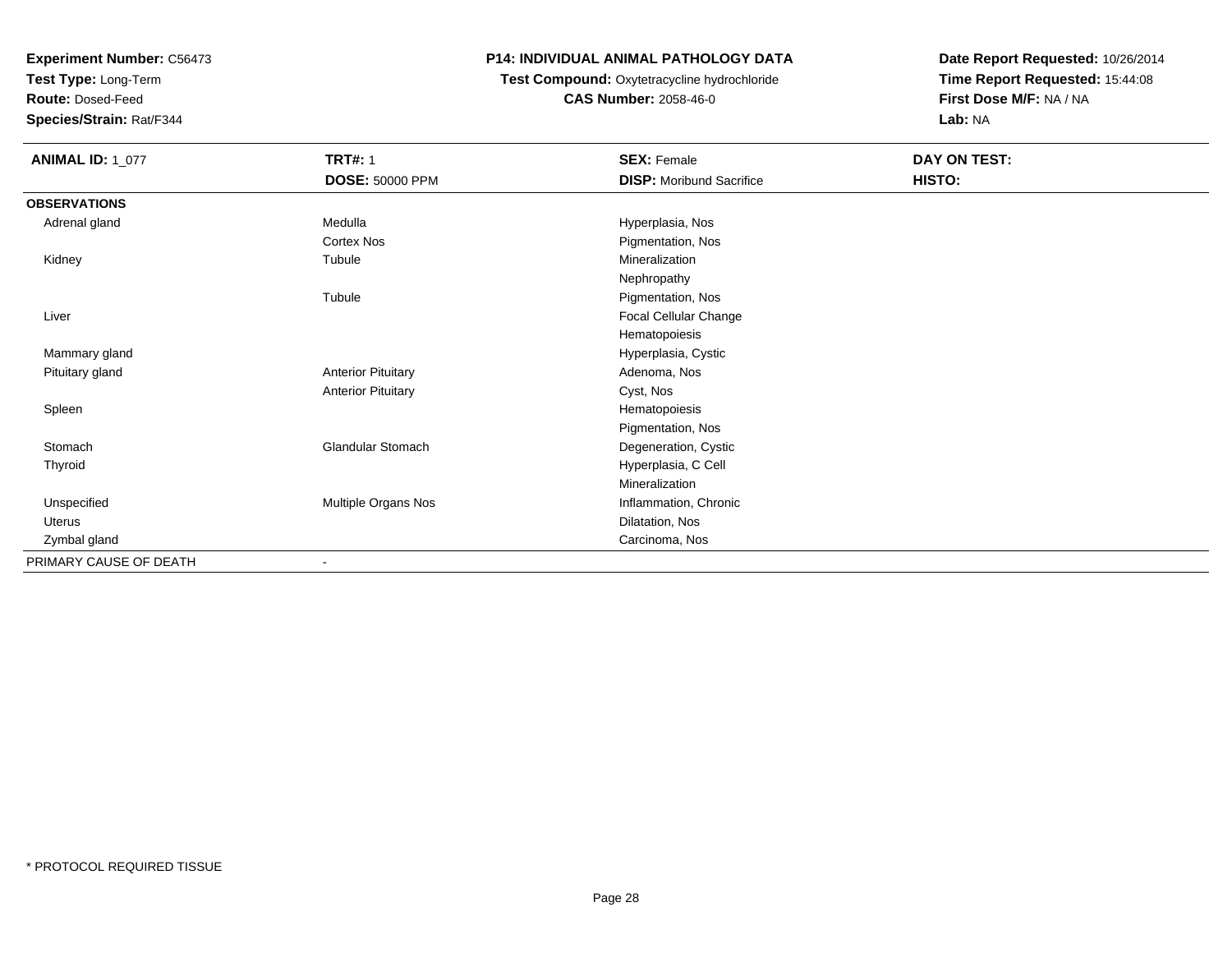**Test Type:** Long-Term

**Route:** Dosed-Feed

**Species/Strain:** Rat/F344

## **P14: INDIVIDUAL ANIMAL PATHOLOGY DATA**

### **Test Compound:** Oxytetracycline hydrochloride**CAS Number:** 2058-46-0

| <b>ANIMAL ID: 1_078</b> | <b>TRT#: 1</b>            | <b>SEX: Female</b>              | DAY ON TEST: |  |
|-------------------------|---------------------------|---------------------------------|--------------|--|
|                         | <b>DOSE: 50000 PPM</b>    | <b>DISP: Terminal Sacrifice</b> | HISTO:       |  |
| <b>OBSERVATIONS</b>     |                           |                                 |              |  |
| Adrenal gland           |                           | <b>Cortical Adenoma</b>         |              |  |
|                         | <b>Cortex Nos</b>         | Metamorphosis, Fatty            |              |  |
|                         | <b>Cortex Nos</b>         | Pigmentation, Nos               |              |  |
| Heart                   |                           | Inflammation, Chronic           |              |  |
| Kidney                  | Pelvis                    | Hemorrhage                      |              |  |
|                         | Tubule                    | Mineralization                  |              |  |
|                         |                           | Nephropathy                     |              |  |
|                         | Tubule                    | Pigmentation, Nos               |              |  |
| Liver                   |                           | <b>Accessory Structure</b>      |              |  |
|                         |                           | Focal Cellular Change           |              |  |
|                         | <b>Bile Duct</b>          | Hyperplasia, Nos                |              |  |
|                         | Periportal                | Inflammation, Chronic           |              |  |
| Mammary gland           |                           | Hyperplasia, Cystic             |              |  |
| Pancreas                | Acinus                    | Atrophy, Nos                    |              |  |
| Pituitary gland         | <b>Anterior Pituitary</b> | Adenoma, Nos                    |              |  |
| Spleen                  | Follicles                 | Atrophy, Nos                    |              |  |
|                         |                           | Hematopoiesis                   |              |  |
|                         |                           | Pigmentation, Nos               |              |  |
| Stomach                 | <b>Glandular Stomach</b>  | Degeneration, Cystic            |              |  |
| Thymus                  |                           | Cyst, Embryonal Duct            |              |  |
| Thyroid                 |                           | <b>Cystic Follicles</b>         |              |  |
| PRIMARY CAUSE OF DEATH  |                           |                                 |              |  |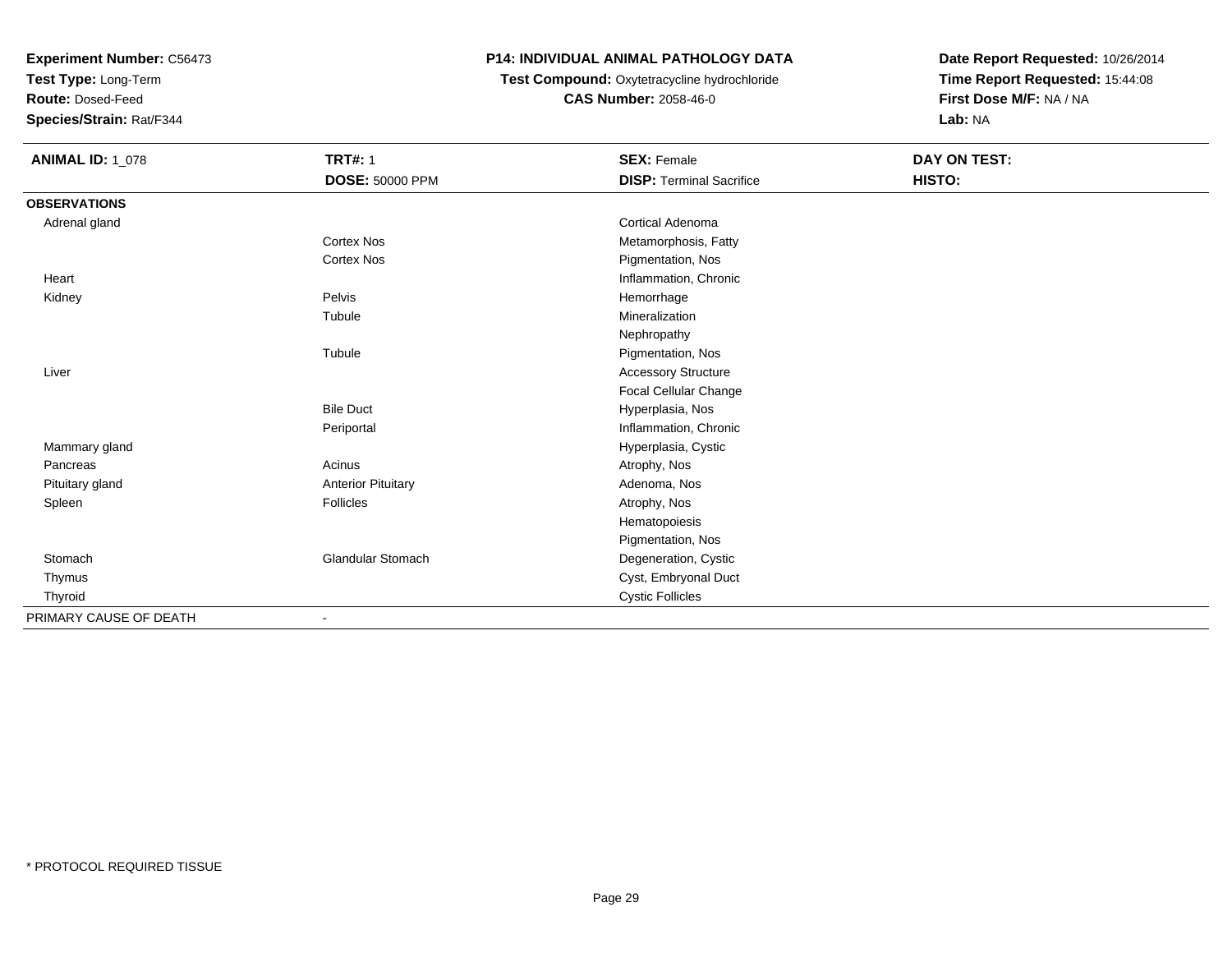**Test Type:** Long-Term

**Route:** Dosed-Feed

**Species/Strain:** Rat/F344

### **P14: INDIVIDUAL ANIMAL PATHOLOGY DATA**

## **Test Compound:** Oxytetracycline hydrochloride**CAS Number:** 2058-46-0

| <b>ANIMAL ID: 1_079</b> | <b>TRT#: 1</b>            | <b>SEX: Female</b>              | DAY ON TEST: |  |
|-------------------------|---------------------------|---------------------------------|--------------|--|
|                         | <b>DOSE: 50000 PPM</b>    | <b>DISP: Terminal Sacrifice</b> | HISTO:       |  |
| <b>OBSERVATIONS</b>     |                           |                                 |              |  |
| Adrenal gland           | <b>Cortex Nos</b>         | Metamorphosis, Fatty            |              |  |
|                         | Cortex Nos                | Pigmentation, Nos               |              |  |
| Clitoral gland          |                           | Inflammation, Active Chronic    |              |  |
| Heart                   |                           | Inflammation, Chronic           |              |  |
| Kidney                  | Tubule                    | Mineralization                  |              |  |
|                         |                           | Nephropathy                     |              |  |
|                         | Tubule                    | Pigmentation, Nos               |              |  |
| Liver                   |                           | Focal Cellular Change           |              |  |
|                         | Periportal                | Inflammation, Chronic           |              |  |
| Mammary gland           |                           | Hyperplasia, Cystic             |              |  |
| Pituitary gland         | <b>Anterior Pituitary</b> | Adenoma, Nos                    |              |  |
|                         | <b>Anterior Pituitary</b> | Angiectasis                     |              |  |
| Spleen                  |                           | Hematopoiesis                   |              |  |
|                         |                           | Pigmentation, Nos               |              |  |
| Stomach                 | <b>Glandular Stomach</b>  | Degeneration, Cystic            |              |  |
| Unspecified             | Multiple Organs Nos       | Hyperplasia, Nos                |              |  |
| Uterus                  | Endometrium               | Hyperplasia, Cystic             |              |  |
| PRIMARY CAUSE OF DEATH  | $\overline{\phantom{a}}$  |                                 |              |  |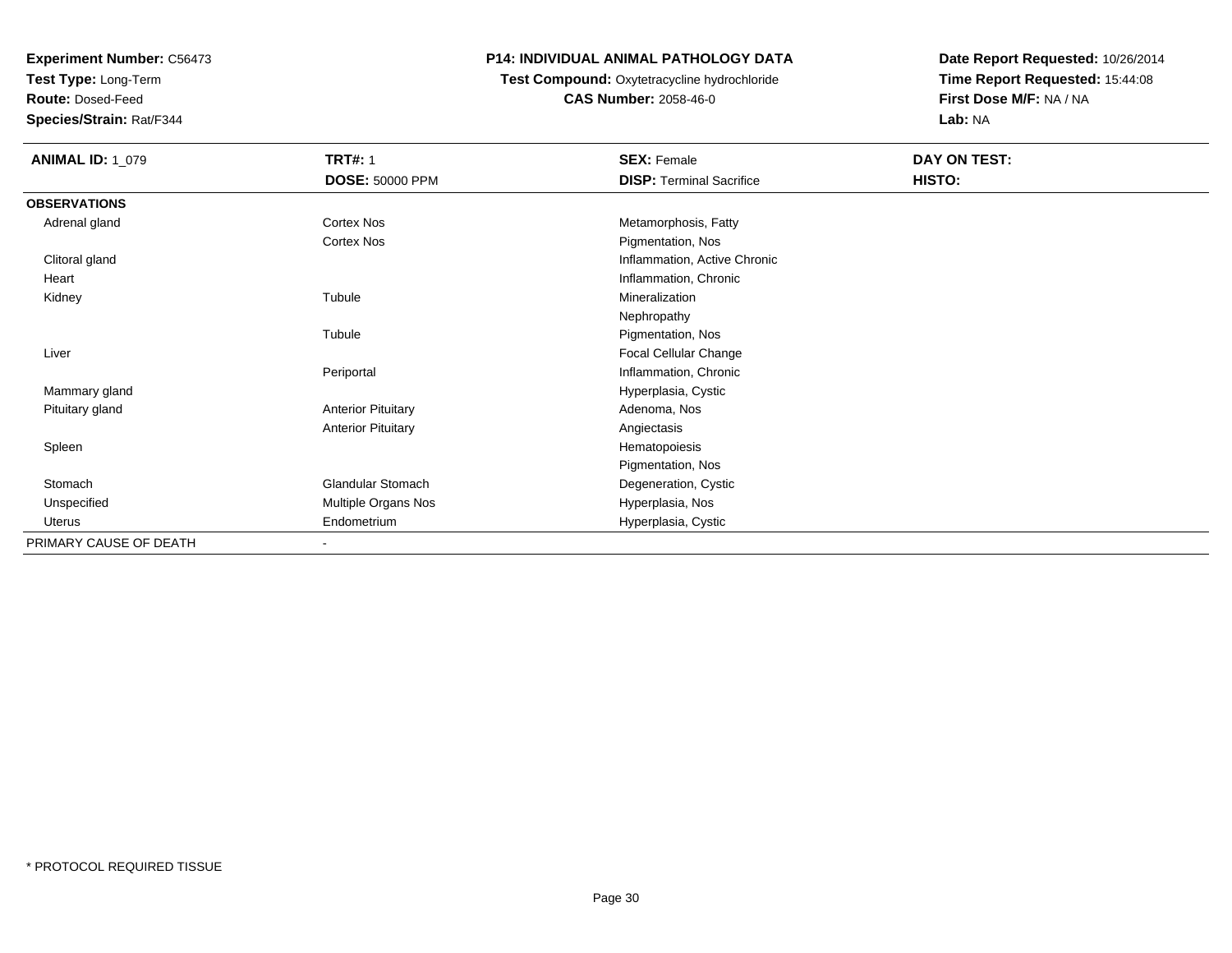**Test Type:** Long-Term

**Route:** Dosed-Feed

**Species/Strain:** Rat/F344

## **P14: INDIVIDUAL ANIMAL PATHOLOGY DATA**

**Test Compound:** Oxytetracycline hydrochloride**CAS Number:** 2058-46-0

| <b>ANIMAL ID: 1_080</b> | <b>TRT#: 1</b>            | <b>SEX: Female</b>               | <b>DAY ON TEST:</b> |  |
|-------------------------|---------------------------|----------------------------------|---------------------|--|
|                         | <b>DOSE: 50000 PPM</b>    | <b>DISP: Terminal Sacrifice</b>  | HISTO:              |  |
| <b>OBSERVATIONS</b>     |                           |                                  |                     |  |
| Adrenal gland           | <b>Cortex Nos</b>         | Metamorphosis, Fatty             |                     |  |
|                         | Cortex Nos                | Pigmentation, Nos                |                     |  |
| Clitoral gland          |                           | Adenoma, Nos                     |                     |  |
|                         |                           | Inflammation, Active Chronic     |                     |  |
| Eye                     |                           | Cataract                         |                     |  |
|                         |                           | Retinopathy                      |                     |  |
| Heart                   |                           | Inflammation, Chronic            |                     |  |
| Kidney                  | Tubule                    | Mineralization                   |                     |  |
|                         |                           | Nephropathy                      |                     |  |
|                         | Tubule                    | Pigmentation, Nos                |                     |  |
| Liver                   |                           | Focal Cellular Change            |                     |  |
|                         | <b>Bile Duct</b>          | Hyperplasia, Nos                 |                     |  |
|                         | Periportal                | Inflammation, Chronic            |                     |  |
| Lung                    |                           | Hemorrhage                       |                     |  |
|                         |                           | Histiocytosis                    |                     |  |
| Mammary gland           |                           | Hyperplasia, Cystic              |                     |  |
| Pancreas                | Acinus                    | Atrophy, Nos                     |                     |  |
| Pituitary gland         | <b>Anterior Pituitary</b> | Adenoma, Nos                     |                     |  |
|                         | <b>Anterior Pituitary</b> | Cyst, Multiple                   |                     |  |
| Salivary gland          |                           | Inflammation, Chronic            |                     |  |
| Spleen                  |                           | Hematopoiesis                    |                     |  |
|                         |                           | Pigmentation, Nos                |                     |  |
| Stomach                 | Glandular Stomach         | Degeneration, Cystic             |                     |  |
| Thymus                  |                           | Cyst, Embryonal Duct             |                     |  |
| Thyroid                 |                           | Hyperplasia, C Cell              |                     |  |
| Uterus                  |                           | Dilatation, Nos                  |                     |  |
|                         |                           | <b>Endometrial Stromal Polyp</b> |                     |  |
| PRIMARY CAUSE OF DEATH  | $\overline{\phantom{a}}$  |                                  |                     |  |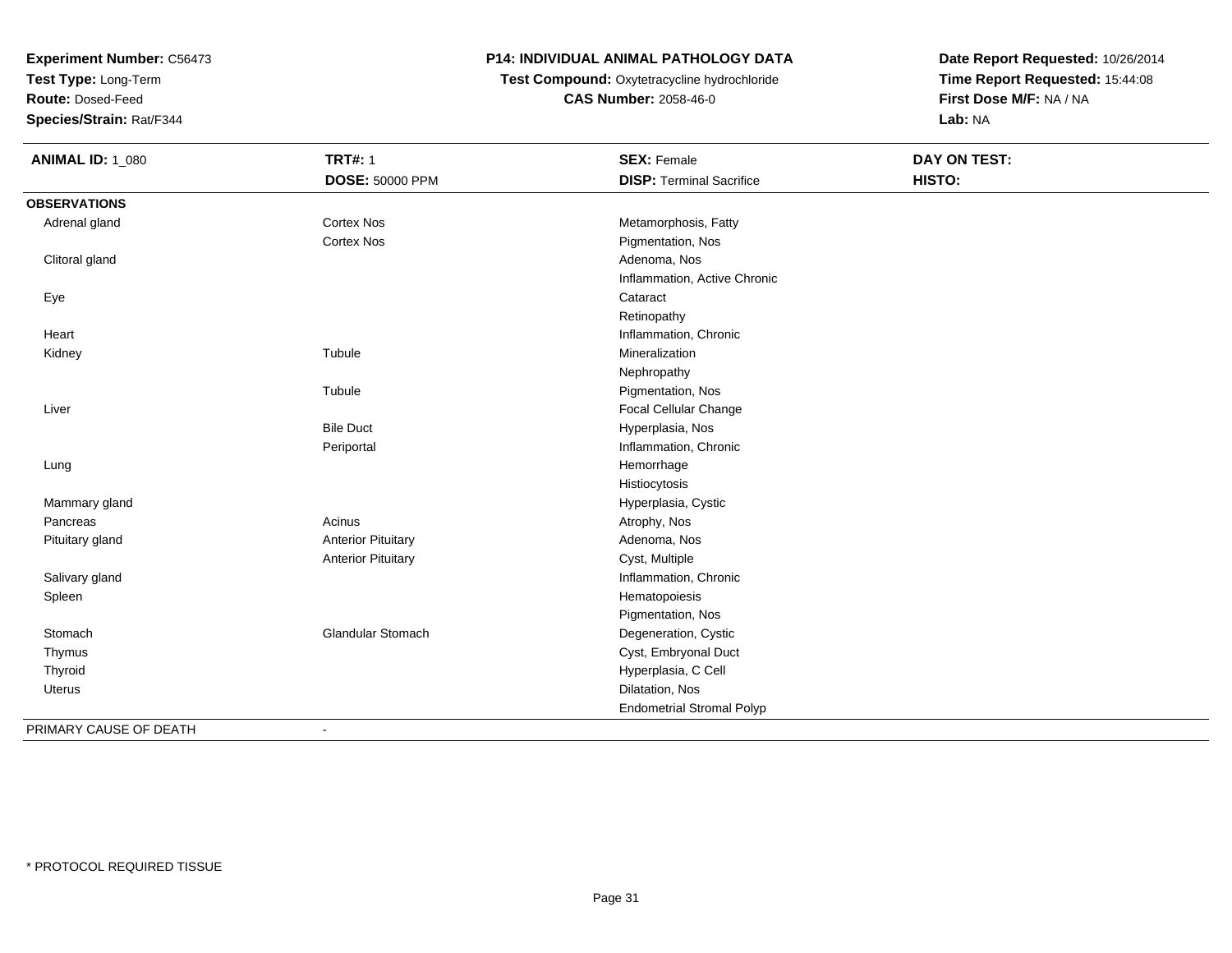**Test Type:** Long-Term

**Route:** Dosed-Feed

**Species/Strain:** Rat/F344

## **P14: INDIVIDUAL ANIMAL PATHOLOGY DATA**

## **Test Compound:** Oxytetracycline hydrochloride**CAS Number:** 2058-46-0

| <b>ANIMAL ID: 1_081</b> | <b>TRT#: 1</b>            | <b>SEX: Female</b>               | DAY ON TEST: |  |
|-------------------------|---------------------------|----------------------------------|--------------|--|
|                         | <b>DOSE: 50000 PPM</b>    | <b>DISP: Terminal Sacrifice</b>  | HISTO:       |  |
| <b>OBSERVATIONS</b>     |                           |                                  |              |  |
| Adrenal gland           | <b>Cortex Nos</b>         | Pigmentation, Nos                |              |  |
| <b>Brain</b>            |                           | Astrocytoma                      |              |  |
| Clitoral gland          |                           | Carcinoma, Nos                   |              |  |
| Heart                   |                           | Inflammation, Chronic            |              |  |
| Kidney                  | Tubule                    | Mineralization                   |              |  |
|                         |                           | Nephropathy                      |              |  |
|                         | Tubule                    | Pigmentation, Nos                |              |  |
| Liver                   |                           | Focal Cellular Change            |              |  |
|                         |                           | Granuloma, Nos                   |              |  |
|                         | <b>Bile Duct</b>          | Hyperplasia, Nos                 |              |  |
|                         | Periportal                | Inflammation, Chronic            |              |  |
|                         |                           | Metamorphosis, Fatty             |              |  |
| Lung                    |                           | Pneumonia, Interstitial Chronic  |              |  |
| Mammary gland           |                           | Hyperplasia, Cystic              |              |  |
| Pancreas                | Acinus                    | Atrophy, Nos                     |              |  |
| Pituitary gland         | <b>Anterior Pituitary</b> | Angiectasis                      |              |  |
| Salivary gland          |                           | Inflammation, Chronic            |              |  |
| Spleen                  |                           | Hematopoiesis                    |              |  |
|                         |                           | Pigmentation, Nos                |              |  |
| Stomach                 | Glandular Stomach         | Degeneration, Cystic             |              |  |
| Thymus                  |                           | Cyst, Embryonal Duct             |              |  |
| Thyroid                 |                           | Hyperplasia, C Cell              |              |  |
| <b>Uterus</b>           |                           | <b>Endometrial Stromal Polyp</b> |              |  |
|                         | Endometrium               | Hyperplasia, Cystic              |              |  |
| PRIMARY CAUSE OF DEATH  |                           |                                  |              |  |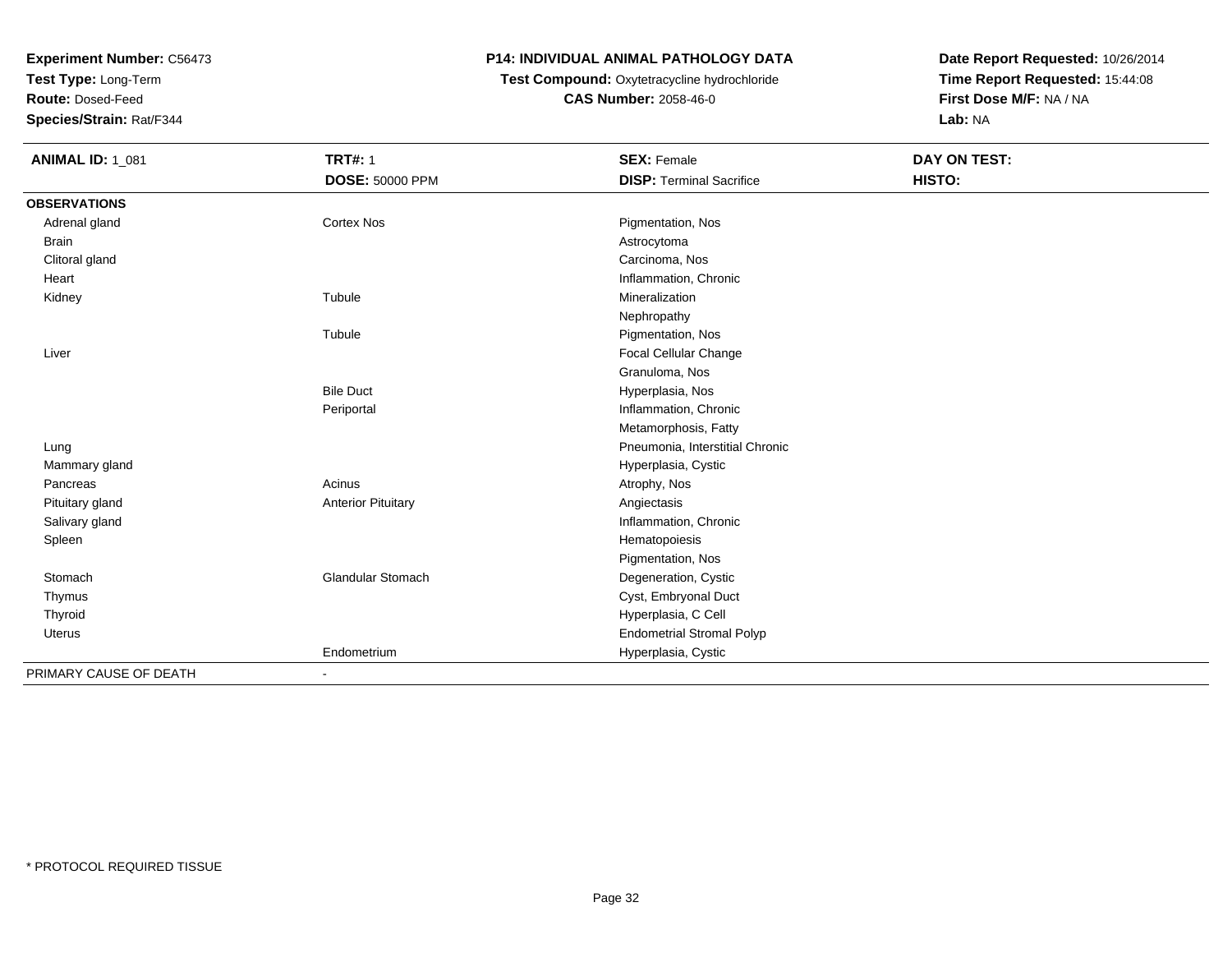**Test Type:** Long-Term

**Route:** Dosed-Feed

**Species/Strain:** Rat/F344

## **P14: INDIVIDUAL ANIMAL PATHOLOGY DATA**

**Test Compound:** Oxytetracycline hydrochloride**CAS Number:** 2058-46-0

| <b>ANIMAL ID: 1_082</b> | <b>TRT#: 1</b>               | <b>SEX: Female</b>              | DAY ON TEST: |
|-------------------------|------------------------------|---------------------------------|--------------|
|                         | DOSE: 50000 PPM              | <b>DISP: Terminal Sacrifice</b> | HISTO:       |
| <b>OBSERVATIONS</b>     |                              |                                 |              |
| Adrenal gland           | <b>Cortex Nos</b>            | Hyperplasia, Nos                |              |
|                         | <b>Cortex Nos</b>            | Pigmentation, Nos               |              |
| Eye                     |                              | Cataract                        |              |
|                         |                              | Retinopathy                     |              |
| Heart                   |                              | Inflammation, Chronic           |              |
| Kidney                  |                              | Nephropathy                     |              |
|                         | Tubule                       | Pigmentation, Nos               |              |
| Liver                   |                              | <b>Accessory Structure</b>      |              |
|                         |                              | Focal Cellular Change           |              |
|                         | <b>Bile Duct</b>             | Hyperplasia, Nos                |              |
|                         | Periportal                   | Inflammation, Chronic           |              |
|                         |                              | Neoplastic Nodule               |              |
| Mammary gland           |                              | Hyperplasia, Cystic             |              |
| Pancreas                | Acinus                       | Atrophy, Nos                    |              |
| Pituitary gland         | <b>Anterior Pituitary</b>    | Adenoma, Nos                    |              |
|                         | <b>Anterior Pituitary</b>    | Angiectasis                     |              |
| Spleen                  |                              | Hematopoiesis                   |              |
|                         |                              | Pigmentation, Nos               |              |
| Stomach                 | <b>Glandular Stomach</b>     | Degeneration, Cystic            |              |
| Thyroid                 |                              | C-Cell Adenoma                  |              |
|                         |                              | Hyperplasia, C Cell             |              |
| PRIMARY CAUSE OF DEATH  | $\qquad \qquad \blacksquare$ |                                 |              |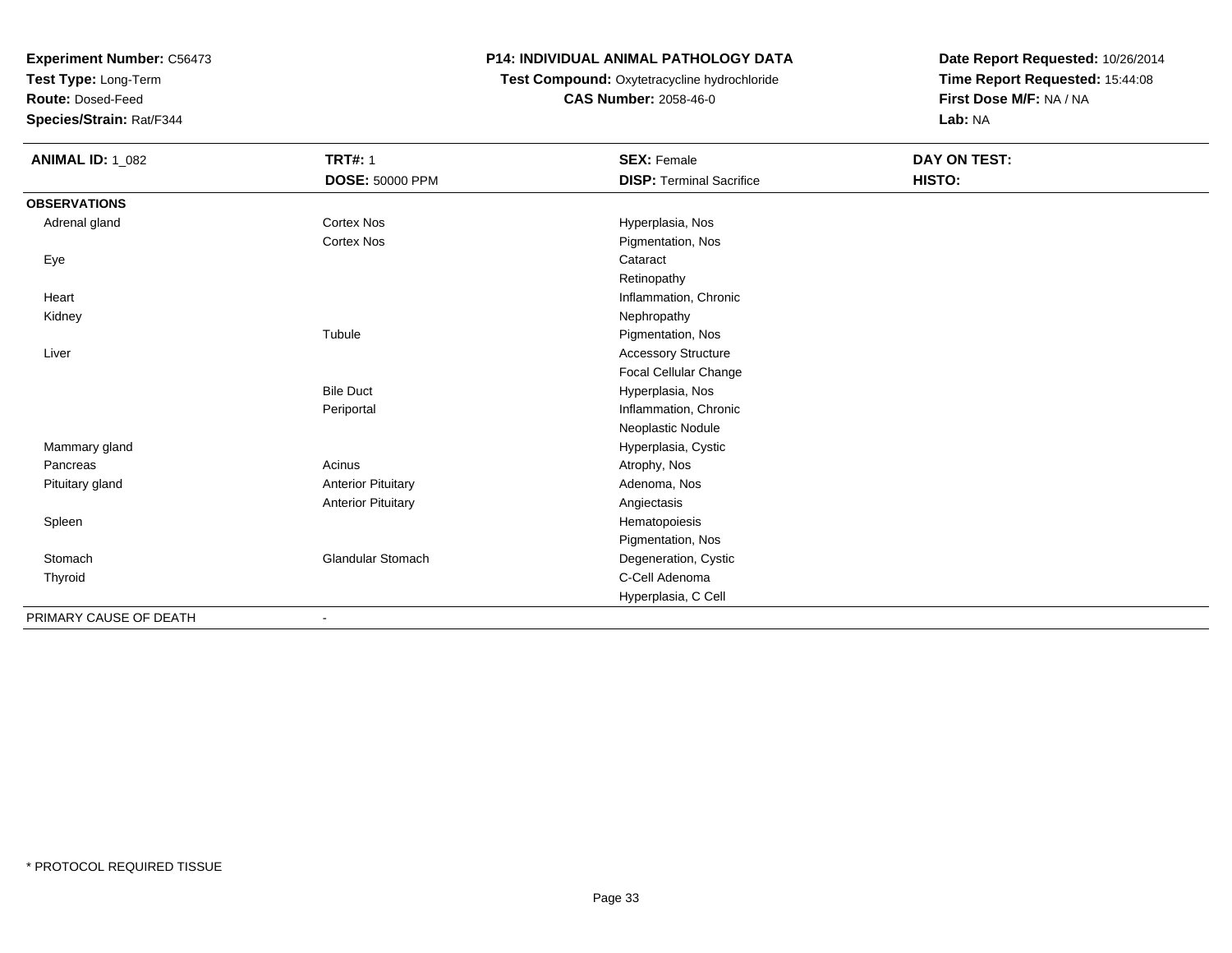**Test Type:** Long-Term

**Route:** Dosed-Feed

**Species/Strain:** Rat/F344

## **P14: INDIVIDUAL ANIMAL PATHOLOGY DATA**

## **Test Compound:** Oxytetracycline hydrochloride**CAS Number:** 2058-46-0

| <b>ANIMAL ID: 1_083</b> | <b>TRT#: 1</b>            | <b>SEX: Female</b>              | DAY ON TEST: |  |
|-------------------------|---------------------------|---------------------------------|--------------|--|
|                         | <b>DOSE: 50000 PPM</b>    | <b>DISP: Terminal Sacrifice</b> | HISTO:       |  |
| <b>OBSERVATIONS</b>     |                           |                                 |              |  |
| Adrenal gland           | <b>Cortex Nos</b>         | Metamorphosis, Fatty            |              |  |
|                         | <b>Cortex Nos</b>         | Pigmentation, Nos               |              |  |
| Heart                   |                           | Inflammation, Chronic           |              |  |
| Kidney                  | Tubule                    | Mineralization                  |              |  |
|                         |                           | Nephropathy                     |              |  |
|                         | Tubule                    | Pigmentation, Nos               |              |  |
| Liver                   |                           | Focal Cellular Change           |              |  |
|                         | <b>Bile Duct</b>          | Hyperplasia, Nos                |              |  |
|                         | Periportal                | Inflammation, Chronic           |              |  |
|                         |                           | Neoplastic Nodule               |              |  |
| Mammary gland           |                           | Fibroadenoma                    |              |  |
|                         |                           | Hyperplasia, Cystic             |              |  |
| Pituitary gland         | <b>Anterior Pituitary</b> | Adenoma, Nos                    |              |  |
|                         | <b>Anterior Pituitary</b> | Cyst, Nos                       |              |  |
|                         | <b>Anterior Pituitary</b> | Hyperplasia, Nos                |              |  |
| Spleen                  |                           | Hematopoiesis                   |              |  |
|                         |                           | Pigmentation, Nos               |              |  |
| Stomach                 | <b>Glandular Stomach</b>  | Degeneration, Cystic            |              |  |
| Thyroid                 |                           | Hyperplasia, C Cell             |              |  |
| Unspecified             | Multiple Organs Nos       | Leukemia, Mononuclear Cell      |              |  |
| PRIMARY CAUSE OF DEATH  | $\sim$                    |                                 |              |  |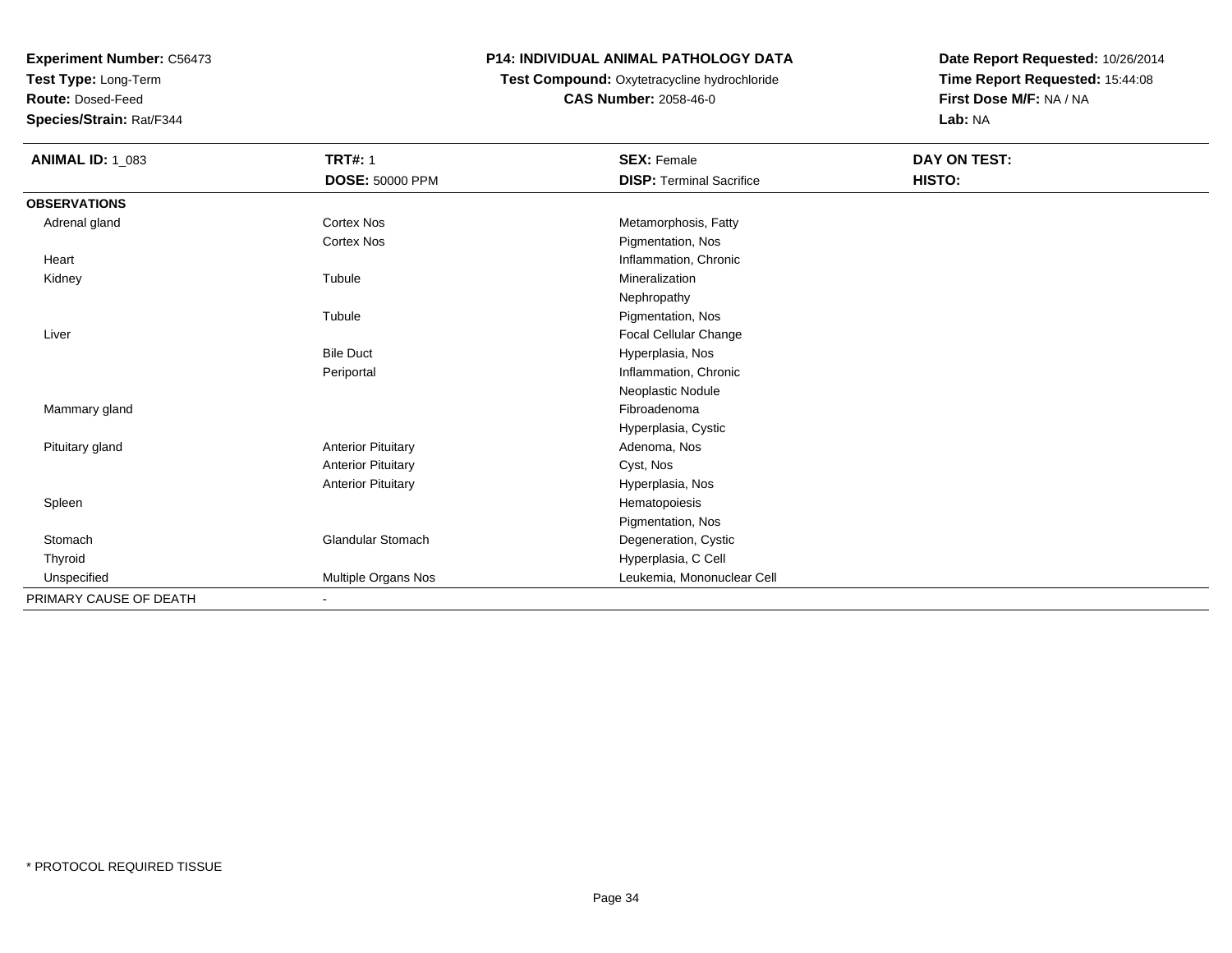**Test Type:** Long-Term

**Route:** Dosed-Feed

**Species/Strain:** Rat/F344

## **P14: INDIVIDUAL ANIMAL PATHOLOGY DATA**

**Test Compound:** Oxytetracycline hydrochloride**CAS Number:** 2058-46-0

| <b>ANIMAL ID: 1_084</b> | <b>TRT#: 1</b>            | <b>SEX: Female</b>               | DAY ON TEST: |  |
|-------------------------|---------------------------|----------------------------------|--------------|--|
|                         | <b>DOSE: 50000 PPM</b>    | <b>DISP: Terminal Sacrifice</b>  | HISTO:       |  |
| <b>OBSERVATIONS</b>     |                           |                                  |              |  |
| Adrenal gland           | Cortex Nos                | Hyperplasia, Nos                 |              |  |
|                         | <b>Cortex Nos</b>         | Metamorphosis, Fatty             |              |  |
|                         | <b>Cortex Nos</b>         | Pigmentation, Nos                |              |  |
| Heart                   |                           | Inflammation, Chronic            |              |  |
| <b>Intestine Small</b>  | Mesentery Nos             | <b>Steatitis</b>                 |              |  |
| Kidney                  | Tubule                    | Mineralization                   |              |  |
|                         |                           | Nephropathy                      |              |  |
|                         | Tubule                    | Pigmentation, Nos                |              |  |
| Liver                   |                           | Focal Cellular Change            |              |  |
|                         |                           | Granuloma, Nos                   |              |  |
|                         | <b>Bile Duct</b>          | Hyperplasia, Nos                 |              |  |
|                         | Periportal                | Inflammation, Chronic            |              |  |
| Lung                    |                           | Histiocytosis                    |              |  |
| Mammary gland           |                           | Hyperplasia, Cystic              |              |  |
| Pancreas                | Acinus                    | Atrophy, Nos                     |              |  |
| Pituitary gland         | <b>Anterior Pituitary</b> | Adenoma, Nos                     |              |  |
|                         | <b>Anterior Pituitary</b> | Angiectasis                      |              |  |
| Spleen                  |                           | Hematopoiesis                    |              |  |
|                         |                           | Pigmentation, Nos                |              |  |
| Stomach                 | <b>Glandular Stomach</b>  | Degeneration, Cystic             |              |  |
| Thymus                  |                           | Cyst, Embryonal Duct             |              |  |
| Thyroid                 |                           | Hyperplasia, C Cell              |              |  |
| Uterus                  |                           | <b>Endometrial Stromal Polyp</b> |              |  |
| PRIMARY CAUSE OF DEATH  |                           |                                  |              |  |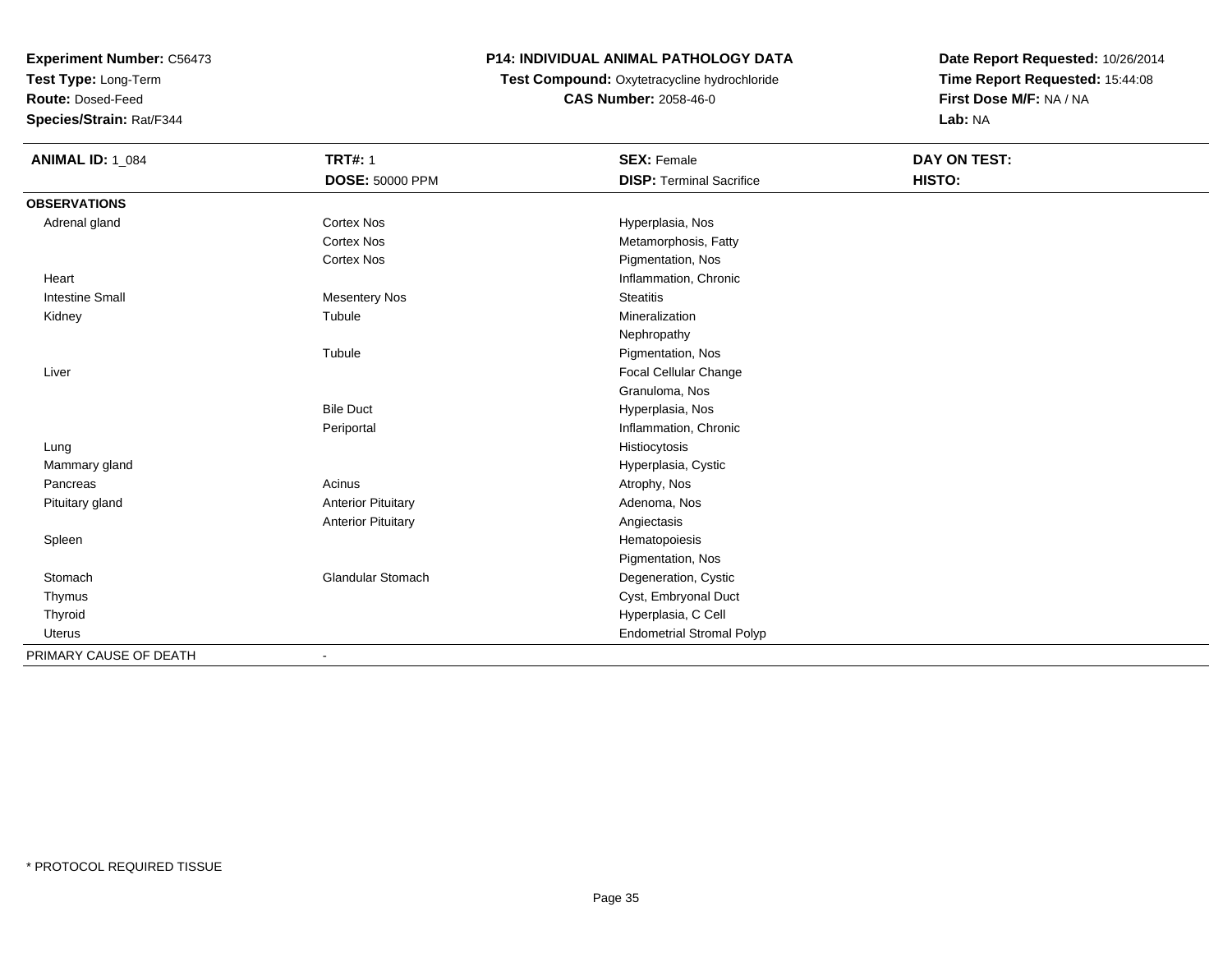**Test Type:** Long-Term

**Route:** Dosed-Feed

**Species/Strain:** Rat/F344

### **P14: INDIVIDUAL ANIMAL PATHOLOGY DATA**

**Test Compound:** Oxytetracycline hydrochloride**CAS Number:** 2058-46-0

| <b>ANIMAL ID: 1_085</b> | <b>TRT#: 1</b>            | <b>SEX: Female</b>               | DAY ON TEST: |  |
|-------------------------|---------------------------|----------------------------------|--------------|--|
|                         | <b>DOSE: 50000 PPM</b>    | <b>DISP:</b> Moribund Sacrifice  | HISTO:       |  |
| <b>OBSERVATIONS</b>     |                           |                                  |              |  |
| Adrenal gland           | <b>Cortex Nos</b>         | Hyperplasia, Nos                 |              |  |
| Kidney                  | Tubule                    | Mineralization                   |              |  |
|                         |                           | Nephropathy                      |              |  |
| Liver                   |                           | <b>Focal Cellular Change</b>     |              |  |
| Mammary gland           |                           | Fibroadenoma                     |              |  |
| Pituitary gland         | <b>Anterior Pituitary</b> | Angiectasis                      |              |  |
|                         | <b>Anterior Pituitary</b> | Cyst, Nos                        |              |  |
|                         | <b>Anterior Pituitary</b> | Hyperplasia, Nos                 |              |  |
| Spleen                  |                           | Hematopoiesis                    |              |  |
| Stomach                 | <b>Glandular Stomach</b>  | Degeneration, Cystic             |              |  |
| Unspecified             | Multiple Organs Nos       | Inflammation, Chronic            |              |  |
|                         | Multiple Organs Nos       | Pigmentation, Nos                |              |  |
| Uterus                  |                           | <b>Endometrial Stromal Polyp</b> |              |  |
| PRIMARY CAUSE OF DEATH  |                           |                                  |              |  |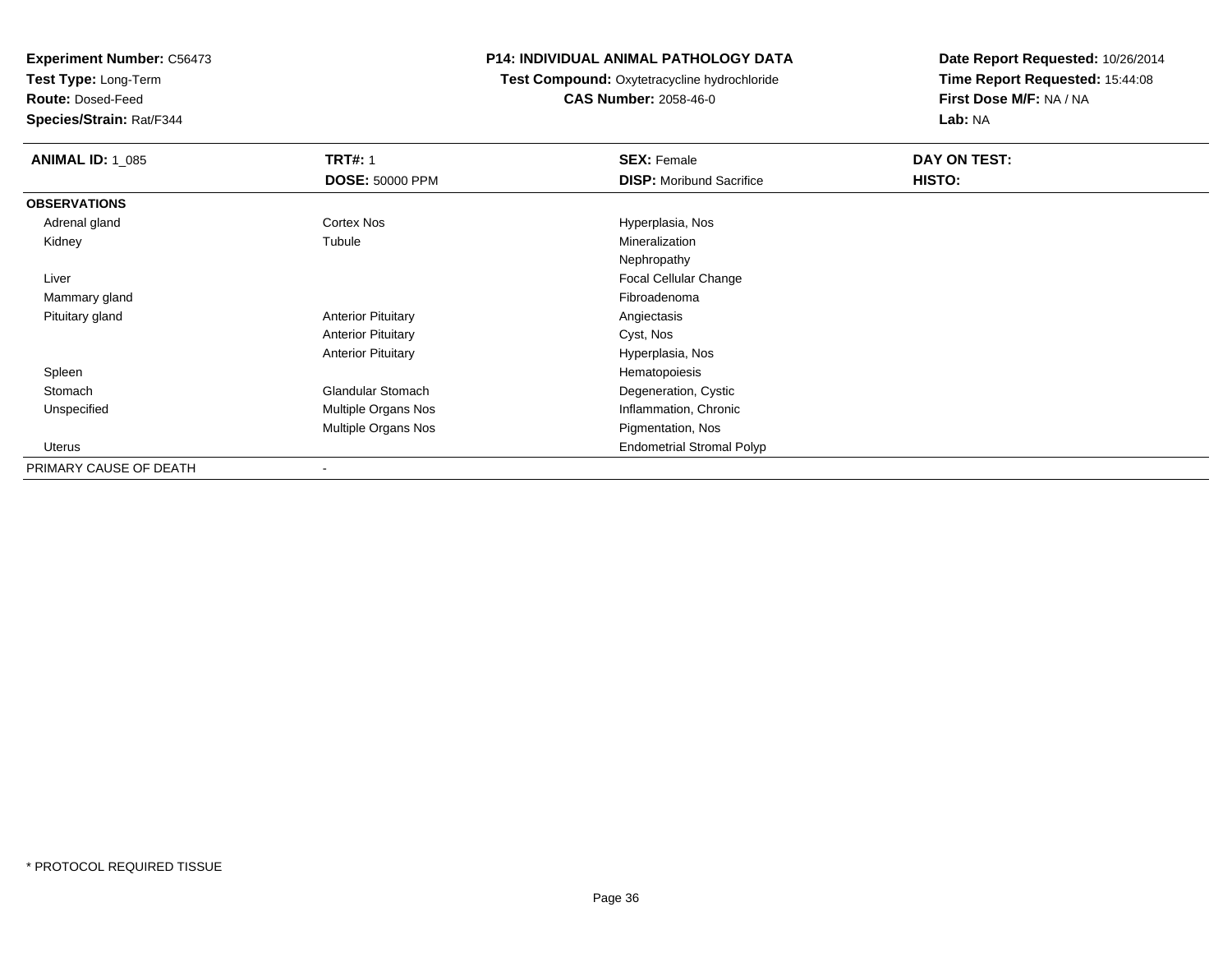**Test Type:** Long-Term

**Route:** Dosed-Feed

**Species/Strain:** Rat/F344

### **P14: INDIVIDUAL ANIMAL PATHOLOGY DATA**

### **Test Compound:** Oxytetracycline hydrochloride**CAS Number:** 2058-46-0

| <b>ANIMAL ID: 1_086</b> | <b>TRT#: 1</b><br><b>DOSE: 50000 PPM</b> | <b>SEX: Female</b><br><b>DISP:</b> Moribund Sacrifice | DAY ON TEST:<br>HISTO: |
|-------------------------|------------------------------------------|-------------------------------------------------------|------------------------|
| <b>OBSERVATIONS</b>     |                                          |                                                       |                        |
| Adrenal gland           | Cortex Nos                               | Pigmentation, Nos                                     |                        |
| Heart                   |                                          | Inflammation, Chronic                                 |                        |
| Kidney                  |                                          | Infarct, Healed                                       |                        |
|                         | Tubule                                   | Mineralization                                        |                        |
|                         |                                          | Nephropathy                                           |                        |
|                         | Tubule                                   | Pigmentation, Nos                                     |                        |
| Liver                   |                                          | Focal Cellular Change                                 |                        |
|                         | <b>Bile Duct</b>                         | Hyperplasia, Nos                                      |                        |
|                         | Periportal                               | Inflammation, Chronic                                 |                        |
|                         |                                          | Necrosis, Nos                                         |                        |
| Pancreas                | Acinus                                   | Atrophy, Nos                                          |                        |
|                         | Acinus                                   | Hyperplasia, Nos                                      |                        |
| Pituitary gland         | <b>Anterior Pituitary</b>                | Adenoma, Nos                                          |                        |
| Spleen                  |                                          | Hematopoiesis                                         |                        |
| Stomach                 | Glandular Stomach                        | Degeneration, Cystic                                  |                        |
| Thymus                  |                                          | Cyst, Embryonal Duct                                  |                        |
| Thyroid                 |                                          | Hyperplasia, C Cell                                   |                        |
| <b>Uterus</b>           |                                          | <b>Endometrial Stromal Polyp</b>                      |                        |
| PRIMARY CAUSE OF DEATH  |                                          |                                                       |                        |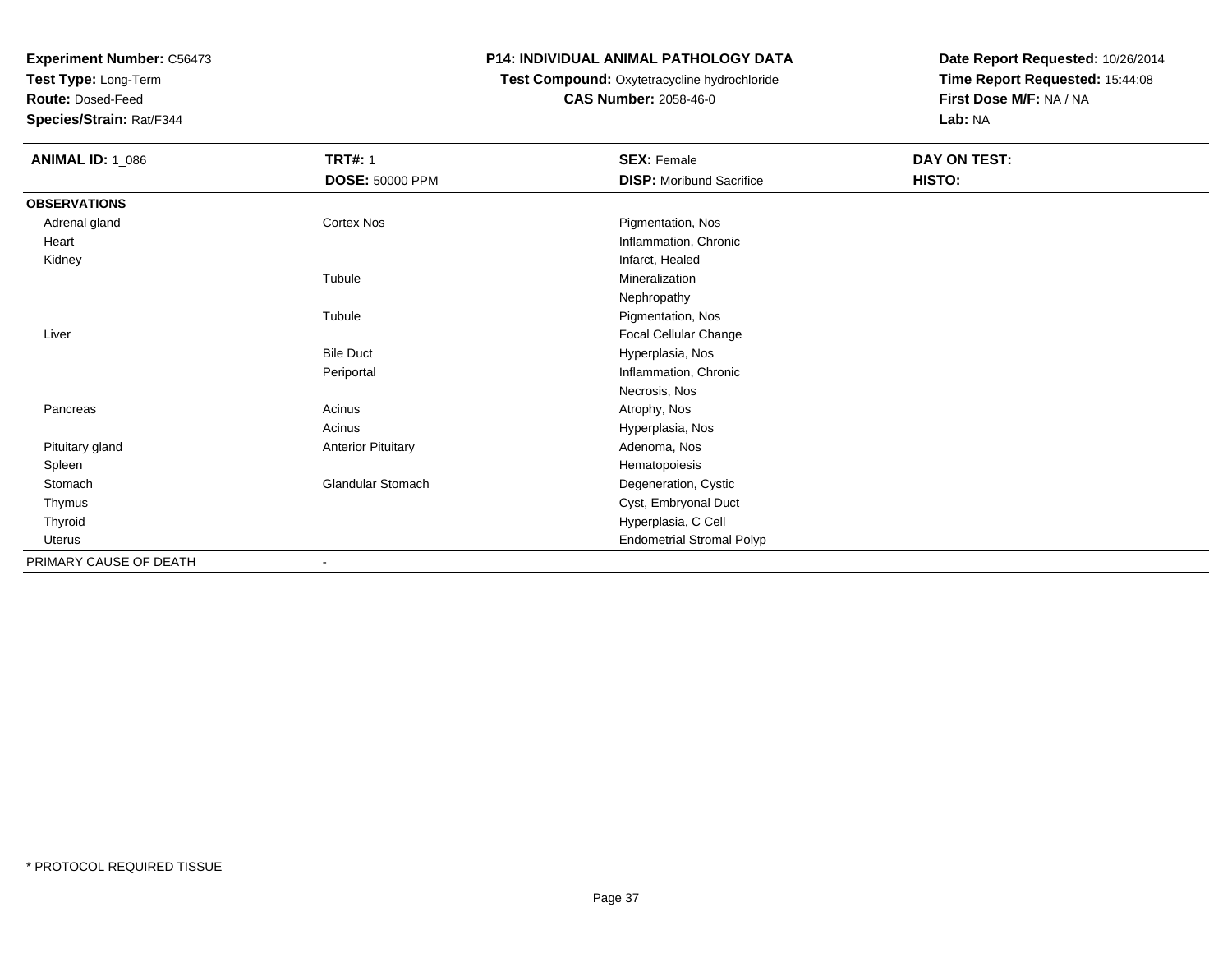**Test Type:** Long-Term

**Route:** Dosed-Feed

**Species/Strain:** Rat/F344

### **P14: INDIVIDUAL ANIMAL PATHOLOGY DATA**

### **Test Compound:** Oxytetracycline hydrochloride**CAS Number:** 2058-46-0

| <b>ANIMAL ID: 1_087</b> | <b>TRT#: 1</b>      | <b>SEX: Female</b>               | DAY ON TEST: |  |
|-------------------------|---------------------|----------------------------------|--------------|--|
|                         | DOSE: 50000 PPM     | <b>DISP: Terminal Sacrifice</b>  | HISTO:       |  |
| <b>OBSERVATIONS</b>     |                     |                                  |              |  |
| Adrenal gland           | Cortex Nos          | Metamorphosis, Fatty             |              |  |
| Heart                   |                     | Inflammation, Chronic            |              |  |
| Kidney                  |                     | Abscess, Nos                     |              |  |
|                         | Tubule              | Mineralization                   |              |  |
|                         |                     | Nephropathy                      |              |  |
| Liver                   |                     | Focal Cellular Change            |              |  |
|                         | <b>Bile Duct</b>    | Hyperplasia, Nos                 |              |  |
|                         | Periportal          | Inflammation, Chronic            |              |  |
| Lung                    |                     | Hyperplasia, Alveolar Epithelium |              |  |
| Mammary gland           |                     | Hyperplasia, Cystic              |              |  |
| Thymus                  |                     | Cyst, Embryonal Duct             |              |  |
| Thyroid                 |                     | C-Cell Adenoma                   |              |  |
|                         |                     | Hyperplasia, C Cell              |              |  |
| Unspecified             | Multiple Organs Nos | Pigmentation, Nos                |              |  |
| Uterus                  |                     | <b>Endometrial Stromal Polyp</b> |              |  |
|                         |                     | Inflammation, Acute              |              |  |
| PRIMARY CAUSE OF DEATH  |                     |                                  |              |  |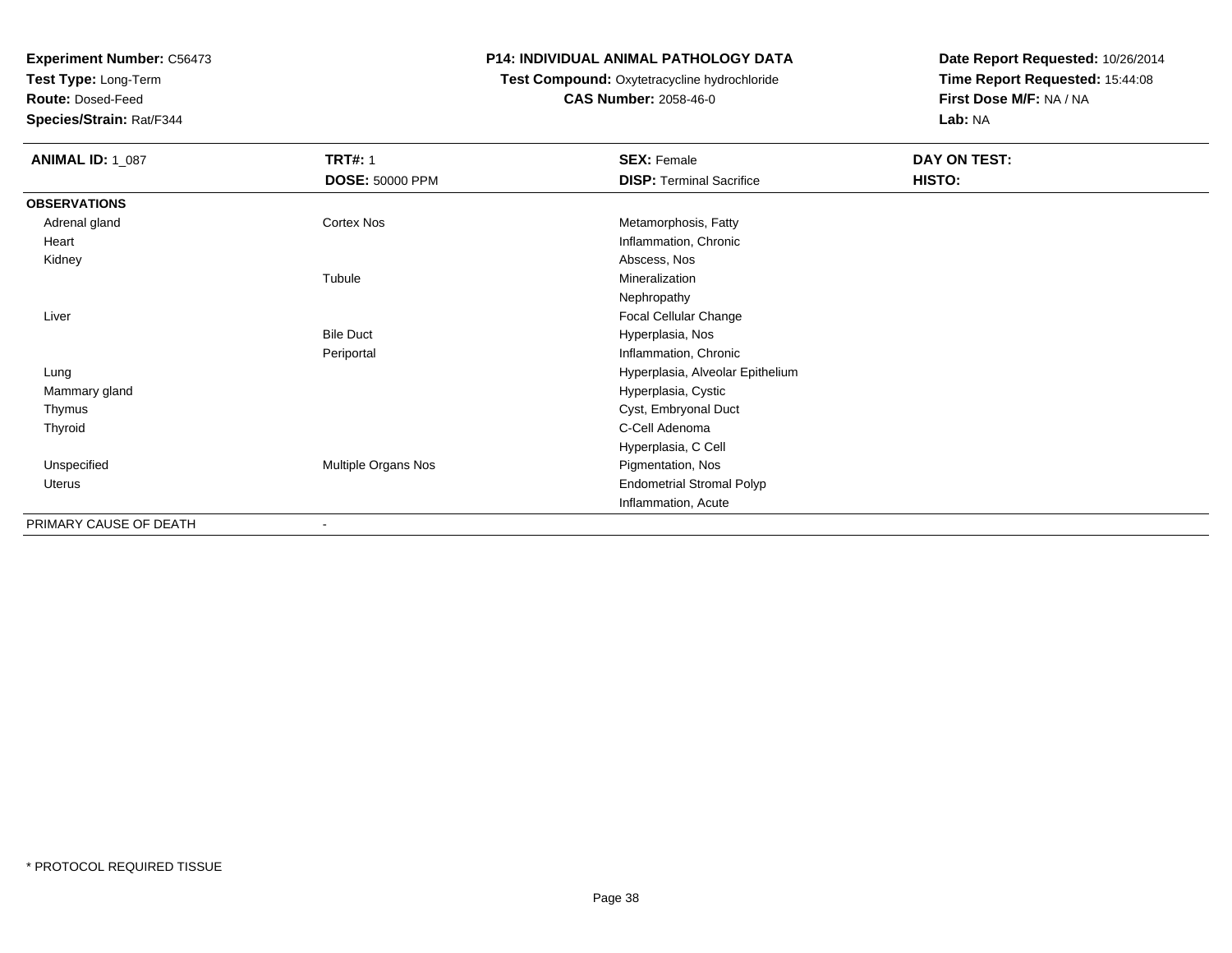**Test Type:** Long-Term

**Route:** Dosed-Feed

**Species/Strain:** Rat/F344

## **P14: INDIVIDUAL ANIMAL PATHOLOGY DATA**

# **Test Compound:** Oxytetracycline hydrochloride**CAS Number:** 2058-46-0

| <b>ANIMAL ID: 1_088</b> | <b>TRT#: 1</b>            | <b>SEX: Female</b>               | DAY ON TEST: |
|-------------------------|---------------------------|----------------------------------|--------------|
|                         | <b>DOSE: 50000 PPM</b>    | <b>DISP: Terminal Sacrifice</b>  | HISTO:       |
| <b>OBSERVATIONS</b>     |                           |                                  |              |
| Adrenal gland           | Cortex Nos                | Hyperplasia, Nos                 |              |
| Heart                   |                           | Inflammation, Chronic            |              |
| Kidney                  |                           | Infarct, Healed                  |              |
|                         | Tubule                    | Mineralization                   |              |
|                         |                           | Nephropathy                      |              |
| Liver                   |                           | Focal Cellular Change            |              |
|                         | <b>Bile Duct</b>          | Hyperplasia, Nos                 |              |
|                         | Periportal                | Inflammation, Chronic            |              |
| Mammary gland           |                           | Hyperplasia, Cystic              |              |
| Pituitary gland         | <b>Anterior Pituitary</b> | Adenoma, Nos                     |              |
|                         | <b>Anterior Pituitary</b> | Cyst, Nos                        |              |
| Salivary gland          |                           | Atrophy, Nos                     |              |
| Spleen                  |                           | Hematopoiesis                    |              |
| Stomach                 | Glandular Stomach         | Degeneration, Cystic             |              |
| Thymus                  |                           | Cyst, Embryonal Duct             |              |
| Thyroid                 |                           | Hyperplasia, C Cell              |              |
| Unspecified             | Multiple Organs Nos       | Pigmentation, Nos                |              |
| Uterus                  |                           | <b>Endometrial Stromal Polyp</b> |              |
|                         | Endometrium               | Hyperplasia, Cystic              |              |
| PRIMARY CAUSE OF DEATH  | $\blacksquare$            |                                  |              |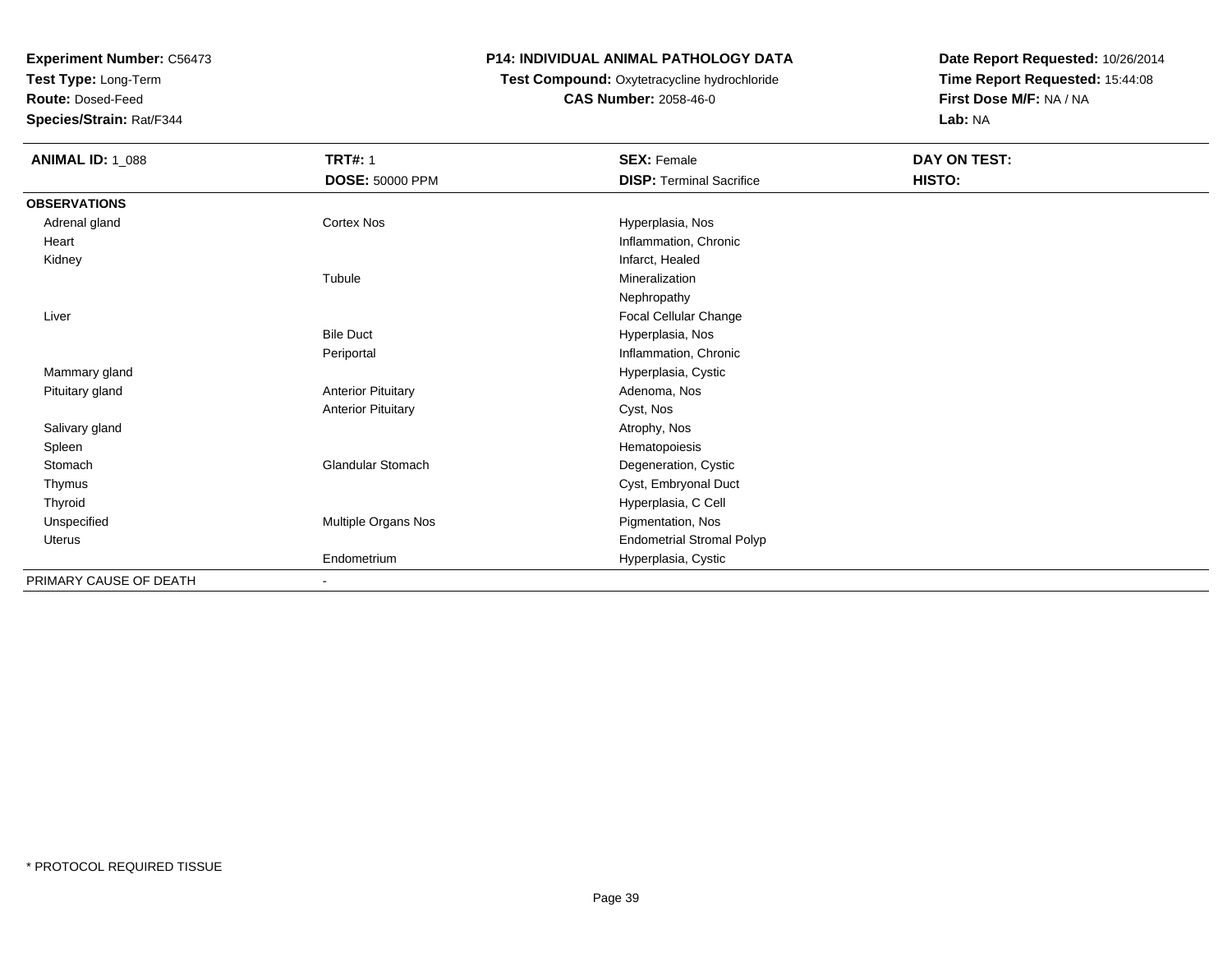**Test Type:** Long-Term

**Route:** Dosed-Feed

**Species/Strain:** Rat/F344

## **P14: INDIVIDUAL ANIMAL PATHOLOGY DATA**

# **Test Compound:** Oxytetracycline hydrochloride**CAS Number:** 2058-46-0

| <b>ANIMAL ID: 1_089</b> | <b>TRT#: 1</b>            | <b>SEX: Female</b>               | DAY ON TEST: |  |
|-------------------------|---------------------------|----------------------------------|--------------|--|
|                         | DOSE: 50000 PPM           | <b>DISP: Terminal Sacrifice</b>  | HISTO:       |  |
| <b>OBSERVATIONS</b>     |                           |                                  |              |  |
| Adrenal gland           | <b>Cortex Nos</b>         | Pigmentation, Nos                |              |  |
| Heart                   |                           | Inflammation, Chronic            |              |  |
| Kidney                  | Tubule                    | Mineralization                   |              |  |
|                         |                           | Nephropathy                      |              |  |
|                         | Tubule                    | Pigmentation, Nos                |              |  |
| Liver                   |                           | Focal Cellular Change            |              |  |
|                         |                           | Granuloma, Nos                   |              |  |
|                         | Periportal                | Inflammation, Chronic            |              |  |
|                         |                           | Metamorphosis, Fatty             |              |  |
|                         |                           | Neoplastic Nodule                |              |  |
| Lung                    |                           | Histiocytosis                    |              |  |
|                         |                           | Hyperplasia, Alveolar Epithelium |              |  |
|                         |                           | Pneumonia, Interstitial Chronic  |              |  |
| Mammary gland           |                           | Adenocarcinoma, Nos              |              |  |
|                         |                           | Hyperplasia, Cystic              |              |  |
| Pancreas                | Acinus                    | Atrophy, Nos                     |              |  |
| Pituitary gland         | <b>Anterior Pituitary</b> | Cyst, Nos                        |              |  |
| Spleen                  |                           | Hematopoiesis                    |              |  |
|                         |                           | Pigmentation, Nos                |              |  |
| Stomach                 | Glandular Stomach         | Degeneration, Cystic             |              |  |
| Thymus                  |                           | Cyst, Embryonal Duct             |              |  |
| Thyroid                 |                           | Hyperplasia, C Cell              |              |  |
| Unspecified             | Multiple Organs Nos       | Hyperplasia, Nos                 |              |  |
| Uterus                  |                           | <b>Endometrial Stromal Polyp</b> |              |  |
| PRIMARY CAUSE OF DEATH  |                           |                                  |              |  |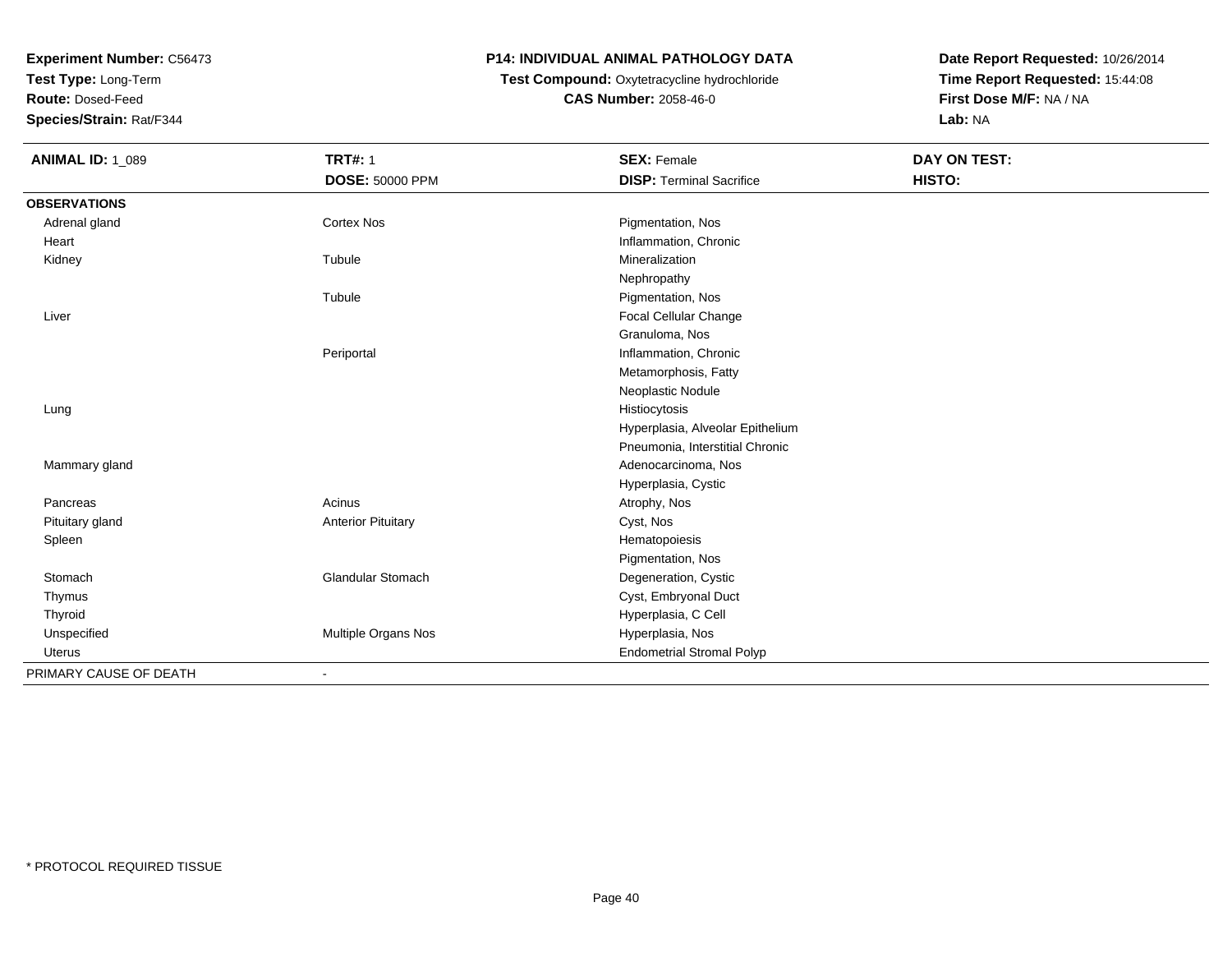**Test Type:** Long-Term

**Route:** Dosed-Feed

**Species/Strain:** Rat/F344

### **P14: INDIVIDUAL ANIMAL PATHOLOGY DATA**

# **Test Compound:** Oxytetracycline hydrochloride**CAS Number:** 2058-46-0

| <b>ANIMAL ID: 1_090</b> | <b>TRT#: 1</b>            | <b>SEX: Female</b>              | DAY ON TEST: |  |
|-------------------------|---------------------------|---------------------------------|--------------|--|
|                         | <b>DOSE: 50000 PPM</b>    | <b>DISP: Terminal Sacrifice</b> | HISTO:       |  |
| <b>OBSERVATIONS</b>     |                           |                                 |              |  |
| Adrenal gland           | Cortex Nos                | Pigmentation, Nos               |              |  |
| Heart                   |                           | Inflammation, Chronic           |              |  |
| Kidney                  | Tubule                    | Mineralization                  |              |  |
|                         |                           | Nephropathy                     |              |  |
|                         | Tubule                    | Pigmentation, Nos               |              |  |
| Liver                   |                           | <b>Accessory Structure</b>      |              |  |
|                         |                           | Focal Cellular Change           |              |  |
|                         | <b>Bile Duct</b>          | Hyperplasia, Nos                |              |  |
|                         | Periportal                | Inflammation, Chronic           |              |  |
|                         |                           | Neoplastic Nodule               |              |  |
| Mammary gland           |                           | Hyperplasia, Cystic             |              |  |
| Pituitary gland         | <b>Anterior Pituitary</b> | Hyperplasia, Nos                |              |  |
| Salivary gland          |                           | Atrophy, Nos                    |              |  |
| Spleen                  |                           | Hematopoiesis                   |              |  |
|                         |                           | Pigmentation, Nos               |              |  |
| Stomach                 | Glandular Stomach         | Degeneration, Cystic            |              |  |
| Thymus                  |                           | Cyst, Embryonal Duct            |              |  |
| Thyroid                 |                           | Hyperplasia, C Cell             |              |  |
| PRIMARY CAUSE OF DEATH  |                           |                                 |              |  |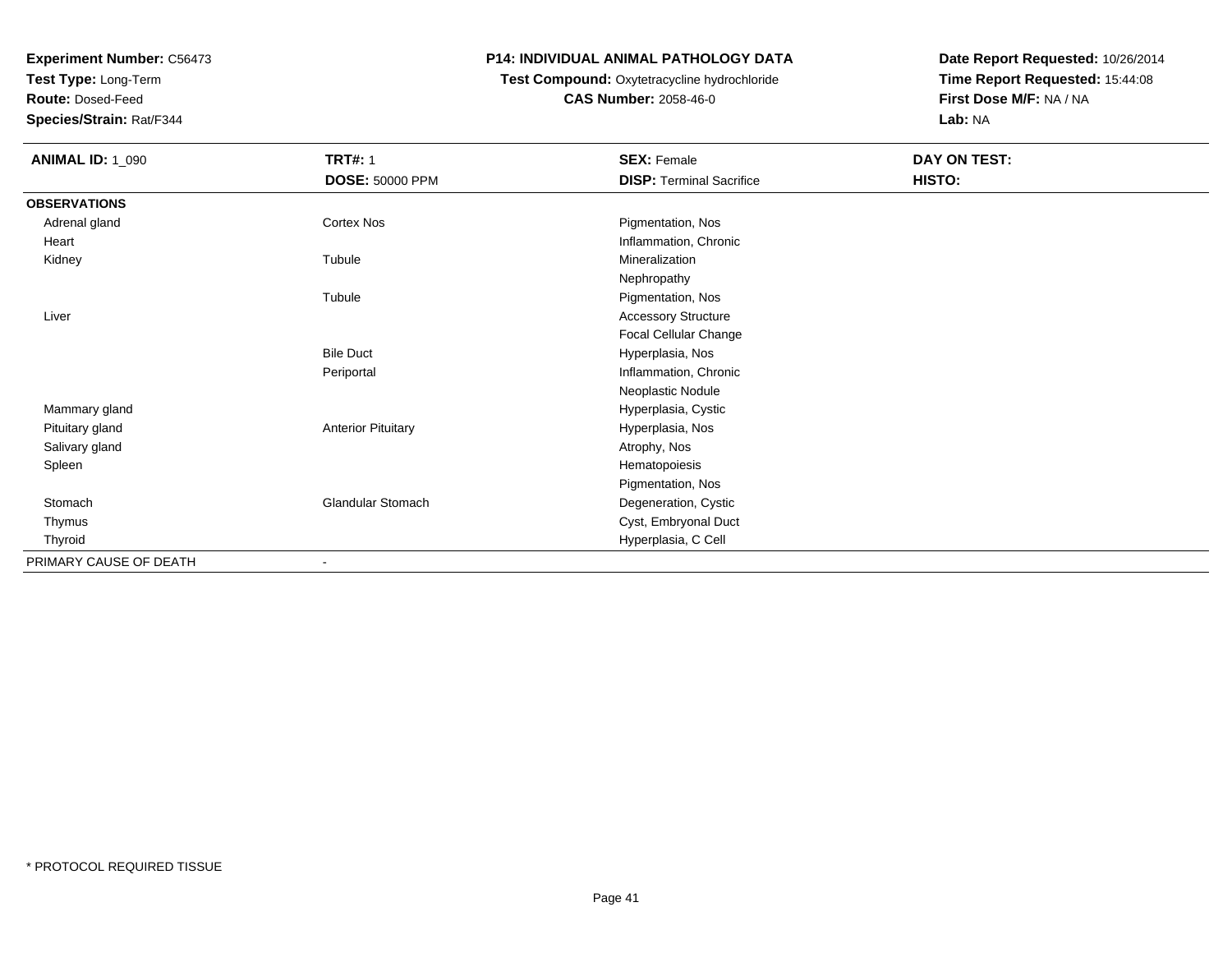**Test Type:** Long-Term

**Route:** Dosed-Feed

**Species/Strain:** Rat/F344

## **P14: INDIVIDUAL ANIMAL PATHOLOGY DATA**

# **Test Compound:** Oxytetracycline hydrochloride**CAS Number:** 2058-46-0

| <b>ANIMAL ID: 1_091</b> | <b>TRT#: 1</b>            | <b>SEX: Female</b>              | DAY ON TEST: |  |
|-------------------------|---------------------------|---------------------------------|--------------|--|
|                         | <b>DOSE: 50000 PPM</b>    | <b>DISP: Terminal Sacrifice</b> | HISTO:       |  |
| <b>OBSERVATIONS</b>     |                           |                                 |              |  |
| Adrenal gland           | Cortex Nos                | Hyperplasia, Nos                |              |  |
|                         | Cortex Nos                | Hypertrophy, Focal              |              |  |
|                         | Cortex Nos                | Pigmentation, Nos               |              |  |
| Heart                   |                           | Inflammation, Chronic           |              |  |
| Kidney                  | Tubule                    | Mineralization                  |              |  |
|                         |                           | Nephropathy                     |              |  |
|                         | Tubule                    | Pigmentation, Nos               |              |  |
| Liver                   |                           | <b>Accessory Structure</b>      |              |  |
|                         |                           | Focal Cellular Change           |              |  |
|                         | <b>Bile Duct</b>          | Hyperplasia, Nos                |              |  |
| Mammary gland           |                           | Fibroadenoma                    |              |  |
|                         |                           | Hyperplasia, Cystic             |              |  |
| Pancreas                | Acinus                    | Atrophy, Nos                    |              |  |
| Pituitary gland         | <b>Anterior Pituitary</b> | Adenoma, Nos                    |              |  |
|                         | <b>Anterior Pituitary</b> | Cyst, Nos                       |              |  |
| Spleen                  |                           | Hematopoiesis                   |              |  |
|                         |                           | Pigmentation, Nos               |              |  |
| Unspecified             | Multiple Organs Nos       | Leukemia, Mononuclear Cell      |              |  |
| PRIMARY CAUSE OF DEATH  |                           |                                 |              |  |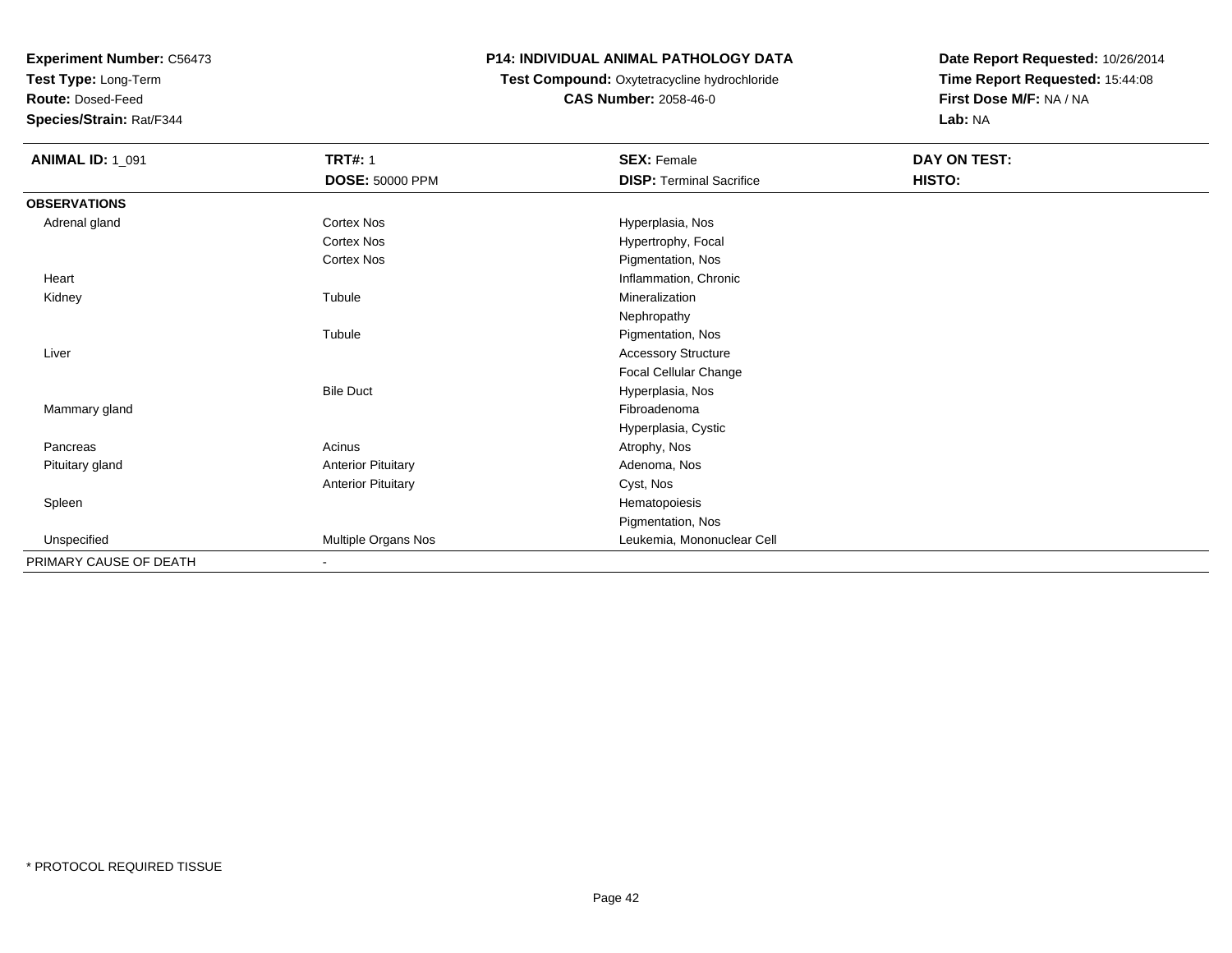**Test Type:** Long-Term

**Route:** Dosed-Feed

**Species/Strain:** Rat/F344

## **P14: INDIVIDUAL ANIMAL PATHOLOGY DATA**

**Test Compound:** Oxytetracycline hydrochloride**CAS Number:** 2058-46-0

| <b>ANIMAL ID: 1_092</b> | <b>TRT#: 1</b>               | <b>SEX: Female</b>               | DAY ON TEST: |
|-------------------------|------------------------------|----------------------------------|--------------|
|                         | <b>DOSE: 50000 PPM</b>       | <b>DISP: Terminal Sacrifice</b>  | HISTO:       |
| <b>OBSERVATIONS</b>     |                              |                                  |              |
| Adrenal gland           | Medulla                      | Pheochromocytoma                 |              |
|                         | Cortex Nos                   | Pigmentation, Nos                |              |
| Kidney                  | Tubule                       | Mineralization                   |              |
|                         |                              | Nephropathy                      |              |
|                         | Tubule                       | Pigmentation, Nos                |              |
| Liver                   |                              | <b>Focal Cellular Change</b>     |              |
|                         | <b>Bile Duct</b>             | Hyperplasia, Nos                 |              |
|                         |                              | Metamorphosis, Fatty             |              |
| Mammary gland           |                              | Hyperplasia, Cystic              |              |
| Pancreas                | Acinus                       | Atrophy, Nos                     |              |
| Parathyroid gland       |                              | Adenoma, Nos                     |              |
| Pituitary gland         | <b>Anterior Pituitary</b>    | Angiectasis                      |              |
|                         | <b>Anterior Pituitary</b>    | Hyperplasia, Nos                 |              |
| Salivary gland          |                              | Inflammation, Chronic            |              |
| Stomach                 | Glandular Stomach            | Degeneration, Cystic             |              |
| Thyroid                 |                              | Hyperplasia, C Cell              |              |
| Unspecified             | Multiple Organs Nos          | Leukemia, Mononuclear Cell       |              |
| Uterus                  |                              | <b>Endometrial Stromal Polyp</b> |              |
| PRIMARY CAUSE OF DEATH  | $\qquad \qquad \blacksquare$ |                                  |              |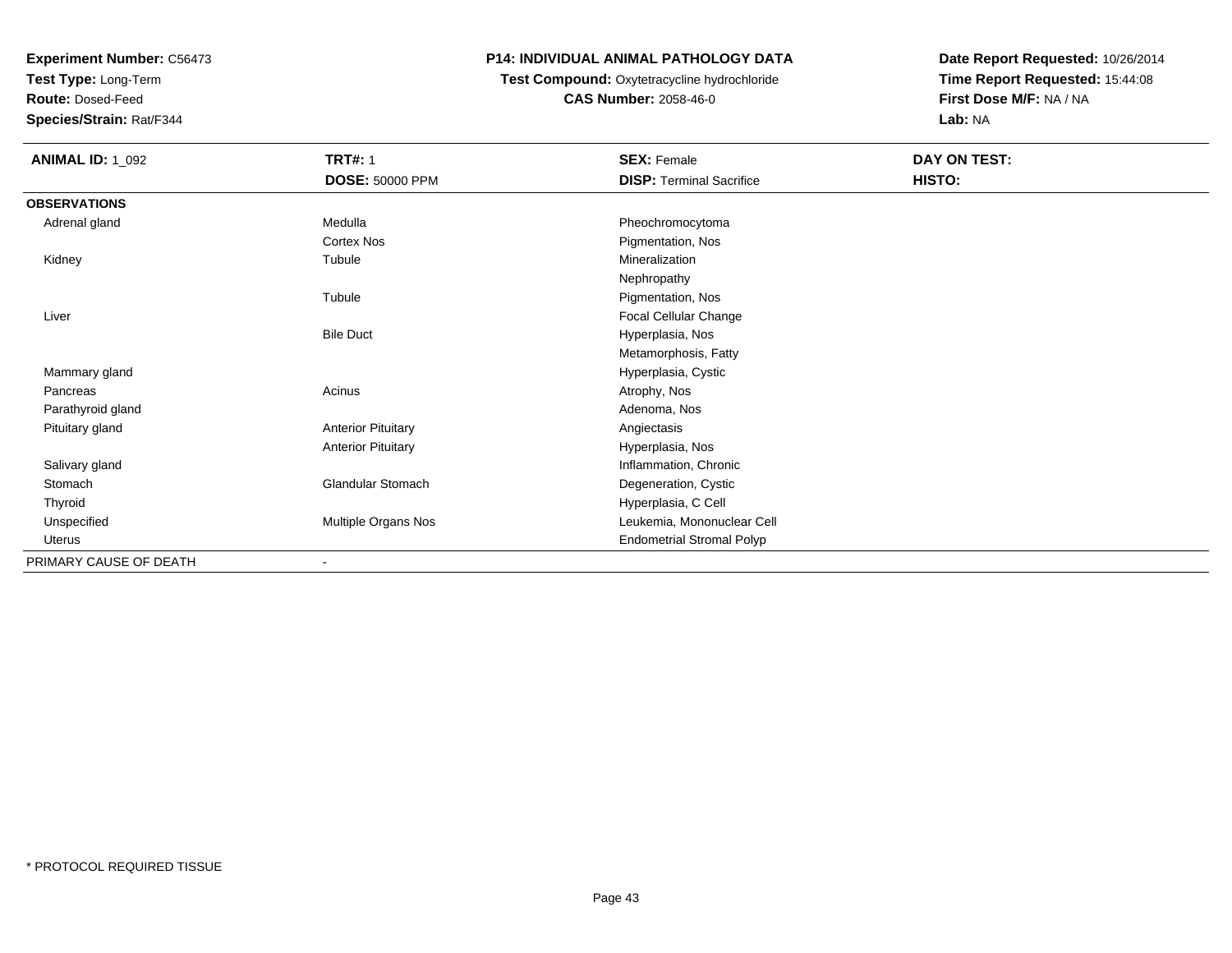**Test Type:** Long-Term

**Route:** Dosed-Feed

**Species/Strain:** Rat/F344

### **P14: INDIVIDUAL ANIMAL PATHOLOGY DATA**

# **Test Compound:** Oxytetracycline hydrochloride**CAS Number:** 2058-46-0

| <b>ANIMAL ID: 1_093</b> | <b>TRT#: 1</b>            | <b>SEX: Female</b>              | DAY ON TEST: |  |
|-------------------------|---------------------------|---------------------------------|--------------|--|
|                         | <b>DOSE: 50000 PPM</b>    | <b>DISP:</b> Moribund Sacrifice | HISTO:       |  |
| <b>OBSERVATIONS</b>     |                           |                                 |              |  |
| Brain                   |                           | Atrophy, Pressure               |              |  |
| Heart                   |                           | Inflammation, Chronic           |              |  |
| Kidney                  | Tubule                    | Mineralization                  |              |  |
|                         |                           | Nephropathy                     |              |  |
| Liver                   |                           | Focal Cellular Change           |              |  |
|                         | Periportal                | Inflammation, Chronic           |              |  |
| Lung                    |                           | Congestion, Nos                 |              |  |
| Lymph node              | Mandibular Lymph Node     | Hemosiderosis                   |              |  |
| Mammary gland           |                           | Hyperplasia, Cystic             |              |  |
| Pituitary gland         | <b>Anterior Pituitary</b> | Adenocarcinoma, Nos             |              |  |
| Spleen                  |                           | Hematopoiesis                   |              |  |
| Stomach                 | <b>Glandular Stomach</b>  | Degeneration, Cystic            |              |  |
| Thyroid                 |                           | C-Cell Adenoma                  |              |  |
|                         |                           | Hyperplasia, C Cell             |              |  |
| Unspecified             | Multiple Organs Nos       | Pigmentation, Nos               |              |  |
| PRIMARY CAUSE OF DEATH  | -                         |                                 |              |  |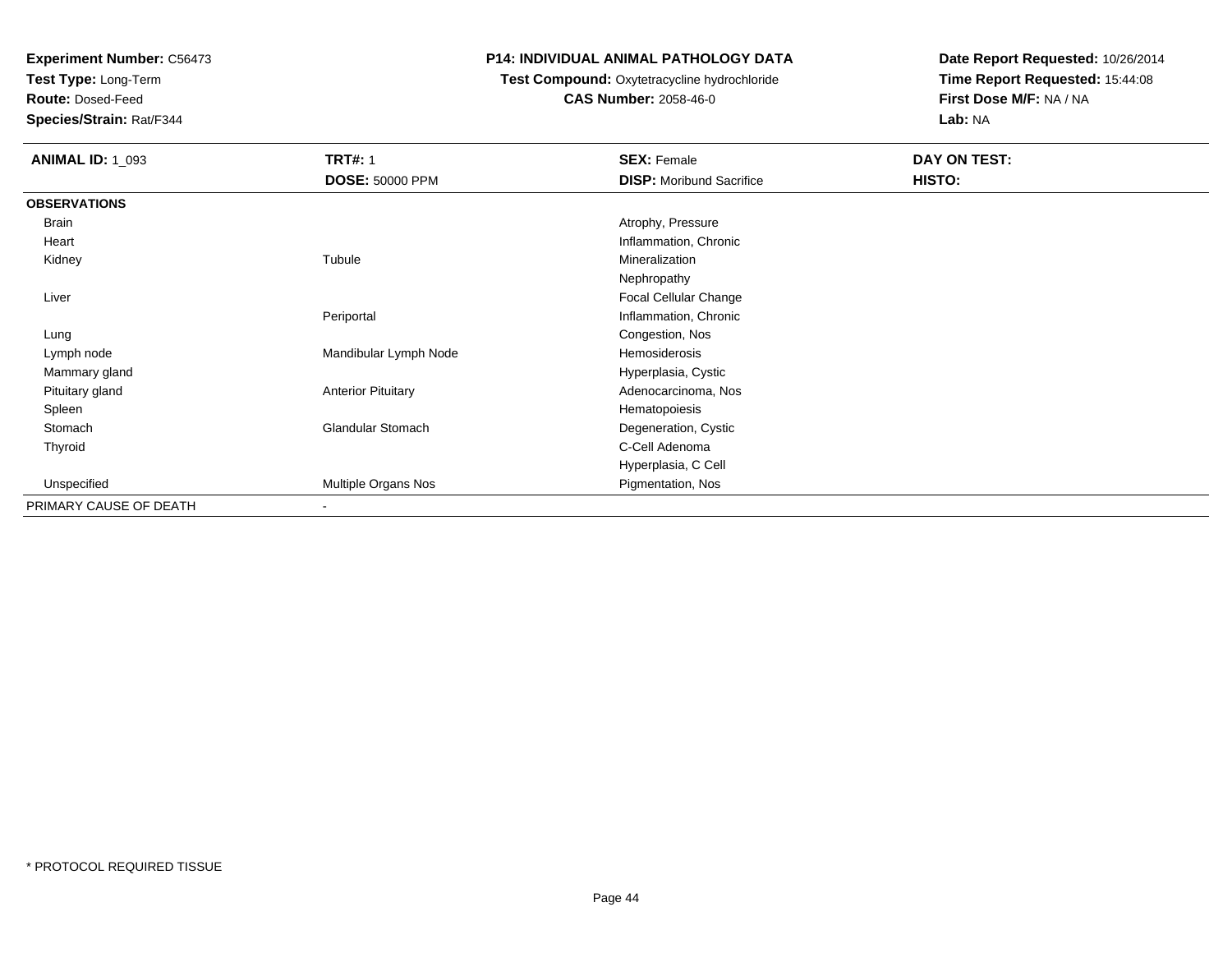**Test Type:** Long-Term

**Route:** Dosed-Feed

**Species/Strain:** Rat/F344

## **P14: INDIVIDUAL ANIMAL PATHOLOGY DATA**

#### **Test Compound:** Oxytetracycline hydrochloride**CAS Number:** 2058-46-0

| <b>ANIMAL ID: 1_094</b> | <b>TRT#: 1</b>            | <b>SEX: Female</b>              | DAY ON TEST: |
|-------------------------|---------------------------|---------------------------------|--------------|
|                         | <b>DOSE: 50000 PPM</b>    | <b>DISP: Terminal Sacrifice</b> | HISTO:       |
| <b>OBSERVATIONS</b>     |                           |                                 |              |
| Adrenal gland           | Cortex Nos                | Pigmentation, Nos               |              |
| Kidney                  | Tubule                    | Mineralization                  |              |
|                         |                           | Nephropathy                     |              |
|                         | Tubule                    | Pigmentation, Nos               |              |
| Liver                   |                           | Focal Cellular Change           |              |
|                         | <b>Bile Duct</b>          | Hyperplasia, Nos                |              |
| Mammary gland           |                           | Hyperplasia, Cystic             |              |
| Pancreas                | Acinus                    | Atrophy, Nos                    |              |
| Pituitary gland         | <b>Anterior Pituitary</b> | Adenoma, Nos                    |              |
| Salivary gland          |                           | Inflammation, Chronic           |              |
| Spleen                  |                           | Hematopoiesis                   |              |
| Stomach                 | <b>Glandular Stomach</b>  | Degeneration, Cystic            |              |
| Thymus                  |                           | Cyst, Embryonal Duct            |              |
| Thyroid                 |                           | Hyperplasia, C Cell             |              |
| Unspecified             | Multiple Organs Nos       | Leukemia, Mononuclear Cell      |              |
| PRIMARY CAUSE OF DEATH  | $\overline{\phantom{a}}$  |                                 |              |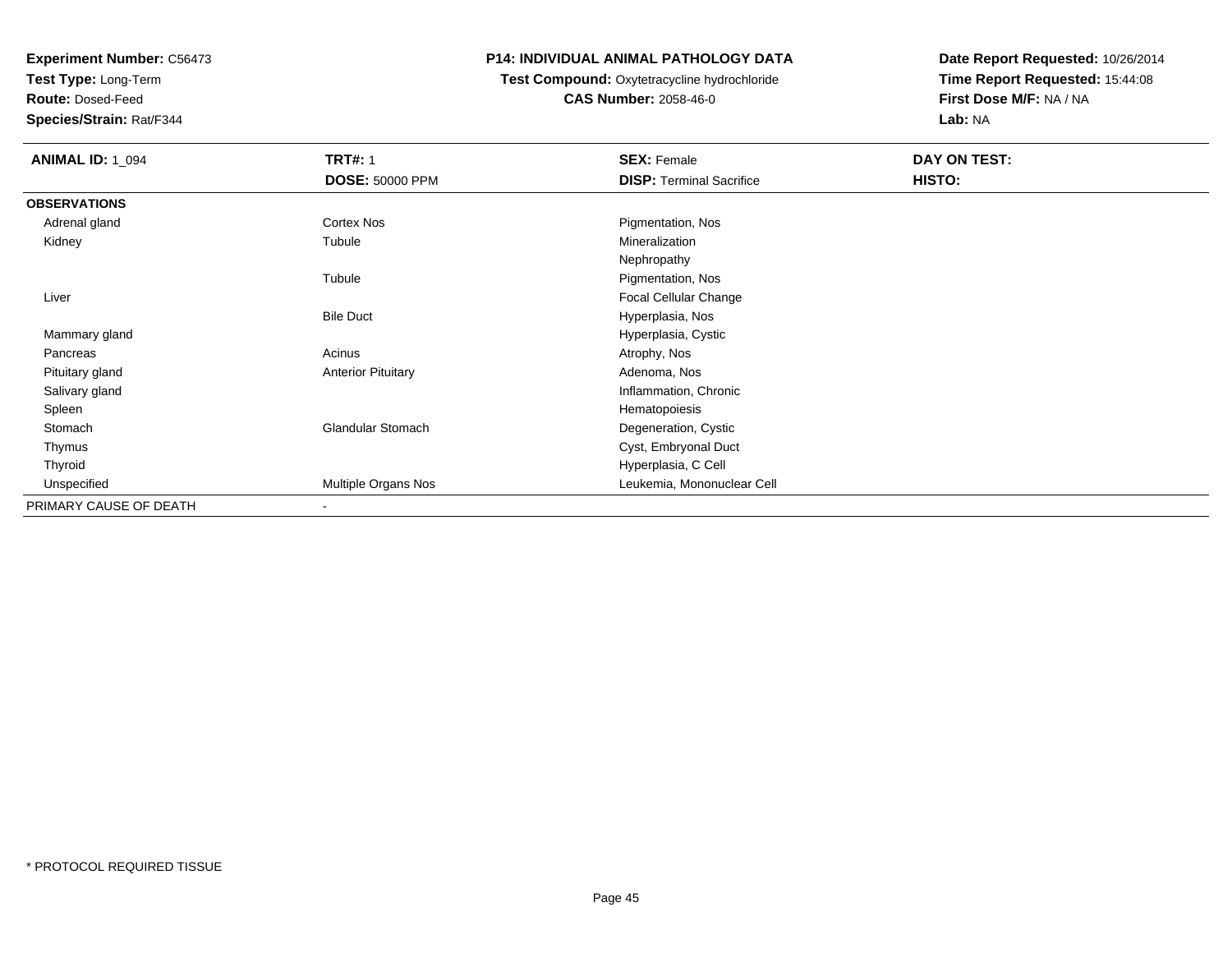**Test Type:** Long-Term

**Route:** Dosed-Feed

**Species/Strain:** Rat/F344

### **P14: INDIVIDUAL ANIMAL PATHOLOGY DATA**

**Test Compound:** Oxytetracycline hydrochloride**CAS Number:** 2058-46-0

| <b>ANIMAL ID: 1_095</b> | <b>TRT#: 1</b>               | <b>SEX: Female</b>               | <b>DAY ON TEST:</b> |  |
|-------------------------|------------------------------|----------------------------------|---------------------|--|
|                         | <b>DOSE: 50000 PPM</b>       | <b>DISP: Terminal Sacrifice</b>  | HISTO:              |  |
| <b>OBSERVATIONS</b>     |                              |                                  |                     |  |
| Adrenal gland           | <b>Cortex Nos</b>            | Hyperplasia, Nos                 |                     |  |
|                         | Cortex Nos                   | Pigmentation, Nos                |                     |  |
| Eye                     |                              | Cataract                         |                     |  |
|                         |                              | Retinopathy                      |                     |  |
| Kidney                  | Tubule                       | Mineralization                   |                     |  |
|                         |                              | Nephropathy                      |                     |  |
|                         | Tubule                       | Pigmentation, Nos                |                     |  |
| Liver                   |                              | <b>Accessory Structure</b>       |                     |  |
|                         |                              | Focal Cellular Change            |                     |  |
|                         | <b>Bile Duct</b>             | Hyperplasia, Nos                 |                     |  |
| Mammary gland           |                              | Hyperplasia, Cystic              |                     |  |
| Pancreas                | Acinus                       | Atrophy, Nos                     |                     |  |
| Pituitary gland         | <b>Anterior Pituitary</b>    | Adenoma, Nos                     |                     |  |
|                         | <b>Anterior Pituitary</b>    | Cyst, Nos                        |                     |  |
| Salivary gland          |                              | Hyperplasia, Nos                 |                     |  |
| Spleen                  |                              | Hematopoiesis                    |                     |  |
|                         |                              | Pigmentation, Nos                |                     |  |
| Stomach                 | <b>Glandular Stomach</b>     | Degeneration, Cystic             |                     |  |
| Thymus                  |                              | Cyst, Embryonal Duct             |                     |  |
| Thyroid                 |                              | Hyperplasia, C Cell              |                     |  |
| Unspecified             | Multiple Organs Nos          | Inflammation, Chronic            |                     |  |
| Uterus                  |                              | Dilatation, Nos                  |                     |  |
|                         |                              | <b>Endometrial Stromal Polyp</b> |                     |  |
| PRIMARY CAUSE OF DEATH  | $\qquad \qquad \blacksquare$ |                                  |                     |  |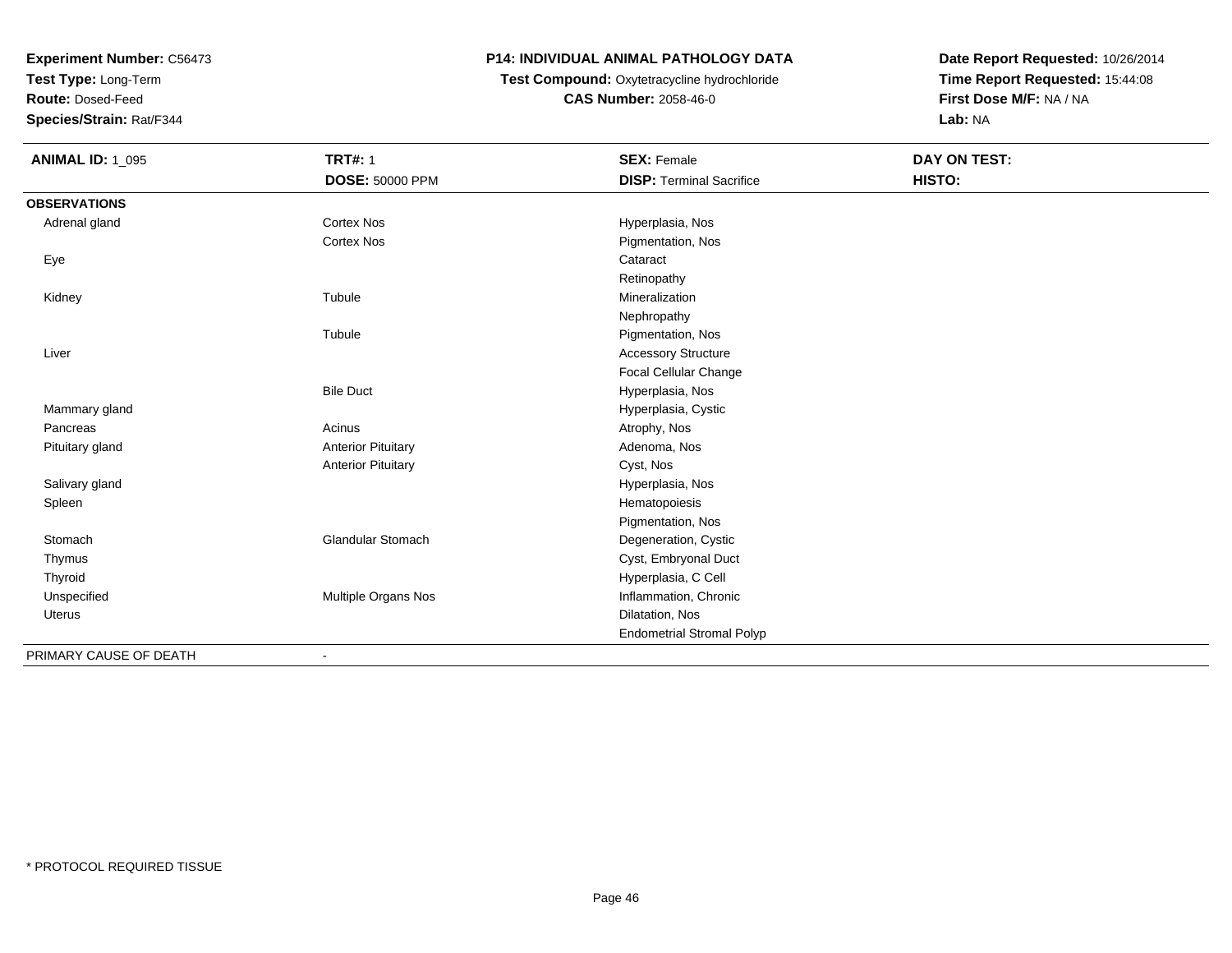**Test Type:** Long-Term

**Route:** Dosed-Feed

**Species/Strain:** Rat/F344

### **P14: INDIVIDUAL ANIMAL PATHOLOGY DATA**

# **Test Compound:** Oxytetracycline hydrochloride**CAS Number:** 2058-46-0

| <b>ANIMAL ID: 1_096</b> | <b>TRT#: 1</b>            | <b>SEX: Female</b>              | DAY ON TEST: |  |
|-------------------------|---------------------------|---------------------------------|--------------|--|
|                         | <b>DOSE: 50000 PPM</b>    | <b>DISP: Terminal Sacrifice</b> | HISTO:       |  |
| <b>OBSERVATIONS</b>     |                           |                                 |              |  |
| Adrenal gland           | Cortex Nos                | Metamorphosis, Fatty            |              |  |
| Heart                   |                           | Inflammation, Chronic           |              |  |
| Kidney                  | Tubule                    | Mineralization                  |              |  |
|                         |                           | Nephropathy                     |              |  |
| Liver                   |                           | Focal Cellular Change           |              |  |
|                         |                           | Hematopoiesis                   |              |  |
|                         | Periportal                | Inflammation, Chronic           |              |  |
| Mammary gland           |                           | Fibroadenoma                    |              |  |
|                         |                           | Hyperplasia, Cystic             |              |  |
| Ovary                   |                           | Cyst, Parovarian                |              |  |
| Pituitary gland         | <b>Anterior Pituitary</b> | Adenoma, Nos                    |              |  |
|                         | <b>Anterior Pituitary</b> | Cyst, Nos                       |              |  |
| Spleen                  |                           | Hematopoiesis                   |              |  |
| Stomach                 | Glandular Stomach         | Degeneration, Cystic            |              |  |
| Thyroid                 |                           | <b>Cystic Follicles</b>         |              |  |
|                         |                           | Hyperplasia, C Cell             |              |  |
| Unspecified             | Multiple Organs Nos       | Pigmentation, Nos               |              |  |
| PRIMARY CAUSE OF DEATH  | $\blacksquare$            |                                 |              |  |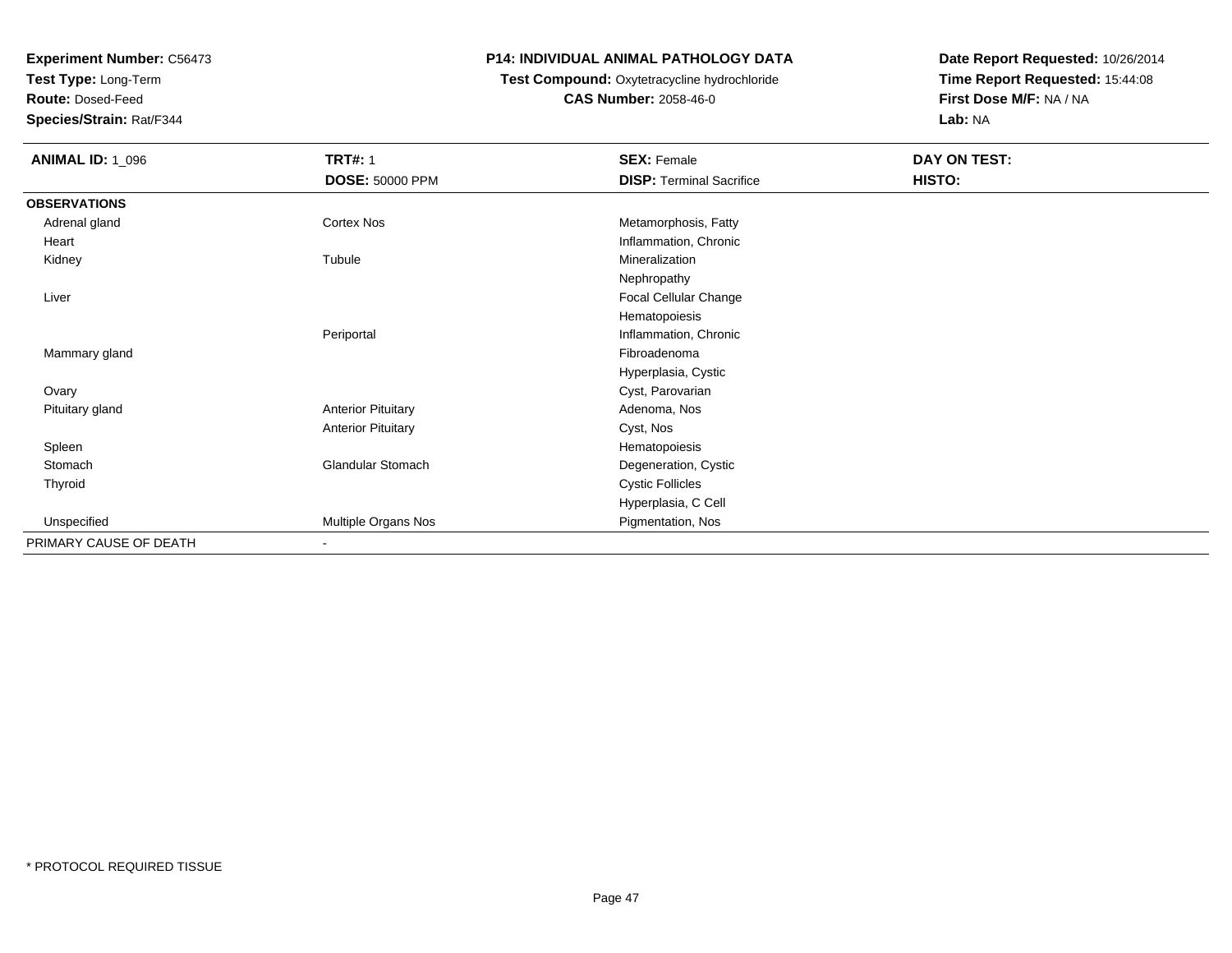**Test Type:** Long-Term

**Route:** Dosed-Feed

**Species/Strain:** Rat/F344

## **P14: INDIVIDUAL ANIMAL PATHOLOGY DATA**

# **Test Compound:** Oxytetracycline hydrochloride**CAS Number:** 2058-46-0

| <b>ANIMAL ID: 1_097</b> | <b>TRT#: 1</b>            | <b>SEX: Female</b>                 | DAY ON TEST: |
|-------------------------|---------------------------|------------------------------------|--------------|
|                         | <b>DOSE: 50000 PPM</b>    | <b>DISP: Terminal Sacrifice</b>    | HISTO:       |
| <b>OBSERVATIONS</b>     |                           |                                    |              |
| Adrenal gland           | Cortex Nos                | Hyperplasia, Nos                   |              |
|                         | <b>Cortex Nos</b>         | Metamorphosis, Fatty               |              |
|                         | Cortex Nos                | Pigmentation, Nos                  |              |
| Heart                   |                           | Inflammation, Chronic              |              |
| Kidney                  |                           | Infarct, Healed                    |              |
|                         | Tubule                    | Mineralization                     |              |
|                         |                           | Nephropathy                        |              |
|                         | Tubule                    | Pigmentation, Nos                  |              |
| Liver                   |                           | <b>Accessory Structure</b>         |              |
|                         |                           | Focal Cellular Change              |              |
|                         | <b>Bile Duct</b>          | Hyperplasia, Nos                   |              |
|                         | Periportal                | Inflammation, Chronic              |              |
| Mammary gland           |                           | Fibroadenoma                       |              |
| Pancreas                | Acinus                    | Atrophy, Nos                       |              |
| Pituitary gland         | <b>Anterior Pituitary</b> | Hyperplasia, Nos                   |              |
| Spleen                  |                           | Hematopoiesis                      |              |
|                         |                           | Pigmentation, Nos                  |              |
| Stomach                 | <b>Glandular Stomach</b>  | Degeneration, Cystic               |              |
| Thyroid                 |                           | Hyperplasia, C Cell                |              |
| <b>Uterus</b>           |                           | Dilatation, Nos                    |              |
|                         |                           | <b>Endometrial Stromal Polyp</b>   |              |
|                         |                           | <b>Endometrial Stromal Sarcoma</b> |              |
| PRIMARY CAUSE OF DEATH  |                           |                                    |              |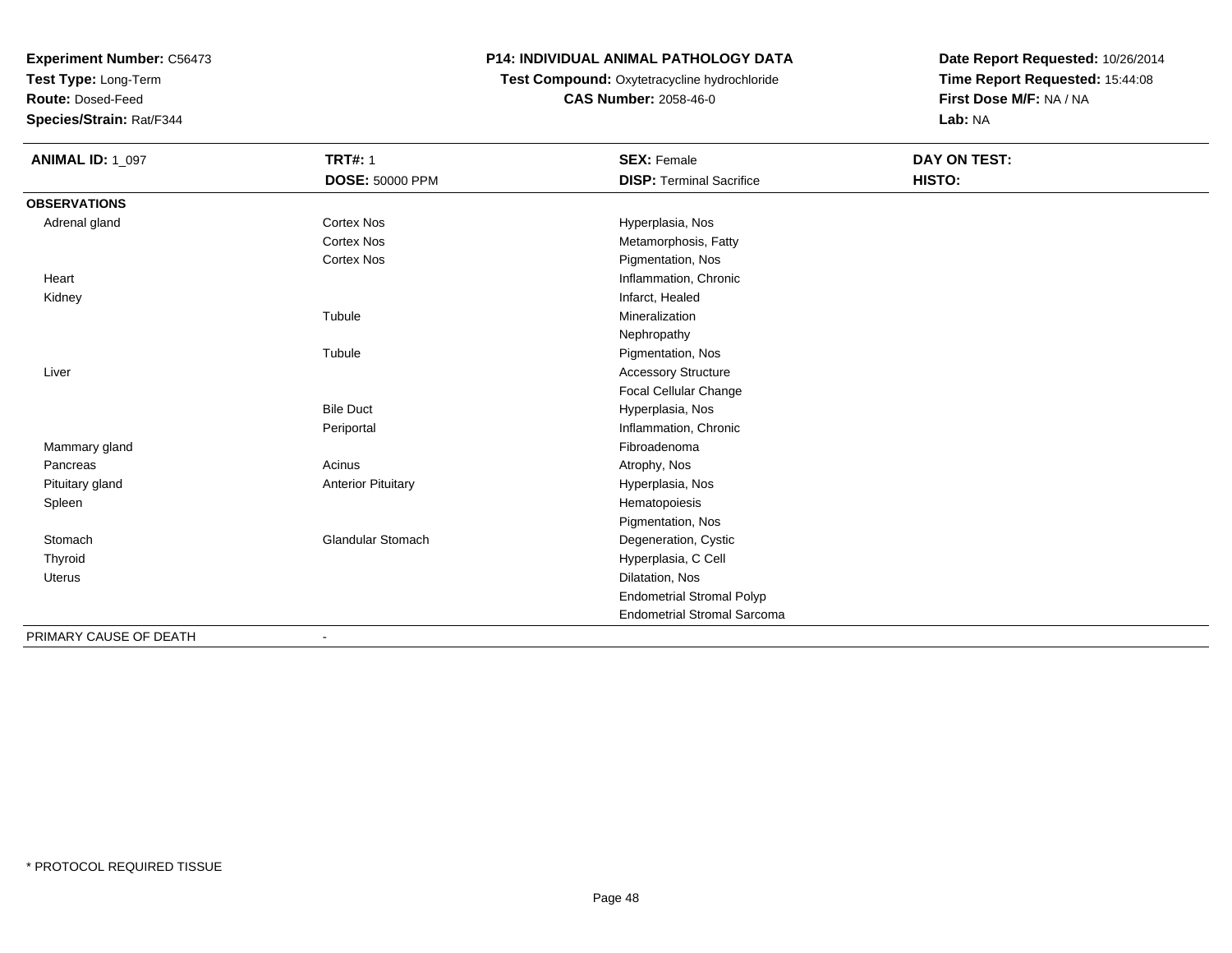**Test Type:** Long-Term

**Route:** Dosed-Feed

**Species/Strain:** Rat/F344

#### **P14: INDIVIDUAL ANIMAL PATHOLOGY DATA**

#### **Test Compound:** Oxytetracycline hydrochloride**CAS Number:** 2058-46-0

| <b>ANIMAL ID: 1_098</b> | <b>TRT#: 1</b>            | <b>SEX: Female</b>               | DAY ON TEST: |  |
|-------------------------|---------------------------|----------------------------------|--------------|--|
|                         | <b>DOSE: 50000 PPM</b>    | <b>DISP:</b> Moribund Sacrifice  | HISTO:       |  |
| <b>OBSERVATIONS</b>     |                           |                                  |              |  |
| Adrenal gland           | <b>Cortex Nos</b>         | Pigmentation, Nos                |              |  |
| Heart                   |                           | Inflammation, Chronic            |              |  |
| Kidney                  |                           | Nephropathy                      |              |  |
|                         | Tubule                    | Pigmentation, Nos                |              |  |
| Liver                   |                           | Focal Cellular Change            |              |  |
|                         | <b>Bile Duct</b>          | Hyperplasia, Nos                 |              |  |
|                         | Periportal                | Inflammation, Chronic            |              |  |
| Pancreas                | Acinus                    | Atrophy, Nos                     |              |  |
| Pituitary gland         | <b>Anterior Pituitary</b> | Adenoma, Nos                     |              |  |
| Salivary gland          |                           | Inflammation, Chronic            |              |  |
| Spleen                  |                           | Hematopoiesis                    |              |  |
|                         |                           | Pigmentation, Nos                |              |  |
| Uterus                  |                           | <b>Endometrial Stromal Polyp</b> |              |  |
| PRIMARY CAUSE OF DEATH  |                           |                                  |              |  |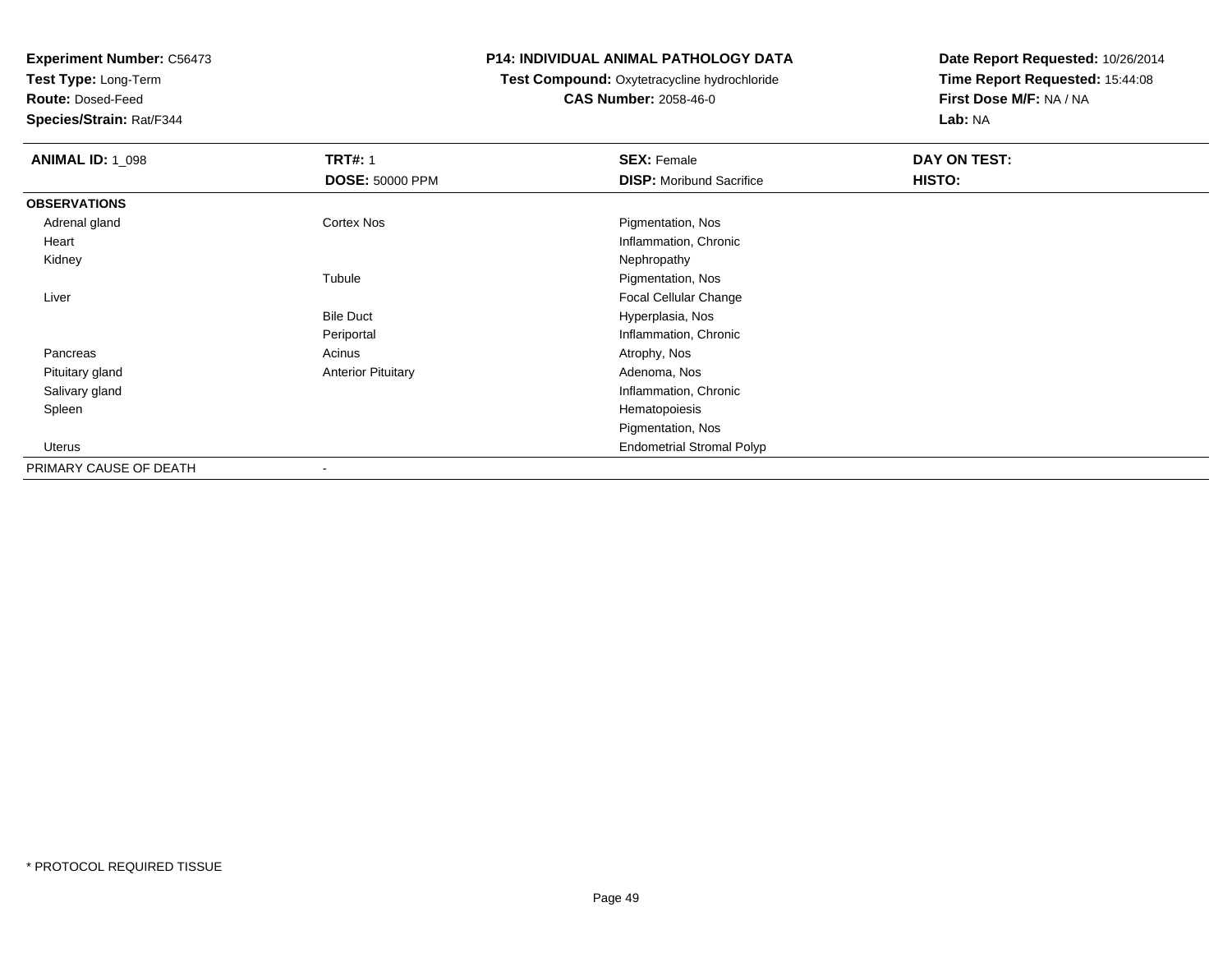**Test Type:** Long-Term

**Route:** Dosed-Feed

**Species/Strain:** Rat/F344

## **P14: INDIVIDUAL ANIMAL PATHOLOGY DATA**

# **Test Compound:** Oxytetracycline hydrochloride**CAS Number:** 2058-46-0

| <b>ANIMAL ID: 1_099</b> | <b>TRT#: 1</b><br><b>DOSE: 50000 PPM</b> | <b>SEX: Female</b><br><b>DISP:</b> Moribund Sacrifice | DAY ON TEST:<br>HISTO: |  |
|-------------------------|------------------------------------------|-------------------------------------------------------|------------------------|--|
| <b>OBSERVATIONS</b>     |                                          |                                                       |                        |  |
| Adrenal gland           | <b>Cortex Nos</b>                        | Metamorphosis, Fatty                                  |                        |  |
|                         | Cortex Nos                               | Pigmentation, Nos                                     |                        |  |
| Heart                   |                                          | Inflammation, Chronic                                 |                        |  |
| Kidney                  | Tubule                                   | Mineralization                                        |                        |  |
|                         |                                          | Nephropathy                                           |                        |  |
|                         | Tubule                                   | Pigmentation, Nos                                     |                        |  |
| Liver                   | <b>Bile Duct</b>                         | Hyperplasia, Nos                                      |                        |  |
|                         |                                          | Metamorphosis, Fatty                                  |                        |  |
|                         |                                          | Necrosis, Nos                                         |                        |  |
| Mammary gland           |                                          | Hyperplasia, Cystic                                   |                        |  |
| Pancreas                | Acinus                                   | Atrophy, Nos                                          |                        |  |
| Pituitary gland         | <b>Anterior Pituitary</b>                | Adenoma, Nos                                          |                        |  |
|                         | <b>Anterior Pituitary</b>                | Cyst, Nos                                             |                        |  |
| Spleen                  |                                          | Fibrosis                                              |                        |  |
|                         |                                          | Infarct, Nos                                          |                        |  |
| Stomach                 | <b>Glandular Stomach</b>                 | Degeneration, Cystic                                  |                        |  |
| Thymus                  |                                          | Cyst, Embryonal Duct                                  |                        |  |
| Thyroid                 |                                          | Hyperplasia, C Cell                                   |                        |  |
| Unspecified             | Multiple Organs Nos                      | Leukemia, Mononuclear Cell                            |                        |  |
| Uterus                  |                                          | <b>Endometrial Stromal Polyp</b>                      |                        |  |
| PRIMARY CAUSE OF DEATH  | $\qquad \qquad \blacksquare$             |                                                       |                        |  |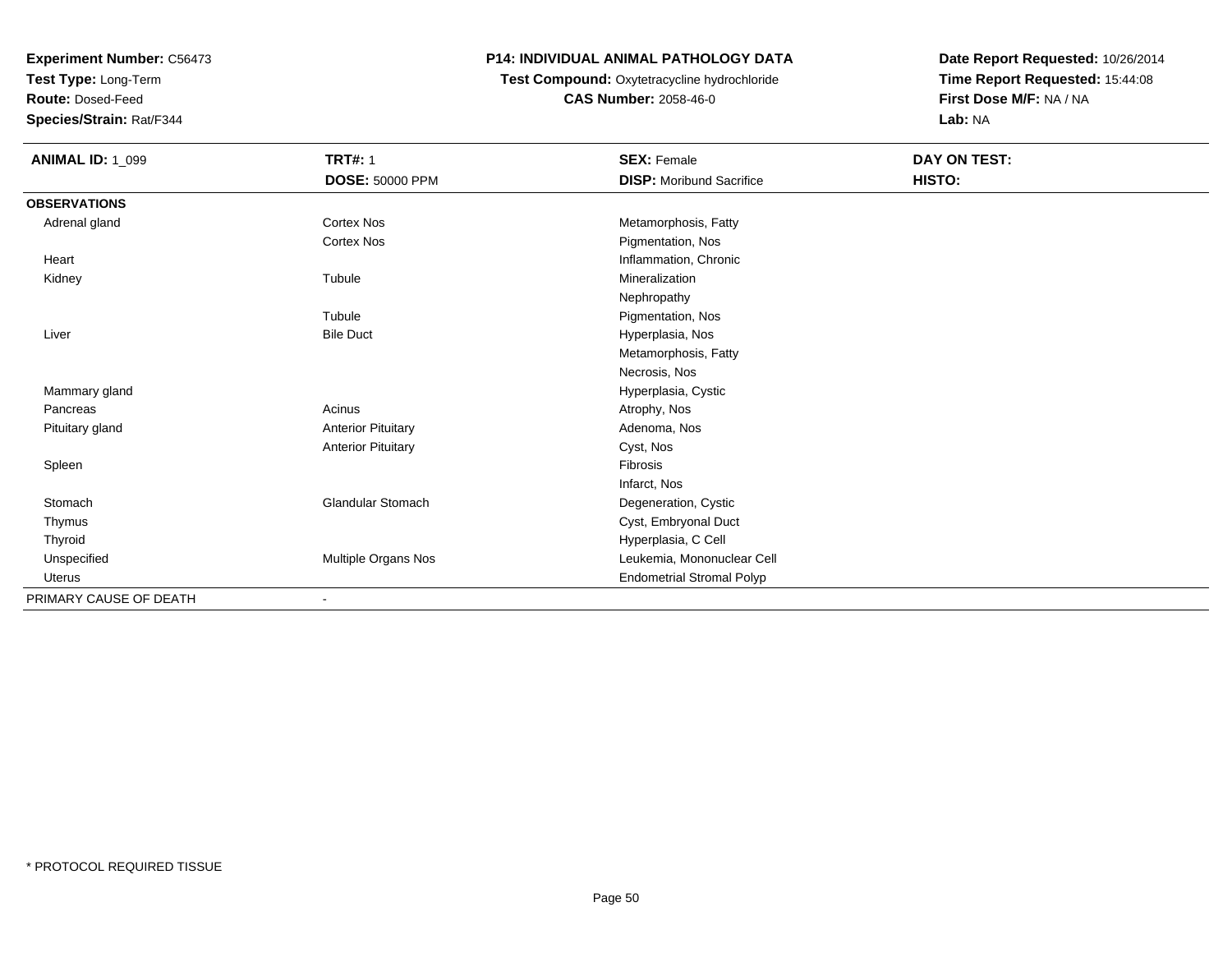**Test Type:** Long-Term

**Route:** Dosed-Feed

**Species/Strain:** Rat/F344

### **P14: INDIVIDUAL ANIMAL PATHOLOGY DATA**

# **Test Compound:** Oxytetracycline hydrochloride**CAS Number:** 2058-46-0

| <b>ANIMAL ID: 1 100</b> | <b>TRT#: 1</b>           | <b>SEX: Female</b>              | DAY ON TEST: |  |
|-------------------------|--------------------------|---------------------------------|--------------|--|
|                         | <b>DOSE: 50000 PPM</b>   | <b>DISP:</b> Moribund Sacrifice | HISTO:       |  |
| <b>OBSERVATIONS</b>     |                          |                                 |              |  |
| Adrenal gland           | <b>Cortex Nos</b>        | Metamorphosis, Fatty            |              |  |
|                         | <b>Cortex Nos</b>        | Pigmentation, Nos               |              |  |
| Heart                   |                          | Inflammation, Chronic           |              |  |
| Kidney                  | Tubule                   | Mineralization                  |              |  |
|                         |                          | Nephropathy                     |              |  |
|                         | Tubule                   | Pigmentation, Nos               |              |  |
| Liver                   |                          | <b>Focal Cellular Change</b>    |              |  |
|                         | <b>Bile Duct</b>         | Hyperplasia, Nos                |              |  |
| Mammary gland           |                          | Hyperplasia, Cystic             |              |  |
| Stomach                 | Glandular Stomach        | Degeneration, Cystic            |              |  |
| Thyroid                 |                          | Follicular-Cell Adenoma         |              |  |
|                         |                          | Hyperplasia, C Cell             |              |  |
| Unspecified             | Multiple Organs Nos      | Leukemia, Mononuclear Cell      |              |  |
| PRIMARY CAUSE OF DEATH  | $\overline{\phantom{a}}$ |                                 |              |  |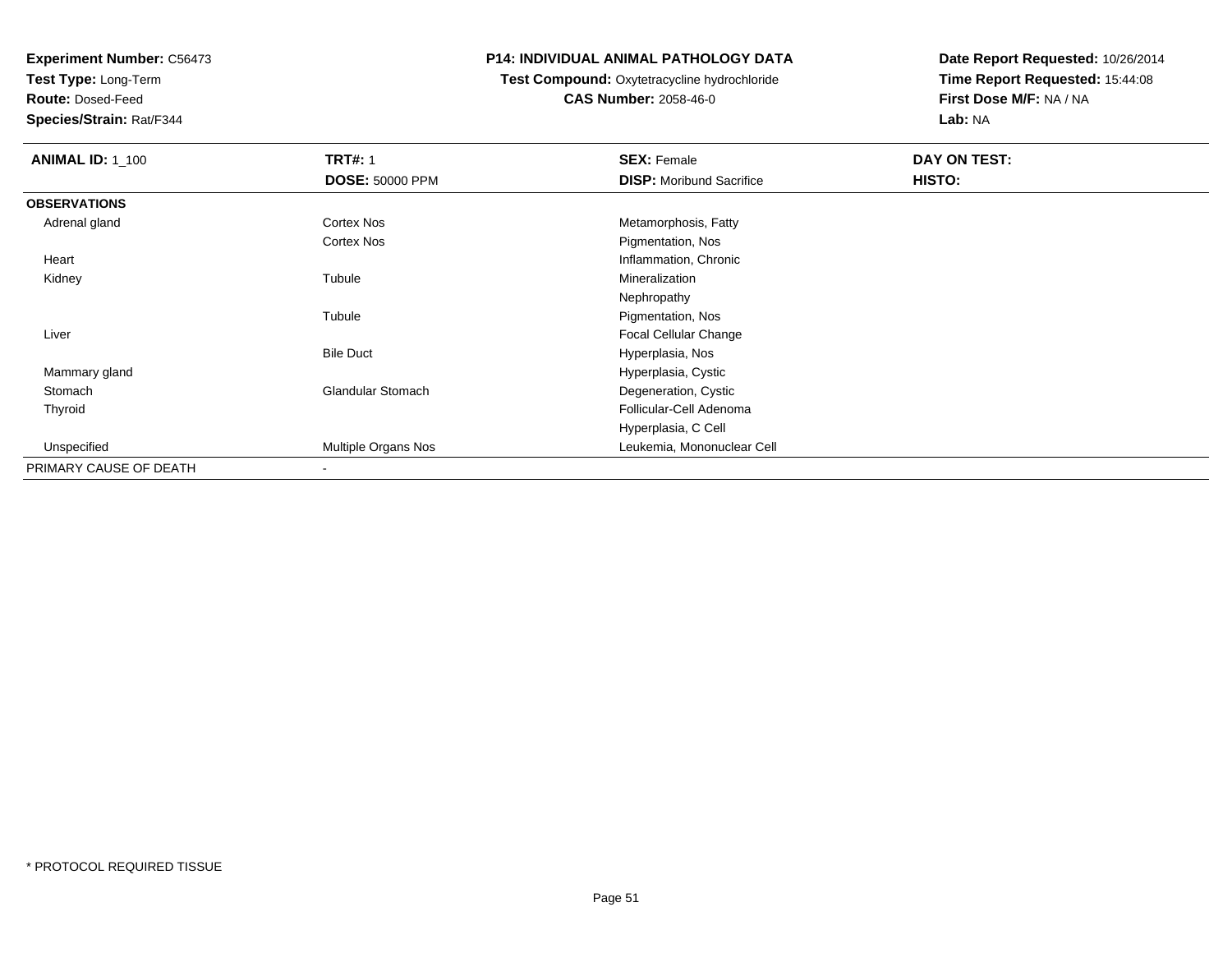**Test Type:** Long-Term

**Route:** Dosed-Feed

**Species/Strain:** Rat/F344

### **P14: INDIVIDUAL ANIMAL PATHOLOGY DATA**

**Test Compound:** Oxytetracycline hydrochloride**CAS Number:** 2058-46-0

| <b>ANIMAL ID: 2_001</b> | <b>TRT#: 2</b>            | <b>SEX: Female</b>              | <b>DAY ON TEST:</b> |  |
|-------------------------|---------------------------|---------------------------------|---------------------|--|
|                         | <b>DOSE: 25000 PPM</b>    | <b>DISP: Terminal Sacrifice</b> | HISTO:              |  |
| <b>OBSERVATIONS</b>     |                           |                                 |                     |  |
| Adrenal gland           | <b>Cortex Nos</b>         | Metamorphosis, Fatty            |                     |  |
|                         | <b>Cortex Nos</b>         | Pigmentation, Nos               |                     |  |
| Heart                   |                           | Inflammation, Chronic           |                     |  |
| Kidney                  |                           | Nephropathy                     |                     |  |
|                         | Tubule                    | Pigmentation, Nos               |                     |  |
| Liver                   |                           | <b>Accessory Structure</b>      |                     |  |
|                         |                           | Focal Cellular Change           |                     |  |
|                         | <b>Bile Duct</b>          | Hyperplasia, Nos                |                     |  |
|                         | Periportal                | Inflammation, Chronic           |                     |  |
| Lung                    |                           | Alveolar/Bronchiolar Adenoma    |                     |  |
| Mammary gland           |                           | Fibroadenoma                    |                     |  |
|                         |                           | Hyperplasia, Cystic             |                     |  |
| Pancreas                | Acinus                    | Atrophy, Nos                    |                     |  |
| Pituitary gland         | <b>Anterior Pituitary</b> | Adenoma, Nos                    |                     |  |
|                         | <b>Anterior Pituitary</b> | Cyst, Nos                       |                     |  |
| Salivary gland          |                           | Atrophy, Nos                    |                     |  |
|                         |                           | <b>Cystic Ducts</b>             |                     |  |
| Spleen                  |                           | Hematopoiesis                   |                     |  |
|                         |                           | Pigmentation, Nos               |                     |  |
| Stomach                 | <b>Glandular Stomach</b>  | Degeneration, Cystic            |                     |  |
| Thyroid                 |                           | Follicular-Cell Adenoma         |                     |  |
|                         |                           | Hyperplasia, C Cell             |                     |  |
| PRIMARY CAUSE OF DEATH  | ٠                         |                                 |                     |  |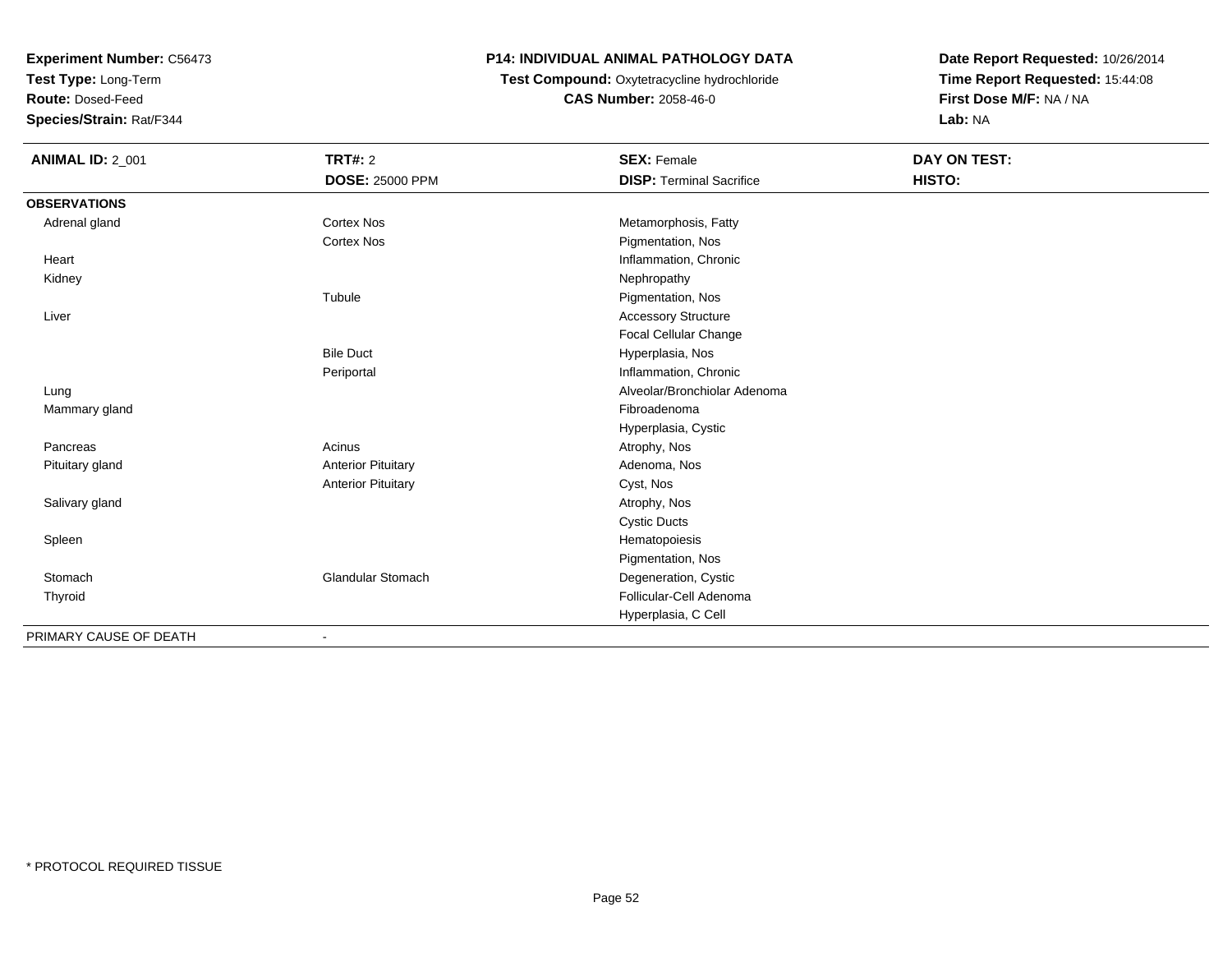**Test Type:** Long-Term

**Route:** Dosed-Feed

**Species/Strain:** Rat/F344

### **P14: INDIVIDUAL ANIMAL PATHOLOGY DATA**

# **Test Compound:** Oxytetracycline hydrochloride**CAS Number:** 2058-46-0

| <b>ANIMAL ID: 2_002</b> | <b>TRT#: 2</b>            | <b>SEX: Female</b>               | DAY ON TEST: |
|-------------------------|---------------------------|----------------------------------|--------------|
|                         | <b>DOSE: 25000 PPM</b>    | <b>DISP:</b> Moribund Sacrifice  | HISTO:       |
| <b>OBSERVATIONS</b>     |                           |                                  |              |
| Adrenal gland           | Cortex Nos                | Hyperplasia, Nos                 |              |
|                         | Cortex Nos                | Pigmentation, Nos                |              |
| <b>Brain</b>            |                           | Adenocarcinoma, Nos, Invasive    |              |
| Heart                   |                           | Inflammation, Chronic            |              |
| Kidney                  | Tubule                    | Mineralization                   |              |
|                         |                           | Nephropathy                      |              |
|                         | Tubule                    | Pigmentation, Nos                |              |
| Liver                   |                           | Focal Cellular Change            |              |
|                         |                           | Granuloma, Nos                   |              |
|                         | Periportal                | Inflammation, Chronic            |              |
| Mammary gland           |                           | Hyperplasia, Cystic              |              |
| Pancreas                | Acinus                    | Atrophy, Nos                     |              |
| Pituitary gland         | <b>Anterior Pituitary</b> | Adenocarcinoma, Nos              |              |
| Spleen                  |                           | Hematopoiesis                    |              |
|                         |                           | Pigmentation, Nos                |              |
| Thyroid                 |                           | C-Cell Adenoma                   |              |
|                         |                           | Mineralization                   |              |
| <b>Uterus</b>           |                           | <b>Endometrial Stromal Polyp</b> |              |
| PRIMARY CAUSE OF DEATH  | $\overline{\phantom{a}}$  |                                  |              |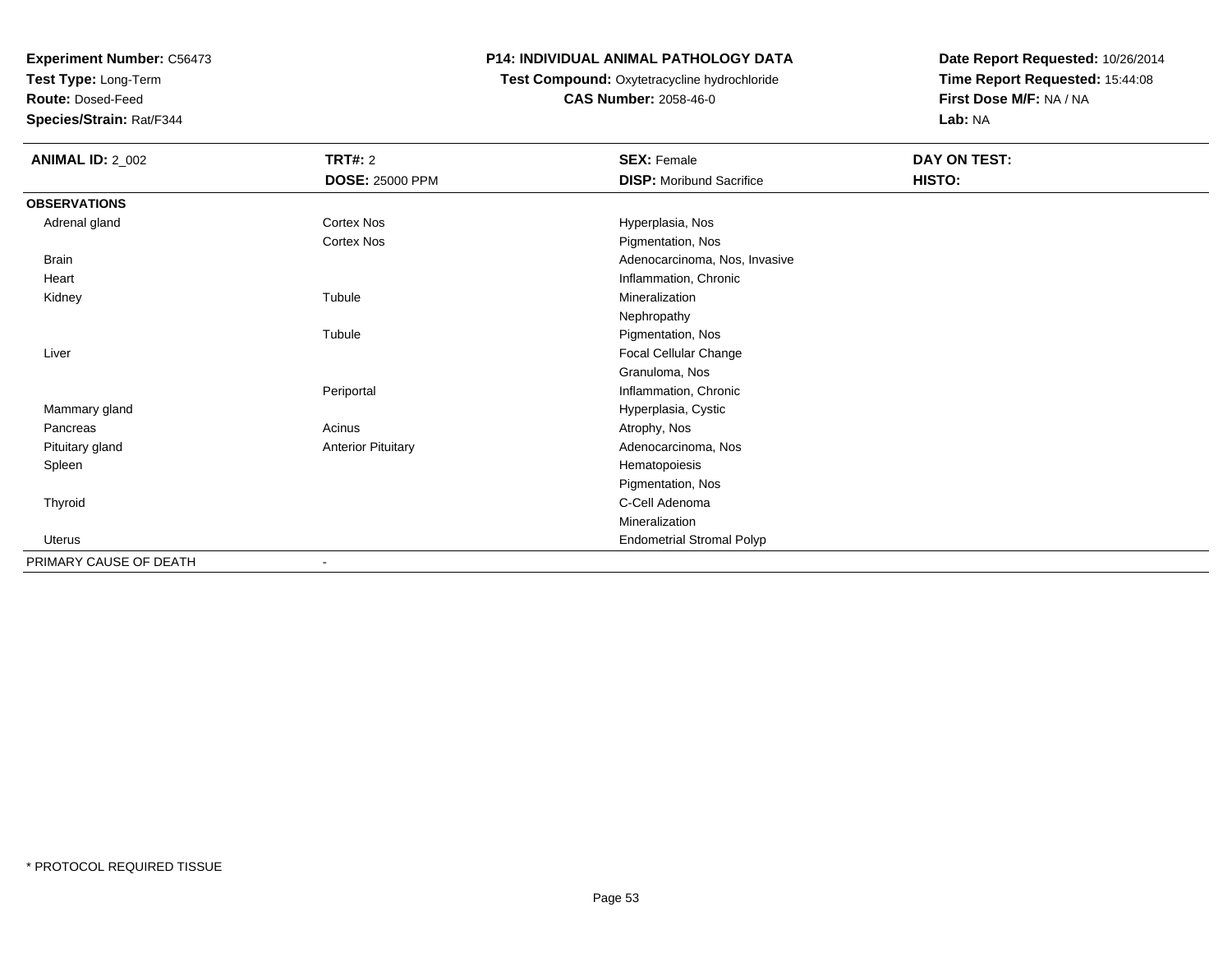**Test Type:** Long-Term

**Route:** Dosed-Feed

**Species/Strain:** Rat/F344

### **P14: INDIVIDUAL ANIMAL PATHOLOGY DATA**

# **Test Compound:** Oxytetracycline hydrochloride**CAS Number:** 2058-46-0

| <b>ANIMAL ID: 2_003</b> | <b>TRT#: 2</b>            | <b>SEX: Female</b>              | DAY ON TEST: |  |
|-------------------------|---------------------------|---------------------------------|--------------|--|
|                         | <b>DOSE: 25000 PPM</b>    | <b>DISP: Terminal Sacrifice</b> | HISTO:       |  |
| <b>OBSERVATIONS</b>     |                           |                                 |              |  |
| Adrenal gland           | <b>Cortex Nos</b>         | Hyperplasia, Nos                |              |  |
|                         | <b>Cortex Nos</b>         | Metamorphosis, Fatty            |              |  |
|                         | Cortex Nos                | Pigmentation, Nos               |              |  |
| Heart                   |                           | Inflammation, Chronic           |              |  |
| Kidney                  | Tubule                    | Mineralization                  |              |  |
|                         |                           | Nephropathy                     |              |  |
|                         | Tubule                    | Pigmentation, Nos               |              |  |
| Liver                   |                           | Focal Cellular Change           |              |  |
|                         | <b>Bile Duct</b>          | Hyperplasia, Nos                |              |  |
|                         | Periportal                | Inflammation, Chronic           |              |  |
| Mammary gland           |                           | Fibroadenoma                    |              |  |
|                         |                           | Hyperplasia, Cystic             |              |  |
| Pancreas                | Acinus                    | Atrophy, Nos                    |              |  |
| Pituitary gland         | <b>Anterior Pituitary</b> | Hyperplasia, Nos                |              |  |
| Skin                    |                           | Hyperkeratosis                  |              |  |
| Spleen                  |                           | Hematopoiesis                   |              |  |
|                         |                           | Pigmentation, Nos               |              |  |
| Stomach                 | <b>Glandular Stomach</b>  | Degeneration, Cystic            |              |  |
| Thymus                  |                           | Cyst, Embryonal Duct            |              |  |
| Thyroid                 |                           | C-Cell Adenoma                  |              |  |
|                         |                           | Hyperplasia, C Cell             |              |  |
| PRIMARY CAUSE OF DEATH  | $\overline{\phantom{a}}$  |                                 |              |  |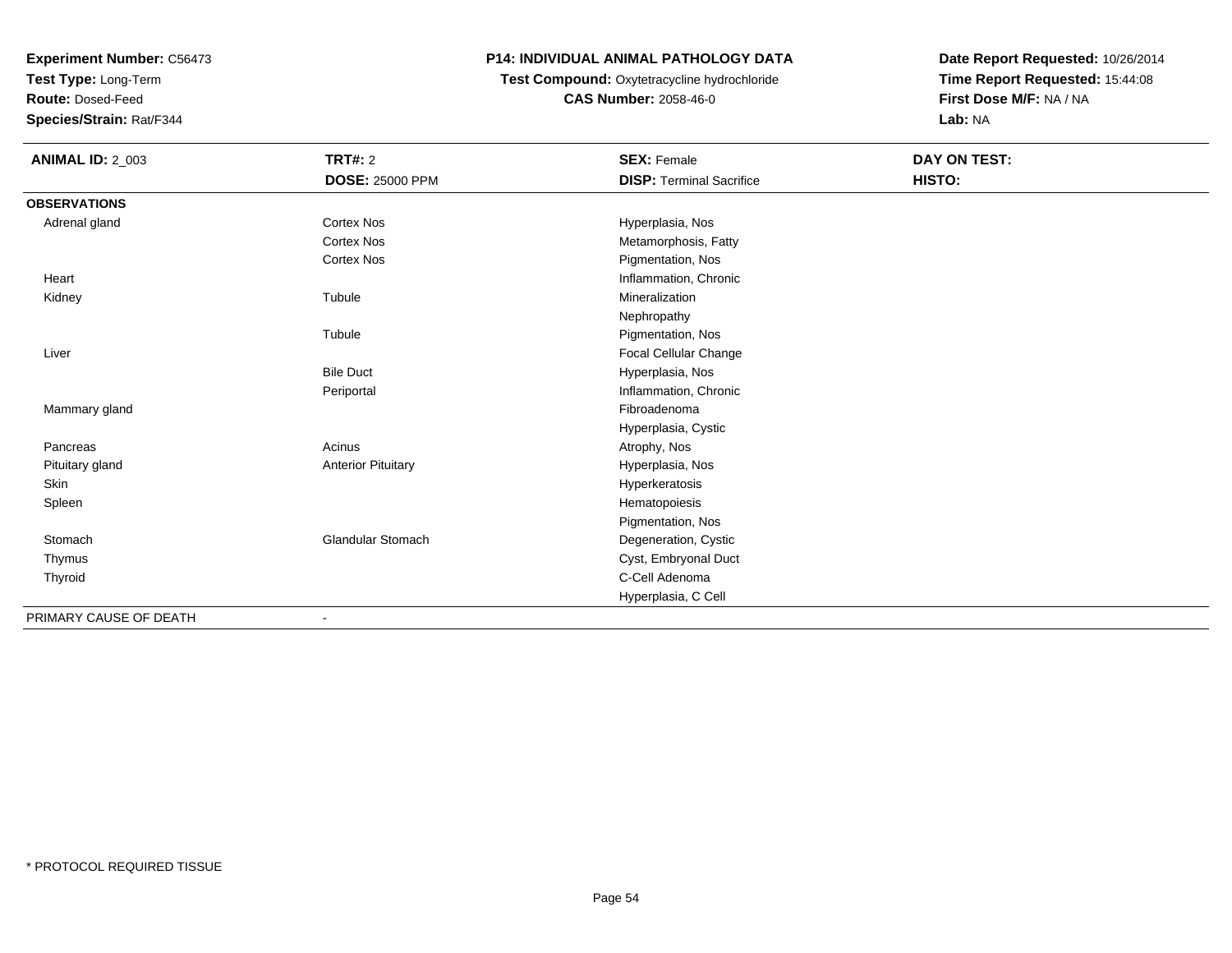**Test Type:** Long-Term

**Route:** Dosed-Feed

**Species/Strain:** Rat/F344

## **P14: INDIVIDUAL ANIMAL PATHOLOGY DATA**

# **Test Compound:** Oxytetracycline hydrochloride**CAS Number:** 2058-46-0

| <b>ANIMAL ID: 2_004</b> | <b>TRT#: 2</b>            | <b>SEX: Female</b>               | DAY ON TEST: |  |
|-------------------------|---------------------------|----------------------------------|--------------|--|
|                         | <b>DOSE: 25000 PPM</b>    | <b>DISP:</b> Moribund Sacrifice  | HISTO:       |  |
| <b>OBSERVATIONS</b>     |                           |                                  |              |  |
| Adrenal gland           | Cortex Nos                | Metamorphosis, Fatty             |              |  |
|                         | <b>Cortex Nos</b>         | Pigmentation, Nos                |              |  |
| Heart                   |                           | Inflammation, Chronic            |              |  |
| Kidney                  | Pelvis                    | Hemorrhage                       |              |  |
|                         |                           | Nephropathy                      |              |  |
|                         | Tubule                    | Pigmentation, Nos                |              |  |
| Liver                   |                           | Granuloma, Nos                   |              |  |
|                         | <b>Bile Duct</b>          | Hyperplasia, Nos                 |              |  |
|                         | Periportal                | Inflammation, Chronic            |              |  |
|                         |                           | Metamorphosis, Fatty             |              |  |
| Lymph node              | Mandibular Lymph Node     | Cyst, Nos                        |              |  |
|                         | Mandibular Lymph Node     | Hemosiderosis                    |              |  |
| Pituitary gland         | <b>Anterior Pituitary</b> | Adenoma, Nos                     |              |  |
| Spleen                  |                           | Hematopoiesis                    |              |  |
|                         |                           | Pigmentation, Nos                |              |  |
| Thyroid                 |                           | Hyperplasia, C Cell              |              |  |
| Uterus                  |                           | <b>Endometrial Stromal Polyp</b> |              |  |
| PRIMARY CAUSE OF DEATH  |                           |                                  |              |  |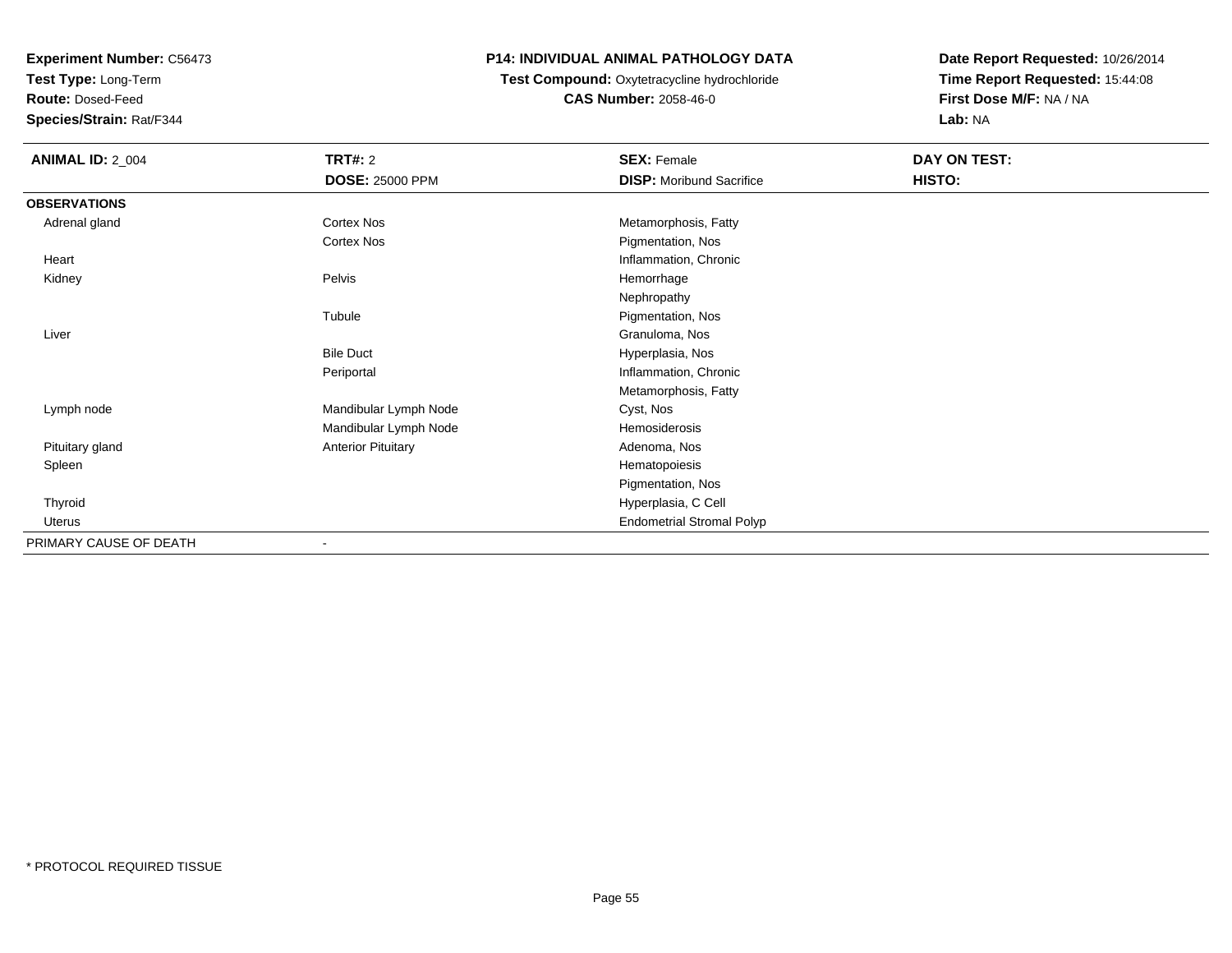**Test Type:** Long-Term

**Route:** Dosed-Feed

**Species/Strain:** Rat/F344

### **P14: INDIVIDUAL ANIMAL PATHOLOGY DATA**

### **Test Compound:** Oxytetracycline hydrochloride**CAS Number:** 2058-46-0

| <b>ANIMAL ID: 2_005</b> | <b>TRT#: 2</b>            | <b>SEX: Female</b>              | DAY ON TEST: |  |
|-------------------------|---------------------------|---------------------------------|--------------|--|
|                         | <b>DOSE: 25000 PPM</b>    | <b>DISP: Terminal Sacrifice</b> | HISTO:       |  |
| <b>OBSERVATIONS</b>     |                           |                                 |              |  |
| Adrenal gland           | Medulla                   | Pheochromocytoma                |              |  |
|                         | <b>Cortex Nos</b>         | Pigmentation, Nos               |              |  |
| Heart                   |                           | Inflammation, Chronic           |              |  |
| Kidney                  | Tubule                    | Mineralization                  |              |  |
|                         |                           | Nephropathy                     |              |  |
|                         | Tubule                    | Pigmentation, Nos               |              |  |
| Liver                   |                           | Focal Cellular Change           |              |  |
|                         |                           | Granuloma, Nos                  |              |  |
|                         | <b>Bile Duct</b>          | Hyperplasia, Nos                |              |  |
|                         | Periportal                | Inflammation, Chronic           |              |  |
| Mammary gland           |                           | Fibroadenoma                    |              |  |
|                         |                           | Hyperplasia, Cystic             |              |  |
| Pancreas                | Acinus                    | Atrophy, Nos                    |              |  |
| Pituitary gland         | <b>Anterior Pituitary</b> | Cyst, Multiple                  |              |  |
| Salivary gland          |                           | Hyperplasia, Nos                |              |  |
| Spleen                  |                           | Hematopoiesis                   |              |  |
|                         |                           | Pigmentation, Nos               |              |  |
| Stomach                 | <b>Glandular Stomach</b>  | Degeneration, Cystic            |              |  |
| Thymus                  |                           | Cyst, Embryonal Duct            |              |  |
| Thyroid                 |                           | Hyperplasia, C Cell             |              |  |
| PRIMARY CAUSE OF DEATH  | $\blacksquare$            |                                 |              |  |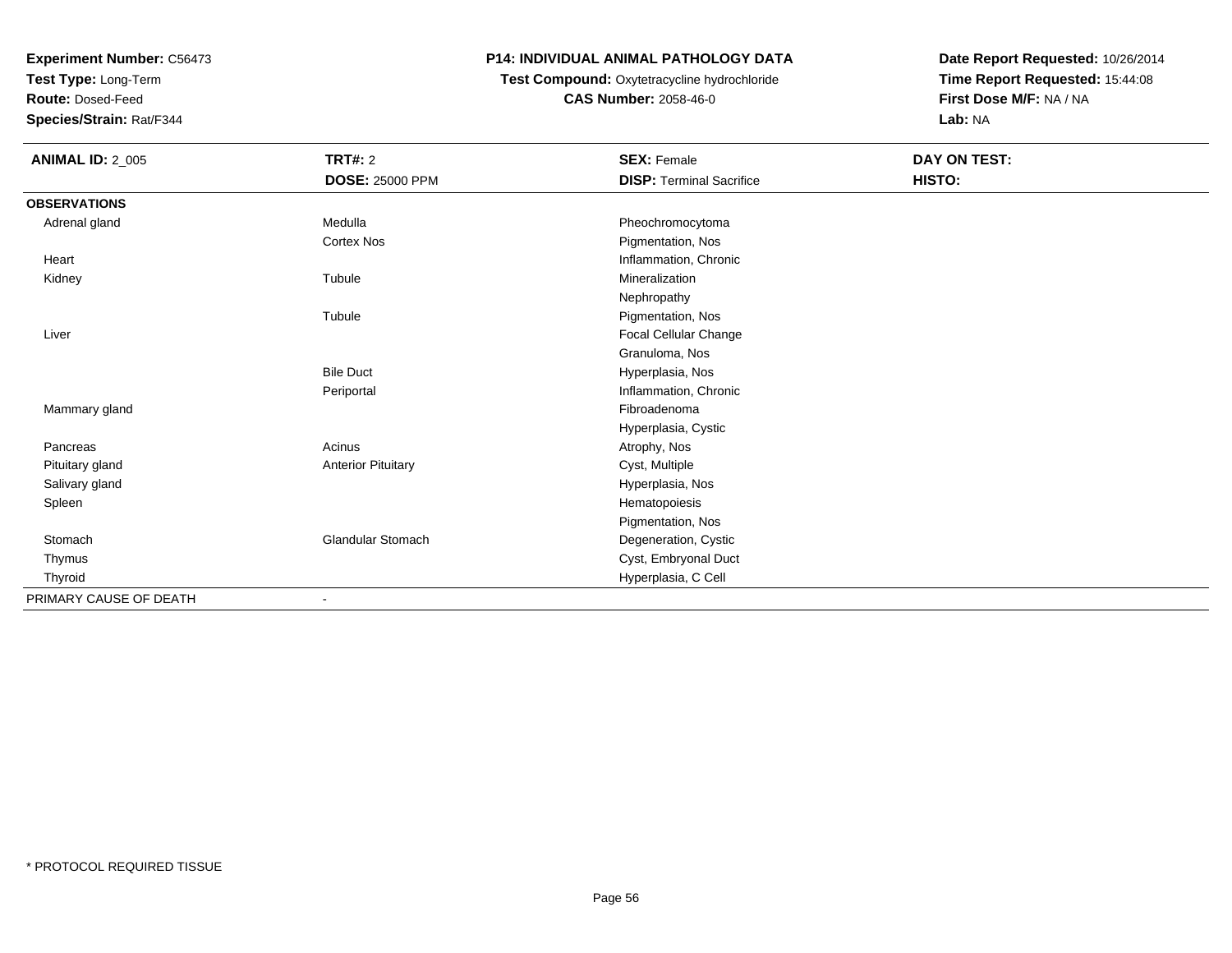**Test Type:** Long-Term

**Route:** Dosed-Feed

**Species/Strain:** Rat/F344

## **P14: INDIVIDUAL ANIMAL PATHOLOGY DATA**

## **Test Compound:** Oxytetracycline hydrochloride**CAS Number:** 2058-46-0

| <b>ANIMAL ID: 2_006</b> | <b>TRT#: 2</b>            | <b>SEX: Female</b>              | DAY ON TEST: |  |
|-------------------------|---------------------------|---------------------------------|--------------|--|
|                         | <b>DOSE: 25000 PPM</b>    | <b>DISP: Terminal Sacrifice</b> | HISTO:       |  |
| <b>OBSERVATIONS</b>     |                           |                                 |              |  |
| Adrenal gland           | Cortex Nos                | Hyperplasia, Nos                |              |  |
|                         | Cortex Nos                | Pigmentation, Nos               |              |  |
| Heart                   |                           | Inflammation, Chronic           |              |  |
| Kidney                  | Tubule                    | Mineralization                  |              |  |
|                         |                           | Nephropathy                     |              |  |
|                         | Tubule                    | Pigmentation, Nos               |              |  |
| Liver                   |                           | Focal Cellular Change           |              |  |
|                         | Periportal                | Inflammation, Chronic           |              |  |
|                         |                           | Metamorphosis, Fatty            |              |  |
| Mammary gland           |                           | Hyperplasia, Cystic             |              |  |
| Pancreas                | Acinus                    | Atrophy, Nos                    |              |  |
| Pituitary gland         | <b>Anterior Pituitary</b> | Adenoma, Nos                    |              |  |
| Spleen                  |                           | Hematopoiesis                   |              |  |
|                         |                           | Pigmentation, Nos               |              |  |
| Stomach                 | Glandular Stomach         | Degeneration, Cystic            |              |  |
| Thyroid                 |                           | C-Cell Adenoma                  |              |  |
| Unspecified             | Mediastinum Nos           | <b>Steatitis</b>                |              |  |
| PRIMARY CAUSE OF DEATH  | $\blacksquare$            |                                 |              |  |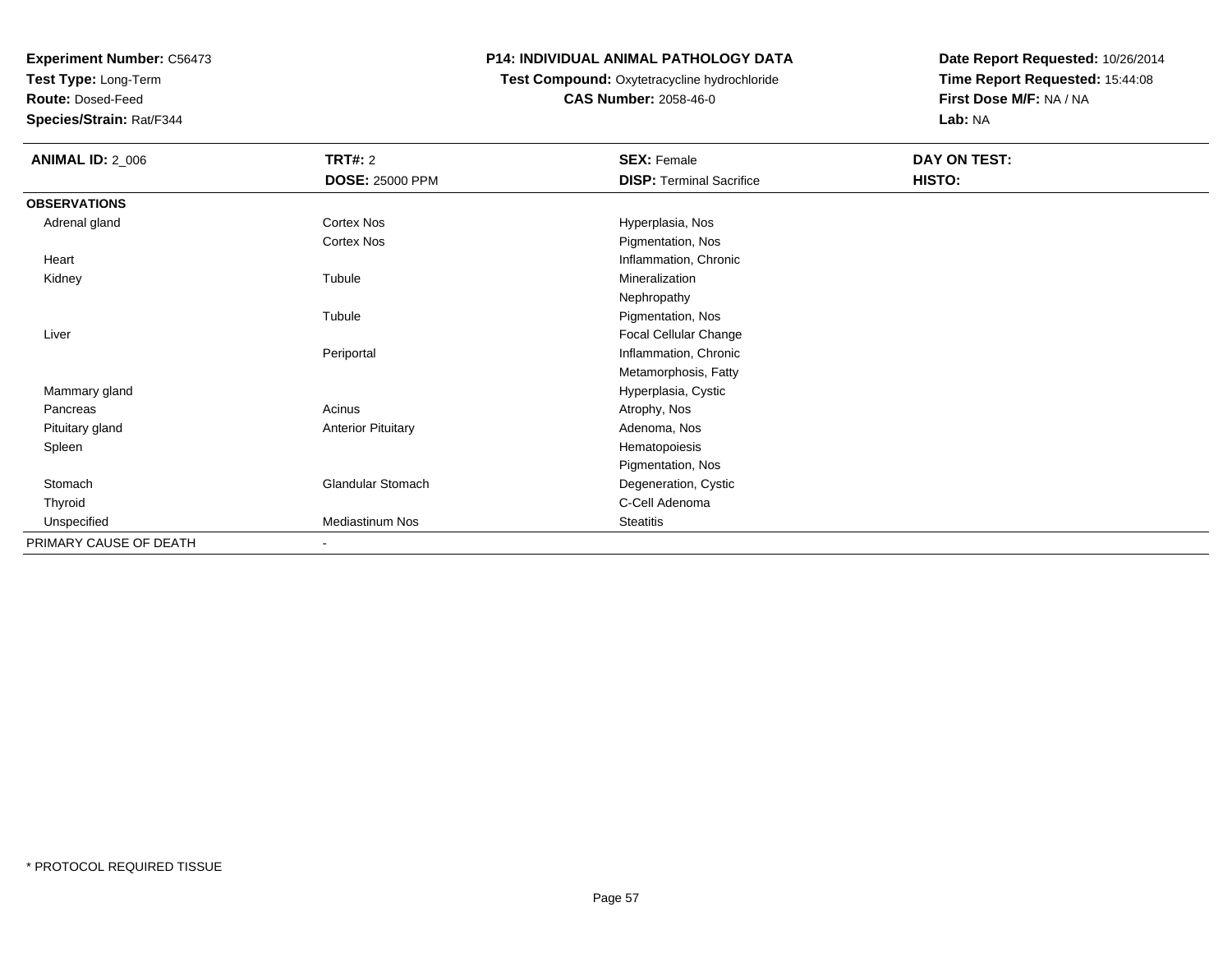**Test Type:** Long-Term

**Route:** Dosed-Feed

**Species/Strain:** Rat/F344

### **P14: INDIVIDUAL ANIMAL PATHOLOGY DATA**

# **Test Compound:** Oxytetracycline hydrochloride**CAS Number:** 2058-46-0

| <b>ANIMAL ID: 2_007</b> | <b>TRT#: 2</b><br><b>DOSE: 25000 PPM</b> | <b>SEX: Female</b><br><b>DISP: Terminal Sacrifice</b> | <b>DAY ON TEST:</b><br>HISTO: |
|-------------------------|------------------------------------------|-------------------------------------------------------|-------------------------------|
| <b>OBSERVATIONS</b>     |                                          |                                                       |                               |
| Adrenal gland           | Cortex Nos                               | Pigmentation, Nos                                     |                               |
| Clitoral gland          |                                          | Inflammation, Active Chronic                          |                               |
| Heart                   |                                          | Inflammation, Chronic                                 |                               |
| Kidney                  | Tubule                                   | Mineralization                                        |                               |
|                         |                                          | Nephropathy                                           |                               |
|                         | Tubule                                   | Pigmentation, Nos                                     |                               |
| Liver                   |                                          | <b>Accessory Structure</b>                            |                               |
|                         |                                          | Focal Cellular Change                                 |                               |
|                         | <b>Bile Duct</b>                         | Hyperplasia, Nos                                      |                               |
|                         | Periportal                               | Inflammation, Chronic                                 |                               |
| Mammary gland           |                                          | Hyperplasia, Cystic                                   |                               |
| Pancreas                | Acinus                                   | Atrophy, Nos                                          |                               |
| Pituitary gland         | <b>Anterior Pituitary</b>                | Hyperplasia, Nos                                      |                               |
| Salivary gland          |                                          | Inflammation, Chronic                                 |                               |
| Spleen                  |                                          | Hematopoiesis                                         |                               |
|                         |                                          | Pigmentation, Nos                                     |                               |
| Stomach                 | <b>Glandular Stomach</b>                 | Degeneration, Cystic                                  |                               |
| Thyroid                 |                                          | Hyperplasia, C Cell                                   |                               |
| PRIMARY CAUSE OF DEATH  | $\overline{\phantom{a}}$                 |                                                       |                               |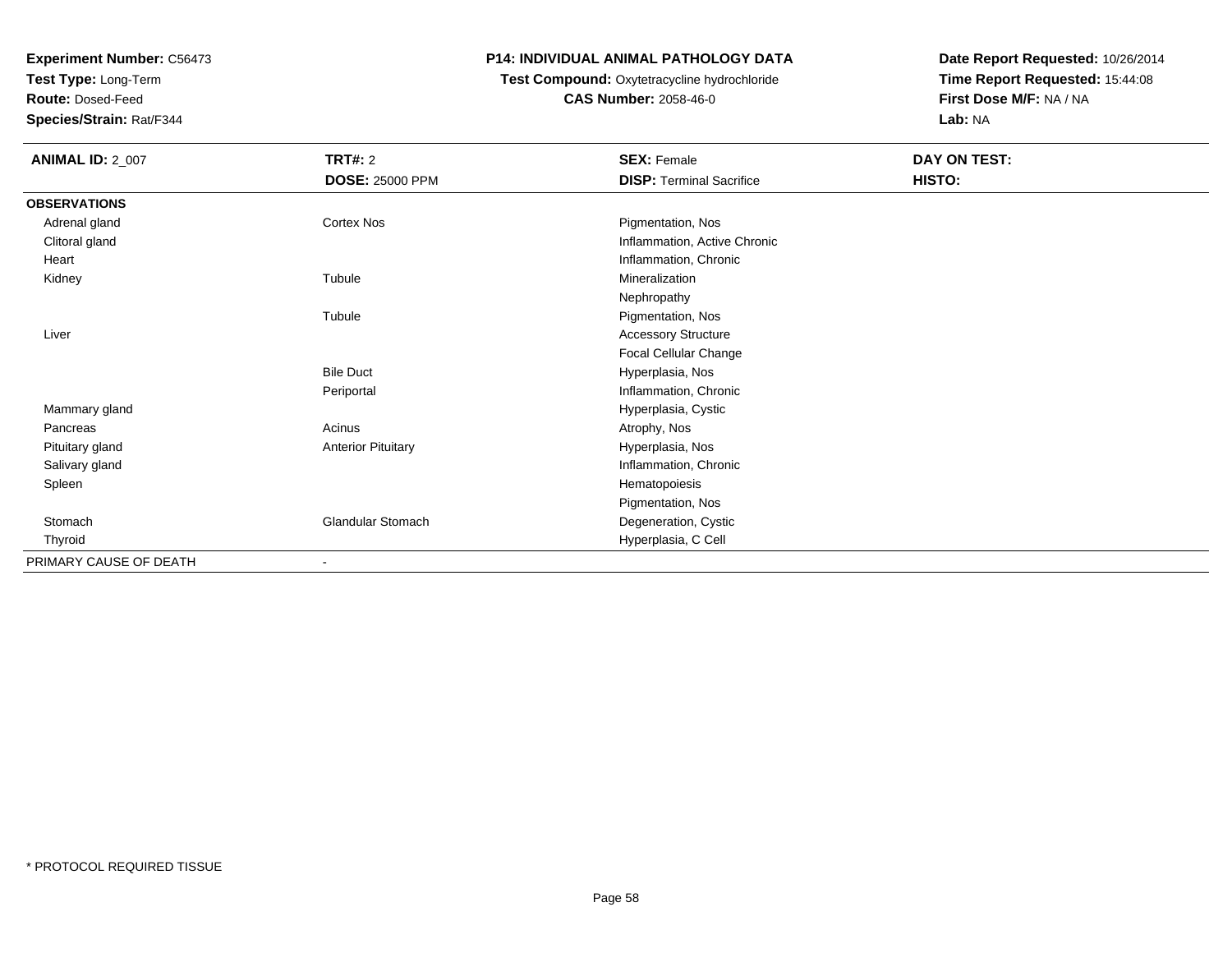**Test Type:** Long-Term

**Route:** Dosed-Feed

**Species/Strain:** Rat/F344

### **P14: INDIVIDUAL ANIMAL PATHOLOGY DATA**

#### **Test Compound:** Oxytetracycline hydrochloride**CAS Number:** 2058-46-0

| <b>ANIMAL ID: 2_008</b> | <b>TRT#: 2</b>            | <b>SEX: Female</b>              | DAY ON TEST: |  |
|-------------------------|---------------------------|---------------------------------|--------------|--|
|                         | <b>DOSE: 25000 PPM</b>    | <b>DISP: Moribund Sacrifice</b> | HISTO:       |  |
| <b>OBSERVATIONS</b>     |                           |                                 |              |  |
| Adrenal gland           | Cortex Nos                | Metamorphosis, Fatty            |              |  |
|                         | Cortex Nos                | Pigmentation, Nos               |              |  |
| Heart                   |                           | Inflammation, Chronic           |              |  |
| Kidney                  |                           | Nephropathy                     |              |  |
|                         | Tubule                    | Pigmentation, Nos               |              |  |
| Liver                   |                           | Focal Cellular Change           |              |  |
|                         | <b>Bile Duct</b>          | Hyperplasia, Nos                |              |  |
|                         | Periportal                | Inflammation, Chronic           |              |  |
| Mammary gland           |                           | Fibroadenoma                    |              |  |
| Pituitary gland         | <b>Anterior Pituitary</b> | Cyst, Nos                       |              |  |
| Salivary gland          |                           | Inflammation, Chronic           |              |  |
| Spleen                  |                           | Pigmentation, Nos               |              |  |
| Stomach                 | Glandular Stomach         | Degeneration, Cystic            |              |  |
| Uterus                  | Endometrium               | Hyperplasia, Cystic             |              |  |
| PRIMARY CAUSE OF DEATH  | $\overline{\phantom{a}}$  |                                 |              |  |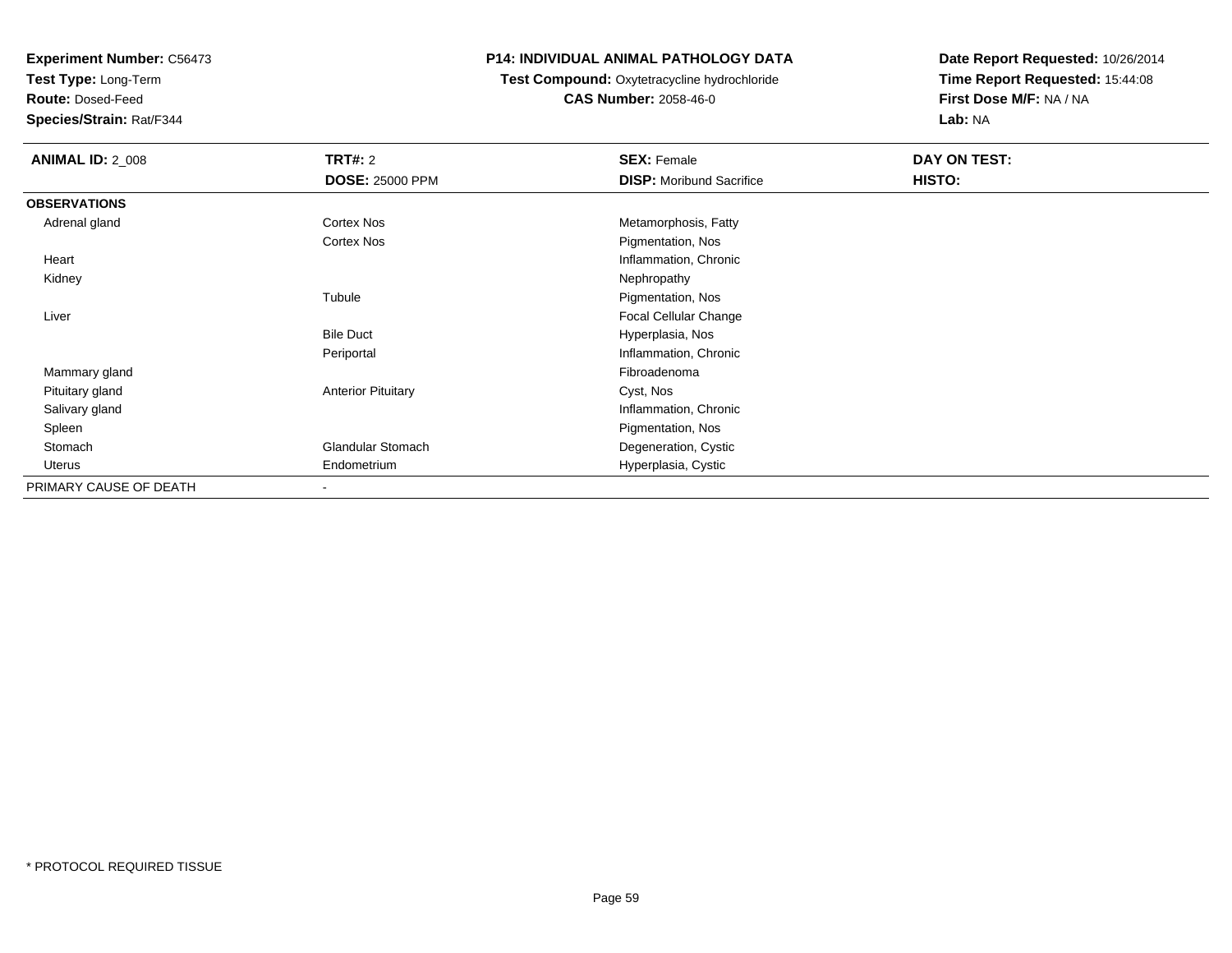**Test Type:** Long-Term

**Route:** Dosed-Feed

**Species/Strain:** Rat/F344

## **P14: INDIVIDUAL ANIMAL PATHOLOGY DATA**

# **Test Compound:** Oxytetracycline hydrochloride**CAS Number:** 2058-46-0

| <b>ANIMAL ID: 2_009</b> | <b>TRT#: 2</b><br><b>DOSE: 25000 PPM</b> | <b>SEX: Female</b><br><b>DISP: Moribund Sacrifice</b> | DAY ON TEST:<br>HISTO: |
|-------------------------|------------------------------------------|-------------------------------------------------------|------------------------|
| <b>OBSERVATIONS</b>     |                                          |                                                       |                        |
| Adrenal gland           | Cortex Nos                               | Hyperplasia, Nos                                      |                        |
|                         | Cortex Nos                               | Pigmentation, Nos                                     |                        |
| Clitoral gland          |                                          | Carcinoma, Nos                                        |                        |
| Heart                   |                                          | Inflammation, Chronic                                 |                        |
| Kidney                  | Tubule                                   | Mineralization                                        |                        |
|                         |                                          | Nephropathy                                           |                        |
|                         | Tubule                                   | Pigmentation, Nos                                     |                        |
| Liver                   |                                          | Focal Cellular Change                                 |                        |
|                         |                                          | Hematopoiesis                                         |                        |
|                         | Periportal                               | Inflammation, Chronic                                 |                        |
| Lymph node              | Mandibular Lymph Node                    | <b>Hemosiderosis</b>                                  |                        |
| Mammary gland           |                                          | Fibroadenoma                                          |                        |
| Pancreas                | Acinus                                   | Atrophy, Nos                                          |                        |
| Pituitary gland         | <b>Anterior Pituitary</b>                | Cyst, Nos                                             |                        |
| Salivary gland          |                                          | Inflammation, Chronic                                 |                        |
| Spleen                  |                                          | Hematopoiesis                                         |                        |
|                         |                                          | Pigmentation, Nos                                     |                        |
| Stomach                 | <b>Glandular Stomach</b>                 | Degeneration, Cystic                                  |                        |
| Thyroid                 |                                          | <b>Cystic Follicles</b>                               |                        |
| PRIMARY CAUSE OF DEATH  |                                          |                                                       |                        |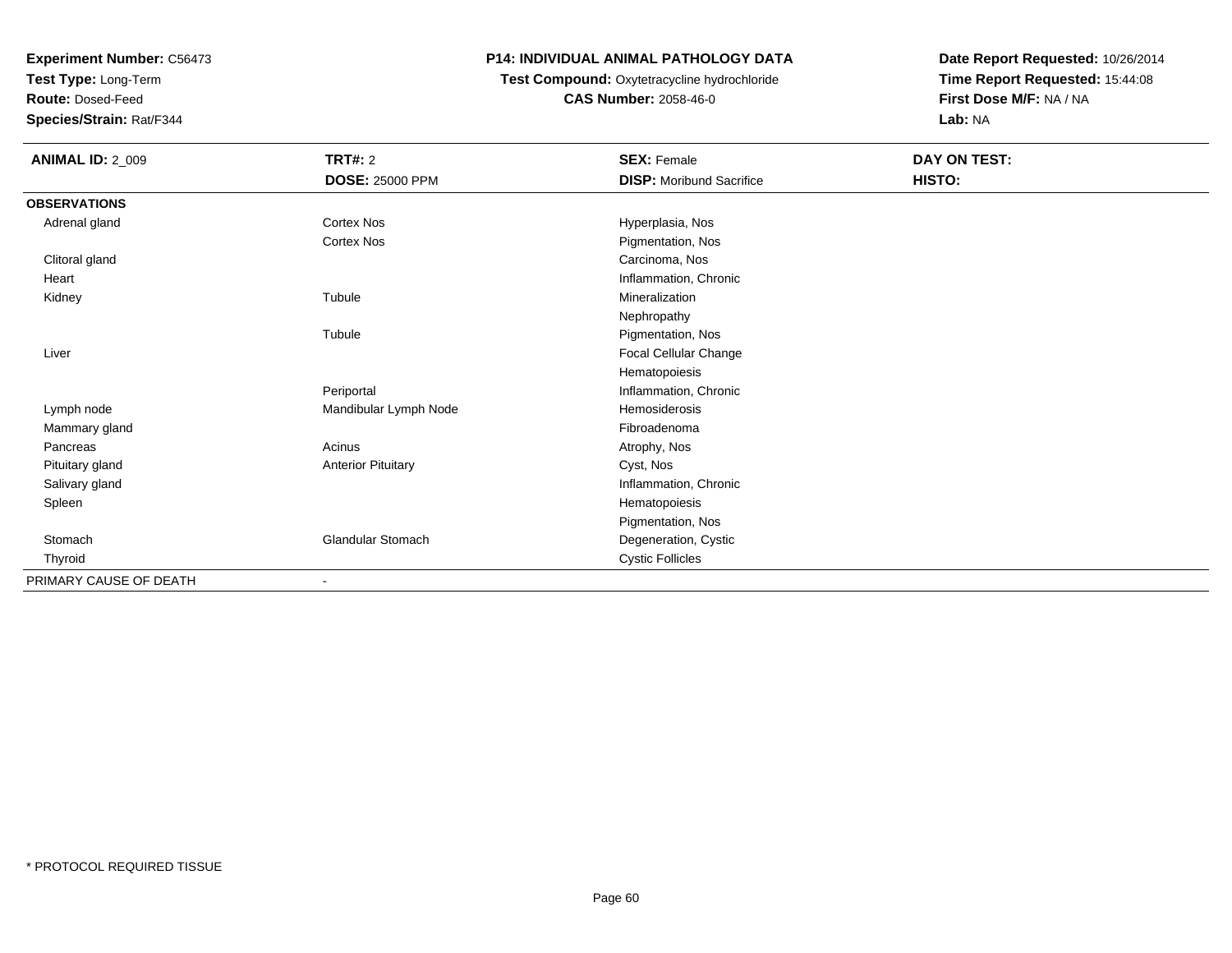**Test Type:** Long-Term

**Route:** Dosed-Feed

**Species/Strain:** Rat/F344

### **P14: INDIVIDUAL ANIMAL PATHOLOGY DATA**

**Test Compound:** Oxytetracycline hydrochloride**CAS Number:** 2058-46-0

| <b>ANIMAL ID: 2_010</b> | <b>TRT#: 2</b>         | <b>SEX: Female</b>         | DAY ON TEST: |  |
|-------------------------|------------------------|----------------------------|--------------|--|
|                         | <b>DOSE: 25000 PPM</b> | <b>DISP: Natural Death</b> | HISTO:       |  |
| <b>OBSERVATIONS</b>     |                        |                            |              |  |
| Adrenal gland           | Cortex Nos             | Metamorphosis, Fatty       |              |  |
|                         | <b>Cortex Nos</b>      | Pigmentation, Nos          |              |  |
| Kidney                  |                        | Hemorrhage                 |              |  |
|                         | Tubule                 | Mineralization             |              |  |
|                         |                        | Nephropathy                |              |  |
|                         | Tubule                 | Pigmentation, Nos          |              |  |
| Liver                   |                        | Focal Cellular Change      |              |  |
|                         |                        | Granuloma, Nos             |              |  |
|                         | Periportal             | Inflammation, Chronic      |              |  |
|                         |                        | Metamorphosis, Fatty       |              |  |
| Lung                    |                        | Bronchopneumonia, Acute    |              |  |
| Spleen                  |                        | Pigmentation, Nos          |              |  |
| Unspecified             | Multiple Organs Nos    | Inflammation, Acute        |              |  |
| PRIMARY CAUSE OF DEATH  |                        |                            |              |  |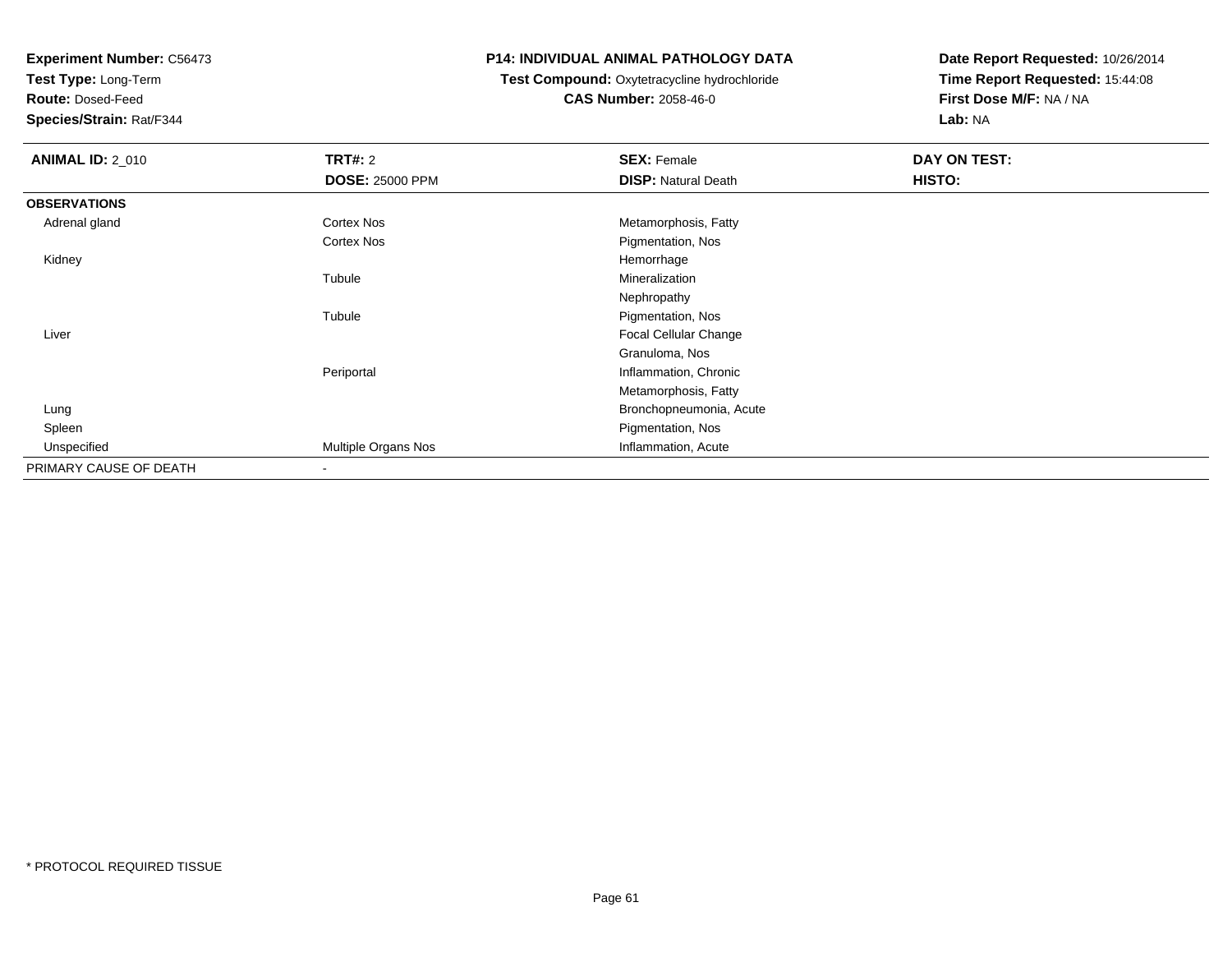**Test Type:** Long-Term

**Route:** Dosed-Feed

**Species/Strain:** Rat/F344

### **P14: INDIVIDUAL ANIMAL PATHOLOGY DATA**

#### **Test Compound:** Oxytetracycline hydrochloride**CAS Number:** 2058-46-0

| <b>ANIMAL ID: 2_011</b> | <b>TRT#: 2</b>            | <b>SEX: Female</b>              | DAY ON TEST: |  |
|-------------------------|---------------------------|---------------------------------|--------------|--|
|                         | <b>DOSE: 25000 PPM</b>    | <b>DISP:</b> Moribund Sacrifice | HISTO:       |  |
| <b>OBSERVATIONS</b>     |                           |                                 |              |  |
| Adrenal gland           |                           | Cortical Adenoma                |              |  |
|                         | Cortex Nos                | Metamorphosis, Fatty            |              |  |
|                         | Cortex Nos                | Pigmentation, Nos               |              |  |
| Heart                   |                           | Inflammation, Chronic           |              |  |
| Kidney                  |                           | Nephropathy                     |              |  |
|                         | Tubule                    | Pigmentation, Nos               |              |  |
| Liver                   |                           | Focal Cellular Change           |              |  |
|                         | <b>Bile Duct</b>          | Hyperplasia, Nos                |              |  |
|                         |                           | Neoplastic Nodule               |              |  |
| Pancreas                | Acinus                    | Atrophy, Nos                    |              |  |
| Pituitary gland         | <b>Anterior Pituitary</b> | Cyst, Nos                       |              |  |
| Spleen                  |                           | Hematoma, Nos                   |              |  |
| Stomach                 | <b>Glandular Stomach</b>  | Degeneration, Cystic            |              |  |
| Thyroid                 |                           | Hyperplasia, C Cell             |              |  |
|                         |                           | Hyperplasia, Follicular Cell    |              |  |
| Unspecified             | Multiple Organs Nos       | Leukemia, Mononuclear Cell      |              |  |
| PRIMARY CAUSE OF DEATH  | $\overline{\phantom{a}}$  |                                 |              |  |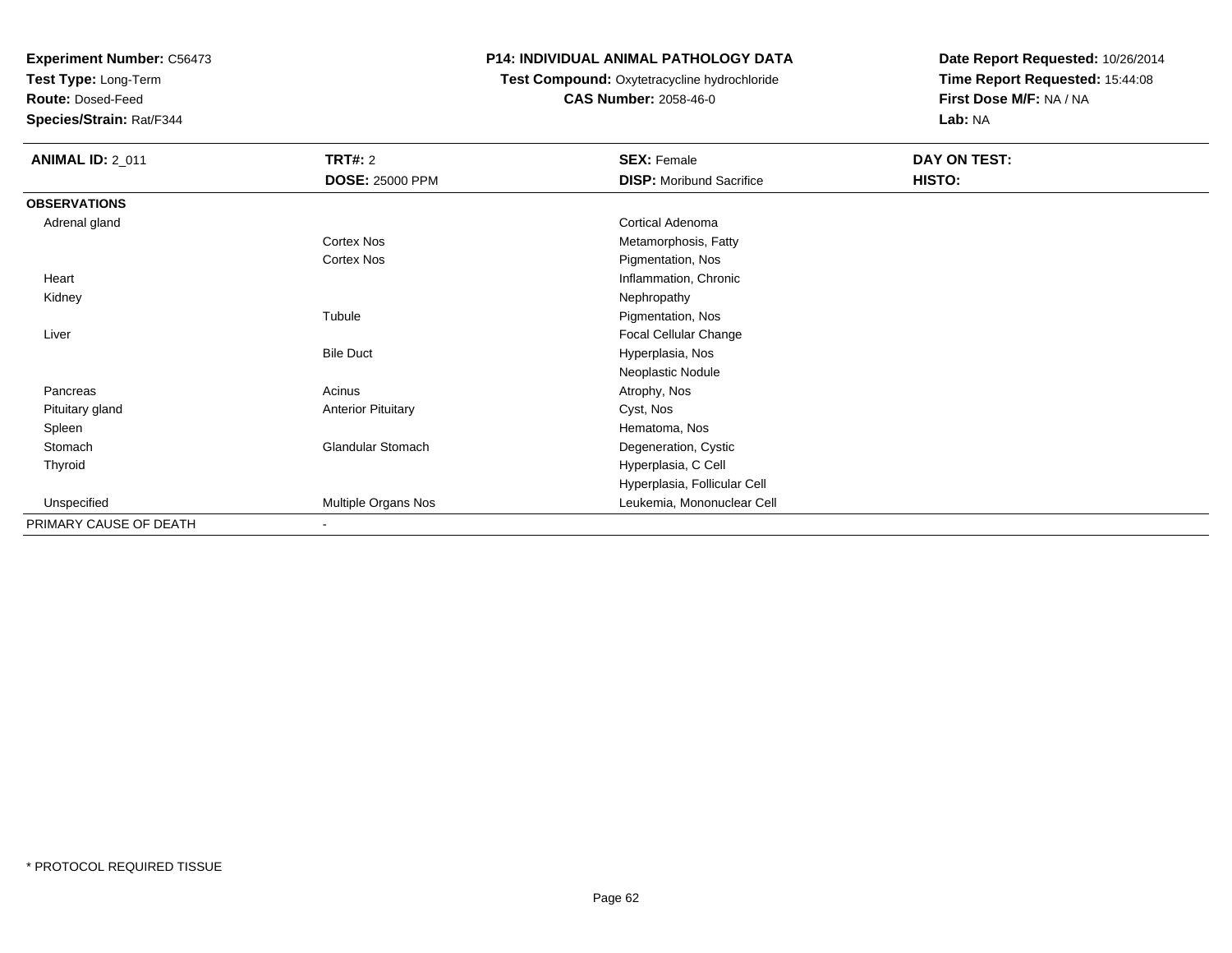**Test Type:** Long-Term

**Route:** Dosed-Feed

**Species/Strain:** Rat/F344

## **P14: INDIVIDUAL ANIMAL PATHOLOGY DATA**

# **Test Compound:** Oxytetracycline hydrochloride**CAS Number:** 2058-46-0

| <b>ANIMAL ID: 2_012</b> | <b>TRT#: 2</b>            | <b>SEX: Female</b>              | DAY ON TEST: |  |
|-------------------------|---------------------------|---------------------------------|--------------|--|
|                         | <b>DOSE: 25000 PPM</b>    | <b>DISP:</b> Moribund Sacrifice | HISTO:       |  |
| <b>OBSERVATIONS</b>     |                           |                                 |              |  |
| Adrenal gland           |                           | <b>Cortical Adenoma</b>         |              |  |
|                         | Cortex Nos                | Metamorphosis, Fatty            |              |  |
|                         | Cortex Nos                | Pigmentation, Nos               |              |  |
| Heart                   |                           | Inflammation, Chronic           |              |  |
| Kidney                  | Tubule                    | Mineralization                  |              |  |
|                         |                           | Nephropathy                     |              |  |
|                         | Tubule                    | Pigmentation, Nos               |              |  |
| Liver                   |                           | Focal Cellular Change           |              |  |
|                         | <b>Bile Duct</b>          | Hyperplasia, Nos                |              |  |
| Lymph node              | Mandibular Lymph Node     | Hemosiderosis                   |              |  |
| Mammary gland           |                           | Hyperplasia, Cystic             |              |  |
|                         |                           | Inflammation, Acute             |              |  |
| Pituitary gland         | <b>Anterior Pituitary</b> | Adenoma, Nos                    |              |  |
| Spleen                  | Follicles                 | Atrophy, Nos                    |              |  |
|                         |                           | Hematopoiesis                   |              |  |
|                         |                           | Pigmentation, Nos               |              |  |
| Stomach                 | Glandular Stomach         | Degeneration, Cystic            |              |  |
| Thymus                  |                           | Cyst, Embryonal Duct            |              |  |
| Thyroid                 |                           | <b>Cystic Follicles</b>         |              |  |
| PRIMARY CAUSE OF DEATH  | ٠                         |                                 |              |  |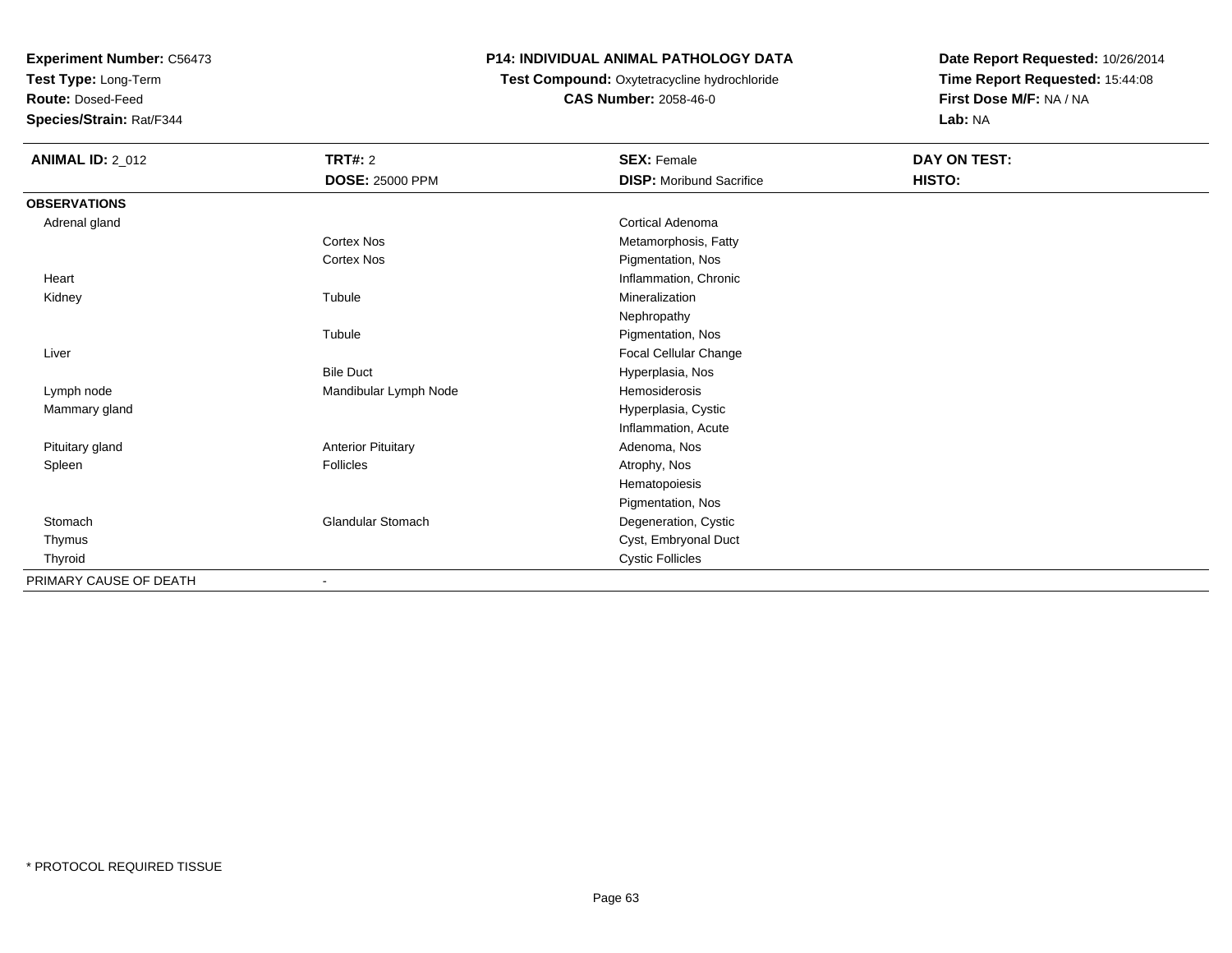**Test Type:** Long-Term

**Route:** Dosed-Feed

**Species/Strain:** Rat/F344

### **P14: INDIVIDUAL ANIMAL PATHOLOGY DATA**

**Test Compound:** Oxytetracycline hydrochloride**CAS Number:** 2058-46-0

| <b>ANIMAL ID: 2_013</b> | <b>TRT#: 2</b>            | <b>SEX: Female</b>               | DAY ON TEST: |  |
|-------------------------|---------------------------|----------------------------------|--------------|--|
|                         | <b>DOSE: 25000 PPM</b>    | <b>DISP: Terminal Sacrifice</b>  | HISTO:       |  |
| <b>OBSERVATIONS</b>     |                           |                                  |              |  |
| Adrenal gland           | Cortex Nos                | Pigmentation, Nos                |              |  |
| Clitoral gland          |                           | Adenoma, Nos                     |              |  |
|                         |                           | Inflammation, Active Chronic     |              |  |
| Heart                   |                           | Inflammation, Chronic            |              |  |
| Kidney                  | Tubule                    | Mineralization                   |              |  |
|                         |                           | Nephropathy                      |              |  |
|                         | Tubule                    | Pigmentation, Nos                |              |  |
| Liver                   |                           | Focal Cellular Change            |              |  |
|                         | Periportal                | Inflammation, Chronic            |              |  |
| Lung                    |                           | Histiocytosis                    |              |  |
|                         |                           | Pneumonia, Interstitial Chronic  |              |  |
| Mammary gland           |                           | Hyperplasia, Cystic              |              |  |
| Ovary                   |                           | Cyst, Follicular Nos             |              |  |
| Pancreas                | Acinus                    | Atrophy, Nos                     |              |  |
| Pituitary gland         | <b>Anterior Pituitary</b> | Adenoma, Nos                     |              |  |
|                         | <b>Anterior Pituitary</b> | Cyst, Nos                        |              |  |
| Salivary gland          |                           | Atrophy, Nos                     |              |  |
| Spleen                  |                           | Hematopoiesis                    |              |  |
|                         |                           | Pigmentation, Nos                |              |  |
| Stomach                 | <b>Glandular Stomach</b>  | Degeneration, Cystic             |              |  |
| Thyroid                 |                           | Hyperplasia, C Cell              |              |  |
| Unspecified             | Multiple Organs Nos       | Hyperplasia, Nos                 |              |  |
| <b>Uterus</b>           |                           | <b>Endometrial Stromal Polyp</b> |              |  |
| PRIMARY CAUSE OF DEATH  |                           |                                  |              |  |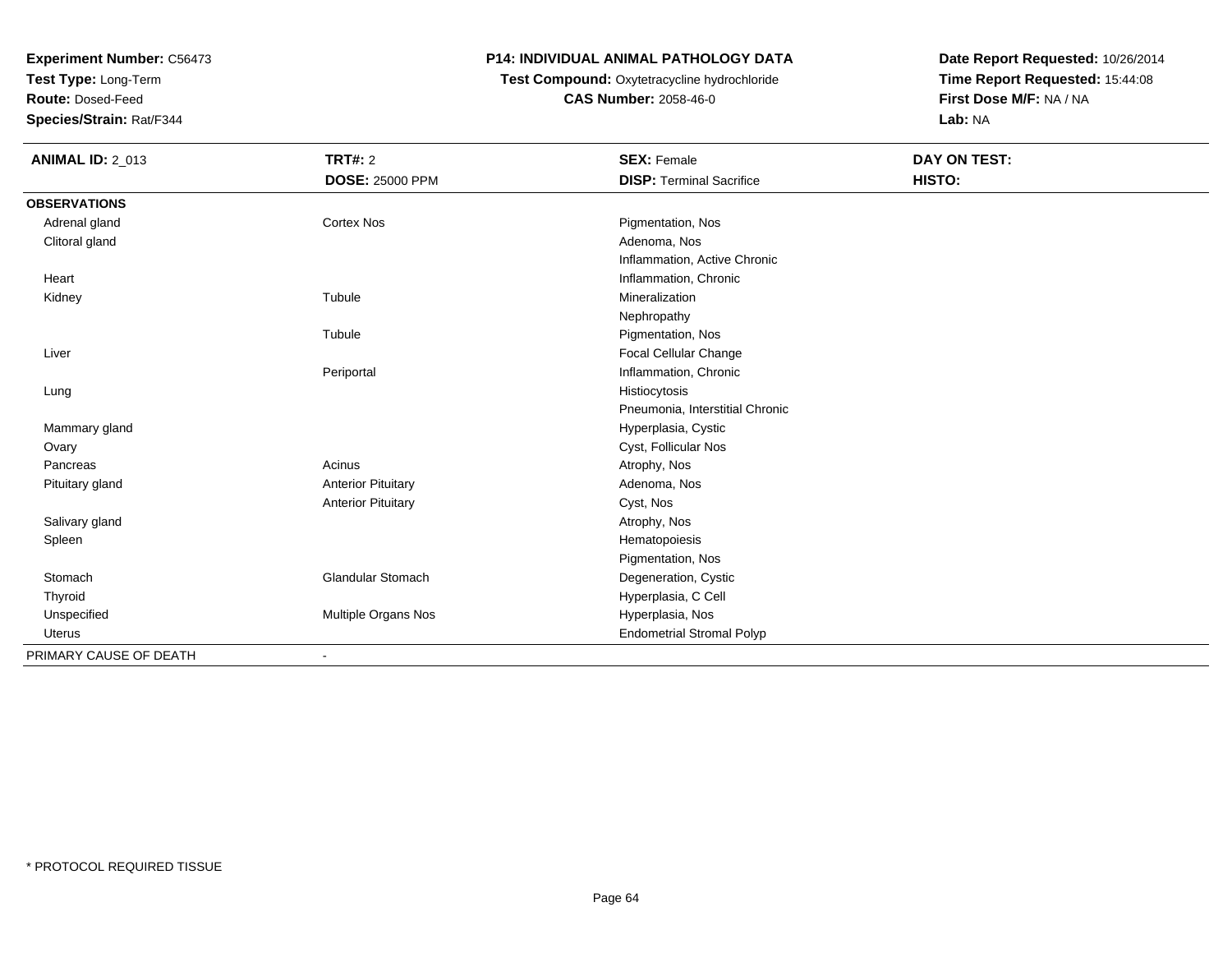**Test Type:** Long-Term

**Route:** Dosed-Feed

**Species/Strain:** Rat/F344

### **P14: INDIVIDUAL ANIMAL PATHOLOGY DATA**

**Test Compound:** Oxytetracycline hydrochloride**CAS Number:** 2058-46-0

| <b>ANIMAL ID: 2_014</b> | TRT#: 2                   | <b>SEX: Female</b>              | DAY ON TEST: |
|-------------------------|---------------------------|---------------------------------|--------------|
|                         | <b>DOSE: 25000 PPM</b>    | <b>DISP: Terminal Sacrifice</b> | HISTO:       |
| <b>OBSERVATIONS</b>     |                           |                                 |              |
| Adrenal gland           | <b>Cortex Nos</b>         | Pigmentation, Nos               |              |
| Clitoral gland          |                           | Adenoma, Nos                    |              |
|                         |                           | Inflammation, Active Chronic    |              |
| Heart                   |                           | Inflammation, Chronic           |              |
| Kidney                  | Tubule                    | Mineralization                  |              |
|                         |                           | Nephropathy                     |              |
|                         | Tubule                    | Pigmentation, Nos               |              |
| Liver                   |                           | Cyst, Nos                       |              |
|                         |                           | Focal Cellular Change           |              |
|                         | <b>Bile Duct</b>          | Hyperplasia, Nos                |              |
|                         | Periportal                | Inflammation, Chronic           |              |
|                         |                           | Neoplastic Nodule               |              |
| Mammary gland           |                           | Hyperplasia, Cystic             |              |
| Pancreas                | Acinus                    | Atrophy, Nos                    |              |
| Pituitary gland         | <b>Anterior Pituitary</b> | Cyst, Multiple                  |              |
|                         | <b>Anterior Pituitary</b> | Hyperplasia, Nos                |              |
| Salivary gland          |                           | Atrophy, Nos                    |              |
|                         |                           | Inflammation, Active Chronic    |              |
| Spleen                  |                           | Hematopoiesis                   |              |
|                         |                           | Pigmentation, Nos               |              |
| Stomach                 | Glandular Stomach         | Degeneration, Cystic            |              |
| Thyroid                 |                           | Hyperplasia, C Cell             |              |
| PRIMARY CAUSE OF DEATH  |                           |                                 |              |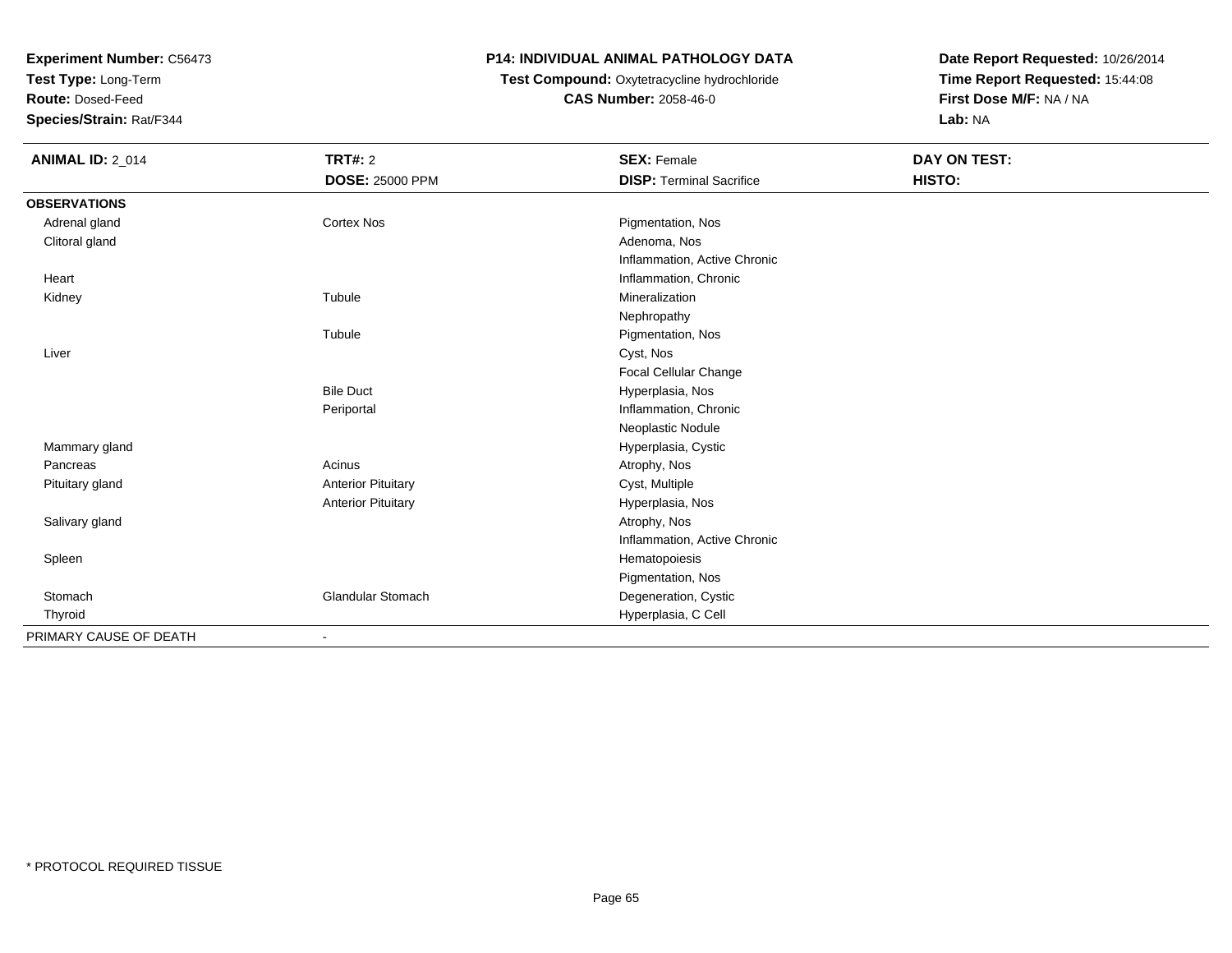**Test Type:** Long-Term

**Route:** Dosed-Feed

**Species/Strain:** Rat/F344

### **P14: INDIVIDUAL ANIMAL PATHOLOGY DATA**

 **Test Compound:** Oxytetracycline hydrochloride**CAS Number:** 2058-46-0

| <b>ANIMAL ID: 2_015</b> | <b>TRT#: 2</b>            | <b>SEX: Female</b>              | DAY ON TEST: |  |
|-------------------------|---------------------------|---------------------------------|--------------|--|
|                         | <b>DOSE: 25000 PPM</b>    | <b>DISP: Terminal Sacrifice</b> | HISTO:       |  |
| <b>OBSERVATIONS</b>     |                           |                                 |              |  |
| Adrenal gland           | <b>Cortex Nos</b>         | Hyperplasia, Nos                |              |  |
|                         | Medulla                   | Pheochromocytoma                |              |  |
|                         | <b>Cortex Nos</b>         | Pigmentation, Nos               |              |  |
| Heart                   |                           | Inflammation, Chronic           |              |  |
| Kidney                  | Tubule                    | Mineralization                  |              |  |
|                         |                           | Nephropathy                     |              |  |
|                         | Tubule                    | Pigmentation, Nos               |              |  |
| Liver                   |                           | Focal Cellular Change           |              |  |
|                         | <b>Bile Duct</b>          | Hyperplasia, Nos                |              |  |
|                         | Periportal                | Inflammation, Chronic           |              |  |
| Lung                    |                           | Histiocytosis                   |              |  |
|                         |                           | Pneumonia, Interstitial Chronic |              |  |
| Mammary gland           |                           | Fibroadenoma                    |              |  |
|                         |                           | Hyperplasia, Cystic             |              |  |
| Pituitary gland         | <b>Anterior Pituitary</b> | Adenoma, Nos                    |              |  |
|                         | <b>Anterior Pituitary</b> | Cyst, Nos                       |              |  |
| Salivary gland          |                           | Atrophy, Nos                    |              |  |
| Spleen                  |                           | Hematopoiesis                   |              |  |
|                         |                           | Pigmentation, Nos               |              |  |
| Thyroid                 |                           | C-Cell Carcinoma                |              |  |
|                         |                           | Hyperplasia, C Cell             |              |  |
| PRIMARY CAUSE OF DEATH  |                           |                                 |              |  |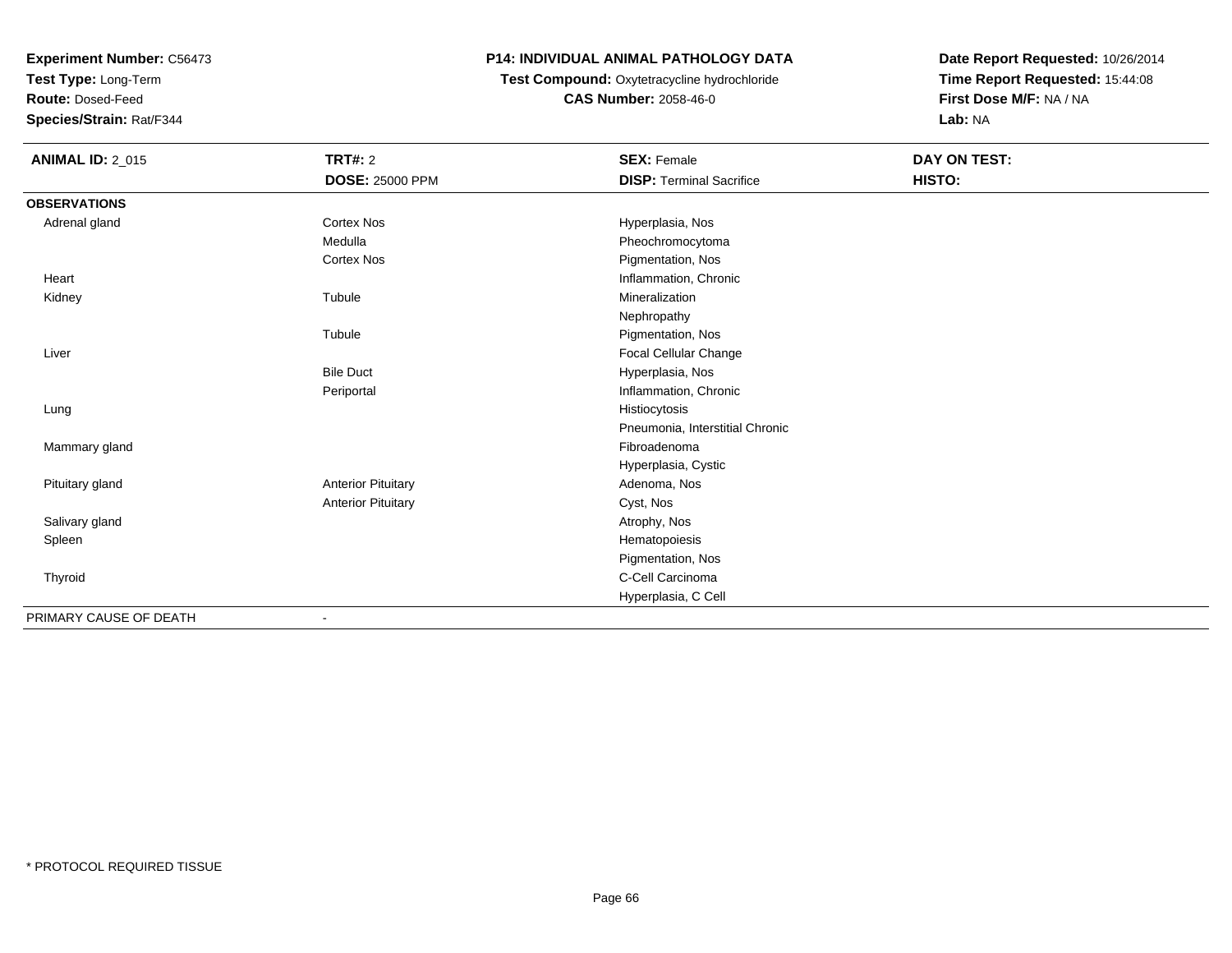**Test Type:** Long-Term

**Route:** Dosed-Feed

**Species/Strain:** Rat/F344

## **P14: INDIVIDUAL ANIMAL PATHOLOGY DATA**

## **Test Compound:** Oxytetracycline hydrochloride**CAS Number:** 2058-46-0

| <b>ANIMAL ID: 2_016</b> | <b>TRT#: 2</b>            | <b>SEX: Female</b>              | DAY ON TEST: |  |
|-------------------------|---------------------------|---------------------------------|--------------|--|
|                         | <b>DOSE: 25000 PPM</b>    | <b>DISP: Terminal Sacrifice</b> | HISTO:       |  |
| <b>OBSERVATIONS</b>     |                           |                                 |              |  |
| Adrenal gland           | Cortex Nos                | Hyperplasia, Nos                |              |  |
|                         | Cortex Nos                | Pigmentation, Nos               |              |  |
| Heart                   |                           | Inflammation, Chronic           |              |  |
| Kidney                  | Tubule                    | Mineralization                  |              |  |
|                         |                           | Nephropathy                     |              |  |
|                         | Tubule                    | Pigmentation, Nos               |              |  |
| Liver                   |                           | Focal Cellular Change           |              |  |
|                         |                           | Granuloma, Nos                  |              |  |
|                         | <b>Bile Duct</b>          | Hyperplasia, Nos                |              |  |
|                         | Periportal                | Inflammation, Chronic           |              |  |
| Lung                    |                           | Histiocytosis                   |              |  |
|                         |                           | Pneumonia, Interstitial Chronic |              |  |
| Mammary gland           |                           | Hyperplasia, Cystic             |              |  |
| Pituitary gland         | <b>Anterior Pituitary</b> | Adenoma, Nos                    |              |  |
| Spleen                  |                           | Hematopoiesis                   |              |  |
|                         |                           | Pigmentation, Nos               |              |  |
| Stomach                 | Glandular Stomach         | Degeneration, Cystic            |              |  |
| Thyroid                 |                           | Hyperplasia, C Cell             |              |  |
| <b>Uterus</b>           | Endometrium               | Hyperplasia, Cystic             |              |  |
| PRIMARY CAUSE OF DEATH  | ٠                         |                                 |              |  |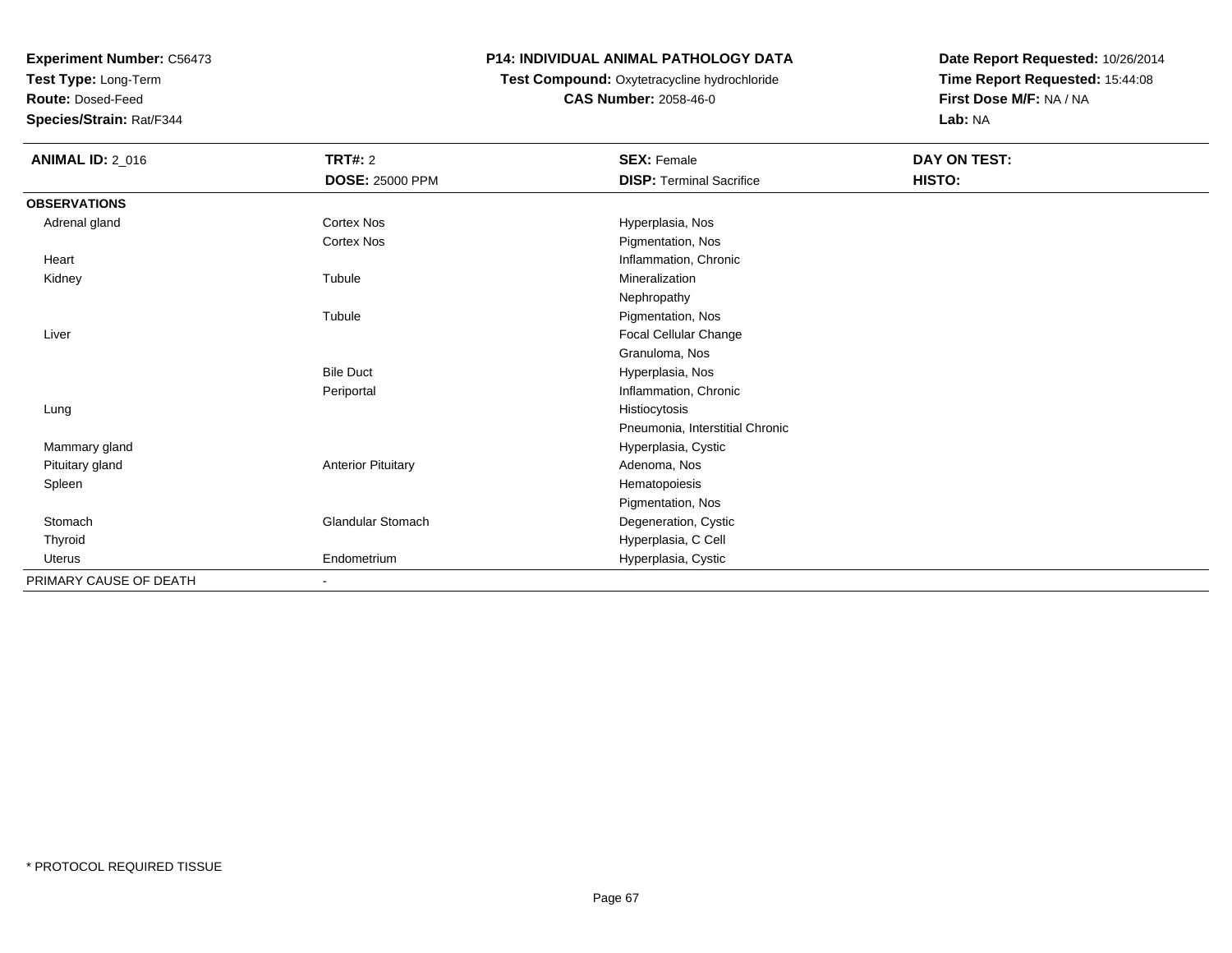**Test Type:** Long-Term

**Route:** Dosed-Feed

**Species/Strain:** Rat/F344

## **P14: INDIVIDUAL ANIMAL PATHOLOGY DATA**

**Test Compound:** Oxytetracycline hydrochloride**CAS Number:** 2058-46-0

| <b>ANIMAL ID: 2_017</b> | <b>TRT#: 2</b>               | <b>SEX: Female</b>              | <b>DAY ON TEST:</b> |  |
|-------------------------|------------------------------|---------------------------------|---------------------|--|
|                         | <b>DOSE: 25000 PPM</b>       | <b>DISP: Terminal Sacrifice</b> | HISTO:              |  |
| <b>OBSERVATIONS</b>     |                              |                                 |                     |  |
| Adrenal gland           | Medulla                      | Hyperplasia, Nos                |                     |  |
|                         | Cortex Nos                   | Pigmentation, Nos               |                     |  |
| Clitoral gland          |                              | Adenoma, Nos                    |                     |  |
|                         |                              | Inflammation, Active Chronic    |                     |  |
| Heart                   |                              | Inflammation, Chronic           |                     |  |
| Kidney                  | Tubule                       | Mineralization                  |                     |  |
|                         |                              | Nephropathy                     |                     |  |
|                         | Tubule                       | Pigmentation, Nos               |                     |  |
| Liver                   |                              | Focal Cellular Change           |                     |  |
|                         | <b>Bile Duct</b>             | Hyperplasia, Nos                |                     |  |
|                         | Periportal                   | Inflammation, Chronic           |                     |  |
|                         |                              | Metamorphosis, Fatty            |                     |  |
| Mammary gland           |                              | Fibroadenoma                    |                     |  |
|                         |                              | Hyperplasia, Cystic             |                     |  |
| Pancreas                | Acinus                       | Atrophy, Nos                    |                     |  |
| Pituitary gland         | <b>Anterior Pituitary</b>    | Cyst, Nos                       |                     |  |
| Salivary gland          |                              | Atrophy, Nos                    |                     |  |
| Spleen                  |                              | Hematopoiesis                   |                     |  |
|                         |                              | Pigmentation, Nos               |                     |  |
| Thymus                  |                              | Cyst, Embryonal Duct            |                     |  |
| Thyroid                 |                              | C-Cell Adenoma                  |                     |  |
|                         |                              | <b>Cystic Follicles</b>         |                     |  |
|                         |                              | Hyperplasia, C Cell             |                     |  |
| PRIMARY CAUSE OF DEATH  | $\qquad \qquad \blacksquare$ |                                 |                     |  |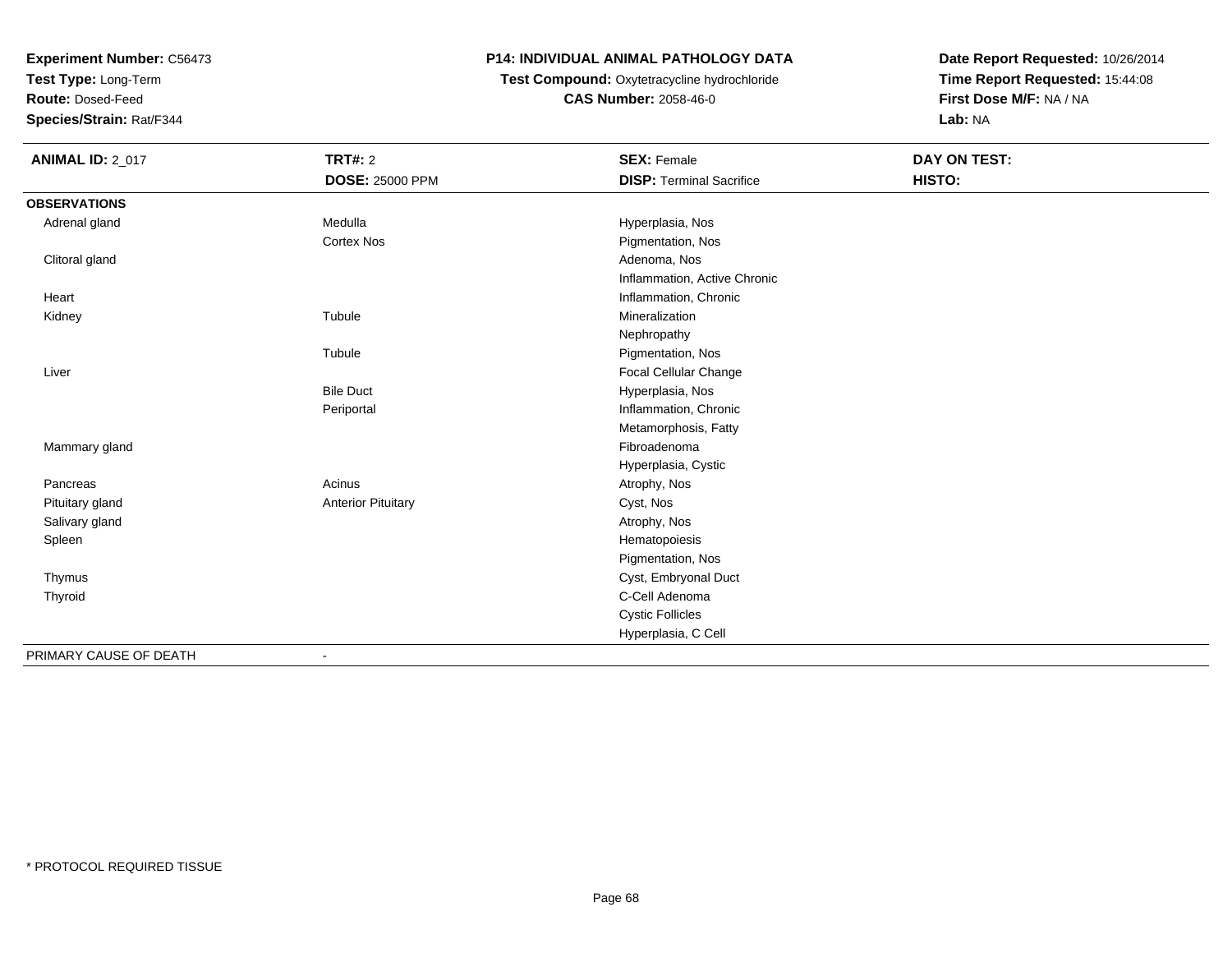**Test Type:** Long-Term

**Route:** Dosed-Feed

**Species/Strain:** Rat/F344

## **P14: INDIVIDUAL ANIMAL PATHOLOGY DATA**

 **Test Compound:** Oxytetracycline hydrochloride**CAS Number:** 2058-46-0

| <b>ANIMAL ID: 2_018</b> | <b>TRT#: 2</b>            | <b>SEX: Female</b>              | DAY ON TEST: |  |
|-------------------------|---------------------------|---------------------------------|--------------|--|
|                         | <b>DOSE: 25000 PPM</b>    | <b>DISP: Terminal Sacrifice</b> | HISTO:       |  |
| <b>OBSERVATIONS</b>     |                           |                                 |              |  |
| Adrenal gland           |                           | <b>Cortical Adenoma</b>         |              |  |
|                         | Medulla                   | Hyperplasia, Nos                |              |  |
|                         | <b>Cortex Nos</b>         | Metamorphosis, Fatty            |              |  |
|                         | <b>Cortex Nos</b>         | Pigmentation, Nos               |              |  |
| Heart                   |                           | Inflammation, Chronic           |              |  |
| Kidney                  | Tubule                    | Mineralization                  |              |  |
|                         |                           | Nephropathy                     |              |  |
|                         | Tubule                    | Pigmentation, Nos               |              |  |
| Liver                   |                           | Focal Cellular Change           |              |  |
|                         |                           | Granuloma, Nos                  |              |  |
|                         | <b>Bile Duct</b>          | Hyperplasia, Nos                |              |  |
|                         | Periportal                | Inflammation, Chronic           |              |  |
| Mammary gland           |                           | Hyperplasia, Cystic             |              |  |
| Pituitary gland         | <b>Anterior Pituitary</b> | Adenoma, Nos                    |              |  |
| Spleen                  |                           | Hematopoiesis                   |              |  |
|                         |                           | Pigmentation, Nos               |              |  |
| Stomach                 | <b>Glandular Stomach</b>  | Degeneration, Cystic            |              |  |
| Thyroid                 |                           | C-Cell Adenoma                  |              |  |
|                         |                           | Follicular-Cell Carcinoma       |              |  |
| Unspecified             | Multiple Organs Nos       | Leukemia, Mononuclear Cell      |              |  |
| PRIMARY CAUSE OF DEATH  | $\blacksquare$            |                                 |              |  |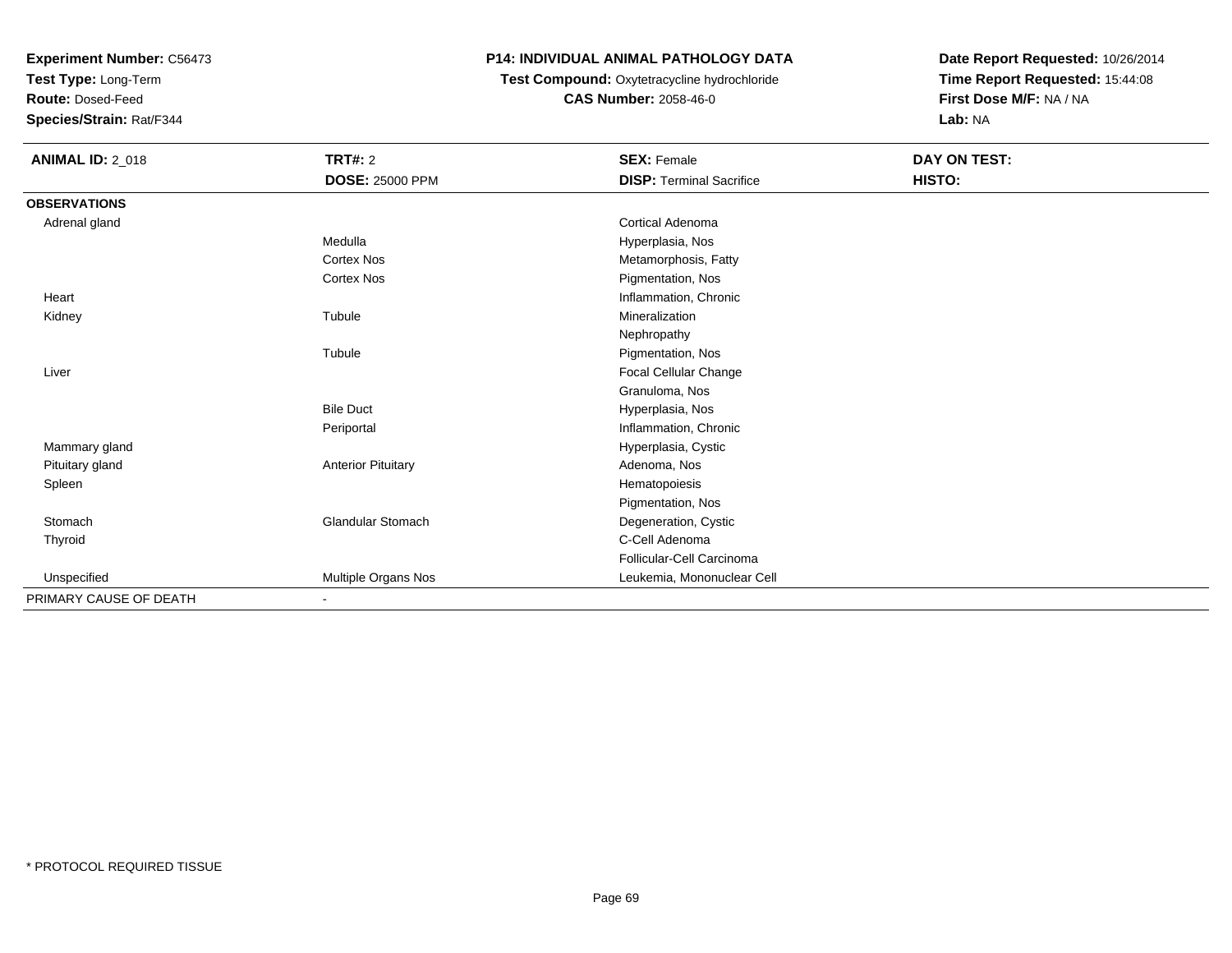**Test Type:** Long-Term

**Route:** Dosed-Feed

**Species/Strain:** Rat/F344

### **P14: INDIVIDUAL ANIMAL PATHOLOGY DATA**

# **Test Compound:** Oxytetracycline hydrochloride**CAS Number:** 2058-46-0

| <b>ANIMAL ID: 2_019</b> | <b>TRT#: 2</b>            | <b>SEX: Female</b>              | DAY ON TEST: |  |
|-------------------------|---------------------------|---------------------------------|--------------|--|
|                         | <b>DOSE: 25000 PPM</b>    | <b>DISP:</b> Moribund Sacrifice | HISTO:       |  |
| <b>OBSERVATIONS</b>     |                           |                                 |              |  |
| Adrenal gland           | Cortex Nos                | Hyperplasia, Nos                |              |  |
|                         | <b>Cortex Nos</b>         | Pigmentation, Nos               |              |  |
| Heart                   |                           | Inflammation, Chronic           |              |  |
| Kidney                  |                           | Nephropathy                     |              |  |
|                         | Tubule                    | Pigmentation, Nos               |              |  |
| Liver                   |                           | Focal Cellular Change           |              |  |
|                         |                           | Metamorphosis, Fatty            |              |  |
| Lung                    |                           | Hemorrhage                      |              |  |
| Mammary gland           |                           | Hyperplasia, Cystic             |              |  |
| Pituitary gland         | <b>Anterior Pituitary</b> | Adenoma, Nos                    |              |  |
| Salivary gland          |                           | Inflammation, Active Chronic    |              |  |
| Spleen                  |                           | Pigmentation, Nos               |              |  |
| Unspecified             | Multiple Organs Nos       | Leukemia, Mononuclear Cell      |              |  |
| PRIMARY CAUSE OF DEATH  |                           |                                 |              |  |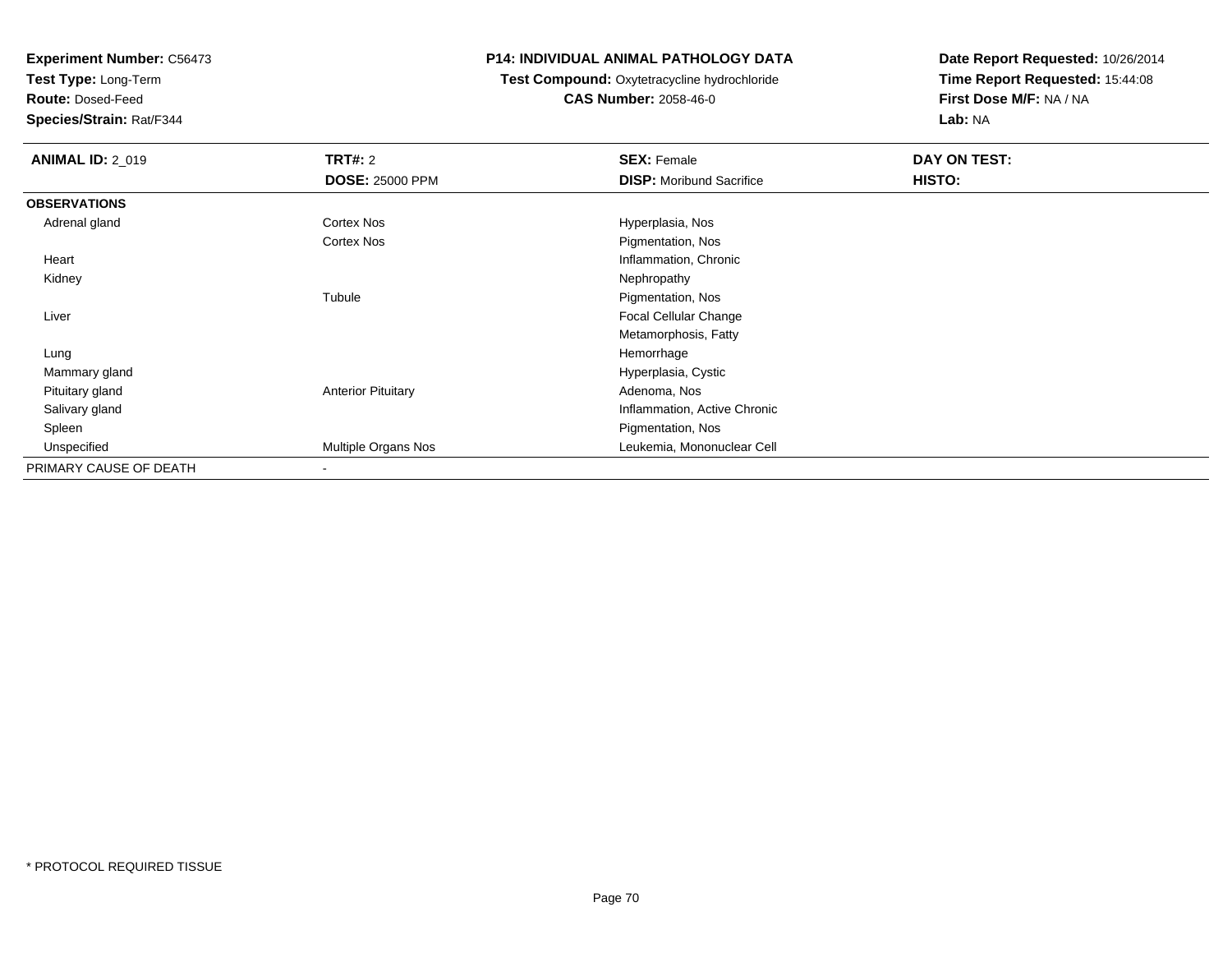**Test Type:** Long-Term

**Route:** Dosed-Feed

**Species/Strain:** Rat/F344

## **P14: INDIVIDUAL ANIMAL PATHOLOGY DATA**

## **Test Compound:** Oxytetracycline hydrochloride**CAS Number:** 2058-46-0

| <b>ANIMAL ID: 2_020</b> | <b>TRT#: 2</b>            | <b>SEX: Female</b>              | DAY ON TEST: |
|-------------------------|---------------------------|---------------------------------|--------------|
|                         | <b>DOSE: 25000 PPM</b>    | <b>DISP:</b> Moribund Sacrifice | HISTO:       |
| <b>OBSERVATIONS</b>     |                           |                                 |              |
| Adrenal gland           |                           | Cortical Adenoma                |              |
|                         | Cortex Nos                | Pigmentation, Nos               |              |
| Clitoral gland          |                           | Adenoma, Nos                    |              |
|                         |                           | Inflammation, Active Chronic    |              |
| Heart                   |                           | Inflammation, Chronic           |              |
| Kidney                  |                           | Nephropathy                     |              |
|                         | Tubule                    | Pigmentation, Nos               |              |
| Liver                   |                           | <b>Accessory Structure</b>      |              |
|                         |                           | Focal Cellular Change           |              |
|                         |                           | Granuloma, Nos                  |              |
|                         | <b>Bile Duct</b>          | Hyperplasia, Nos                |              |
|                         | Periportal                | Inflammation, Chronic           |              |
| Mammary gland           |                           | Hyperplasia, Cystic             |              |
| Pancreas                | Acinus                    | Atrophy, Nos                    |              |
| Pituitary gland         | <b>Anterior Pituitary</b> | Cyst, Nos                       |              |
| Salivary gland          |                           | Atrophy, Nos                    |              |
| Spleen                  |                           | Hematopoiesis                   |              |
| Stomach                 | <b>Glandular Stomach</b>  | Degeneration, Cystic            |              |
| Thymus                  |                           | Cyst, Embryonal Duct            |              |
| Thyroid                 |                           | Hyperplasia, C Cell             |              |
| PRIMARY CAUSE OF DEATH  | $\blacksquare$            |                                 |              |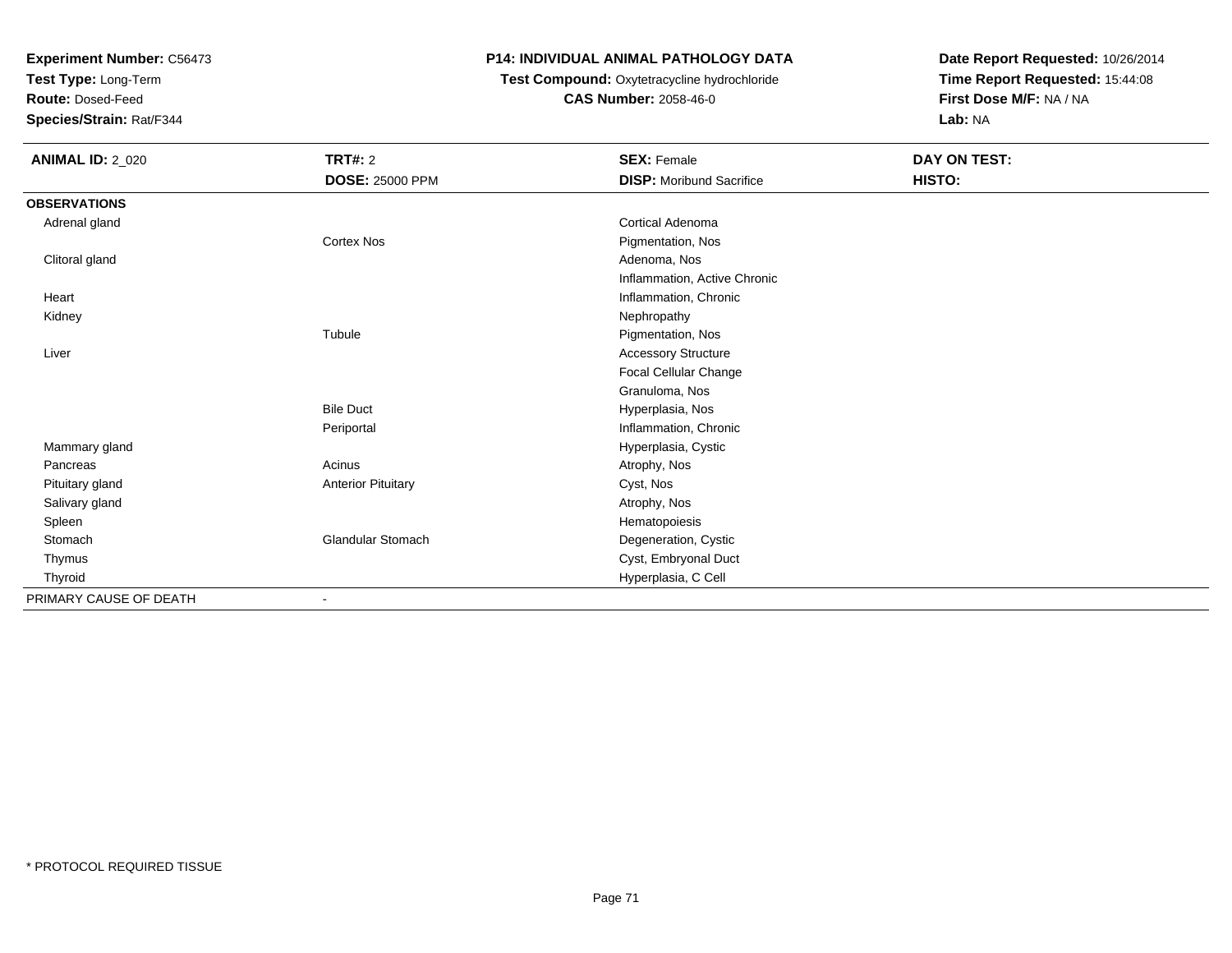**Test Type:** Long-Term

**Route:** Dosed-Feed

**Species/Strain:** Rat/F344

### **P14: INDIVIDUAL ANIMAL PATHOLOGY DATA**

 **Test Compound:** Oxytetracycline hydrochloride**CAS Number:** 2058-46-0

| <b>ANIMAL ID: 2_021</b> | <b>TRT#: 2</b>            | <b>SEX: Female</b>              | <b>DAY ON TEST:</b> |  |
|-------------------------|---------------------------|---------------------------------|---------------------|--|
|                         | <b>DOSE: 25000 PPM</b>    | <b>DISP: Terminal Sacrifice</b> | HISTO:              |  |
| <b>OBSERVATIONS</b>     |                           |                                 |                     |  |
| Adrenal gland           | <b>Cortex Nos</b>         | Hyperplasia, Nos                |                     |  |
|                         | <b>Cortex Nos</b>         | Pigmentation, Nos               |                     |  |
| Clitoral gland          |                           | Inflammation, Active Chronic    |                     |  |
| Heart                   |                           | Inflammation, Chronic           |                     |  |
| Kidney                  | Tubule                    | Mineralization                  |                     |  |
|                         |                           | Nephropathy                     |                     |  |
|                         | Tubule                    | Pigmentation, Nos               |                     |  |
| Liver                   |                           | Focal Cellular Change           |                     |  |
|                         |                           | Granuloma, Nos                  |                     |  |
|                         | <b>Bile Duct</b>          | Hyperplasia, Nos                |                     |  |
|                         | Periportal                | Inflammation, Chronic           |                     |  |
| Lung                    |                           | Pneumonia, Interstitial Chronic |                     |  |
| Mammary gland           |                           | Hyperplasia, Cystic             |                     |  |
| Pancreas                | Acinus                    | Atrophy, Nos                    |                     |  |
| Pituitary gland         | <b>Anterior Pituitary</b> | Cyst, Multiple                  |                     |  |
| Salivary gland          |                           | Inflammation, Chronic           |                     |  |
| Spleen                  | Follicles                 | Atrophy, Nos                    |                     |  |
|                         |                           | Hematopoiesis                   |                     |  |
|                         |                           | Pigmentation, Nos               |                     |  |
| Stomach                 | <b>Glandular Stomach</b>  | Degeneration, Cystic            |                     |  |
| Thyroid                 |                           | Hyperplasia, C Cell             |                     |  |
| PRIMARY CAUSE OF DEATH  |                           |                                 |                     |  |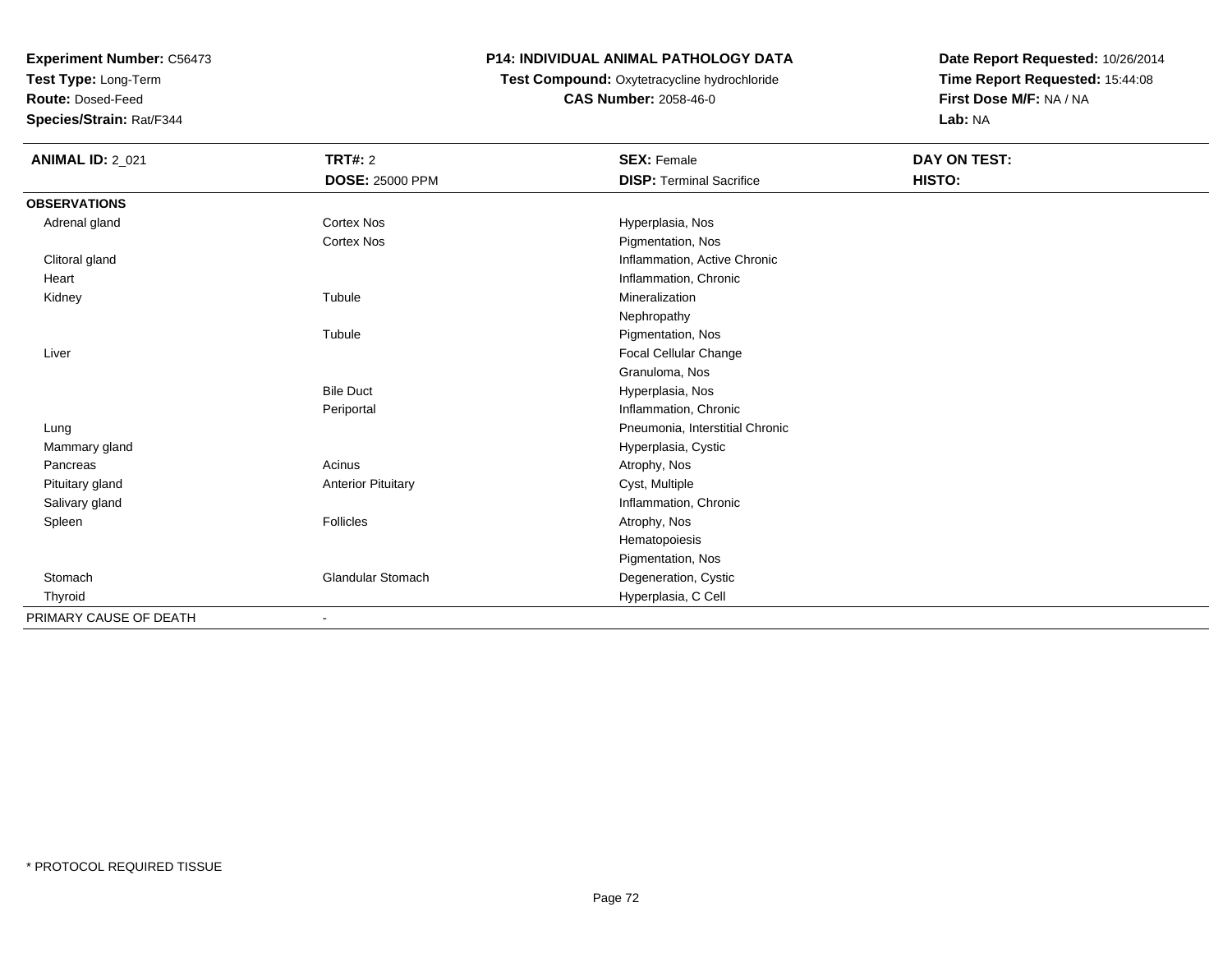| <b>Experiment Number: C56473</b><br><b>Test Type: Long-Term</b><br><b>Route: Dosed-Feed</b><br>Species/Strain: Rat/F344 |                                   | <b>P14: INDIVIDUAL ANIMAL PATHOLOGY DATA</b><br>Test Compound: Oxytetracycline hydrochloride<br><b>CAS Number: 2058-46-0</b> | Date Report Requested: 10/26/2014<br>Time Report Requested: 15:44:08<br>First Dose M/F: NA / NA<br>Lab: NA |
|-------------------------------------------------------------------------------------------------------------------------|-----------------------------------|------------------------------------------------------------------------------------------------------------------------------|------------------------------------------------------------------------------------------------------------|
| <b>ANIMAL ID: 2 022</b>                                                                                                 | TRT#: 2<br><b>DOSE: 25000 PPM</b> | <b>SEX: Female</b><br><b>DISP:</b> Natural Death                                                                             | DAY ON TEST:<br>HISTO:                                                                                     |
| <b>OBSERVATIONS</b>                                                                                                     |                                   |                                                                                                                              |                                                                                                            |
| Adrenal gland                                                                                                           | Cortex Nos                        | Pigmentation, Nos                                                                                                            |                                                                                                            |
| Kidney                                                                                                                  |                                   | Nephropathy                                                                                                                  |                                                                                                            |
|                                                                                                                         | Tubule                            | Pigmentation, Nos                                                                                                            |                                                                                                            |
| Liver                                                                                                                   |                                   | Metamorphosis, Fatty                                                                                                         |                                                                                                            |
| Lung                                                                                                                    |                                   | Hemorrhage                                                                                                                   |                                                                                                            |
| Spleen                                                                                                                  |                                   | Pigmentation, Nos                                                                                                            |                                                                                                            |
| Unspecified                                                                                                             | Multiple Organs Nos               | Leukemia, Mononuclear Cell                                                                                                   |                                                                                                            |
| PRIMARY CAUSE OF DEATH                                                                                                  |                                   |                                                                                                                              |                                                                                                            |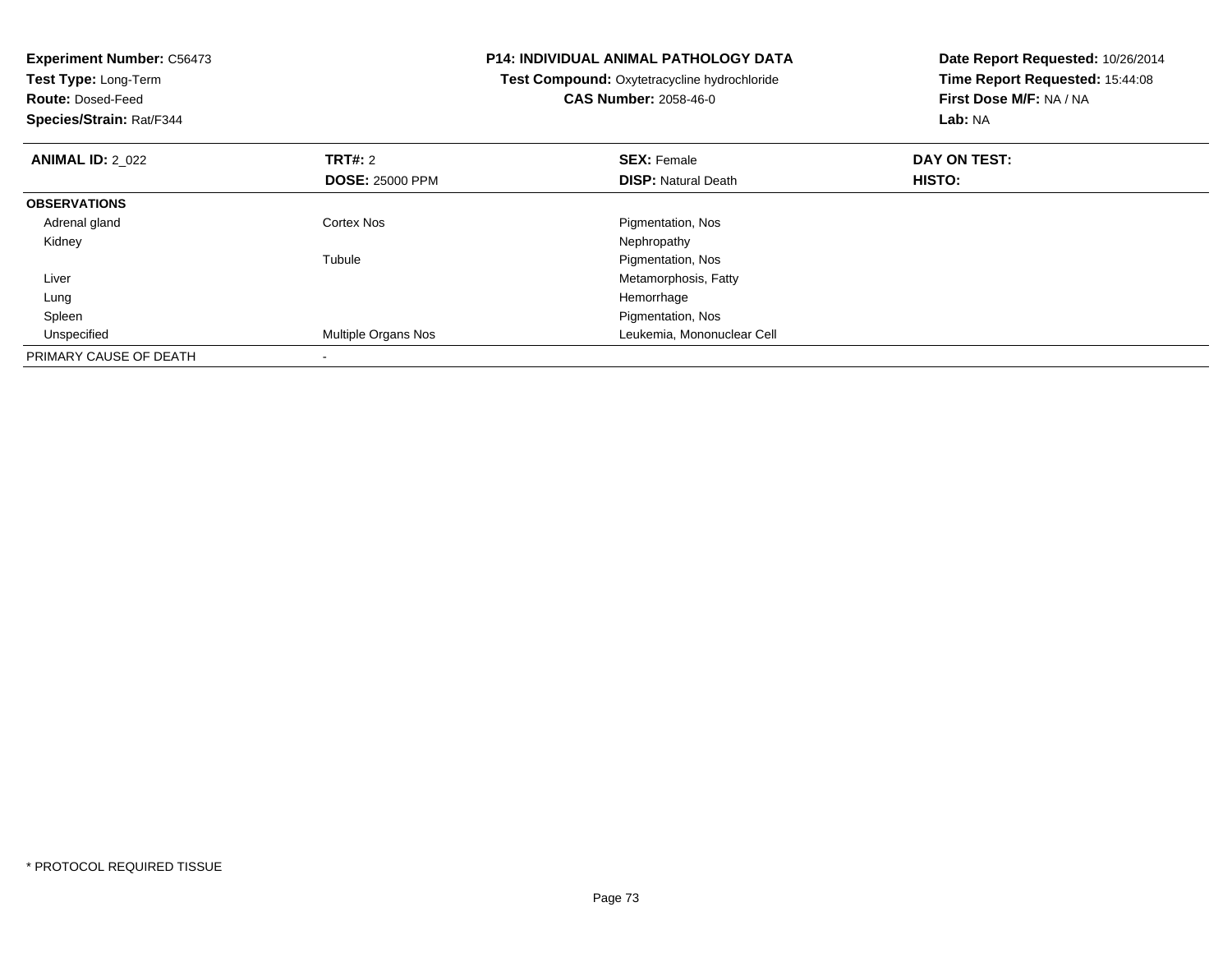**Test Type:** Long-Term

**Route:** Dosed-Feed

**Species/Strain:** Rat/F344

## **P14: INDIVIDUAL ANIMAL PATHOLOGY DATA**

## **Test Compound:** Oxytetracycline hydrochloride**CAS Number:** 2058-46-0

| <b>ANIMAL ID: 2_023</b> | <b>TRT#: 2</b>            | <b>SEX: Female</b>               | DAY ON TEST: |  |
|-------------------------|---------------------------|----------------------------------|--------------|--|
|                         | <b>DOSE: 25000 PPM</b>    | <b>DISP: Moribund Sacrifice</b>  | HISTO:       |  |
| <b>OBSERVATIONS</b>     |                           |                                  |              |  |
| Adrenal gland           | Cortex Nos                | Hyperplasia, Nos                 |              |  |
|                         | Cortex Nos                | Pigmentation, Nos                |              |  |
| Heart                   |                           | Inflammation, Chronic            |              |  |
| Kidney                  | Tubule                    | Mineralization                   |              |  |
|                         |                           | Nephropathy                      |              |  |
|                         | Tubule                    | Pigmentation, Nos                |              |  |
| Liver                   |                           | <b>Focal Cellular Change</b>     |              |  |
|                         | <b>Bile Duct</b>          | Hyperplasia, Nos                 |              |  |
|                         | Periportal                | Inflammation, Chronic            |              |  |
| Lymph node              | Mandibular Lymph Node     | Hemosiderosis                    |              |  |
| Mammary gland           |                           | Fibroadenoma                     |              |  |
|                         |                           | Hyperplasia, Cystic              |              |  |
| Pituitary gland         | <b>Anterior Pituitary</b> | Adenocarcinoma, Nos              |              |  |
| Salivary gland          |                           | Atrophy, Nos                     |              |  |
| Spleen                  |                           | Hematopoiesis                    |              |  |
|                         |                           | Pigmentation, Nos                |              |  |
| Thyroid                 |                           | Hyperplasia, C Cell              |              |  |
| <b>Uterus</b>           |                           | <b>Endometrial Stromal Polyp</b> |              |  |
| PRIMARY CAUSE OF DEATH  | $\overline{\phantom{a}}$  |                                  |              |  |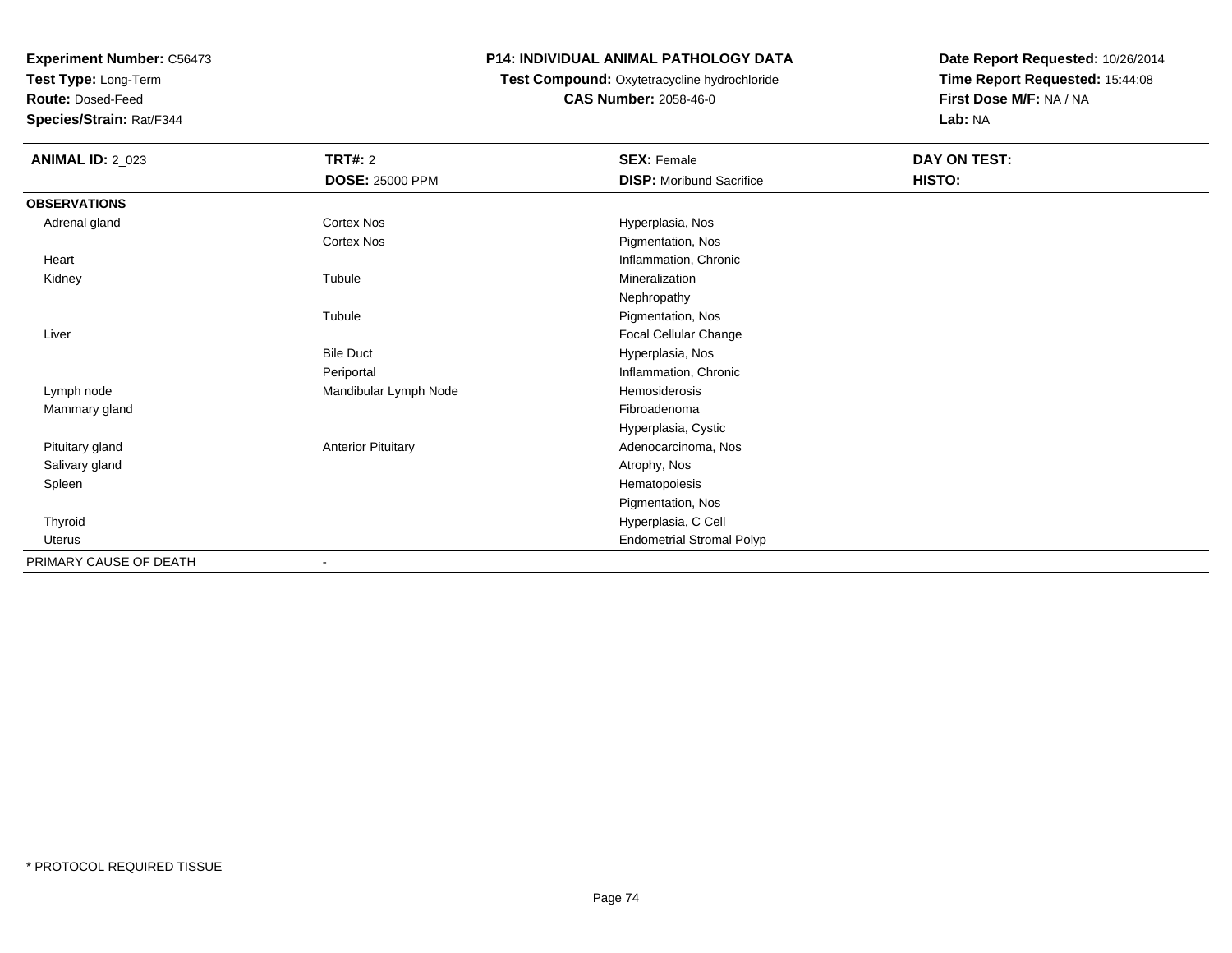**Test Type:** Long-Term

**Route:** Dosed-Feed

**Species/Strain:** Rat/F344

### **P14: INDIVIDUAL ANIMAL PATHOLOGY DATA**

 **Test Compound:** Oxytetracycline hydrochloride**CAS Number:** 2058-46-0

| <b>ANIMAL ID: 2_024</b> | <b>TRT#: 2</b>            | <b>SEX: Female</b>                | <b>DAY ON TEST:</b> |
|-------------------------|---------------------------|-----------------------------------|---------------------|
|                         | <b>DOSE: 25000 PPM</b>    | <b>DISP:</b> Moribund Sacrifice   | HISTO:              |
| <b>OBSERVATIONS</b>     |                           |                                   |                     |
| Heart                   |                           | Inflammation, Chronic             |                     |
| Kidney                  | Tubule                    | Mineralization                    |                     |
|                         |                           | Nephropathy                       |                     |
|                         | Tubule                    | Pigmentation, Nos                 |                     |
| Liver                   | <b>Bile Duct</b>          | Hyperplasia, Nos                  |                     |
|                         |                           | Metamorphosis, Fatty              |                     |
|                         |                           | Necrosis, Nos                     |                     |
|                         |                           | Regeneration, Nos                 |                     |
| Lung                    |                           | Hemorrhage                        |                     |
|                         |                           | Histiocytosis                     |                     |
|                         |                           | Pneumonia, Interstitial Chronic   |                     |
| Lymph node              | Thoracic Lymph Node       | Hemosiderosis                     |                     |
| Mammary gland           |                           | Hyperplasia, Cystic               |                     |
| Pancreas                | Acinus                    | Atrophy, Nos                      |                     |
| Pituitary gland         | <b>Anterior Pituitary</b> | Cyst, Nos                         |                     |
| Salivary gland          |                           | Inflammation, Acute               |                     |
| Spleen                  |                           | Pigmentation, Nos                 |                     |
| Stomach                 | Glandular Stomach         | Degeneration, Cystic              |                     |
| Thyroid                 |                           | Hyperplasia, C Cell               |                     |
| Unspecified             | Multiple Organs Nos       | Leukemia, Mononuclear Cell        |                     |
| Urinary bladder         |                           | Calculus, Microscopic Examination |                     |
| PRIMARY CAUSE OF DEATH  | $\blacksquare$            |                                   |                     |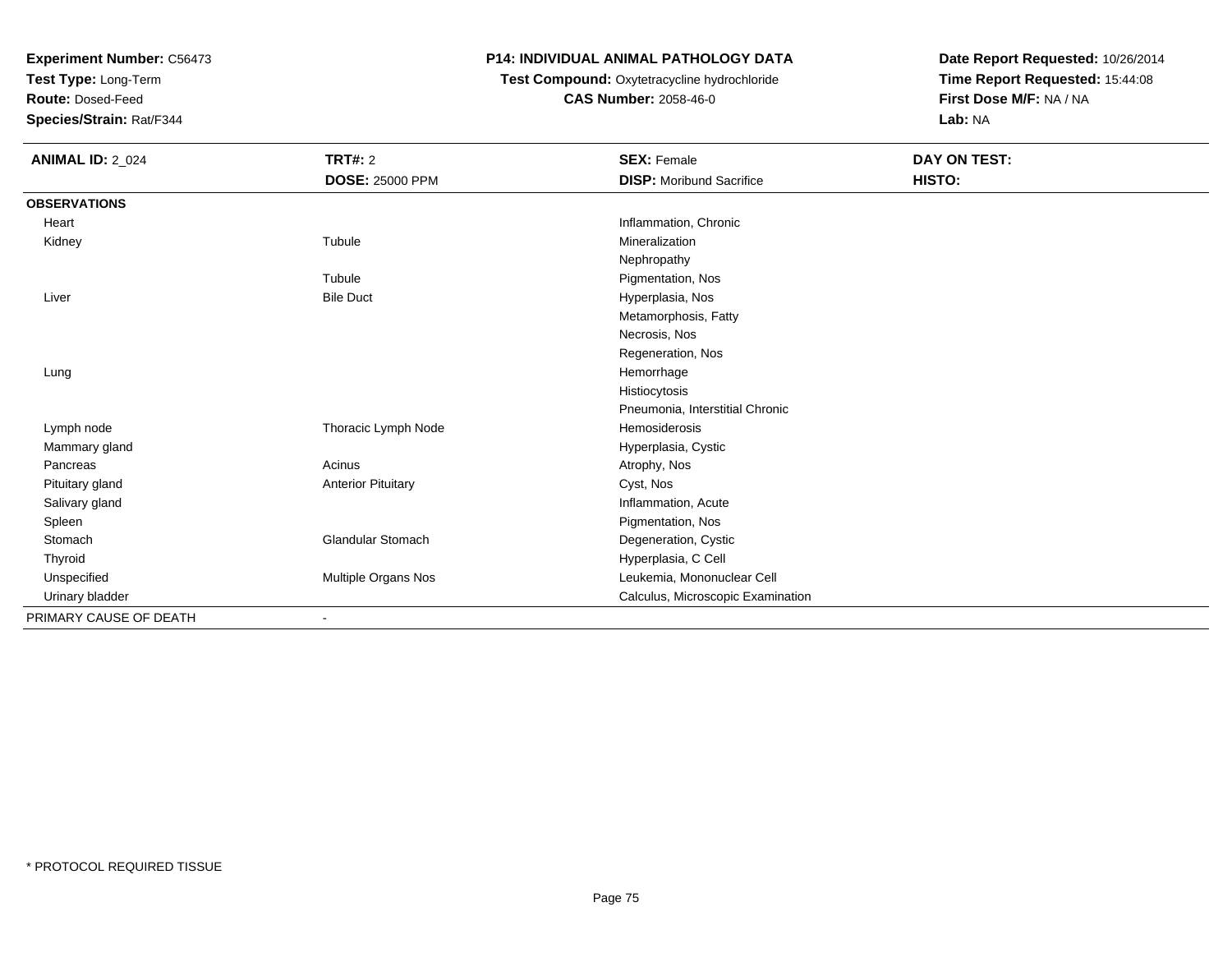**Test Type:** Long-Term

**Route:** Dosed-Feed

**Species/Strain:** Rat/F344

### **P14: INDIVIDUAL ANIMAL PATHOLOGY DATA**

**Test Compound:** Oxytetracycline hydrochloride**CAS Number:** 2058-46-0

| <b>ANIMAL ID: 2_025</b> | <b>TRT#: 2</b>            | <b>SEX: Female</b>              | <b>DAY ON TEST:</b> |  |
|-------------------------|---------------------------|---------------------------------|---------------------|--|
|                         | <b>DOSE: 25000 PPM</b>    | <b>DISP: Terminal Sacrifice</b> | HISTO:              |  |
| <b>OBSERVATIONS</b>     |                           |                                 |                     |  |
| Adrenal gland           | <b>Cortex Nos</b>         | Hyperplasia, Nos                |                     |  |
|                         | <b>Cortex Nos</b>         | Metamorphosis, Fatty            |                     |  |
|                         | <b>Cortex Nos</b>         | Pigmentation, Nos               |                     |  |
| Clitoral gland          |                           | Carcinoma, Nos                  |                     |  |
|                         |                           | Inflammation, Active Chronic    |                     |  |
| Eye                     |                           | Cataract                        |                     |  |
|                         |                           | Retinopathy                     |                     |  |
| Heart                   |                           | Inflammation, Chronic           |                     |  |
| Kidney                  | Tubule                    | Mineralization                  |                     |  |
|                         |                           | Nephropathy                     |                     |  |
|                         | Tubule                    | Pigmentation, Nos               |                     |  |
| Liver                   |                           | Focal Cellular Change           |                     |  |
|                         |                           | Granuloma, Nos                  |                     |  |
|                         | Periportal                | Inflammation, Chronic           |                     |  |
| Mammary gland           |                           | Hyperplasia, Cystic             |                     |  |
| Pancreas                | Acinus                    | Atrophy, Nos                    |                     |  |
| Pituitary gland         | <b>Anterior Pituitary</b> | Hyperplasia, Nos                |                     |  |
| Salivary gland          |                           | <b>Cystic Ducts</b>             |                     |  |
| Spleen                  |                           | Hematopoiesis                   |                     |  |
|                         |                           | Pigmentation, Nos               |                     |  |
| Stomach                 | Glandular Stomach         | Degeneration, Cystic            |                     |  |
| Thymus                  |                           | Cyst, Embryonal Duct            |                     |  |
| Thyroid                 |                           | Hyperplasia, C Cell             |                     |  |
| PRIMARY CAUSE OF DEATH  | $\overline{\phantom{a}}$  |                                 |                     |  |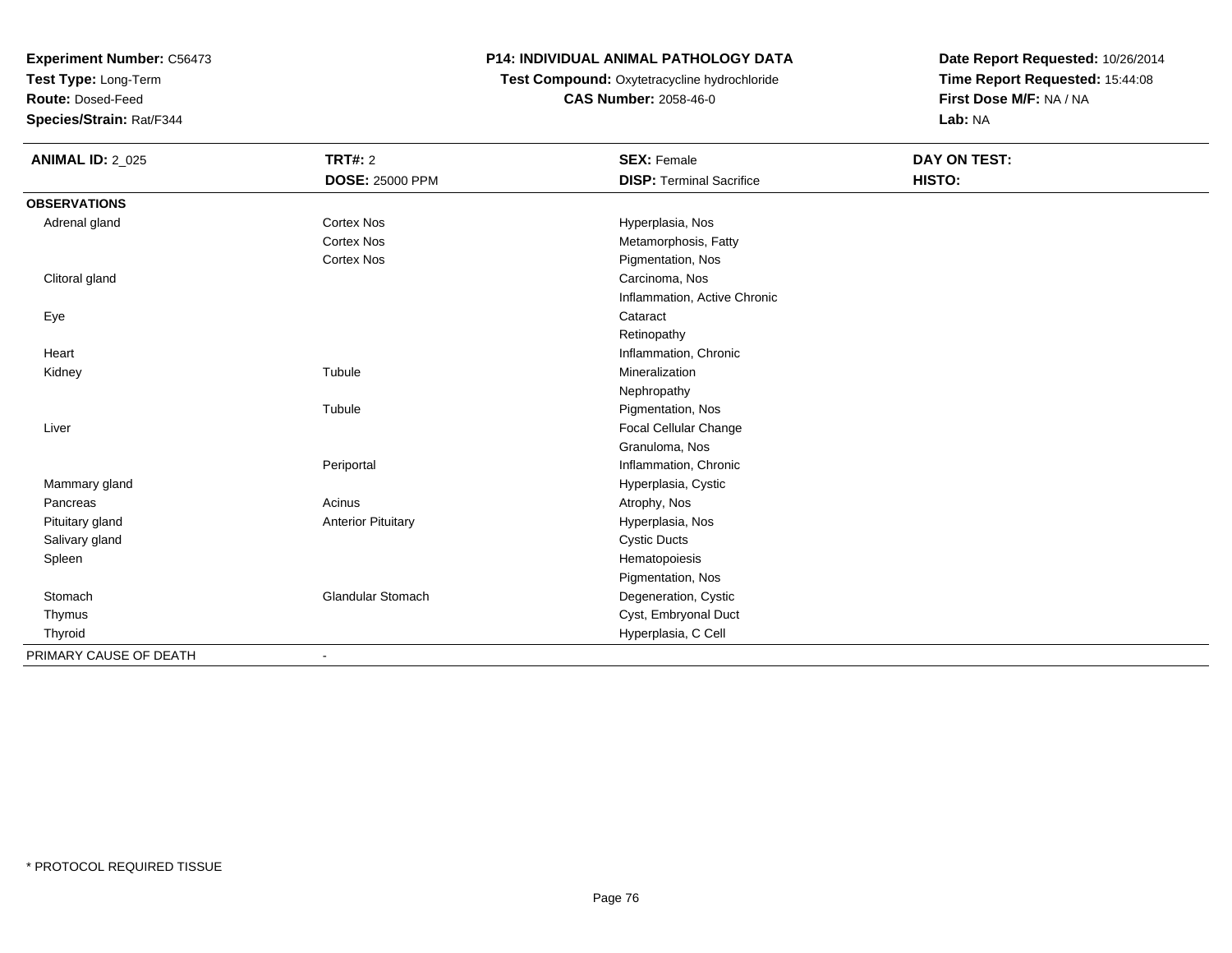**Test Type:** Long-Term

**Route:** Dosed-Feed

**Species/Strain:** Rat/F344

## **P14: INDIVIDUAL ANIMAL PATHOLOGY DATA**

#### **Test Compound:** Oxytetracycline hydrochloride**CAS Number:** 2058-46-0

| <b>ANIMAL ID: 2_026</b> | <b>TRT#: 2</b>            | <b>SEX: Female</b>              | DAY ON TEST: |
|-------------------------|---------------------------|---------------------------------|--------------|
|                         | <b>DOSE: 25000 PPM</b>    | <b>DISP: Terminal Sacrifice</b> | HISTO:       |
| <b>OBSERVATIONS</b>     |                           |                                 |              |
| Adrenal gland           | Capsule                   | Hyperplasia, Nos                |              |
|                         | Cortex Nos                | Hyperplasia, Nos                |              |
|                         | Cortex Nos                | Pigmentation, Nos               |              |
| Heart                   |                           | Inflammation, Chronic           |              |
| Kidney                  | Tubule                    | Mineralization                  |              |
|                         |                           | Nephropathy                     |              |
|                         | Tubule                    | Pigmentation, Nos               |              |
| Liver                   |                           | Focal Cellular Change           |              |
|                         | <b>Bile Duct</b>          | Hyperplasia, Nos                |              |
| Mammary gland           |                           | Fibroadenoma                    |              |
|                         |                           | Hyperplasia, Cystic             |              |
| Pituitary gland         | <b>Anterior Pituitary</b> | Adenoma, Nos                    |              |
|                         | <b>Anterior Pituitary</b> | Cyst, Multiple                  |              |
| Spleen                  |                           | Pigmentation, Nos               |              |
| Stomach                 | <b>Glandular Stomach</b>  | Degeneration, Cystic            |              |
| Thyroid                 |                           | Hyperplasia, C Cell             |              |
| Unspecified             | Multiple Organs Nos       | Leukemia, Mononuclear Cell      |              |
| Uterus                  | Endometrium               | Hyperplasia, Cystic             |              |
| PRIMARY CAUSE OF DEATH  |                           |                                 |              |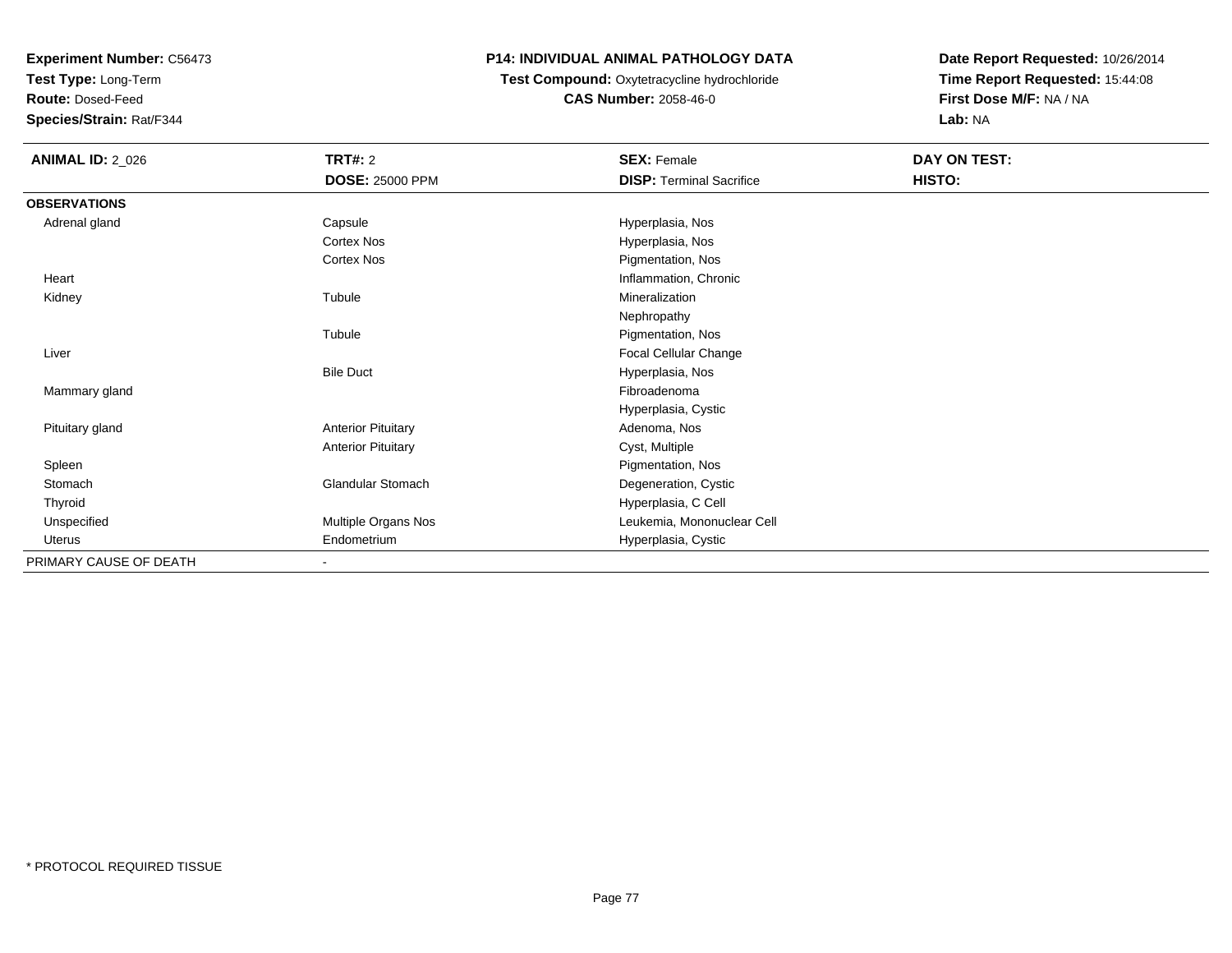**Test Type:** Long-Term

**Route:** Dosed-Feed

**Species/Strain:** Rat/F344

## **P14: INDIVIDUAL ANIMAL PATHOLOGY DATA**

 **Test Compound:** Oxytetracycline hydrochloride**CAS Number:** 2058-46-0

| <b>ANIMAL ID: 2_027</b> | <b>TRT#: 2</b>            | <b>SEX: Female</b>              | <b>DAY ON TEST:</b> |
|-------------------------|---------------------------|---------------------------------|---------------------|
|                         | <b>DOSE: 25000 PPM</b>    | <b>DISP:</b> Moribund Sacrifice | HISTO:              |
| <b>OBSERVATIONS</b>     |                           |                                 |                     |
| Adrenal gland           | Medulla                   | Hyperplasia, Nos                |                     |
|                         | Cortex Nos                | Pigmentation, Nos               |                     |
| <b>Brain</b>            |                           | Atrophy, Pressure               |                     |
|                         |                           | Hydrocephalus, Internal         |                     |
| Heart                   |                           | Inflammation, Chronic           |                     |
| <b>Intestine Small</b>  | <b>Mesentery Nos</b>      | Necrosis, Fat                   |                     |
|                         | <b>Mesentery Nos</b>      | <b>Steatitis</b>                |                     |
| Kidney                  | Tubule                    | Mineralization                  |                     |
|                         |                           | Nephropathy                     |                     |
|                         | Tubule                    | Pigmentation, Nos               |                     |
| Liver                   |                           | <b>Bile Stasis</b>              |                     |
|                         |                           | Focal Cellular Change           |                     |
|                         |                           | Granuloma, Nos                  |                     |
|                         | Periportal                | Inflammation, Chronic           |                     |
| Lymph node              | Mandibular Lymph Node     | Hemosiderosis                   |                     |
|                         | Mesenteric Lymph Node     | Hemosiderosis                   |                     |
|                         | Mesenteric Lymph Node     | Hyperplasia, Lymphoid           |                     |
| Mammary gland           |                           | Adenocarcinoma, Nos             |                     |
|                         |                           | Galactocele                     |                     |
|                         |                           | Hyperplasia, Cystic             |                     |
|                         |                           | Mineralization                  |                     |
| Pituitary gland         | <b>Anterior Pituitary</b> | Adenocarcinoma, Nos             |                     |
| Spleen                  |                           | Hematopoiesis                   |                     |
|                         |                           | Pigmentation, Nos               |                     |
| Stomach                 | Glandular Stomach         | Degeneration, Cystic            |                     |
| Thyroid                 |                           | Hyperplasia, C Cell             |                     |
| Uterus                  |                           | Dilatation, Nos                 |                     |
| PRIMARY CAUSE OF DEATH  | $\blacksquare$            |                                 |                     |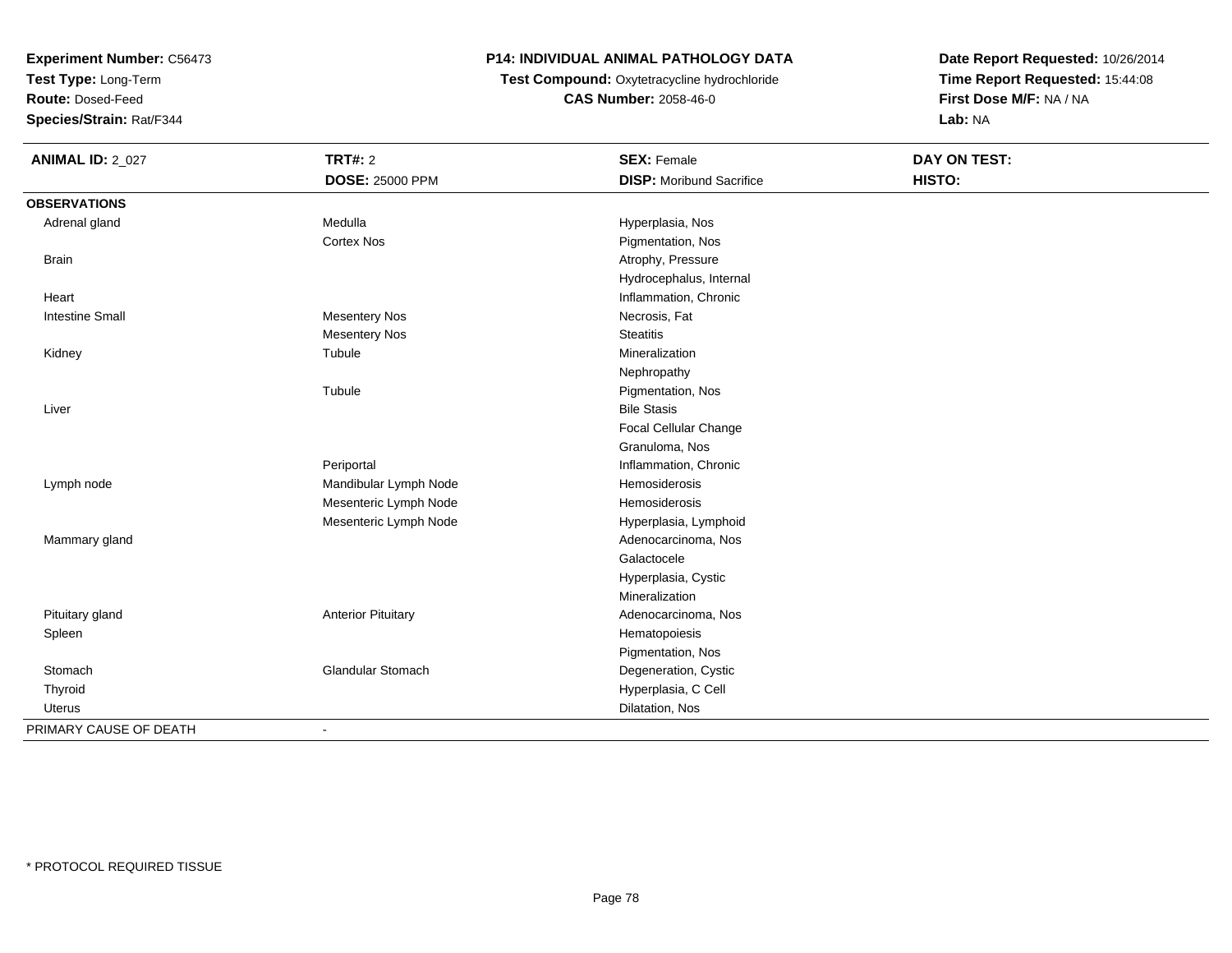**Test Type:** Long-Term

**Route:** Dosed-Feed

**Species/Strain:** Rat/F344

### **P14: INDIVIDUAL ANIMAL PATHOLOGY DATA**

## **Test Compound:** Oxytetracycline hydrochloride**CAS Number:** 2058-46-0

| <b>ANIMAL ID: 2_028</b> | <b>TRT#: 2</b>           | <b>SEX: Female</b>              | DAY ON TEST: |  |
|-------------------------|--------------------------|---------------------------------|--------------|--|
|                         | <b>DOSE: 25000 PPM</b>   | <b>DISP:</b> Moribund Sacrifice | HISTO:       |  |
| <b>OBSERVATIONS</b>     |                          |                                 |              |  |
| Blood vessel            | Pulmonary Vein Nos       | Mineralization                  |              |  |
| Clitoral gland          |                          | Adenoma, Nos                    |              |  |
| Heart                   |                          | Inflammation, Chronic           |              |  |
| Kidney                  |                          | Nephropathy                     |              |  |
| Liver                   |                          | Focal Cellular Change           |              |  |
|                         |                          | Granuloma, Nos                  |              |  |
|                         |                          | Hematopoiesis                   |              |  |
|                         | <b>Bile Duct</b>         | Hyperplasia, Nos                |              |  |
|                         | Periportal               | Inflammation, Chronic           |              |  |
| Mammary gland           |                          | Hyperplasia, Cystic             |              |  |
| Pancreas                | Acinus                   | Atrophy, Nos                    |              |  |
| Salivary gland          |                          | Inflammation, Chronic           |              |  |
| Spleen                  |                          | Hematopoiesis                   |              |  |
| Stomach                 | <b>Glandular Stomach</b> | Degeneration, Cystic            |              |  |
| Thymus                  |                          | Cyst, Embryonal Duct            |              |  |
| Thyroid                 |                          | Hyperplasia, C Cell             |              |  |
| Unspecified             | Multiple Organs Nos      | Pigmentation, Nos               |              |  |
| PRIMARY CAUSE OF DEATH  | $\overline{\phantom{a}}$ |                                 |              |  |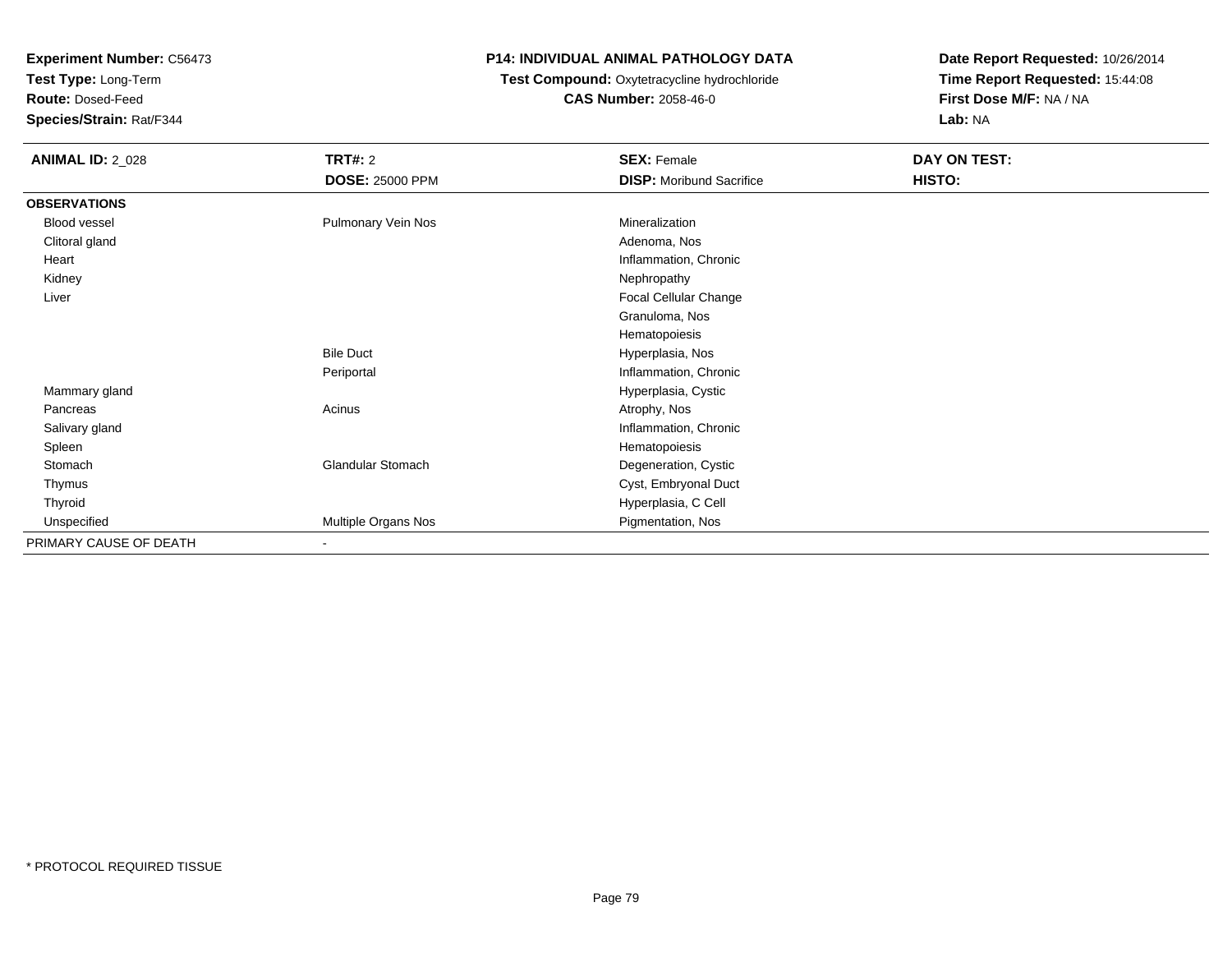**Test Type:** Long-Term

**Route:** Dosed-Feed

**Species/Strain:** Rat/F344

### **P14: INDIVIDUAL ANIMAL PATHOLOGY DATA**

## **Test Compound:** Oxytetracycline hydrochloride**CAS Number:** 2058-46-0

| <b>ANIMAL ID: 2_029</b> | <b>TRT#: 2</b>            | <b>SEX: Female</b>              | DAY ON TEST: |
|-------------------------|---------------------------|---------------------------------|--------------|
|                         | <b>DOSE: 25000 PPM</b>    | <b>DISP: Terminal Sacrifice</b> | HISTO:       |
| <b>OBSERVATIONS</b>     |                           |                                 |              |
| Adrenal gland           | Cortex Nos                | Hyperplasia, Nos                |              |
|                         | <b>Cortex Nos</b>         | Pigmentation, Nos               |              |
| Heart                   |                           | Inflammation, Chronic           |              |
| Kidney                  | Tubule                    | Mineralization                  |              |
|                         |                           | Nephropathy                     |              |
|                         | Tubule                    | Pigmentation, Nos               |              |
| Liver                   |                           | Focal Cellular Change           |              |
|                         | Periportal                | Inflammation, Chronic           |              |
| Mammary gland           |                           | Fibroadenoma                    |              |
|                         |                           | Hyperplasia, Cystic             |              |
| Pituitary gland         | <b>Anterior Pituitary</b> | Cyst, Multiple                  |              |
| Spleen                  |                           | Hematopoiesis                   |              |
|                         |                           | Pigmentation, Nos               |              |
| Stomach                 | <b>Glandular Stomach</b>  | Degeneration, Cystic            |              |
| Thymus                  |                           | Cyst, Embryonal Duct            |              |
| Thyroid                 |                           | Hyperplasia, C Cell             |              |
| Uterus                  |                           | Hemorrhage                      |              |
| PRIMARY CAUSE OF DEATH  |                           |                                 |              |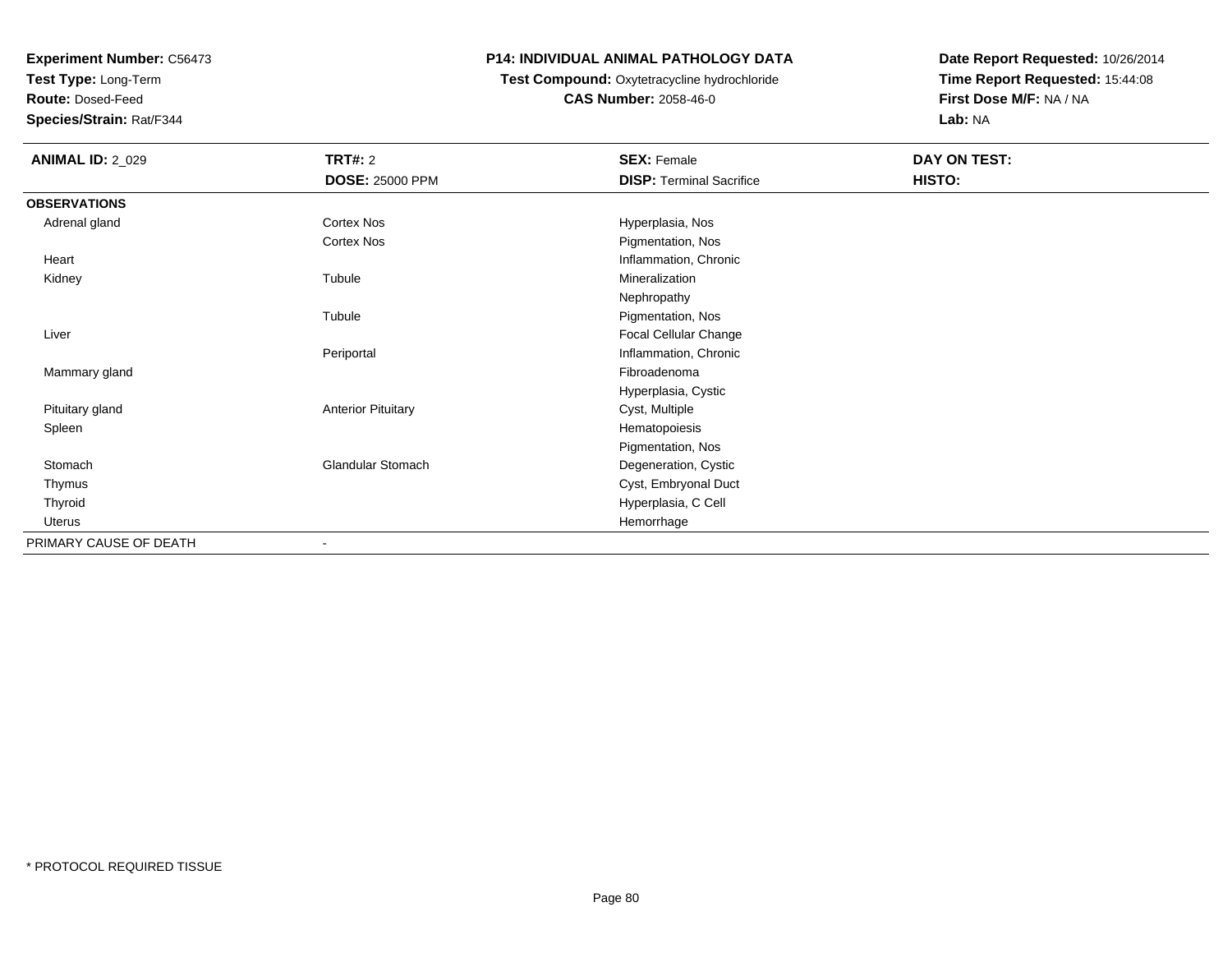**Test Type:** Long-Term

**Route:** Dosed-Feed

**Species/Strain:** Rat/F344

### **P14: INDIVIDUAL ANIMAL PATHOLOGY DATA**

**Test Compound:** Oxytetracycline hydrochloride**CAS Number:** 2058-46-0

| <b>ANIMAL ID: 2_030</b> | <b>TRT#: 2</b>            | <b>SEX: Female</b>               | <b>DAY ON TEST:</b> |  |
|-------------------------|---------------------------|----------------------------------|---------------------|--|
|                         | <b>DOSE: 25000 PPM</b>    | <b>DISP: Terminal Sacrifice</b>  | HISTO:              |  |
| <b>OBSERVATIONS</b>     |                           |                                  |                     |  |
| Adrenal gland           | Cortex Nos                | Hyperplasia, Nos                 |                     |  |
|                         | <b>Cortex Nos</b>         | Pigmentation, Nos                |                     |  |
| <b>Brain</b>            |                           | Adenocarcinoma, Nos, Invasive    |                     |  |
| Clitoral gland          |                           | Inflammation, Chronic            |                     |  |
| Heart                   |                           | Inflammation, Chronic            |                     |  |
| Kidney                  | Tubule                    | Mineralization                   |                     |  |
|                         |                           | Nephropathy                      |                     |  |
|                         | Tubule                    | Pigmentation, Nos                |                     |  |
| Liver                   |                           | <b>Accessory Structure</b>       |                     |  |
|                         |                           | Focal Cellular Change            |                     |  |
|                         |                           | Granuloma, Nos                   |                     |  |
|                         | <b>Bile Duct</b>          | Hyperplasia, Nos                 |                     |  |
|                         | Periportal                | Inflammation, Chronic            |                     |  |
| Mammary gland           |                           | Fibroadenoma                     |                     |  |
|                         |                           | Hyperplasia, Cystic              |                     |  |
| Pancreas                | Acinus                    | Atrophy, Nos                     |                     |  |
| Pituitary gland         | <b>Anterior Pituitary</b> | Adenocarcinoma, Nos              |                     |  |
| Salivary gland          |                           | <b>Cystic Ducts</b>              |                     |  |
| Spleen                  |                           | Hematopoiesis                    |                     |  |
|                         |                           | Pigmentation, Nos                |                     |  |
| Stomach                 | <b>Glandular Stomach</b>  | Degeneration, Cystic             |                     |  |
| Thyroid                 |                           | Hyperplasia, C Cell              |                     |  |
| Uterus                  |                           | <b>Endometrial Stromal Polyp</b> |                     |  |
| PRIMARY CAUSE OF DEATH  |                           |                                  |                     |  |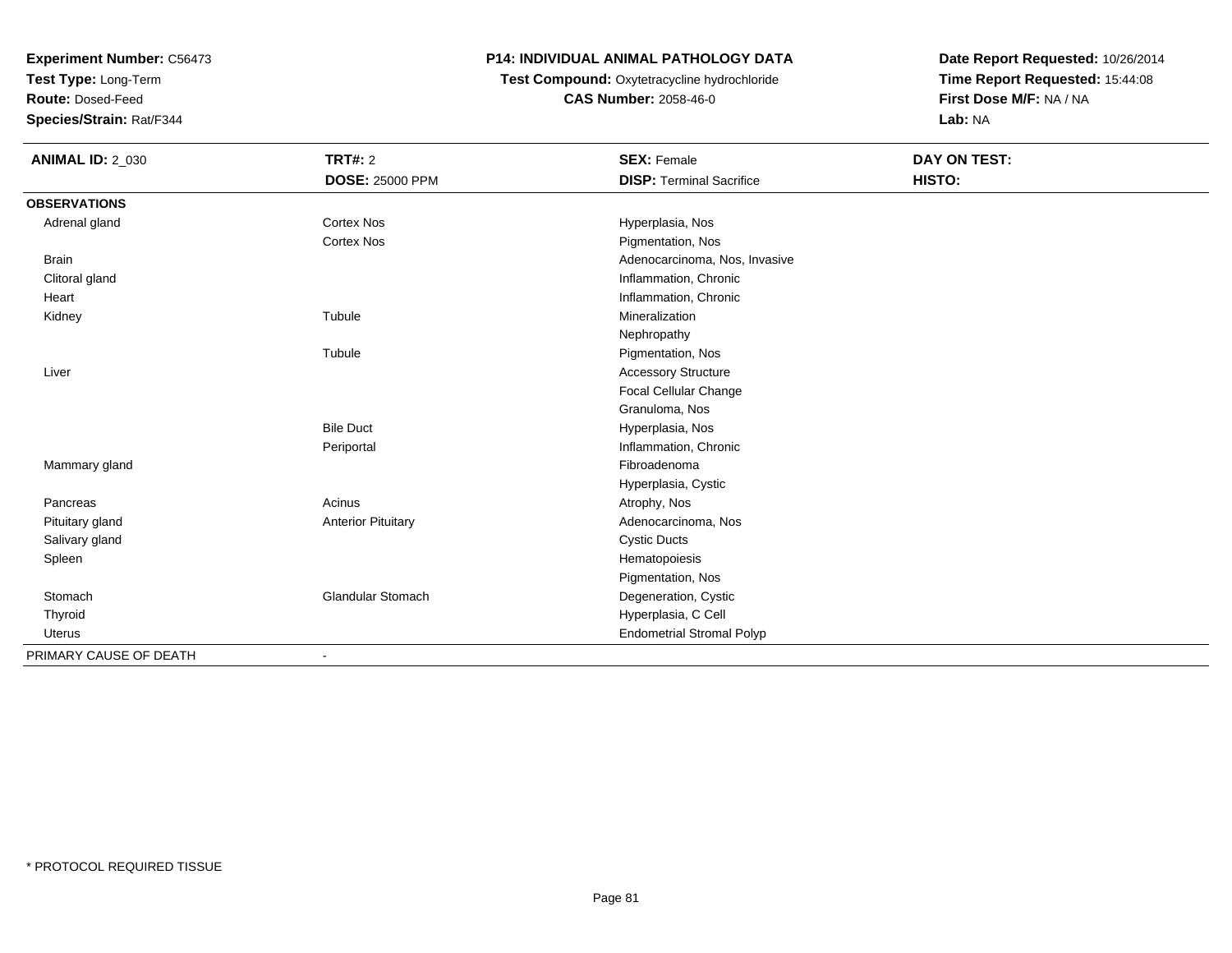**Test Type:** Long-Term

**Route:** Dosed-Feed

**Species/Strain:** Rat/F344

### **P14: INDIVIDUAL ANIMAL PATHOLOGY DATA**

**Test Compound:** Oxytetracycline hydrochloride**CAS Number:** 2058-46-0

| <b>ANIMAL ID: 2_031</b> | <b>TRT#: 2</b>         | <b>SEX: Female</b>               | DAY ON TEST: |  |
|-------------------------|------------------------|----------------------------------|--------------|--|
|                         | <b>DOSE: 25000 PPM</b> | <b>DISP: Terminal Sacrifice</b>  | HISTO:       |  |
| <b>OBSERVATIONS</b>     |                        |                                  |              |  |
| Adrenal gland           | Medulla                | Hyperplasia, Nos                 |              |  |
|                         | <b>Cortex Nos</b>      | Metamorphosis, Fatty             |              |  |
|                         | Cortex Nos             | Pigmentation, Nos                |              |  |
| Bone marrow             |                        | Hyperplasia, Reticulum Cell      |              |  |
| Heart                   |                        | Inflammation, Chronic            |              |  |
| Kidney                  | Tubule                 | Mineralization                   |              |  |
|                         |                        | Nephropathy                      |              |  |
|                         | Tubule                 | Pigmentation, Nos                |              |  |
| Liver                   |                        | Focal Cellular Change            |              |  |
|                         |                        | Granuloma, Nos                   |              |  |
|                         | <b>Bile Duct</b>       | Hyperplasia, Nos                 |              |  |
|                         | Periportal             | Inflammation, Chronic            |              |  |
| Lung                    |                        | Histiocytosis                    |              |  |
|                         |                        | Pneumonia, Interstitial Chronic  |              |  |
| Mammary gland           |                        | Hyperplasia, Cystic              |              |  |
| Spleen                  |                        | Hematopoiesis                    |              |  |
|                         |                        | Pigmentation, Nos                |              |  |
| Thyroid                 |                        | Hyperplasia, C Cell              |              |  |
| Uterus                  |                        | <b>Endometrial Stromal Polyp</b> |              |  |
| PRIMARY CAUSE OF DEATH  |                        |                                  |              |  |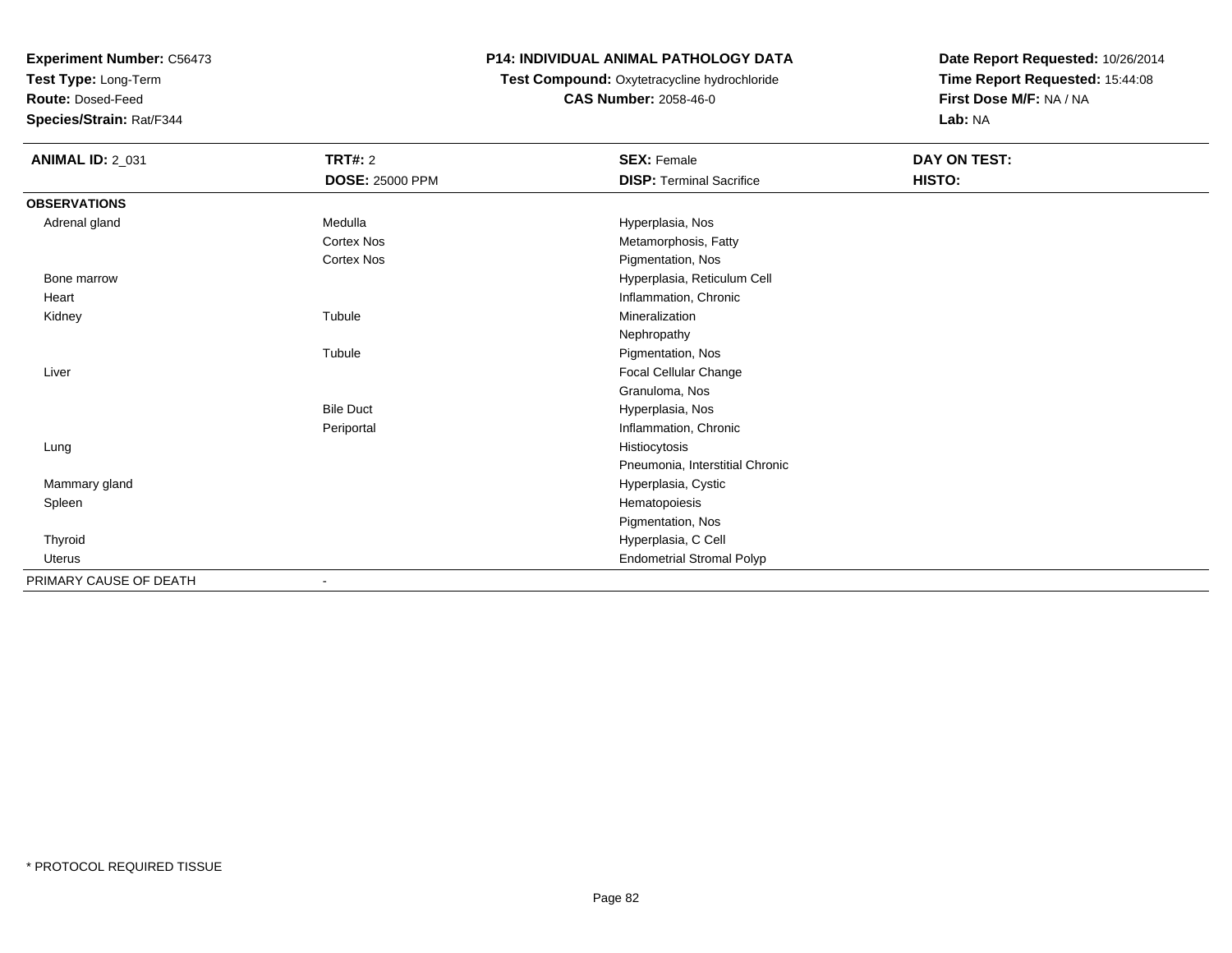**Test Type:** Long-Term

**Route:** Dosed-Feed

**Species/Strain:** Rat/F344

### **P14: INDIVIDUAL ANIMAL PATHOLOGY DATA**

### **Test Compound:** Oxytetracycline hydrochloride**CAS Number:** 2058-46-0

| <b>ANIMAL ID: 2_032</b> | <b>TRT#: 2</b>            | <b>SEX: Female</b>              | DAY ON TEST: |  |
|-------------------------|---------------------------|---------------------------------|--------------|--|
|                         | <b>DOSE: 25000 PPM</b>    | <b>DISP: Terminal Sacrifice</b> | HISTO:       |  |
| <b>OBSERVATIONS</b>     |                           |                                 |              |  |
| Adrenal gland           | <b>Cortex Nos</b>         | Hyperplasia, Nos                |              |  |
|                         | Medulla                   | Hyperplasia, Nos                |              |  |
|                         | <b>Cortex Nos</b>         | Metamorphosis, Fatty            |              |  |
|                         | <b>Cortex Nos</b>         | Pigmentation, Nos               |              |  |
| Heart                   |                           | Inflammation, Chronic           |              |  |
| Kidney                  | Pelvis                    | Inflammation, Acute             |              |  |
|                         | Tubule                    | Mineralization                  |              |  |
|                         |                           | Nephropathy                     |              |  |
|                         | Tubule                    | Pigmentation, Nos               |              |  |
| Liver                   |                           | <b>Accessory Structure</b>      |              |  |
|                         |                           | Focal Cellular Change           |              |  |
|                         | <b>Bile Duct</b>          | Hyperplasia, Nos                |              |  |
|                         | Periportal                | Inflammation, Chronic           |              |  |
| Mammary gland           |                           | Hyperplasia, Cystic             |              |  |
| Pancreas                | Acinus                    | Atrophy, Nos                    |              |  |
| Pituitary gland         | <b>Anterior Pituitary</b> | Adenoma, Nos                    |              |  |
| Spleen                  |                           | Hematopoiesis                   |              |  |
|                         |                           | Pigmentation, Nos               |              |  |
| Stomach                 | <b>Glandular Stomach</b>  | Degeneration, Cystic            |              |  |
| Thyroid                 |                           | Hyperplasia, C Cell             |              |  |
| PRIMARY CAUSE OF DEATH  |                           |                                 |              |  |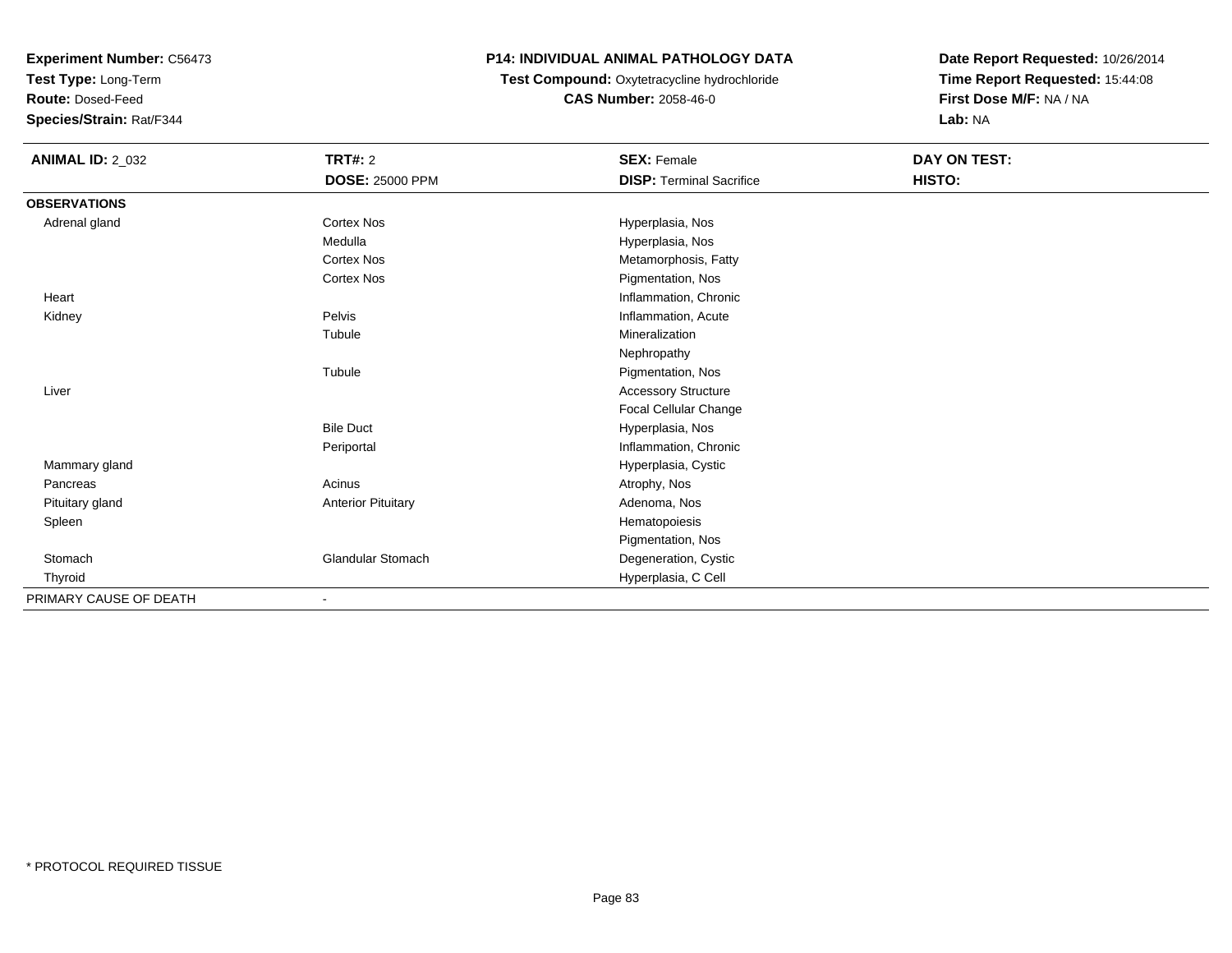**Test Type:** Long-Term

**Route:** Dosed-Feed

**Species/Strain:** Rat/F344

## **P14: INDIVIDUAL ANIMAL PATHOLOGY DATA**

#### **Test Compound:** Oxytetracycline hydrochloride**CAS Number:** 2058-46-0

| <b>ANIMAL ID: 2_033</b> | <b>TRT#: 2</b>            | <b>SEX: Female</b>              | DAY ON TEST: |
|-------------------------|---------------------------|---------------------------------|--------------|
|                         | <b>DOSE: 25000 PPM</b>    | <b>DISP: Terminal Sacrifice</b> | HISTO:       |
| <b>OBSERVATIONS</b>     |                           |                                 |              |
| Adrenal gland           | <b>Cortex Nos</b>         | Adenocarcinoma, Nos             |              |
|                         | Medulla                   | Pheochromocytoma                |              |
|                         | <b>Cortex Nos</b>         | Pigmentation, Nos               |              |
| Heart                   |                           | Inflammation, Chronic           |              |
| Kidney                  | Tubule                    | Mineralization                  |              |
|                         |                           | Nephropathy                     |              |
|                         | Tubule                    | Pigmentation, Nos               |              |
| Liver                   |                           | Focal Cellular Change           |              |
|                         | <b>Bile Duct</b>          | Hyperplasia, Nos                |              |
|                         | Periportal                | Inflammation, Chronic           |              |
| Lung                    |                           | Hemorrhage                      |              |
|                         |                           | Histiocytosis                   |              |
| Mammary gland           |                           | Hyperplasia, Cystic             |              |
| Pituitary gland         | <b>Anterior Pituitary</b> | Angiectasis                     |              |
| Skin                    |                           | Inflammation, Chronic           |              |
| Spleen                  |                           | Hematopoiesis                   |              |
|                         |                           | Pigmentation, Nos               |              |
| Stomach                 | <b>Glandular Stomach</b>  | Degeneration, Cystic            |              |
| Thyroid                 |                           | Hyperplasia, C Cell             |              |
| <b>Uterus</b>           | Endometrium               | Hyperplasia, Cystic             |              |
| PRIMARY CAUSE OF DEATH  | $\overline{\phantom{a}}$  |                                 |              |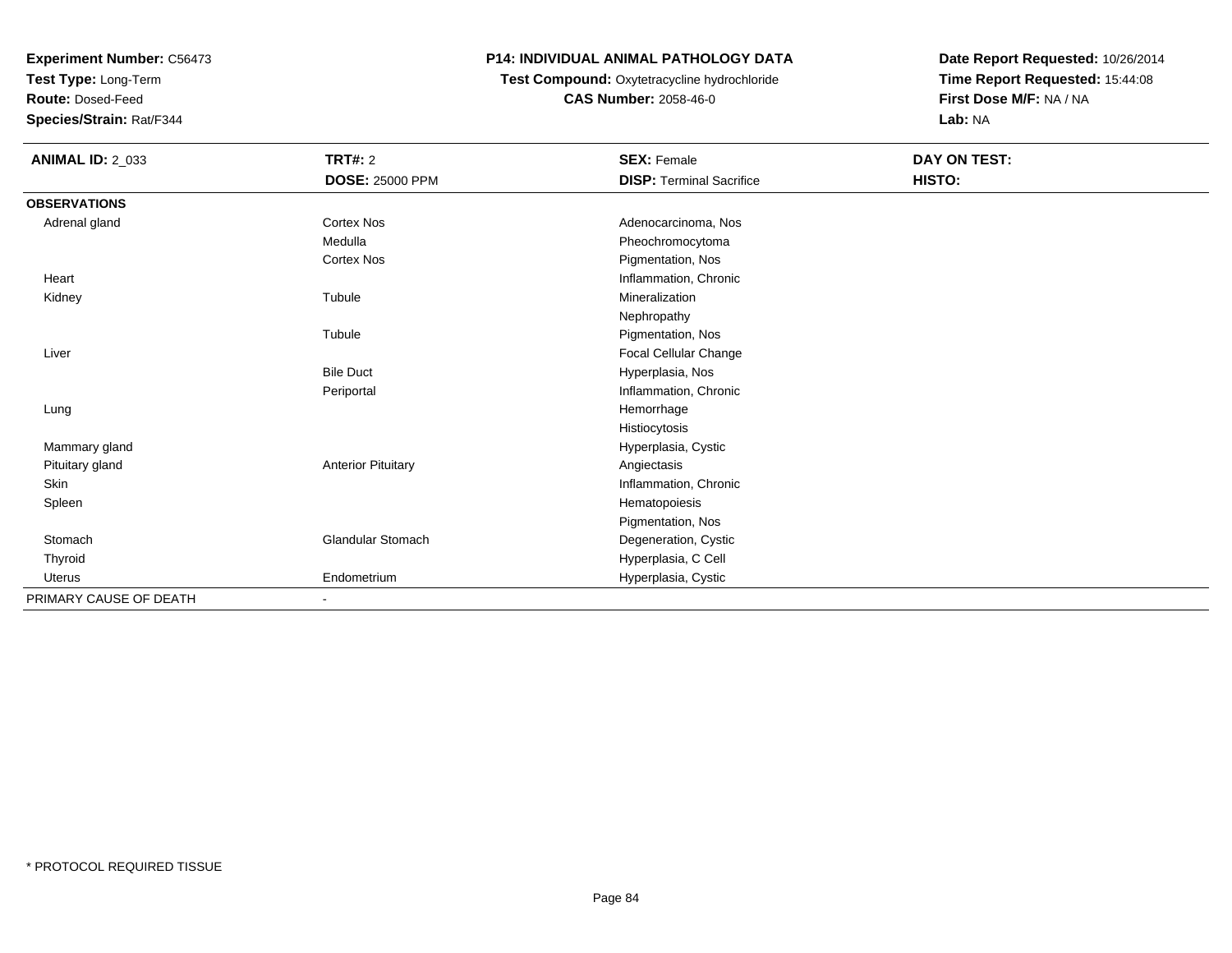**Test Type:** Long-Term

**Route:** Dosed-Feed

**Species/Strain:** Rat/F344

### **P14: INDIVIDUAL ANIMAL PATHOLOGY DATA**

## **Test Compound:** Oxytetracycline hydrochloride**CAS Number:** 2058-46-0

| <b>ANIMAL ID: 2_034</b> | <b>TRT#: 2</b>            | <b>SEX: Female</b>              | DAY ON TEST: |  |
|-------------------------|---------------------------|---------------------------------|--------------|--|
|                         | <b>DOSE: 25000 PPM</b>    | <b>DISP:</b> Moribund Sacrifice | HISTO:       |  |
| <b>OBSERVATIONS</b>     |                           |                                 |              |  |
| Adrenal gland           | Medulla                   | Hyperplasia, Nos                |              |  |
|                         | Cortex Nos                | Pigmentation, Nos               |              |  |
| Heart                   |                           | Inflammation, Chronic           |              |  |
| <b>Intestine Small</b>  | Duodenum                  | Adenoma, Nos                    |              |  |
| Kidney                  |                           | Nephropathy                     |              |  |
|                         | Tubule                    | Pigmentation, Nos               |              |  |
| Liver                   |                           | Focal Cellular Change           |              |  |
|                         |                           | Granuloma, Nos                  |              |  |
|                         | Periportal                | Inflammation, Chronic           |              |  |
| Lymph node              | Mandibular Lymph Node     | Hemosiderosis                   |              |  |
| Mammary gland           |                           | Hyperplasia, Cystic             |              |  |
| Pituitary gland         | <b>Anterior Pituitary</b> | Adenocarcinoma, Nos             |              |  |
| Spleen                  |                           | Hematopoiesis                   |              |  |
|                         |                           | Pigmentation, Nos               |              |  |
| Stomach                 | <b>Glandular Stomach</b>  | Degeneration, Cystic            |              |  |
|                         | <b>Glandular Stomach</b>  | Hyperplasia, Epithelial         |              |  |
| Thymus                  |                           | Cyst, Embryonal Duct            |              |  |
| PRIMARY CAUSE OF DEATH  |                           |                                 |              |  |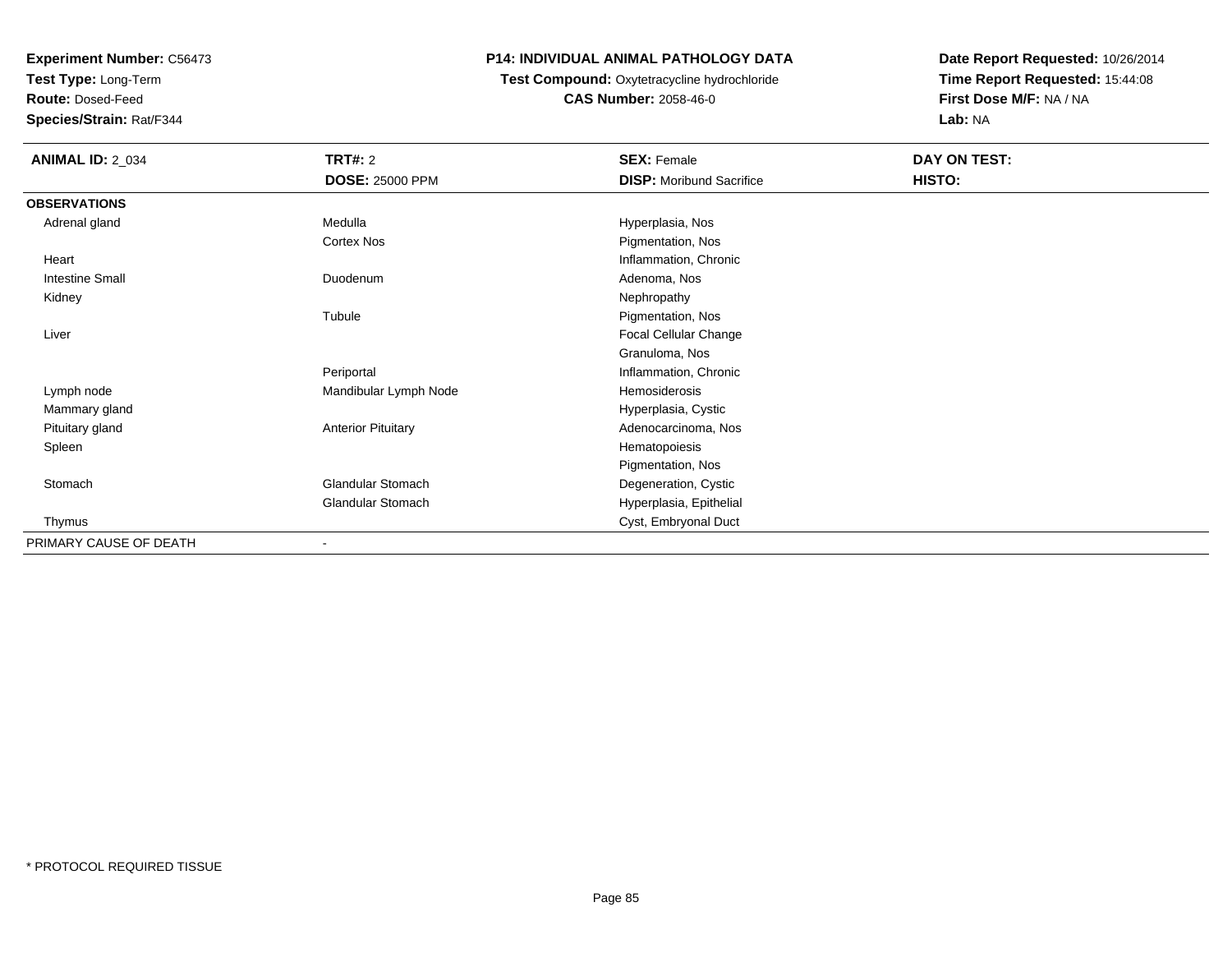**Test Type:** Long-Term

**Route:** Dosed-Feed

**Species/Strain:** Rat/F344

## **P14: INDIVIDUAL ANIMAL PATHOLOGY DATA**

**Test Compound:** Oxytetracycline hydrochloride**CAS Number:** 2058-46-0

| <b>ANIMAL ID: 2_035</b> | <b>TRT#: 2</b>               | <b>SEX: Female</b>              | DAY ON TEST: |  |
|-------------------------|------------------------------|---------------------------------|--------------|--|
|                         | <b>DOSE: 25000 PPM</b>       | <b>DISP:</b> Moribund Sacrifice | HISTO:       |  |
| <b>OBSERVATIONS</b>     |                              |                                 |              |  |
| Adrenal gland           | Medulla                      | Hyperplasia, Nos                |              |  |
|                         | <b>Cortex Nos</b>            | Metamorphosis, Fatty            |              |  |
|                         | <b>Cortex Nos</b>            | Pigmentation, Nos               |              |  |
| Heart                   |                              | Inflammation, Chronic           |              |  |
| Kidney                  |                              | Nephropathy                     |              |  |
|                         | Tubule                       | Pigmentation, Nos               |              |  |
| Liver                   |                              | Focal Cellular Change           |              |  |
|                         | <b>Bile Duct</b>             | Hyperplasia, Nos                |              |  |
|                         | Periportal                   | Inflammation, Chronic           |              |  |
| Mammary gland           |                              | Fibroadenoma                    |              |  |
|                         |                              | Hyperplasia, Cystic             |              |  |
| Pancreas                | Acinus                       | Atrophy, Nos                    |              |  |
|                         | <b>Islets</b>                | Islet-Cell Adenoma              |              |  |
| Pituitary gland         | <b>Anterior Pituitary</b>    | Cyst, Multiple                  |              |  |
|                         | <b>Anterior Pituitary</b>    | Hyperplasia, Nos                |              |  |
| Spleen                  |                              | Pigmentation, Nos               |              |  |
| Stomach                 | <b>Glandular Stomach</b>     | Degeneration, Cystic            |              |  |
| Thymus                  |                              | Cyst, Embryonal Duct            |              |  |
| Thyroid                 |                              | <b>Cystic Follicles</b>         |              |  |
|                         |                              | Hyperplasia, C Cell             |              |  |
| Unspecified             | Multiple Organs Nos          | Leukemia, Mononuclear Cell      |              |  |
| <b>Uterus</b>           |                              | Cyst, Nos                       |              |  |
|                         |                              | Inflammation, Chronic           |              |  |
| PRIMARY CAUSE OF DEATH  | $\qquad \qquad \blacksquare$ |                                 |              |  |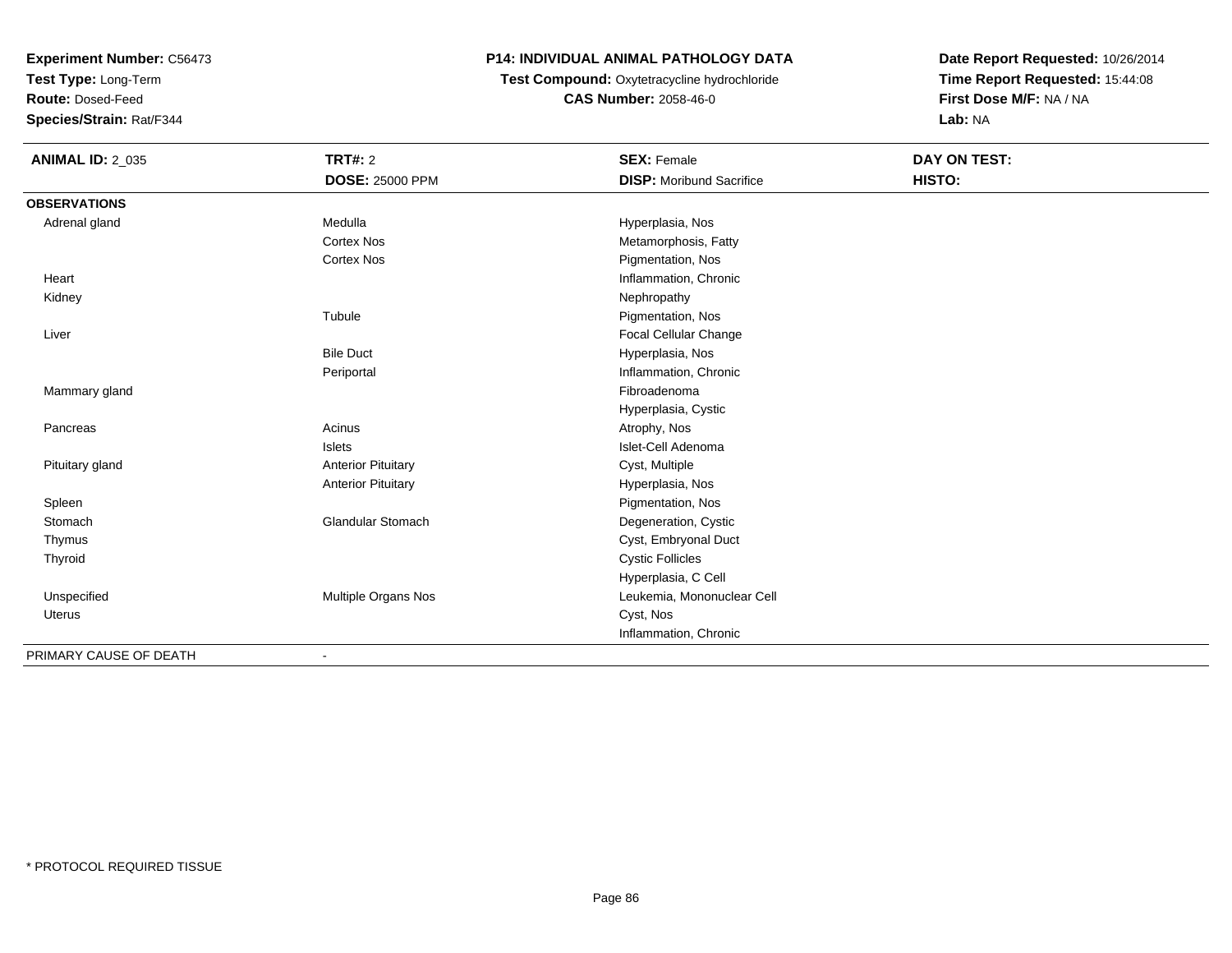**Test Type:** Long-Term

**Route:** Dosed-Feed

**Species/Strain:** Rat/F344

#### **P14: INDIVIDUAL ANIMAL PATHOLOGY DATA**

## **Test Compound:** Oxytetracycline hydrochloride**CAS Number:** 2058-46-0

| <b>ANIMAL ID: 2_036</b> | <b>TRT#: 2</b>            | <b>SEX: Female</b>              | DAY ON TEST: |
|-------------------------|---------------------------|---------------------------------|--------------|
|                         | <b>DOSE: 25000 PPM</b>    | <b>DISP:</b> Moribund Sacrifice | HISTO:       |
| <b>OBSERVATIONS</b>     |                           |                                 |              |
| Adrenal gland           | <b>Cortex Nos</b>         | Metamorphosis, Fatty            |              |
|                         | Cortex Nos                | Pigmentation, Nos               |              |
| <b>Brain</b>            |                           | Adenocarcinoma, Nos, Invasive   |              |
| Heart                   |                           | Inflammation, Chronic           |              |
| Kidney                  | Tubule                    | Mineralization                  |              |
|                         |                           | Nephropathy                     |              |
|                         | Tubule                    | Pigmentation, Nos               |              |
| Liver                   |                           | Focal Cellular Change           |              |
|                         |                           | Hepatocytomegaly                |              |
|                         | <b>Bile Duct</b>          | Hyperplasia, Nos                |              |
|                         |                           | Metamorphosis, Fatty            |              |
| Mammary gland           |                           | Hyperplasia, Cystic             |              |
| Pancreas                | Acinus                    | Hyperplasia, Nos                |              |
| Pituitary gland         | <b>Anterior Pituitary</b> | Adenocarcinoma, Nos             |              |
| Stomach                 | <b>Glandular Stomach</b>  | Degeneration, Cystic            |              |
| Thyroid                 |                           | C-Cell Carcinoma                |              |
|                         |                           | Hyperplasia, C Cell             |              |
| Unspecified             | Multiple Organs Nos       | Leukemia, Mononuclear Cell      |              |
| PRIMARY CAUSE OF DEATH  | $\overline{\phantom{a}}$  |                                 |              |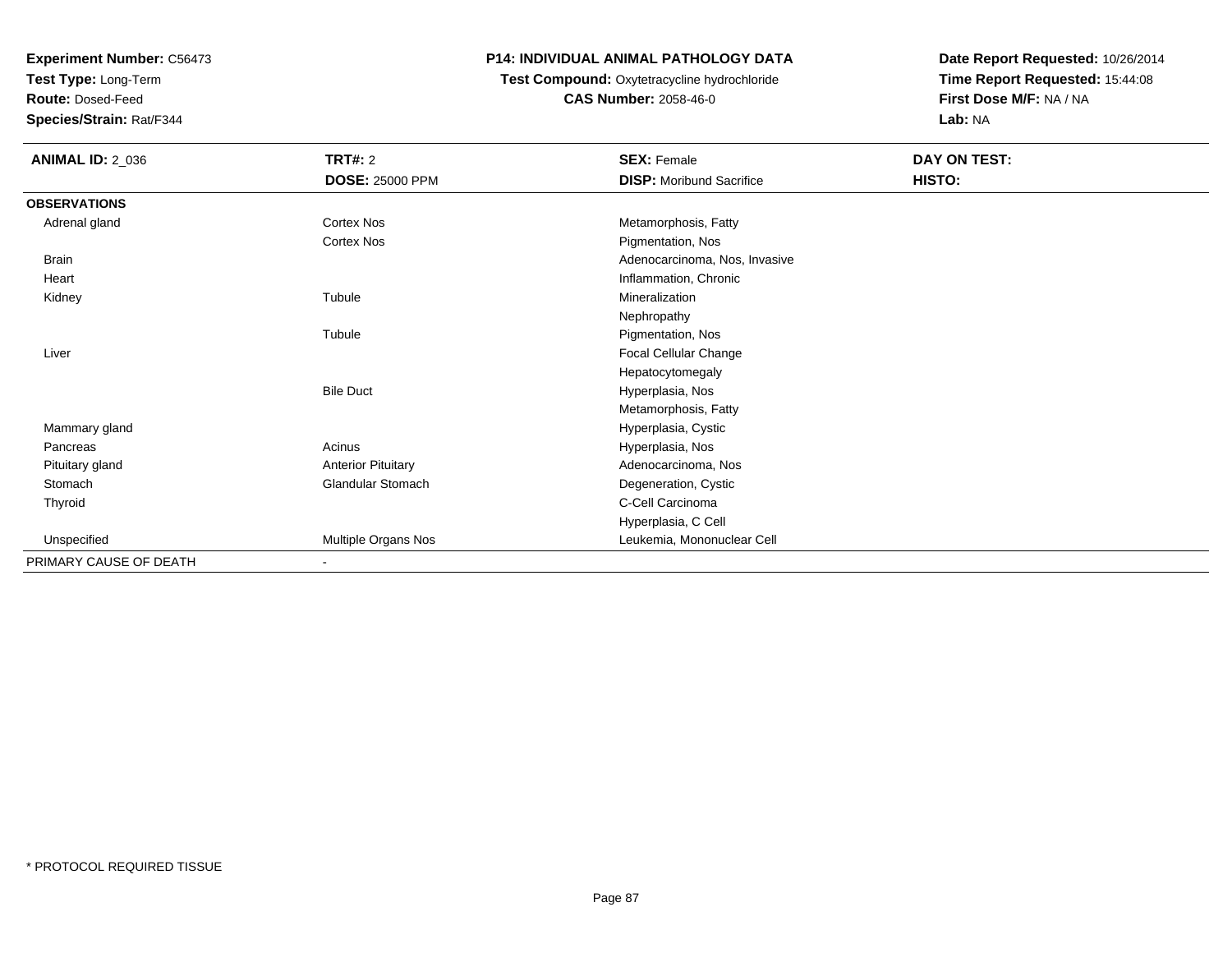**Test Type:** Long-Term

**Route:** Dosed-Feed

**Species/Strain:** Rat/F344

### **P14: INDIVIDUAL ANIMAL PATHOLOGY DATA**

## **Test Compound:** Oxytetracycline hydrochloride**CAS Number:** 2058-46-0

| <b>ANIMAL ID: 2_037</b> | <b>TRT#: 2</b>            | <b>SEX: Female</b>              | DAY ON TEST: |
|-------------------------|---------------------------|---------------------------------|--------------|
|                         | <b>DOSE: 25000 PPM</b>    | <b>DISP: Terminal Sacrifice</b> | HISTO:       |
| <b>OBSERVATIONS</b>     |                           |                                 |              |
| Adrenal gland           | Cortex Nos                | Pigmentation, Nos               |              |
| Heart                   |                           | Inflammation, Chronic           |              |
| <b>Intestine Small</b>  | Mesentery Nos             | <b>Steatitis</b>                |              |
| Kidney                  | Tubule                    | Mineralization                  |              |
|                         |                           | Nephropathy                     |              |
|                         | Tubule                    | Pigmentation, Nos               |              |
| Liver                   |                           | Focal Cellular Change           |              |
|                         | <b>Bile Duct</b>          | Hyperplasia, Nos                |              |
|                         | Periportal                | Inflammation, Chronic           |              |
| Lung                    |                           | Hemorrhage                      |              |
| Mammary gland           |                           | Hyperplasia, Cystic             |              |
| Pituitary gland         | <b>Anterior Pituitary</b> | Hyperplasia, Nos                |              |
| Salivary gland          |                           | Atrophy, Nos                    |              |
| Spleen                  |                           | Hematopoiesis                   |              |
|                         |                           | Pigmentation, Nos               |              |
| Stomach                 | <b>Glandular Stomach</b>  | Degeneration, Cystic            |              |
| Thyroid                 |                           | Hyperplasia, C Cell             |              |
| PRIMARY CAUSE OF DEATH  |                           |                                 |              |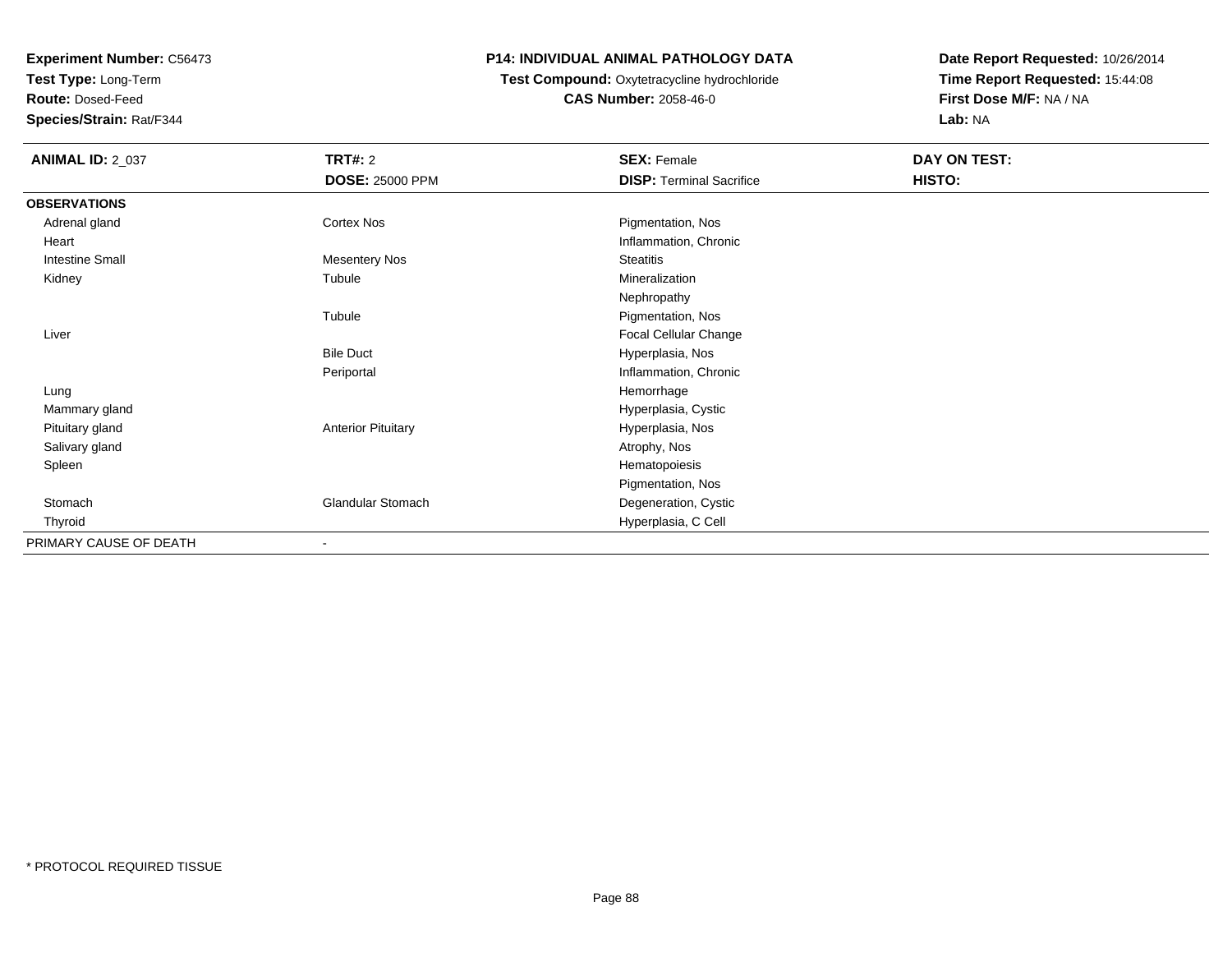**Test Type:** Long-Term

**Route:** Dosed-Feed

**Species/Strain:** Rat/F344

## **P14: INDIVIDUAL ANIMAL PATHOLOGY DATA**

**Test Compound:** Oxytetracycline hydrochloride**CAS Number:** 2058-46-0

| <b>ANIMAL ID: 2_038</b> | <b>TRT#: 2</b>               | <b>SEX: Female</b>              | DAY ON TEST: |
|-------------------------|------------------------------|---------------------------------|--------------|
|                         | <b>DOSE: 25000 PPM</b>       | <b>DISP: Terminal Sacrifice</b> | HISTO:       |
| <b>OBSERVATIONS</b>     |                              |                                 |              |
| Adrenal gland           | Cortex Nos                   | Hypertrophy, Nos                |              |
|                         | Cortex Nos                   | Pigmentation, Nos               |              |
| Heart                   |                              | Inflammation, Chronic           |              |
| Kidney                  | Tubule                       | Mineralization                  |              |
|                         |                              | Nephropathy                     |              |
|                         | Tubule                       | Pigmentation, Nos               |              |
| Liver                   |                              | Focal Cellular Change           |              |
|                         | <b>Bile Duct</b>             | Hyperplasia, Nos                |              |
|                         | Periportal                   | Inflammation, Chronic           |              |
| Mammary gland           |                              | Fibroadenoma                    |              |
|                         |                              | Hyperplasia, Cystic             |              |
| Pituitary gland         | <b>Anterior Pituitary</b>    | Cyst, Nos                       |              |
|                         | <b>Anterior Pituitary</b>    | Hyperplasia, Nos                |              |
| Spleen                  |                              | Hematopoiesis                   |              |
|                         |                              | Pigmentation, Nos               |              |
| Stomach                 | <b>Glandular Stomach</b>     | Degeneration, Cystic            |              |
| Thymus                  |                              | Cyst, Embryonal Duct            |              |
| Thyroid                 |                              | Hyperplasia, C Cell             |              |
| PRIMARY CAUSE OF DEATH  | $\qquad \qquad \blacksquare$ |                                 |              |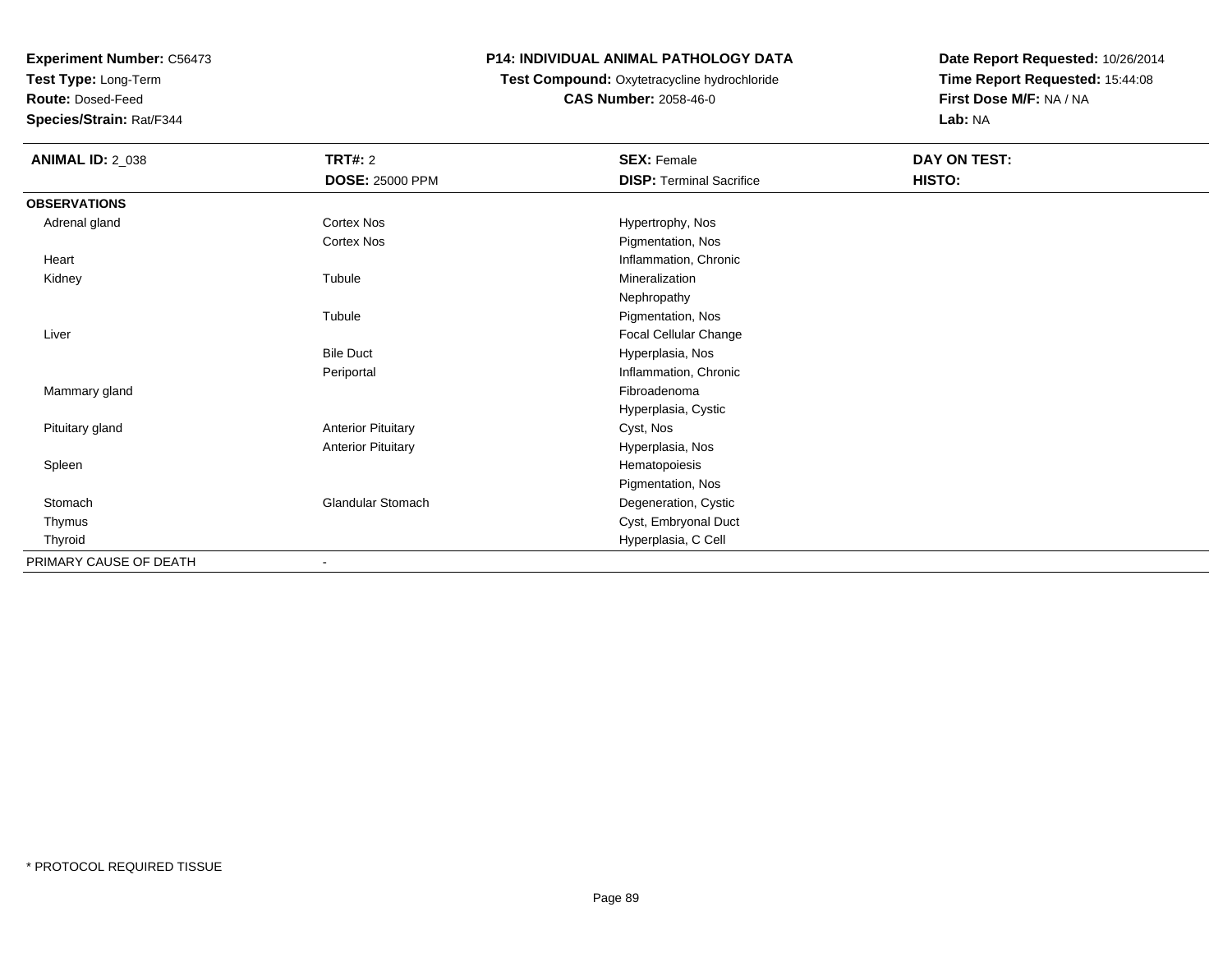**Test Type:** Long-Term

**Route:** Dosed-Feed

**Species/Strain:** Rat/F344

## **P14: INDIVIDUAL ANIMAL PATHOLOGY DATA**

**Test Compound:** Oxytetracycline hydrochloride**CAS Number:** 2058-46-0

| <b>ANIMAL ID: 2_039</b> | TRT#: 2                   | <b>SEX: Female</b>                 | DAY ON TEST: |  |
|-------------------------|---------------------------|------------------------------------|--------------|--|
|                         | DOSE: 25000 PPM           | <b>DISP:</b> Moribund Sacrifice    | HISTO:       |  |
| <b>OBSERVATIONS</b>     |                           |                                    |              |  |
| Adrenal gland           | Cortex Nos                | Hyperplasia, Nos                   |              |  |
|                         | Medulla                   | Hyperplasia, Nos                   |              |  |
|                         | Cortex Nos                | Pigmentation, Nos                  |              |  |
| Heart                   |                           | Inflammation, Chronic              |              |  |
| <b>Intestine Small</b>  | <b>Mesentery Nos</b>      | <b>Steatitis</b>                   |              |  |
| Kidney                  |                           | Nephropathy                        |              |  |
|                         | Tubule                    | Pigmentation, Nos                  |              |  |
| Liver                   |                           | Focal Cellular Change              |              |  |
|                         | <b>Bile Duct</b>          | Hyperplasia, Nos                   |              |  |
|                         | Periportal                | Inflammation, Chronic              |              |  |
| Mammary gland           |                           | Hyperplasia, Cystic                |              |  |
| Pancreas                | Acinus                    | Atrophy, Nos                       |              |  |
| Pituitary gland         | <b>Anterior Pituitary</b> | Cyst, Nos                          |              |  |
|                         | <b>Anterior Pituitary</b> | Hyperplasia, Nos                   |              |  |
| Spleen                  |                           | Hematoma, Nos                      |              |  |
|                         |                           | Hematopoiesis                      |              |  |
|                         |                           | Pigmentation, Nos                  |              |  |
| Stomach                 | <b>Glandular Stomach</b>  | Degeneration, Cystic               |              |  |
| <b>Uterus</b>           |                           | <b>Endometrial Stromal Sarcoma</b> |              |  |
| PRIMARY CAUSE OF DEATH  | $\overline{\phantom{a}}$  |                                    |              |  |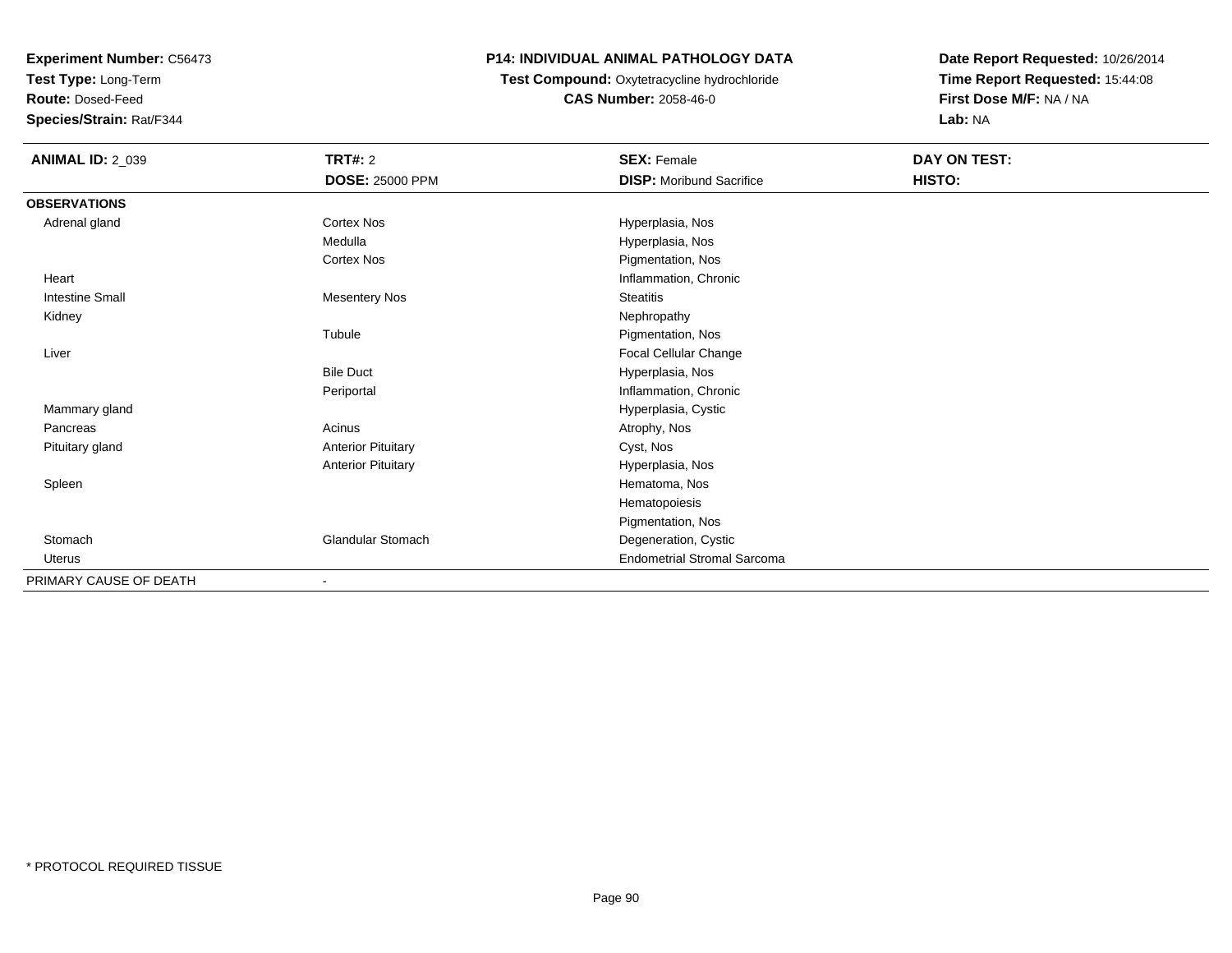**Test Type:** Long-Term

**Route:** Dosed-Feed

**Species/Strain:** Rat/F344

## **P14: INDIVIDUAL ANIMAL PATHOLOGY DATA**

## **Test Compound:** Oxytetracycline hydrochloride**CAS Number:** 2058-46-0

| <b>ANIMAL ID: 2_040</b> | <b>TRT#: 2</b>            | <b>SEX: Female</b>              | DAY ON TEST: |
|-------------------------|---------------------------|---------------------------------|--------------|
|                         | <b>DOSE: 25000 PPM</b>    | <b>DISP: Terminal Sacrifice</b> | HISTO:       |
| <b>OBSERVATIONS</b>     |                           |                                 |              |
| Adrenal gland           | Cortex Nos                | Pigmentation, Nos               |              |
| Heart                   |                           | Inflammation, Chronic           |              |
| Kidney                  | Tubule                    | Mineralization                  |              |
|                         |                           | Nephropathy                     |              |
|                         | Tubule                    | Pigmentation, Nos               |              |
| Liver                   |                           | Focal Cellular Change           |              |
|                         | <b>Bile Duct</b>          | Hyperplasia, Nos                |              |
|                         | Periportal                | Inflammation, Chronic           |              |
| Mammary gland           |                           | Hyperplasia, Cystic             |              |
| Pancreas                | Acinus                    | Atrophy, Nos                    |              |
| Pituitary gland         | <b>Anterior Pituitary</b> | Adenoma, Nos                    |              |
| Spleen                  |                           | Hematopoiesis                   |              |
|                         |                           | Pigmentation, Nos               |              |
| Stomach                 | Glandular Stomach         | Degeneration, Cystic            |              |
|                         | Forestomach               | Sarcoma, Nos                    |              |
| Thyroid                 |                           | C-Cell Adenoma                  |              |
|                         |                           | Hyperplasia, C Cell             |              |
| PRIMARY CAUSE OF DEATH  |                           |                                 |              |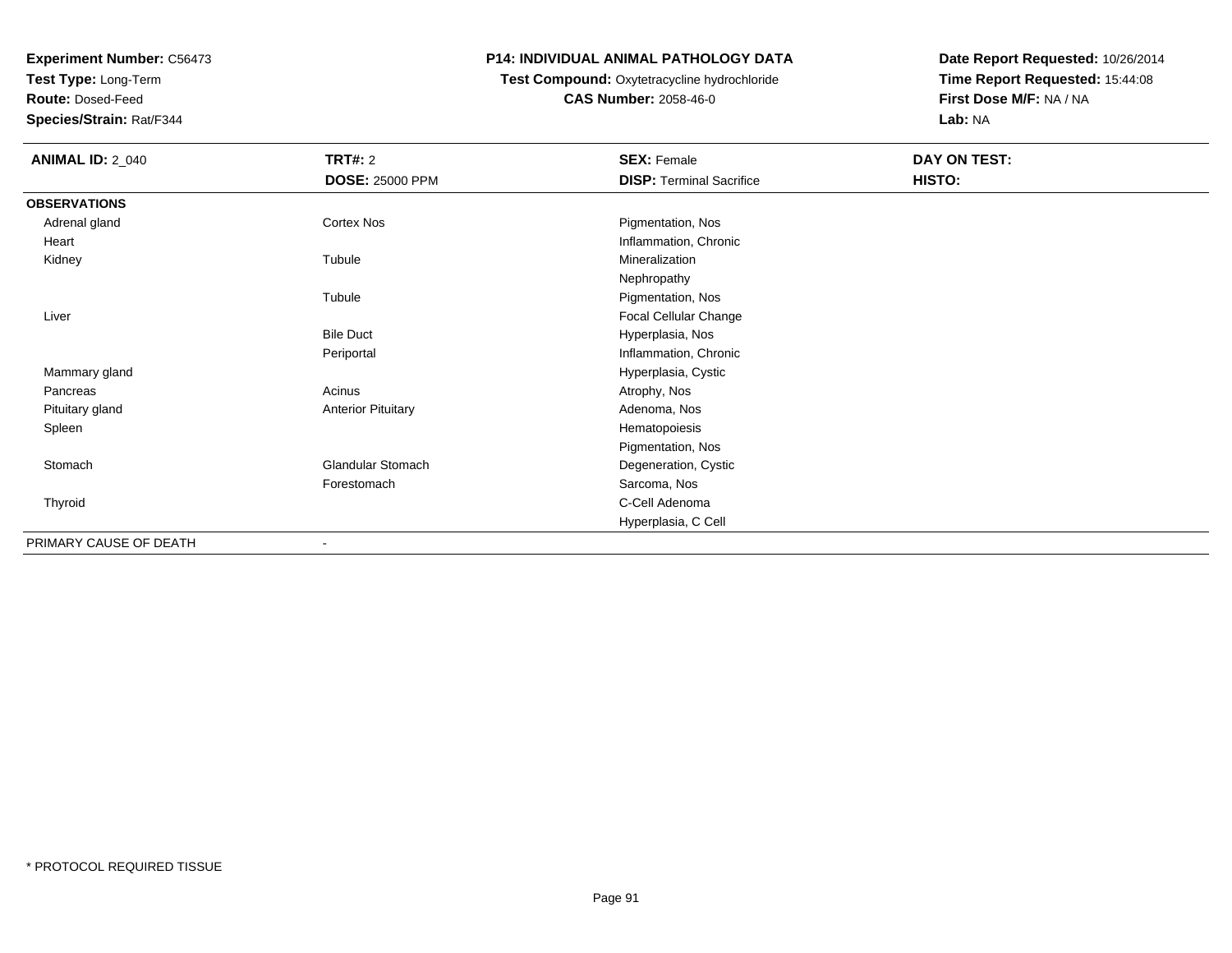**Experiment Number:** C56473**Test Type:** Long-Term**Route:** Dosed-Feed **Species/Strain:** Rat/F344**P14: INDIVIDUAL ANIMAL PATHOLOGY DATATest Compound:** Oxytetracycline hydrochloride**CAS Number:** 2058-46-0**Date Report Requested:** 10/26/2014**Time Report Requested:** 15:44:08**First Dose M/F:** NA / NA**Lab:** NA**ANIMAL ID: 2 041 TRT#:** 2 **SEX:** Female **DAY ON TEST: DOSE:** 25000 PPM**DISP:** Natural Death **HISTO: OBSERVATIONS** Adrenal glandCortex Nos **Pigmentation**, Nos Heart Inflammation, Chronic Kidneyy the contract of the contract of the contract of the contract of the contract of the contract of the contract of the contract of the contract of the contract of the contract of the contract of the contract of the contract Tubule **Mineralization** Tubule Pigmentation, Nos Liver Focal Cellular ChangeBile Duct Hyperplasia, Nos Pituitary glandAnterior Pituitary **Cyst, Nos**  Spleen Pigmentation, Nos Unspecified Multiple Organs Nos Leukemia, Mononuclear Cell PRIMARY CAUSE OF DEATH-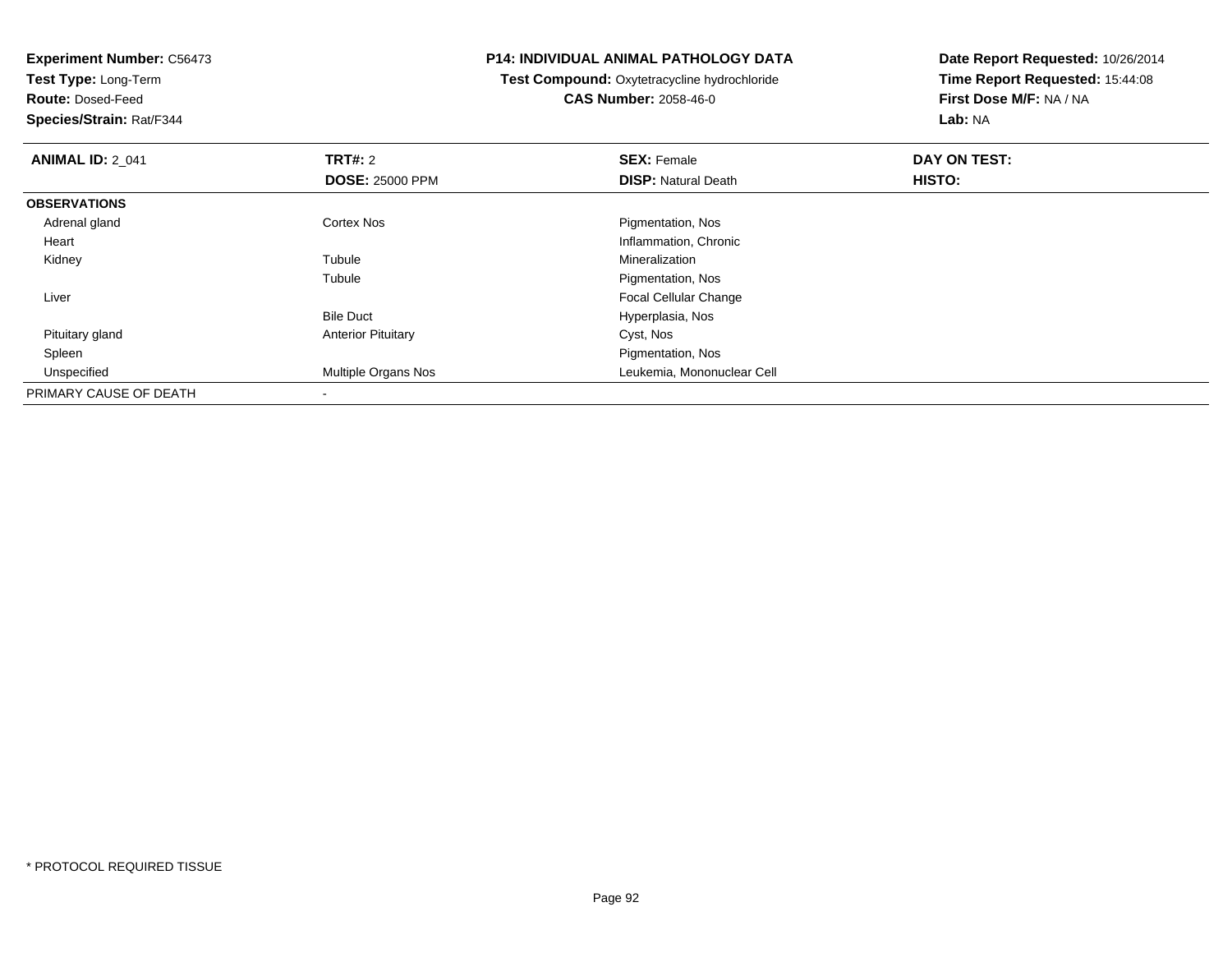**Test Type:** Long-Term

**Route:** Dosed-Feed

**Species/Strain:** Rat/F344

## **P14: INDIVIDUAL ANIMAL PATHOLOGY DATA**

**Test Compound:** Oxytetracycline hydrochloride**CAS Number:** 2058-46-0

| <b>ANIMAL ID: 2_042</b> | <b>TRT#: 2</b>            | <b>SEX: Female</b>              | DAY ON TEST: |
|-------------------------|---------------------------|---------------------------------|--------------|
|                         | <b>DOSE: 25000 PPM</b>    | <b>DISP: Terminal Sacrifice</b> | HISTO:       |
| <b>OBSERVATIONS</b>     |                           |                                 |              |
| Adrenal gland           | Cortex Nos                | Hyperplasia, Nos                |              |
|                         | Medulla                   | Hyperplasia, Nos                |              |
|                         | Cortex Nos                | Pigmentation, Nos               |              |
| Kidney                  | Tubule                    | Mineralization                  |              |
|                         |                           | Nephropathy                     |              |
|                         | Tubule                    | Pigmentation, Nos               |              |
| Liver                   |                           | Focal Cellular Change           |              |
|                         |                           | Granuloma, Nos                  |              |
| Mammary gland           |                           | Hyperplasia, Cystic             |              |
| Pancreas                | Acinus                    | Atrophy, Nos                    |              |
| Pituitary gland         | <b>Anterior Pituitary</b> | Adenoma, Nos                    |              |
| Spleen                  |                           | Hematopoiesis                   |              |
|                         |                           | Pigmentation, Nos               |              |
| Stomach                 | <b>Glandular Stomach</b>  | Degeneration, Cystic            |              |
| Thymus                  |                           | Cyst, Embryonal Duct            |              |
| Thyroid                 |                           | Hyperplasia, C Cell             |              |
| Unspecified             | Multiple Organs Nos       | Inflammation, Chronic           |              |
| PRIMARY CAUSE OF DEATH  | $\blacksquare$            |                                 |              |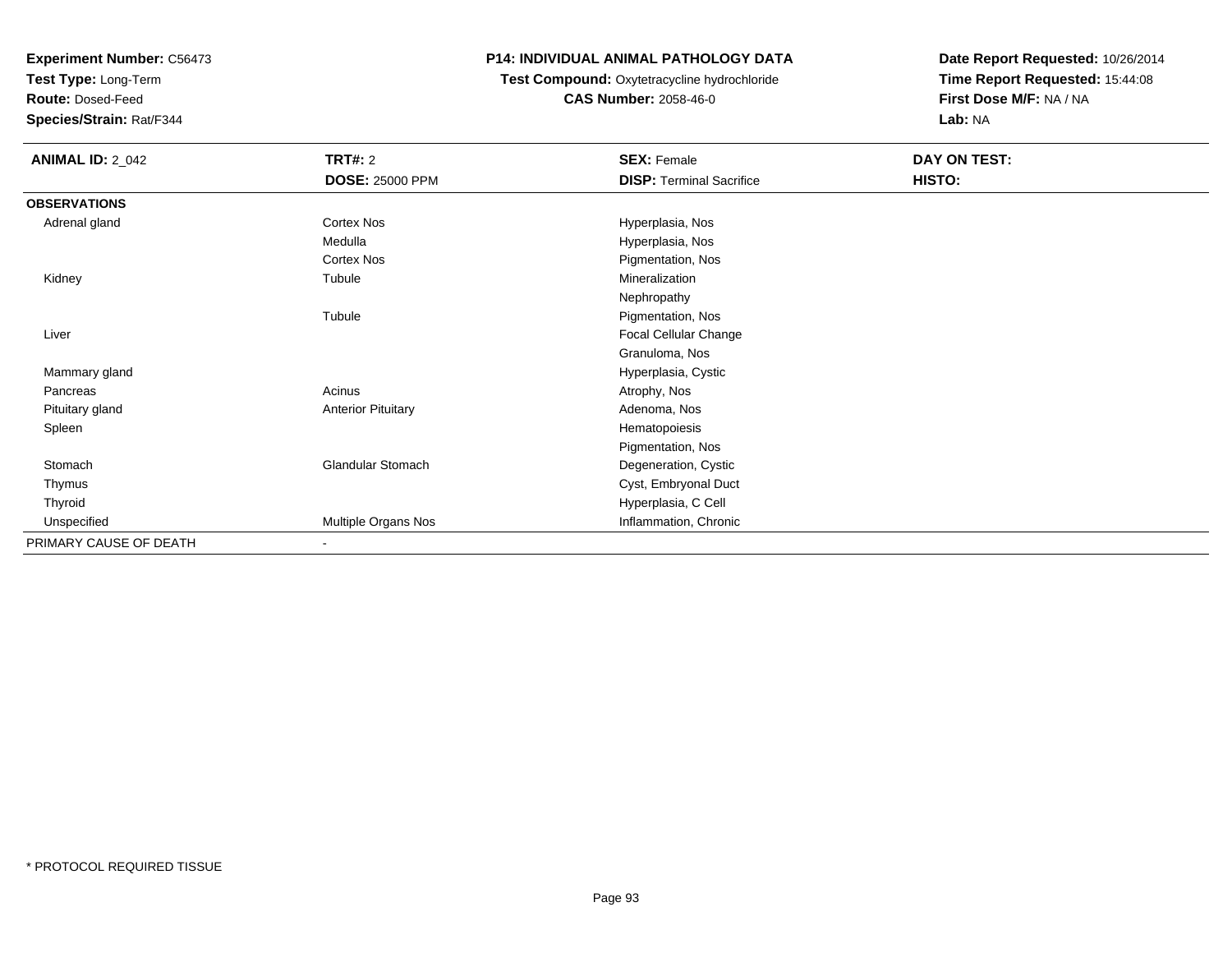**Test Type:** Long-Term

**Route:** Dosed-Feed

**Species/Strain:** Rat/F344

## **P14: INDIVIDUAL ANIMAL PATHOLOGY DATA**

**Test Compound:** Oxytetracycline hydrochloride**CAS Number:** 2058-46-0

| <b>ANIMAL ID: 2_043</b> | <b>TRT#: 2</b>            | <b>SEX: Female</b>              | DAY ON TEST: |  |
|-------------------------|---------------------------|---------------------------------|--------------|--|
|                         | <b>DOSE: 25000 PPM</b>    | <b>DISP: Terminal Sacrifice</b> | HISTO:       |  |
| <b>OBSERVATIONS</b>     |                           |                                 |              |  |
| Adrenal gland           | Cortex Nos                | Hyperplasia, Nos                |              |  |
|                         | Cortex Nos                | Pigmentation, Nos               |              |  |
| Clitoral gland          |                           | Hyperplasia, Nos                |              |  |
|                         |                           | Inflammation, Active Chronic    |              |  |
| Heart                   |                           | Inflammation, Chronic           |              |  |
| Kidney                  |                           | Nephropathy                     |              |  |
|                         | Tubule                    | Pigmentation, Nos               |              |  |
| Liver                   |                           | Focal Cellular Change           |              |  |
|                         | <b>Bile Duct</b>          | Hyperplasia, Nos                |              |  |
|                         | Periportal                | Inflammation, Chronic           |              |  |
| Lung                    |                           | Histiocytosis                   |              |  |
|                         |                           | Pneumonia, Interstitial Chronic |              |  |
| Mammary gland           |                           | Hyperplasia, Cystic             |              |  |
| Pancreas                | Acinus                    | Atrophy, Nos                    |              |  |
| Pituitary gland         | <b>Anterior Pituitary</b> | Cyst, Nos                       |              |  |
| Spleen                  |                           | Hematopoiesis                   |              |  |
|                         |                           | Pigmentation, Nos               |              |  |
| Stomach                 | Glandular Stomach         | Degeneration, Cystic            |              |  |
| PRIMARY CAUSE OF DEATH  | $\overline{\phantom{a}}$  |                                 |              |  |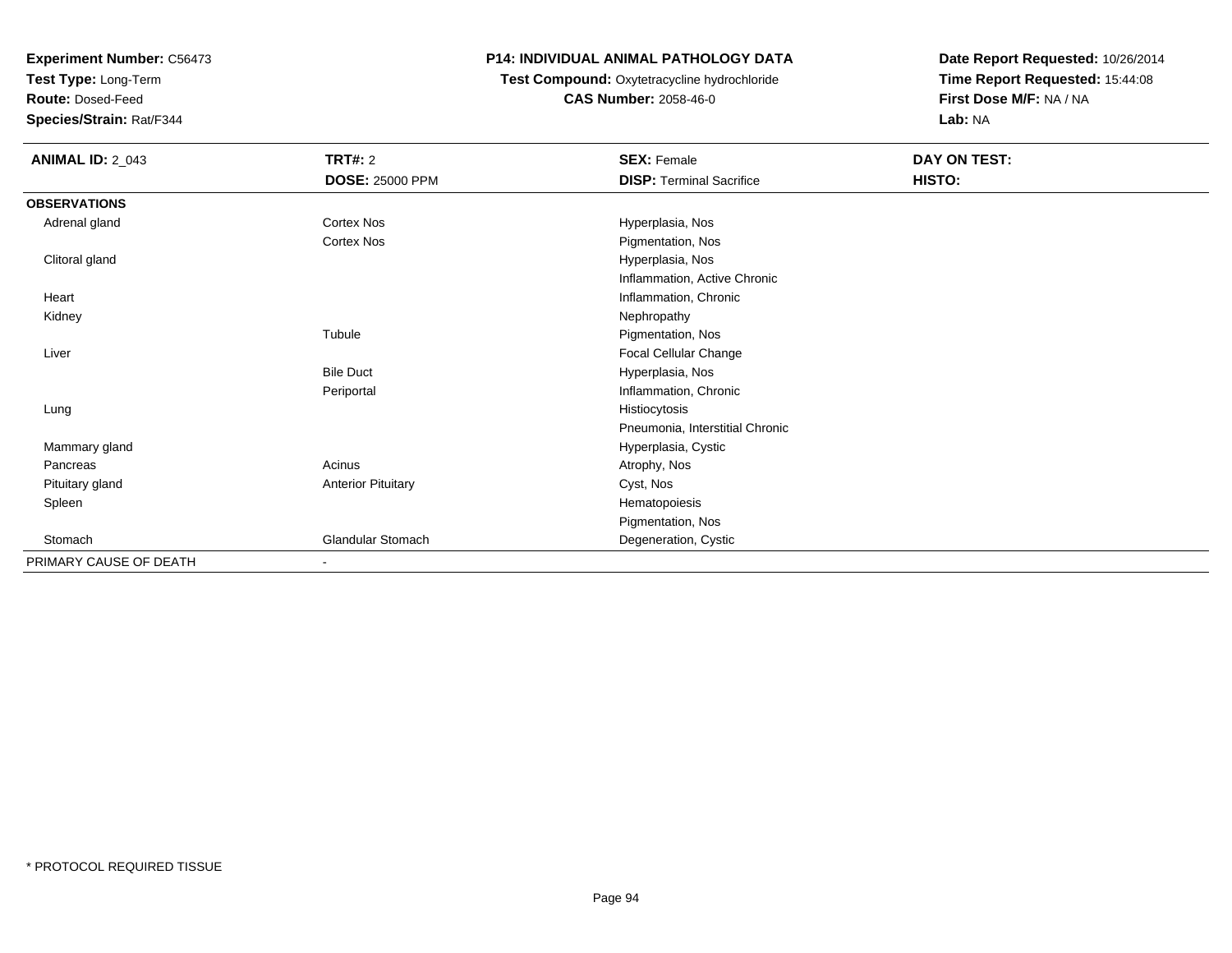**Test Type:** Long-Term

**Route:** Dosed-Feed

**Species/Strain:** Rat/F344

#### **P14: INDIVIDUAL ANIMAL PATHOLOGY DATA**

 **Test Compound:** Oxytetracycline hydrochloride**CAS Number:** 2058-46-0

| <b>ANIMAL ID: 2_044</b> | TRT#: 2                   | <b>SEX: Female</b>               | DAY ON TEST: |  |
|-------------------------|---------------------------|----------------------------------|--------------|--|
|                         | <b>DOSE: 25000 PPM</b>    | <b>DISP:</b> Moribund Sacrifice  | HISTO:       |  |
| <b>OBSERVATIONS</b>     |                           |                                  |              |  |
| Adrenal gland           | <b>Cortex Nos</b>         | Metamorphosis, Fatty             |              |  |
|                         | <b>Cortex Nos</b>         | Pigmentation, Nos                |              |  |
| Heart                   |                           | Inflammation, Chronic            |              |  |
| Kidney                  |                           | Nephropathy                      |              |  |
|                         | Tubule                    | Pigmentation, Nos                |              |  |
| Mammary gland           |                           | Hyperplasia, Cystic              |              |  |
| Pituitary gland         | <b>Anterior Pituitary</b> | Adenocarcinoma, Nos              |              |  |
| Spleen                  |                           | Hematopoiesis                    |              |  |
|                         |                           | Pigmentation, Nos                |              |  |
| Stomach                 | <b>Glandular Stomach</b>  | Degeneration, Cystic             |              |  |
| Thyroid                 |                           | Hyperplasia, C Cell              |              |  |
| Uterus                  |                           | <b>Endometrial Stromal Polyp</b> |              |  |
|                         | Endometrium               | Hyperplasia, Cystic              |              |  |
| PRIMARY CAUSE OF DEATH  | $\overline{\phantom{a}}$  |                                  |              |  |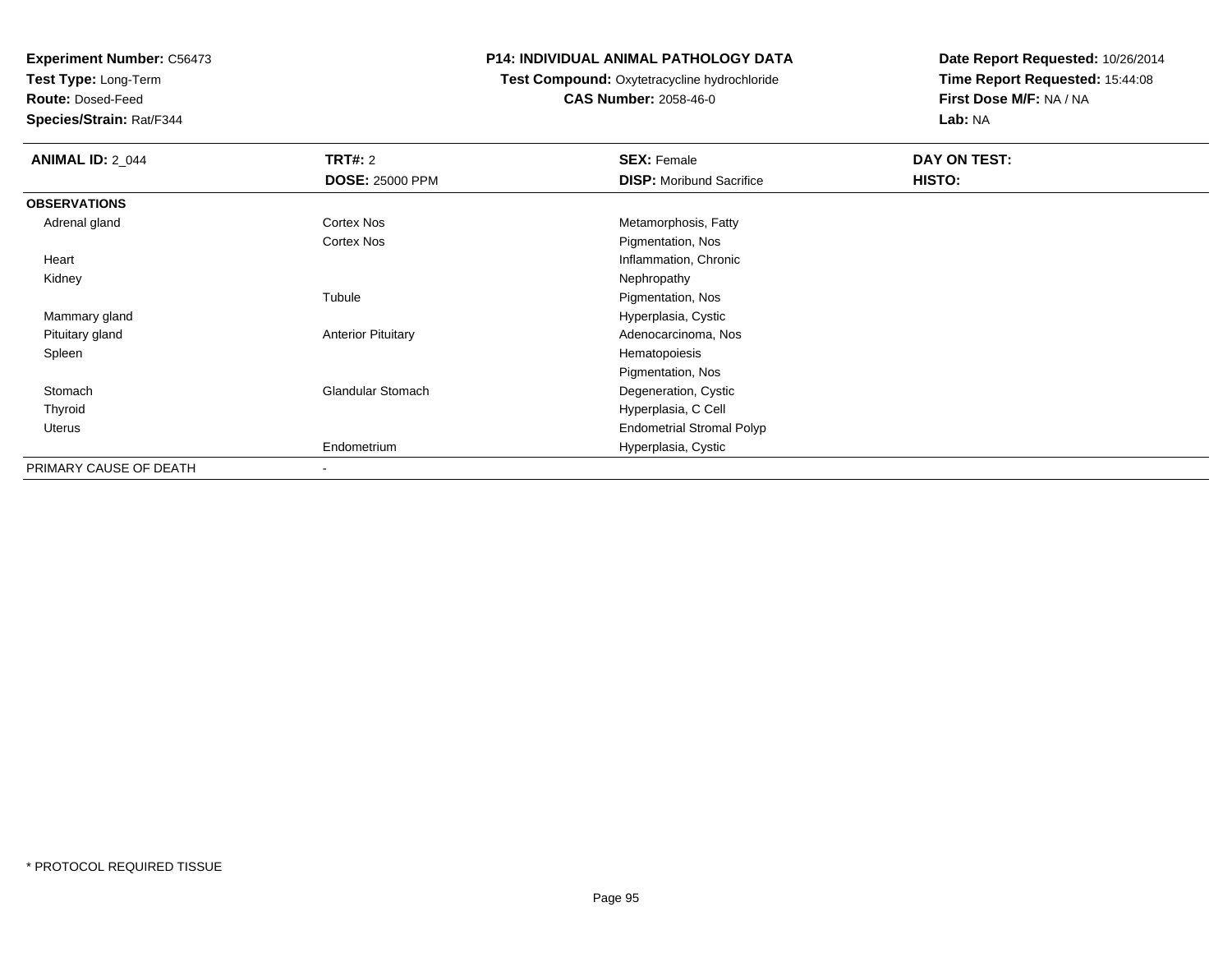**Test Type:** Long-Term

**Route:** Dosed-Feed

**Species/Strain:** Rat/F344

### **P14: INDIVIDUAL ANIMAL PATHOLOGY DATA**

**Test Compound:** Oxytetracycline hydrochloride**CAS Number:** 2058-46-0

| <b>ANIMAL ID: 2_045</b> | <b>TRT#: 2</b>            | <b>SEX: Female</b>              | DAY ON TEST: |  |
|-------------------------|---------------------------|---------------------------------|--------------|--|
|                         | <b>DOSE: 25000 PPM</b>    | <b>DISP: Terminal Sacrifice</b> | HISTO:       |  |
| <b>OBSERVATIONS</b>     |                           |                                 |              |  |
| Adrenal gland           | Cortex Nos                | Hyperplasia, Nos                |              |  |
|                         | Cortex Nos                | Metamorphosis, Fatty            |              |  |
| Clitoral gland          |                           | Inflammation, Active Chronic    |              |  |
| Heart                   |                           | Inflammation, Chronic           |              |  |
| Kidney                  | Tubule                    | Mineralization                  |              |  |
|                         |                           | Nephropathy                     |              |  |
| Liver                   |                           | Focal Cellular Change           |              |  |
|                         | <b>Bile Duct</b>          | Hyperplasia, Nos                |              |  |
|                         | Periportal                | Inflammation, Chronic           |              |  |
| Mammary gland           |                           | Hyperplasia, Cystic             |              |  |
| Pancreas                | Acinus                    | Atrophy, Nos                    |              |  |
|                         | Acinus                    | Focal Cellular Change           |              |  |
| Pituitary gland         | <b>Anterior Pituitary</b> | Cyst, Nos                       |              |  |
|                         | <b>Anterior Pituitary</b> | Hyperplasia, Nos                |              |  |
| Spleen                  |                           | Hematopoiesis                   |              |  |
| Stomach                 | Glandular Stomach         | Degeneration, Cystic            |              |  |
| Thyroid                 |                           | <b>Cystic Follicles</b>         |              |  |
|                         |                           | Hyperplasia, C Cell             |              |  |
| Unspecified             | Multiple Organs Nos       | Pigmentation, Nos               |              |  |
| PRIMARY CAUSE OF DEATH  | $\blacksquare$            |                                 |              |  |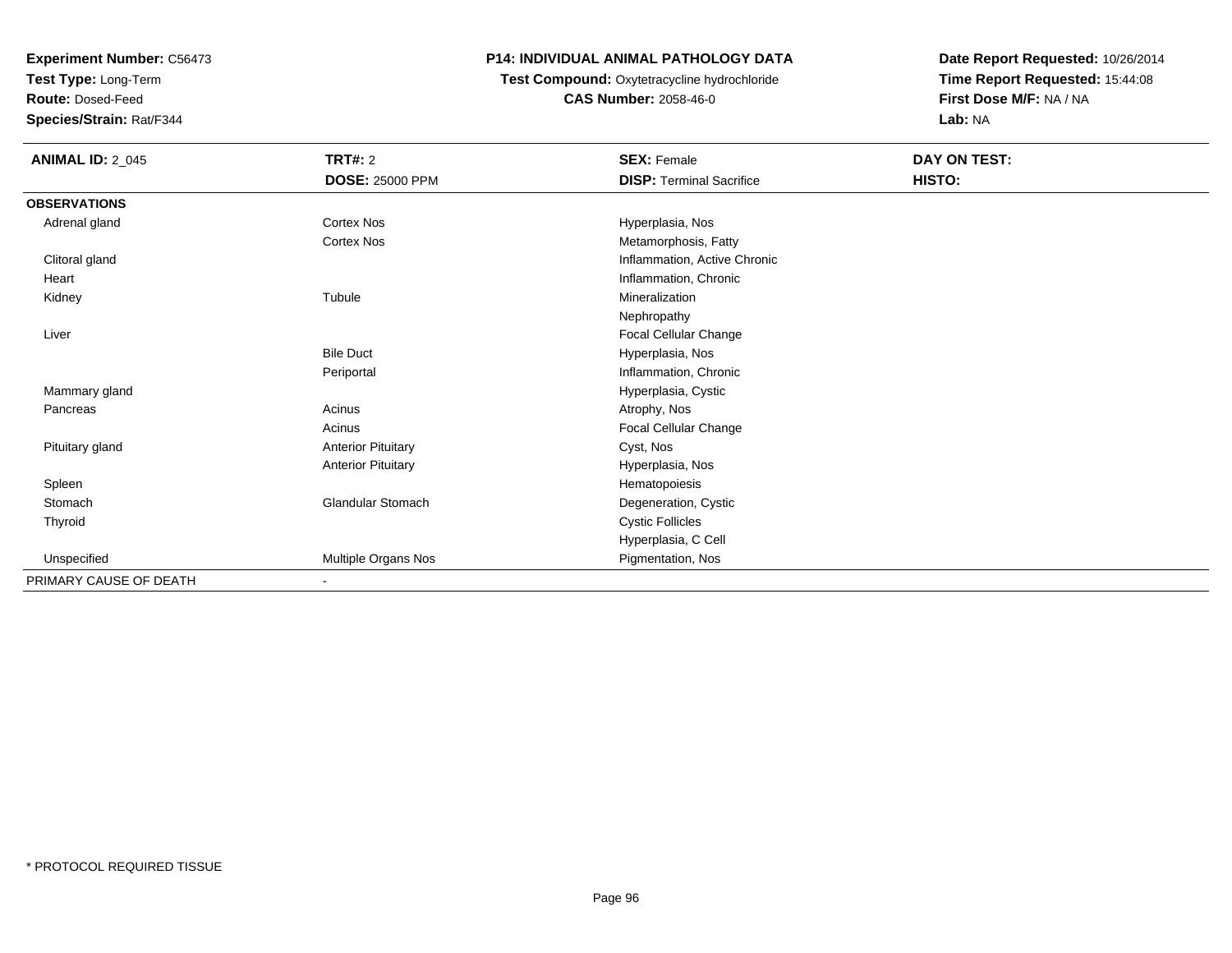**Test Type:** Long-Term

**Route:** Dosed-Feed

**Species/Strain:** Rat/F344

## **P14: INDIVIDUAL ANIMAL PATHOLOGY DATA**

 **Test Compound:** Oxytetracycline hydrochloride**CAS Number:** 2058-46-0

| <b>ANIMAL ID: 2_046</b> | <b>TRT#: 2</b>            | <b>SEX: Female</b>               | DAY ON TEST: |  |
|-------------------------|---------------------------|----------------------------------|--------------|--|
|                         | <b>DOSE: 25000 PPM</b>    | <b>DISP: Terminal Sacrifice</b>  | HISTO:       |  |
| <b>OBSERVATIONS</b>     |                           |                                  |              |  |
| Adrenal gland           | <b>Cortex Nos</b>         | Hyperplasia, Nos                 |              |  |
|                         | <b>Cortex Nos</b>         | Hypertrophy, Focal               |              |  |
|                         | <b>Cortex Nos</b>         | Pigmentation, Nos                |              |  |
| Heart                   |                           | Inflammation, Chronic            |              |  |
| Kidney                  | Tubule                    | Mineralization                   |              |  |
|                         |                           | Nephropathy                      |              |  |
|                         | Tubule                    | Pigmentation, Nos                |              |  |
| Liver                   |                           | Focal Cellular Change            |              |  |
|                         | <b>Bile Duct</b>          | Hyperplasia, Nos                 |              |  |
|                         | Periportal                | Inflammation, Chronic            |              |  |
| Lung                    |                           | Histiocytosis                    |              |  |
|                         |                           | Pneumonia, Interstitial Chronic  |              |  |
| Mammary gland           |                           | Hyperplasia, Cystic              |              |  |
| Pituitary gland         | <b>Anterior Pituitary</b> | Adenoma, Nos                     |              |  |
| Salivary gland          |                           | Atrophy, Nos                     |              |  |
|                         |                           | Inflammation, Acute              |              |  |
| Spleen                  |                           | Hematopoiesis                    |              |  |
|                         |                           | Pigmentation, Nos                |              |  |
| Stomach                 | <b>Glandular Stomach</b>  | Degeneration, Cystic             |              |  |
| Thymus                  |                           | Cyst, Embryonal Duct             |              |  |
| Thyroid                 |                           | <b>Cystic Follicles</b>          |              |  |
|                         |                           | Hyperplasia, C Cell              |              |  |
|                         |                           | Hyperplasia, Follicular Cell     |              |  |
| <b>Uterus</b>           |                           | <b>Endometrial Stromal Polyp</b> |              |  |
| PRIMARY CAUSE OF DEATH  |                           |                                  |              |  |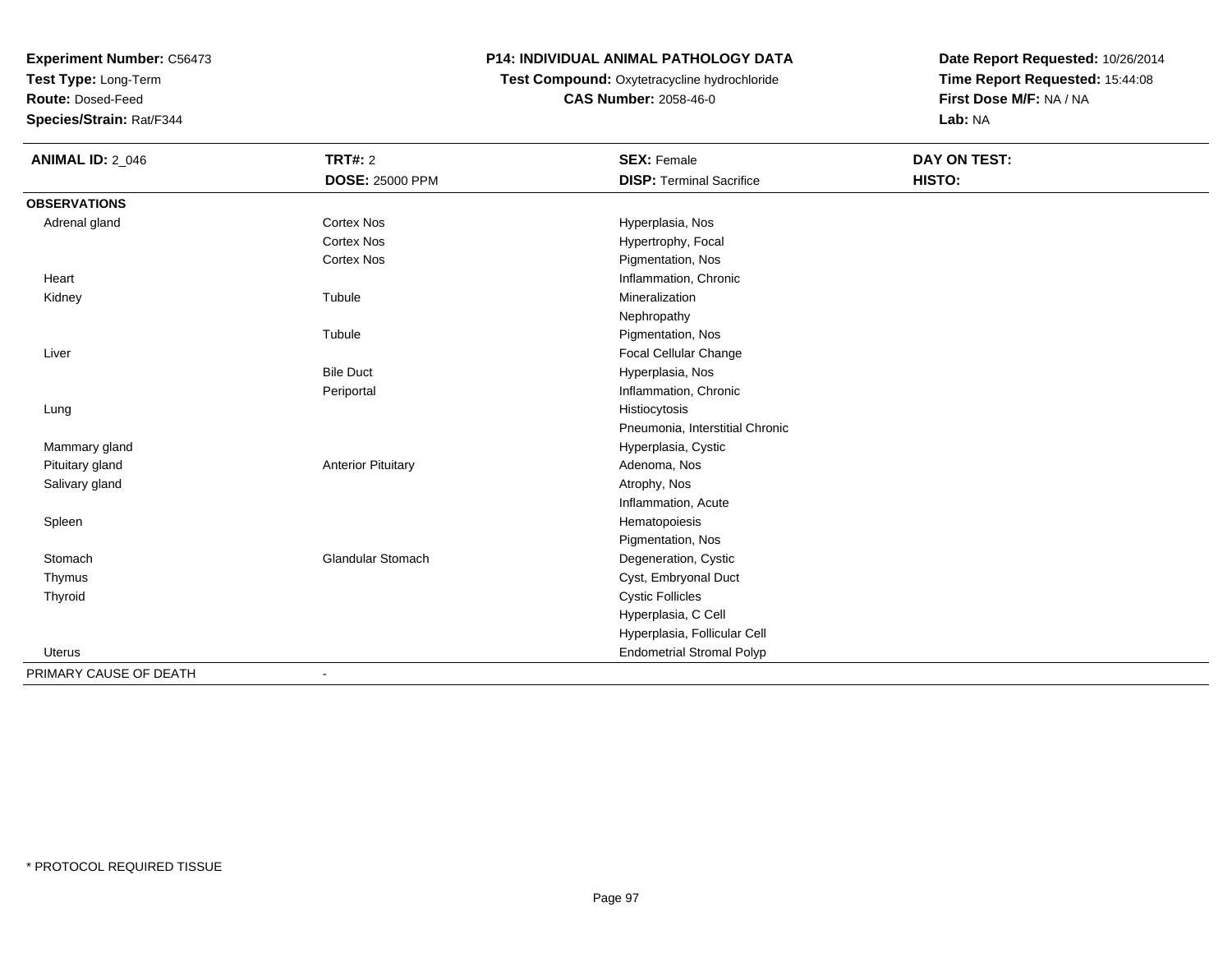**Test Type:** Long-Term

**Route:** Dosed-Feed

**Species/Strain:** Rat/F344

#### **P14: INDIVIDUAL ANIMAL PATHOLOGY DATA**

## **Test Compound:** Oxytetracycline hydrochloride**CAS Number:** 2058-46-0

| <b>ANIMAL ID: 2_047</b> | <b>TRT#: 2</b>            | <b>SEX: Female</b>               | DAY ON TEST: |  |
|-------------------------|---------------------------|----------------------------------|--------------|--|
|                         | <b>DOSE: 25000 PPM</b>    | <b>DISP:</b> Moribund Sacrifice  | HISTO:       |  |
| <b>OBSERVATIONS</b>     |                           |                                  |              |  |
| Adrenal gland           | Cortex Nos                | Pigmentation, Nos                |              |  |
| <b>Brain</b>            |                           | Atrophy, Pressure                |              |  |
| Heart                   |                           | Inflammation, Chronic            |              |  |
| Kidney                  |                           | Nephropathy                      |              |  |
|                         | Tubule                    | Pigmentation, Nos                |              |  |
| Liver                   |                           | Focal Cellular Change            |              |  |
|                         | <b>Bile Duct</b>          | Hyperplasia, Nos                 |              |  |
|                         | Periportal                | Inflammation, Chronic            |              |  |
| Mammary gland           |                           | Hyperplasia, Cystic              |              |  |
| Pituitary gland         | <b>Anterior Pituitary</b> | Adenoma, Nos                     |              |  |
| Spleen                  |                           | Hematopoiesis                    |              |  |
|                         |                           | Pigmentation, Nos                |              |  |
| Stomach                 | <b>Glandular Stomach</b>  | Degeneration, Cystic             |              |  |
| Thyroid                 |                           | Hyperplasia, C Cell              |              |  |
| Uterus                  |                           | <b>Endometrial Stromal Polyp</b> |              |  |
| PRIMARY CAUSE OF DEATH  |                           |                                  |              |  |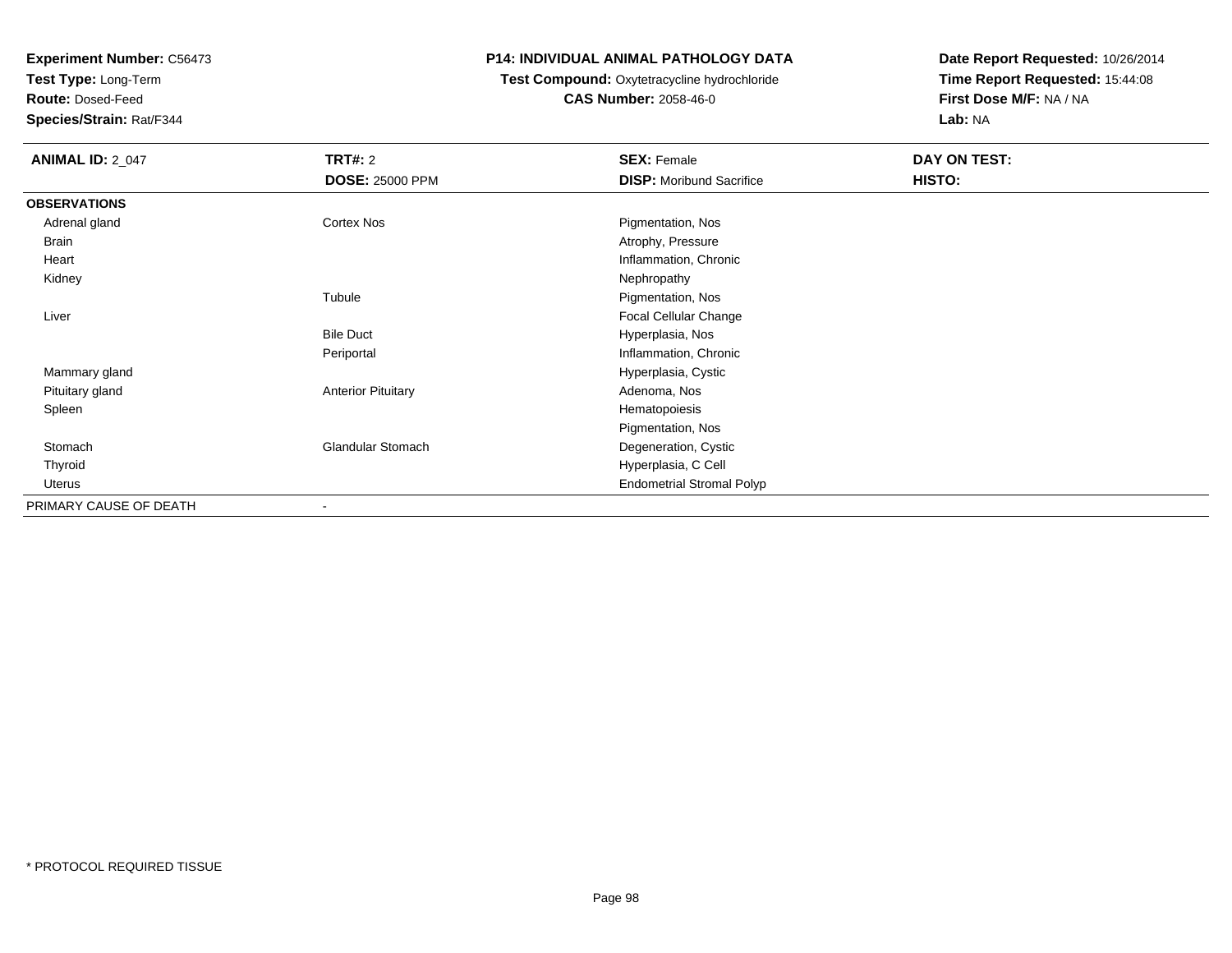**Test Type:** Long-Term

**Route:** Dosed-Feed

**Species/Strain:** Rat/F344

## **P14: INDIVIDUAL ANIMAL PATHOLOGY DATA**

**Test Compound:** Oxytetracycline hydrochloride**CAS Number:** 2058-46-0

| <b>ANIMAL ID: 2_048</b> | <b>TRT#: 2</b>            | <b>SEX: Female</b>              | DAY ON TEST: |  |
|-------------------------|---------------------------|---------------------------------|--------------|--|
|                         | <b>DOSE: 25000 PPM</b>    | <b>DISP: Terminal Sacrifice</b> | HISTO:       |  |
| <b>OBSERVATIONS</b>     |                           |                                 |              |  |
| Adrenal gland           |                           | Cortical Adenoma                |              |  |
|                         | <b>Cortex Nos</b>         | Hyperplasia, Nos                |              |  |
|                         | Medulla                   | Hyperplasia, Nos                |              |  |
|                         | <b>Cortex Nos</b>         | Pigmentation, Nos               |              |  |
| Heart                   |                           | Inflammation, Chronic           |              |  |
| Kidney                  | Tubule                    | Mineralization                  |              |  |
|                         |                           | Nephropathy                     |              |  |
|                         | Tubule                    | Pigmentation, Nos               |              |  |
| Liver                   |                           | <b>Accessory Structure</b>      |              |  |
|                         |                           | Focal Cellular Change           |              |  |
|                         |                           | Granuloma, Nos                  |              |  |
|                         | <b>Bile Duct</b>          | Hyperplasia, Nos                |              |  |
|                         | Periportal                | Inflammation, Chronic           |              |  |
|                         |                           | Neoplastic Nodule               |              |  |
| Mammary gland           |                           | Hyperplasia, Cystic             |              |  |
| Pituitary gland         | <b>Anterior Pituitary</b> | Adenoma, Nos                    |              |  |
|                         | <b>Anterior Pituitary</b> | Cyst, Nos                       |              |  |
| Spleen                  |                           | Hematopoiesis                   |              |  |
|                         |                           | Pigmentation, Nos               |              |  |
| Stomach                 | <b>Glandular Stomach</b>  | Degeneration, Cystic            |              |  |
| Thyroid                 |                           | C-Cell Carcinoma                |              |  |
|                         |                           | Hyperplasia, C Cell             |              |  |
| Uterus                  |                           | Hydrometra                      |              |  |
| PRIMARY CAUSE OF DEATH  | $\overline{a}$            |                                 |              |  |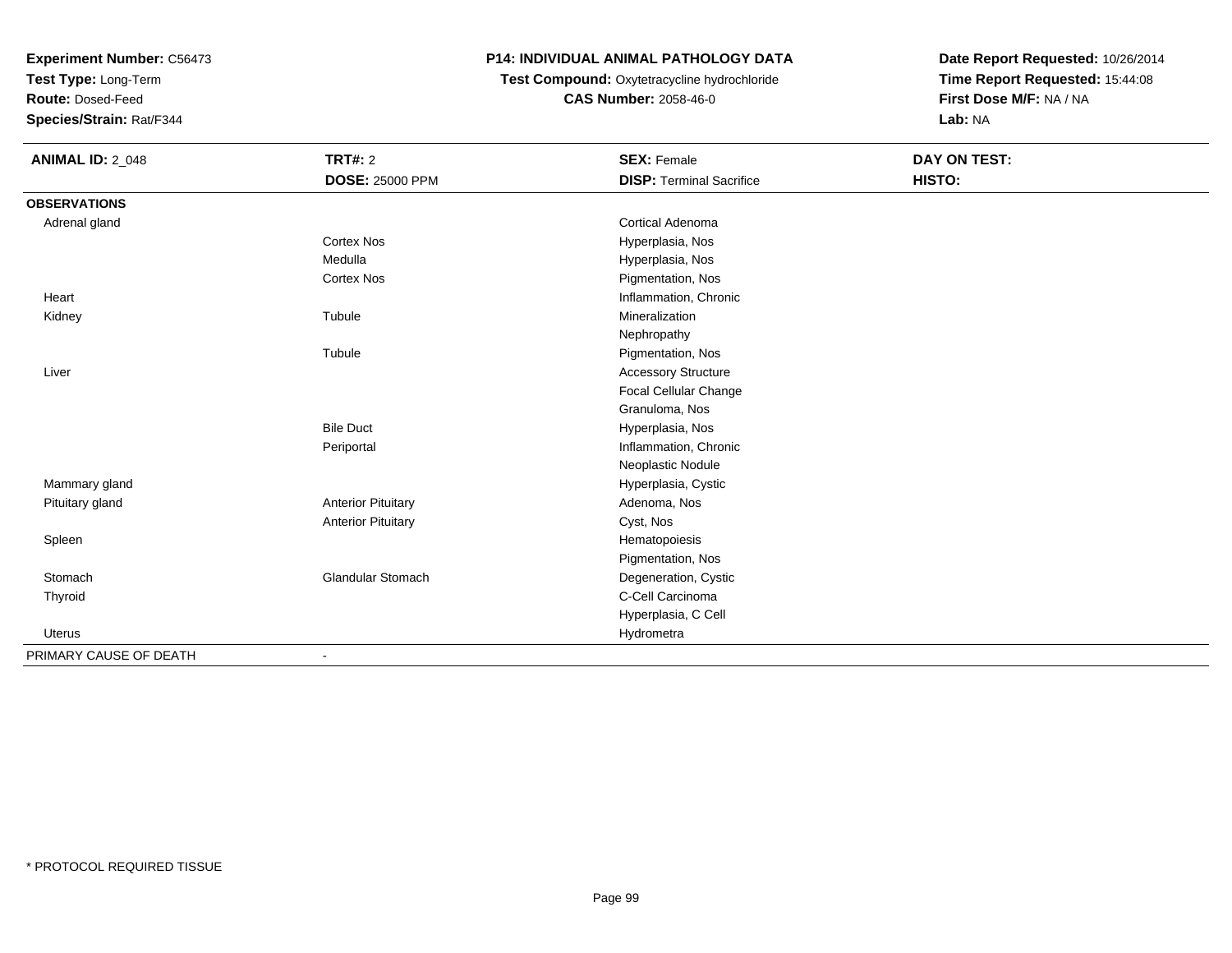**Test Type:** Long-Term

**Route:** Dosed-Feed

**Species/Strain:** Rat/F344

## **P14: INDIVIDUAL ANIMAL PATHOLOGY DATA**

 **Test Compound:** Oxytetracycline hydrochloride**CAS Number:** 2058-46-0

| <b>ANIMAL ID: 2_049</b> | <b>TRT#: 2</b>            | <b>SEX: Female</b>               | <b>DAY ON TEST:</b> |
|-------------------------|---------------------------|----------------------------------|---------------------|
|                         | DOSE: 25000 PPM           | <b>DISP:</b> Moribund Sacrifice  | HISTO:              |
| <b>OBSERVATIONS</b>     |                           |                                  |                     |
| Adrenal gland           | Medulla                   | Hyperplasia, Nos                 |                     |
|                         | <b>Cortex Nos</b>         | Metamorphosis, Fatty             |                     |
|                         | <b>Cortex Nos</b>         | Pigmentation, Nos                |                     |
| Bone marrow             |                           | Inflammation, Active Chronic     |                     |
| Clitoral gland          |                           | Inflammation, Active Chronic     |                     |
| Heart                   |                           | Inflammation, Chronic            |                     |
| Kidney                  |                           | Nephropathy                      |                     |
|                         | Tubule                    | Pigmentation, Nos                |                     |
| Liver                   |                           | <b>Focal Cellular Change</b>     |                     |
|                         | Periportal                | Inflammation, Chronic            |                     |
|                         |                           | Neoplastic Nodule                |                     |
| Lung                    |                           | <b>Cholesterol Deposit</b>       |                     |
|                         |                           | Histiocytosis                    |                     |
|                         |                           | Pneumonia, Interstitial Chronic  |                     |
| Mammary gland           |                           | Fibroadenoma                     |                     |
|                         |                           | Hyperplasia, Cystic              |                     |
| Pancreas                | Acinus                    | Hyperplasia, Nos                 |                     |
| Pituitary gland         | <b>Anterior Pituitary</b> | Hyperplasia, Nos                 |                     |
| Spleen                  |                           | Hematopoiesis                    |                     |
|                         |                           | Pigmentation, Nos                |                     |
| Stomach                 | Glandular Stomach         | Degeneration, Cystic             |                     |
| Thymus                  |                           | Cyst, Embryonal Duct             |                     |
| Thyroid                 |                           | Hyperplasia, C Cell              |                     |
| Uterus                  |                           | <b>Endometrial Stromal Polyp</b> |                     |
| PRIMARY CAUSE OF DEATH  | $\overline{\phantom{0}}$  |                                  |                     |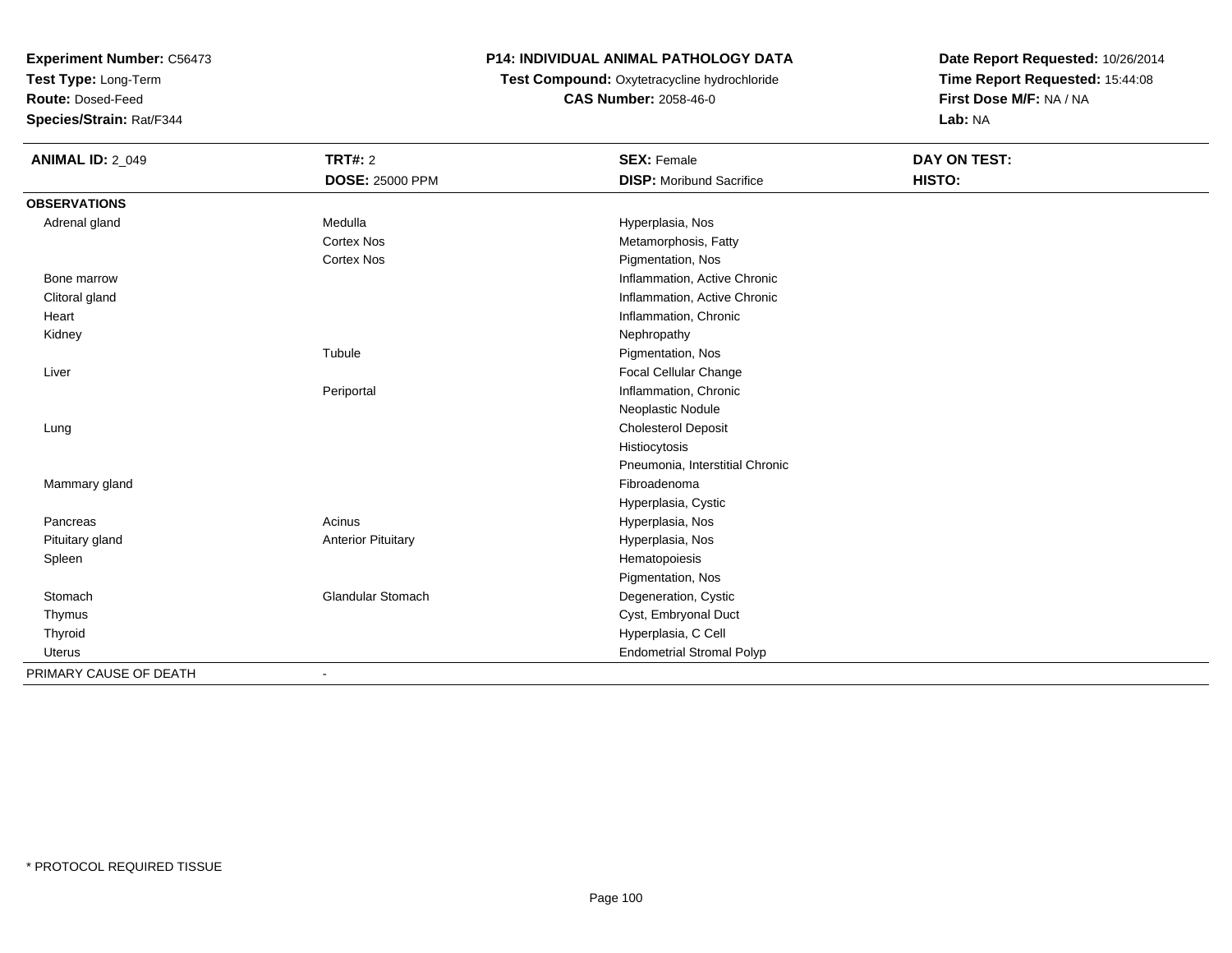**Test Type:** Long-Term

**Route:** Dosed-Feed

**Species/Strain:** Rat/F344

### **P14: INDIVIDUAL ANIMAL PATHOLOGY DATA**

# **Test Compound:** Oxytetracycline hydrochloride**CAS Number:** 2058-46-0

| <b>ANIMAL ID: 2_050</b> | <b>TRT#: 2</b>            | <b>SEX: Female</b>              | <b>DAY ON TEST:</b> |  |
|-------------------------|---------------------------|---------------------------------|---------------------|--|
|                         | <b>DOSE: 25000 PPM</b>    | <b>DISP: Terminal Sacrifice</b> | HISTO:              |  |
| <b>OBSERVATIONS</b>     |                           |                                 |                     |  |
| Adrenal gland           | <b>Cortex Nos</b>         | Hyperplasia, Nos                |                     |  |
|                         | Medulla                   | Hyperplasia, Nos                |                     |  |
|                         | Medulla                   | Pheochromocytoma                |                     |  |
|                         | <b>Cortex Nos</b>         | Pigmentation, Nos               |                     |  |
| Heart                   |                           | Inflammation, Chronic           |                     |  |
| Kidney                  | Tubule                    | Mineralization                  |                     |  |
|                         |                           | Nephropathy                     |                     |  |
|                         | Tubule                    | Pigmentation, Nos               |                     |  |
| Liver                   |                           | <b>Accessory Structure</b>      |                     |  |
|                         |                           | Focal Cellular Change           |                     |  |
|                         | <b>Bile Duct</b>          | Hyperplasia, Nos                |                     |  |
|                         | Periportal                | Inflammation, Chronic           |                     |  |
| Mammary gland           |                           | Fibroadenoma                    |                     |  |
|                         |                           | Hyperplasia, Cystic             |                     |  |
| Pituitary gland         | <b>Anterior Pituitary</b> | Adenoma, Nos                    |                     |  |
|                         | <b>Anterior Pituitary</b> | Cyst, Nos                       |                     |  |
| Salivary gland          |                           | Inflammation, Chronic           |                     |  |
| Spleen                  |                           | Hematopoiesis                   |                     |  |
|                         |                           | Pigmentation, Nos               |                     |  |
| Stomach                 | <b>Glandular Stomach</b>  | Degeneration, Cystic            |                     |  |
| Thyroid                 |                           | Hyperplasia, C Cell             |                     |  |
| <b>Uterus</b>           |                           | Inflammation, Acute             |                     |  |
| PRIMARY CAUSE OF DEATH  |                           |                                 |                     |  |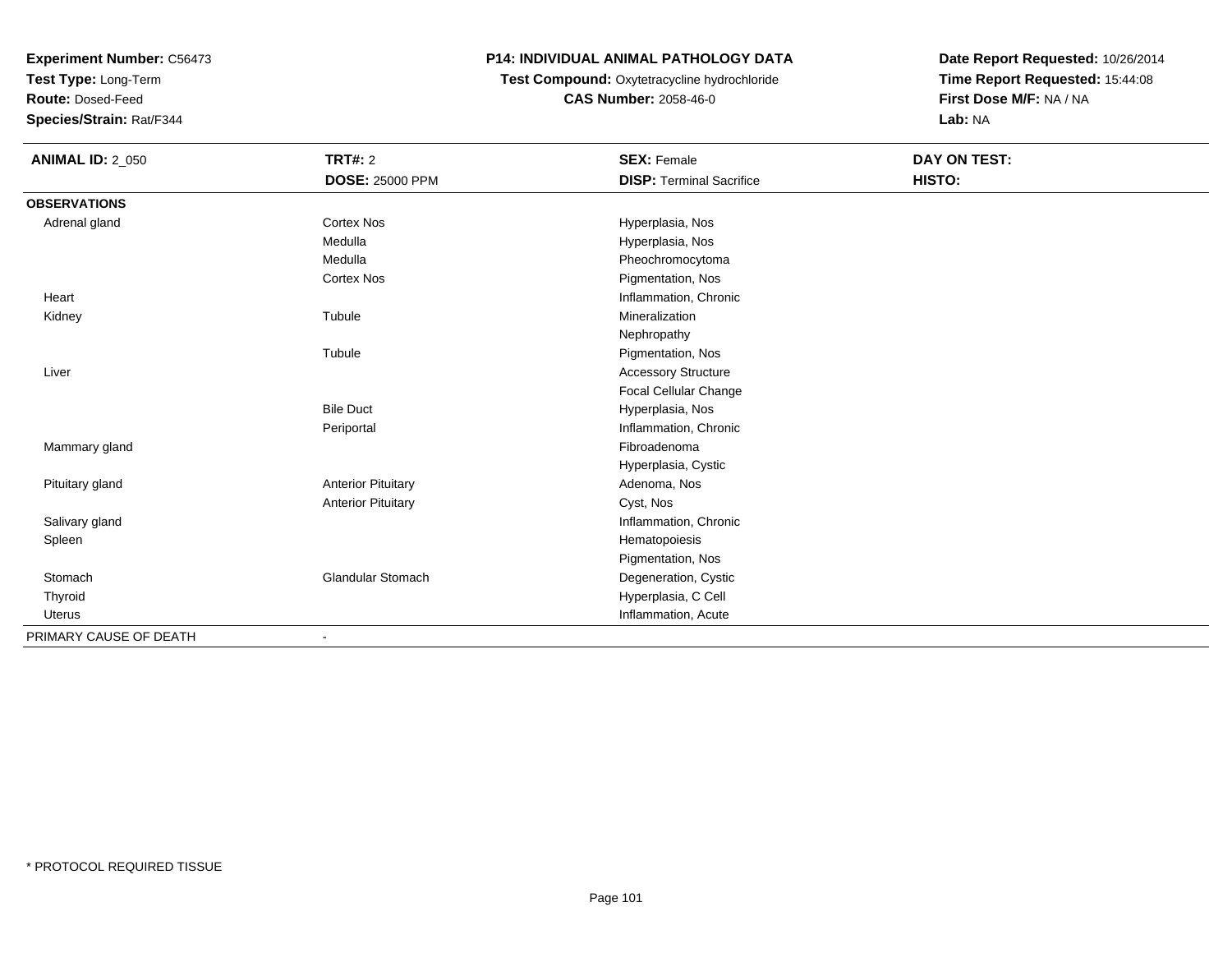**Test Type:** Long-Term

**Route:** Dosed-Feed

**Species/Strain:** Rat/F344

### **P14: INDIVIDUAL ANIMAL PATHOLOGY DATA**

**Test Compound:** Oxytetracycline hydrochloride**CAS Number:** 2058-46-0

| <b>ANIMAL ID: 3_101</b> | <b>TRT#: 3</b>            | <b>SEX: Female</b>               | <b>DAY ON TEST:</b> |  |
|-------------------------|---------------------------|----------------------------------|---------------------|--|
|                         | <b>DOSE: 0</b>            | <b>DISP: Terminal Sacrifice</b>  | HISTO:              |  |
| <b>OBSERVATIONS</b>     |                           |                                  |                     |  |
| Adrenal gland           | <b>Cortex Nos</b>         | Metamorphosis, Fatty             |                     |  |
|                         | <b>Cortex Nos</b>         | Pigmentation, Nos                |                     |  |
| Eye                     |                           | Cataract                         |                     |  |
|                         |                           | Hemorrhage                       |                     |  |
|                         |                           | Retinopathy                      |                     |  |
| Kidney                  | Tubule                    | Mineralization                   |                     |  |
|                         |                           | Nephropathy                      |                     |  |
|                         | Tubule                    | Pigmentation, Nos                |                     |  |
| Liver                   |                           | <b>Focal Cellular Change</b>     |                     |  |
|                         |                           | Granuloma, Nos                   |                     |  |
|                         | <b>Bile Duct</b>          | Hyperplasia, Nos                 |                     |  |
|                         |                           | Neoplastic Nodule                |                     |  |
| Mammary gland           |                           | Hyperplasia, Cystic              |                     |  |
| Pancreas                | Acinus                    | Hyperplasia, Nos                 |                     |  |
| Pituitary gland         | <b>Anterior Pituitary</b> | Cyst, Nos                        |                     |  |
|                         | <b>Anterior Pituitary</b> | Hyperplasia, Nos                 |                     |  |
| Salivary gland          |                           | <b>Cystic Ducts</b>              |                     |  |
| Spleen                  |                           | Hematopoiesis                    |                     |  |
|                         |                           | Pigmentation, Nos                |                     |  |
| Stomach                 | Glandular Stomach         | Degeneration, Cystic             |                     |  |
| Thymus                  |                           | Cyst, Embryonal Duct             |                     |  |
| Thyroid                 |                           | C-Cell Carcinoma                 |                     |  |
|                         |                           | Hyperplasia, C Cell              |                     |  |
| Unspecified             | Multiple Organs Nos       | Inflammation, Chronic            |                     |  |
| Uterus                  |                           | Dilatation, Nos                  |                     |  |
|                         |                           | <b>Endometrial Stromal Polyp</b> |                     |  |
| PRIMARY CAUSE OF DEATH  | $\blacksquare$            |                                  |                     |  |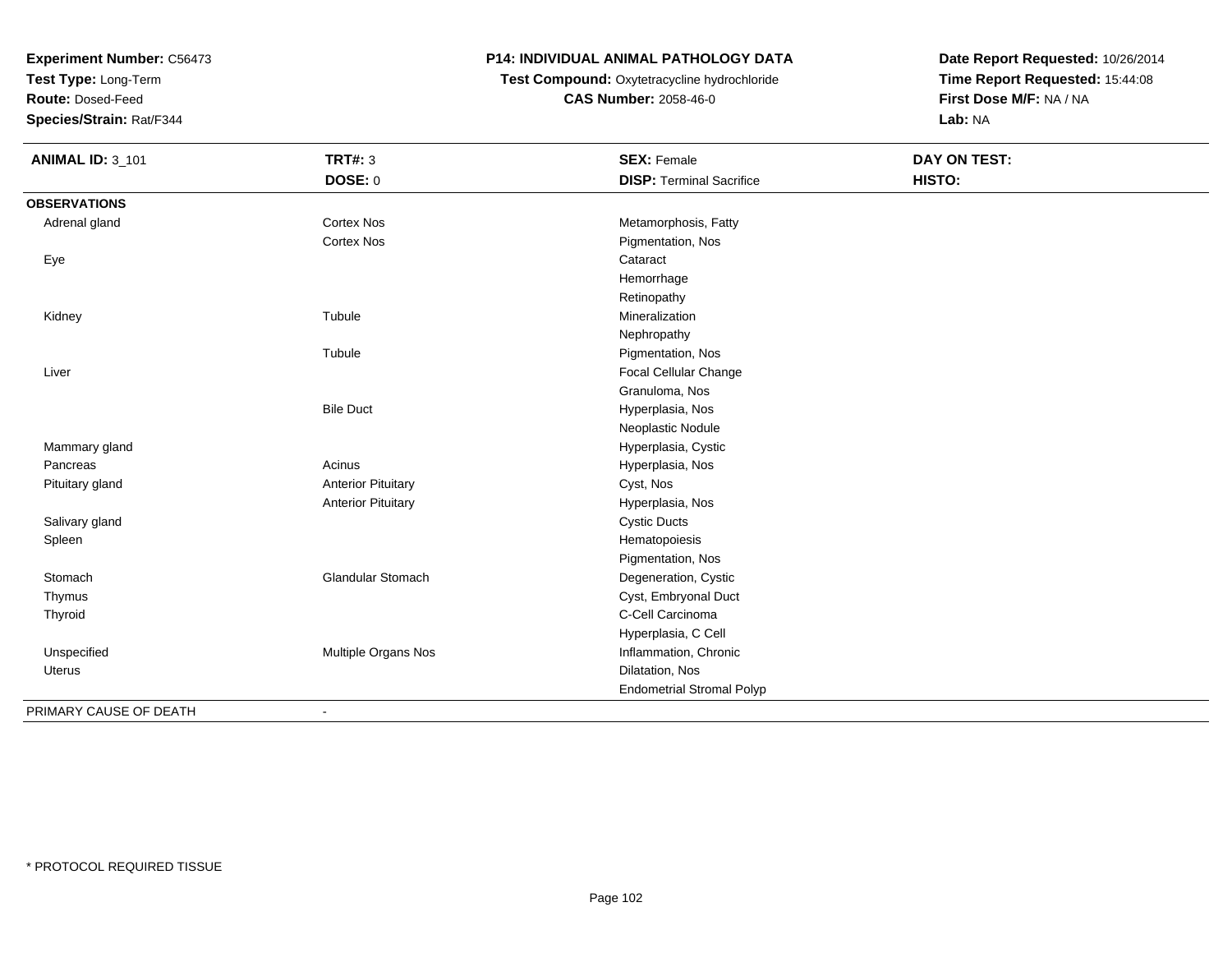**Test Type:** Long-Term

**Route:** Dosed-Feed

**Species/Strain:** Rat/F344

#### **P14: INDIVIDUAL ANIMAL PATHOLOGY DATA**

## **Test Compound:** Oxytetracycline hydrochloride**CAS Number:** 2058-46-0

| <b>ANIMAL ID: 3_102</b> | <b>TRT#: 3</b>            | <b>SEX: Female</b>         | DAY ON TEST: |  |
|-------------------------|---------------------------|----------------------------|--------------|--|
|                         | <b>DOSE: 0</b>            | <b>DISP: Natural Death</b> | HISTO:       |  |
| <b>OBSERVATIONS</b>     |                           |                            |              |  |
| Adrenal gland           | <b>Cortex Nos</b>         | Pigmentation, Nos          |              |  |
| Heart                   |                           | Inflammation, Chronic      |              |  |
| Kidney                  | Tubule                    | Pigmentation, Nos          |              |  |
| Liver                   |                           | Cytoplasmic Vacuolization  |              |  |
|                         |                           | Focal Cellular Change      |              |  |
|                         | Periportal                | Inflammation, Chronic      |              |  |
| Lung                    |                           | Congestion, Nos            |              |  |
|                         |                           | Mineralization             |              |  |
| Lymph node              | Mandibular Lymph Node     | Hemosiderosis              |              |  |
| Mammary gland           |                           | Fibroadenoma               |              |  |
| Pancreas                | Acinus                    | Atrophy, Nos               |              |  |
| Pituitary gland         | <b>Anterior Pituitary</b> | Adenoma, Nos               |              |  |
|                         | <b>Anterior Pituitary</b> | Cyst, Nos                  |              |  |
| Spleen                  |                           | Pigmentation, Nos          |              |  |
| Stomach                 | <b>Glandular Stomach</b>  | Mineralization             |              |  |
| PRIMARY CAUSE OF DEATH  | $\overline{\phantom{a}}$  |                            |              |  |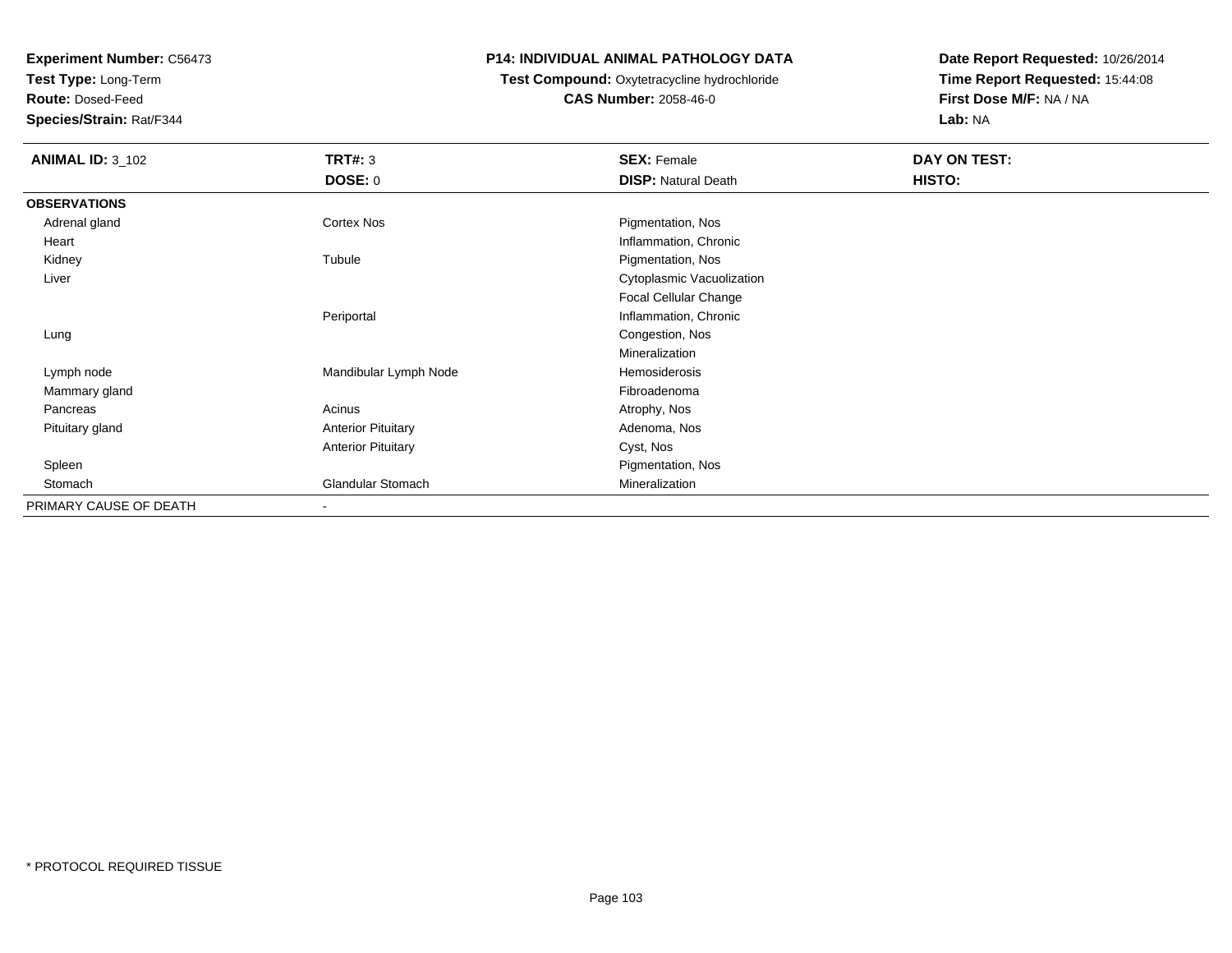**Test Type:** Long-Term

**Route:** Dosed-Feed

**Species/Strain:** Rat/F344

## **P14: INDIVIDUAL ANIMAL PATHOLOGY DATA**

**Test Compound:** Oxytetracycline hydrochloride**CAS Number:** 2058-46-0

| <b>ANIMAL ID: 3_103</b> | <b>TRT#: 3</b>            | <b>SEX: Female</b>               | DAY ON TEST: |  |
|-------------------------|---------------------------|----------------------------------|--------------|--|
|                         | DOSE: 0                   | <b>DISP: Terminal Sacrifice</b>  | HISTO:       |  |
| <b>OBSERVATIONS</b>     |                           |                                  |              |  |
| Adrenal gland           | Medulla                   | Hyperplasia, Nos                 |              |  |
|                         | <b>Cortex Nos</b>         | Pigmentation, Nos                |              |  |
| Eye                     |                           | Cataract                         |              |  |
|                         | Sclera                    | Mineralization                   |              |  |
|                         |                           | Retinopathy                      |              |  |
| Harderian gland         | Hardarian Gland           | Inflammation, Chronic            |              |  |
| Heart                   |                           | Inflammation, Chronic            |              |  |
| Kidney                  | Tubule                    | Mineralization                   |              |  |
|                         |                           | Nephropathy                      |              |  |
|                         | Tubule                    | Pigmentation, Nos                |              |  |
| Liver                   |                           | <b>Accessory Structure</b>       |              |  |
|                         |                           | Focal Cellular Change            |              |  |
|                         | <b>Bile Duct</b>          | Hyperplasia, Nos                 |              |  |
|                         | Periportal                | Inflammation, Chronic            |              |  |
|                         |                           | <b>Nuclear Alteration</b>        |              |  |
| Mammary gland           |                           | Hyperplasia, Cystic              |              |  |
| Pituitary gland         | <b>Anterior Pituitary</b> | Adenoma, Nos                     |              |  |
| Spleen                  |                           | Hematopoiesis                    |              |  |
|                         |                           | Pigmentation, Nos                |              |  |
| Stomach                 | Glandular Stomach         | Degeneration, Cystic             |              |  |
| Thyroid                 |                           | <b>Cystic Follicles</b>          |              |  |
|                         |                           | Hyperplasia, C Cell              |              |  |
| Uterus                  |                           | <b>Endometrial Stromal Polyp</b> |              |  |
| PRIMARY CAUSE OF DEATH  |                           |                                  |              |  |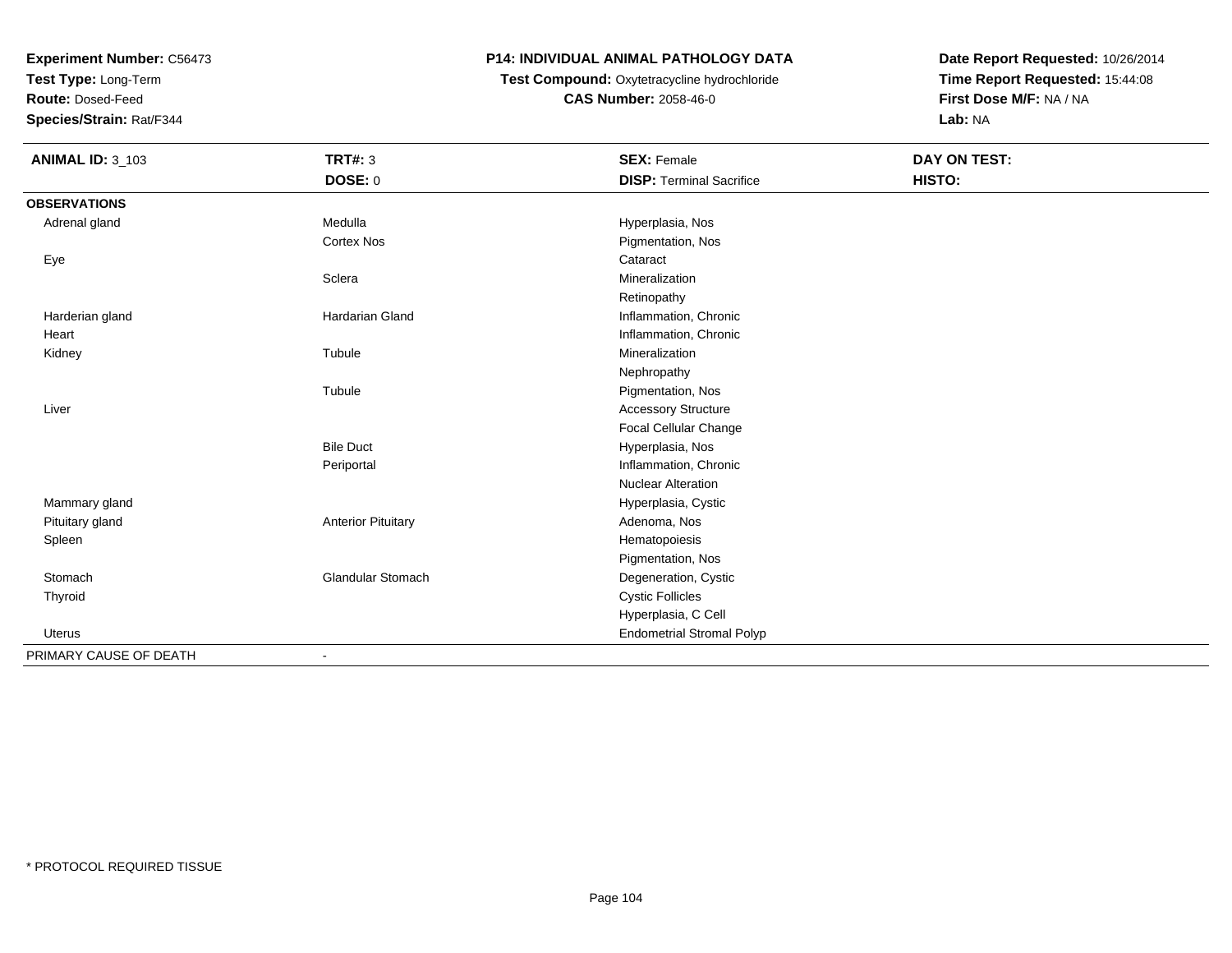**Test Type:** Long-Term

**Route:** Dosed-Feed

**Species/Strain:** Rat/F344

## **P14: INDIVIDUAL ANIMAL PATHOLOGY DATA**

 **Test Compound:** Oxytetracycline hydrochloride**CAS Number:** 2058-46-0

| <b>ANIMAL ID: 3_104</b> | <b>TRT#: 3</b>            | <b>SEX: Female</b>              | DAY ON TEST: |  |
|-------------------------|---------------------------|---------------------------------|--------------|--|
|                         | DOSE: 0                   | <b>DISP: Terminal Sacrifice</b> | HISTO:       |  |
| <b>OBSERVATIONS</b>     |                           |                                 |              |  |
| Adrenal gland           |                           | Cortical Adenoma                |              |  |
|                         | <b>Cortex Nos</b>         | Metamorphosis, Fatty            |              |  |
|                         | Cortex Nos                | Pigmentation, Nos               |              |  |
| Heart                   |                           | Inflammation, Chronic           |              |  |
| Kidney                  | Tubule                    | Mineralization                  |              |  |
|                         |                           | Nephropathy                     |              |  |
|                         | Tubule                    | Pigmentation, Nos               |              |  |
| Liver                   |                           | <b>Focal Cellular Change</b>    |              |  |
|                         |                           | Granuloma, Nos                  |              |  |
|                         | <b>Bile Duct</b>          | Hyperplasia, Nos                |              |  |
|                         | Periportal                | Inflammation, Chronic           |              |  |
| Lung                    |                           | Histiocytosis                   |              |  |
|                         |                           | Pneumonia, Interstitial Chronic |              |  |
| Mammary gland           |                           | Fibroadenoma                    |              |  |
|                         |                           | Hyperplasia, Cystic             |              |  |
| Pancreas                | Acinus                    | Atrophy, Nos                    |              |  |
| Pituitary gland         | <b>Anterior Pituitary</b> | Adenoma, Nos                    |              |  |
|                         | <b>Anterior Pituitary</b> | Cyst, Nos                       |              |  |
| Salivary gland          |                           | Inflammation, Chronic           |              |  |
| Spleen                  |                           | Hematopoiesis                   |              |  |
|                         |                           | Pigmentation, Nos               |              |  |
| Thymus                  |                           | Cyst, Embryonal Duct            |              |  |
| Thyroid                 |                           | <b>Cystic Follicles</b>         |              |  |
|                         |                           | Hyperplasia, C Cell             |              |  |
| PRIMARY CAUSE OF DEATH  | $\overline{\phantom{0}}$  |                                 |              |  |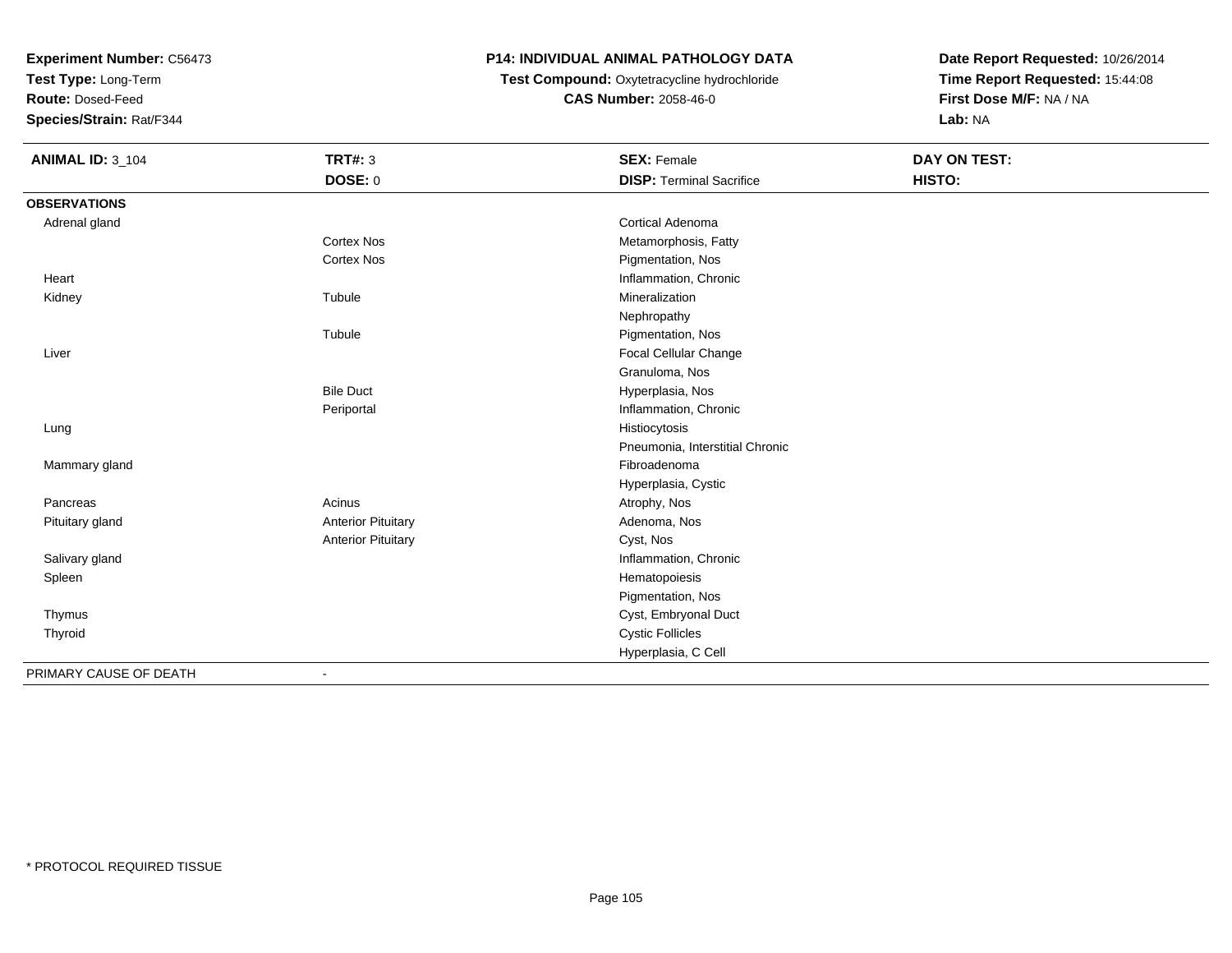**Test Type:** Long-Term

**Route:** Dosed-Feed

**Species/Strain:** Rat/F344

#### **P14: INDIVIDUAL ANIMAL PATHOLOGY DATA**

## **Test Compound:** Oxytetracycline hydrochloride**CAS Number:** 2058-46-0

| <b>ANIMAL ID: 3_105</b> | <b>TRT#: 3</b>            | <b>SEX: Female</b>              | DAY ON TEST: |
|-------------------------|---------------------------|---------------------------------|--------------|
|                         | <b>DOSE: 0</b>            | <b>DISP:</b> Moribund Sacrifice | HISTO:       |
| <b>OBSERVATIONS</b>     |                           |                                 |              |
| Adrenal gland           | <b>Cortex Nos</b>         | Hyperplasia, Nos                |              |
|                         | <b>Cortex Nos</b>         | Metamorphosis, Fatty            |              |
|                         | <b>Cortex Nos</b>         | Pigmentation, Nos               |              |
| <b>Brain</b>            |                           | Atrophy, Pressure               |              |
| Heart                   |                           | Inflammation, Chronic           |              |
| Kidney                  | Tubule                    | Mineralization                  |              |
|                         |                           | Nephropathy                     |              |
|                         | Tubule                    | Pigmentation, Nos               |              |
| Liver                   |                           | Focal Cellular Change           |              |
|                         | <b>Bile Duct</b>          | Hyperplasia, Nos                |              |
|                         | Periportal                | Inflammation, Chronic           |              |
| Lymph node              | Mandibular Lymph Node     | Hemosiderosis                   |              |
| Pituitary gland         | <b>Anterior Pituitary</b> | Adenoma, Nos                    |              |
| Spleen                  |                           | Hematopoiesis                   |              |
|                         |                           | Pigmentation, Nos               |              |
| Thymus                  |                           | Cyst, Embryonal Duct            |              |
| Uterus                  | Endometrium               | Hyperplasia, Cystic             |              |
| PRIMARY CAUSE OF DEATH  |                           |                                 |              |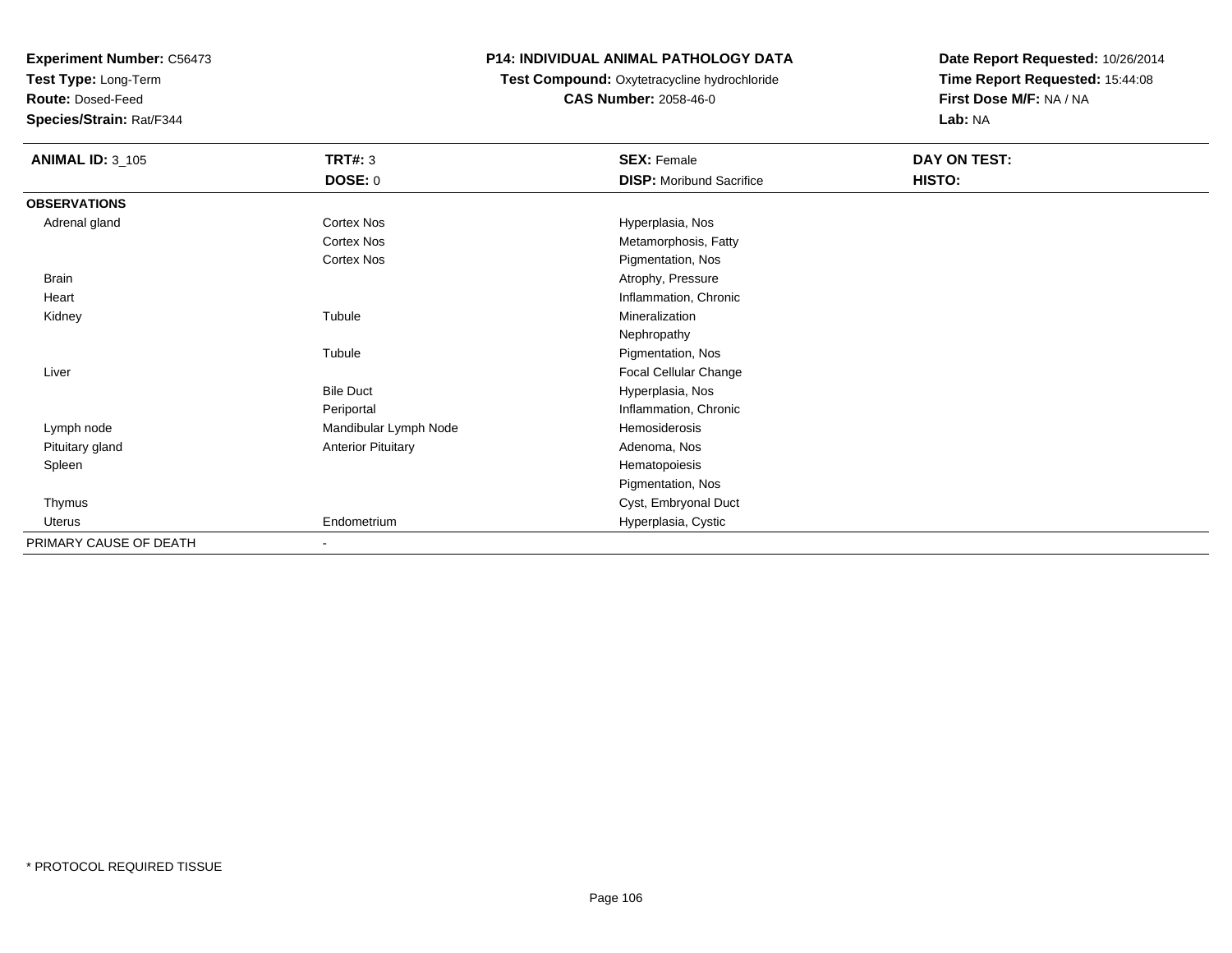**Test Type:** Long-Term

**Route:** Dosed-Feed

**Species/Strain:** Rat/F344

### **P14: INDIVIDUAL ANIMAL PATHOLOGY DATA**

**Test Compound:** Oxytetracycline hydrochloride**CAS Number:** 2058-46-0

| <b>ANIMAL ID: 3_106</b> | TRT#: 3                   | <b>SEX: Female</b>               | DAY ON TEST: |  |
|-------------------------|---------------------------|----------------------------------|--------------|--|
|                         | <b>DOSE: 0</b>            | <b>DISP: Terminal Sacrifice</b>  | HISTO:       |  |
| <b>OBSERVATIONS</b>     |                           |                                  |              |  |
| Adrenal gland           | Cortex Nos                | Hyperplasia, Nos                 |              |  |
|                         | <b>Cortex Nos</b>         | Metamorphosis, Fatty             |              |  |
|                         | <b>Cortex Nos</b>         | Pigmentation, Nos                |              |  |
| <b>Brain</b>            |                           | Malacia                          |              |  |
| Heart                   |                           | Inflammation, Chronic            |              |  |
| Kidney                  | Tubule                    | Mineralization                   |              |  |
|                         |                           | Nephropathy                      |              |  |
|                         | Tubule                    | Pigmentation, Nos                |              |  |
| Liver                   |                           | <b>Focal Cellular Change</b>     |              |  |
|                         | <b>Bile Duct</b>          | Hyperplasia, Nos                 |              |  |
|                         | Periportal                | Inflammation, Chronic            |              |  |
| Mammary gland           |                           | Hyperplasia, Cystic              |              |  |
| Pancreas                | Acinus                    | Atrophy, Nos                     |              |  |
| Pituitary gland         | <b>Anterior Pituitary</b> | Cyst, Nos                        |              |  |
|                         | <b>Anterior Pituitary</b> | Hyperplasia, Nos                 |              |  |
| Spleen                  |                           | Hematopoiesis                    |              |  |
|                         |                           | Pigmentation, Nos                |              |  |
| Stomach                 | <b>Glandular Stomach</b>  | Degeneration, Cystic             |              |  |
| Thymus                  |                           | Cyst, Embryonal Duct             |              |  |
| Thyroid                 |                           | Hyperplasia, C Cell              |              |  |
| Unspecified             | Multiple Organs Nos       | Leukemia, Mononuclear Cell       |              |  |
| Uterus                  |                           | <b>Endometrial Stromal Polyp</b> |              |  |
| PRIMARY CAUSE OF DEATH  |                           |                                  |              |  |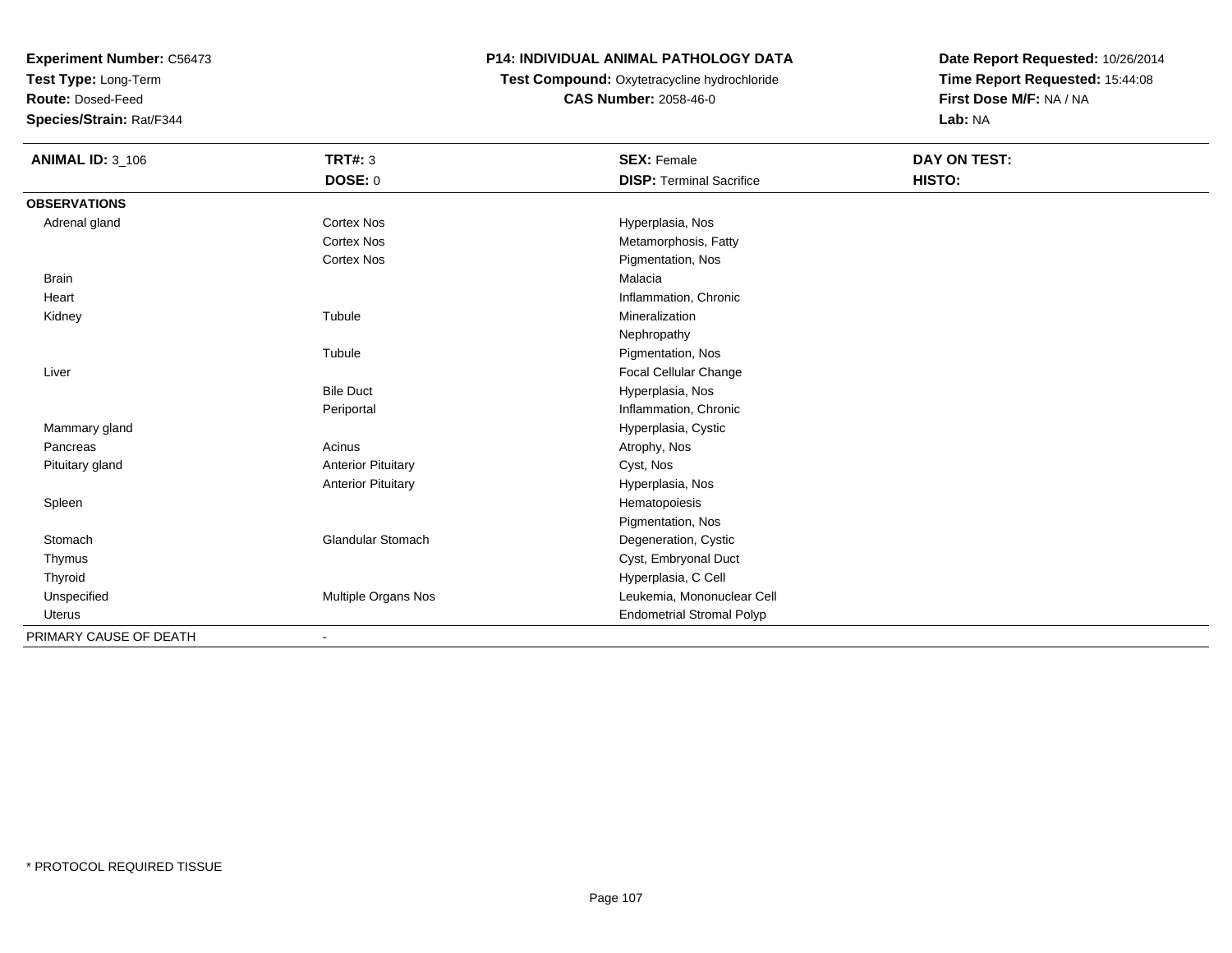**Test Type:** Long-Term

**Route:** Dosed-Feed

**Species/Strain:** Rat/F344

### **P14: INDIVIDUAL ANIMAL PATHOLOGY DATA**

**Test Compound:** Oxytetracycline hydrochloride**CAS Number:** 2058-46-0

| <b>ANIMAL ID: 3_107</b> | <b>TRT#: 3</b>            | <b>SEX: Female</b>               | <b>DAY ON TEST:</b> |  |
|-------------------------|---------------------------|----------------------------------|---------------------|--|
|                         | DOSE: 0                   | <b>DISP: Terminal Sacrifice</b>  | HISTO:              |  |
| <b>OBSERVATIONS</b>     |                           |                                  |                     |  |
| Adrenal gland           | Cortex Nos                | Hyperplasia, Nos                 |                     |  |
|                         | Cortex Nos                | Metamorphosis, Fatty             |                     |  |
|                         | <b>Cortex Nos</b>         | Pigmentation, Nos                |                     |  |
| Heart                   |                           | Inflammation, Chronic            |                     |  |
| Kidney                  | Tubule                    | Mineralization                   |                     |  |
|                         |                           | Nephropathy                      |                     |  |
|                         | Tubule                    | Pigmentation, Nos                |                     |  |
| Liver                   |                           | Focal Cellular Change            |                     |  |
|                         |                           | Granuloma, Nos                   |                     |  |
|                         |                           | Hepatocytomegaly                 |                     |  |
|                         | <b>Bile Duct</b>          | Hyperplasia, Nos                 |                     |  |
|                         | Periportal                | Inflammation, Chronic            |                     |  |
|                         |                           | Metamorphosis, Fatty             |                     |  |
|                         |                           | Necrosis, Nos                    |                     |  |
| Mammary gland           |                           | Fibroadenoma                     |                     |  |
|                         |                           | Hyperplasia, Cystic              |                     |  |
| Pituitary gland         | <b>Anterior Pituitary</b> | Cyst, Hemorrhagic                |                     |  |
|                         | <b>Anterior Pituitary</b> | Cyst, Nos                        |                     |  |
|                         | <b>Anterior Pituitary</b> | Hyperplasia, Nos                 |                     |  |
| Salivary gland          |                           | <b>Cystic Ducts</b>              |                     |  |
| Skin                    | Tail                      | Acanthosis                       |                     |  |
|                         | Tail                      | Hyperkeratosis                   |                     |  |
|                         | Tail                      | Inflammation, Active Chronic     |                     |  |
| Spleen                  |                           | Hematopoiesis                    |                     |  |
|                         |                           | Pigmentation, Nos                |                     |  |
| Stomach                 | Glandular Stomach         | Degeneration, Cystic             |                     |  |
| Thymus                  |                           | Cyst, Embryonal Duct             |                     |  |
| Thyroid                 |                           | Hyperplasia, C Cell              |                     |  |
| Unspecified             |                           | Teratoma, Benign                 |                     |  |
| <b>Uterus</b>           |                           | <b>Endometrial Stromal Polyp</b> |                     |  |
| PRIMARY CAUSE OF DEATH  | $\blacksquare$            |                                  |                     |  |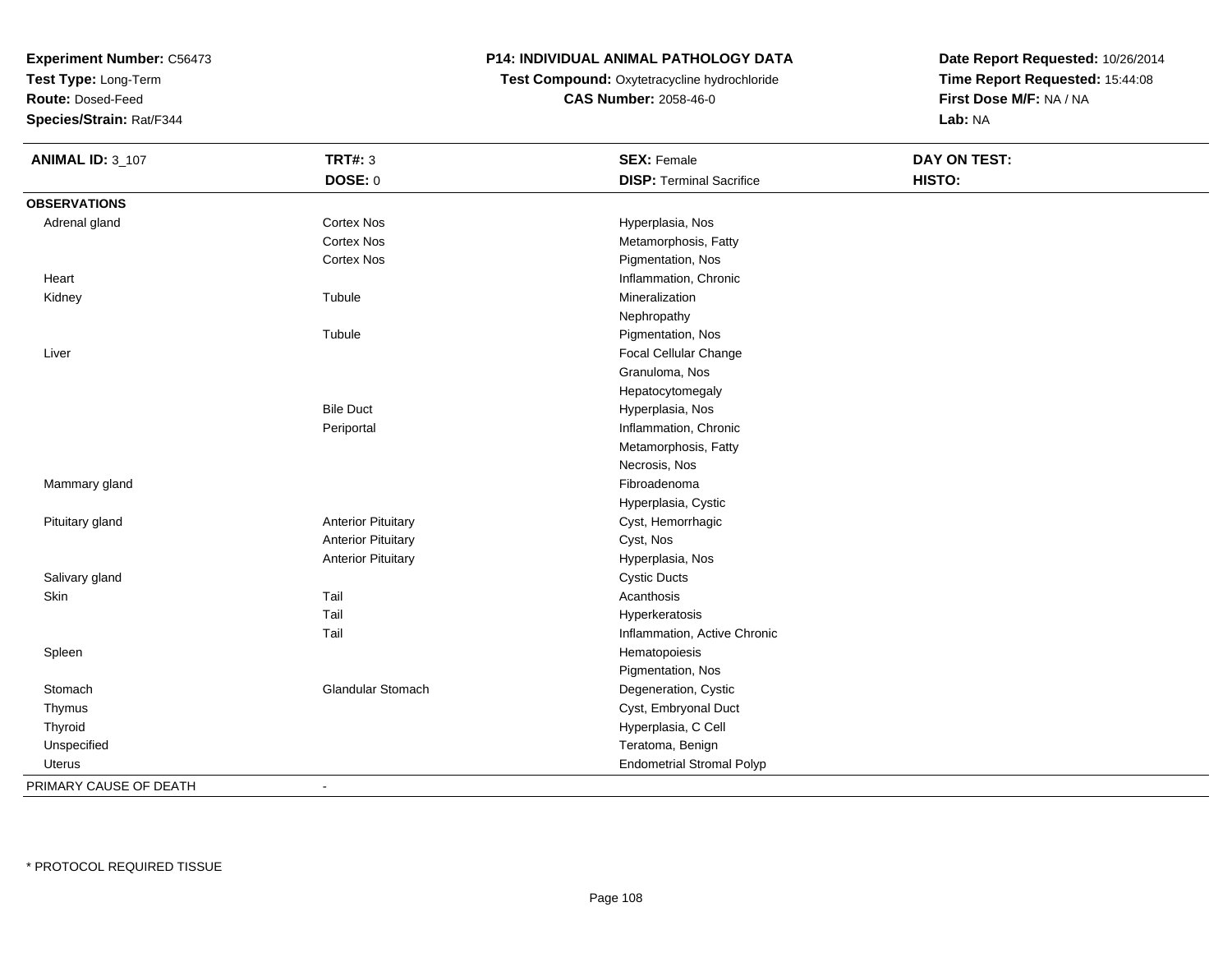**Test Type:** Long-Term

**Route:** Dosed-Feed

**Species/Strain:** Rat/F344

# **P14: INDIVIDUAL ANIMAL PATHOLOGY DATA**

**Test Compound:** Oxytetracycline hydrochloride**CAS Number:** 2058-46-0

| <b>ANIMAL ID: 3_108</b> | <b>TRT#: 3</b>            | <b>SEX: Female</b>              | DAY ON TEST: |  |
|-------------------------|---------------------------|---------------------------------|--------------|--|
|                         | <b>DOSE: 0</b>            | <b>DISP:</b> Moribund Sacrifice | HISTO:       |  |
| <b>OBSERVATIONS</b>     |                           |                                 |              |  |
| Adrenal gland           | Medulla                   | Hyperplasia, Nos                |              |  |
|                         | <b>Cortex Nos</b>         | Pigmentation, Nos               |              |  |
| Heart                   |                           | Inflammation, Chronic           |              |  |
| Kidney                  | Tubule                    | Necrosis, Nos                   |              |  |
|                         |                           | Nephropathy                     |              |  |
|                         | Tubule                    | Pigmentation, Nos               |              |  |
| Liver                   | <b>Bile Duct</b>          | Hyperplasia, Nos                |              |  |
|                         | Periportal                | Inflammation, Chronic           |              |  |
| Lymph node              | Mesenteric Lymph Node     | Hemosiderosis                   |              |  |
| Mammary gland           |                           | Hyperplasia, Cystic             |              |  |
| Pancreas                | Acinus                    | Atrophy, Nos                    |              |  |
| Pituitary gland         | <b>Anterior Pituitary</b> | Cyst, Multiple                  |              |  |
|                         | <b>Anterior Pituitary</b> | Hyperplasia, Nos                |              |  |
| Spleen                  |                           | Pigmentation, Nos               |              |  |
| Stomach                 | Glandular Stomach         | Degeneration, Cystic            |              |  |
| Thymus                  |                           | Cyst, Embryonal Duct            |              |  |
| Unspecified             | Multiple Organs Nos       | Leukemia, Mononuclear Cell      |              |  |
| PRIMARY CAUSE OF DEATH  | $\overline{\phantom{a}}$  |                                 |              |  |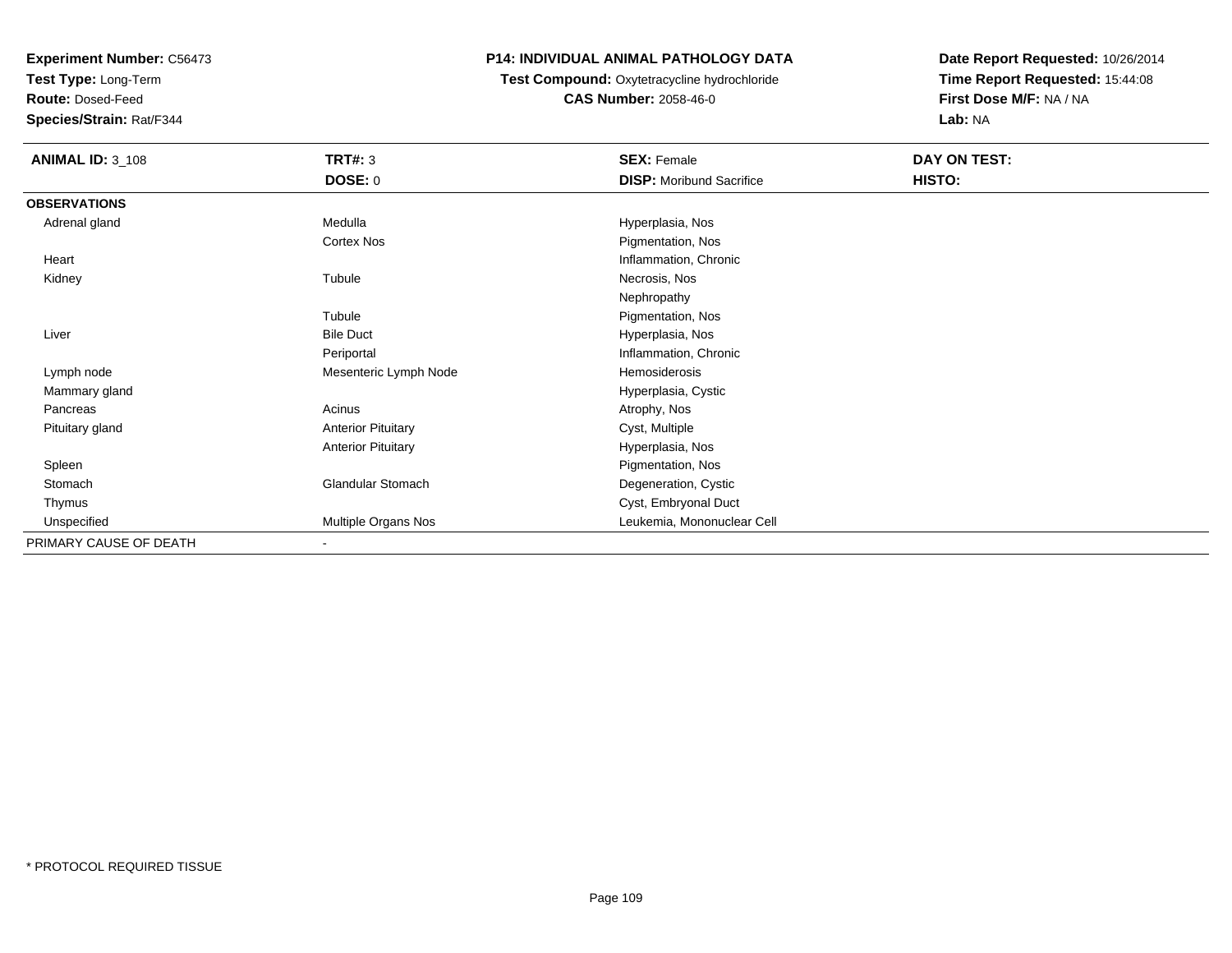**Test Type:** Long-Term

**Route:** Dosed-Feed

**Species/Strain:** Rat/F344

# **P14: INDIVIDUAL ANIMAL PATHOLOGY DATA**

**Test Compound:** Oxytetracycline hydrochloride**CAS Number:** 2058-46-0

| <b>ANIMAL ID: 3_109</b> | <b>TRT#: 3</b>            | <b>SEX: Female</b>              | DAY ON TEST: |  |
|-------------------------|---------------------------|---------------------------------|--------------|--|
|                         | DOSE: 0                   | <b>DISP: Terminal Sacrifice</b> | HISTO:       |  |
| <b>OBSERVATIONS</b>     |                           |                                 |              |  |
| Adrenal gland           | <b>Cortex Nos</b>         | Hemorrhage                      |              |  |
|                         | <b>Cortex Nos</b>         | Hyperplasia, Nos                |              |  |
|                         | <b>Cortex Nos</b>         | Metamorphosis, Fatty            |              |  |
|                         | <b>Cortex Nos</b>         | Pigmentation, Nos               |              |  |
| Heart                   |                           | Inflammation, Chronic           |              |  |
| Kidney                  | Tubule                    | Mineralization                  |              |  |
|                         |                           | Nephropathy                     |              |  |
|                         | Tubule                    | Pigmentation, Nos               |              |  |
| Liver                   |                           | Focal Cellular Change           |              |  |
|                         | <b>Bile Duct</b>          | Hyperplasia, Nos                |              |  |
|                         | Periportal                | Inflammation, Chronic           |              |  |
| Mammary gland           |                           | Fibroadenoma                    |              |  |
|                         |                           | Hyperplasia, Cystic             |              |  |
| Pancreas                | Acinus                    | Atrophy, Nos                    |              |  |
| Pituitary gland         | <b>Anterior Pituitary</b> | Adenoma, Nos                    |              |  |
| Salivary gland          |                           | Atrophy, Nos                    |              |  |
| Spleen                  | Capsule                   | Fibrosis                        |              |  |
|                         |                           | Hematopoiesis                   |              |  |
|                         |                           | Pigmentation, Nos               |              |  |
| Stomach                 | <b>Glandular Stomach</b>  | Degeneration, Cystic            |              |  |
| Thymus                  |                           | Cyst, Embryonal Duct            |              |  |
| Thyroid                 |                           | Hyperplasia, C Cell             |              |  |
| PRIMARY CAUSE OF DEATH  |                           |                                 |              |  |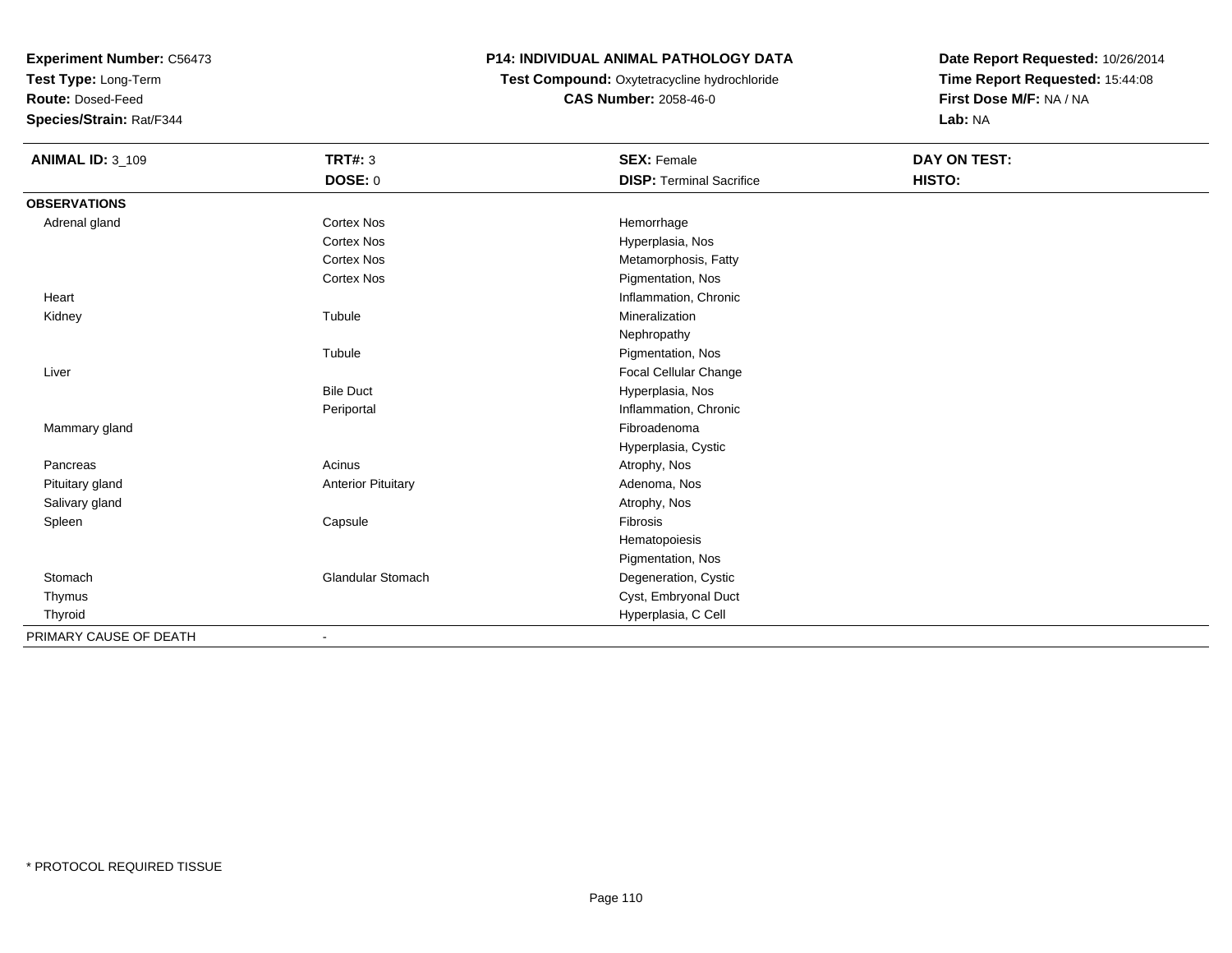**Test Type:** Long-Term

**Route:** Dosed-Feed

**Species/Strain:** Rat/F344

# **P14: INDIVIDUAL ANIMAL PATHOLOGY DATA**

 **Test Compound:** Oxytetracycline hydrochloride**CAS Number:** 2058-46-0

| <b>ANIMAL ID: 3_110</b> | <b>TRT#: 3</b>            | <b>SEX: Female</b>               | DAY ON TEST: |  |
|-------------------------|---------------------------|----------------------------------|--------------|--|
|                         | DOSE: 0                   | <b>DISP: Terminal Sacrifice</b>  | HISTO:       |  |
| <b>OBSERVATIONS</b>     |                           |                                  |              |  |
| Adrenal gland           |                           | <b>Cortical Adenoma</b>          |              |  |
|                         | <b>Cortex Nos</b>         | Hyperplasia, Nos                 |              |  |
|                         | <b>Cortex Nos</b>         | Metamorphosis, Fatty             |              |  |
|                         | <b>Cortex Nos</b>         | Pigmentation, Nos                |              |  |
| <b>Intestine Small</b>  | <b>Mesentery Nos</b>      | <b>Steatitis</b>                 |              |  |
| Kidney                  | Tubule                    | Mineralization                   |              |  |
|                         |                           | Nephropathy                      |              |  |
|                         | Tubule                    | Pigmentation, Nos                |              |  |
| Liver                   |                           | Focal Cellular Change            |              |  |
|                         |                           | Granuloma, Nos                   |              |  |
|                         | <b>Bile Duct</b>          | Hyperplasia, Nos                 |              |  |
|                         | Periportal                | Inflammation, Chronic            |              |  |
|                         |                           | Necrosis, Nos                    |              |  |
| Mammary gland           |                           | Fibroadenoma                     |              |  |
|                         |                           | Hyperplasia, Cystic              |              |  |
| Pancreas                | Acinus                    | Atrophy, Nos                     |              |  |
| Pituitary gland         | <b>Anterior Pituitary</b> | Cyst, Nos                        |              |  |
| Salivary gland          |                           | <b>Cystic Ducts</b>              |              |  |
| Spleen                  |                           | Hematopoiesis                    |              |  |
|                         |                           | Pigmentation, Nos                |              |  |
| Stomach                 | Glandular Stomach         | Degeneration, Cystic             |              |  |
| Thyroid                 |                           | C-Cell Adenoma                   |              |  |
|                         |                           | Hyperplasia, C Cell              |              |  |
| Uterus                  |                           | <b>Endometrial Stromal Polyp</b> |              |  |
| PRIMARY CAUSE OF DEATH  | $\blacksquare$            |                                  |              |  |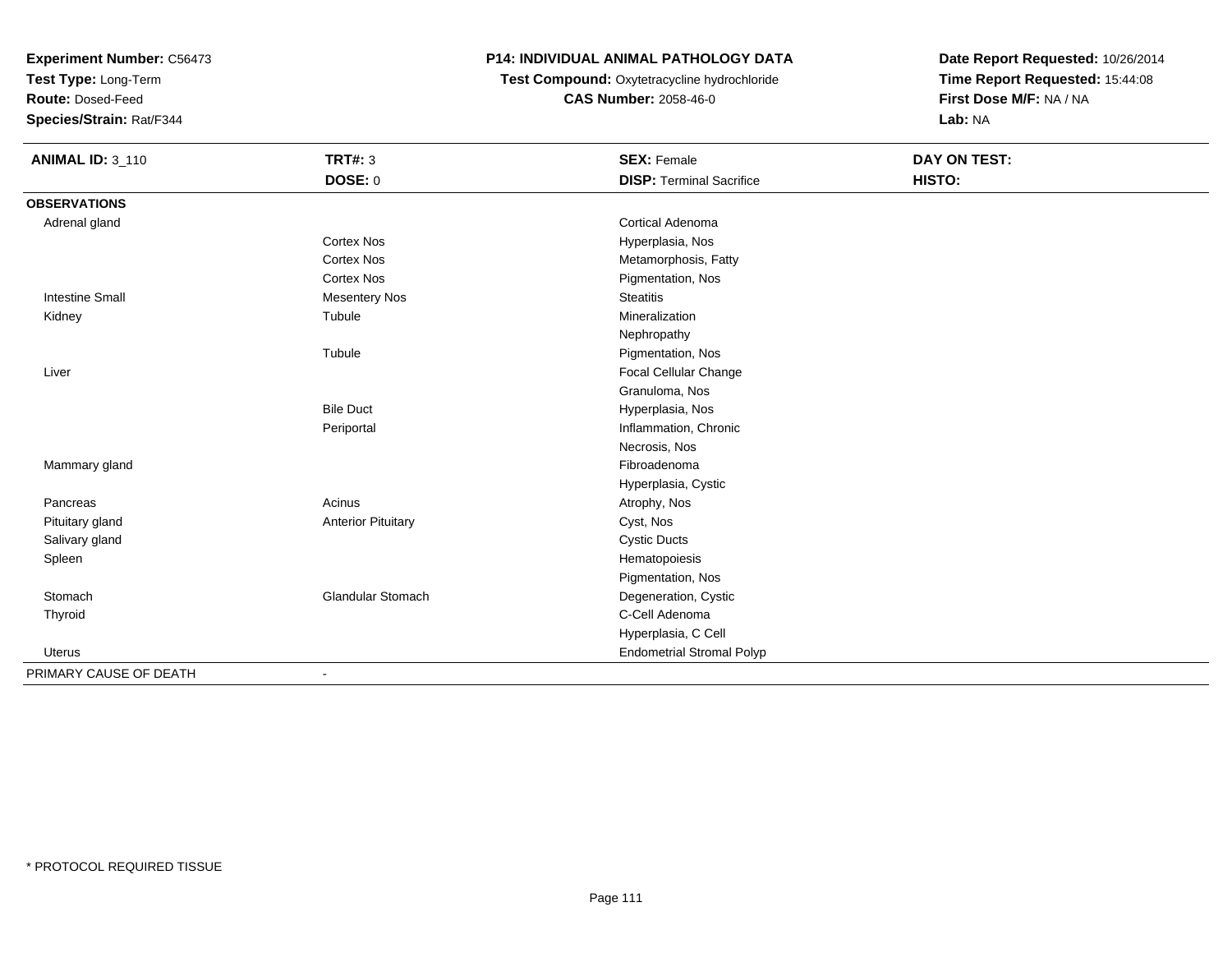**Test Type:** Long-Term

**Route:** Dosed-Feed

**Species/Strain:** Rat/F344

## **P14: INDIVIDUAL ANIMAL PATHOLOGY DATA**

### **Test Compound:** Oxytetracycline hydrochloride**CAS Number:** 2058-46-0

| <b>ANIMAL ID: 3_111</b> | <b>TRT#: 3</b>            | <b>SEX: Female</b>               | DAY ON TEST: |
|-------------------------|---------------------------|----------------------------------|--------------|
|                         | <b>DOSE: 0</b>            | <b>DISP:</b> Moribund Sacrifice  | HISTO:       |
| <b>OBSERVATIONS</b>     |                           |                                  |              |
| Adrenal gland           | Medulla                   | Pheochromocytoma                 |              |
| Heart                   |                           | Inflammation, Chronic            |              |
| Kidney                  |                           | Nephropathy                      |              |
|                         | Tubule                    | Pigmentation, Nos                |              |
| Liver                   |                           | Focal Cellular Change            |              |
|                         | <b>Bile Duct</b>          | Hyperplasia, Nos                 |              |
|                         | Periportal                | Inflammation, Chronic            |              |
|                         |                           | Neoplastic Nodule                |              |
| Mammary gland           |                           | Hyperplasia, Cystic              |              |
| Pituitary gland         | <b>Anterior Pituitary</b> | Cyst, Multiple                   |              |
|                         | <b>Anterior Pituitary</b> | Hyperplasia, Nos                 |              |
| Salivary gland          |                           | Atrophy, Nos                     |              |
| Spleen                  |                           | Pigmentation, Nos                |              |
| Stomach                 | <b>Glandular Stomach</b>  | Degeneration, Cystic             |              |
| Thyroid                 |                           | Hyperplasia, C Cell              |              |
| Unspecified             | Multiple Organs Nos       | Leukemia, Mononuclear Cell       |              |
| Uterus                  |                           | <b>Endometrial Stromal Polyp</b> |              |
| PRIMARY CAUSE OF DEATH  | $\overline{\phantom{a}}$  |                                  |              |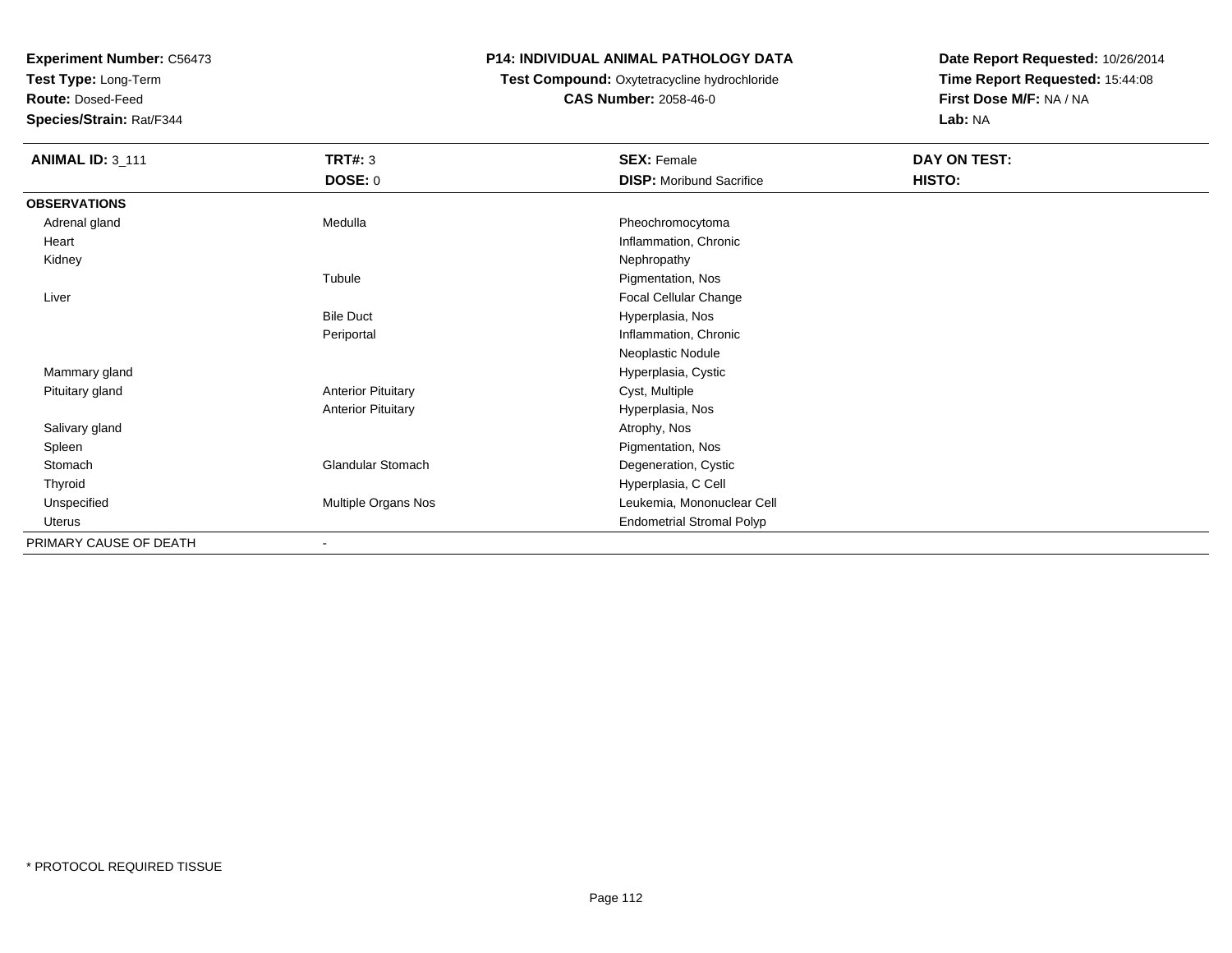**Test Type:** Long-Term

**Route:** Dosed-Feed

**Species/Strain:** Rat/F344

## **P14: INDIVIDUAL ANIMAL PATHOLOGY DATA**

**Test Compound:** Oxytetracycline hydrochloride**CAS Number:** 2058-46-0

| <b>ANIMAL ID: 3_112</b> | <b>TRT#: 3</b>            | <b>SEX: Female</b>              | DAY ON TEST: |
|-------------------------|---------------------------|---------------------------------|--------------|
|                         | <b>DOSE: 0</b>            | <b>DISP:</b> Moribund Sacrifice | HISTO:       |
| <b>OBSERVATIONS</b>     |                           |                                 |              |
| Adrenal gland           | <b>Cortex Nos</b>         | Metamorphosis, Fatty            |              |
|                         | Medulla                   | Pheochromocytoma                |              |
|                         | Cortex Nos                | Pigmentation, Nos               |              |
| Heart                   |                           | Inflammation, Chronic           |              |
| Kidney                  |                           | Nephropathy                     |              |
|                         | Tubule                    | Pigmentation, Nos               |              |
| Liver                   | <b>Bile Duct</b>          | Hyperplasia, Nos                |              |
|                         |                           | Metamorphosis, Fatty            |              |
| Lymph node              | Mandibular Lymph Node     | Hemosiderosis                   |              |
| Mammary gland           |                           | Hyperplasia, Cystic             |              |
| Pancreas                | Acinus                    | Hyperplasia, Nos                |              |
| Pituitary gland         | <b>Anterior Pituitary</b> | Adenoma, Nos                    |              |
| Spleen                  |                           | Hematopoiesis                   |              |
|                         |                           | Pigmentation, Nos               |              |
| Stomach                 | Glandular Stomach         | Degeneration, Cystic            |              |
|                         | Fundus                    | Hyperkeratosis                  |              |
| Thyroid                 |                           | Hyperplasia, C Cell             |              |
| Unspecified             | Multiple Organs Nos       | Leukemia, Mononuclear Cell      |              |
| PRIMARY CAUSE OF DEATH  |                           |                                 |              |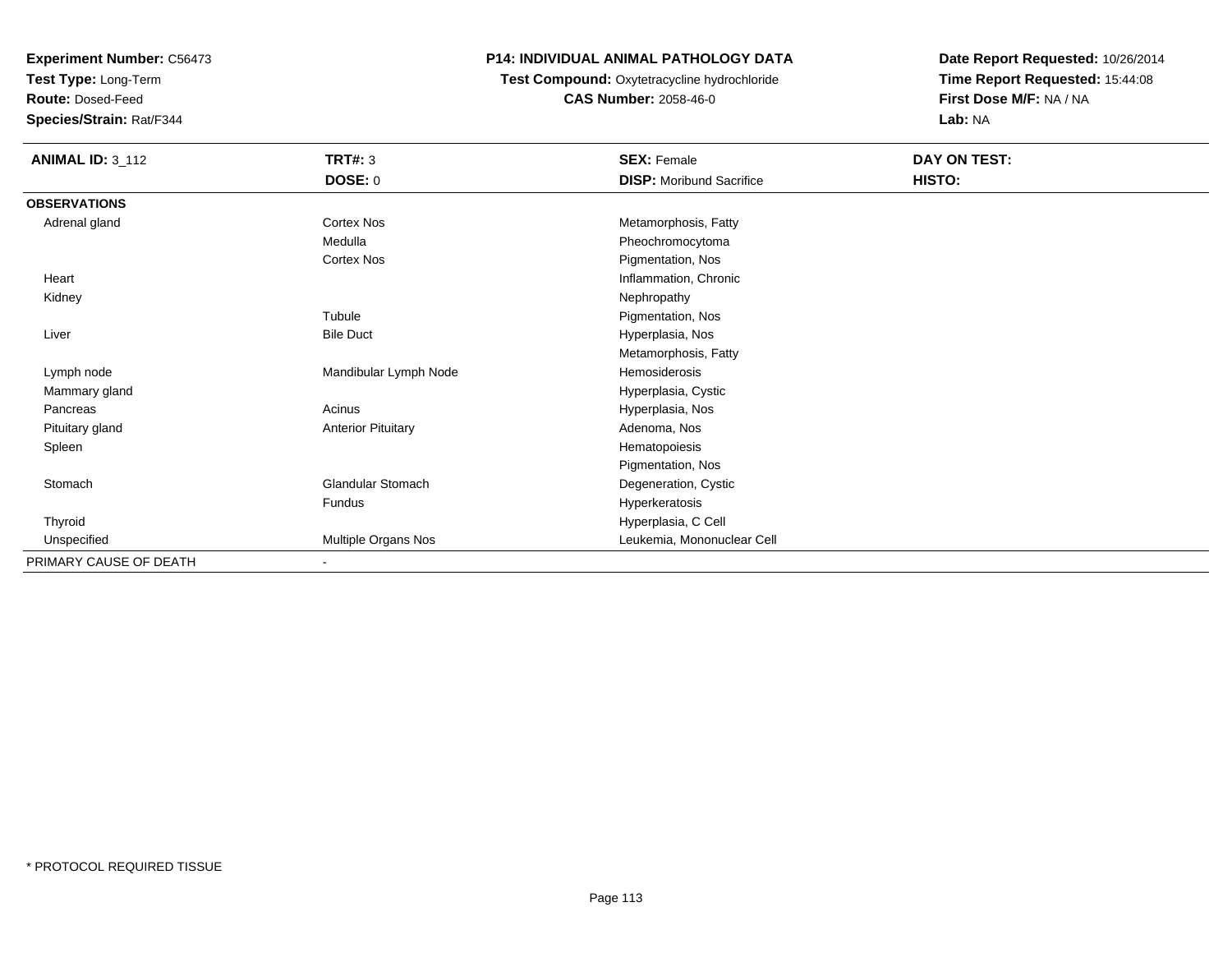**Test Type:** Long-Term

**Route:** Dosed-Feed

**Species/Strain:** Rat/F344

# **P14: INDIVIDUAL ANIMAL PATHOLOGY DATA**

 **Test Compound:** Oxytetracycline hydrochloride**CAS Number:** 2058-46-0

| <b>ANIMAL ID: 3_113</b> | <b>TRT#: 3</b>              | <b>SEX: Female</b>              | <b>DAY ON TEST:</b> |
|-------------------------|-----------------------------|---------------------------------|---------------------|
|                         | DOSE: 0                     | <b>DISP:</b> Moribund Sacrifice | HISTO:              |
| <b>OBSERVATIONS</b>     |                             |                                 |                     |
| Adrenal gland           | Cortex Nos                  | Metamorphosis, Fatty            |                     |
|                         | <b>Cortex Nos</b>           | Pigmentation, Nos               |                     |
| <b>Blood vessel</b>     | <b>Pulmonary Artery Nos</b> | Mineralization                  |                     |
| <b>Brain</b>            |                             | Atrophy, Pressure               |                     |
|                         |                             | Malacia                         |                     |
| Intestine Large         | Colon                       | Abscess, Chronic                |                     |
| <b>Intestine Small</b>  | <b>Mesentery Nos</b>        | <b>Steatitis</b>                |                     |
| Kidney                  |                             | Nephropathy                     |                     |
|                         | Tubule                      | Pigmentation, Nos               |                     |
| Liver                   |                             | Focal Cellular Change           |                     |
|                         |                             | Metamorphosis, Fatty            |                     |
| Lymph node              | Mandibular Lymph Node       | Hemosiderosis                   |                     |
| Mammary gland           |                             | Adenoma, Nos                    |                     |
|                         |                             | Hyperplasia, Cystic             |                     |
| Pancreas                | Acinus                      | Atrophy, Nos                    |                     |
| Pituitary gland         | <b>Anterior Pituitary</b>   | Adenoma, Nos                    |                     |
| Spleen                  |                             | Hematopoiesis                   |                     |
|                         |                             | Pigmentation, Nos               |                     |
| Stomach                 | <b>Glandular Stomach</b>    | Degeneration, Cystic            |                     |
|                         | Forestomach                 | Ulcer, Chronic                  |                     |
| Thyroid                 |                             | Hyperplasia, C Cell             |                     |
| Unspecified             | Multiple Organs Nos         | Inflammation, Chronic           |                     |
| PRIMARY CAUSE OF DEATH  | $\blacksquare$              |                                 |                     |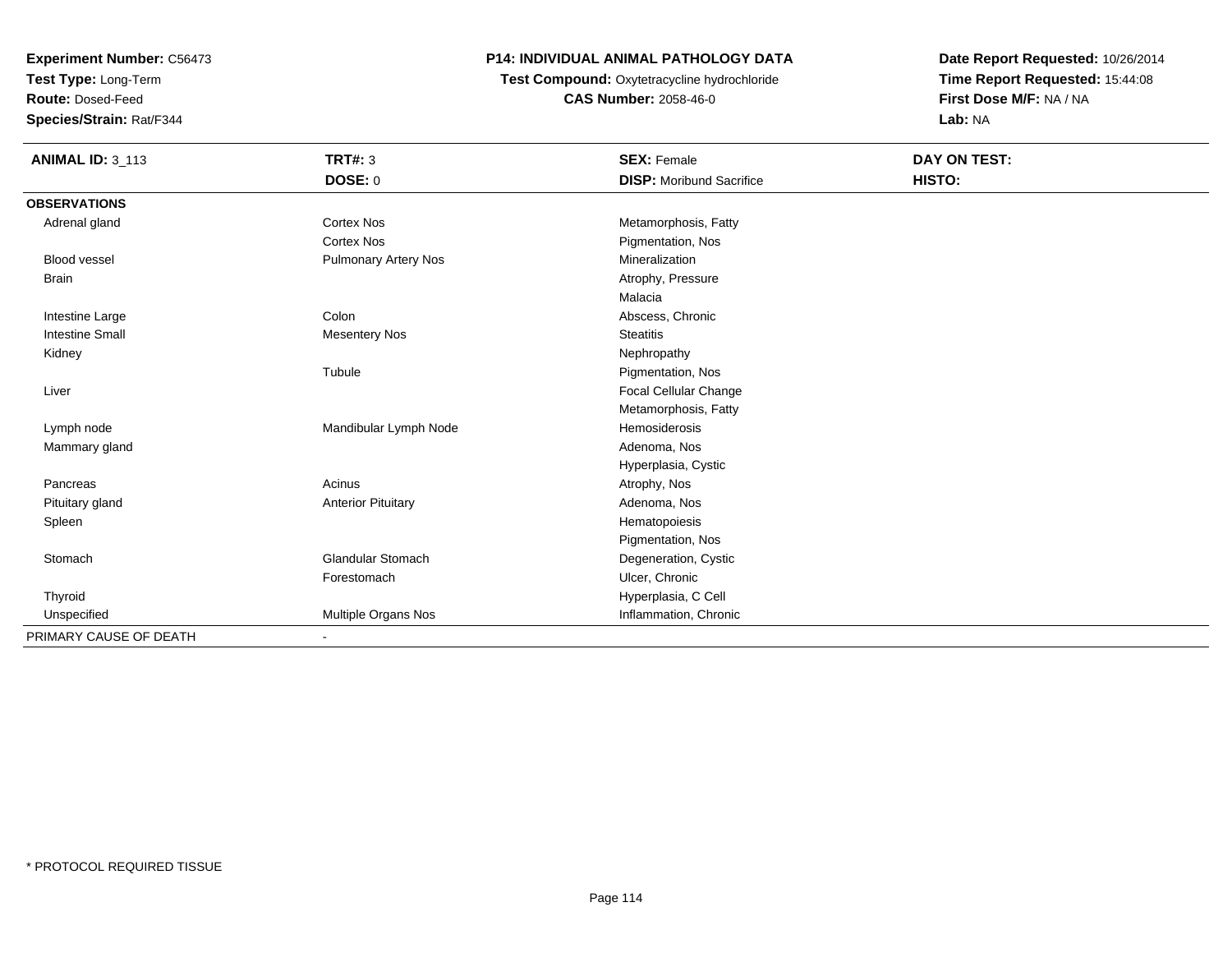**Test Type:** Long-Term

**Route:** Dosed-Feed

**Species/Strain:** Rat/F344

# **P14: INDIVIDUAL ANIMAL PATHOLOGY DATA**

# **Test Compound:** Oxytetracycline hydrochloride**CAS Number:** 2058-46-0

| <b>ANIMAL ID: 3_114</b> | <b>TRT#: 3</b>            | <b>SEX: Female</b>         | DAY ON TEST: |  |
|-------------------------|---------------------------|----------------------------|--------------|--|
|                         | <b>DOSE: 0</b>            | <b>DISP: Natural Death</b> | HISTO:       |  |
| <b>OBSERVATIONS</b>     |                           |                            |              |  |
| Adrenal gland           | <b>Cortex Nos</b>         | Hyperplasia, Nos           |              |  |
|                         | <b>Cortex Nos</b>         | Pigmentation, Nos          |              |  |
| <b>Brain</b>            |                           | Atrophy, Pressure          |              |  |
|                         |                           | Inflammation, Chronic      |              |  |
| Heart                   |                           | Inflammation, Chronic      |              |  |
| Kidney                  |                           | Nephropathy                |              |  |
|                         | Tubule                    | Pigmentation, Nos          |              |  |
| Liver                   |                           | Focal Cellular Change      |              |  |
|                         | <b>Bile Duct</b>          | Hyperplasia, Nos           |              |  |
|                         | Periportal                | Inflammation, Chronic      |              |  |
|                         |                           | Necrosis, Nos              |              |  |
| Lung                    |                           | Congestion, Nos            |              |  |
| Mammary gland           |                           | Fibroadenoma               |              |  |
|                         |                           | Hyperplasia, Cystic        |              |  |
| Ovary                   |                           | Cyst, Parovarian           |              |  |
| Pancreas                | Acinus                    | Atrophy, Nos               |              |  |
|                         | Acinus                    | Hyperplasia, Nos           |              |  |
| Pituitary gland         | <b>Anterior Pituitary</b> | Adenoma, Nos               |              |  |
| Spleen                  |                           | Hematopoiesis              |              |  |
|                         |                           | Pigmentation, Nos          |              |  |
| Thymus                  |                           | Congestion, Nos            |              |  |
| PRIMARY CAUSE OF DEATH  |                           |                            |              |  |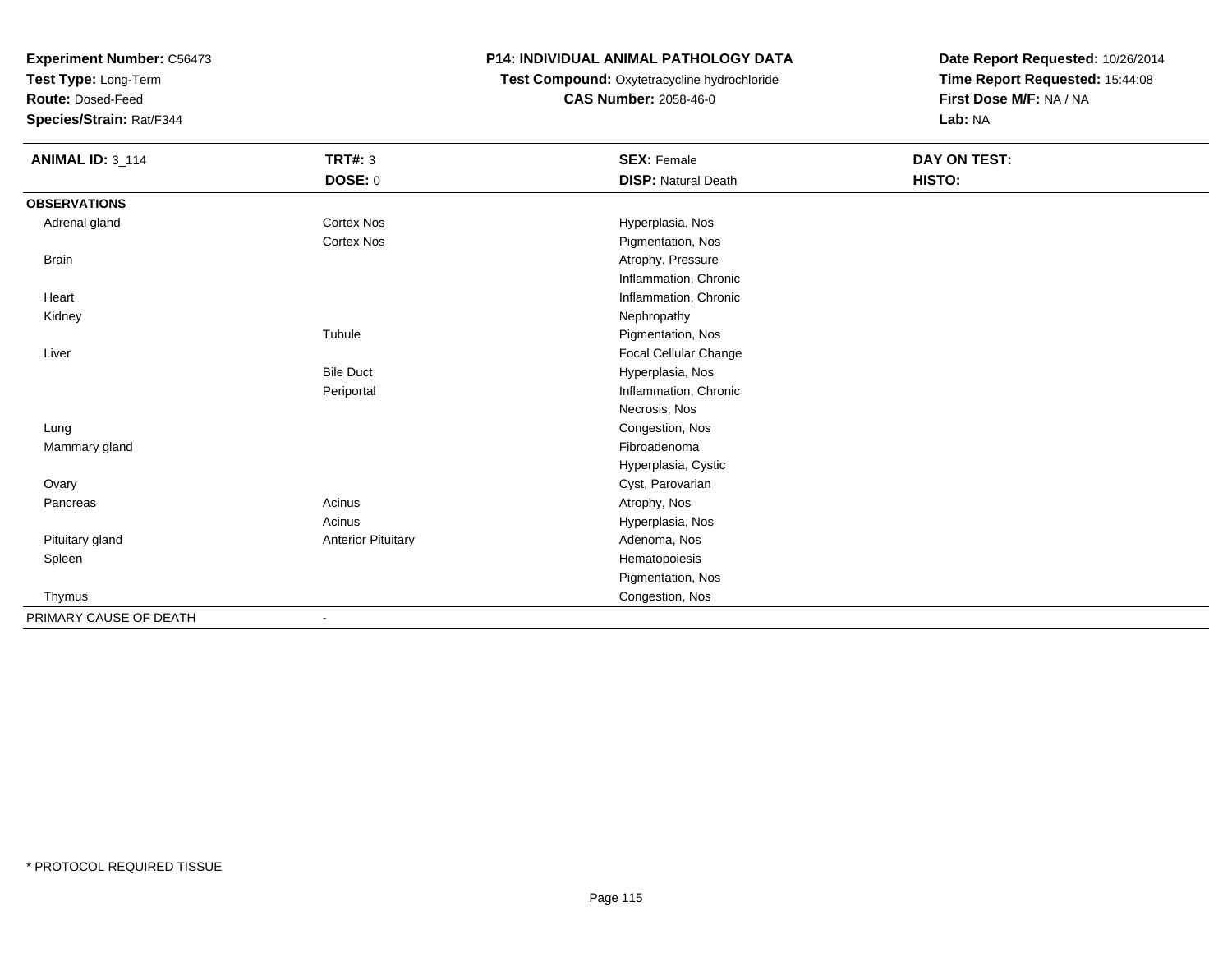**Test Type:** Long-Term

**Route:** Dosed-Feed

**Species/Strain:** Rat/F344

## **P14: INDIVIDUAL ANIMAL PATHOLOGY DATA**

 **Test Compound:** Oxytetracycline hydrochloride**CAS Number:** 2058-46-0

| <b>ANIMAL ID: 3_115</b> | <b>TRT#: 3</b>            | <b>SEX: Female</b>              | DAY ON TEST: |
|-------------------------|---------------------------|---------------------------------|--------------|
|                         | <b>DOSE: 0</b>            | <b>DISP:</b> Moribund Sacrifice | HISTO:       |
| <b>OBSERVATIONS</b>     |                           |                                 |              |
| Adrenal gland           | Medulla                   | Hyperplasia, Nos                |              |
|                         | <b>Cortex Nos</b>         | Metamorphosis, Fatty            |              |
|                         | Cortex Nos                | Pigmentation, Nos               |              |
| Heart                   |                           | Inflammation, Chronic           |              |
| Kidney                  |                           | Nephropathy                     |              |
|                         | Tubule                    | Pigmentation, Nos               |              |
| Liver                   | <b>Bile Duct</b>          | Hyperplasia, Nos                |              |
|                         |                           | Metamorphosis, Fatty            |              |
| Lung                    |                           | Histiocytosis                   |              |
|                         |                           | Pneumonia, Interstitial Chronic |              |
| Mammary gland           |                           | Hyperplasia, Cystic             |              |
| Pancreas                | Acinus                    | Atrophy, Nos                    |              |
| Pituitary gland         | <b>Anterior Pituitary</b> | Cyst, Nos                       |              |
| Spleen                  |                           | Pigmentation, Nos               |              |
| Unspecified             | Multiple Organs Nos       | Leukemia, Mononuclear Cell      |              |
| Uterus                  |                           | Hemorrhage                      |              |
| PRIMARY CAUSE OF DEATH  | $\overline{\phantom{a}}$  |                                 |              |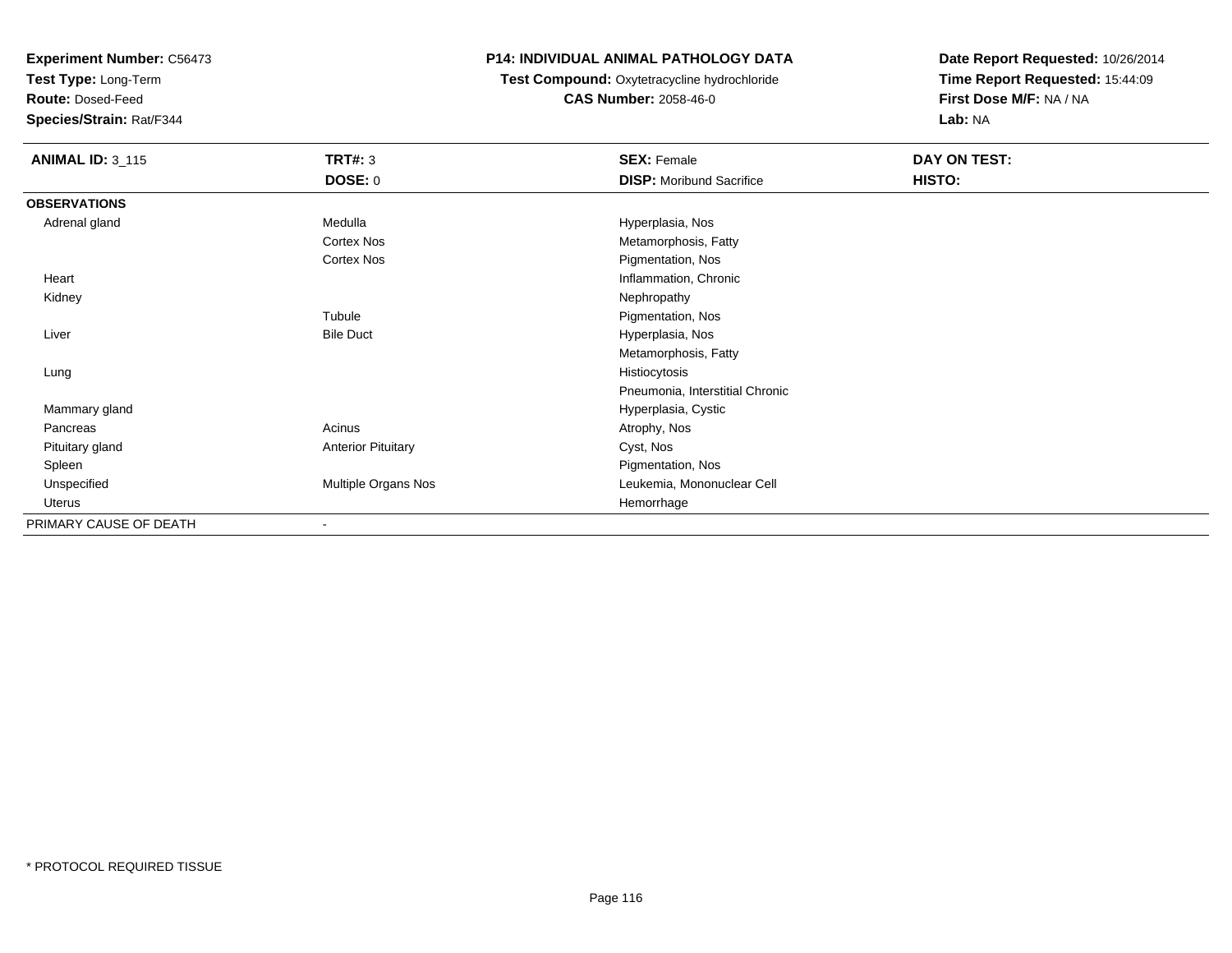**Test Type:** Long-Term

**Route:** Dosed-Feed

**Species/Strain:** Rat/F344

# **P14: INDIVIDUAL ANIMAL PATHOLOGY DATA**

 **Test Compound:** Oxytetracycline hydrochloride**CAS Number:** 2058-46-0

| <b>ANIMAL ID: 3_116</b> | <b>TRT#: 3</b>            | <b>SEX: Female</b>              | DAY ON TEST: |  |
|-------------------------|---------------------------|---------------------------------|--------------|--|
|                         | <b>DOSE: 0</b>            | <b>DISP: Terminal Sacrifice</b> | HISTO:       |  |
| <b>OBSERVATIONS</b>     |                           |                                 |              |  |
| Adrenal gland           | Cortex Nos                | Hyperplasia, Nos                |              |  |
|                         | <b>Cortex Nos</b>         | Pigmentation, Nos               |              |  |
| Heart                   |                           | Inflammation, Chronic           |              |  |
| Kidney                  | Tubule                    | Mineralization                  |              |  |
|                         |                           | Nephropathy                     |              |  |
|                         | Tubule                    | Pigmentation, Nos               |              |  |
| Liver                   |                           | Focal Cellular Change           |              |  |
|                         | <b>Bile Duct</b>          | Hyperplasia, Nos                |              |  |
|                         | Periportal                | Inflammation, Chronic           |              |  |
| Lung                    |                           | Histiocytosis                   |              |  |
|                         |                           | Pneumonia, Interstitial Chronic |              |  |
| Mammary gland           |                           | Hyperplasia, Cystic             |              |  |
| Pancreas                | Acinus                    | Atrophy, Nos                    |              |  |
| Pituitary gland         | <b>Anterior Pituitary</b> | Cyst, Nos                       |              |  |
| Salivary gland          |                           | Atrophy, Nos                    |              |  |
|                         |                           | Inflammation, Chronic           |              |  |
| Spleen                  |                           | Hematopoiesis                   |              |  |
|                         |                           | Pigmentation, Nos               |              |  |
| Thyroid                 |                           | Hyperplasia, C Cell             |              |  |
| PRIMARY CAUSE OF DEATH  | $\overline{\phantom{a}}$  |                                 |              |  |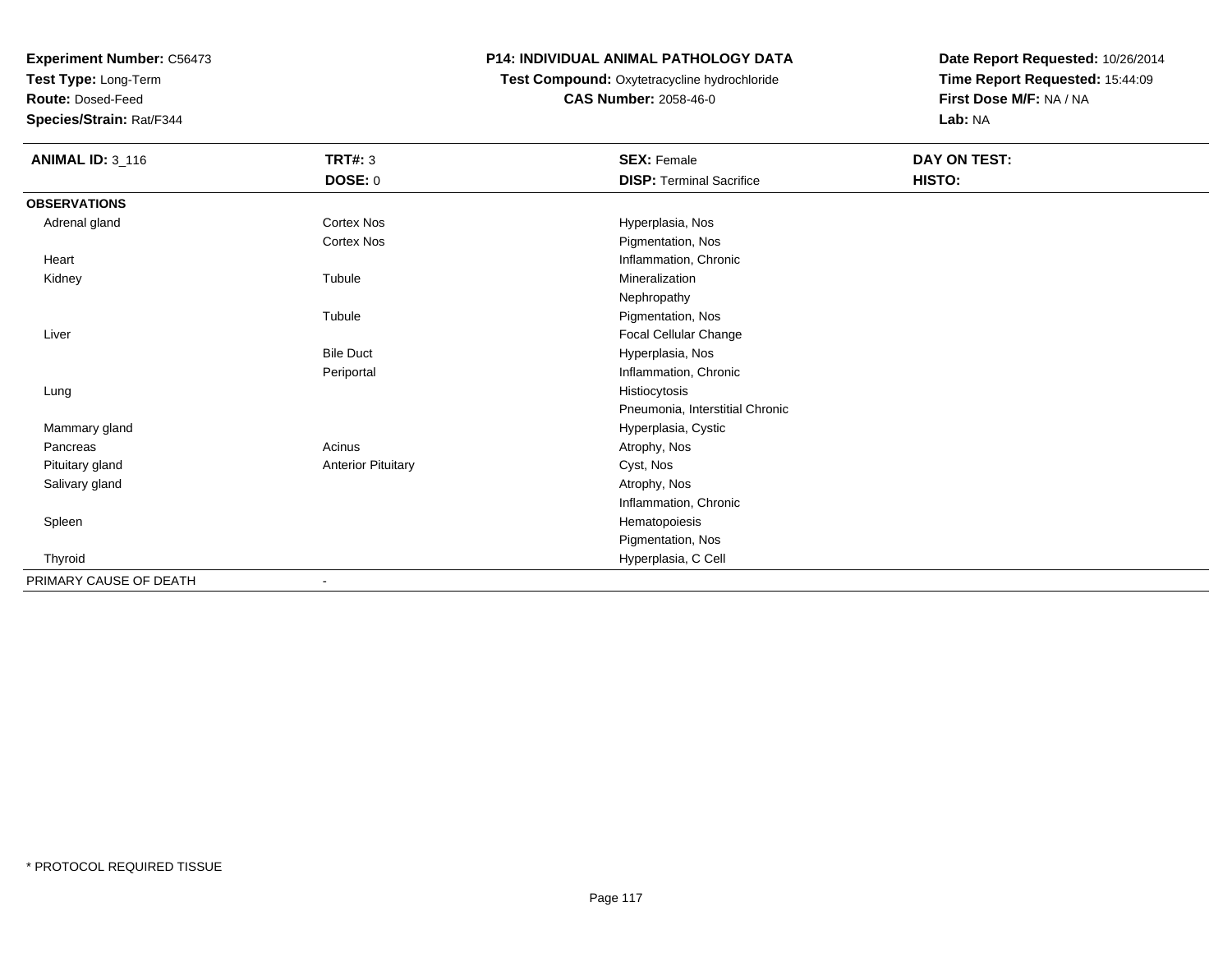**Test Type:** Long-Term

**Route:** Dosed-Feed

**Species/Strain:** Rat/F344

# **P14: INDIVIDUAL ANIMAL PATHOLOGY DATA**

# **Test Compound:** Oxytetracycline hydrochloride**CAS Number:** 2058-46-0

| <b>ANIMAL ID: 3_117</b> | <b>TRT#: 3</b>            | <b>SEX: Female</b>              | DAY ON TEST: |  |
|-------------------------|---------------------------|---------------------------------|--------------|--|
|                         | DOSE: 0                   | <b>DISP:</b> Moribund Sacrifice | HISTO:       |  |
| <b>OBSERVATIONS</b>     |                           |                                 |              |  |
| Adrenal gland           | <b>Cortex Nos</b>         | Pigmentation, Nos               |              |  |
| Brain                   |                           | Atrophy, Pressure               |              |  |
| Clitoral gland          |                           | Adenoma, Nos                    |              |  |
| Heart                   |                           | Inflammation, Chronic           |              |  |
| Kidney                  |                           | Nephropathy                     |              |  |
|                         | Tubule                    | Pigmentation, Nos               |              |  |
| Liver                   |                           | Focal Cellular Change           |              |  |
|                         |                           | Granuloma, Nos                  |              |  |
|                         |                           | Hematopoiesis                   |              |  |
|                         | Periportal                | Inflammation, Chronic           |              |  |
|                         |                           | Metamorphosis, Fatty            |              |  |
| Lymph node              | Mandibular Lymph Node     | Hemosiderosis                   |              |  |
| Mammary gland           |                           | Fibroadenoma                    |              |  |
|                         |                           | Hyperplasia, Cystic             |              |  |
| Pancreas                | Acinus                    | Atrophy, Nos                    |              |  |
| Pituitary gland         | <b>Anterior Pituitary</b> | Adenoma, Nos                    |              |  |
| Spleen                  |                           | Hematopoiesis                   |              |  |
|                         |                           | Pigmentation, Nos               |              |  |
| Stomach                 | <b>Glandular Stomach</b>  | Degeneration, Cystic            |              |  |
| Thyroid                 |                           | Hyperplasia, C Cell             |              |  |
| PRIMARY CAUSE OF DEATH  | $\overline{\phantom{a}}$  |                                 |              |  |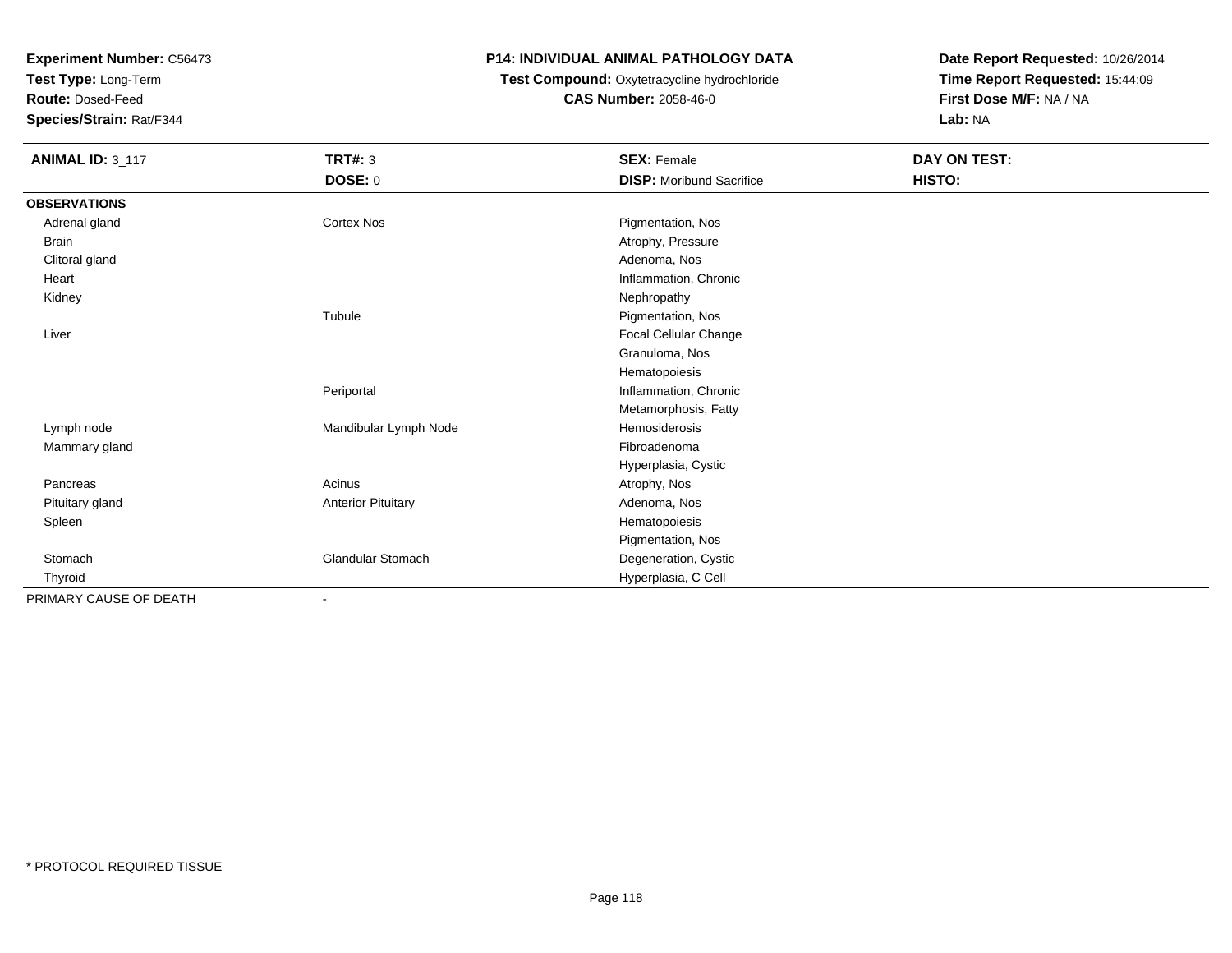**Test Type:** Long-Term

**Route:** Dosed-Feed

**Species/Strain:** Rat/F344

# **P14: INDIVIDUAL ANIMAL PATHOLOGY DATA**

**Test Compound:** Oxytetracycline hydrochloride**CAS Number:** 2058-46-0

| <b>ANIMAL ID: 3_118</b> | <b>TRT#: 3</b>            | <b>SEX: Female</b>               | DAY ON TEST: |  |
|-------------------------|---------------------------|----------------------------------|--------------|--|
|                         | DOSE: 0                   | <b>DISP: Terminal Sacrifice</b>  | HISTO:       |  |
| <b>OBSERVATIONS</b>     |                           |                                  |              |  |
| Adrenal gland           | <b>Cortex Nos</b>         | Metamorphosis, Fatty             |              |  |
|                         | Medulla                   | Pheochromocytoma                 |              |  |
|                         | <b>Cortex Nos</b>         | Pigmentation, Nos                |              |  |
| Clitoral gland          |                           | Carcinoma, Nos                   |              |  |
|                         |                           | Inflammation, Active Chronic     |              |  |
| Heart                   |                           | Inflammation, Chronic            |              |  |
| Kidney                  | Tubule                    | Mineralization                   |              |  |
|                         |                           | Nephropathy                      |              |  |
|                         | Tubule                    | Pigmentation, Nos                |              |  |
| Liver                   |                           | Focal Cellular Change            |              |  |
|                         | <b>Bile Duct</b>          | Hyperplasia, Nos                 |              |  |
|                         | Periportal                | Inflammation, Chronic            |              |  |
| Lung                    |                           | Histiocytosis                    |              |  |
|                         |                           | Hyperplasia, Alveolar Epithelium |              |  |
|                         |                           | Pneumonia, Interstitial Chronic  |              |  |
| Lymph node              | Thoracic Lymph Node       | Hemosiderosis                    |              |  |
| Mammary gland           |                           | Fibroadenoma                     |              |  |
|                         |                           | Hyperplasia, Cystic              |              |  |
| Pituitary gland         | <b>Anterior Pituitary</b> | Cyst, Nos                        |              |  |
| Salivary gland          |                           | <b>Cystic Ducts</b>              |              |  |
|                         |                           | Inflammation, Chronic            |              |  |
| Spleen                  |                           | Hematopoiesis                    |              |  |
|                         |                           | Pigmentation, Nos                |              |  |
| Stomach                 | <b>Glandular Stomach</b>  | Degeneration, Cystic             |              |  |
| Thyroid                 |                           | C-Cell Adenoma                   |              |  |
|                         |                           | Hyperplasia, C Cell              |              |  |
| PRIMARY CAUSE OF DEATH  |                           |                                  |              |  |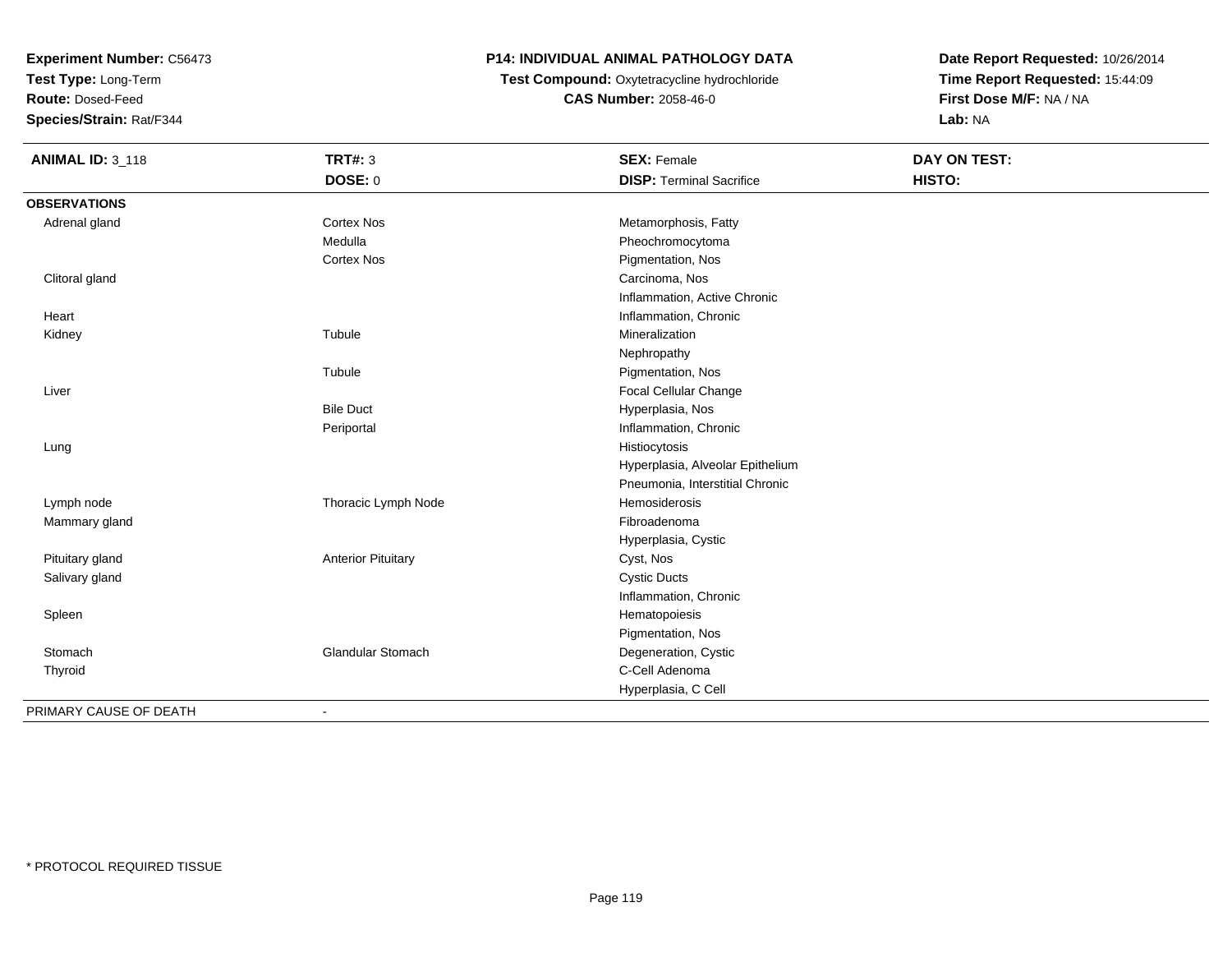**Test Type:** Long-Term

**Route:** Dosed-Feed

**Species/Strain:** Rat/F344

#### **P14: INDIVIDUAL ANIMAL PATHOLOGY DATA**

 **Test Compound:** Oxytetracycline hydrochloride**CAS Number:** 2058-46-0

| <b>ANIMAL ID: 3_119</b> | TRT#: 3                    | <b>SEX: Female</b>              | DAY ON TEST: |  |
|-------------------------|----------------------------|---------------------------------|--------------|--|
|                         | <b>DOSE: 0</b>             | <b>DISP:</b> Moribund Sacrifice | HISTO:       |  |
| <b>OBSERVATIONS</b>     |                            |                                 |              |  |
| Adrenal gland           | <b>Cortex Nos</b>          | Metamorphosis, Fatty            |              |  |
|                         | Cortex Nos                 | Pigmentation, Nos               |              |  |
| Heart                   |                            | Inflammation, Chronic           |              |  |
| Kidney                  |                            | Nephropathy                     |              |  |
| Liver                   |                            | Metamorphosis, Fatty            |              |  |
|                         |                            | Necrosis, Nos                   |              |  |
|                         |                            | Regeneration, Nos               |              |  |
| Mammary gland           |                            | Hyperplasia, Cystic             |              |  |
| Stomach                 | <b>Glandular Stomach</b>   | Degeneration, Cystic            |              |  |
| Unspecified             | <b>Multiple Organs Nos</b> | Leukemia, Mononuclear Cell      |              |  |
| Uterus                  | Endometrium                | Hyperplasia, Cystic             |              |  |
| PRIMARY CAUSE OF DEATH  |                            |                                 |              |  |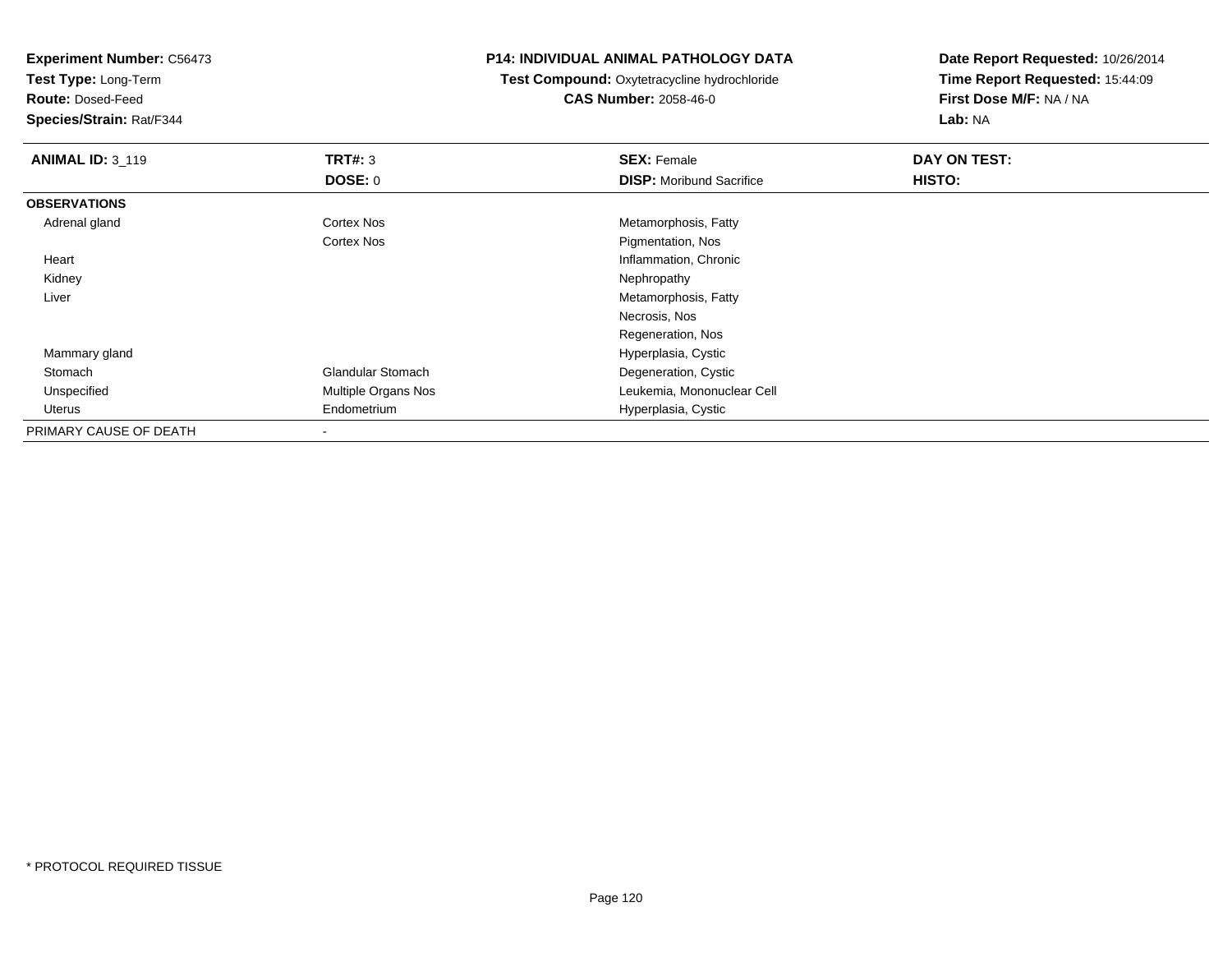**Test Type:** Long-Term

**Route:** Dosed-Feed

**Species/Strain:** Rat/F344

# **P14: INDIVIDUAL ANIMAL PATHOLOGY DATA**

 **Test Compound:** Oxytetracycline hydrochloride**CAS Number:** 2058-46-0

| <b>ANIMAL ID: 3_120</b> | <b>TRT#: 3</b>            | <b>SEX: Female</b>               | <b>DAY ON TEST:</b> |  |
|-------------------------|---------------------------|----------------------------------|---------------------|--|
|                         | DOSE: 0                   | <b>DISP: Terminal Sacrifice</b>  | HISTO:              |  |
| <b>OBSERVATIONS</b>     |                           |                                  |                     |  |
| Adrenal gland           |                           | Cortical Adenoma                 |                     |  |
|                         | <b>Cortex Nos</b>         | Hyperplasia, Nos                 |                     |  |
|                         | <b>Cortex Nos</b>         | Pigmentation, Nos                |                     |  |
| Heart                   |                           | Inflammation, Chronic            |                     |  |
| <b>Intestine Small</b>  | <b>Mesentery Nos</b>      | <b>Steatitis</b>                 |                     |  |
| Kidney                  | Tubule                    | Mineralization                   |                     |  |
|                         |                           | Nephropathy                      |                     |  |
|                         | Tubule                    | Pigmentation, Nos                |                     |  |
| Liver                   |                           | <b>Accessory Structure</b>       |                     |  |
|                         |                           | <b>Focal Cellular Change</b>     |                     |  |
|                         | <b>Bile Duct</b>          | Hyperplasia, Nos                 |                     |  |
|                         | Periportal                | Inflammation, Chronic            |                     |  |
| Lung                    |                           | Histiocytosis                    |                     |  |
| Mammary gland           |                           | Fibroadenoma                     |                     |  |
|                         |                           | Hyperplasia, Cystic              |                     |  |
| Pituitary gland         | <b>Anterior Pituitary</b> | Cyst, Nos                        |                     |  |
|                         | <b>Anterior Pituitary</b> | Hyperplasia, Nos                 |                     |  |
| Spleen                  |                           | Hematopoiesis                    |                     |  |
|                         |                           | Pigmentation, Nos                |                     |  |
| Thymus                  |                           | Cyst, Embryonal Duct             |                     |  |
| Thyroid                 |                           | Hyperplasia, C Cell              |                     |  |
| Uterus                  |                           | <b>Endometrial Stromal Polyp</b> |                     |  |
| PRIMARY CAUSE OF DEATH  | $\blacksquare$            |                                  |                     |  |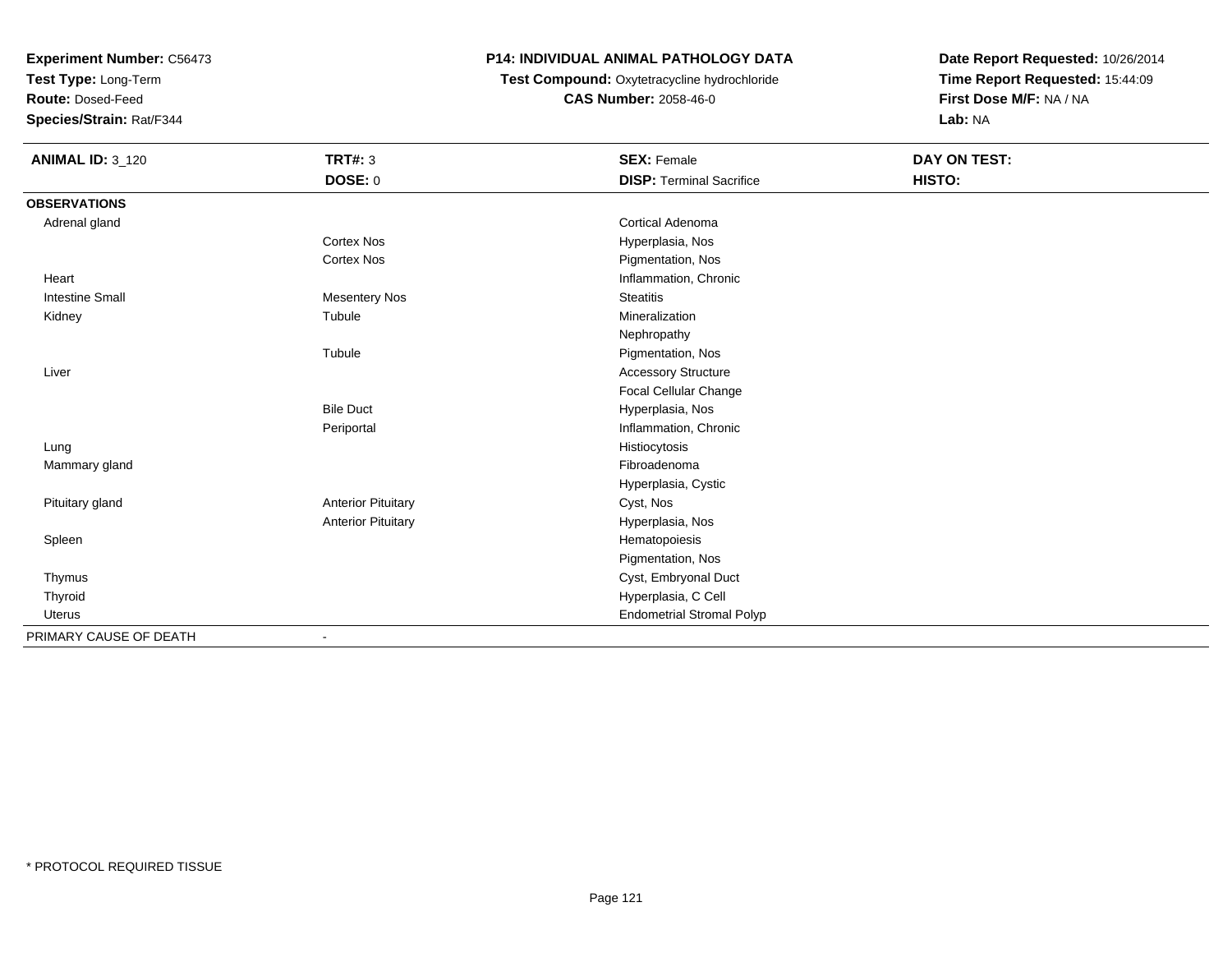**Test Type:** Long-Term

**Route:** Dosed-Feed

**Species/Strain:** Rat/F344

# **P14: INDIVIDUAL ANIMAL PATHOLOGY DATA**

**Test Compound:** Oxytetracycline hydrochloride**CAS Number:** 2058-46-0

| <b>ANIMAL ID: 3_121</b> | <b>TRT#: 3</b>            | <b>SEX: Female</b>              | <b>DAY ON TEST:</b> |  |
|-------------------------|---------------------------|---------------------------------|---------------------|--|
|                         | DOSE: 0                   | <b>DISP:</b> Moribund Sacrifice | HISTO:              |  |
| <b>OBSERVATIONS</b>     |                           |                                 |                     |  |
| Adrenal gland           | Medulla                   | Pheochromocytoma                |                     |  |
|                         | <b>Cortex Nos</b>         | Pigmentation, Nos               |                     |  |
| Heart                   |                           | Inflammation, Chronic           |                     |  |
| Kidney                  | Pelvis                    | Hemorrhage                      |                     |  |
|                         |                           | Nephropathy                     |                     |  |
|                         | Tubule                    | Pigmentation, Nos               |                     |  |
| Liver                   |                           | Focal Cellular Change           |                     |  |
|                         | <b>Bile Duct</b>          | Hyperplasia, Nos                |                     |  |
|                         |                           | Metamorphosis, Fatty            |                     |  |
|                         |                           | Necrosis, Nos                   |                     |  |
|                         |                           | Neoplastic Nodule               |                     |  |
| Mammary gland           |                           | Fibroadenoma                    |                     |  |
|                         |                           | Hyperplasia, Cystic             |                     |  |
| Pituitary gland         | <b>Anterior Pituitary</b> | Angiectasis                     |                     |  |
|                         | <b>Anterior Pituitary</b> | Cyst, Nos                       |                     |  |
| Salivary gland          |                           | Atrophy, Nos                    |                     |  |
|                         |                           | <b>Cystic Ducts</b>             |                     |  |
| Spleen                  |                           | Hematopoiesis                   |                     |  |
|                         |                           | Pigmentation, Nos               |                     |  |
| Stomach                 | Glandular Stomach         | Degeneration, Cystic            |                     |  |
| Thyroid                 |                           | <b>Cystic Follicles</b>         |                     |  |
|                         |                           | Hyperplasia, C Cell             |                     |  |
| Unspecified             | Multiple Organs Nos       | Leukemia, Mononuclear Cell      |                     |  |
| PRIMARY CAUSE OF DEATH  | ٠                         |                                 |                     |  |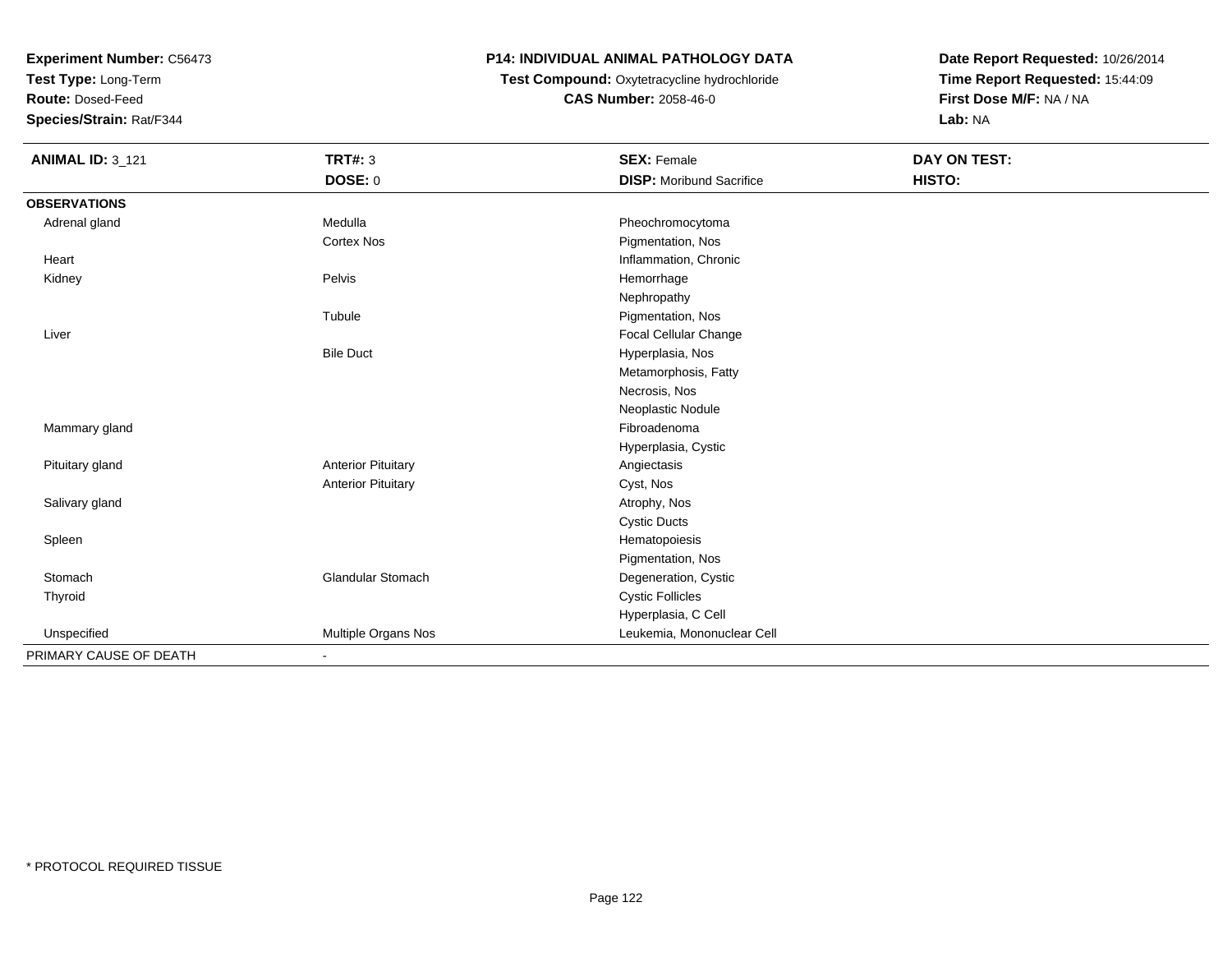**Test Type:** Long-Term

**Route:** Dosed-Feed

**Species/Strain:** Rat/F344

# **P14: INDIVIDUAL ANIMAL PATHOLOGY DATA**

# **Test Compound:** Oxytetracycline hydrochloride**CAS Number:** 2058-46-0

| <b>ANIMAL ID: 3_122</b> | <b>TRT#: 3</b>            | <b>SEX: Female</b>              | DAY ON TEST: |  |
|-------------------------|---------------------------|---------------------------------|--------------|--|
|                         | <b>DOSE: 0</b>            | <b>DISP: Terminal Sacrifice</b> | HISTO:       |  |
| <b>OBSERVATIONS</b>     |                           |                                 |              |  |
| Adrenal gland           | <b>Cortex Nos</b>         | Hyperplasia, Nos                |              |  |
|                         | <b>Cortex Nos</b>         | Metamorphosis, Fatty            |              |  |
|                         | <b>Cortex Nos</b>         | Pigmentation, Nos               |              |  |
| Heart                   |                           | Inflammation, Chronic           |              |  |
| Kidney                  | Tubule                    | Mineralization                  |              |  |
|                         |                           | Nephropathy                     |              |  |
|                         | Tubule                    | Pigmentation, Nos               |              |  |
| Liver                   |                           | <b>Focal Cellular Change</b>    |              |  |
|                         |                           | Granuloma, Nos                  |              |  |
|                         | <b>Bile Duct</b>          | Hyperplasia, Nos                |              |  |
|                         | Periportal                | Inflammation, Chronic           |              |  |
| Mammary gland           |                           | Fibroadenoma                    |              |  |
|                         |                           | Hyperplasia, Cystic             |              |  |
| Pituitary gland         | <b>Anterior Pituitary</b> | Cyst, Nos                       |              |  |
| Salivary gland          |                           | Atrophy, Nos                    |              |  |
| Spleen                  |                           | Hematopoiesis                   |              |  |
|                         |                           | Pigmentation, Nos               |              |  |
| Stomach                 | Glandular Stomach         | Degeneration, Cystic            |              |  |
| Thymus                  |                           | Cyst, Embryonal Duct            |              |  |
| Thyroid                 |                           | <b>Cystic Follicles</b>         |              |  |
|                         |                           | Hyperplasia, C Cell             |              |  |
| PRIMARY CAUSE OF DEATH  | $\overline{\phantom{a}}$  |                                 |              |  |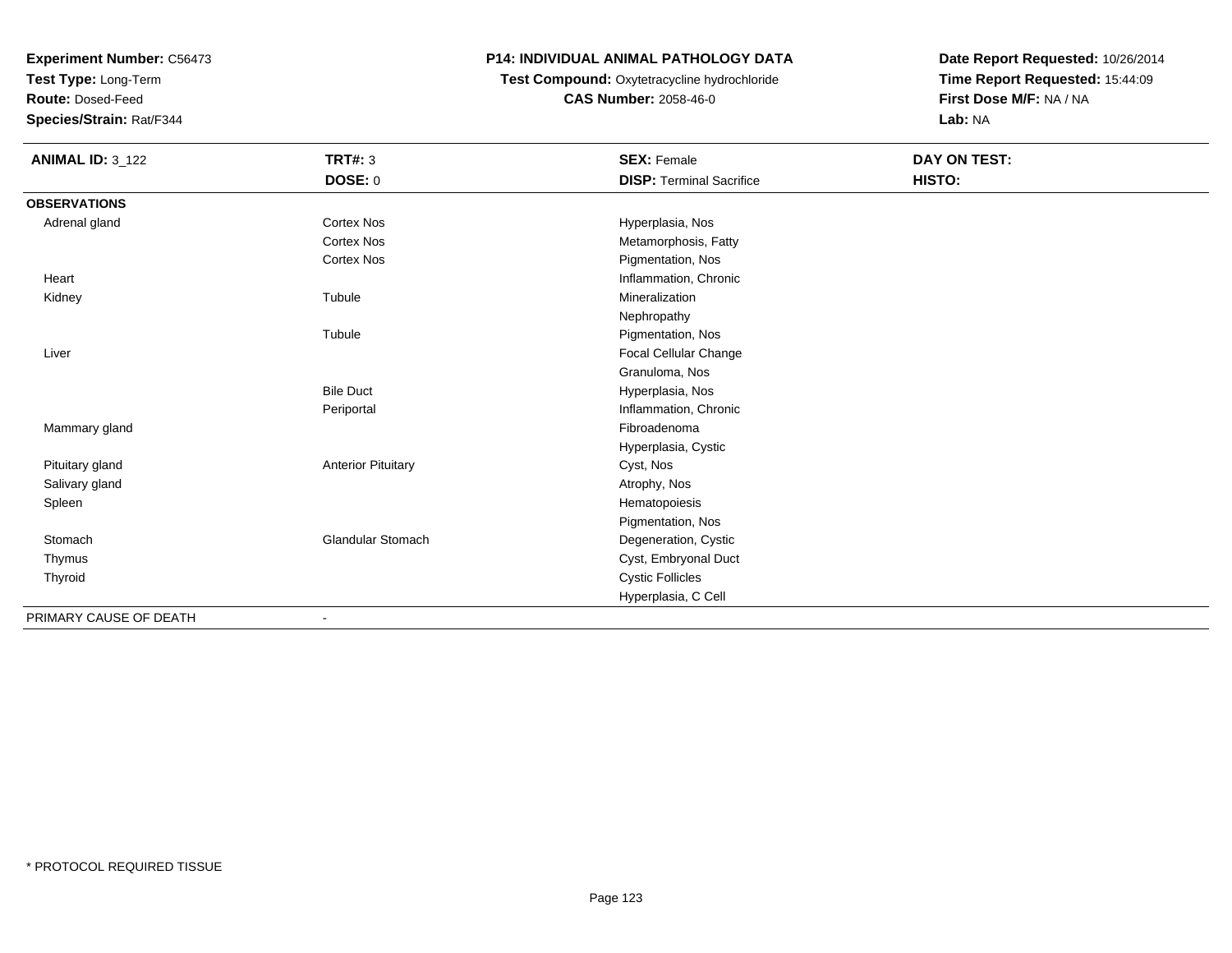**Test Type:** Long-Term

**Route:** Dosed-Feed

**Species/Strain:** Rat/F344

# **P14: INDIVIDUAL ANIMAL PATHOLOGY DATA**

 **Test Compound:** Oxytetracycline hydrochloride**CAS Number:** 2058-46-0

| <b>ANIMAL ID: 3_123</b> | <b>TRT#: 3</b>            | <b>SEX: Female</b>              | <b>DAY ON TEST:</b> |  |
|-------------------------|---------------------------|---------------------------------|---------------------|--|
|                         | <b>DOSE: 0</b>            | <b>DISP: Terminal Sacrifice</b> | HISTO:              |  |
| <b>OBSERVATIONS</b>     |                           |                                 |                     |  |
| Adrenal gland           |                           | <b>Cortical Adenoma</b>         |                     |  |
|                         | Cortex Nos                | Cyst, Nos                       |                     |  |
|                         | Cortex Nos                | Pigmentation, Nos               |                     |  |
| Bone marrow             |                           | Hyperplasia, Reticulum Cell     |                     |  |
| Clitoral gland          |                           | Adenoma, Nos                    |                     |  |
|                         |                           | Inflammation, Active Chronic    |                     |  |
| Heart                   |                           | Inflammation, Chronic           |                     |  |
| Kidney                  | Tubule                    | Mineralization                  |                     |  |
|                         |                           | Nephropathy                     |                     |  |
|                         | Tubule                    | Pigmentation, Nos               |                     |  |
| Liver                   |                           | Focal Cellular Change           |                     |  |
|                         |                           | Granuloma, Nos                  |                     |  |
|                         | <b>Bile Duct</b>          | Hyperplasia, Nos                |                     |  |
|                         | Periportal                | Inflammation, Chronic           |                     |  |
|                         |                           | Metamorphosis, Fatty            |                     |  |
| Lung                    |                           | Hemorrhage                      |                     |  |
| Mammary gland           |                           | Fibroadenoma                    |                     |  |
|                         |                           | Hyperplasia, Cystic             |                     |  |
| Pituitary gland         | <b>Anterior Pituitary</b> | Adenoma, Nos                    |                     |  |
|                         | <b>Anterior Pituitary</b> | Cyst, Nos                       |                     |  |
| Salivary gland          |                           | Inflammation, Chronic           |                     |  |
| Spleen                  |                           | Hematopoiesis                   |                     |  |
|                         |                           | Pigmentation, Nos               |                     |  |
| Stomach                 | <b>Glandular Stomach</b>  | Degeneration, Cystic            |                     |  |
| Thymus                  |                           | Cyst, Embryonal Duct            |                     |  |
| Thyroid                 |                           | C-Cell Adenoma                  |                     |  |
|                         |                           | Hyperplasia, C Cell             |                     |  |
| Uterus                  | Endometrium               | Hyperplasia, Cystic             |                     |  |
| PRIMARY CAUSE OF DEATH  | $\blacksquare$            |                                 |                     |  |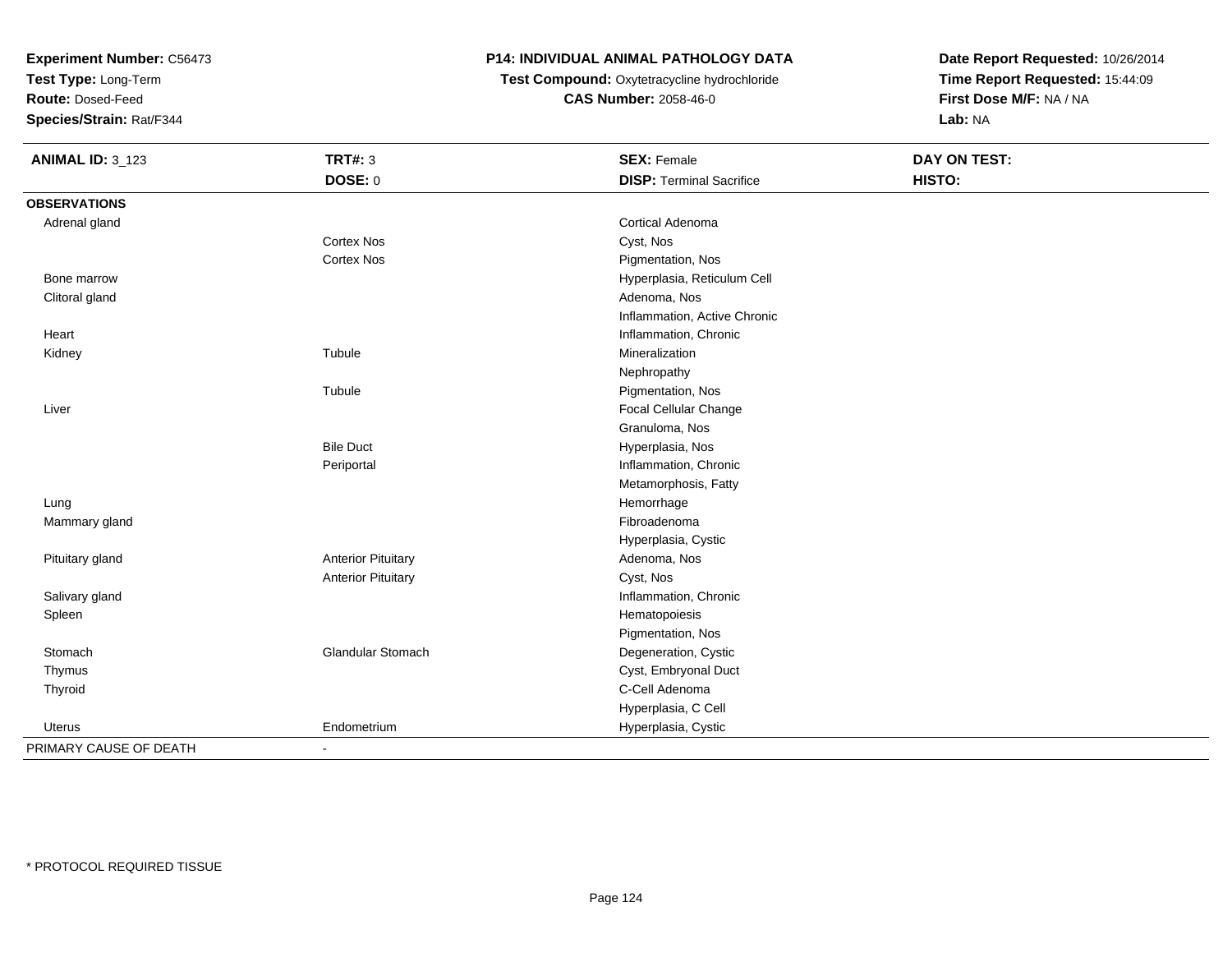**Test Type:** Long-Term

**Route:** Dosed-Feed

**Species/Strain:** Rat/F344

# **P14: INDIVIDUAL ANIMAL PATHOLOGY DATA**

 **Test Compound:** Oxytetracycline hydrochloride**CAS Number:** 2058-46-0

| <b>ANIMAL ID: 3_124</b> | <b>TRT#: 3</b>            | <b>SEX: Female</b>               | DAY ON TEST: |  |
|-------------------------|---------------------------|----------------------------------|--------------|--|
|                         | DOSE: 0                   | <b>DISP: Terminal Sacrifice</b>  | HISTO:       |  |
| <b>OBSERVATIONS</b>     |                           |                                  |              |  |
| Adrenal gland           | Medulla                   | Hyperplasia, Nos                 |              |  |
|                         | Cortex Nos                | Metamorphosis, Fatty             |              |  |
|                         | Medulla                   | Pheochromocytoma                 |              |  |
|                         | <b>Cortex Nos</b>         | Pigmentation, Nos                |              |  |
| Heart                   |                           | Inflammation, Chronic            |              |  |
| Kidney                  | Tubule                    | Mineralization                   |              |  |
|                         |                           | Nephropathy                      |              |  |
|                         | Tubule                    | Pigmentation, Nos                |              |  |
| Liver                   |                           | Focal Cellular Change            |              |  |
|                         |                           | Granuloma, Nos                   |              |  |
|                         | <b>Bile Duct</b>          | Hyperplasia, Nos                 |              |  |
|                         | Periportal                | Inflammation, Chronic            |              |  |
| Mammary gland           |                           | Hyperplasia, Cystic              |              |  |
| Pancreas                | Acinus                    | Atrophy, Nos                     |              |  |
| Pituitary gland         | <b>Anterior Pituitary</b> | Hyperplasia, Nos                 |              |  |
| Spleen                  |                           | Hematopoiesis                    |              |  |
|                         |                           | Pigmentation, Nos                |              |  |
| Stomach                 | <b>Glandular Stomach</b>  | Degeneration, Cystic             |              |  |
| Thyroid                 |                           | Hyperplasia, C Cell              |              |  |
| <b>Uterus</b>           |                           | <b>Endometrial Stromal Polyp</b> |              |  |
| PRIMARY CAUSE OF DEATH  | $\blacksquare$            |                                  |              |  |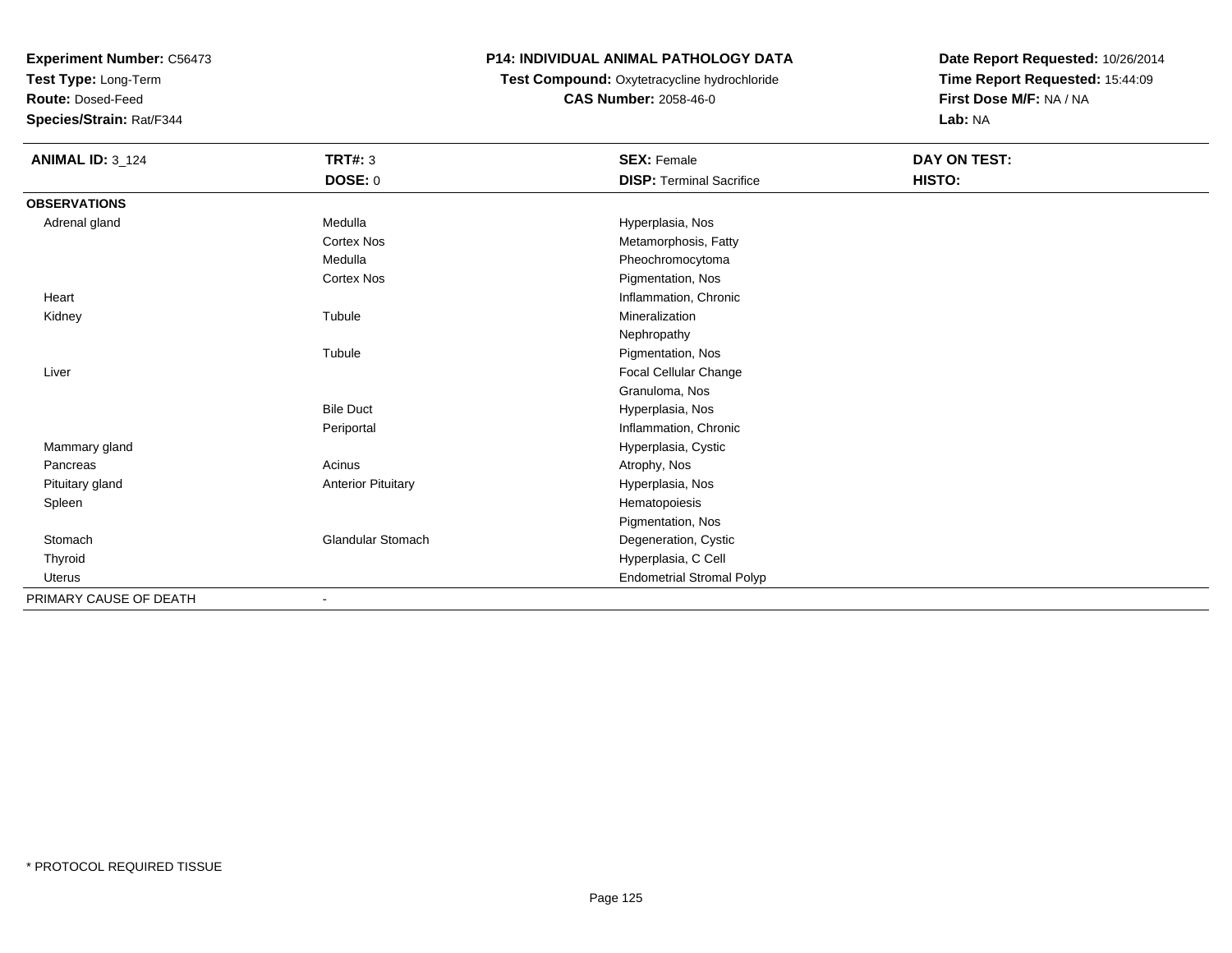**Test Type:** Long-Term

**Route:** Dosed-Feed

**Species/Strain:** Rat/F344

# **P14: INDIVIDUAL ANIMAL PATHOLOGY DATA**

# **Test Compound:** Oxytetracycline hydrochloride**CAS Number:** 2058-46-0

| <b>ANIMAL ID: 3_125</b> | <b>TRT#: 3</b>            | <b>SEX: Female</b>              | <b>DAY ON TEST:</b> |  |
|-------------------------|---------------------------|---------------------------------|---------------------|--|
|                         | DOSE: 0                   | <b>DISP: Terminal Sacrifice</b> | HISTO:              |  |
| <b>OBSERVATIONS</b>     |                           |                                 |                     |  |
| Adrenal gland           | <b>Cortex Nos</b>         | Pigmentation, Nos               |                     |  |
| Bone marrow             |                           | Hyperplasia, Megakaryocytic     |                     |  |
| Heart                   |                           | Inflammation, Chronic           |                     |  |
| Kidney                  | Tubule                    | Mineralization                  |                     |  |
|                         |                           | Nephropathy                     |                     |  |
|                         | Tubule                    | Pigmentation, Nos               |                     |  |
| Liver                   |                           | Granuloma, Nos                  |                     |  |
|                         | <b>Bile Duct</b>          | Hyperplasia, Nos                |                     |  |
|                         | Periportal                | Inflammation, Chronic           |                     |  |
| Mammary gland           |                           | Hyperplasia, Cystic             |                     |  |
| Ovary                   |                           | Cyst, Parovarian                |                     |  |
| Pancreas                | Acinus                    | Atrophy, Nos                    |                     |  |
| Pituitary gland         | <b>Anterior Pituitary</b> | Cyst, Nos                       |                     |  |
|                         | <b>Anterior Pituitary</b> | Hyperplasia, Nos                |                     |  |
| Spleen                  |                           | Hematopoiesis                   |                     |  |
|                         |                           | Hyperplasia, Reticulum Cell     |                     |  |
|                         |                           | Pigmentation, Nos               |                     |  |
| Stomach                 | <b>Glandular Stomach</b>  | Degeneration, Cystic            |                     |  |
| Thymus                  |                           | Cyst, Embryonal Duct            |                     |  |
| Thyroid                 |                           | C-Cell Adenoma                  |                     |  |
|                         |                           | Hyperplasia, C Cell             |                     |  |
| PRIMARY CAUSE OF DEATH  | $\blacksquare$            |                                 |                     |  |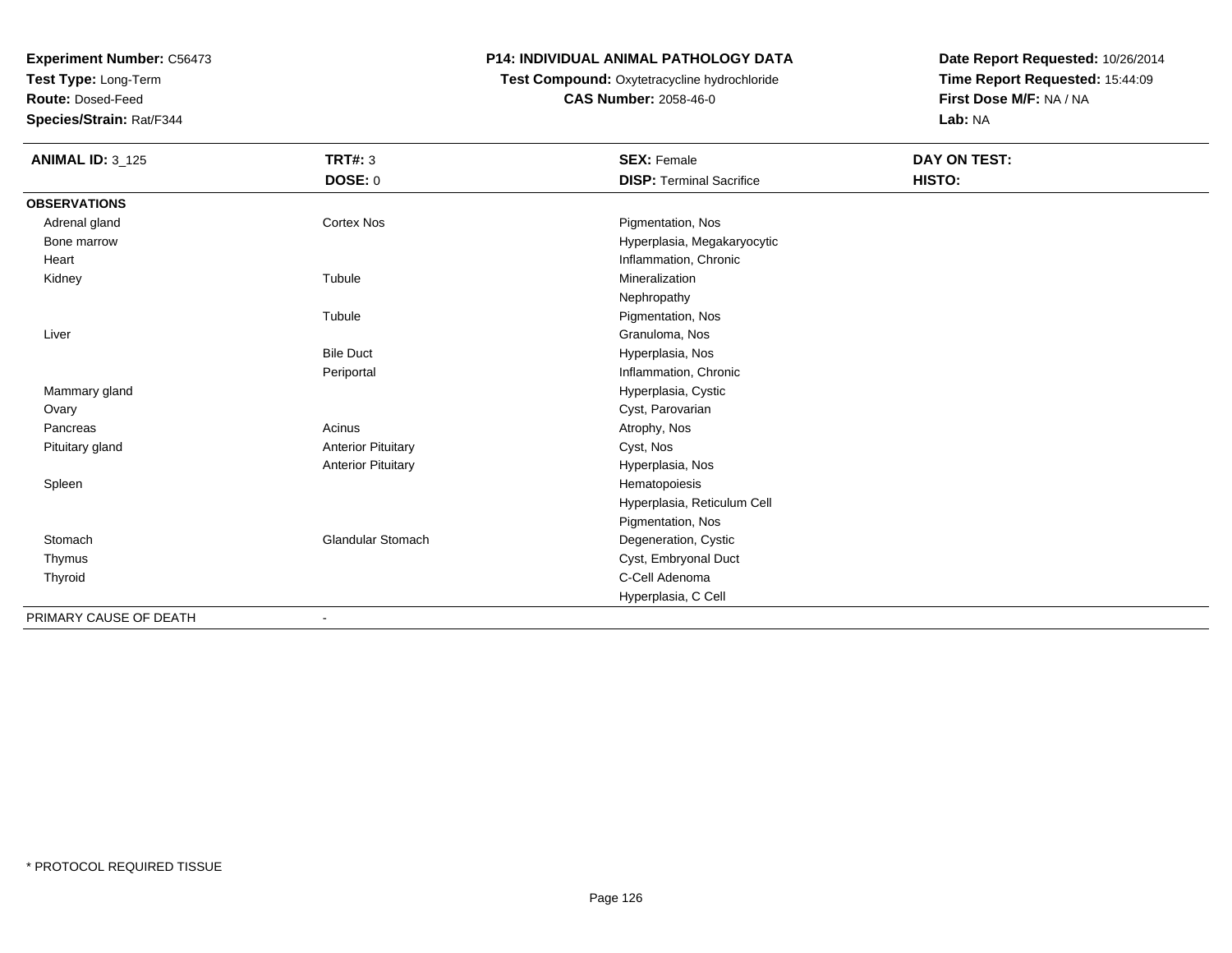**Test Type:** Long-Term

**Route:** Dosed-Feed

**Species/Strain:** Rat/F344

### **P14: INDIVIDUAL ANIMAL PATHOLOGY DATA**

**Test Compound:** Oxytetracycline hydrochloride**CAS Number:** 2058-46-0

| <b>ANIMAL ID: 3_126</b> | <b>TRT#: 3</b>            | <b>SEX: Female</b>              | DAY ON TEST: |
|-------------------------|---------------------------|---------------------------------|--------------|
|                         | <b>DOSE: 0</b>            | <b>DISP:</b> Moribund Sacrifice | HISTO:       |
| <b>OBSERVATIONS</b>     |                           |                                 |              |
| Adrenal gland           | Cortex Nos                | Pigmentation, Nos               |              |
| Heart                   |                           | Inflammation, Chronic           |              |
| Kidney                  | Tubule                    | Mineralization                  |              |
|                         |                           | Nephropathy                     |              |
|                         | Tubule                    | Pigmentation, Nos               |              |
| Liver                   |                           | Focal Cellular Change           |              |
|                         | <b>Bile Duct</b>          | Hyperplasia, Nos                |              |
|                         | Periportal                | Inflammation, Chronic           |              |
| Pancreas                | Acinus                    | Atrophy, Nos                    |              |
| Pituitary gland         | <b>Anterior Pituitary</b> | Cyst, Nos                       |              |
| Spleen                  |                           | Hematopoiesis                   |              |
|                         |                           | Pigmentation, Nos               |              |
| Stomach                 | <b>Glandular Stomach</b>  | Degeneration, Cystic            |              |
| Thymus                  |                           | Cyst, Embryonal Duct            |              |
| Thyroid                 |                           | Hyperplasia, C Cell             |              |
|                         |                           | Mineralization                  |              |
| Unspecified             | Multiple Organs Nos       | Leukemia, Mononuclear Cell      |              |
| PRIMARY CAUSE OF DEATH  | $\sim$                    |                                 |              |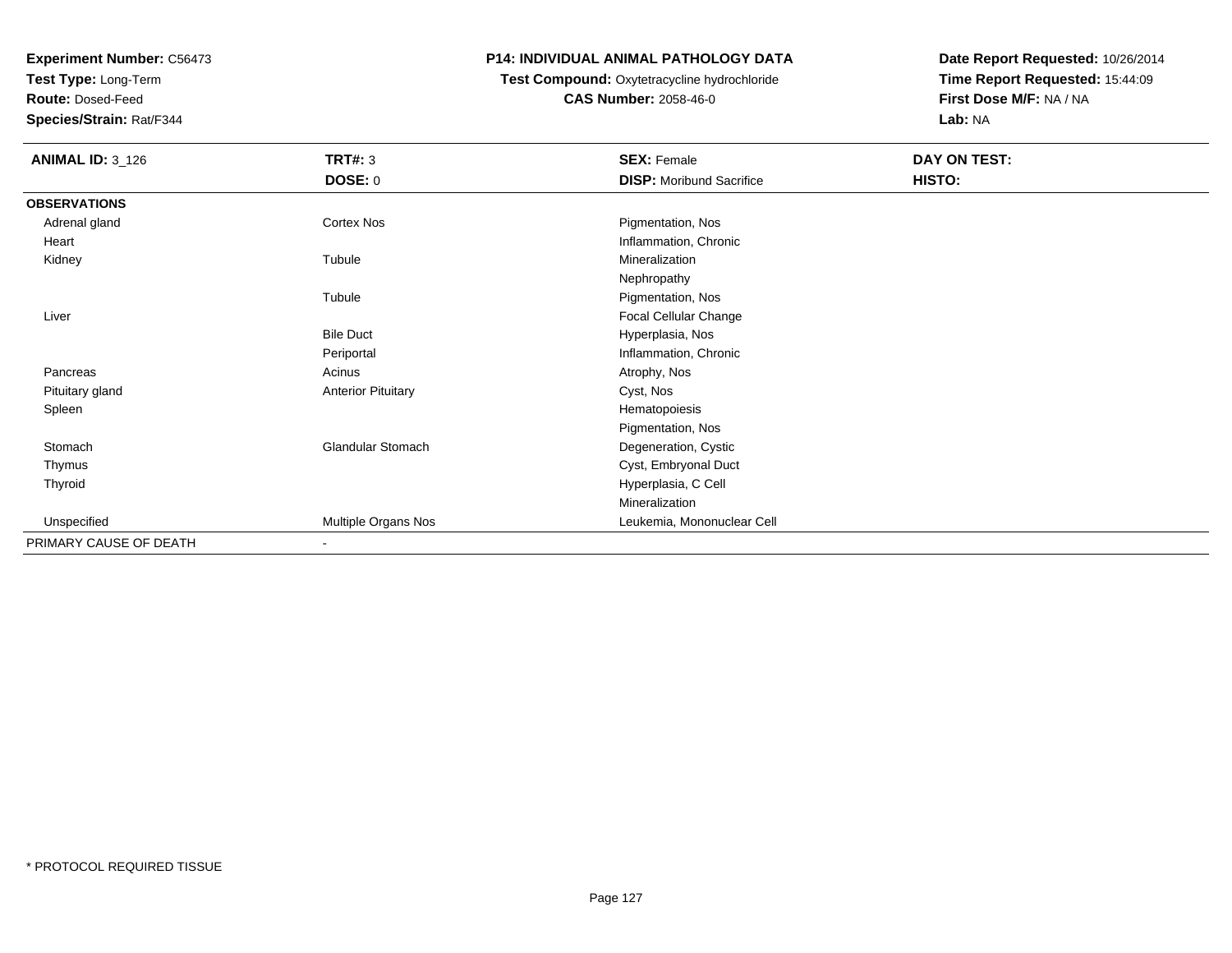**Test Type:** Long-Term

**Route:** Dosed-Feed

**Species/Strain:** Rat/F344

# **P14: INDIVIDUAL ANIMAL PATHOLOGY DATA**

**Test Compound:** Oxytetracycline hydrochloride**CAS Number:** 2058-46-0

| <b>ANIMAL ID: 3_127</b> | <b>TRT#: 3</b>            | <b>SEX: Female</b>              | <b>DAY ON TEST:</b> |  |
|-------------------------|---------------------------|---------------------------------|---------------------|--|
|                         | DOSE: 0                   | <b>DISP: Terminal Sacrifice</b> | HISTO:              |  |
| <b>OBSERVATIONS</b>     |                           |                                 |                     |  |
| Adrenal gland           | Cortex Nos                | Hyperplasia, Nos                |                     |  |
|                         | <b>Cortex Nos</b>         | Pigmentation, Nos               |                     |  |
| <b>Brain</b>            |                           | Malacia                         |                     |  |
| Eye                     |                           | Cataract                        |                     |  |
|                         |                           | Retinopathy                     |                     |  |
| Kidney                  | Tubule                    | Mineralization                  |                     |  |
|                         |                           | Nephropathy                     |                     |  |
|                         | Tubule                    | Pigmentation, Nos               |                     |  |
| Liver                   |                           | Focal Cellular Change           |                     |  |
|                         |                           | Granuloma, Nos                  |                     |  |
|                         | <b>Bile Duct</b>          | Hyperplasia, Nos                |                     |  |
| Mammary gland           |                           | Fibroadenoma                    |                     |  |
|                         |                           | Hyperplasia, Cystic             |                     |  |
| Pancreas                | Acinus                    | Atrophy, Nos                    |                     |  |
| Pituitary gland         | <b>Anterior Pituitary</b> | Adenoma, Nos                    |                     |  |
|                         | <b>Anterior Pituitary</b> | Cyst, Nos                       |                     |  |
| Salivary gland          |                           | <b>Cystic Ducts</b>             |                     |  |
| Spleen                  |                           | Hematopoiesis                   |                     |  |
|                         |                           | Pigmentation, Nos               |                     |  |
| Stomach                 | Glandular Stomach         | Degeneration, Cystic            |                     |  |
| Thymus                  |                           | Cyst, Embryonal Duct            |                     |  |
| Thyroid                 |                           | <b>Cystic Follicles</b>         |                     |  |
|                         |                           | Hyperplasia, C Cell             |                     |  |
| Unspecified             | Multiple Organs Nos       | Inflammation, Chronic           |                     |  |
|                         | Multiple Organs Nos       | Leukemia, Mononuclear Cell      |                     |  |
| Uterus                  | Endometrium               | Hyperplasia, Cystic             |                     |  |
| PRIMARY CAUSE OF DEATH  | $\blacksquare$            |                                 |                     |  |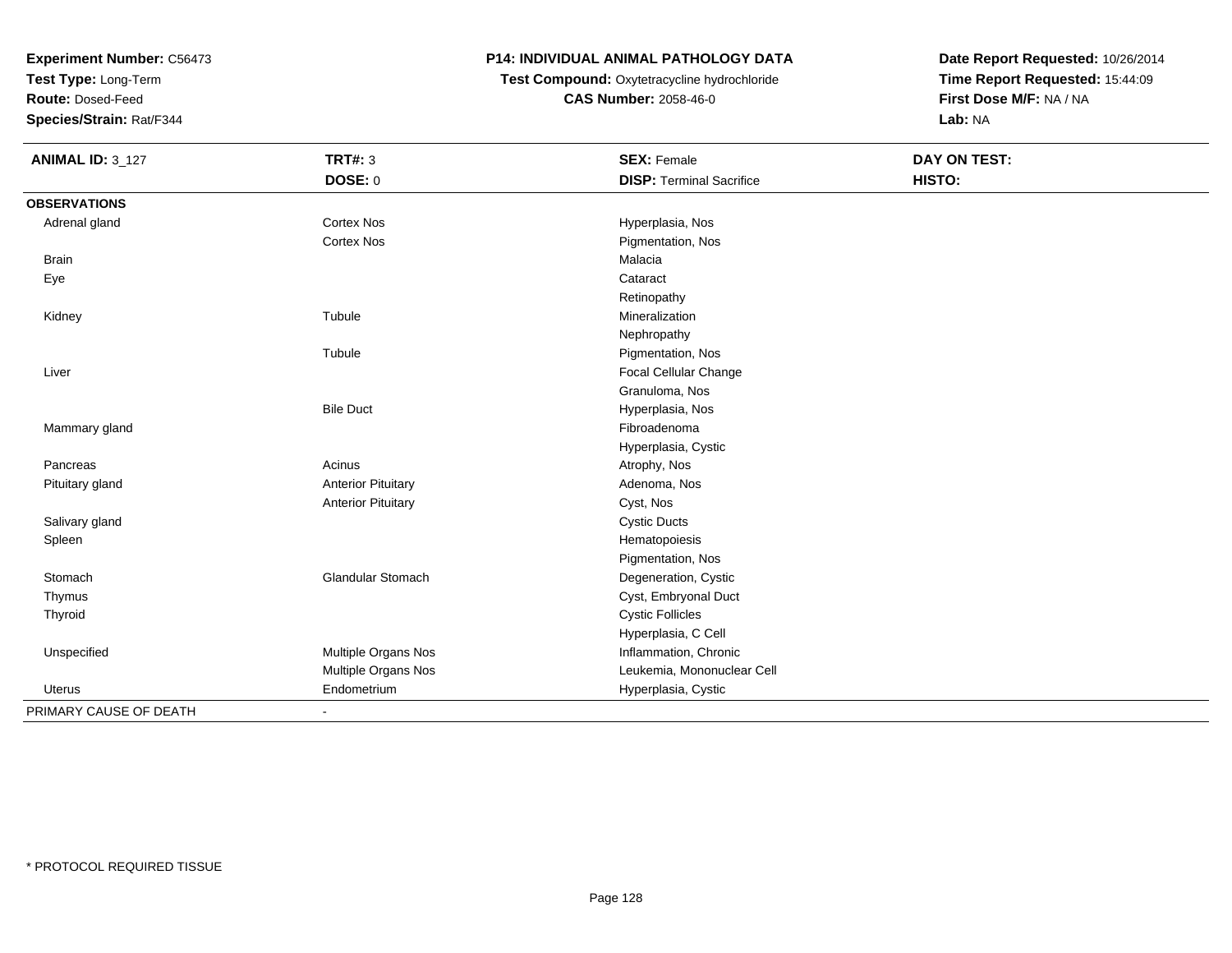**Test Type:** Long-Term

**Route:** Dosed-Feed

**Species/Strain:** Rat/F344

# **P14: INDIVIDUAL ANIMAL PATHOLOGY DATA**

# **Test Compound:** Oxytetracycline hydrochloride**CAS Number:** 2058-46-0

| <b>ANIMAL ID: 3_128</b> | <b>TRT#: 3</b>            | <b>SEX: Female</b>              | DAY ON TEST: |
|-------------------------|---------------------------|---------------------------------|--------------|
|                         | DOSE: 0                   | <b>DISP: Terminal Sacrifice</b> | HISTO:       |
| <b>OBSERVATIONS</b>     |                           |                                 |              |
| Adrenal gland           | Cortex Nos                | Pigmentation, Nos               |              |
| Clitoral gland          |                           | Carcinoma, Nos                  |              |
| Heart                   |                           | Inflammation, Chronic           |              |
| Kidney                  | Tubule                    | Mineralization                  |              |
|                         |                           | Nephropathy                     |              |
|                         | Tubule                    | Pigmentation, Nos               |              |
| Liver                   |                           | Focal Cellular Change           |              |
|                         |                           | Granuloma, Nos                  |              |
|                         | <b>Bile Duct</b>          | Hyperplasia, Nos                |              |
|                         | Periportal                | Inflammation, Chronic           |              |
| Lung                    |                           | Alveolar/Bronchiolar Adenoma    |              |
|                         |                           | Histiocytosis                   |              |
|                         |                           | Pneumonia, Interstitial Chronic |              |
| Lymph node              | Mandibular Lymph Node     | Hemosiderosis                   |              |
| Mammary gland           |                           | Hyperplasia, Cystic             |              |
| Pancreas                | Acinus                    | Atrophy, Nos                    |              |
| Pituitary gland         | <b>Anterior Pituitary</b> | Hyperplasia, Nos                |              |
| Salivary gland          |                           | Atrophy, Nos                    |              |
| Spleen                  |                           | Hematopoiesis                   |              |
|                         |                           | Pigmentation, Nos               |              |
| Stomach                 | <b>Glandular Stomach</b>  | Degeneration, Cystic            |              |
| Thyroid                 |                           | Follicular-Cell Adenoma         |              |
|                         |                           | Hyperplasia, C Cell             |              |
| PRIMARY CAUSE OF DEATH  |                           |                                 |              |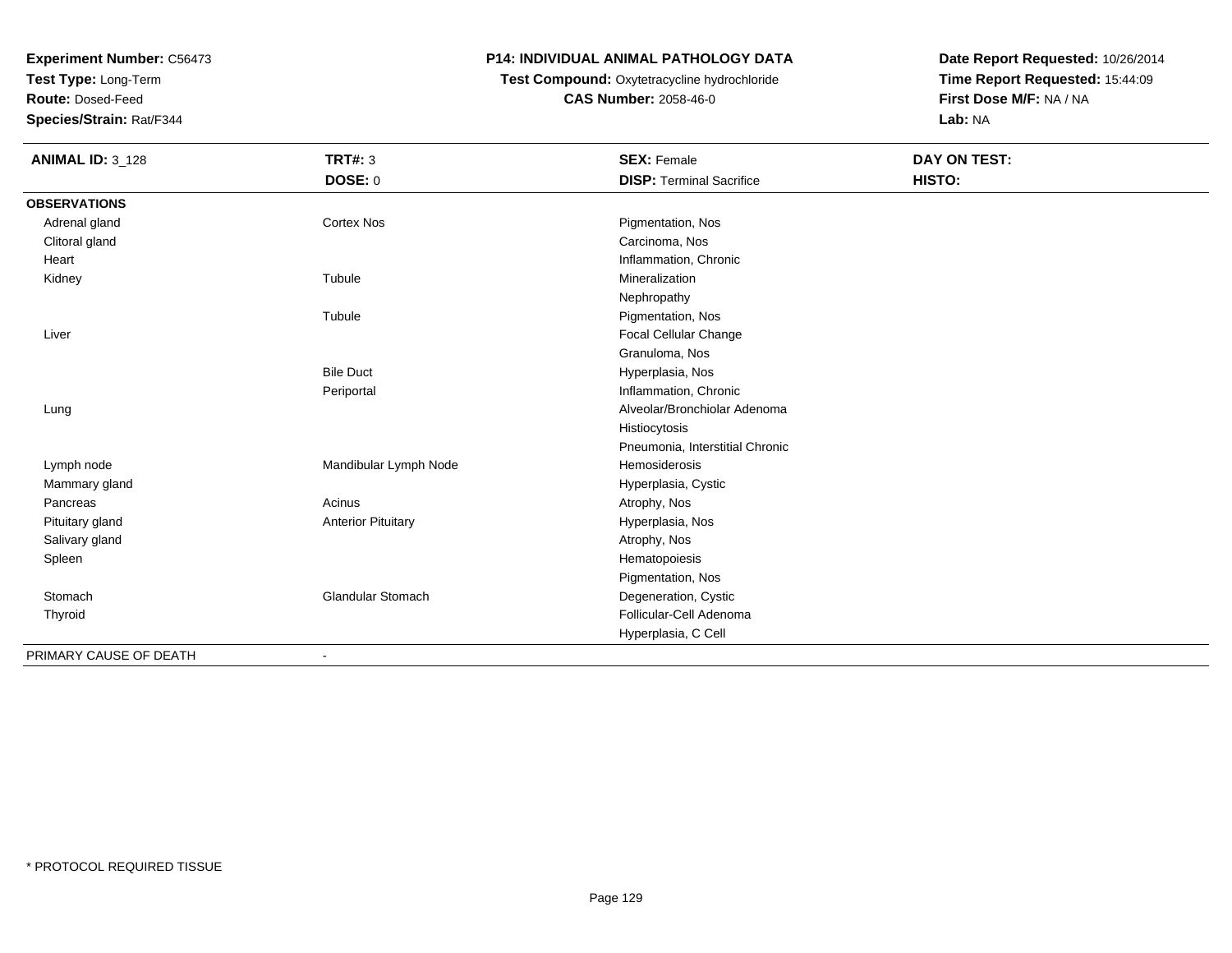**Test Type:** Long-Term

**Route:** Dosed-Feed

**Species/Strain:** Rat/F344

# **P14: INDIVIDUAL ANIMAL PATHOLOGY DATA**

 **Test Compound:** Oxytetracycline hydrochloride**CAS Number:** 2058-46-0

| <b>ANIMAL ID: 3_129</b> | <b>TRT#: 3</b>            | <b>SEX: Female</b>              | DAY ON TEST: |  |
|-------------------------|---------------------------|---------------------------------|--------------|--|
|                         | <b>DOSE: 0</b>            | <b>DISP: Terminal Sacrifice</b> | HISTO:       |  |
| <b>OBSERVATIONS</b>     |                           |                                 |              |  |
| Adrenal gland           | <b>Cortex Nos</b>         | Hyperplasia, Nos                |              |  |
|                         | <b>Cortex Nos</b>         | Metamorphosis, Fatty            |              |  |
|                         | <b>Cortex Nos</b>         | Pigmentation, Nos               |              |  |
| Heart                   |                           | Inflammation, Chronic           |              |  |
| Kidney                  | Tubule                    | Mineralization                  |              |  |
|                         |                           | Nephropathy                     |              |  |
|                         | Tubule                    | Pigmentation, Nos               |              |  |
| Liver                   |                           | Focal Cellular Change           |              |  |
|                         | <b>Bile Duct</b>          | Hyperplasia, Nos                |              |  |
|                         | Periportal                | Inflammation, Chronic           |              |  |
| Mammary gland           |                           | Fibroadenoma                    |              |  |
|                         |                           | Hyperplasia, Cystic             |              |  |
| Pancreas                | Acinus                    | Atrophy, Nos                    |              |  |
| Pituitary gland         | <b>Anterior Pituitary</b> | Cyst, Nos                       |              |  |
|                         | <b>Anterior Pituitary</b> | Hyperplasia, Nos                |              |  |
| Salivary gland          |                           | Atrophy, Nos                    |              |  |
| Spleen                  |                           | Hematopoiesis                   |              |  |
|                         |                           | Pigmentation, Nos               |              |  |
| Stomach                 | <b>Glandular Stomach</b>  | Degeneration, Cystic            |              |  |
| Thymus                  |                           | Cyst, Embryonal Duct            |              |  |
| Thyroid                 |                           | Hyperplasia, C Cell             |              |  |
| PRIMARY CAUSE OF DEATH  |                           |                                 |              |  |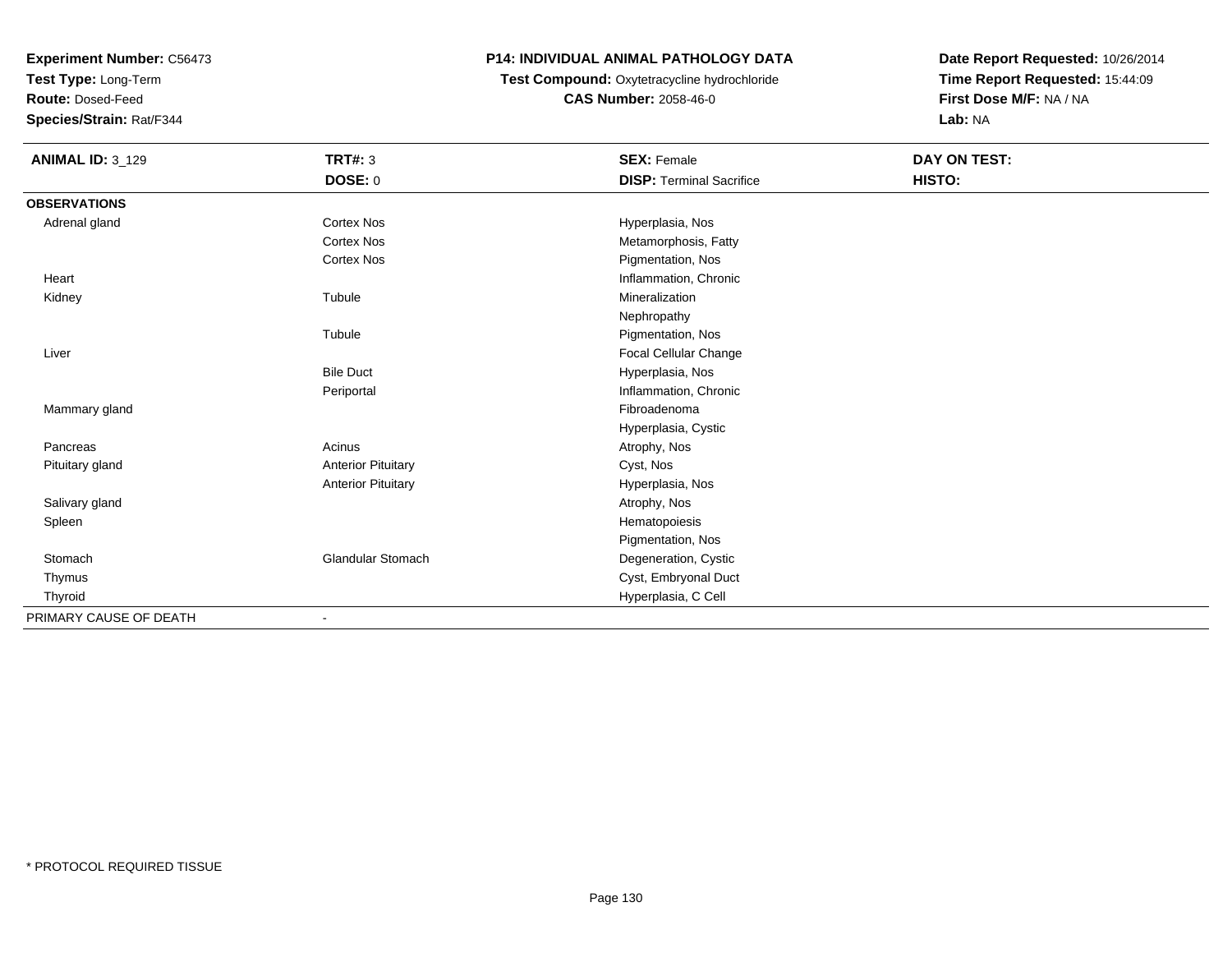**Test Type:** Long-Term

**Route:** Dosed-Feed

**Species/Strain:** Rat/F344

# **P14: INDIVIDUAL ANIMAL PATHOLOGY DATA**

# **Test Compound:** Oxytetracycline hydrochloride**CAS Number:** 2058-46-0

| <b>ANIMAL ID: 3_130</b> | <b>TRT#: 3</b>               | <b>SEX: Female</b>               | DAY ON TEST: |  |
|-------------------------|------------------------------|----------------------------------|--------------|--|
|                         | <b>DOSE: 0</b>               | <b>DISP:</b> Moribund Sacrifice  | HISTO:       |  |
| <b>OBSERVATIONS</b>     |                              |                                  |              |  |
| Adrenal gland           | Cortex Nos                   | Pigmentation, Nos                |              |  |
| <b>Brain</b>            |                              | Atrophy, Pressure                |              |  |
| Heart                   |                              | Inflammation, Chronic            |              |  |
| Kidney                  |                              | Adenocarcinoma, Nos              |              |  |
|                         | Tubule                       | Mineralization                   |              |  |
|                         |                              | Nephropathy                      |              |  |
|                         | Tubule                       | Pigmentation, Nos                |              |  |
| Liver                   |                              | Focal Cellular Change            |              |  |
|                         | <b>Bile Duct</b>             | Hyperplasia, Nos                 |              |  |
|                         | Periportal                   | Inflammation, Chronic            |              |  |
| Mammary gland           |                              | Adenocarcinoma, Nos              |              |  |
|                         |                              | Fibroadenoma                     |              |  |
|                         |                              | Hyperplasia, Cystic              |              |  |
| Pancreas                | Acinus                       | Atrophy, Nos                     |              |  |
| Pituitary gland         | <b>Anterior Pituitary</b>    | Adenocarcinoma, Nos              |              |  |
|                         | <b>Anterior Pituitary</b>    | Adenoma, Nos                     |              |  |
| Salivary gland          |                              | Atrophy, Nos                     |              |  |
| Spleen                  |                              | Hematopoiesis                    |              |  |
|                         |                              | Pigmentation, Nos                |              |  |
| Stomach                 | Glandular Stomach            | Degeneration, Cystic             |              |  |
| Thyroid                 |                              | Hyperplasia, C Cell              |              |  |
| Uterus                  |                              | <b>Endometrial Stromal Polyp</b> |              |  |
|                         | Endometrium                  | Hyperplasia, Cystic              |              |  |
| PRIMARY CAUSE OF DEATH  | $\qquad \qquad \blacksquare$ |                                  |              |  |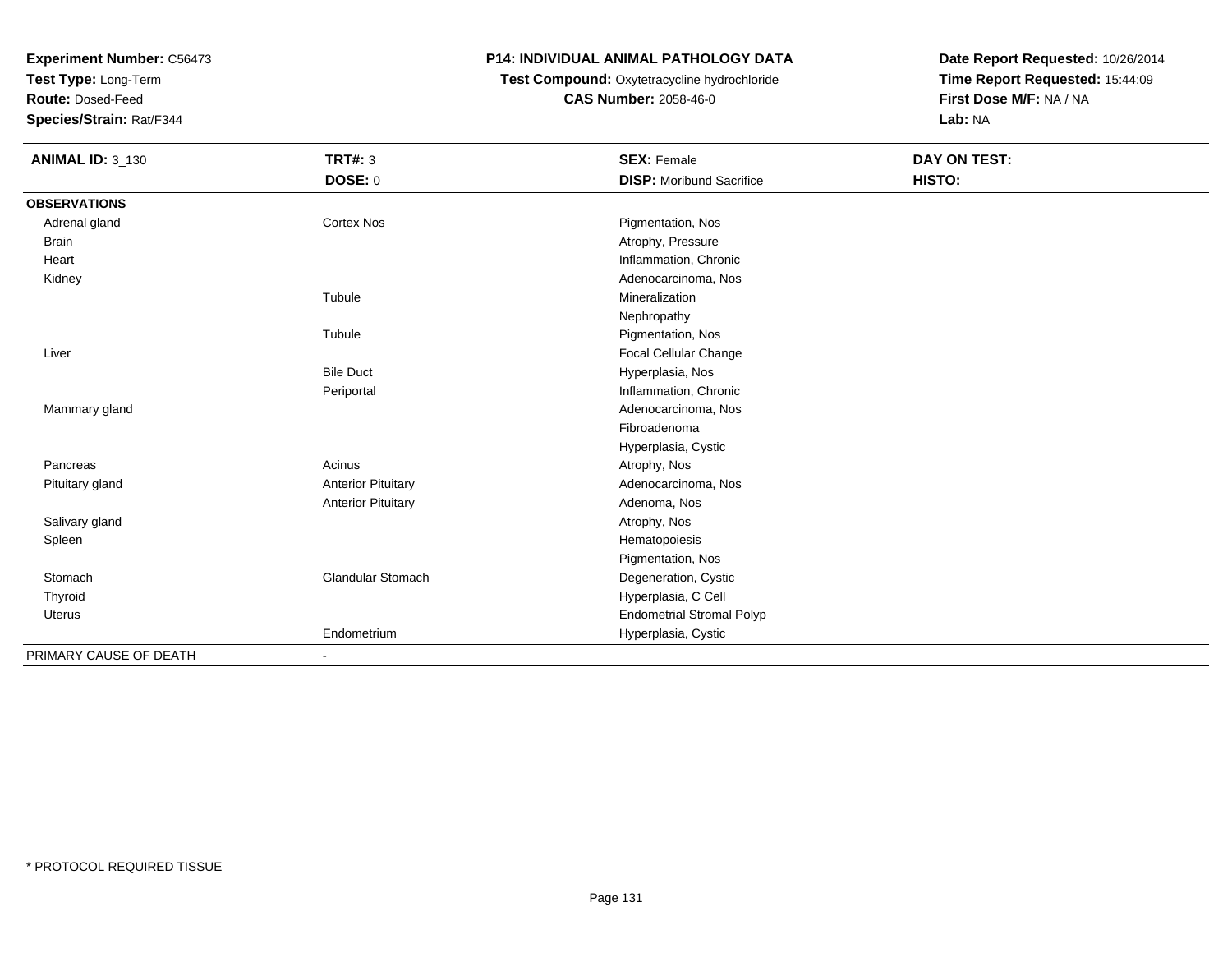**Test Type:** Long-Term

**Route:** Dosed-Feed

**Species/Strain:** Rat/F344

# **P14: INDIVIDUAL ANIMAL PATHOLOGY DATA**

 **Test Compound:** Oxytetracycline hydrochloride**CAS Number:** 2058-46-0

| <b>ANIMAL ID: 3_131</b> | <b>TRT#: 3</b>            | <b>SEX: Female</b>              | <b>DAY ON TEST:</b> |  |
|-------------------------|---------------------------|---------------------------------|---------------------|--|
|                         | <b>DOSE: 0</b>            | <b>DISP: Terminal Sacrifice</b> | HISTO:              |  |
| <b>OBSERVATIONS</b>     |                           |                                 |                     |  |
| Adrenal gland           | Medulla                   | Hyperplasia, Nos                |                     |  |
|                         | <b>Cortex Nos</b>         | Pigmentation, Nos               |                     |  |
| Eye                     |                           | Cataract                        |                     |  |
|                         |                           | Retinopathy                     |                     |  |
| Harderian gland         | Hardarian Gland           | Inflammation, Chronic           |                     |  |
| Heart                   |                           | Inflammation, Chronic           |                     |  |
| Kidney                  | Tubule                    | Mineralization                  |                     |  |
|                         |                           | Nephropathy                     |                     |  |
|                         | Tubule                    | Pigmentation, Nos               |                     |  |
| Liver                   |                           | Focal Cellular Change           |                     |  |
|                         |                           | Granuloma, Nos                  |                     |  |
|                         | <b>Bile Duct</b>          | Hyperplasia, Nos                |                     |  |
|                         | Periportal                | Inflammation, Chronic           |                     |  |
| Lung                    |                           | Histiocytosis                   |                     |  |
|                         |                           | Pneumonia, Interstitial Chronic |                     |  |
| Mammary gland           |                           | Hyperplasia, Cystic             |                     |  |
| Pancreas                | Acinus                    | Atrophy, Nos                    |                     |  |
|                         | Islets                    | Islet-Cell Adenoma              |                     |  |
| Pituitary gland         | <b>Anterior Pituitary</b> | Adenoma, Nos                    |                     |  |
|                         | <b>Anterior Pituitary</b> | Cyst, Nos                       |                     |  |
| Spleen                  |                           | Hematopoiesis                   |                     |  |
|                         |                           | Pigmentation, Nos               |                     |  |
| Thyroid                 |                           | Hyperplasia, C Cell             |                     |  |
| Uterus                  |                           | Hydrometra                      |                     |  |
| PRIMARY CAUSE OF DEATH  | $\blacksquare$            |                                 |                     |  |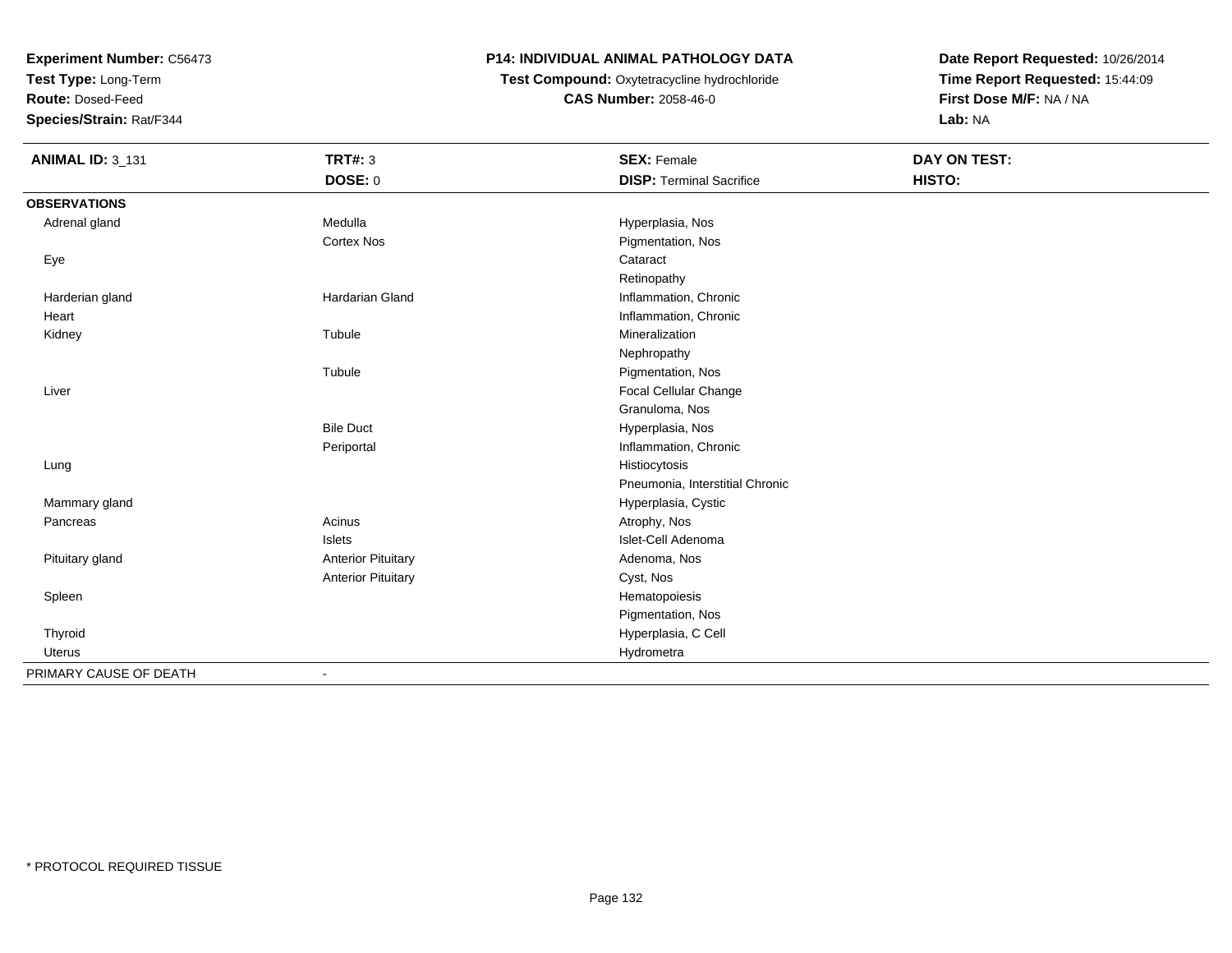**Test Type:** Long-Term

**Route:** Dosed-Feed

**Species/Strain:** Rat/F344

# **P14: INDIVIDUAL ANIMAL PATHOLOGY DATA**

**Test Compound:** Oxytetracycline hydrochloride**CAS Number:** 2058-46-0

| <b>ANIMAL ID: 3_132</b> | <b>TRT#: 3</b>            | <b>SEX: Female</b>               | DAY ON TEST: |  |
|-------------------------|---------------------------|----------------------------------|--------------|--|
|                         | DOSE: 0                   | <b>DISP: Terminal Sacrifice</b>  | HISTO:       |  |
| <b>OBSERVATIONS</b>     |                           |                                  |              |  |
| Adrenal gland           | <b>Cortex Nos</b>         | Hyperplasia, Nos                 |              |  |
|                         | <b>Cortex Nos</b>         | Metamorphosis, Fatty             |              |  |
|                         | <b>Cortex Nos</b>         | Pigmentation, Nos                |              |  |
| Heart                   |                           | Inflammation, Chronic            |              |  |
| <b>Intestine Small</b>  | <b>Mesentery Nos</b>      | Hemorrhage                       |              |  |
|                         | <b>Mesentery Nos</b>      | <b>Steatitis</b>                 |              |  |
| Kidney                  | Tubule                    | Mineralization                   |              |  |
|                         |                           | Nephropathy                      |              |  |
|                         | Tubule                    | Pigmentation, Nos                |              |  |
| Liver                   |                           | Focal Cellular Change            |              |  |
|                         |                           | Granuloma, Nos                   |              |  |
|                         | <b>Bile Duct</b>          | Hyperplasia, Nos                 |              |  |
|                         | Periportal                | Inflammation, Chronic            |              |  |
| Lung                    |                           | Histiocytosis                    |              |  |
|                         |                           | Pneumonia, Interstitial Chronic  |              |  |
| Mammary gland           |                           | Hyperplasia, Cystic              |              |  |
| Pancreas                | Acinus                    | Atrophy, Nos                     |              |  |
| Pituitary gland         | <b>Anterior Pituitary</b> | Cyst, Nos                        |              |  |
| Spleen                  |                           | Hematopoiesis                    |              |  |
|                         |                           | Pigmentation, Nos                |              |  |
| Thyroid                 |                           | Hyperplasia, C Cell              |              |  |
| <b>Uterus</b>           |                           | <b>Endometrial Stromal Polyp</b> |              |  |
|                         | Endometrium               | Hyperplasia, Cystic              |              |  |
| PRIMARY CAUSE OF DEATH  | $\blacksquare$            |                                  |              |  |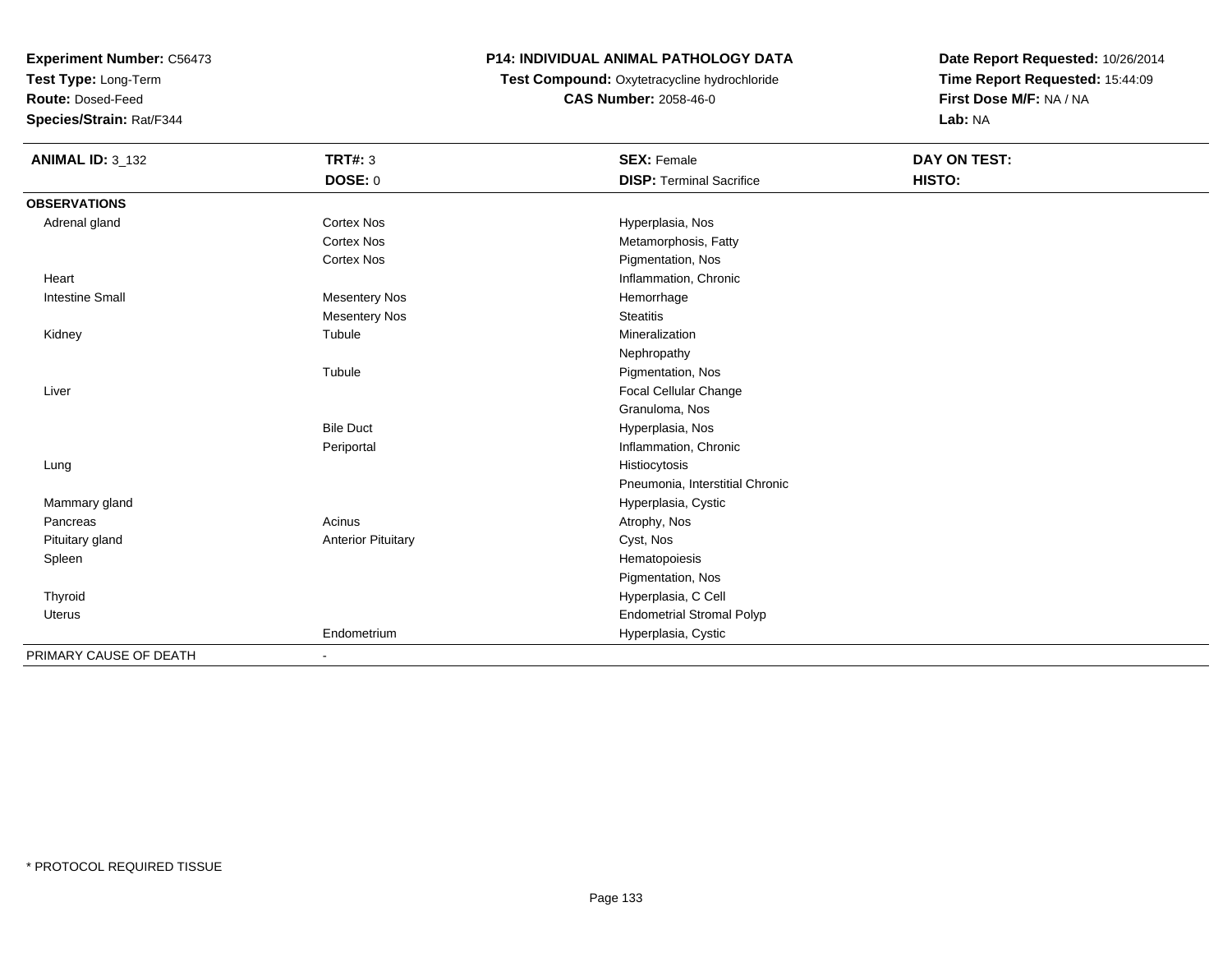**Test Type:** Long-Term

**Route:** Dosed-Feed

**Species/Strain:** Rat/F344

# **P14: INDIVIDUAL ANIMAL PATHOLOGY DATA**

**Test Compound:** Oxytetracycline hydrochloride**CAS Number:** 2058-46-0

| <b>ANIMAL ID: 3_133</b> | <b>TRT#: 3</b>    | <b>SEX: Female</b>              | DAY ON TEST: |  |
|-------------------------|-------------------|---------------------------------|--------------|--|
|                         | <b>DOSE: 0</b>    | <b>DISP: Terminal Sacrifice</b> | HISTO:       |  |
| <b>OBSERVATIONS</b>     |                   |                                 |              |  |
| Adrenal gland           |                   | Cortical Adenoma                |              |  |
|                         | Cortex Nos        | Hyperplasia, Nos                |              |  |
|                         | <b>Cortex Nos</b> | Pigmentation, Nos               |              |  |
| Heart                   |                   | Inflammation, Chronic           |              |  |
| Kidney                  | Tubule            | Mineralization                  |              |  |
|                         |                   | Nephropathy                     |              |  |
|                         | Tubule            | Pigmentation, Nos               |              |  |
| Liver                   |                   | Focal Cellular Change           |              |  |
|                         | <b>Bile Duct</b>  | Hyperplasia, Nos                |              |  |
|                         | Periportal        | Inflammation, Chronic           |              |  |
| Mammary gland           |                   | Hyperplasia, Cystic             |              |  |
| Ovary                   |                   | Cyst, Parovarian                |              |  |
| Pancreas                | Acinus            | Atrophy, Nos                    |              |  |
| Spleen                  |                   | Hematopoiesis                   |              |  |
|                         |                   | Pigmentation, Nos               |              |  |
| Thymus                  |                   | Cyst, Embryonal Duct            |              |  |
| Thyroid                 |                   | Hyperplasia, C Cell             |              |  |
| PRIMARY CAUSE OF DEATH  |                   |                                 |              |  |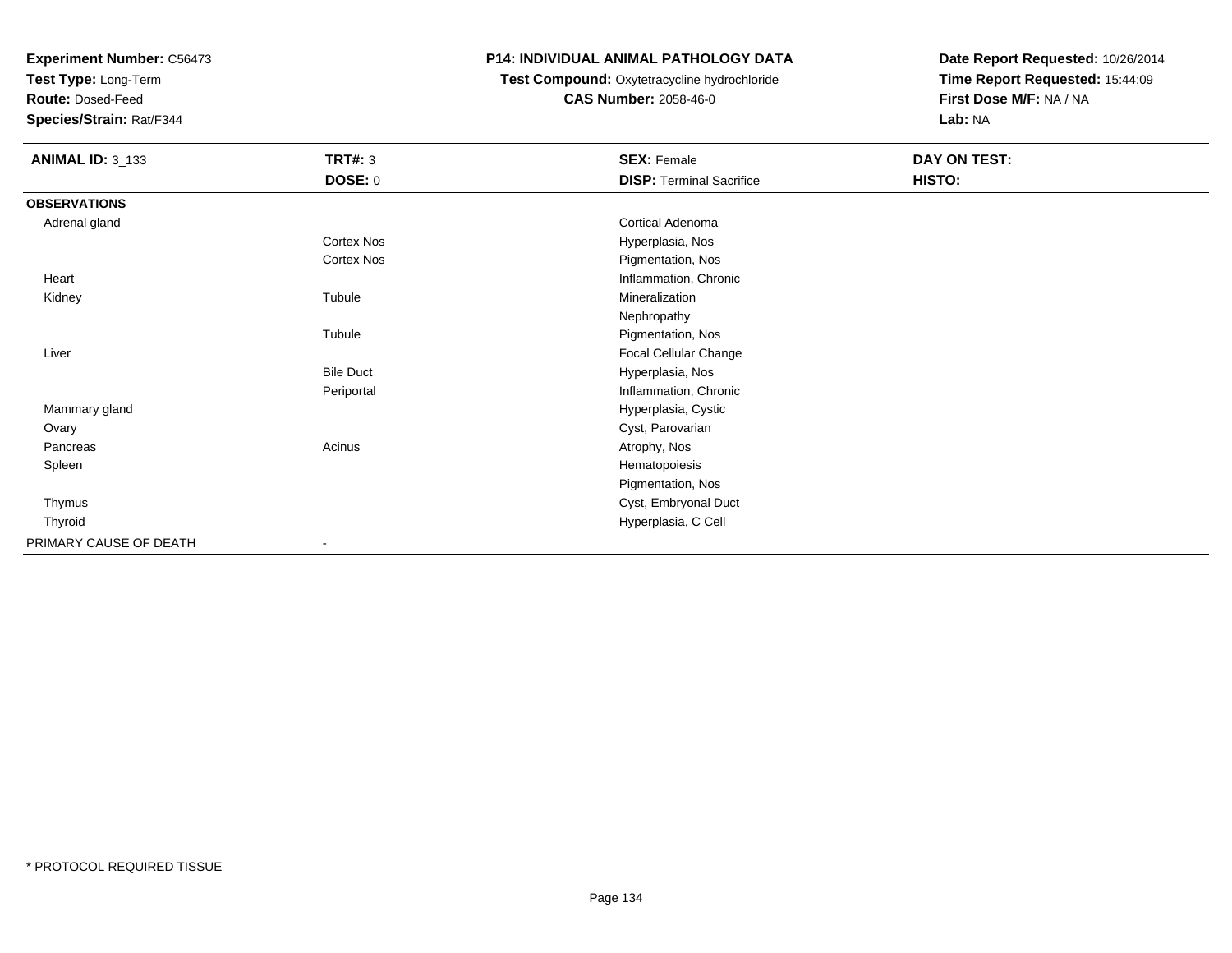**Test Type:** Long-Term

**Route:** Dosed-Feed

**Species/Strain:** Rat/F344

# **P14: INDIVIDUAL ANIMAL PATHOLOGY DATA**

 **Test Compound:** Oxytetracycline hydrochloride**CAS Number:** 2058-46-0

| <b>ANIMAL ID: 3_134</b> | <b>TRT#: 3</b>            | <b>SEX: Female</b>              | DAY ON TEST: |  |
|-------------------------|---------------------------|---------------------------------|--------------|--|
|                         | DOSE: 0                   | <b>DISP: Terminal Sacrifice</b> | HISTO:       |  |
| <b>OBSERVATIONS</b>     |                           |                                 |              |  |
| Adrenal gland           | <b>Cortex Nos</b>         | Cyst, Nos                       |              |  |
|                         | <b>Cortex Nos</b>         | Hyperplasia, Nos                |              |  |
|                         | <b>Cortex Nos</b>         | Metamorphosis, Fatty            |              |  |
|                         | <b>Cortex Nos</b>         | Pigmentation, Nos               |              |  |
| Kidney                  | Tubule                    | Mineralization                  |              |  |
|                         |                           | Nephropathy                     |              |  |
|                         | Tubule                    | Pigmentation, Nos               |              |  |
| Liver                   |                           | Focal Cellular Change           |              |  |
|                         |                           | Granuloma, Nos                  |              |  |
|                         | <b>Bile Duct</b>          | Hyperplasia, Nos                |              |  |
|                         |                           | Necrosis, Nos                   |              |  |
| Mammary gland           |                           | Hyperplasia, Cystic             |              |  |
| Ovary                   |                           | Luteoma                         |              |  |
| Pancreas                | Acinus                    | Atrophy, Nos                    |              |  |
|                         | Islets                    | Islet-Cell Adenoma              |              |  |
| Pituitary gland         | <b>Anterior Pituitary</b> | Adenoma, Nos                    |              |  |
| Spleen                  |                           | Hematopoiesis                   |              |  |
|                         |                           | Pigmentation, Nos               |              |  |
| Stomach                 | <b>Glandular Stomach</b>  | Degeneration, Cystic            |              |  |
| Thymus                  |                           | Cyst, Embryonal Duct            |              |  |
| Thyroid                 |                           | Hyperplasia, C Cell             |              |  |
| Unspecified             | Multiple Organs Nos       | Inflammation, Chronic           |              |  |
|                         | Multiple Organs Nos       | Leukemia, Mononuclear Cell      |              |  |
| Uterus                  | Endometrium               | Hyperplasia, Cystic             |              |  |
| PRIMARY CAUSE OF DEATH  |                           |                                 |              |  |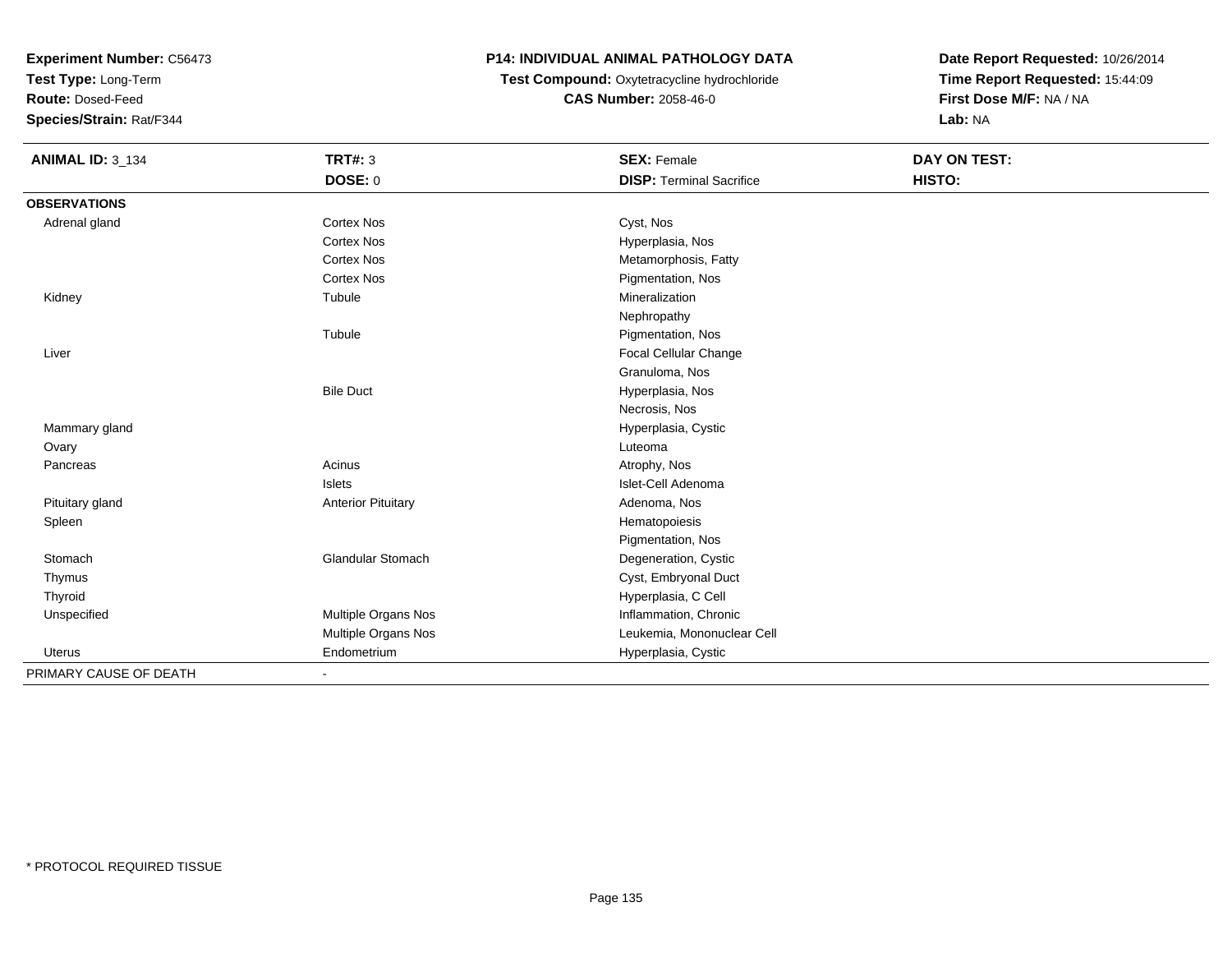**Test Type:** Long-Term

**Route:** Dosed-Feed

**Species/Strain:** Rat/F344

#### **P14: INDIVIDUAL ANIMAL PATHOLOGY DATA**

**Test Compound:** Oxytetracycline hydrochloride**CAS Number:** 2058-46-0

| <b>ANIMAL ID: 3_135</b> | <b>TRT#: 3</b>            | <b>SEX: Female</b>               | DAY ON TEST: |  |
|-------------------------|---------------------------|----------------------------------|--------------|--|
|                         | <b>DOSE: 0</b>            | <b>DISP:</b> Moribund Sacrifice  | HISTO:       |  |
| <b>OBSERVATIONS</b>     |                           |                                  |              |  |
| Clitoral gland          |                           | Carcinoma, Nos                   |              |  |
| Heart                   |                           | Inflammation, Chronic            |              |  |
| Kidney                  |                           | Nephropathy                      |              |  |
| Liver                   |                           | Focal Cellular Change            |              |  |
|                         |                           | Granuloma, Nos                   |              |  |
|                         | <b>Bile Duct</b>          | Hyperplasia, Nos                 |              |  |
|                         | Periportal                | Inflammation, Chronic            |              |  |
|                         |                           | Neoplastic Nodule                |              |  |
| Lung                    |                           | Histiocytosis                    |              |  |
| Mammary gland           |                           | Hyperplasia, Cystic              |              |  |
| Pancreas                | Acinus                    | Hyperplasia, Nos                 |              |  |
| Pituitary gland         | <b>Anterior Pituitary</b> | Hyperplasia, Nos                 |              |  |
| Salivary gland          |                           | Inflammation, Chronic            |              |  |
| Spleen                  |                           | Hematopoiesis                    |              |  |
| Thyroid                 |                           | Hyperplasia, C Cell              |              |  |
| Unspecified             | Multiple Organs Nos       | Pigmentation, Nos                |              |  |
| Uterus                  |                           | <b>Endometrial Stromal Polyp</b> |              |  |
| PRIMARY CAUSE OF DEATH  | ۰                         |                                  |              |  |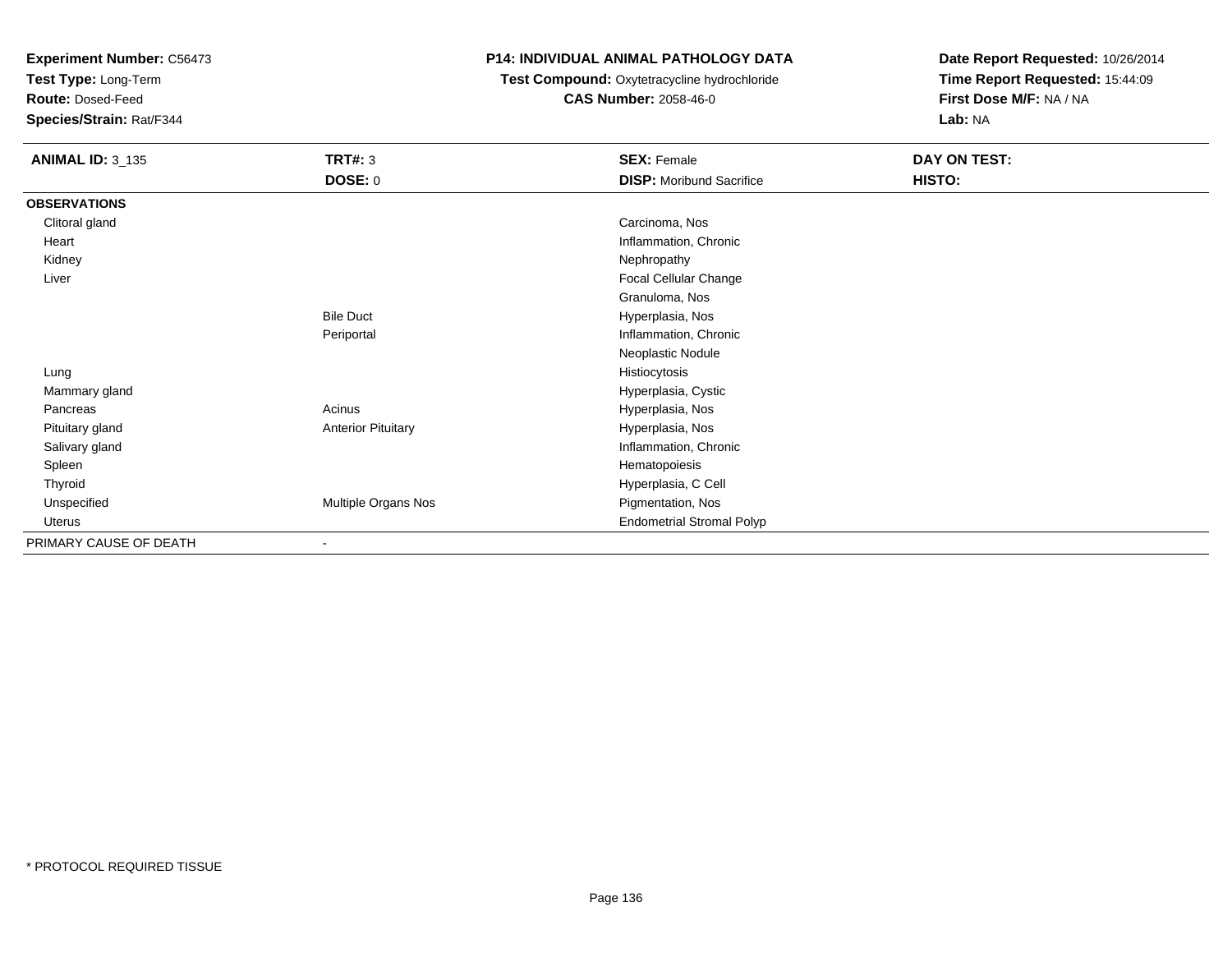**Test Type:** Long-Term

**Route:** Dosed-Feed

**Species/Strain:** Rat/F344

# **P14: INDIVIDUAL ANIMAL PATHOLOGY DATA**

 **Test Compound:** Oxytetracycline hydrochloride**CAS Number:** 2058-46-0

| <b>ANIMAL ID: 3_136</b> | <b>TRT#: 3</b>            | <b>SEX: Female</b>               | DAY ON TEST: |
|-------------------------|---------------------------|----------------------------------|--------------|
|                         | DOSE: 0                   | <b>DISP: Terminal Sacrifice</b>  | HISTO:       |
| <b>OBSERVATIONS</b>     |                           |                                  |              |
| Adrenal gland           | <b>Cortex Nos</b>         | Metamorphosis, Fatty             |              |
|                         | <b>Cortex Nos</b>         | Pigmentation, Nos                |              |
| Heart                   |                           | Inflammation, Chronic            |              |
| Kidney                  |                           | Nephropathy                      |              |
|                         | Tubule                    | Pigmentation, Nos                |              |
| Liver                   |                           | Focal Cellular Change            |              |
|                         |                           | Granuloma, Nos                   |              |
|                         | Periportal                | Inflammation, Chronic            |              |
| Mammary gland           |                           | Hyperplasia, Cystic              |              |
| Pancreas                | Acinus                    | Atrophy, Nos                     |              |
| Pituitary gland         | <b>Anterior Pituitary</b> | Cyst, Nos                        |              |
|                         | <b>Anterior Pituitary</b> | Hyperplasia, Nos                 |              |
| Spleen                  |                           | Hematopoiesis                    |              |
|                         |                           | Pigmentation, Nos                |              |
| Stomach                 | Glandular Stomach         | Degeneration, Cystic             |              |
| Thyroid                 |                           | <b>Cystic Follicles</b>          |              |
|                         |                           | Hyperplasia, C Cell              |              |
| Unspecified             | Multiple Organs Nos       | Hyperplasia, Nos                 |              |
| Uterus                  |                           | Dilatation, Nos                  |              |
|                         |                           | <b>Endometrial Stromal Polyp</b> |              |
| PRIMARY CAUSE OF DEATH  | $\blacksquare$            |                                  |              |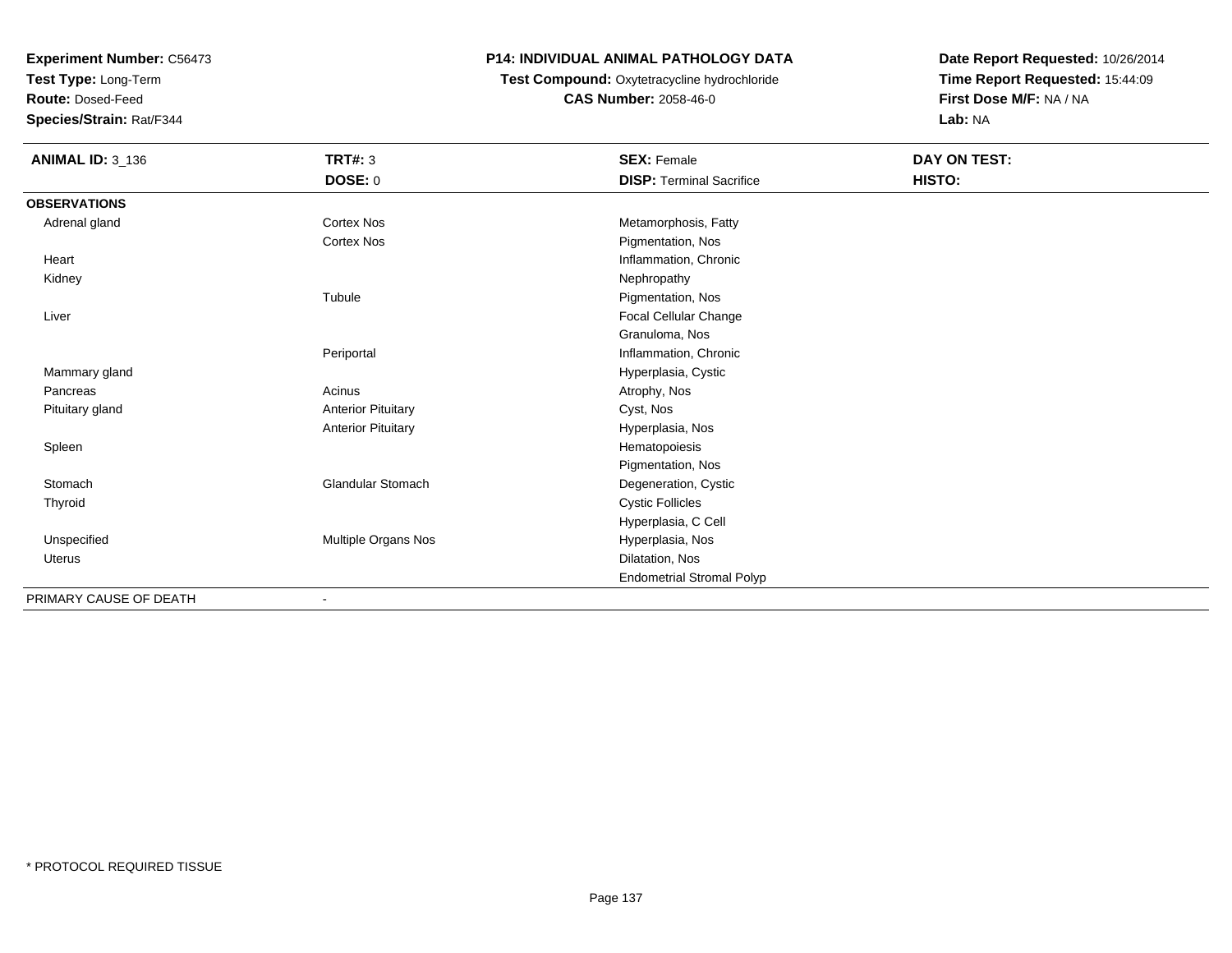**Test Type:** Long-Term

**Route:** Dosed-Feed

**Species/Strain:** Rat/F344

# **P14: INDIVIDUAL ANIMAL PATHOLOGY DATA**

 **Test Compound:** Oxytetracycline hydrochloride**CAS Number:** 2058-46-0

| <b>ANIMAL ID: 3_137</b> | <b>TRT#: 3</b>            | <b>SEX: Female</b>              | <b>DAY ON TEST:</b> |  |
|-------------------------|---------------------------|---------------------------------|---------------------|--|
|                         | DOSE: 0                   | <b>DISP: Terminal Sacrifice</b> | HISTO:              |  |
| <b>OBSERVATIONS</b>     |                           |                                 |                     |  |
| Adrenal gland           | Cortex Nos                | Hyperplasia, Nos                |                     |  |
|                         | Medulla                   | Hyperplasia, Nos                |                     |  |
|                         | <b>Cortex Nos</b>         | Pigmentation, Nos               |                     |  |
| Heart                   |                           | Inflammation, Chronic           |                     |  |
| Kidney                  | Tubule                    | Mineralization                  |                     |  |
|                         |                           | Nephropathy                     |                     |  |
|                         | Tubule                    | Pigmentation, Nos               |                     |  |
| Liver                   |                           | Focal Cellular Change           |                     |  |
|                         |                           | Granuloma, Nos                  |                     |  |
|                         | <b>Bile Duct</b>          | Hyperplasia, Nos                |                     |  |
|                         | Periportal                | Inflammation, Chronic           |                     |  |
| Mammary gland           |                           | Fibroadenoma                    |                     |  |
|                         |                           | Hyperplasia, Cystic             |                     |  |
| Pancreas                | Acinus                    | Atrophy, Nos                    |                     |  |
| Pituitary gland         | <b>Anterior Pituitary</b> | Cyst, Nos                       |                     |  |
|                         | <b>Anterior Pituitary</b> | Hyperplasia, Nos                |                     |  |
| Salivary gland          |                           | Atrophy, Nos                    |                     |  |
|                         |                           | Inflammation, Chronic           |                     |  |
| Spleen                  |                           | Hematopoiesis                   |                     |  |
|                         |                           | Pigmentation, Nos               |                     |  |
| Stomach                 | <b>Glandular Stomach</b>  | Degeneration, Cystic            |                     |  |
| Thymus                  |                           | Cyst, Embryonal Duct            |                     |  |
| Thyroid                 |                           | C-Cell Adenoma                  |                     |  |
|                         |                           | Hyperplasia, C Cell             |                     |  |
| <b>Uterus</b>           | Endometrium               | Hyperplasia, Cystic             |                     |  |
| PRIMARY CAUSE OF DEATH  | $\blacksquare$            |                                 |                     |  |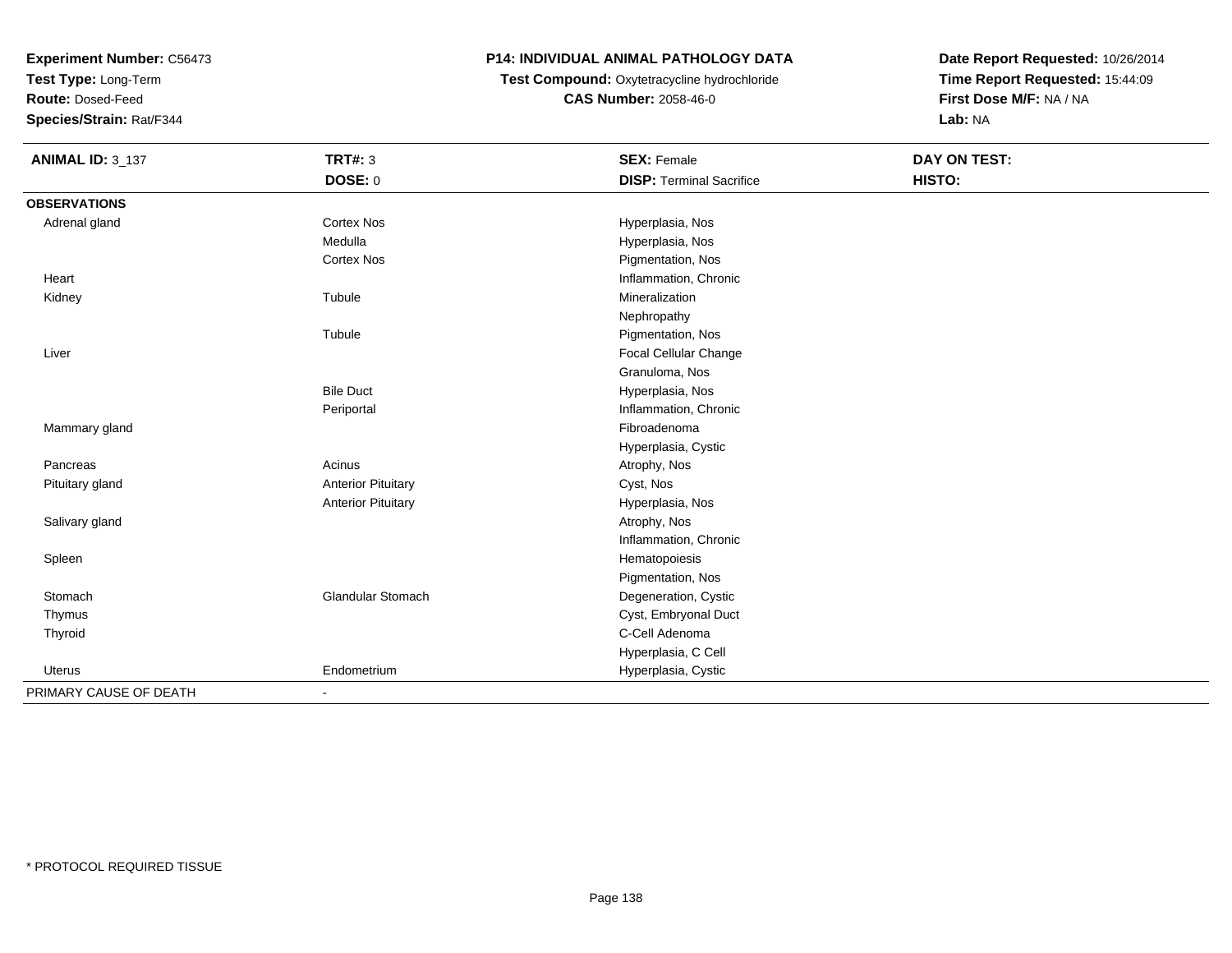**Test Type:** Long-Term

**Route:** Dosed-Feed

**Species/Strain:** Rat/F344

# **P14: INDIVIDUAL ANIMAL PATHOLOGY DATA**

**Test Compound:** Oxytetracycline hydrochloride**CAS Number:** 2058-46-0

| <b>ANIMAL ID: 3_138</b> | <b>TRT#: 3</b>            | <b>SEX: Female</b>               | DAY ON TEST: |  |
|-------------------------|---------------------------|----------------------------------|--------------|--|
|                         | DOSE: 0                   | <b>DISP: Terminal Sacrifice</b>  | HISTO:       |  |
| <b>OBSERVATIONS</b>     |                           |                                  |              |  |
| Adrenal gland           | Cortex Nos                | Hyperplasia, Nos                 |              |  |
|                         | Cortex Nos                | Metamorphosis, Fatty             |              |  |
| Heart                   |                           | Neurofibrosarcoma                |              |  |
| Kidney                  |                           | Nephropathy                      |              |  |
| Liver                   |                           | Focal Cellular Change            |              |  |
|                         | <b>Bile Duct</b>          | Hyperplasia, Nos                 |              |  |
| Mammary gland           |                           | Hyperplasia, Cystic              |              |  |
| Pancreas                | Acinus                    | Atrophy, Nos                     |              |  |
| Pituitary gland         | <b>Anterior Pituitary</b> | Cyst, Nos                        |              |  |
|                         | Intermedia                | Cyst, Nos                        |              |  |
|                         | <b>Anterior Pituitary</b> | Hyperplasia, Nos                 |              |  |
| Spleen                  |                           | Hematopoiesis                    |              |  |
| Stomach                 | Glandular Stomach         | Degeneration, Cystic             |              |  |
| Thymus                  |                           | Cyst, Embryonal Duct             |              |  |
| Thyroid                 |                           | C-Cell Carcinoma                 |              |  |
| Unspecified             | Multiple Organs Nos       | Inflammation, Chronic            |              |  |
|                         | Multiple Organs Nos       | Pigmentation, Nos                |              |  |
| <b>Uterus</b>           |                           | Dilatation, Nos                  |              |  |
|                         |                           | <b>Endometrial Stromal Polyp</b> |              |  |
|                         | Endometrium               | Hyperplasia, Cystic              |              |  |
| PRIMARY CAUSE OF DEATH  | $\overline{\phantom{a}}$  |                                  |              |  |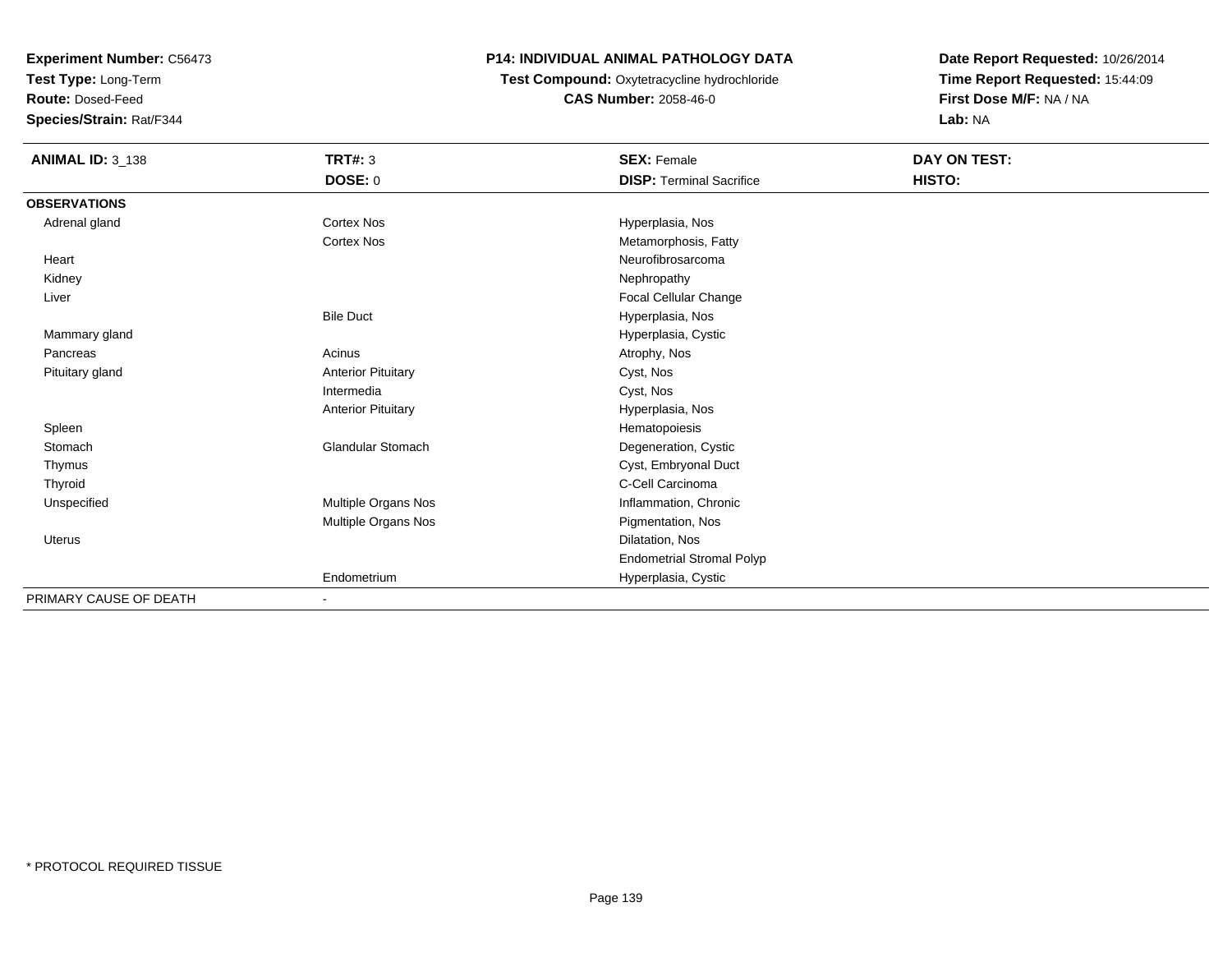**Test Type:** Long-Term

**Route:** Dosed-Feed

**Species/Strain:** Rat/F344

# **P14: INDIVIDUAL ANIMAL PATHOLOGY DATA**

 **Test Compound:** Oxytetracycline hydrochloride**CAS Number:** 2058-46-0

| <b>ANIMAL ID: 3_139</b> | <b>TRT#: 3</b>            | <b>SEX: Female</b>              | DAY ON TEST: |  |
|-------------------------|---------------------------|---------------------------------|--------------|--|
|                         | <b>DOSE: 0</b>            | <b>DISP: Terminal Sacrifice</b> | HISTO:       |  |
| <b>OBSERVATIONS</b>     |                           |                                 |              |  |
| Adrenal gland           | Cortex Nos                | Metamorphosis, Fatty            |              |  |
|                         | Cortex Nos                | Pigmentation, Nos               |              |  |
| Heart                   |                           | Inflammation, Chronic           |              |  |
| Kidney                  | Tubule                    | Mineralization                  |              |  |
|                         |                           | Nephropathy                     |              |  |
|                         | Tubule                    | Pigmentation, Nos               |              |  |
| Liver                   |                           | Focal Cellular Change           |              |  |
|                         | <b>Bile Duct</b>          | Hyperplasia, Nos                |              |  |
|                         | Periportal                | Inflammation, Chronic           |              |  |
| Mammary gland           |                           | Hyperplasia, Cystic             |              |  |
| Pancreas                | Acinus                    | Atrophy, Nos                    |              |  |
| Pituitary gland         | <b>Anterior Pituitary</b> | Adenoma, Nos                    |              |  |
|                         | <b>Anterior Pituitary</b> | Cyst, Nos                       |              |  |
| Salivary gland          |                           | Inflammation, Chronic           |              |  |
| Spleen                  |                           | Hematopoiesis                   |              |  |
|                         |                           | Pigmentation, Nos               |              |  |
| Stomach                 | Glandular Stomach         | Degeneration, Cystic            |              |  |
| Thymus                  |                           | Cyst, Embryonal Duct            |              |  |
| Thyroid                 |                           | Hyperplasia, C Cell             |              |  |
| PRIMARY CAUSE OF DEATH  | $\overline{\phantom{a}}$  |                                 |              |  |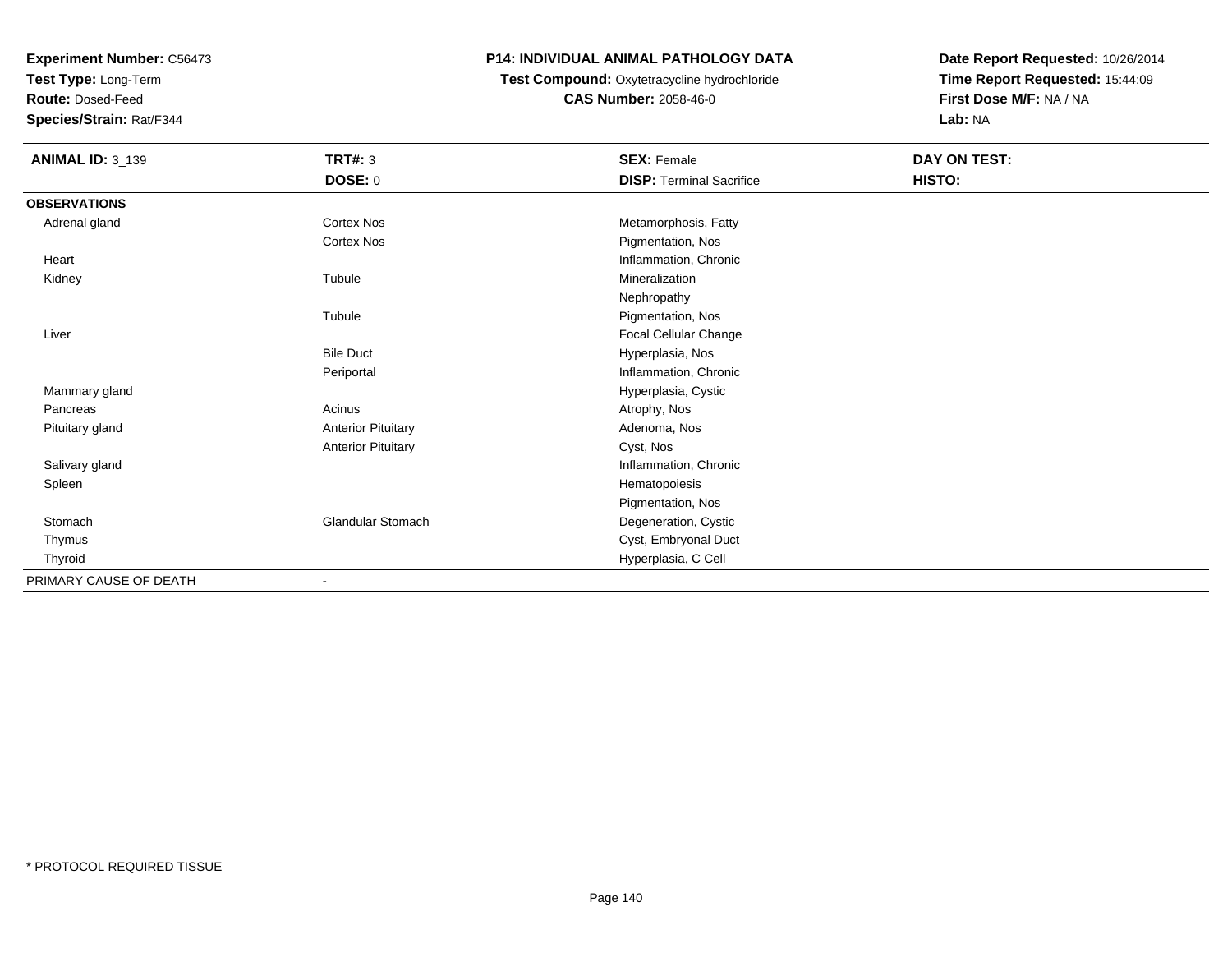**Experiment Number:** C56473**Test Type:** Long-Term**Route:** Dosed-Feed **Species/Strain:** Rat/F344**P14: INDIVIDUAL ANIMAL PATHOLOGY DATATest Compound:** Oxytetracycline hydrochloride**CAS Number:** 2058-46-0**Date Report Requested:** 10/26/2014**Time Report Requested:** 15:44:09**First Dose M/F:** NA / NA**Lab:** NA**ANIMAL ID: 3 140 C SEX:** Female **DAY ON TEST: DAY ON TEST: DOSE:** 0**DISP:** Moribund Sacrifice **HISTO: OBSERVATIONS** Adrenal glandCortex Nos **Pigmentation**, Nos Heart Inflammation, Chronic Kidneyy the control of the control of the control of the control of the control of the control of the control of the control of the control of the control of the control of the control of the control of the control of the contro TubuleTubule The Contract of the Pigmentation, Nos<br>
Bile Duct The Contract of the Pigmentation, Nos LiverHyperplasia, Nos Pituitary glandAnterior Pituitary **Cyst, Nos**  SpleenPigmentation, Nos<br>
Glandular Stomach (Cystally and Chemical Degeneration, Cystally and Chemical Stomach (Cystally and Chemical S StomachDegeneration, Cystic Thyroid Hyperplasia, C Cell UnspecifiedLeukemia, Mononuclear Cell PRIMARY CAUSE OF DEATH-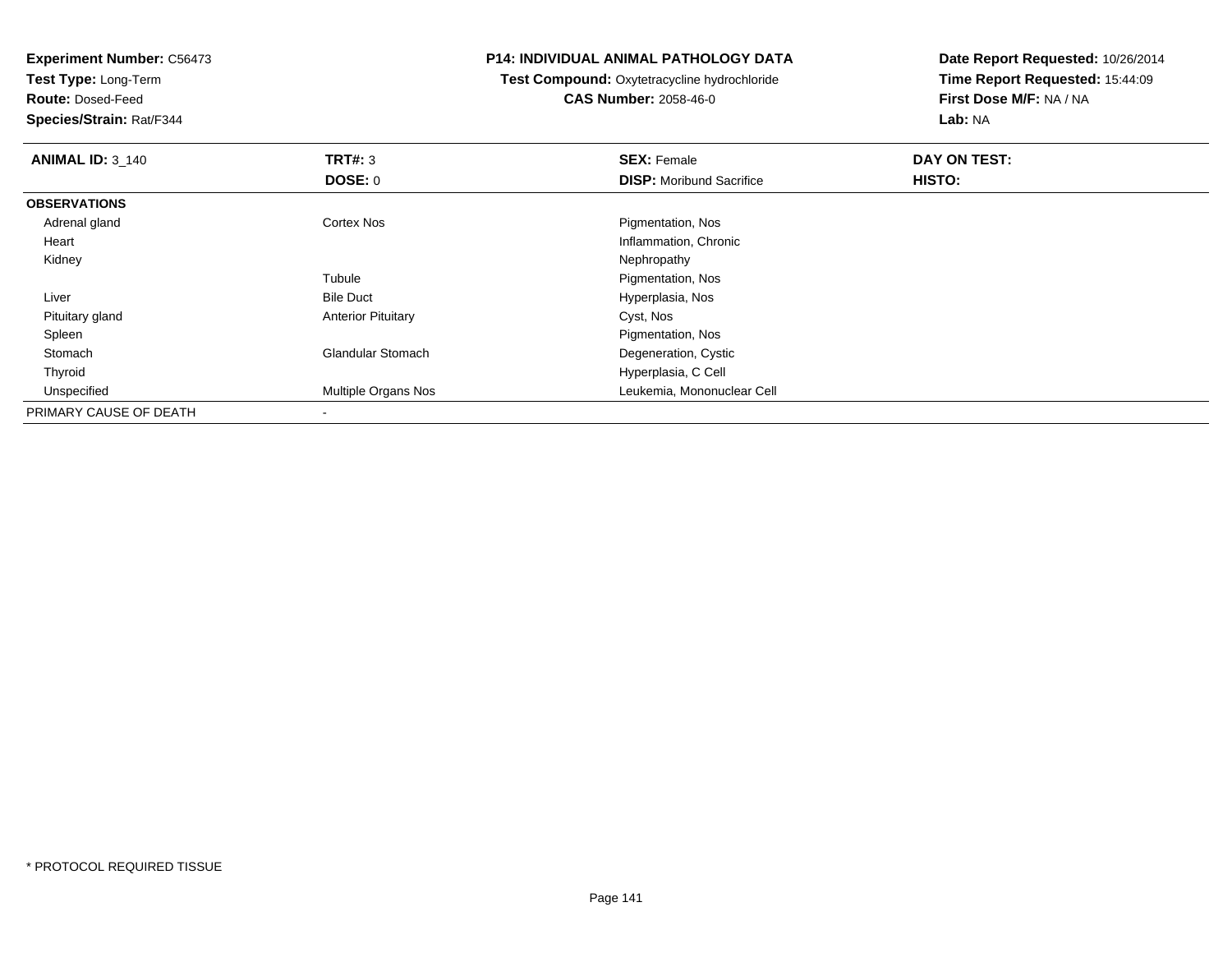**Test Type:** Long-Term

**Route:** Dosed-Feed

**Species/Strain:** Rat/F344

## **P14: INDIVIDUAL ANIMAL PATHOLOGY DATA**

 **Test Compound:** Oxytetracycline hydrochloride**CAS Number:** 2058-46-0

| <b>ANIMAL ID: 3_141</b> | <b>TRT#: 3</b>            | <b>SEX: Female</b>                | DAY ON TEST: |  |
|-------------------------|---------------------------|-----------------------------------|--------------|--|
|                         | <b>DOSE: 0</b>            | <b>DISP:</b> Moribund Sacrifice   | HISTO:       |  |
| <b>OBSERVATIONS</b>     |                           |                                   |              |  |
| Adrenal gland           | Cortex Nos                | Pigmentation, Nos                 |              |  |
| Heart                   |                           | Inflammation, Chronic             |              |  |
| Kidney                  | Pelvis                    | Calculus, Microscopic Examination |              |  |
|                         |                           | Nephropathy                       |              |  |
|                         | Tubule                    | Pigmentation, Nos                 |              |  |
| Liver                   |                           | Focal Cellular Change             |              |  |
|                         |                           | Hematopoiesis                     |              |  |
|                         | <b>Bile Duct</b>          | Hyperplasia, Nos                  |              |  |
|                         | Periportal                | Inflammation, Chronic             |              |  |
| Lung                    |                           | Hemorrhage                        |              |  |
| Mammary gland           |                           | Fibroadenoma                      |              |  |
|                         |                           | Hyperplasia, Cystic               |              |  |
| Pancreas                | Acinus                    | Atrophy, Nos                      |              |  |
| Pituitary gland         | <b>Anterior Pituitary</b> | Adenoma, Nos                      |              |  |
|                         | <b>Anterior Pituitary</b> | Cyst, Nos                         |              |  |
| Spleen                  | Follicles                 | Atrophy, Nos                      |              |  |
|                         |                           | Pigmentation, Nos                 |              |  |
| Stomach                 | <b>Glandular Stomach</b>  | Degeneration, Cystic              |              |  |
| Thyroid                 |                           | C-Cell Adenoma                    |              |  |
| PRIMARY CAUSE OF DEATH  | $\overline{\phantom{a}}$  |                                   |              |  |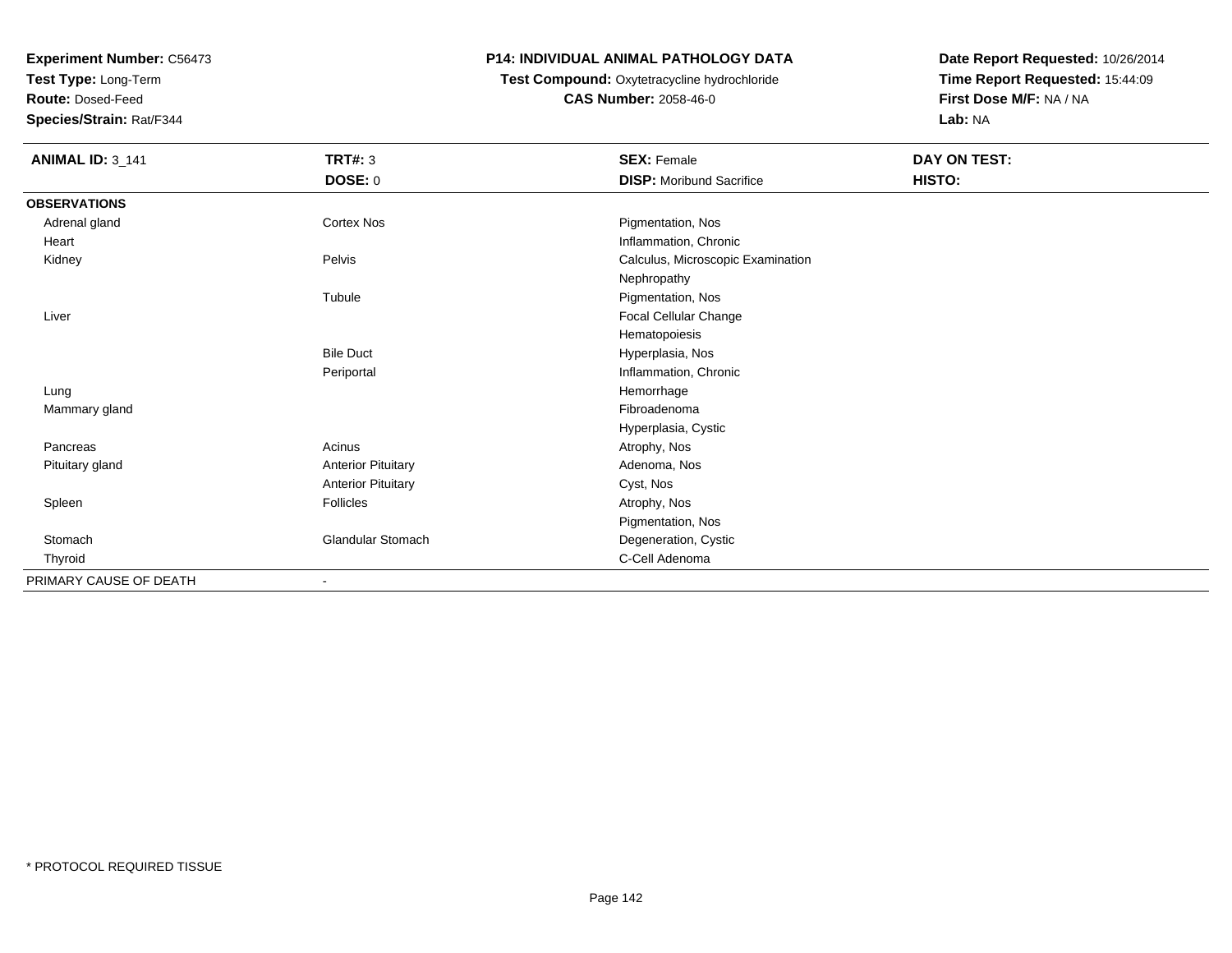**Test Type:** Long-Term

**Route:** Dosed-Feed

**Species/Strain:** Rat/F344

## **P14: INDIVIDUAL ANIMAL PATHOLOGY DATA**

# **Test Compound:** Oxytetracycline hydrochloride**CAS Number:** 2058-46-0

| <b>ANIMAL ID: 3_142</b> | <b>TRT#: 3</b>            | <b>SEX: Female</b>              | DAY ON TEST: |  |
|-------------------------|---------------------------|---------------------------------|--------------|--|
|                         | <b>DOSE: 0</b>            | <b>DISP: Terminal Sacrifice</b> | HISTO:       |  |
| <b>OBSERVATIONS</b>     |                           |                                 |              |  |
| Adrenal gland           | Cortex Nos                | Pigmentation, Nos               |              |  |
| Heart                   |                           | Inflammation, Chronic           |              |  |
| Kidney                  | Tubule                    | Mineralization                  |              |  |
|                         |                           | Nephropathy                     |              |  |
|                         | Tubule                    | Pigmentation, Nos               |              |  |
| Liver                   |                           | Focal Cellular Change           |              |  |
|                         |                           | Hepatocytomegaly                |              |  |
|                         | <b>Bile Duct</b>          | Hyperplasia, Nos                |              |  |
|                         | Periportal                | Inflammation, Chronic           |              |  |
| Mammary gland           |                           | Fibroadenoma                    |              |  |
|                         |                           | Hyperplasia, Cystic             |              |  |
| Pancreas                | Acinus                    | Atrophy, Nos                    |              |  |
| Pituitary gland         | <b>Anterior Pituitary</b> | Cyst, Nos                       |              |  |
| Spleen                  |                           | Hematopoiesis                   |              |  |
|                         |                           | Pigmentation, Nos               |              |  |
| Stomach                 | Glandular Stomach         | Degeneration, Cystic            |              |  |
| Thymus                  |                           | Cyst, Embryonal Duct            |              |  |
| Thyroid                 |                           | Hyperplasia, C Cell             |              |  |
| PRIMARY CAUSE OF DEATH  |                           |                                 |              |  |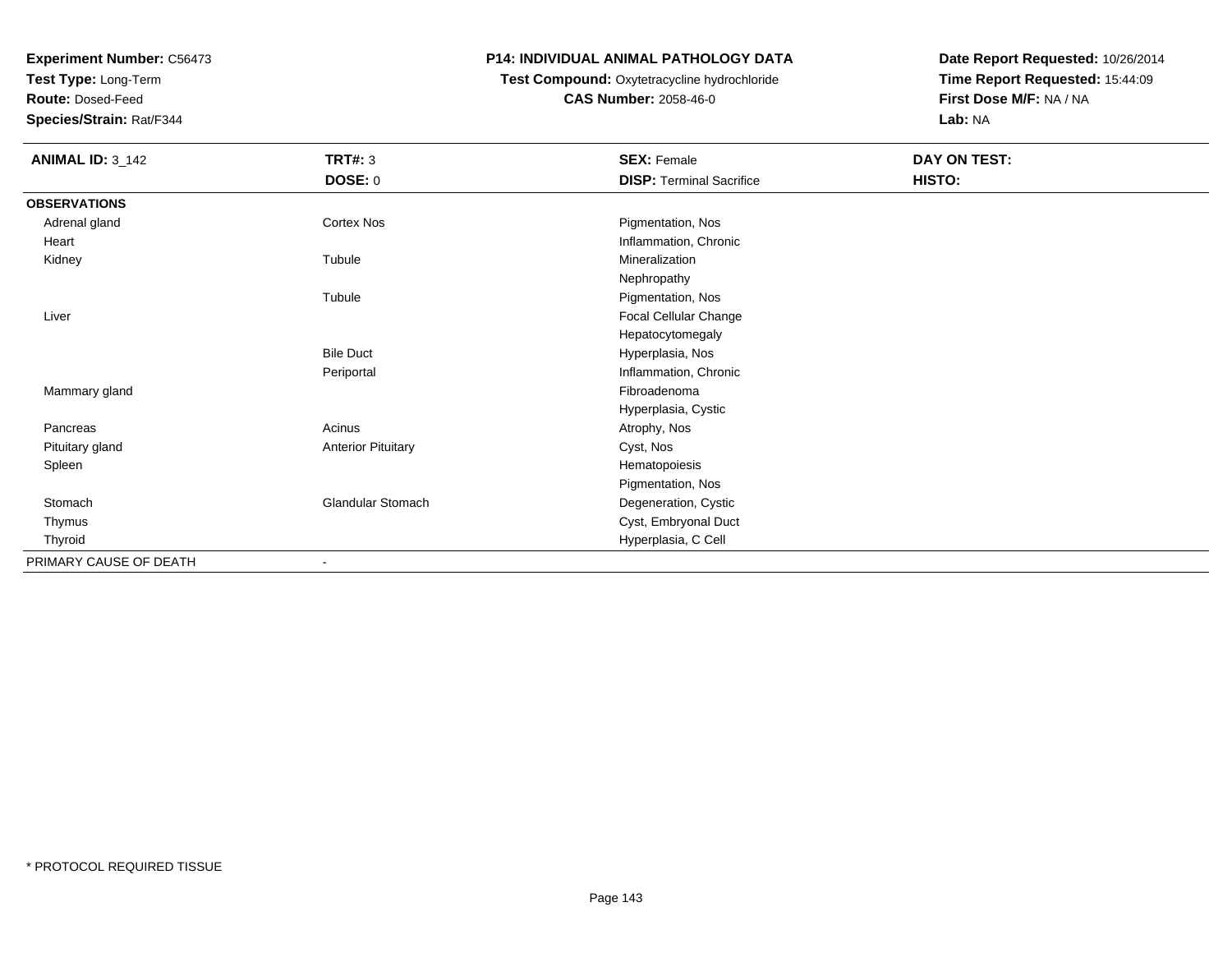**Test Type:** Long-Term

**Route:** Dosed-Feed

**Species/Strain:** Rat/F344

## **P14: INDIVIDUAL ANIMAL PATHOLOGY DATA**

# **Test Compound:** Oxytetracycline hydrochloride**CAS Number:** 2058-46-0

| <b>ANIMAL ID: 3_143</b> | <b>TRT#: 3</b>            | <b>SEX: Female</b>              | DAY ON TEST: |
|-------------------------|---------------------------|---------------------------------|--------------|
|                         | DOSE: 0                   | <b>DISP:</b> Moribund Sacrifice | HISTO:       |
| <b>OBSERVATIONS</b>     |                           |                                 |              |
| Adrenal gland           | Cortex Nos                | Metamorphosis, Fatty            |              |
| Heart                   |                           | Inflammation, Chronic           |              |
| Kidney                  |                           | Nephropathy                     |              |
| Liver                   |                           | Focal Cellular Change           |              |
|                         |                           | Granuloma, Nos                  |              |
|                         |                           | Hematopoiesis                   |              |
|                         | <b>Bile Duct</b>          | Hyperplasia, Nos                |              |
|                         |                           | Neoplastic Nodule               |              |
| Lymph node              |                           | Congestion, Nos                 |              |
|                         |                           | Hemosiderosis                   |              |
|                         | Mandibular Lymph Node     | Hyperplasia, Lymphoid           |              |
| Mammary gland           |                           | Fibroadenoma                    |              |
|                         |                           | Hyperplasia, Cystic             |              |
| Ovary                   |                           | Cyst, Parovarian                |              |
| Pancreas                |                           | Cyst, Nos                       |              |
| Pituitary gland         | <b>Anterior Pituitary</b> | Adenoma, Nos                    |              |
|                         | <b>Anterior Pituitary</b> | Cyst, Multiple                  |              |
| Spleen                  |                           | Hematopoiesis                   |              |
| Stomach                 | <b>Glandular Stomach</b>  | Degeneration, Cystic            |              |
| Thyroid                 |                           | Hyperplasia, C Cell             |              |
| Unspecified             | Multiple Organs Nos       | Pigmentation, Nos               |              |
| PRIMARY CAUSE OF DEATH  | $\blacksquare$            |                                 |              |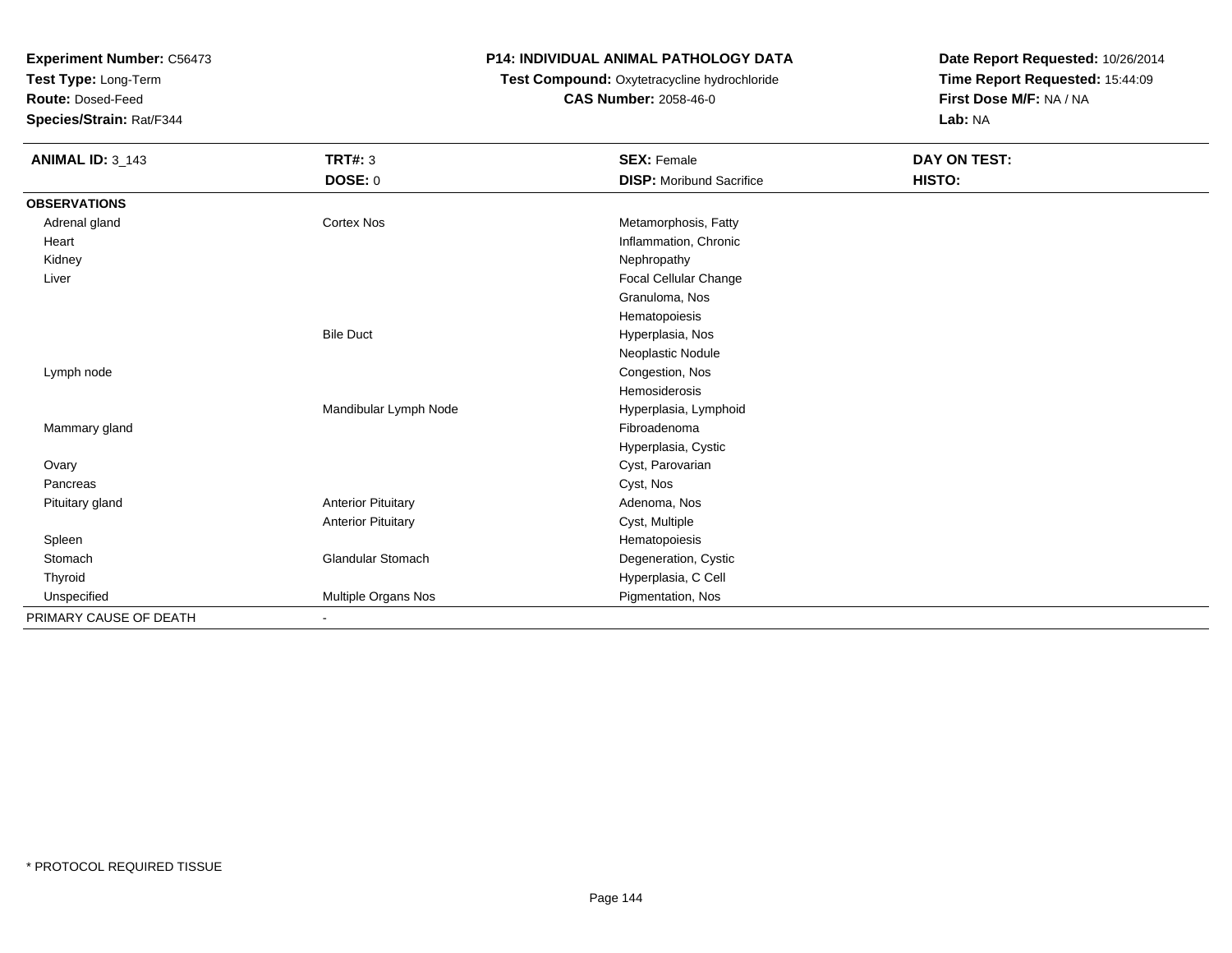**Test Type:** Long-Term

**Route:** Dosed-Feed

**Species/Strain:** Rat/F344

## **P14: INDIVIDUAL ANIMAL PATHOLOGY DATA**

 **Test Compound:** Oxytetracycline hydrochloride**CAS Number:** 2058-46-0

| <b>ANIMAL ID: 3_144</b> | <b>TRT#: 3</b>            | <b>SEX: Female</b>              | DAY ON TEST: |  |
|-------------------------|---------------------------|---------------------------------|--------------|--|
|                         | <b>DOSE: 0</b>            | <b>DISP: Terminal Sacrifice</b> | HISTO:       |  |
| <b>OBSERVATIONS</b>     |                           |                                 |              |  |
| Adrenal gland           | Cortex Nos                | Hyperplasia, Nos                |              |  |
|                         | Cortex Nos                | Metamorphosis, Fatty            |              |  |
| <b>Brain</b>            |                           | Adenocarcinoma, Nos, Invasive   |              |  |
| Heart                   |                           | Inflammation, Chronic           |              |  |
| Kidney                  | Tubule                    | Mineralization                  |              |  |
|                         |                           | Nephropathy                     |              |  |
| Liver                   |                           | Focal Cellular Change           |              |  |
|                         |                           | Granuloma, Nos                  |              |  |
|                         | <b>Bile Duct</b>          | Hyperplasia, Nos                |              |  |
|                         | Periportal                | Inflammation, Chronic           |              |  |
| Mammary gland           |                           | Hyperplasia, Cystic             |              |  |
| Pancreas                | Acinus                    | Atrophy, Nos                    |              |  |
|                         | Acinus                    | Hyperplasia, Nos                |              |  |
| Pituitary gland         | <b>Anterior Pituitary</b> | Adenocarcinoma, Nos             |              |  |
| Spleen                  |                           | Hematopoiesis                   |              |  |
| Stomach                 | Glandular Stomach         | Degeneration, Cystic            |              |  |
| Thymus                  |                           | Cyst, Embryonal Duct            |              |  |
| Thyroid                 |                           | Hyperplasia, C Cell             |              |  |
| Unspecified             | Multiple Organs Nos       | Pigmentation, Nos               |              |  |
| PRIMARY CAUSE OF DEATH  | ٠                         |                                 |              |  |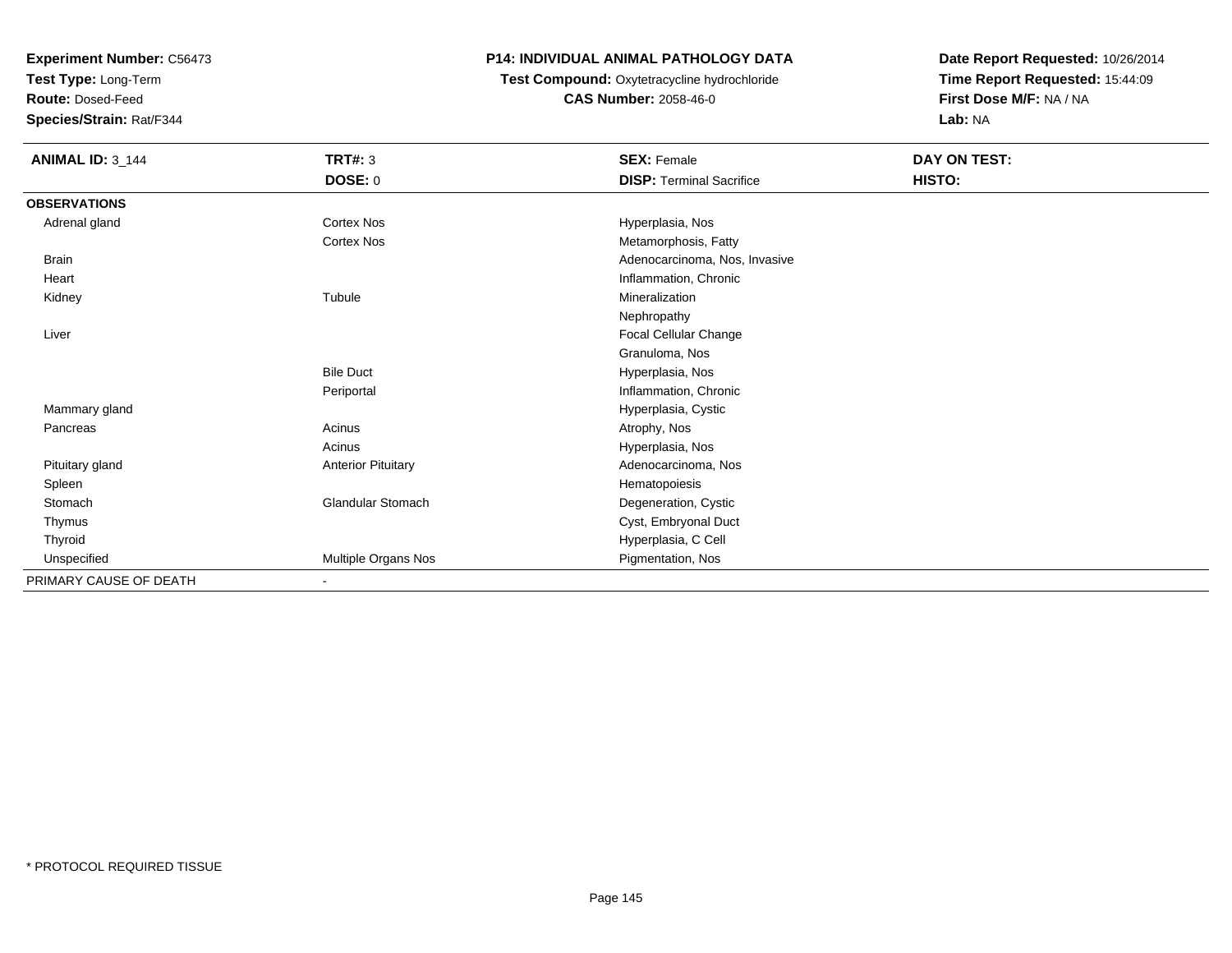**Test Type:** Long-Term

**Route:** Dosed-Feed

**Species/Strain:** Rat/F344

## **P14: INDIVIDUAL ANIMAL PATHOLOGY DATA**

 **Test Compound:** Oxytetracycline hydrochloride**CAS Number:** 2058-46-0

| <b>ANIMAL ID: 3_145</b> | <b>TRT#: 3</b>            | <b>SEX: Female</b>               | <b>DAY ON TEST:</b> |
|-------------------------|---------------------------|----------------------------------|---------------------|
|                         | DOSE: 0                   | <b>DISP: Terminal Sacrifice</b>  | HISTO:              |
| <b>OBSERVATIONS</b>     |                           |                                  |                     |
| Adrenal gland           | <b>Cortex Nos</b>         | Metamorphosis, Fatty             |                     |
|                         | <b>Cortex Nos</b>         | Pigmentation, Nos                |                     |
| Kidney                  | Tubule                    | Mineralization                   |                     |
|                         |                           | Nephropathy                      |                     |
|                         | Tubule                    | Pigmentation, Nos                |                     |
| Liver                   |                           | <b>Focal Cellular Change</b>     |                     |
| Lung                    |                           | Histiocytosis                    |                     |
|                         |                           | Hyperplasia, Alveolar Epithelium |                     |
|                         |                           | Pneumonia, Interstitial Chronic  |                     |
| Mammary gland           |                           | Fibroadenoma                     |                     |
|                         |                           | Hyperplasia, Cystic              |                     |
| Pancreas                | Acinus                    | Atrophy, Nos                     |                     |
| Pituitary gland         | <b>Anterior Pituitary</b> | Adenoma, Nos                     |                     |
|                         | <b>Anterior Pituitary</b> | Cyst, Nos                        |                     |
| Salivary gland          |                           | Atrophy, Nos                     |                     |
|                         |                           | <b>Cystic Ducts</b>              |                     |
| Spleen                  |                           | Hematopoiesis                    |                     |
|                         |                           | Pigmentation, Nos                |                     |
| Stomach                 | <b>Glandular Stomach</b>  | Degeneration, Cystic             |                     |
| Thyroid                 |                           | Hyperplasia, C Cell              |                     |
| Unspecified             | Multiple Organs Nos       | Hyperplasia, Nos                 |                     |
|                         | Multiple Organs Nos       | Inflammation, Chronic            |                     |
| PRIMARY CAUSE OF DEATH  |                           |                                  |                     |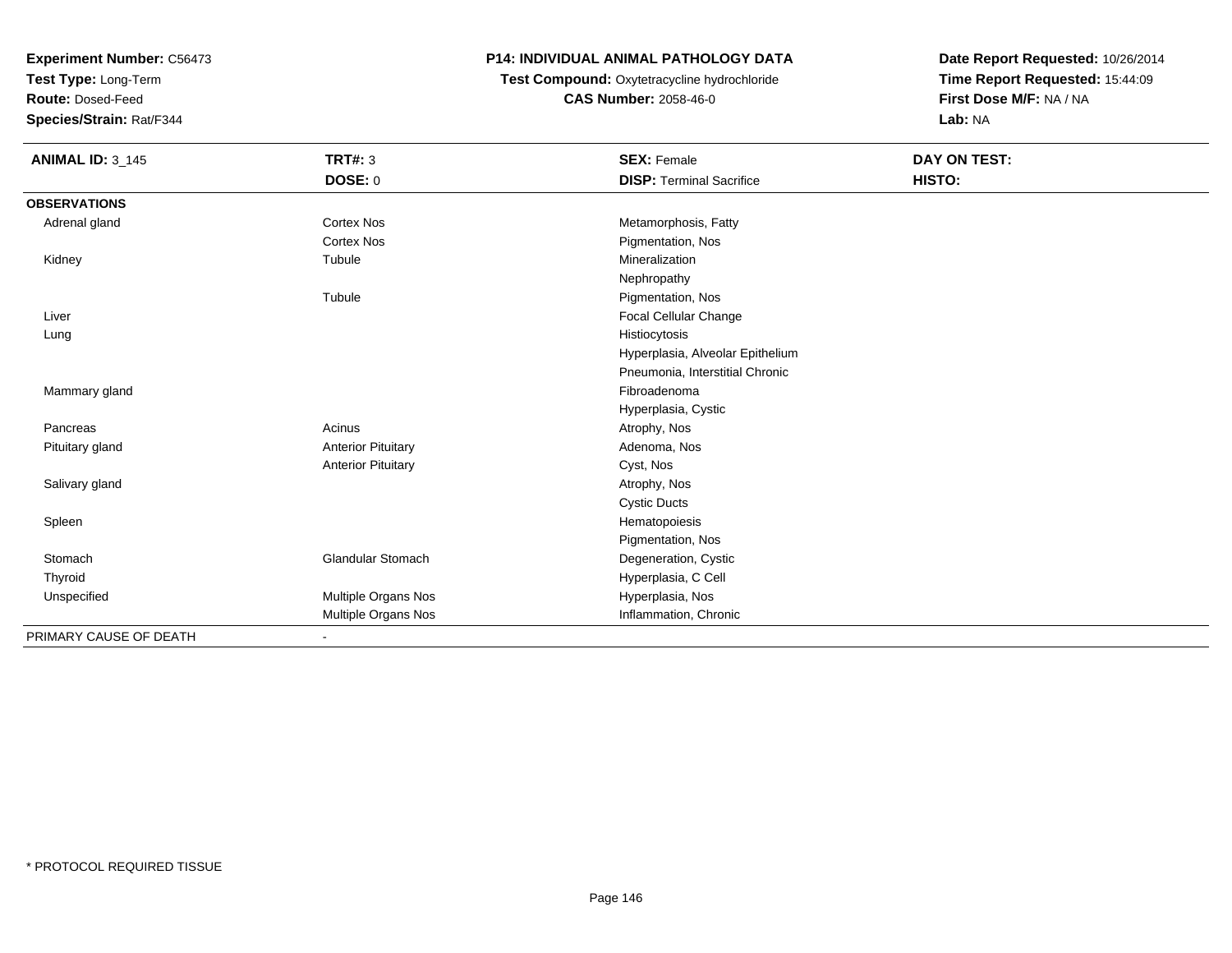**Test Type:** Long-Term

**Route:** Dosed-Feed

**Species/Strain:** Rat/F344

## **P14: INDIVIDUAL ANIMAL PATHOLOGY DATA**

# **Test Compound:** Oxytetracycline hydrochloride**CAS Number:** 2058-46-0

| <b>ANIMAL ID: 3_146</b> | <b>TRT#: 3</b>            | <b>SEX: Female</b>               | <b>DAY ON TEST:</b> |  |
|-------------------------|---------------------------|----------------------------------|---------------------|--|
|                         | DOSE: 0                   | <b>DISP: Terminal Sacrifice</b>  | HISTO:              |  |
| <b>OBSERVATIONS</b>     |                           |                                  |                     |  |
| Adrenal gland           | <b>Cortex Nos</b>         | Pigmentation, Nos                |                     |  |
| Heart                   |                           | Inflammation, Chronic            |                     |  |
| Kidney                  | Tubule                    | Mineralization                   |                     |  |
|                         |                           | Nephropathy                      |                     |  |
|                         | Tubule                    | Pigmentation, Nos                |                     |  |
| Liver                   |                           | <b>Focal Cellular Change</b>     |                     |  |
|                         |                           | Granuloma, Nos                   |                     |  |
|                         | <b>Bile Duct</b>          | Hyperplasia, Nos                 |                     |  |
|                         | Periportal                | Inflammation, Chronic            |                     |  |
| Lung                    |                           | Histiocytosis                    |                     |  |
|                         |                           | Hyperplasia, Alveolar Epithelium |                     |  |
|                         |                           | Pneumonia, Interstitial Chronic  |                     |  |
| Mammary gland           |                           | Hyperplasia, Cystic              |                     |  |
| Pancreas                | Acinus                    | Atrophy, Nos                     |                     |  |
| Pituitary gland         | <b>Anterior Pituitary</b> | Cyst, Nos                        |                     |  |
|                         | <b>Anterior Pituitary</b> | Hyperplasia, Nos                 |                     |  |
| Salivary gland          |                           | Atrophy, Nos                     |                     |  |
| Spleen                  |                           | Hematopoiesis                    |                     |  |
|                         |                           | Pigmentation, Nos                |                     |  |
| Stomach                 | Glandular Stomach         | Degeneration, Cystic             |                     |  |
| Thymus                  |                           | Cyst, Embryonal Duct             |                     |  |
| Thyroid                 |                           | Hyperplasia, C Cell              |                     |  |
| <b>Uterus</b>           |                           | <b>Endometrial Stromal Polyp</b> |                     |  |
| PRIMARY CAUSE OF DEATH  |                           |                                  |                     |  |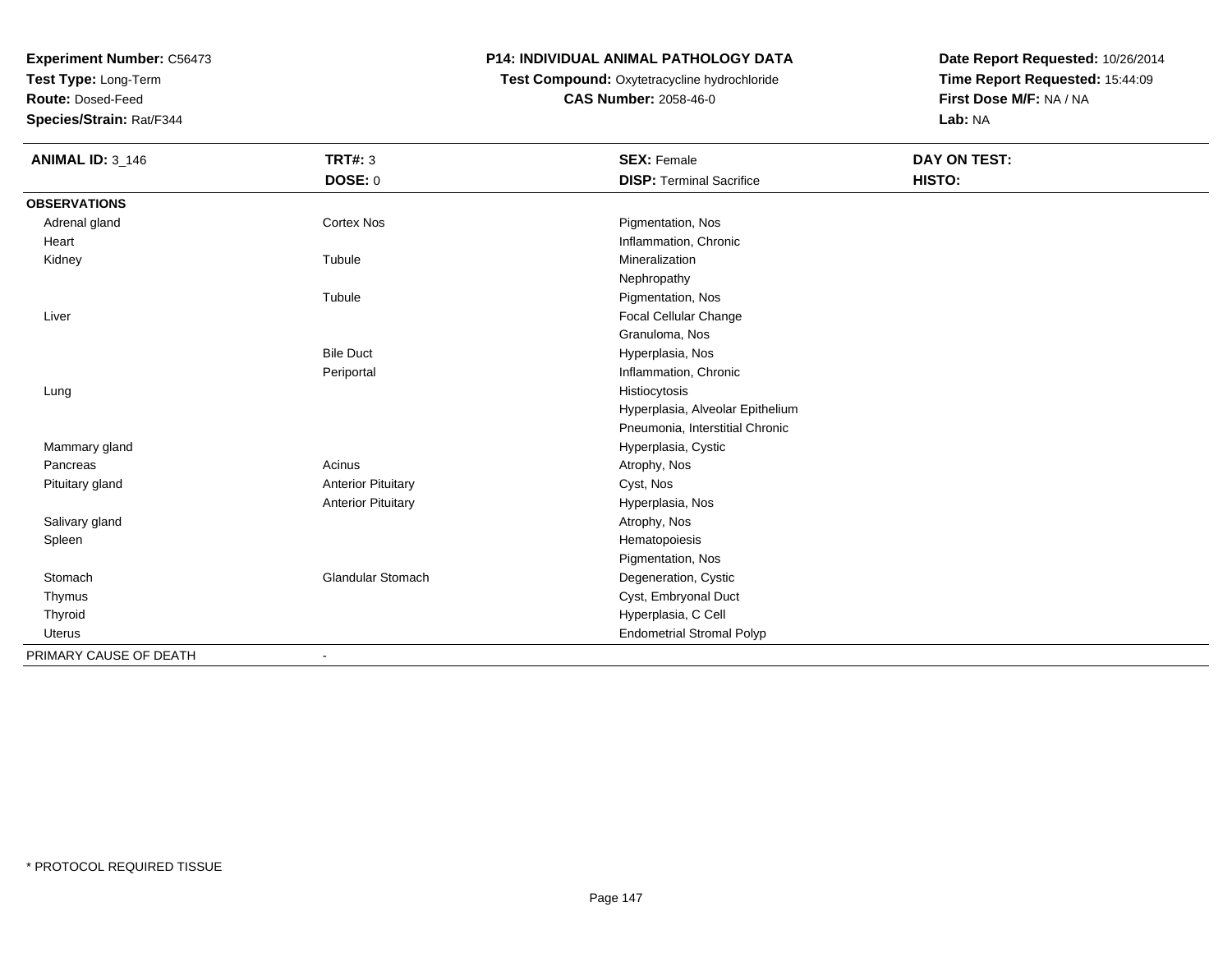**Test Type:** Long-Term

**Route:** Dosed-Feed

**Species/Strain:** Rat/F344

### **P14: INDIVIDUAL ANIMAL PATHOLOGY DATA**

 **Test Compound:** Oxytetracycline hydrochloride**CAS Number:** 2058-46-0

| <b>ANIMAL ID: 3_147</b> | <b>TRT#: 3</b>            | <b>SEX: Female</b>              | DAY ON TEST: |  |
|-------------------------|---------------------------|---------------------------------|--------------|--|
|                         | <b>DOSE: 0</b>            | <b>DISP:</b> Moribund Sacrifice | HISTO:       |  |
| <b>OBSERVATIONS</b>     |                           |                                 |              |  |
| Adrenal gland           | Medulla                   | Hyperplasia, Nos                |              |  |
| Heart                   |                           | Inflammation, Chronic           |              |  |
| Intestine Small         | <b>Mesentery Nos</b>      | <b>Steatitis</b>                |              |  |
| Kidney                  | Tubule                    | Mineralization                  |              |  |
|                         |                           | Nephropathy                     |              |  |
| Liver                   | <b>Bile Duct</b>          | Hyperplasia, Nos                |              |  |
|                         | Periportal                | Inflammation, Chronic           |              |  |
|                         |                           | Metamorphosis, Fatty            |              |  |
| Pituitary gland         | <b>Anterior Pituitary</b> | Cyst, Nos                       |              |  |
|                         | <b>Anterior Pituitary</b> | Granuloma, Nos                  |              |  |
| Skin                    | Lip Nos                   | Keratoacanthoma                 |              |  |
| Spleen                  |                           | Hematopoiesis                   |              |  |
| Stomach                 | <b>Glandular Stomach</b>  | Degeneration, Cystic            |              |  |
| Thyroid                 |                           | Hyperplasia, C Cell             |              |  |
| Unspecified             | Multiple Organs Nos       | Leukemia, Mononuclear Cell      |              |  |
|                         | Multiple Organs Nos       | Pigmentation, Nos               |              |  |
| PRIMARY CAUSE OF DEATH  | $\blacksquare$            |                                 |              |  |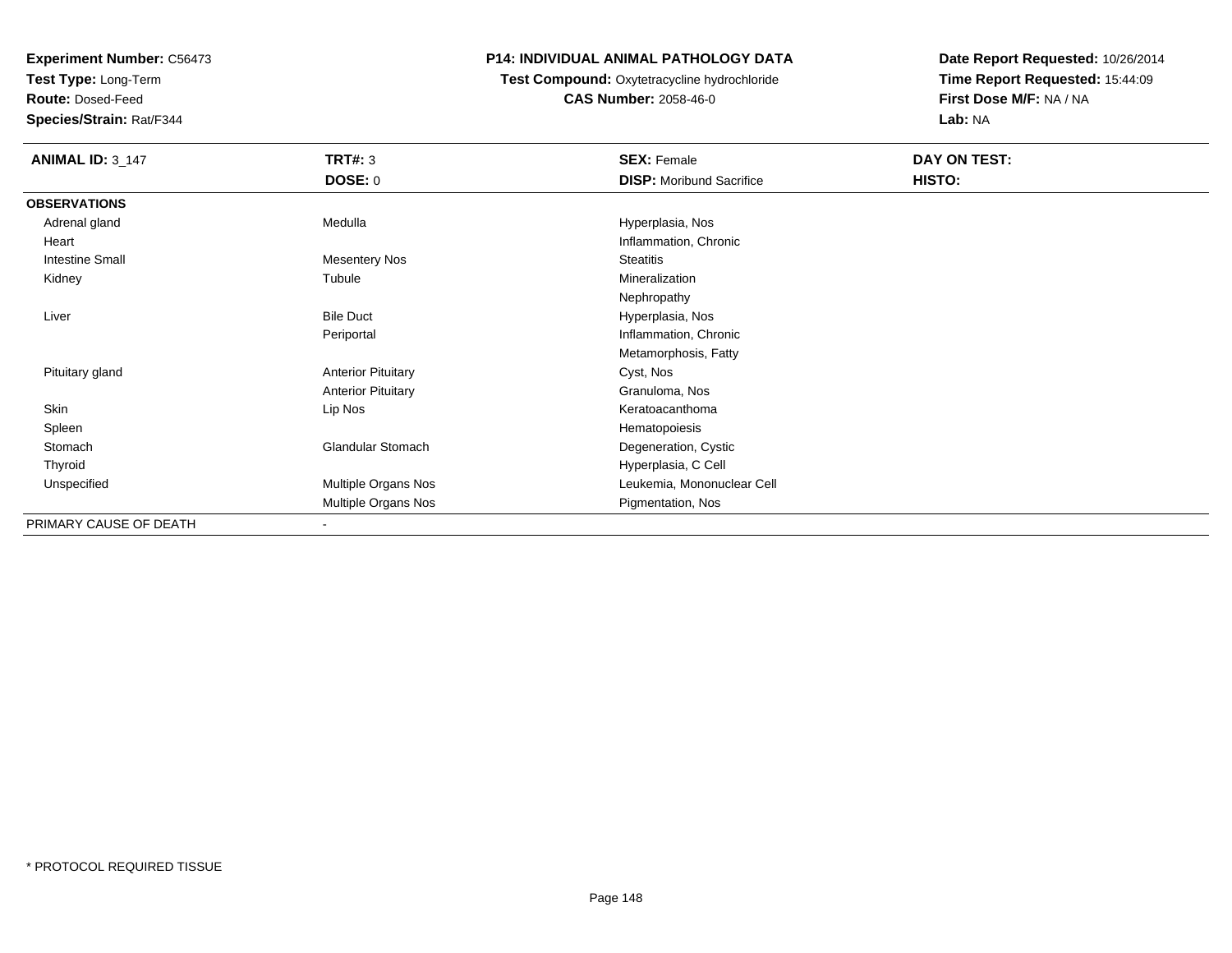**Test Type:** Long-Term

**Route:** Dosed-Feed

**Species/Strain:** Rat/F344

#### **P14: INDIVIDUAL ANIMAL PATHOLOGY DATA**

**Test Compound:** Oxytetracycline hydrochloride**CAS Number:** 2058-46-0

| <b>ANIMAL ID: 3_148</b> | TRT#: 3                    | <b>SEX: Female</b>              | DAY ON TEST: |  |
|-------------------------|----------------------------|---------------------------------|--------------|--|
|                         | DOSE: 0                    | <b>DISP:</b> Moribund Sacrifice | HISTO:       |  |
| <b>OBSERVATIONS</b>     |                            |                                 |              |  |
| Adrenal gland           | <b>Cortex Nos</b>          | Hyperplasia, Nos                |              |  |
| Heart                   |                            | Inflammation, Chronic           |              |  |
| Kidney                  | Tubule                     | Mineralization                  |              |  |
|                         |                            | Nephropathy                     |              |  |
| Liver                   | <b>Bile Duct</b>           | Hyperplasia, Nos                |              |  |
|                         |                            | Metamorphosis, Fatty            |              |  |
| Mammary gland           |                            | Hyperplasia, Cystic             |              |  |
| Pituitary gland         | <b>Anterior Pituitary</b>  | Adenoma, Nos                    |              |  |
|                         | <b>Anterior Pituitary</b>  | Cyst, Nos                       |              |  |
| Stomach                 | <b>Glandular Stomach</b>   | Degeneration, Cystic            |              |  |
| Thyroid                 |                            | Hyperplasia, C Cell             |              |  |
| Unspecified             | Multiple Organs Nos        | Leukemia, Mononuclear Cell      |              |  |
|                         | <b>Multiple Organs Nos</b> | Pigmentation, Nos               |              |  |
| PRIMARY CAUSE OF DEATH  |                            |                                 |              |  |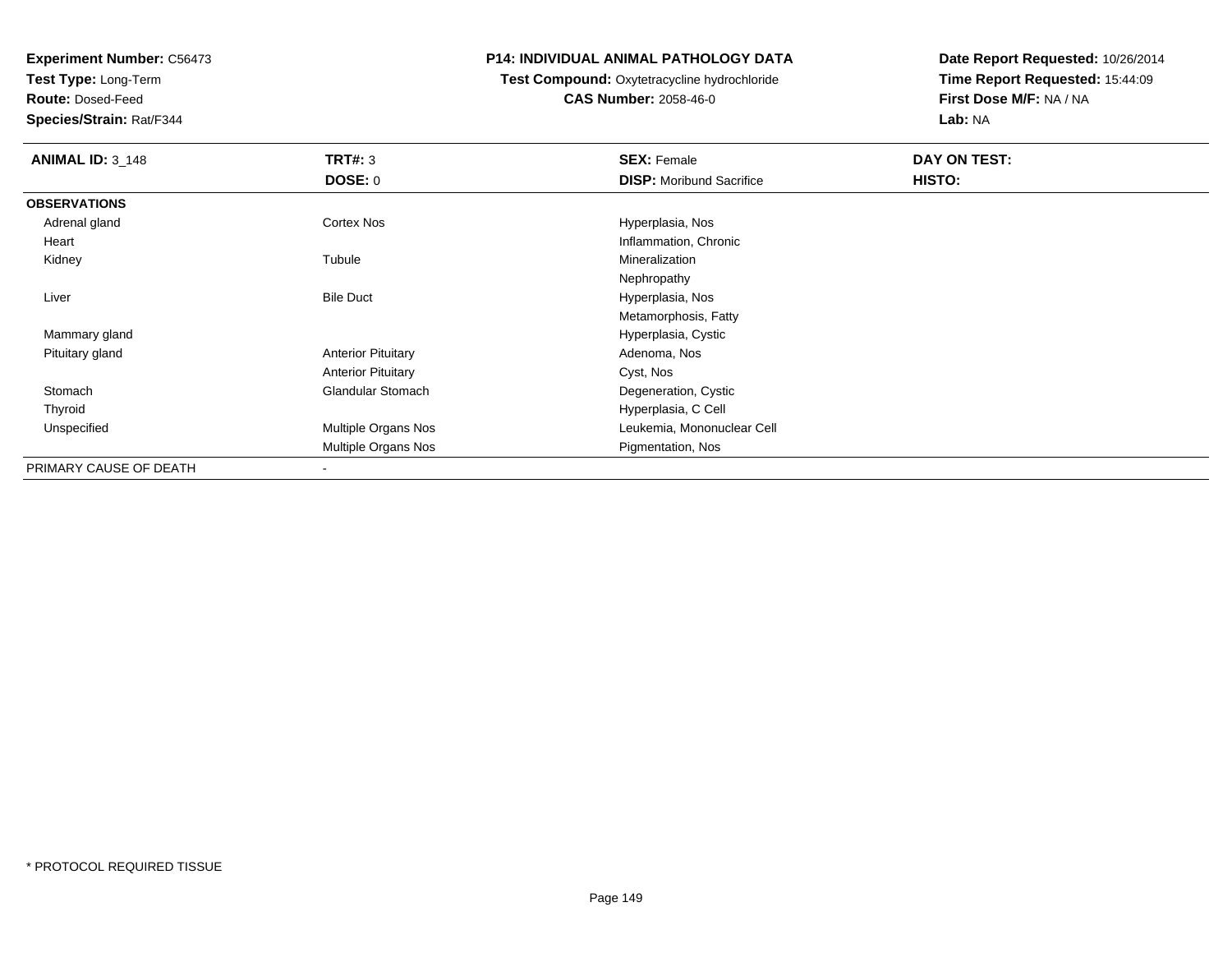**Test Type:** Long-Term

**Route:** Dosed-Feed

**Species/Strain:** Rat/F344

# **P14: INDIVIDUAL ANIMAL PATHOLOGY DATA**

**Test Compound:** Oxytetracycline hydrochloride**CAS Number:** 2058-46-0

| <b>ANIMAL ID: 3_149</b> | <b>TRT#: 3</b>            | <b>SEX: Female</b>              | <b>DAY ON TEST:</b> |  |
|-------------------------|---------------------------|---------------------------------|---------------------|--|
|                         | DOSE: 0                   | <b>DISP: Terminal Sacrifice</b> | HISTO:              |  |
| <b>OBSERVATIONS</b>     |                           |                                 |                     |  |
| Adrenal gland           |                           | <b>Cortical Adenoma</b>         |                     |  |
|                         | Medulla                   | Hyperplasia, Nos                |                     |  |
|                         | <b>Cortex Nos</b>         | Metamorphosis, Fatty            |                     |  |
|                         | Medulla                   | Pheochromocytoma                |                     |  |
|                         | <b>Cortex Nos</b>         | Pigmentation, Nos               |                     |  |
| Heart                   |                           | Inflammation, Chronic           |                     |  |
| Kidney                  | Tubule                    | Mineralization                  |                     |  |
|                         |                           | Nephropathy                     |                     |  |
|                         | Tubule                    | Pigmentation, Nos               |                     |  |
| Liver                   |                           | Focal Cellular Change           |                     |  |
|                         |                           | Granuloma, Nos                  |                     |  |
|                         | <b>Bile Duct</b>          | Hyperplasia, Nos                |                     |  |
|                         | Periportal                | Inflammation, Chronic           |                     |  |
| Lung                    |                           | Histiocytosis                   |                     |  |
| Mammary gland           |                           | Hyperplasia, Cystic             |                     |  |
| Pancreas                | Acinus                    | Atrophy, Nos                    |                     |  |
| Pituitary gland         | <b>Anterior Pituitary</b> | Cyst, Nos                       |                     |  |
|                         | <b>Anterior Pituitary</b> | Hyperplasia, Nos                |                     |  |
| Spleen                  |                           | Hematopoiesis                   |                     |  |
|                         |                           | Pigmentation, Nos               |                     |  |
| Stomach                 | Glandular Stomach         | Degeneration, Cystic            |                     |  |
| Thymus                  |                           | Cyst, Embryonal Duct            |                     |  |
| Thyroid                 |                           | Hyperplasia, C Cell             |                     |  |
| PRIMARY CAUSE OF DEATH  |                           |                                 |                     |  |